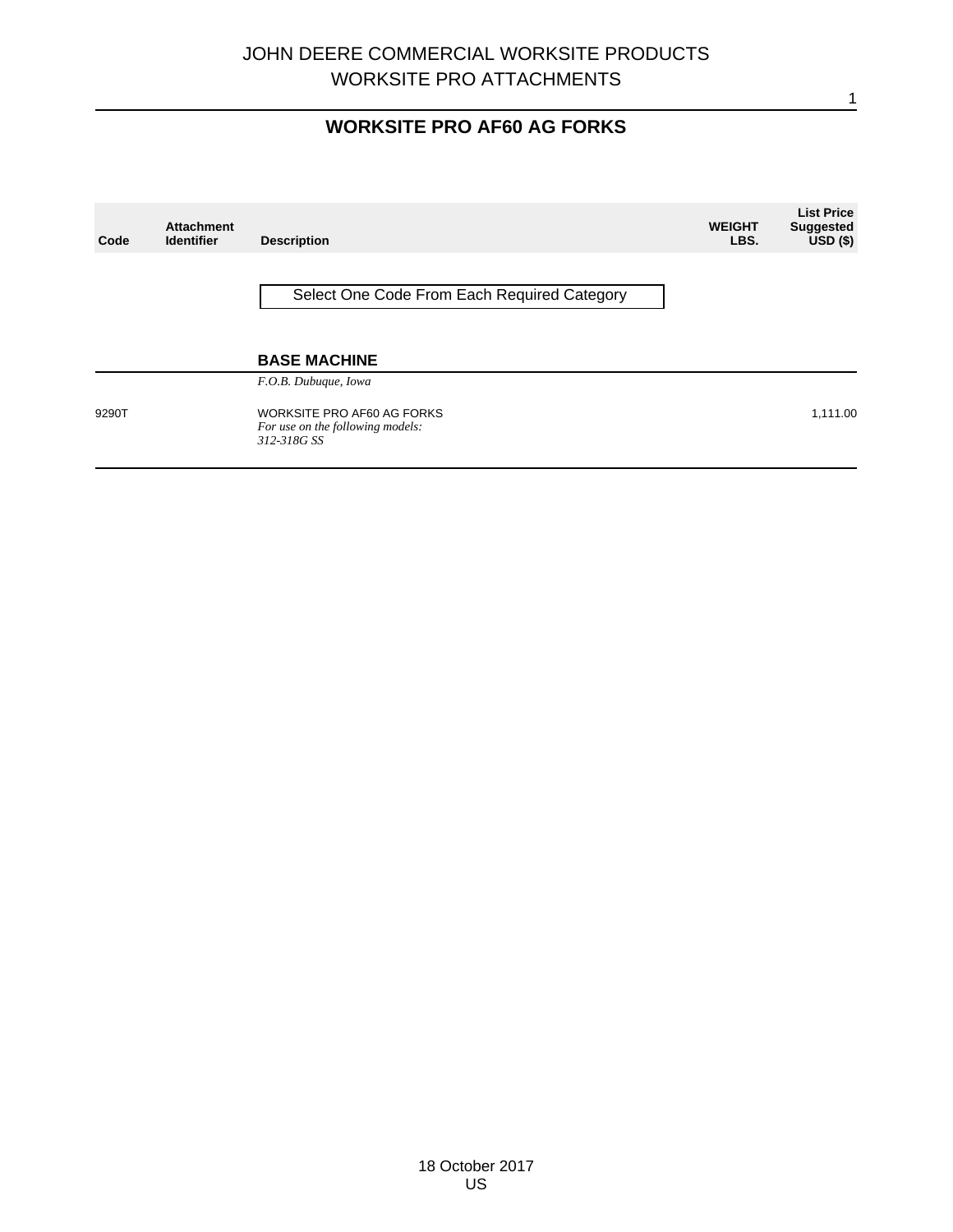# **WORKSITE PRO AF66 AG FORKS**

| Code  | <b>Attachment</b><br><b>Identifier</b> | <b>Description</b>                                                                                                    | <b>WEIGHT</b><br>LBS. | <b>List Price</b><br><b>Suggested</b><br>$USD($ \$) |
|-------|----------------------------------------|-----------------------------------------------------------------------------------------------------------------------|-----------------------|-----------------------------------------------------|
|       |                                        | Select One Code From Each Required Category                                                                           |                       |                                                     |
|       |                                        | <b>BASE MACHINE</b><br>F.O.B. Dubuque, Iowa                                                                           |                       |                                                     |
| 9360T |                                        | WORKSITE PRO AF66 AG FORKS<br>For use on the following models:<br>312-318G SS<br>318E-320E SS<br>317 CTL<br>CT315 CTL |                       | 1,263.00                                            |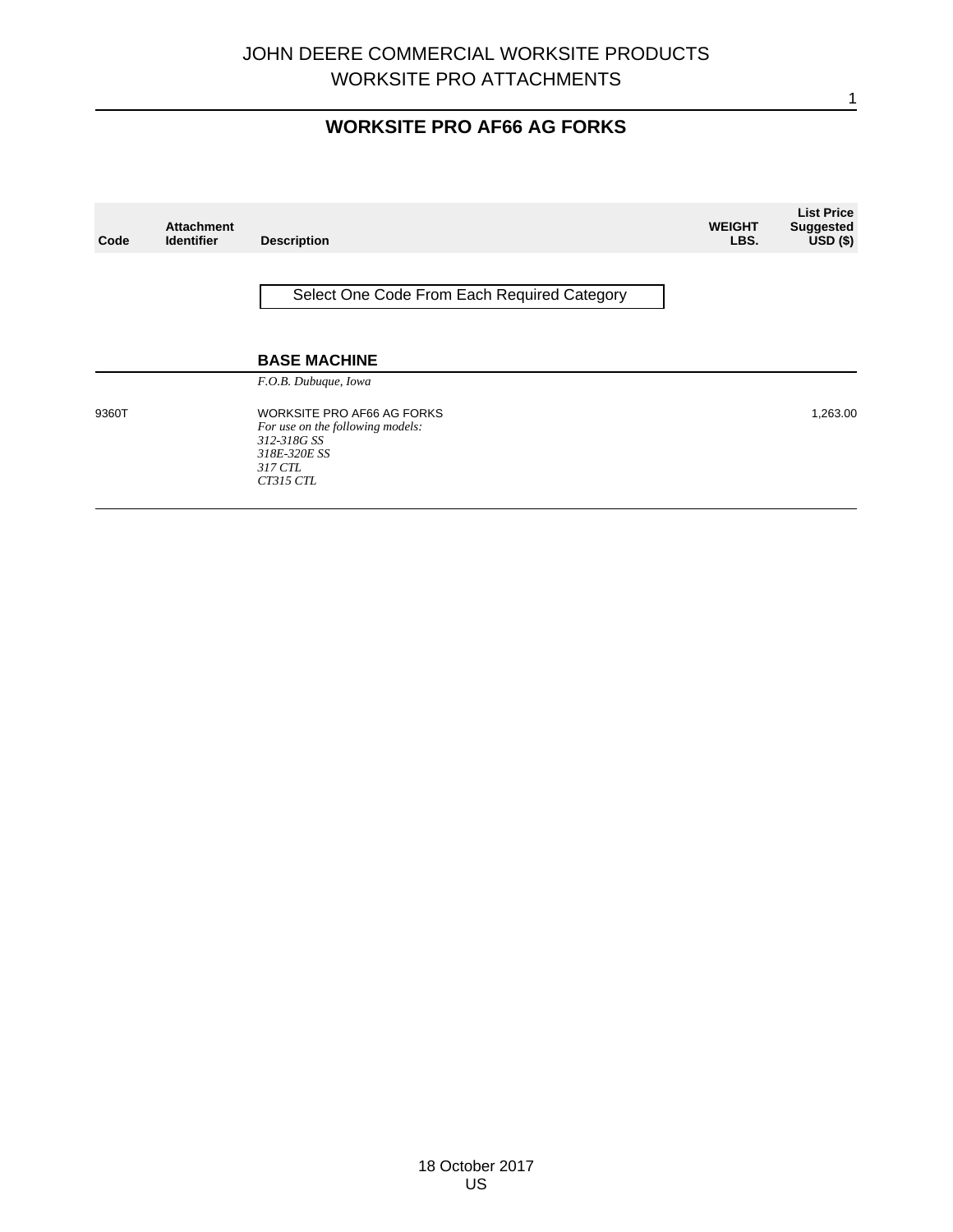# **WORKSITE PRO AF72 AG FORKS**

| Code  | <b>Attachment</b><br><b>Identifier</b> | <b>Description</b>                                                                                                           | <b>WEIGHT</b><br>LBS. | <b>List Price</b><br><b>Suggested</b><br>$USD($ \$) |
|-------|----------------------------------------|------------------------------------------------------------------------------------------------------------------------------|-----------------------|-----------------------------------------------------|
|       |                                        | Select One Code From Each Required Category                                                                                  |                       |                                                     |
|       |                                        | <b>BASE MACHINE</b><br>F.O.B. Dubuque, Iowa                                                                                  |                       |                                                     |
| 9330T |                                        | WORKSITE PRO AF72 AG FORKS<br>For use on the following models:<br>318E-328E SS<br>316G-330G SS<br>317G CTL<br>319E-323E CTLs |                       | 1,400.00                                            |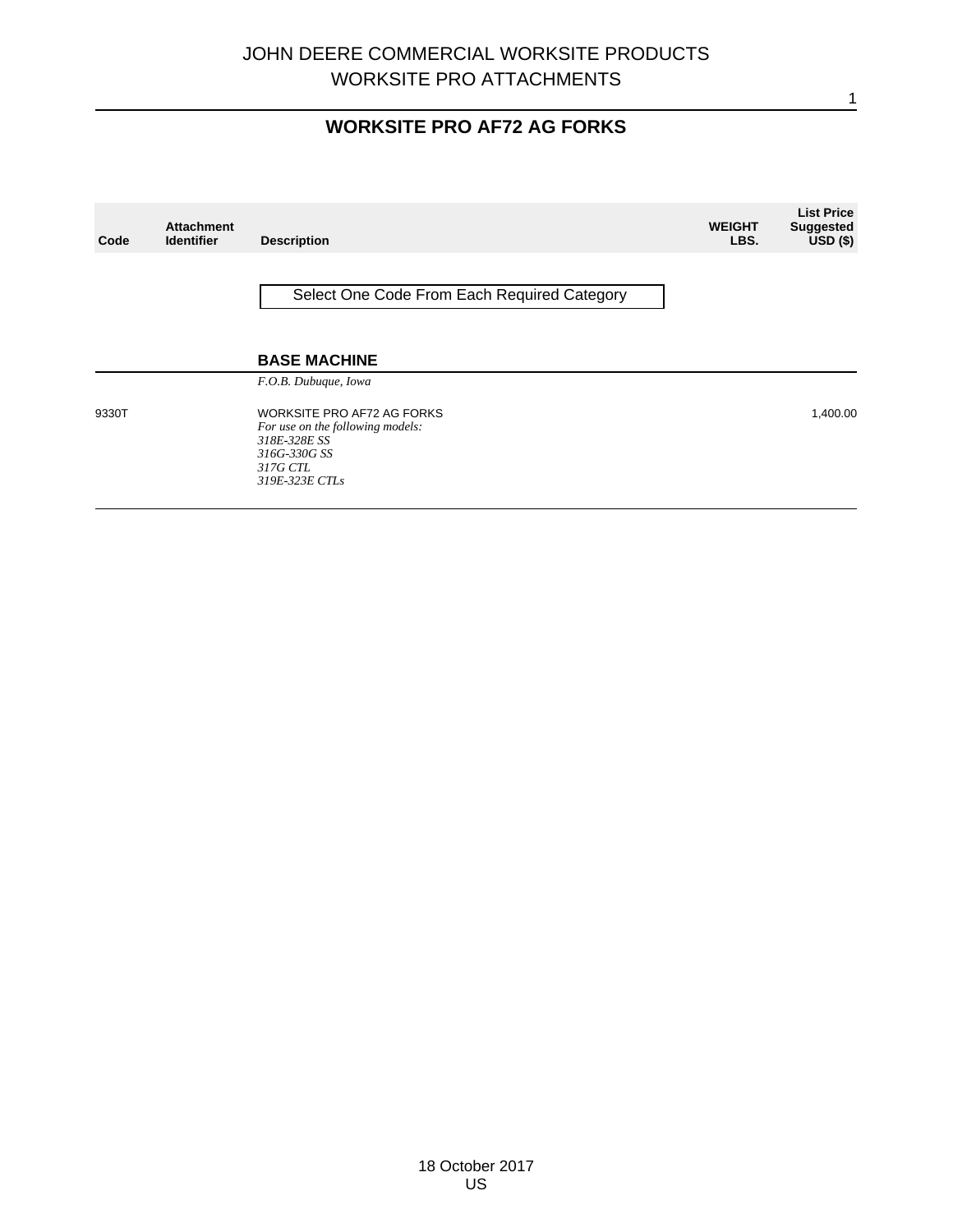# **WORKSITE PRO AF78 AG FORKS**

| Code  | <b>Attachment</b><br><b>Identifier</b> | <b>Description</b>                                                                                                      | <b>WEIGHT</b><br>LBS. | <b>List Price</b><br><b>Suggested</b><br>$USD($ \$) |
|-------|----------------------------------------|-------------------------------------------------------------------------------------------------------------------------|-----------------------|-----------------------------------------------------|
|       |                                        | Select One Code From Each Required Category                                                                             |                       |                                                     |
|       |                                        | <b>BASE MACHINE</b><br>F.O.B. Dubuque, Iowa                                                                             |                       |                                                     |
| 9340T |                                        | WORKSITE PRO AF78 AG FORKS<br>For use on the following models:<br>318E-328E SS<br>330G SS<br>317G CTL<br>319E-323E CTLs |                       | 1,550.00                                            |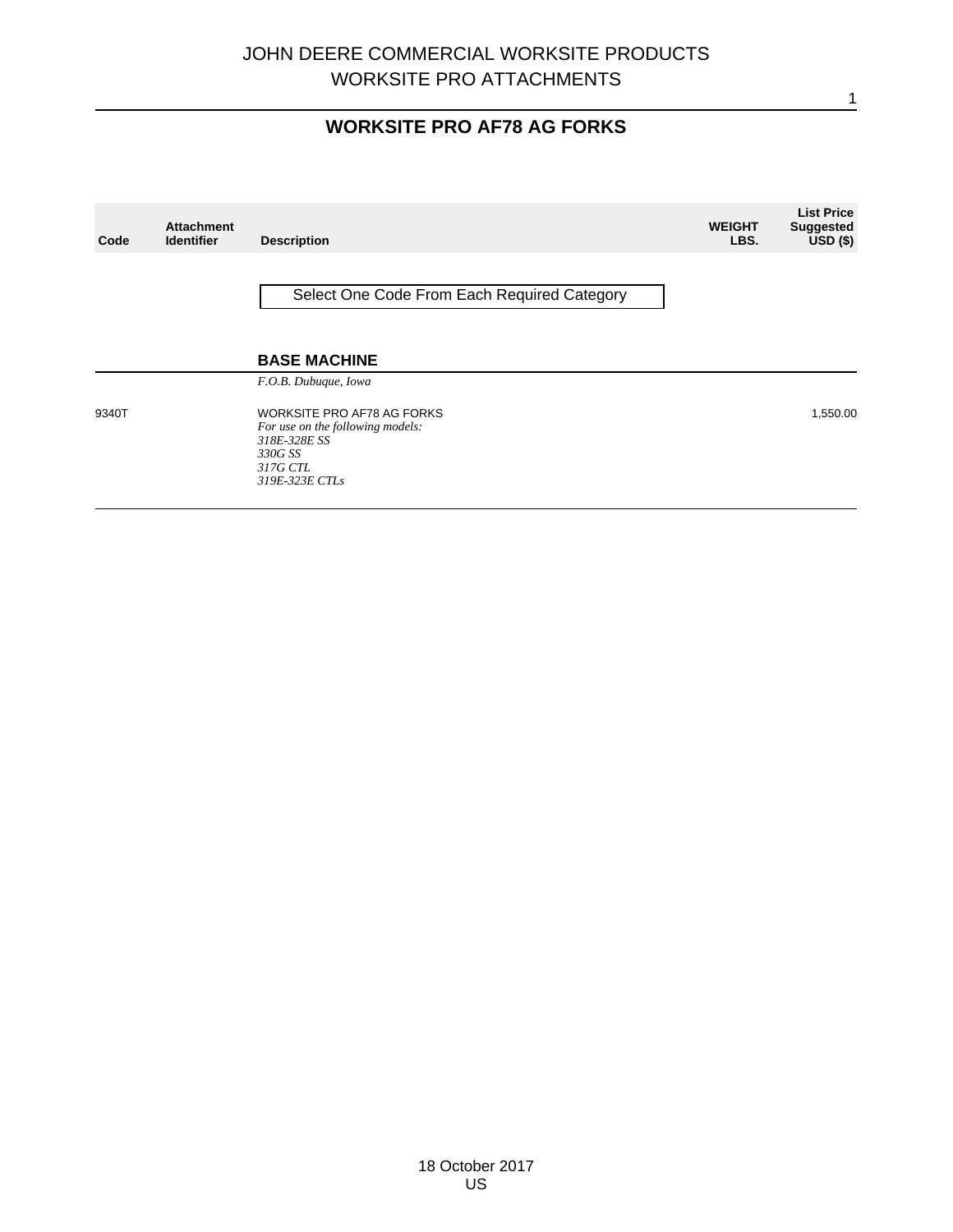1

#### **WORKSITE PRO A14 ANGLE-TATCH** Equipment for Base Machine

The Angle-Tatch attaches to the Quik-Tatch# coupler and allows attachments to tilt up to 14 degrees to the left and right of level. The Angle-Tatch allows buckets, blades, and other non-hydraulic attachments to rotate for more precise grading and leveling.

Overall Width cm/(in) 118.87

(46.8) Overall Height cm/(in) 46.99 (18.5) Overall Depth cm/(in) 10.67 (4.2) Cylinder Bore cm/(in) 6.35 (2.5) Rod Diameter cm/(in) 3.30 (1.3) Title Angle (degree) 14 Lift Capacity kg/(lb.) 1905.08 (4,200) Weight kg/(lb.) 191.41 (422)

| Code  | <b>Attachment</b><br><b>Identifier</b> | <b>Description</b>                                                                                                                        | <b>WEIGHT</b><br>LBS. | <b>List Price</b><br><b>Suggested</b><br>$USD($ \$) |
|-------|----------------------------------------|-------------------------------------------------------------------------------------------------------------------------------------------|-----------------------|-----------------------------------------------------|
|       |                                        | Select One Code From Each Required Category<br><b>BASE MACHINE</b>                                                                        |                       |                                                     |
|       |                                        | F.O.B. Dubuque, Iowa                                                                                                                      |                       |                                                     |
| 03D0T |                                        | <b>WORKSITE PRO A14 ANGLE-TATCH</b><br>For use on the following models:<br>312G-332G SS<br>318E-332E SS<br>317G-333G CTL<br>319E-333E CTL |                       | 3,098.00                                            |
|       |                                        | 204K-324K Wheel Loader with Skid Steer Style Coupler.                                                                                     |                       |                                                     |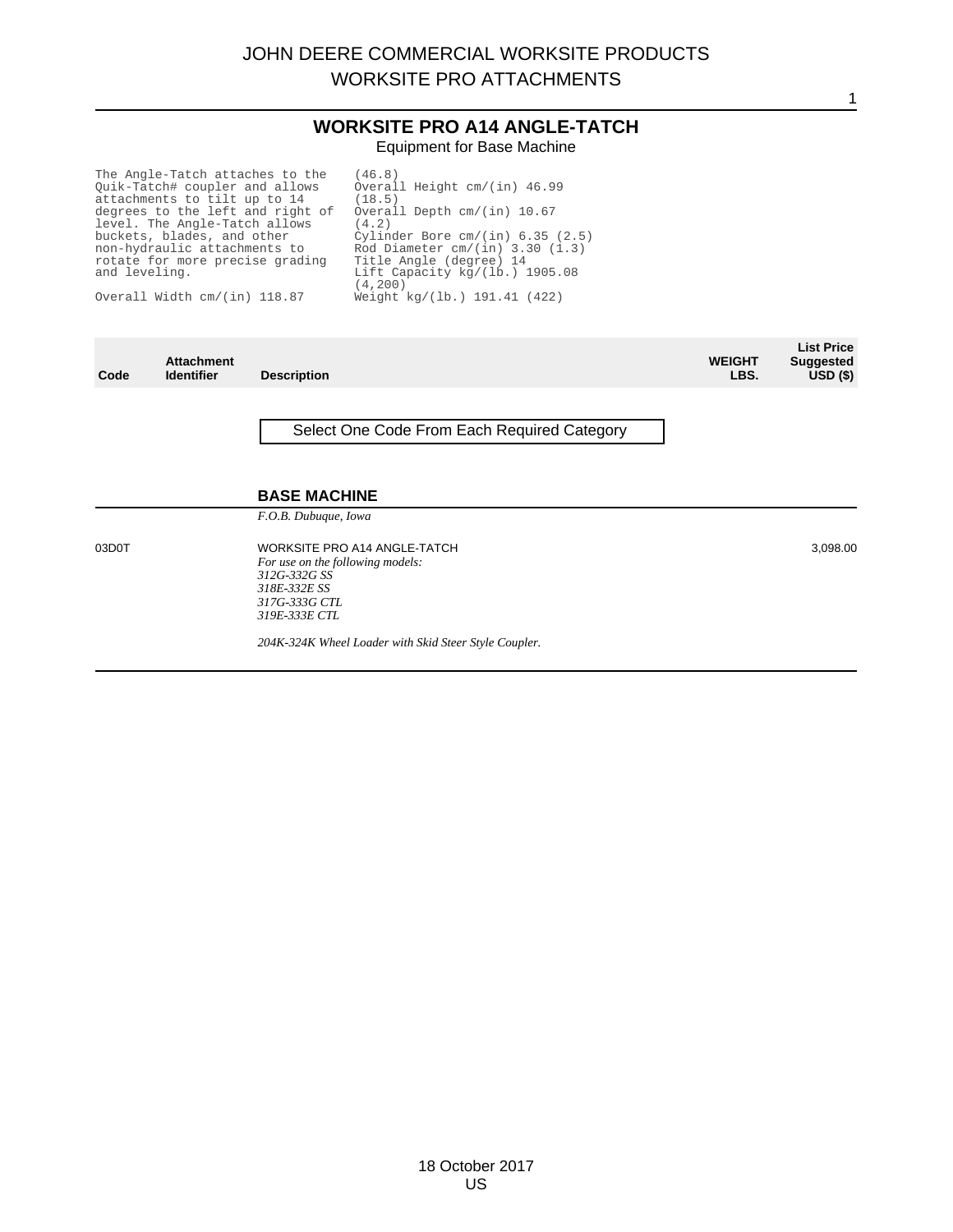#### **WORKSITE PRO PA15B PLANETARY DRIVE AUGER** Equipment for Base Machine

1

Planetary Drive: Heavy Duty, All Gear Design Sealed Drive Unit Reverse Rotation Feature

Forged Alloy Steel Heat-Treated Bolt-On Teeth Reinforced Boring Head

Auger Bits: Double-Wrap Flighting

| Code  | <b>Attachment</b><br><b>Identifier</b> | <b>Description</b>                                                                                                                                                                   | <b>WEIGHT</b><br>LBS. | <b>List Price</b><br><b>Suggested</b><br>$USD($ \$) |
|-------|----------------------------------------|--------------------------------------------------------------------------------------------------------------------------------------------------------------------------------------|-----------------------|-----------------------------------------------------|
|       |                                        | Select One Code From Each Required Category                                                                                                                                          |                       |                                                     |
|       |                                        | <b>BASE MACHINE</b>                                                                                                                                                                  |                       |                                                     |
|       |                                        | F.O.B. Dubuque, Iowa                                                                                                                                                                 |                       |                                                     |
| 03V1T |                                        | WORKSITE PRO PA15B PLANETARY DRIVE AUGER<br>For use on the following models:<br>312G-314G SS<br>17-27 CE                                                                             |                       | 2,062.00                                            |
|       |                                        | <b>BASE MACHINE TYPE</b>                                                                                                                                                             |                       |                                                     |
| 1006  |                                        | PA15B PLANETARY AUGER FOR SKID STEER<br>Includes Skid Steer Mounting Bracket<br>Bit is NOT included                                                                                  |                       | 405.00                                              |
| 1007  |                                        | PA15B PLANETARY AUGER FOR COMPACT EXCAVATOR<br>NOTE:<br>* Requires Interface Adapter (9800, 9801)<br>* Interface Adapter NOT included<br>* For 17 and 27 CE<br>* Bit is NOT included |                       | In Base Price                                       |
|       |                                        | <b>INTERFACE ADAPTERS FOR COMPACT</b><br><b>EXCAVATORS:</b>                                                                                                                          |                       |                                                     |
| 9800  |                                        | Interface Adapter for 17 ZTS                                                                                                                                                         |                       | 371.00                                              |
| 9801  |                                        | Interface Adapter for 27-35 CE and 110 TLB                                                                                                                                           |                       | 371.00                                              |
|       |                                        | <b>AUGER BITS:</b>                                                                                                                                                                   |                       |                                                     |
| 9000  |                                        | 4 in. Heavy Duty Bit                                                                                                                                                                 |                       | 233.00                                              |
| 9001  |                                        | 6 in. Heavy Duty Bit                                                                                                                                                                 |                       | 256.00                                              |
| 9002  |                                        | 8 in. Heavy Duty Bit                                                                                                                                                                 |                       | 358.00                                              |
| 9003  |                                        | 9 in. Heavy Duty Bit                                                                                                                                                                 |                       | 394.00                                              |
| 9017  |                                        | 9 in. HD Difficult Ground Bit                                                                                                                                                        |                       | 523.00                                              |
| 9004  |                                        | 10 in. Heavy Duty Bit                                                                                                                                                                |                       | 414.00                                              |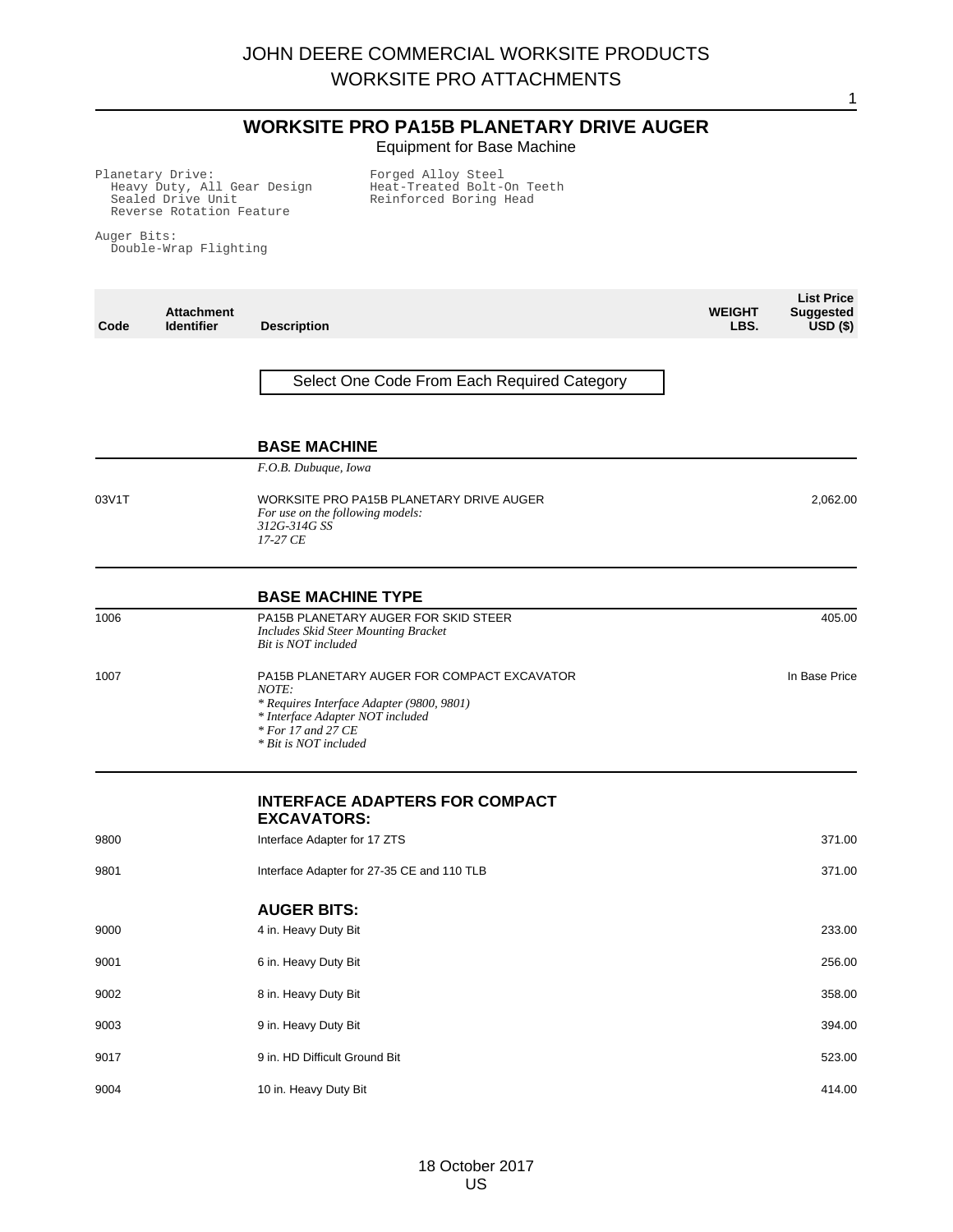### **WORKSITE PRO PA15B PLANETARY DRIVE AUGER**

Continued

| Code | <b>Attachment</b><br><b>Identifier</b> | <b>Description</b>                                    | <b>WEIGHT</b><br>LBS. | <b>List Price</b><br><b>Suggested</b><br>$\overline{USD}$ (\$) |
|------|----------------------------------------|-------------------------------------------------------|-----------------------|----------------------------------------------------------------|
| 9005 |                                        | <b>AUGER BITS: Continued</b><br>12 in. Heavy Duty Bit |                       | 425.00                                                         |
| 9018 |                                        | 12 in. HD Difficult Ground Bit                        |                       | 605.00                                                         |
| 9006 |                                        | 15 in. Heavy Duty Bit                                 |                       | 554.00                                                         |
| 9019 |                                        | 15 in. HD Difficult Ground Bit                        |                       | 751.00                                                         |
| 9007 |                                        | 18 in. Heavy Duty Bit                                 |                       | 693.00                                                         |
| 9020 |                                        | 18 in. HD Difficult Ground Bit                        |                       | 890.00                                                         |
| 9008 |                                        | 24 in. Heavy Duty Bit                                 |                       | 838.00                                                         |
| 9021 |                                        | 24 in. HD Difficult Ground Bit                        |                       | 1,279.00                                                       |
| 9011 |                                        | 18 in. Tree and Shrub Bit                             |                       | 639.00                                                         |
| 9012 |                                        | 24 in. Tree and Shrub Bit                             |                       | 657.00                                                         |
| 9015 |                                        | 9 in. Rock Bit                                        |                       | 1,270.00                                                       |
| 9016 |                                        | 12 in. Rock Bit                                       |                       | 1,488.00                                                       |
|      |                                        | <b>DEALER-INSTALLED KITS</b>                          |                       |                                                                |
|      | KV15765                                | <b>AUGER BITS</b><br>10 in. Heavy Duty Bit            |                       | 414.00                                                         |
|      | AT379607                               | 12 in. HD Difficult Ground Bit                        |                       | 605.00                                                         |
|      | KV15766                                | 12 in. Heavy Duty Bit                                 |                       | 425.00                                                         |
|      | KV15777                                | 12 in. Rock Bit                                       |                       | 1,488.00                                                       |
|      | AT379608                               | 15 in. HD Difficult Ground Bit                        |                       | 751.00                                                         |
|      | KV15767                                | 15 in. Heavy Duty Bit                                 |                       | 554.00                                                         |
|      | AT379609                               | 18 in. HD Difficult Ground Bit                        |                       | 890.00                                                         |
|      | KV15768                                | 18 in. Heavy Duty Bit                                 |                       | 693.00                                                         |
|      | KV15772                                | 18 in. Tree and Shrub Bit                             |                       | 639.00                                                         |
|      | AT379610                               | 24 in. HD Difficult Ground Bit                        |                       | 1,279.00                                                       |
|      | KV15769                                | 24 in. Heavy Duty Bit                                 |                       | 838.00                                                         |
|      | KV15773                                | 24 in. Tree and Shrub Bit                             |                       | 657.00                                                         |
|      | KV15761                                | 4 in. Heavy Duty Bit                                  |                       | 233.00                                                         |
|      | KV15762                                | 6 in. Heavy Duty Bit                                  |                       | 256.00                                                         |
|      | KV15763                                | 8 in. Heavy Duty Bit                                  |                       | 358.00                                                         |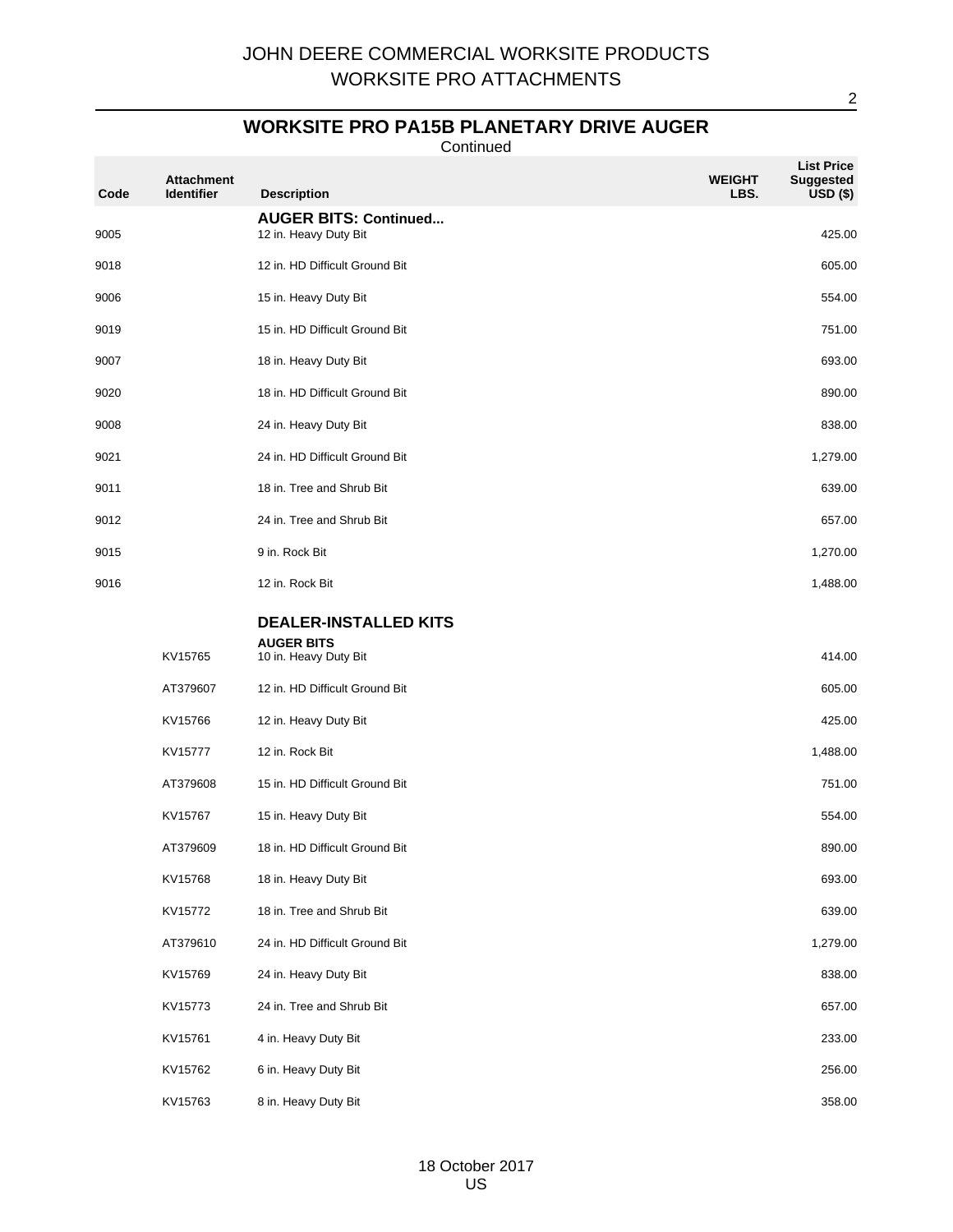### **WORKSITE PRO PA15B PLANETARY DRIVE AUGER**

Continued

| Code | <b>Attachment</b><br><b>Identifier</b> | <b>Description</b>                                                               | <b>WEIGHT</b><br>LBS. | <b>List Price</b><br><b>Suggested</b><br>USD <sub>(</sub> ) |
|------|----------------------------------------|----------------------------------------------------------------------------------|-----------------------|-------------------------------------------------------------|
|      | AT379606                               | <b>DEALER-INSTALLED KITS Continued</b><br>9 in. HD Difficult Ground Bit          |                       | 523.00                                                      |
|      | KV15764                                | 9 in. Heavy Duty Bit                                                             |                       | 394.00                                                      |
|      | KV15776                                | 9 in. Rock Bit                                                                   |                       | 1,270.00                                                    |
|      | AT431624                               | <b>Adapters and Mounting Frames</b><br>PA15/PA30 Skid Steer Mounting Kit         |                       | 563.00                                                      |
|      | KV15779                                | <b>Extensions and Adapters</b><br>12 in. Hex Drive Extension                     |                       | 171.00                                                      |
|      | KV15781                                | 2 in. Hex to 2-9/16 in. Round Adaptor                                            |                       | 224.00                                                      |
|      | KV15782                                | 2-9/16 in. Round to 2 in. Hex                                                    |                       | 136.00                                                      |
|      | KV15780                                | 24 in. Hex Drive Extension                                                       |                       | 191.00                                                      |
|      | AT306925                               | <b>INTERFACE ADAPTERS FOR COMPACT EXCAVATORS</b><br>Interface Adapter for 17 ZTS |                       | 371.00                                                      |
|      | AT306924                               | Interface Adapter for 27-35 CE and 110 TLB                                       |                       | 371.00                                                      |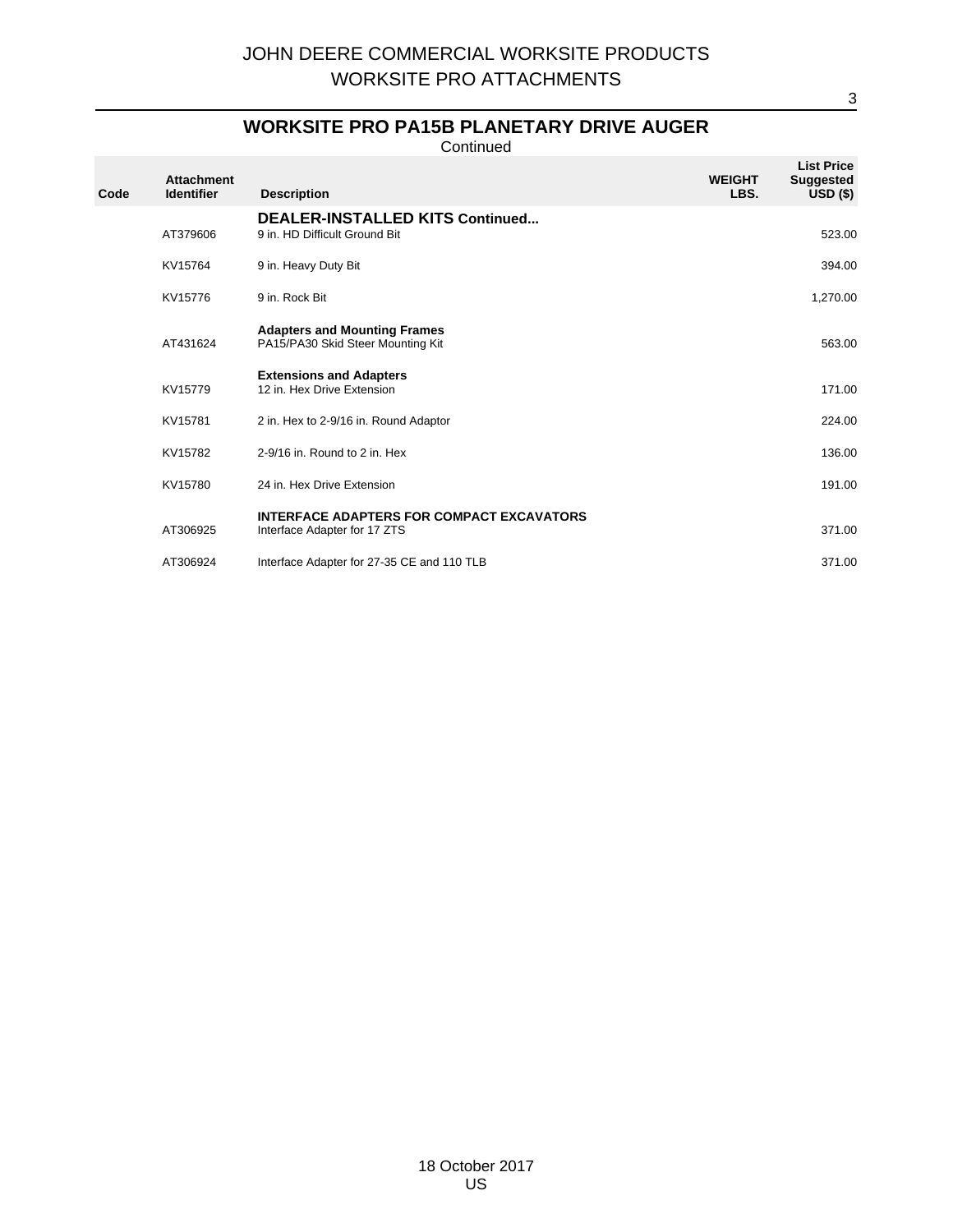#### **WORKSITE PRO PA30B PLANETARY DRIVE AUGER** Equipment for Base Machine

1

Planetary Drive: Heavy Duty, All Gear Design Sealed Drive Unit Reverse Rotation Feature

Forged Alloy Steel Heat-Treated Bolt-On Teeth Reinforced Boring Head

Auger Bits: Double-Wrap Flighting

**Code Attachment Identifier Description WEIGHT LBS. List Price Suggested USD (\$)** Select One Code From Each Required Category **BASE MACHINE** *F.O.B. Dubuque, Iowa* 03N1T WORKSITE PRO PA30B PLANETARY DRIVE AUGER *For use on the following models: 316G-332G SS 318E-332E SS 317G-333G CTL 319E-333E CTLs 204K,244J, 304K, 324J CWL 110 TLB 35-60 CE \* With the 244J, the Worksite Pro Skid Steer Style Coupler, AT357576, is required. AT428072 hydraulic quick coupler adapter kit is available to adapt all HIGH FLOW E series SSL and CTL machines to standard flow attachment couplers.* 2,184.00 **BASE MACHINE TYPE** 1008 PA30B PLANETARY AUGER FOR SKID STEERS, CTLs, AND CWL *Includes Skid Steer Mounting Bracket Bit is NOT included* 405.00 1009 PA30B PLANETARY AUGER FOR COMPACT EXCAVATOR AND 110 TLB *Requires Interface Adapter (9801, 9803) Interface Adapter NOT included Bit is NOT included* In Base Price **INTERFACE ADAPTERS FOR COMPACT EXCAVATORS:** 9801 **Interface Adapter for 27-35 CE and 110 TLB** 371.00 9803 **Interface Adapter for 50-60 CE** 371.00 **AUGER BITS:** ed a set of the state of the state of the state of the state of the state of the state of the state of the state of the state of the state of the state of the state of the state of the state of the state of the state of th 9001 6 in. Heavy Duty Bit 256.00 9002 8 in. Heavy Duty Bit 358.00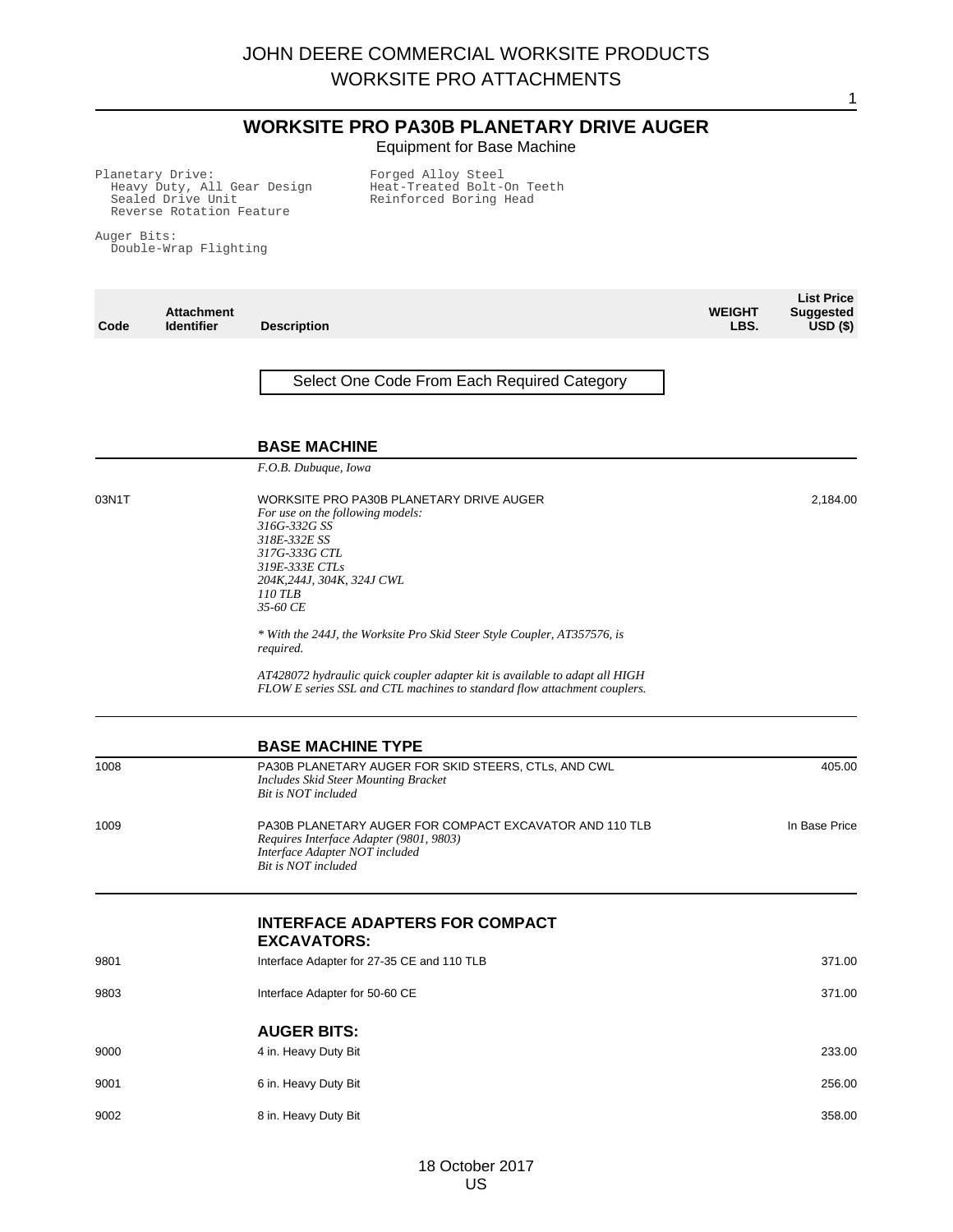### **WORKSITE PRO PA30B PLANETARY DRIVE AUGER**

Continued

| Code | <b>Attachment</b><br>Identifier | <b>Description</b>                                | <b>WEIGHT</b><br>LBS. | <b>List Price</b><br><b>Suggested</b><br>USD <sub>(</sub> ) |
|------|---------------------------------|---------------------------------------------------|-----------------------|-------------------------------------------------------------|
|      |                                 | <b>AUGER BITS: Continued</b>                      |                       |                                                             |
| 9003 |                                 | 9 in. Heavy Duty Bit                              |                       | 394.00                                                      |
| 9017 |                                 | 9 in. HD Difficult Ground Bit                     |                       | 523.00                                                      |
| 9004 |                                 | 10 in. Heavy Duty Bit                             |                       | 414.00                                                      |
| 9005 |                                 | 12 in. Heavy Duty Bit                             |                       | 425.00                                                      |
| 9018 |                                 | 12 in. HD Difficult Ground Bit                    |                       | 605.00                                                      |
| 9006 |                                 | 15 in. Heavy Duty Bit                             |                       | 554.00                                                      |
| 9019 |                                 | 15 in. HD Difficult Ground Bit                    |                       | 751.00                                                      |
| 9007 |                                 | 18 in. Heavy Duty Bit                             |                       | 693.00                                                      |
| 9020 |                                 | 18 in. HD Difficult Ground Bit                    |                       | 890.00                                                      |
| 9008 |                                 | 24 in. Heavy Duty Bit                             |                       | 838.00                                                      |
| 9021 |                                 | 24 in. HD Difficult Ground Bit                    |                       | 1,279.00                                                    |
| 9009 |                                 | 30 in. Heavy Duty Bit                             |                       | 1,095.00                                                    |
| 9010 |                                 | 36 in. Heavy Duty Bit                             |                       | 1,304.00                                                    |
| 9011 |                                 | 18 in. Tree and Shrub Bit                         |                       | 639.00                                                      |
| 9012 |                                 | 24 in. Tree and Shrub Bit                         |                       | 657.00                                                      |
| 9013 |                                 | 30 in. Tree and Shrub Bit                         |                       | 929.00                                                      |
| 9014 |                                 | 36 in. Tree and Shrub Bit                         |                       | 1,111.00                                                    |
| 9015 |                                 | 9 in. Rock Bit                                    |                       | 1,270.00                                                    |
| 9016 |                                 | 12 in. Rock Bit                                   |                       | 1,488.00                                                    |
|      |                                 | <b>DEALER-INSTALLED KITS</b><br><b>AUGER BITS</b> |                       |                                                             |
|      | KV15765                         | 10 in. Heavy Duty Bit                             |                       | 414.00                                                      |
|      | AT379607                        | 12 in. HD Difficult Ground Bit                    |                       | 605.00                                                      |
|      | KV15766                         | 12 in. Heavy Duty Bit                             |                       | 425.00                                                      |
|      | KV15777                         | 12 in. Rock Bit                                   |                       | 1,488.00                                                    |
|      | AT379608                        | 15 in. HD Difficult Ground Bit                    |                       | 751.00                                                      |
|      | KV15767                         | 15 in. Heavy Duty Bit                             |                       | 554.00                                                      |
|      | AT379609                        | 18 in. HD Difficult Ground Bit                    |                       | 890.00                                                      |

18 October 2017 US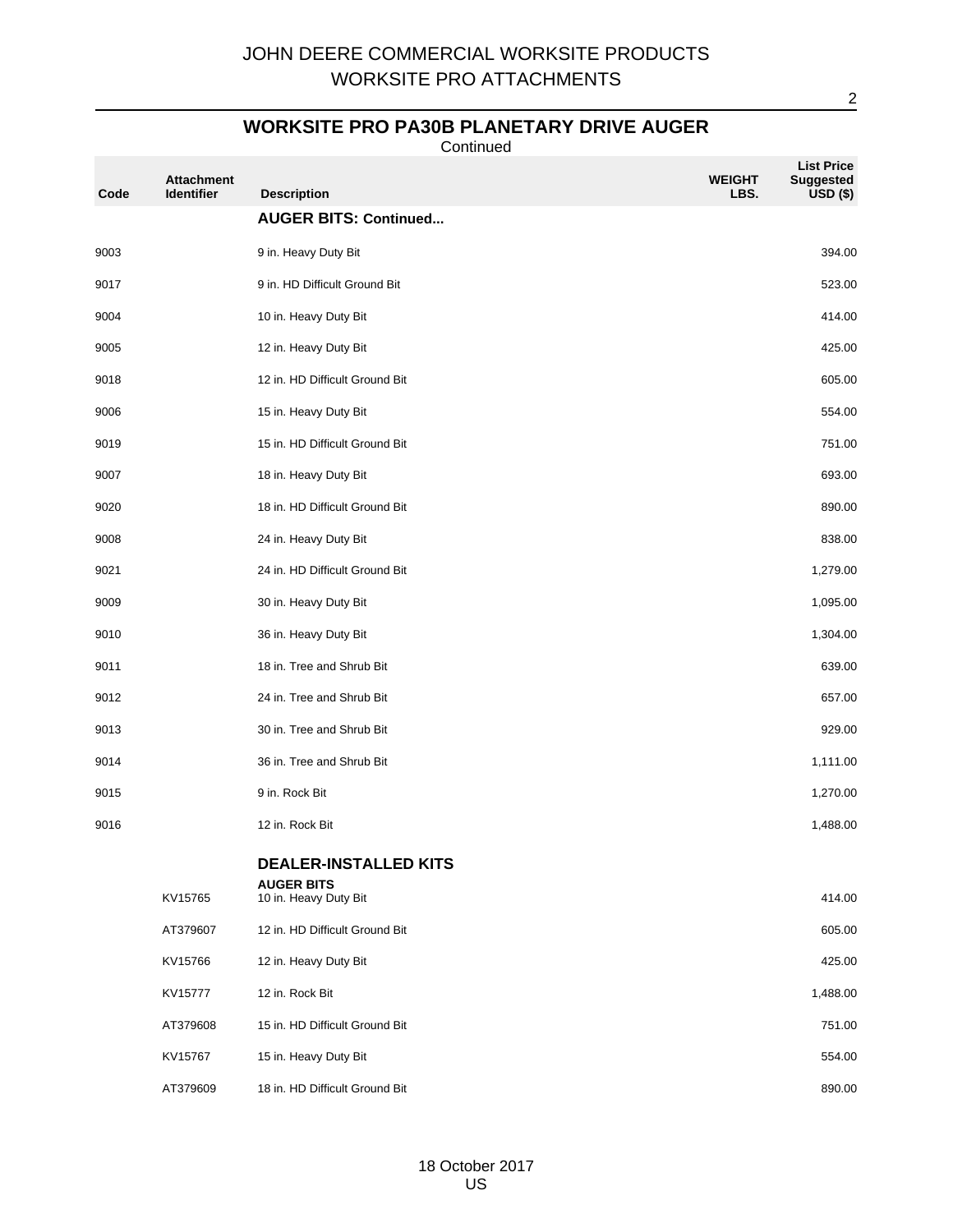### **WORKSITE PRO PA30B PLANETARY DRIVE AUGER**

Continued

| Code | <b>Attachment</b><br><b>Identifier</b> | <b>Description</b>                                                                             | WEIGHT<br>LBS. | <b>List Price</b><br><b>Suggested</b><br>USD <sub>(</sub> ) |
|------|----------------------------------------|------------------------------------------------------------------------------------------------|----------------|-------------------------------------------------------------|
|      |                                        | <b>DEALER-INSTALLED KITS Continued</b>                                                         |                |                                                             |
|      | KV15768                                | 18 in. Heavy Duty Bit                                                                          |                | 693.00                                                      |
|      | KV15772                                | 18 in. Tree and Shrub Bit                                                                      |                | 639.00                                                      |
|      | AT379610                               | 24 in. HD Difficult Ground Bit                                                                 |                | 1,279.00                                                    |
|      | KV15769                                | 24 in. Heavy Duty Bit                                                                          |                | 838.00                                                      |
|      | KV15773                                | 24 in. Tree and Shrub Bit                                                                      |                | 657.00                                                      |
|      | KV15770                                | 30 in. Heavy Duty Bit                                                                          |                | 1,095.00                                                    |
|      | KV15774                                | 30 in. Tree and Shrub Bit                                                                      |                | 929.00                                                      |
|      | KV15771                                | 36 in. Heavy Duty Bit                                                                          |                | 1,304.00                                                    |
|      | KV15775                                | 36 in. Tree and Shrub Bit                                                                      |                | 1,111.00                                                    |
|      | KV15761                                | 4 in. Heavy Duty Bit                                                                           |                | 233.00                                                      |
|      | KV15762                                | 6 in. Heavy Duty Bit                                                                           |                | 256.00                                                      |
|      | KV15763                                | 8 in. Heavy Duty Bit                                                                           |                | 358.00                                                      |
|      | AT379606                               | 9 in. HD Difficult Ground Bit                                                                  |                | 523.00                                                      |
|      | KV15764                                | 9 in. Heavy Duty Bit                                                                           |                | 394.00                                                      |
|      | KV15776                                | 9 in. Rock Bit                                                                                 |                | 1,270.00                                                    |
|      | AT431624                               | <b>Adapters and Mounting Frames</b><br>PA15/PA30 Skid Steer Mounting Kit                       |                | 563.00                                                      |
|      | KV15779                                | <b>Extensions and Adapters</b><br>12 in. Hex Drive Extension                                   |                | 171.00                                                      |
|      | KV15781                                | 2 in. Hex to 2-9/16 in. Round Adaptor                                                          |                | 224.00                                                      |
|      | KV15782                                | 2-9/16 in. Round to 2 in. Hex                                                                  |                | 136.00                                                      |
|      | KV15780                                | 24 in. Hex Drive Extension                                                                     |                | 191.00                                                      |
|      | AT306924                               | <b>INTERFACE ADAPTERS FOR COMPACT EXCAVATORS</b><br>Interface Adapter for 27-35 CE and 110 TLB |                | 371.00                                                      |
|      | AT306926                               | Interface Adapter for 50-60 CE                                                                 |                | 371.00                                                      |
|      | AT357576                               | <b>Kits and Accessories</b><br>ISO Adapter to Quik Tatch Coupler                               |                | 1,584.00                                                    |
|      | AT321209                               | <b>Hydraulic Hose</b><br>For use on 35 and 50 CE Long Arm option.                              |                | See Parts                                                   |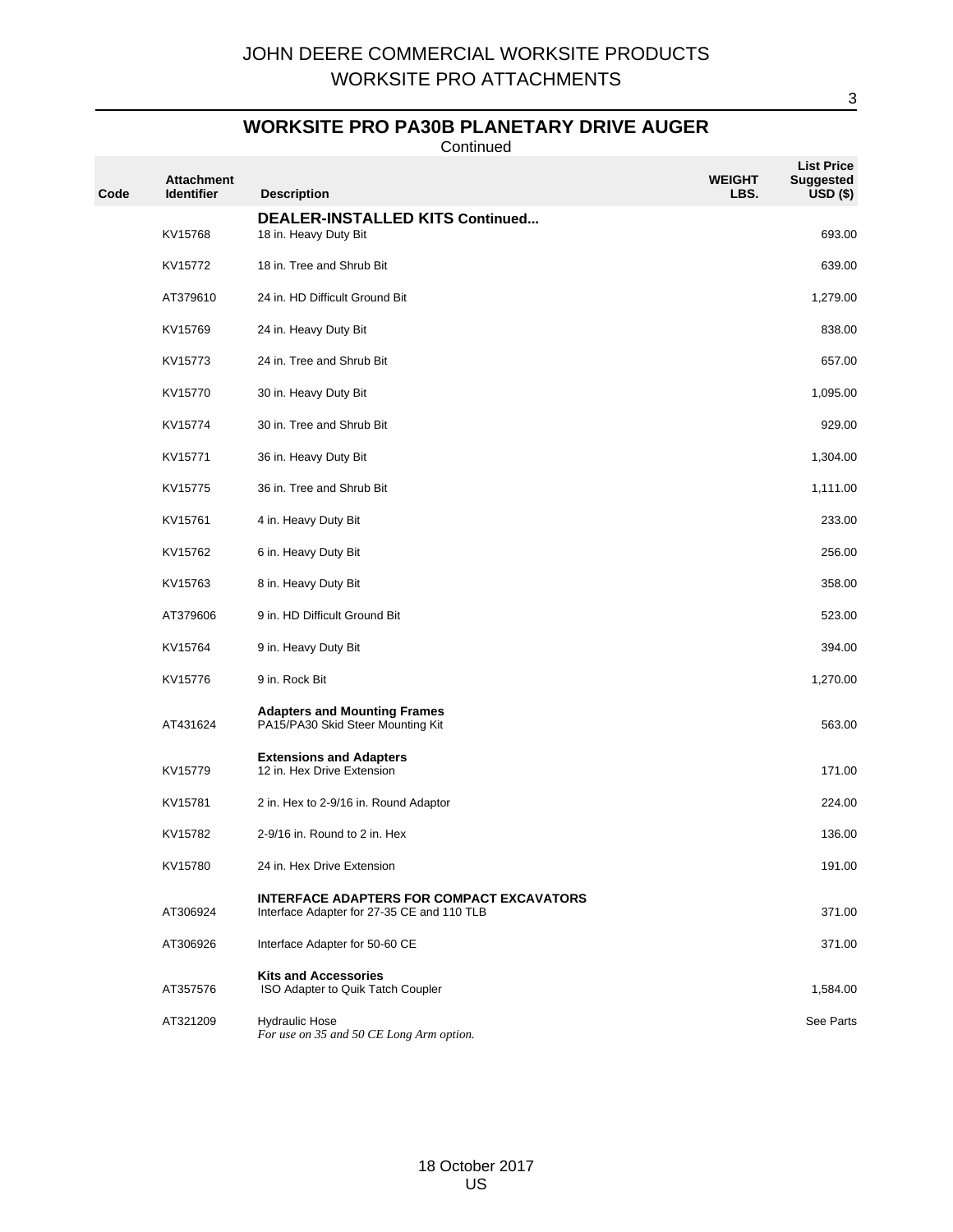### **WORKSITE PRO PA40 PLANETARY DRIVE AUGER** Equipment for Base Machine

| PA40 Planetary Drive Auger     | Overall Attachment:           |
|--------------------------------|-------------------------------|
| Standard Equipment             | Maximum auger diameter: 48 in |
|                                | (1219mm)                      |
| PA40 Base Machine Performance: | Output shaft: 2 in (51mm)     |
| Flow Requirements: 28 - 42 GPM | Hexagon                       |
| $(106 - 159$ lpm)              | 3/4 in. Couplers and Hoses    |
| Operating Pressure: 3625 psi   |                               |
|                                |                               |

| Code  | <b>Attachment</b><br><b>Identifier</b> | <b>Description</b>                                                                                                     | <b>WEIGHT</b><br>LBS. | <b>List Price</b><br><b>Suggested</b><br>$USD($ \$) |
|-------|----------------------------------------|------------------------------------------------------------------------------------------------------------------------|-----------------------|-----------------------------------------------------|
|       |                                        | Select One Code From Each Required Category                                                                            |                       |                                                     |
|       |                                        | <b>BASE MACHINE</b>                                                                                                    |                       |                                                     |
|       |                                        | F.O.B. Dubuque, Iowa                                                                                                   |                       |                                                     |
| 9965T |                                        | WORKSITE PRO PA40 PLANETARY DRIVE AUGER<br>For use on the following models:<br>330G, 332G, 331G & 333G with High Flow. |                       | 5,928.00                                            |
|       |                                        | <b>Includes Skid Steer Mounting Bracket.</b>                                                                           |                       |                                                     |
|       |                                        | <b>AUGER BITS:</b>                                                                                                     |                       |                                                     |
| 9000  |                                        | 4 in. Heavy Duty Bit                                                                                                   |                       | 233.00                                              |
| 9001  |                                        | 6 in. Heavy Duty Bit                                                                                                   |                       | 256.00                                              |
| 9002  |                                        | 8 in. Heavy Duty Bit                                                                                                   |                       | 358.00                                              |
| 9003  |                                        | 9 in. Heavy Duty Bit                                                                                                   |                       | 394.00                                              |
| 9017  |                                        | 9 in. HD Difficult Ground Bit                                                                                          |                       | 523.00                                              |
| 9004  |                                        | 10 in. Heavy Duty Bit                                                                                                  |                       | 414.00                                              |
| 9005  |                                        | 12 in. Heavy Duty Bit                                                                                                  |                       | 425.00                                              |
| 9018  |                                        | 12 in. HD Difficult Ground Bit                                                                                         |                       | 605.00                                              |
| 9006  |                                        | 15 in. Heavy Duty Bit                                                                                                  |                       | 554.00                                              |
| 9019  |                                        | 15 in. HD Difficult Ground Bit                                                                                         |                       | 751.00                                              |
| 9007  |                                        | 18 in. Heavy Duty Bit                                                                                                  |                       | 693.00                                              |
| 9020  |                                        | 18 in. HD Difficult Ground Bit                                                                                         |                       | 890.00                                              |
| 9008  |                                        | 24 in. Heavy Duty Bit                                                                                                  |                       | 838.00                                              |
| 9021  |                                        | 24 in. HD Difficult Ground Bit                                                                                         |                       | 1,279.00                                            |
| 9009  |                                        | 30 in. Heavy Duty Bit                                                                                                  |                       | 1,095.00                                            |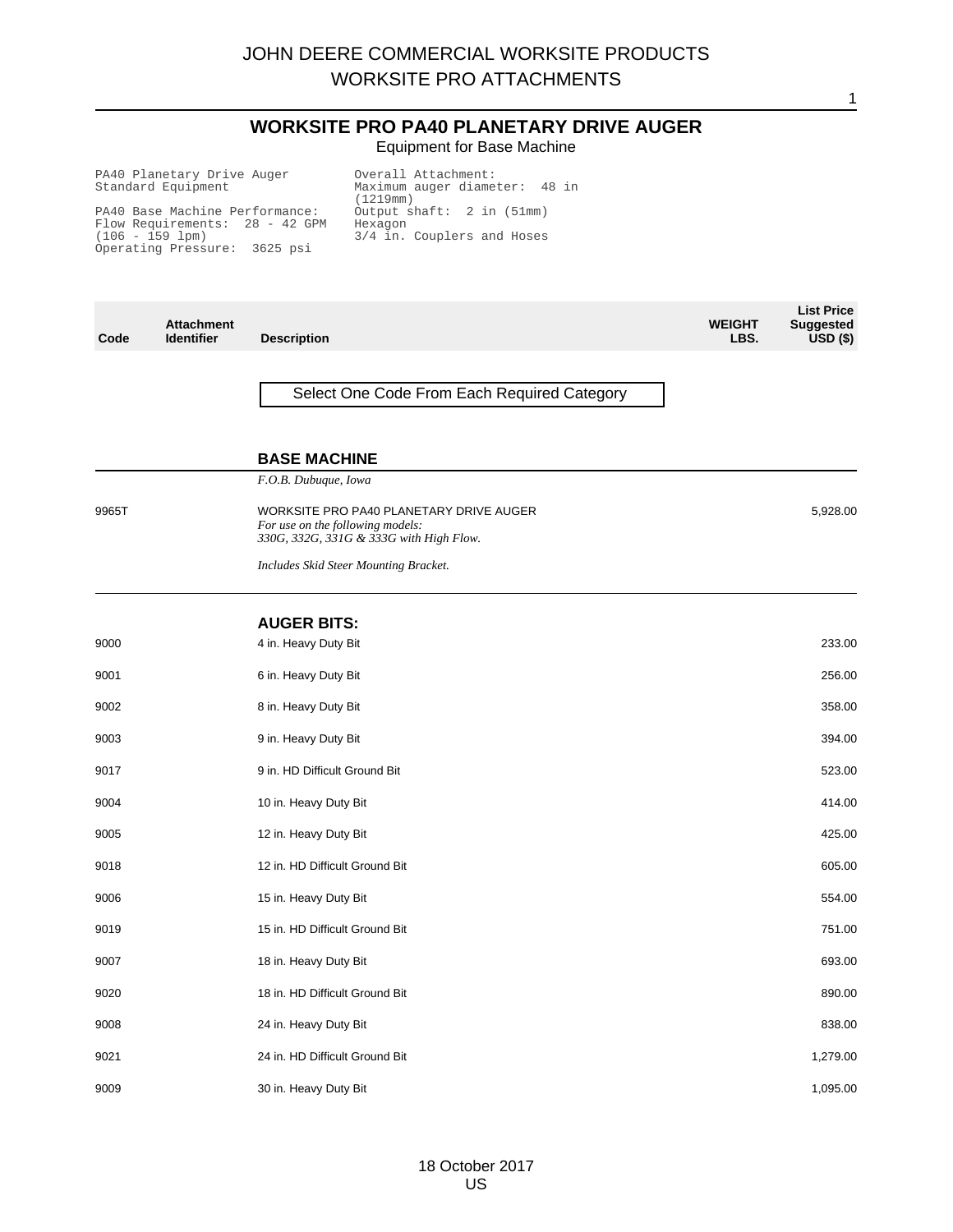### **WORKSITE PRO PA40 PLANETARY DRIVE AUGER**

Continued

| Code | <b>Attachment</b><br><b>Identifier</b> | <b>Description</b>                                    | <b>WEIGHT</b><br>LBS. | <b>List Price</b><br><b>Suggested</b><br>$USD($ \$) |
|------|----------------------------------------|-------------------------------------------------------|-----------------------|-----------------------------------------------------|
| 9010 |                                        | <b>AUGER BITS: Continued</b><br>36 in. Heavy Duty Bit |                       | 1,304.00                                            |
| 9011 |                                        | 18 in. Tree and Shrub Bit                             |                       | 639.00                                              |
| 9012 |                                        | 24 in. Tree and Shrub Bit                             |                       | 657.00                                              |
| 9013 |                                        | 30 in. Tree and Shrub Bit                             |                       | 929.00                                              |
| 9014 |                                        | 36 in. Tree and Shrub Bit                             |                       | 1,111.00                                            |
| 9015 |                                        | 9 in. Rock Bit                                        |                       | 1,270.00                                            |
| 9016 |                                        | 12 in. Rock Bit                                       |                       | 1,488.00                                            |
|      |                                        | <b>DEALER-INSTALLED KITS</b>                          |                       |                                                     |
|      | KV15765                                | <b>AUGER BITS</b><br>10 in. Heavy Duty Bit            |                       | 414.00                                              |
|      | AT379607                               | 12 in. HD Difficult Ground Bit                        |                       | 605.00                                              |
|      | KV15766                                | 12 in. Heavy Duty Bit                                 |                       | 425.00                                              |
|      | KV15777                                | 12 in. Rock Bit                                       |                       | 1,488.00                                            |
|      | AT379608                               | 15 in. HD Difficult Ground Bit                        |                       | 751.00                                              |
|      | KV15767                                | 15 in. Heavy Duty Bit                                 |                       | 554.00                                              |
|      | AT379609                               | 18 in. HD Difficult Ground Bit                        |                       | 890.00                                              |
|      | KV15768                                | 18 in. Heavy Duty Bit                                 |                       | 693.00                                              |
|      | KV15772                                | 18 in. Tree and Shrub Bit                             |                       | 639.00                                              |
|      | AT379610                               | 24 in. HD Difficult Ground Bit                        |                       | 1,279.00                                            |
|      | KV15769                                | 24 in. Heavy Duty Bit                                 |                       | 838.00                                              |
|      | KV15773                                | 24 in. Tree and Shrub Bit                             |                       | 657.00                                              |
|      | KV15770                                | 30 in. Heavy Duty Bit                                 |                       | 1,095.00                                            |
|      | KV15774                                | 30 in. Tree and Shrub Bit                             |                       | 929.00                                              |
|      | KV15771                                | 36 in. Heavy Duty Bit                                 |                       | 1,304.00                                            |
|      | KV15775                                | 36 in. Tree and Shrub Bit                             |                       | 1,111.00                                            |
|      | KV15761                                |                                                       |                       | 233.00                                              |
|      | KV15762                                | 4 in. Heavy Duty Bit<br>6 in. Heavy Duty Bit          |                       | 256.00                                              |
|      |                                        |                                                       |                       | 358.00                                              |
|      | KV15763<br>AT379606                    | 8 in. Heavy Duty Bit<br>9 in. HD Difficult Ground Bit |                       | 523.00                                              |
|      |                                        |                                                       |                       |                                                     |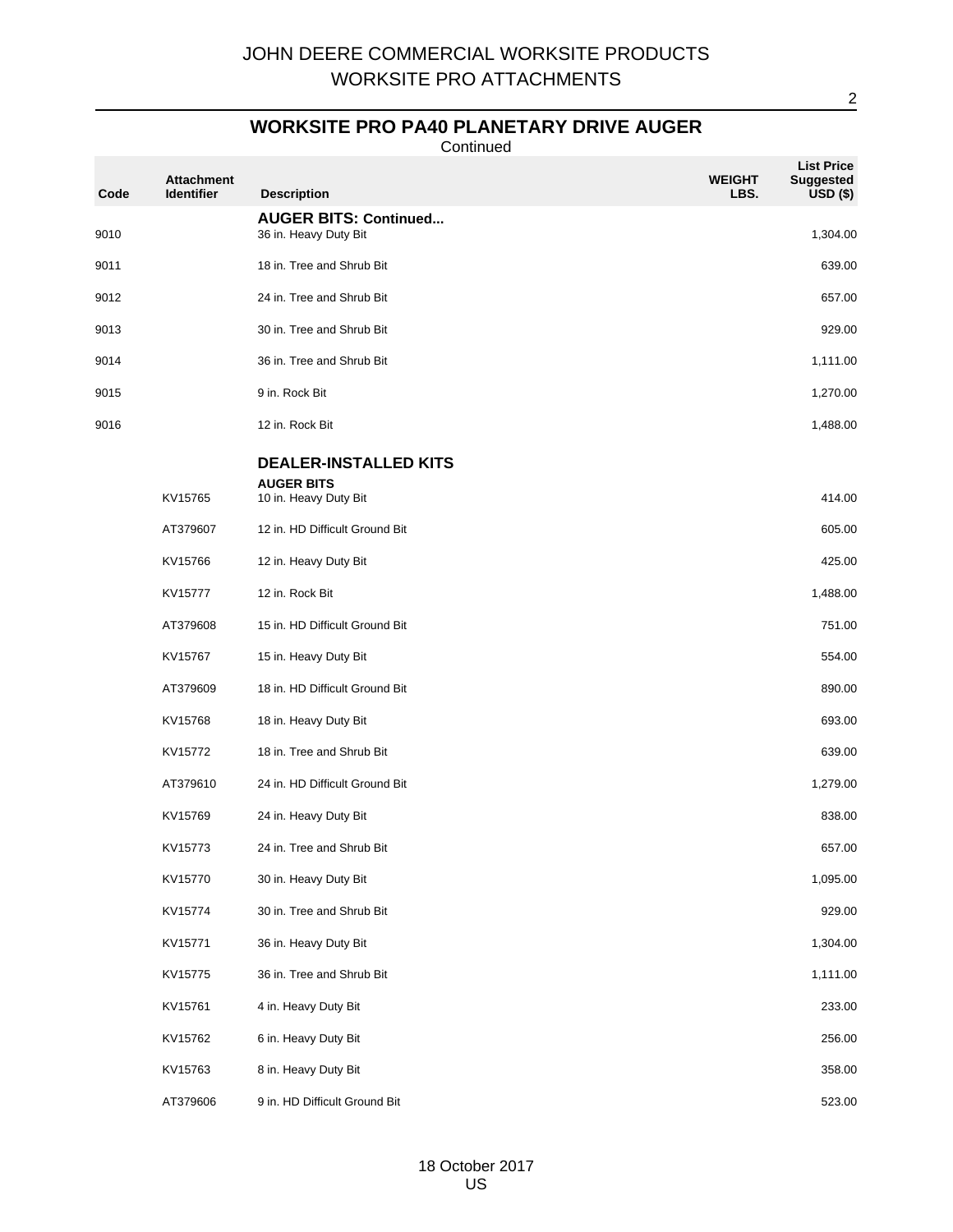### **WORKSITE PRO PA40 PLANETARY DRIVE AUGER**

**Continued** 

| Code | <b>Attachment</b><br><b>Identifier</b> | <b>Description</b>                                      | <b>WEIGHT</b><br>LBS. | <b>List Price</b><br><b>Suggested</b><br>USD(S) |
|------|----------------------------------------|---------------------------------------------------------|-----------------------|-------------------------------------------------|
|      | KV15764                                | DEALER-INSTALLED KITS Continued<br>9 in. Heavy Duty Bit |                       | 394.00                                          |
|      | KV15776                                | 9 in, Rock Bit                                          |                       | 1,270.00                                        |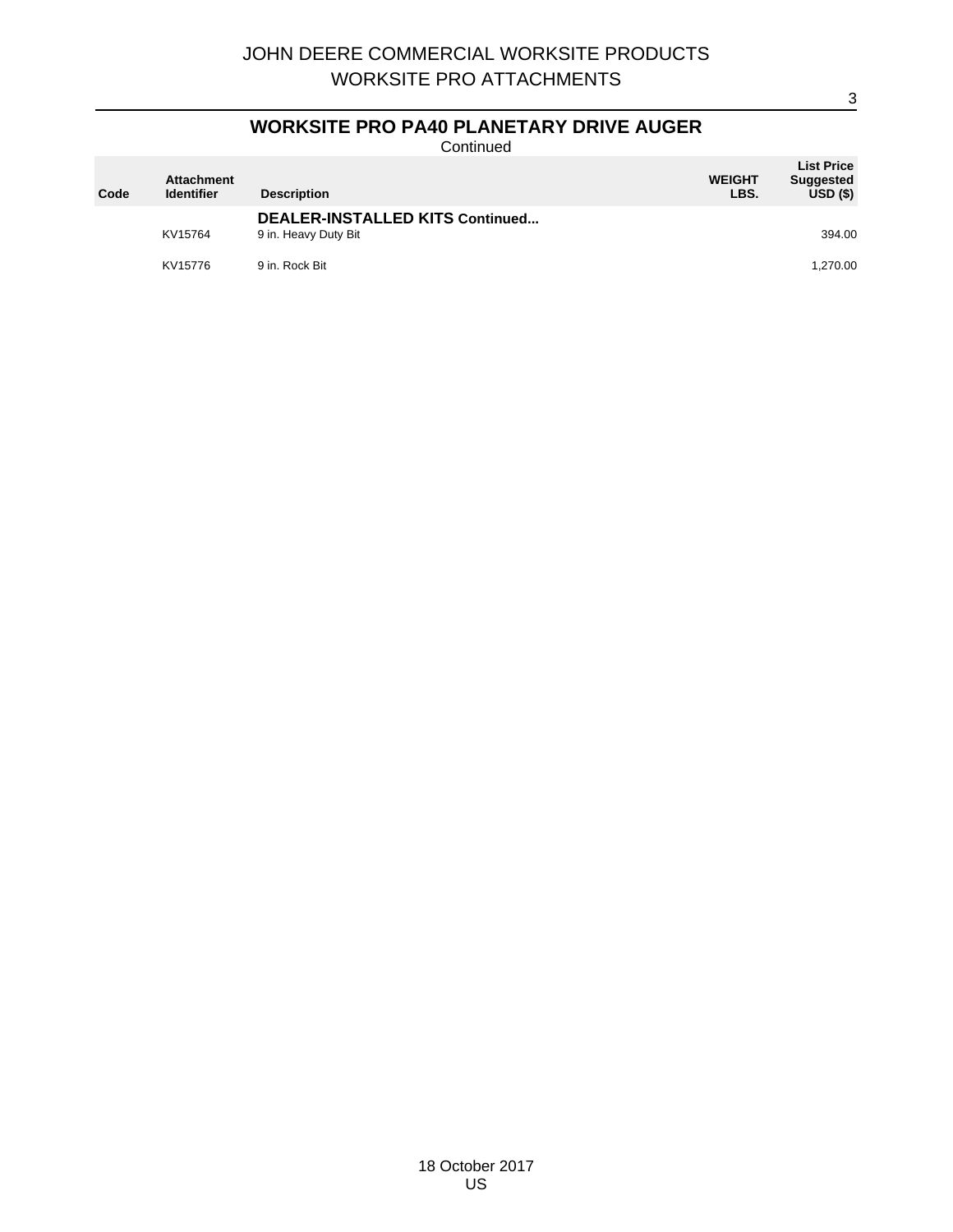#### **WORKSITE PRO BH7 BACKHOE** Equipment for Base Machine

94 in. (2388 mm) Digging Depth Quik-Tatch Mounting 180 Degree Swing Arc Low-profile Console

124 in. (3150 mm) Reach from Swing Pivot 180 Degree Bucket Rotation

**Code Attachment Description WEIGHT LBS. List Price Suggested USD (\$)** Select One Code From Each Required Category **BASE MACHINE** *F.O.B. Dubuque, Iowa* 8020T WORKSITE PRO BH7 BACKHOE *For use on the following models: 318E-320E SS 319E-323E CTLs AT428072 hydraulic quick coupler adapter kit is available to adapt all HIGH FLOW E series SSL and CTL machines to standard flow attachment couplers.* 9,517.00 **MOUNTING KITS** 1007 Mounting Kit with Tie Down Yokes for 317-320, CT322 585.00 1008 Mounting Kit with Tie Down Yokes for 313-315, CT315 585.00 1009 Mounting Kit with Tie Downs *For use on the following models: 318D-320D SS 318E-324E SS 319D-323D CTLs 319E-323E CTLs* 249.00 1005 **1005** Less Mounting Kit **Community Community Community Community Community Community Community Community Community Community Community Community Community Community Community Community Community Community Community C MECHANICAL QUICK COUPLER** 3000 Mechanical Quick Coupler 257.00 3001 Less Mechanical Quick Coupler In Base Price

### **BUCKETS**

|      | <b>BUCKEIS</b>                                                                                         |        |
|------|--------------------------------------------------------------------------------------------------------|--------|
| 9510 | 9 in. (229 mm) Backhoe Pin-On Bucket - 2 Teeth                                                         | 321.00 |
| 9511 | 13 in. (330 mm) Backhoe Pin-On Bucket - 3 Teeth                                                        | 377.00 |
| 9512 | 16 in. (406 mm) Backhoe Pin-On Bucket - 3 Teeth                                                        | 401.00 |
| 9513 | 9 in. HD Quick Coupler Bucket - 3 Teeth<br>NOTE: Required Mechanical Ouick Coupler (3000 or AT349192)  | 393.00 |
| 9514 | 12 in. HD Quick Coupler Bucket - 4 Teeth<br>NOTE: Required Mechanical Quick Coupler (3000 or AT349192) | 435.00 |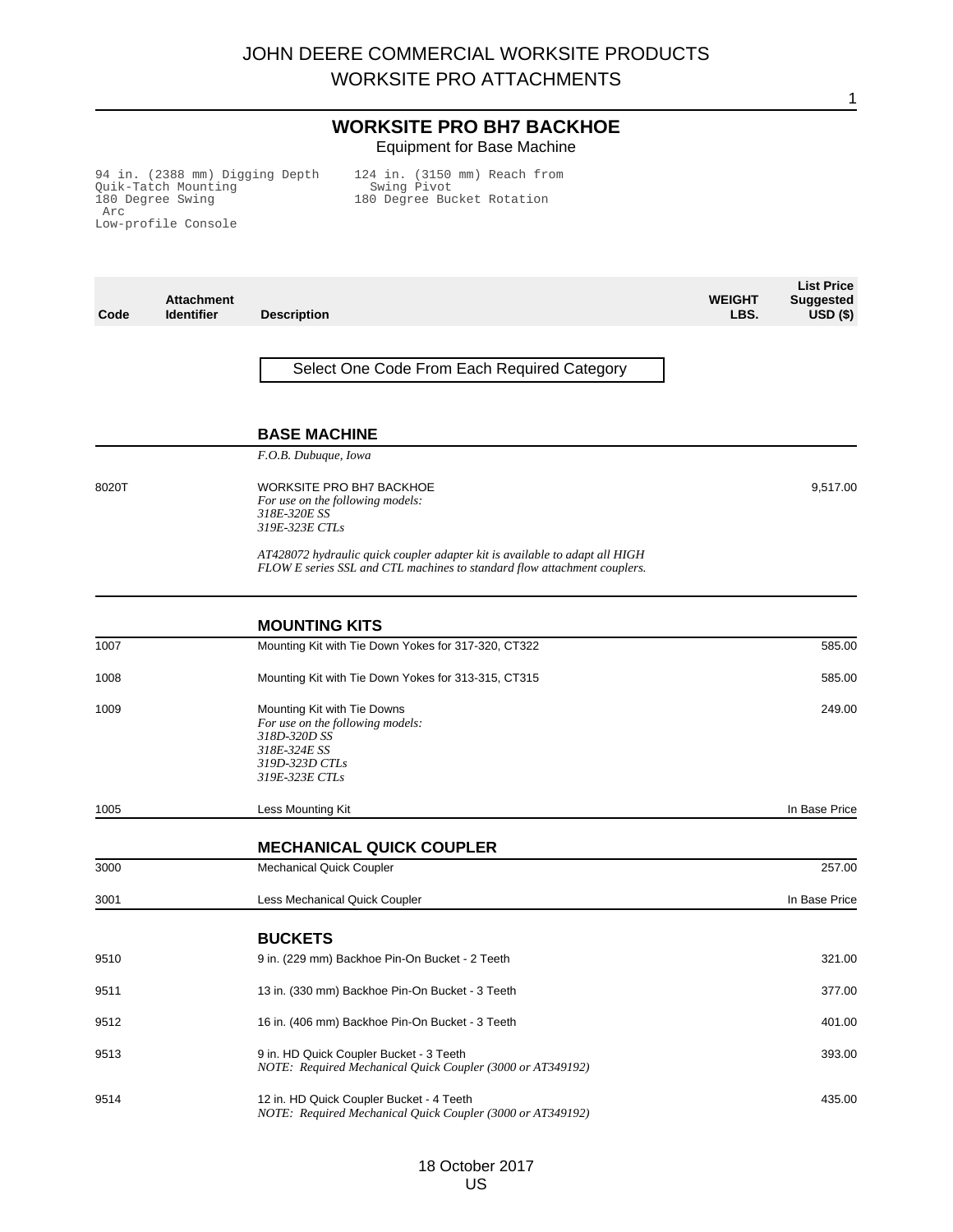# **WORKSITE PRO BH7 BACKHOE**

Continued

| Code | <b>Attachment</b><br><b>Identifier</b> | <b>Description</b>                                                                                           | <b>WEIGHT</b><br>LBS. | <b>List Price</b><br><b>Suggested</b><br>$USD($ \$) |
|------|----------------------------------------|--------------------------------------------------------------------------------------------------------------|-----------------------|-----------------------------------------------------|
|      |                                        | <b>BUCKETS Continued</b>                                                                                     |                       |                                                     |
| 9515 |                                        | 16 in. HD Quick Coupler Bucket - 4 Teeth<br>NOTE: Required Mechanical Quick Coupler (3000 or AT349192)       |                       | 473.00                                              |
|      |                                        | <b>DEALER-INSTALLED KITS</b>                                                                                 |                       |                                                     |
|      | AT316548B                              | <b>Buckets</b><br>12 in (305 mm) HD Quick Coupler Bucket - 4 Teeth                                           |                       | 443.00                                              |
|      | AT350684                               | 13 in. (330 mm) Backhoe Bucket - 3 Teeth                                                                     |                       | 384.00                                              |
|      | AT316549B                              | 16 in (406 mm) HD Quick Coupler Bucket - 4 Teeth                                                             |                       | 480.00                                              |
|      | AT350685                               | 16 in. (406 mm) Pin-On Backhoe Bucket - 3 Teeth                                                              |                       | 406.00                                              |
|      | AT350683                               | 9 in. (229mm) Pin-On Backhoe Bucket - 2 Teeth                                                                |                       | 327.00                                              |
|      | AT349192                               | <b>Mechanical Quick Coupler</b>                                                                              |                       | 485.00                                              |
|      | AT348835                               | <b>Kits and Accessories</b><br>Counterweight, Stackable (Single Set)<br>Includes $2 - 86$ lb weights (39 Kg) |                       | 356.00                                              |
|      | KV14620                                | Rear Weight Bracket Kit (317-320)<br>* Requires Eight R66949Y Weights                                        |                       | 196.00                                              |
|      | R66949Y                                | Yellow 42lb. Quik-Tatch Weight                                                                               |                       | 61.00                                               |
|      | BM19556                                | <b>Miscellaneous</b><br><b>Rubber Street Pad Kit</b>                                                         |                       | See Parts                                           |
|      | AT345659                               | <b>Tie Down Yokes and Mounting Kits</b><br>Mounting Kit for 313-315, CT315                                   |                       | 460.00                                              |
|      | KV24551                                | Mounting Kit for 317-320, CT322                                                                              |                       | 460.00                                              |
|      | AT377726                               | Mounting Kit with Tie Downs<br>318D-320D SS, 318E-320E SS<br>319D-323D CTL,319E-323E CTL                     |                       | 597.00                                              |
|      | KV16198                                | Tie Down Yoke for 317-320, CT322                                                                             |                       | 358.00                                              |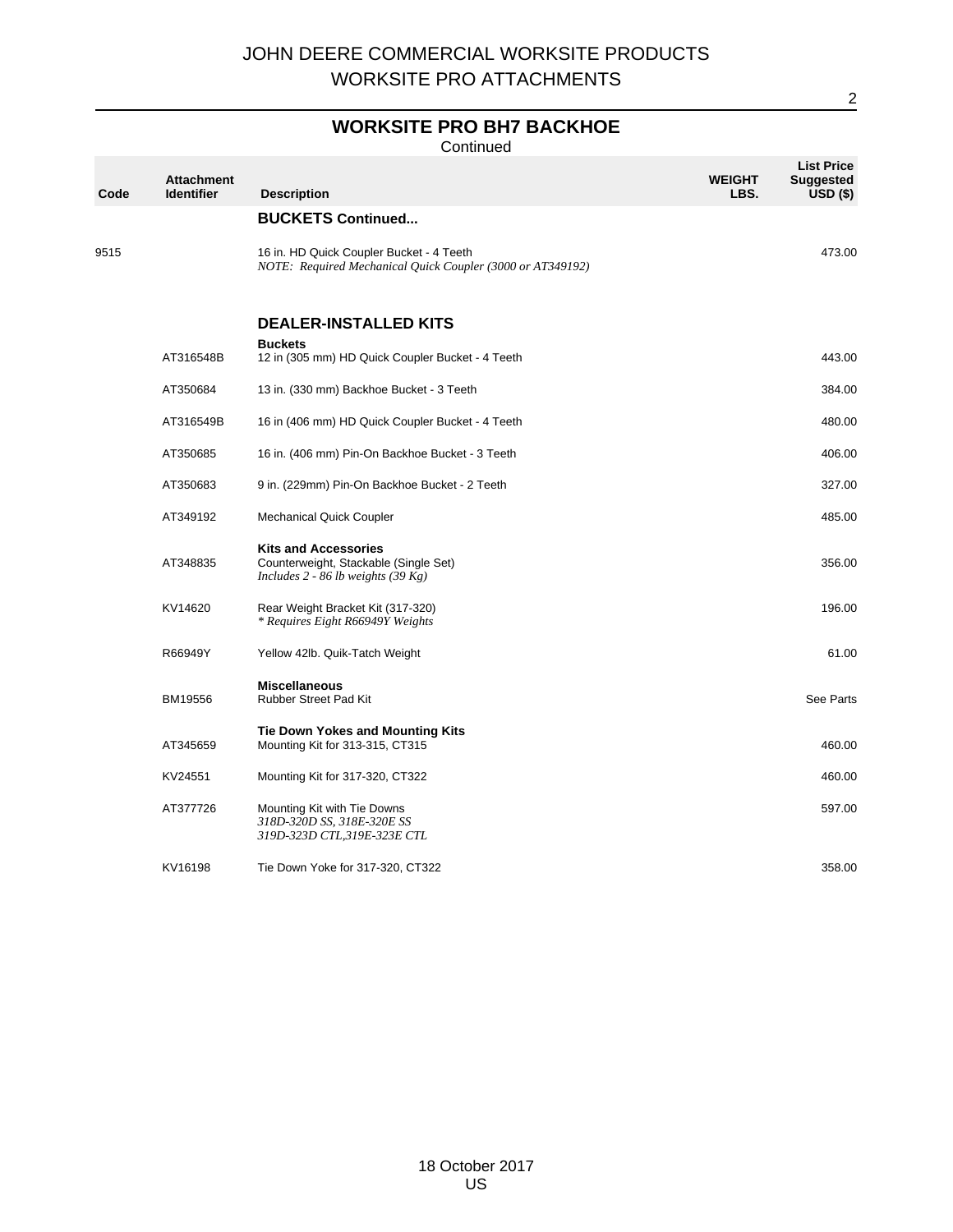#### **WORKSITE PRO BH8 BACKHOE** Equipment for Base Machine

**WEIGHT**

**List Price Suggested**

1

8.5 ft. (2.6 m) Digging Depth Quik-Tatch Mounting 180 Degree Swing Arc Low-profile Console

142 in. (3607 mm) Reach from Swing Pivot 180 Degree Bucket Rotation

**Code Attachment Description LBS. USD (\$)** Select One Code From Each Required Category **BASE MACHINE** *F.O.B. Dubuque, Iowa* 7480T WORKSITE PRO BH8 BACKHOE *For use on the following models: 318E-332E SS 330G-332G SS 319E-333E CTLs 331G-333G CTLs AT428072 hydraulic quick coupler adapter kit is available to adapt all HIGH FLOW E series SSL and CTL machines to standard flow attachment couplers.* 9,880.00 **MOUNTING KITS** 1007 Mounting Kit with Tie Down Yokes for 317-320, CT322 585.00 1006 Mounting Kit with Tie Down Yokes for 325-332, CT332 585.00 1009 Mounting Kit with Tie Downs *For use on the following models: 318D-320D SS 318E-324E SS 319D-323D CTLs 319E-323E CTLs* 249.00 1010 Mounting Kit with Tie Downs *For use on the following models: 326D-332D SS 326E-332E SS 330G-332G SS 329D-333D CTLs 329E-333E CTLs 331G-333G CTLs* 249.00 1005 **1005** Less Mounting Kit In Base Price **Contract Contract Contract Contract Contract Contract Contract Contract Contract Contract Contract Contract Contract Contract Contract Contract Contract Contract Contract Contra MECHANICAL QUICK COUPLER** 3000 Mechanical Quick Coupler 257.00 3001 Less Mechanical Quick Coupler In Base Price **BUCKETS** 9500 14 in. (356 mm) HD Pin-On Bucket - 3 Teeth 600.00 14 in. (356 mm) HD Pin-On Bucket - 3 Teeth 600.00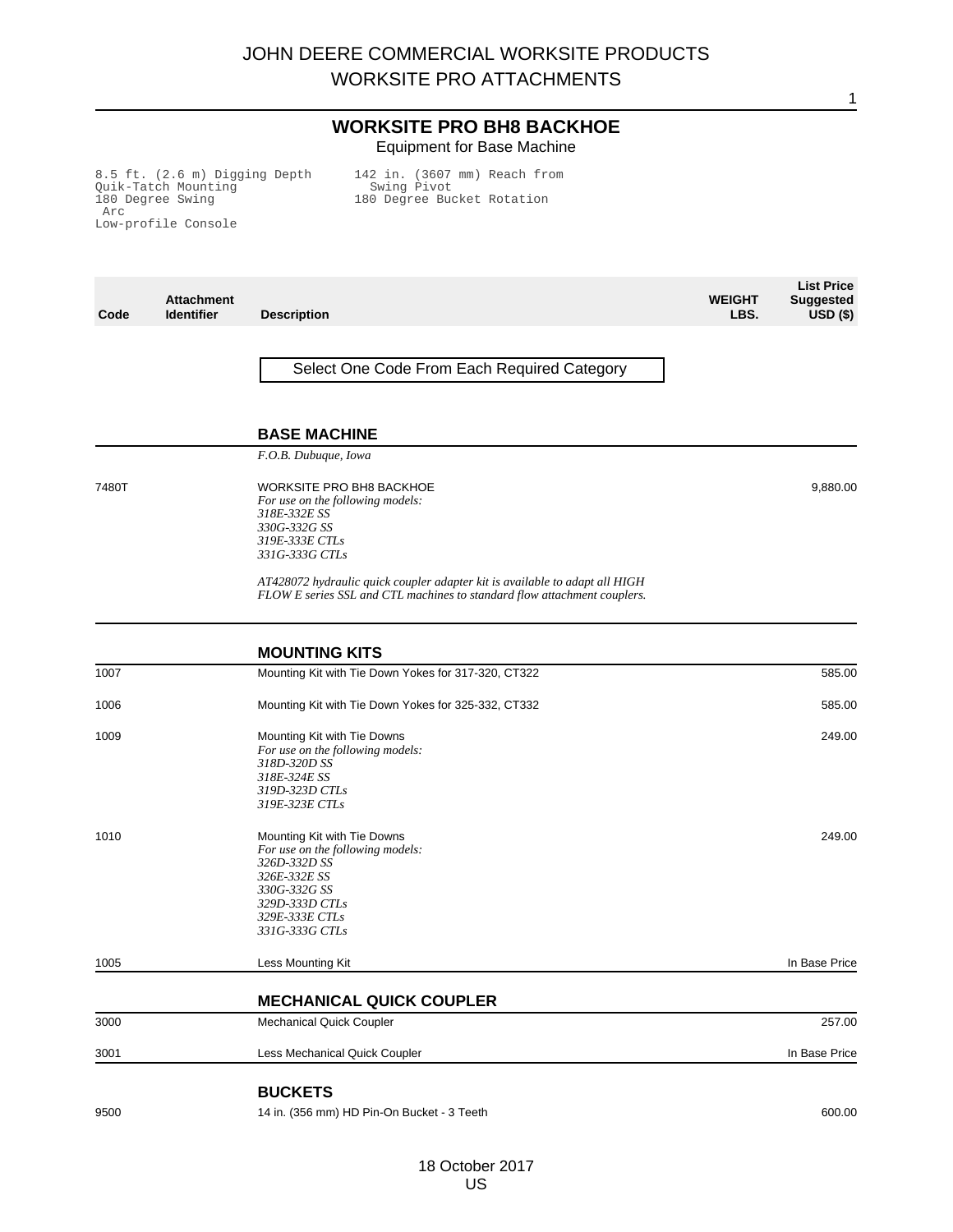# **WORKSITE PRO BH8 BACKHOE**

**Continued** 

| Code | <b>Attachment</b><br><b>Identifier</b> | <b>Description</b>                                                                                     | <b>WEIGHT</b><br>LBS. | <b>List Price</b><br><b>Suggested</b><br>$USD($ \$) |
|------|----------------------------------------|--------------------------------------------------------------------------------------------------------|-----------------------|-----------------------------------------------------|
|      |                                        | <b>BUCKETS Continued</b>                                                                               |                       |                                                     |
| 9501 |                                        | 18 in. (457 mm) HD Pin-On Bucket - 4 Teeth                                                             |                       | 684.00                                              |
| 9502 |                                        | 24 in. (610 mm) HD Pin-On Bucket - 4 Teeth                                                             |                       | 739.00                                              |
| 9503 |                                        | 36 in. (914 mm) HD Pin-On Bucket - 6 Teeth                                                             |                       | 932.00                                              |
| 9504 |                                        | 12 in. HD Quick Coupler Bucket - 3 Teeth<br>NOTE: Requires Mechanical Quick Coupler (3000 or AT327433) |                       | 591.00                                              |
| 9505 |                                        | 18 in. HD Quick Coupler Bucket - 4 Teeth<br>NOTE: Requires Mechanical Quick Coupler (3000 or AT327433) |                       | 615.00                                              |
| 9506 |                                        | 24 in. HD Quick Coupler Bucket - 4 Teeth<br>NOTE: Requires Mechanical Quick Coupler (3000 or AT327433) |                       | 662.00                                              |
|      |                                        | <b>DEALER-INSTALLED KITS</b>                                                                           |                       |                                                     |
|      | AT316552B                              | <b>Buckets</b><br>12 in. HD Quick Coupler Bucket - 3 Teeth                                             |                       | 601.00                                              |
|      | KV18239                                | 14 in. (356 mm) HD Bucket - 3 Teeth                                                                    |                       | 620.00                                              |
|      | KV18240                                | 18 in. (457 mm) HD Bucket - 4 Teeth                                                                    |                       | 707.00                                              |
|      | AT316553B                              | 18 in. HD Quick Coupler Bucket - 4 Teeth                                                               |                       | 624.00                                              |
|      | KV18241                                | 24 in. (610 mm) HD Bucket - 4 Teeth                                                                    |                       | 764.00                                              |
|      | AT316554B                              | 24 in. HD Quick Coupler Bucket - 4 Teeth                                                               |                       | 674.00                                              |
|      | KV18242                                | 36 in. (914 mm) HD Bucket - 6 Teeth                                                                    |                       | 963.00                                              |
|      | AT327433                               | <b>Mechanical Quick Coupler</b>                                                                        |                       | 485.00                                              |
|      | AT466358                               | <b>Kits and Accessories</b><br>Backhoe Attachment Mounting Kit<br>330G & 332G SSL<br>331G & 333G CTL   |                       | 119.00                                              |
|      | AT348835                               | Counterweight, Stackable (Single Set)<br>Includes $2 - 86$ lb weights (39 Kg)                          |                       | 356.00                                              |
|      | KV14620                                | Rear Weight Bracket Kit (317-320)<br>* Requires Eight R66949Y Weights                                  |                       | 196.00                                              |
|      | AT311312                               | Rear Weight Bracket Kit (325-332)                                                                      |                       | 199.00                                              |
|      | R66949Y                                | Yellow 42lb. Quik-Tatch Weight                                                                         |                       | 61.00                                               |
|      | BM19556                                | <b>Miscellaneous</b><br>Rubber Street Pad Kit                                                          |                       | See Parts                                           |
|      | KV24551                                | <b>Tie Down Yokes and Mounting Kits</b><br>Mounting Kit for 317-320, CT322                             |                       | 460.00                                              |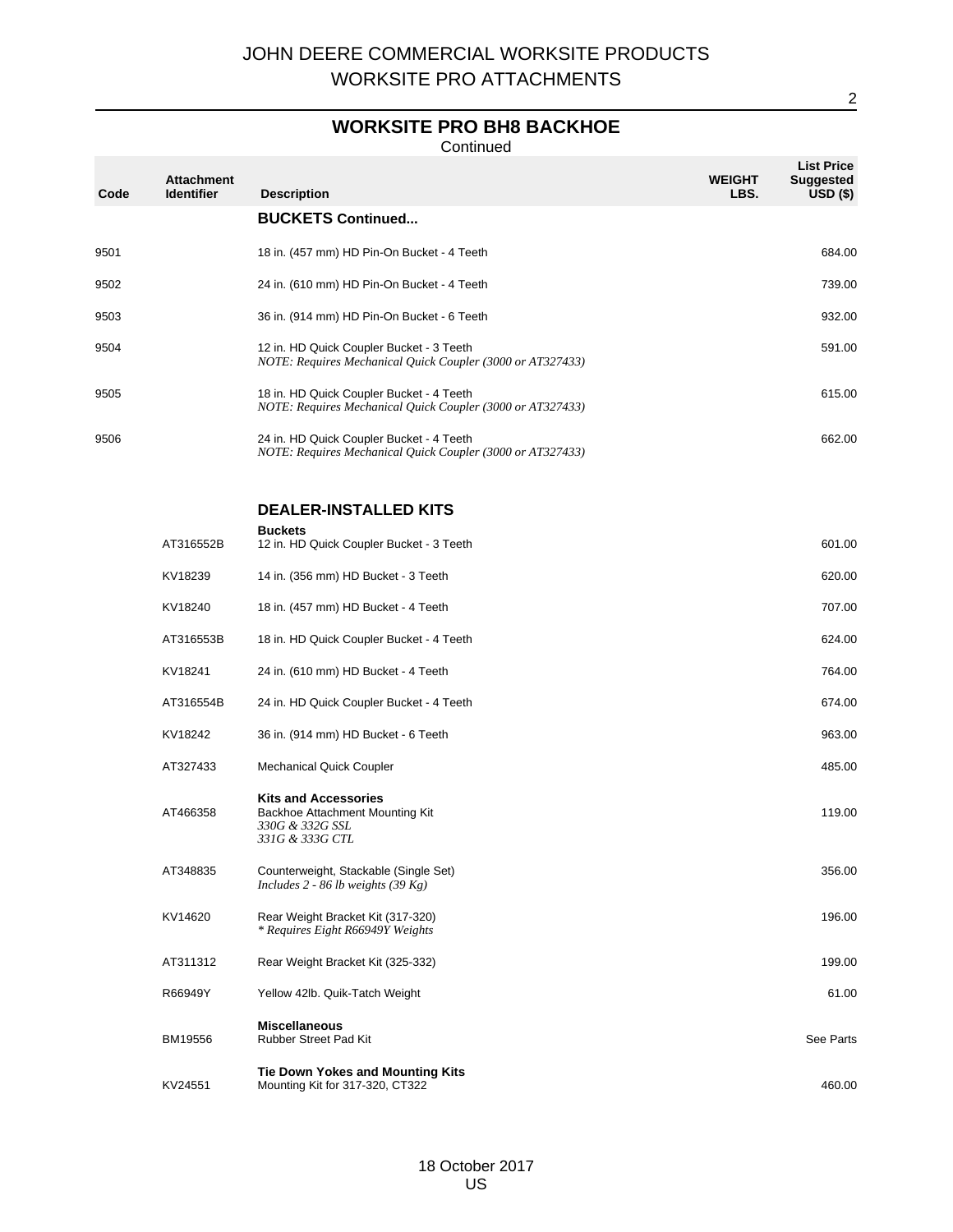# **WORKSITE PRO BH8 BACKHOE**

**Continued** 

| Code | <b>Attachment</b><br><b>Identifier</b> | <b>Description</b>                                                                                                      | <b>WEIGHT</b><br>LBS. | <b>List Price</b><br><b>Suggested</b><br>USD(S) |
|------|----------------------------------------|-------------------------------------------------------------------------------------------------------------------------|-----------------------|-------------------------------------------------|
|      | KV22699                                | <b>DEALER-INSTALLED KITS Continued</b><br>Mounting Kit for 325-332, CT332                                               |                       | 460.00                                          |
|      | AT377726                               | Mounting Kit with Tie Downs<br>318D-320D SS, 318E-320E SS<br>319D-323D CTL,319E-323E CTL                                |                       | 597.00                                          |
|      | AT414193                               | Mounting Kit with Tie Downs<br>326D-332D SS, 326E-332E SS, 330G-332G SS,<br>329D-333D CTL, 329E-333E CTL, 331G-333G CTL |                       | 512.00                                          |
|      | KV16198                                | Tie Down Yoke for 317-320, CT322                                                                                        |                       | 358.00                                          |
|      | KV16199                                | Tie Down Yoke for 325-332, CT332                                                                                        |                       | 358.00                                          |
|      |                                        |                                                                                                                         |                       |                                                 |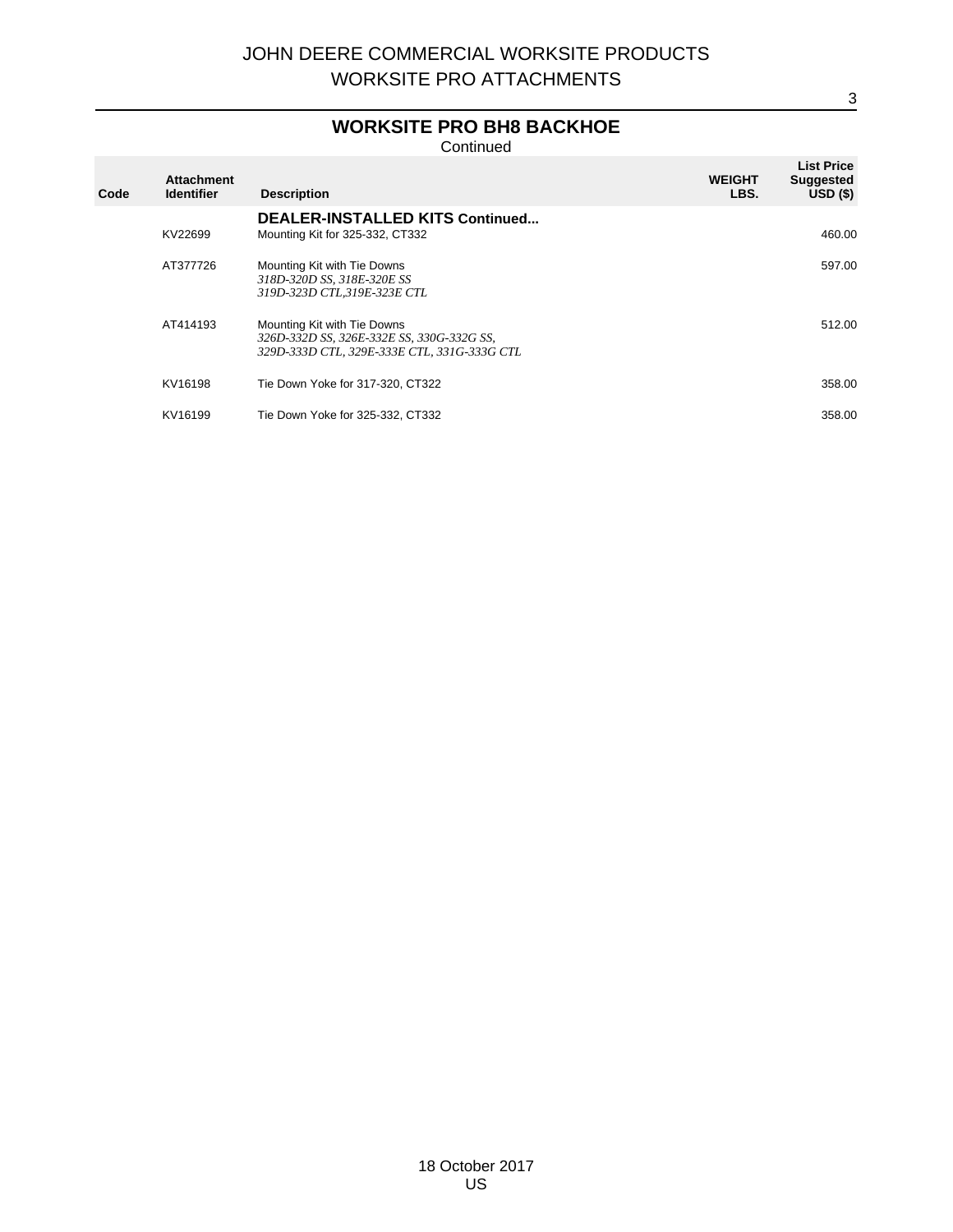### **WORKSITE PRO BH9 BACKHOE** Equipment for Base Machine

9 ft. Digging Depth Quik-Tatch Mounting 180 Degree Swing Arc Low-profile Console 155 in. (3937 mm) Reach from Swing Pivot 180 Degree Bucket Rotation

| Code  | <b>Attachment</b><br><b>Identifier</b> | <b>Description</b>                                                                                                                                                    | <b>WEIGHT</b><br>LBS. | <b>Suggested</b><br>$USD($ \$) |
|-------|----------------------------------------|-----------------------------------------------------------------------------------------------------------------------------------------------------------------------|-----------------------|--------------------------------|
|       |                                        |                                                                                                                                                                       |                       |                                |
|       |                                        | Select One Code From Each Required Category                                                                                                                           |                       |                                |
|       |                                        |                                                                                                                                                                       |                       |                                |
|       |                                        | <b>BASE MACHINE</b>                                                                                                                                                   |                       |                                |
|       |                                        | F.O.B. Dubuque, Iowa                                                                                                                                                  |                       |                                |
| 7490T |                                        | <b>WORKSITE PRO BH9 BACKHOE</b><br>For use on the following models:<br>318E-332E SS<br>330G-332G SS<br>319E-333E CTLs<br>331G-333G CTLs                               |                       | 12,035.00                      |
|       |                                        | AT428072 hydraulic quick coupler adapter kit is available to adapt all HIGH<br>FLOW E series SSL and CTL machines to standard flow attachment couplers.               |                       |                                |
|       |                                        | <b>MOUNTING KITS</b>                                                                                                                                                  |                       |                                |
| 1007  |                                        | Mounting Kit with Tie Down Yokes for 317-320, CT322                                                                                                                   |                       | 585.00                         |
| 1006  |                                        | Mounting Kit with Tie Down Yokes for 325-332, CT332                                                                                                                   |                       | 585.00                         |
| 1009  |                                        | Mounting Kit with Tie Downs<br>For use on the following models:<br>318D-320D SS<br>318E-324E SS<br>319D-323D CTLs<br>319E-323E CTLs                                   |                       | 249.00                         |
| 1010  |                                        | Mounting Kit with Tie Downs<br>For use on the following models:<br>326D-332D SS<br>326E-332E SS<br>330G-332G SS<br>329D-333D CTLs<br>329E-333E CTLs<br>331G-333G CTLs |                       | 249.00                         |
| 1005  |                                        | Less Mounting Kit                                                                                                                                                     |                       | In Base Price                  |
|       |                                        | <b>MECHANICAL QUICK COUPLER</b>                                                                                                                                       |                       |                                |
| 3000  |                                        | Mechanical Quick Coupler                                                                                                                                              |                       | 257.00                         |
| 3001  |                                        | Less Mechanical Quick Coupler                                                                                                                                         |                       | In Base Price                  |
|       |                                        | <b>BUCKETS</b>                                                                                                                                                        |                       |                                |
| 9500  |                                        | 14 in. (356 mm) HD Pin-On Bucket - 3 Teeth                                                                                                                            |                       | 600.00                         |

**List Price**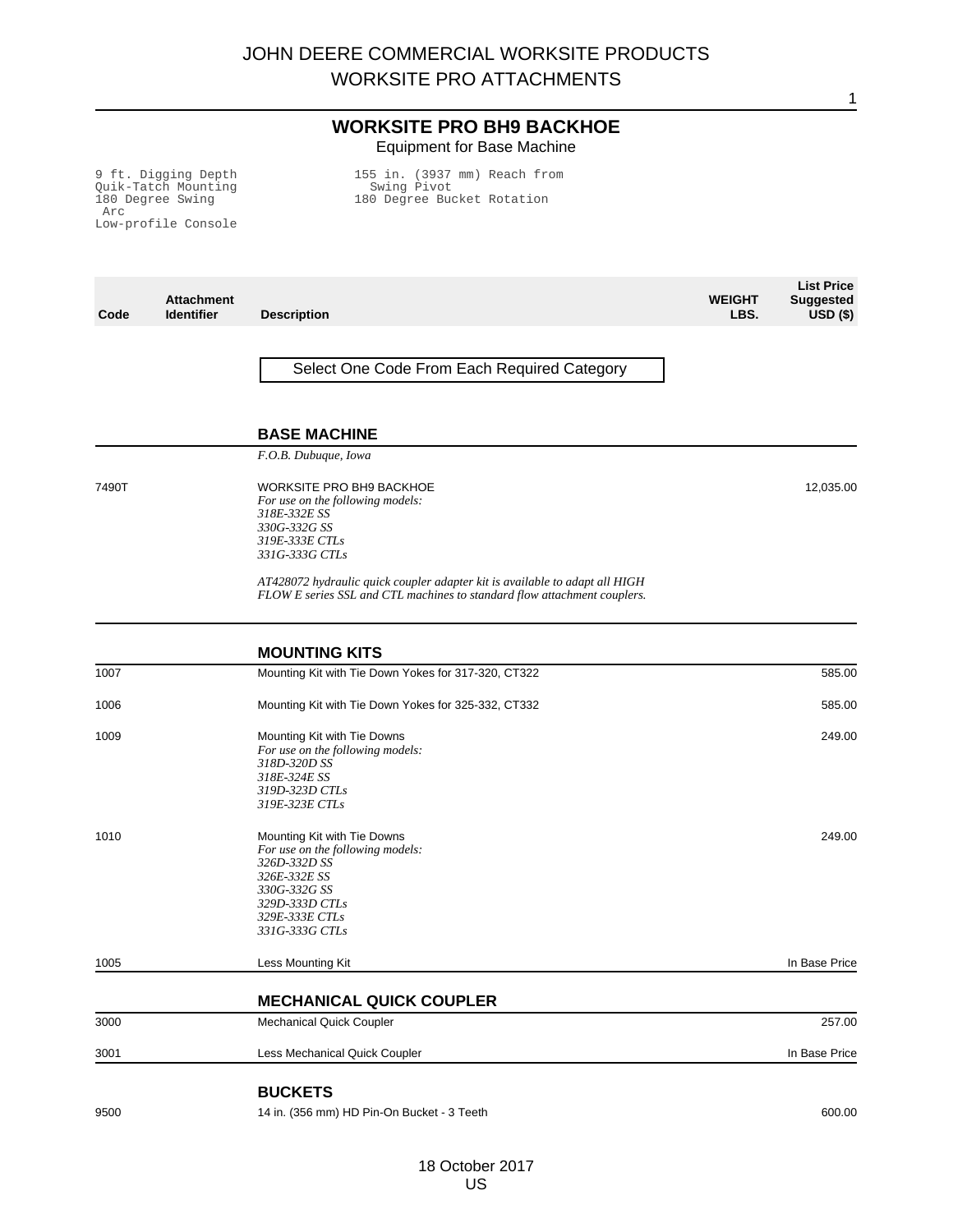# **WORKSITE PRO BH9 BACKHOE**

Continued

| Code | <b>Attachment</b><br><b>Identifier</b> | <b>Description</b>                                                                                     | <b>WEIGHT</b><br>LBS. | <b>List Price</b><br><b>Suggested</b><br>$USD($ \$) |
|------|----------------------------------------|--------------------------------------------------------------------------------------------------------|-----------------------|-----------------------------------------------------|
|      |                                        | <b>BUCKETS Continued</b>                                                                               |                       |                                                     |
| 9501 |                                        | 18 in. (457 mm) HD Pin-On Bucket - 4 Teeth                                                             |                       | 684.00                                              |
| 9502 |                                        | 24 in. (610 mm) HD Pin-On Bucket - 4 Teeth                                                             |                       | 739.00                                              |
| 9503 |                                        | 36 in. (914 mm) HD Pin-On Bucket - 6 Teeth                                                             |                       | 932.00                                              |
| 9504 |                                        | 12 in. HD Quick Coupler Bucket - 3 Teeth<br>NOTE: Requires Mechanical Quick Coupler (3000 or AT327433) |                       | 591.00                                              |
| 9505 |                                        | 18 in. HD Quick Coupler Bucket - 4 Teeth<br>NOTE: Requires Mechanical Quick Coupler (3000 or AT327433) |                       | 615.00                                              |
| 9506 |                                        | 24 in. HD Quick Coupler Bucket - 4 Teeth<br>NOTE: Requires Mechanical Quick Coupler (3000 or AT327433) |                       | 662.00                                              |
|      |                                        | <b>DEALER-INSTALLED KITS</b>                                                                           |                       |                                                     |
|      | AT316552B                              | <b>Buckets</b><br>12 in. HD Quick Coupler Bucket - 3 Teeth                                             |                       | 601.00                                              |
|      | KV18239                                | 14 in. (356 mm) HD Bucket - 3 Teeth                                                                    |                       | 620.00                                              |
|      | KV18240                                | 18 in. (457 mm) HD Bucket - 4 Teeth                                                                    |                       | 707.00                                              |
|      | AT316553B                              | 18 in. HD Quick Coupler Bucket - 4 Teeth                                                               |                       | 624.00                                              |
|      | KV18241                                | 24 in. (610 mm) HD Bucket - 4 Teeth                                                                    |                       | 764.00                                              |
|      | AT316554B                              | 24 in. HD Quick Coupler Bucket - 4 Teeth                                                               |                       | 674.00                                              |
|      | KV18242                                | 36 in. (914 mm) HD Bucket - 6 Teeth                                                                    |                       | 963.00                                              |
|      | AT327433                               | <b>Mechanical Quick Coupler</b>                                                                        |                       | 485.00                                              |
|      | AT466358                               | <b>Kits and Accessories</b><br>Backhoe Attachment Mounting Kit<br>330G & 332G SSL<br>331G & 333G CTL   |                       | 119.00                                              |
|      | AT348835                               | Counterweight, Stackable (Single Set)<br>Includes $2 - 86$ lb weights (39 Kg)                          |                       | 356.00                                              |
|      | KV14620                                | Rear Weight Bracket Kit (317-320)<br>* Requires Eight R66949Y Weights                                  |                       | 196.00                                              |
|      | AT311312                               | Rear Weight Bracket Kit (325-332)                                                                      |                       | 199.00                                              |
|      | R66949Y                                | Yellow 42lb. Quik-Tatch Weight                                                                         |                       | 61.00                                               |
|      | BM19556                                | <b>Miscellaneous</b><br>Rubber Street Pad Kit                                                          |                       | See Parts                                           |
|      | KV24551                                | <b>Tie Down Yokes and Mounting Kits</b><br>Mounting Kit for 317-320, CT322                             |                       | 460.00                                              |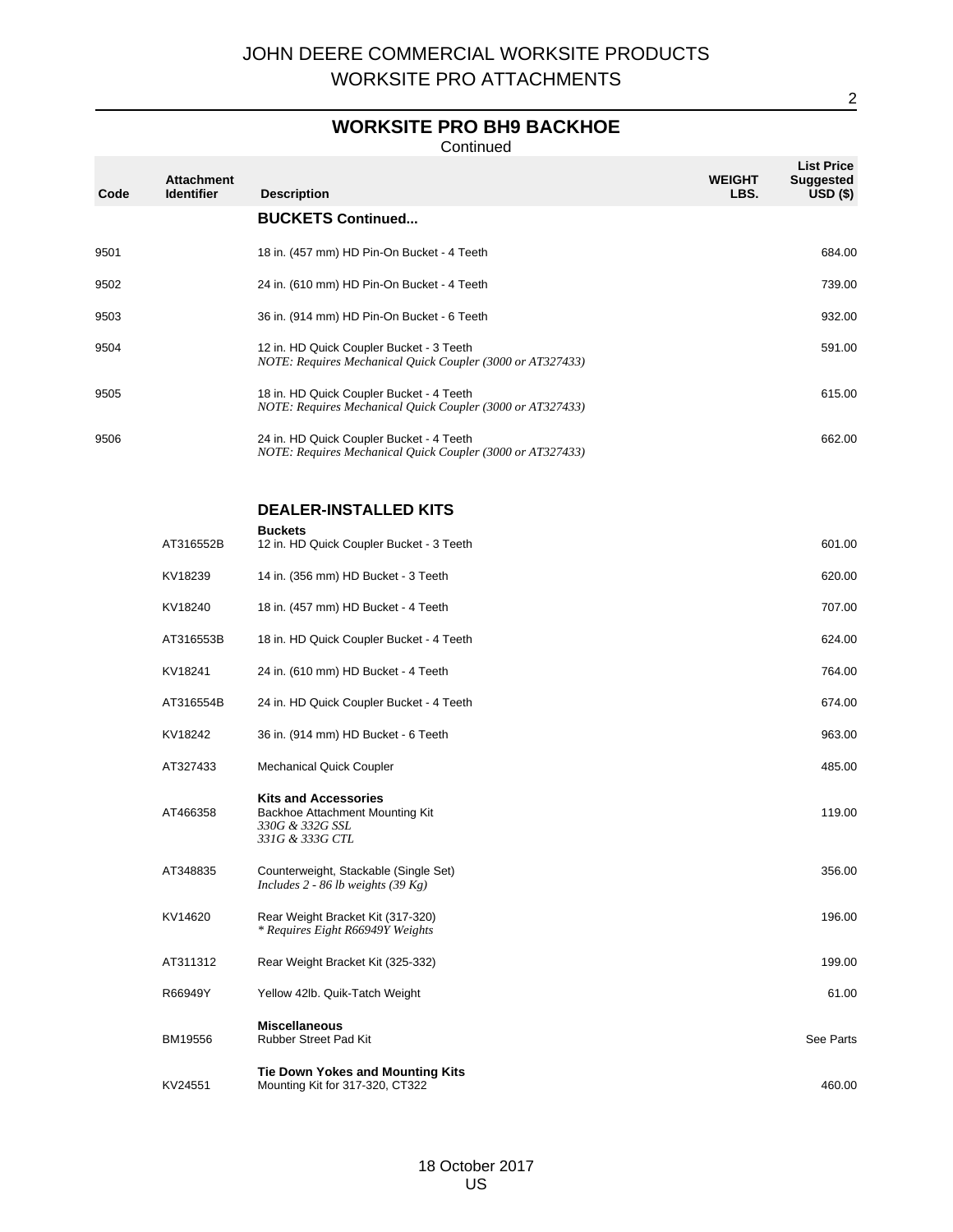# **WORKSITE PRO BH9 BACKHOE**

Continued

| Code | <b>Attachment</b><br><b>Identifier</b> | <b>Description</b>                                                                                                      | <b>WEIGHT</b><br>LBS. | <b>List Price</b><br><b>Suggested</b><br>USD(S) |
|------|----------------------------------------|-------------------------------------------------------------------------------------------------------------------------|-----------------------|-------------------------------------------------|
|      | KV22699                                | <b>DEALER-INSTALLED KITS Continued</b><br>Mounting Kit for 325-332, CT332                                               |                       | 460.00                                          |
|      | AT377726                               | Mounting Kit with Tie Downs<br>318D-320D SS, 318E-320E SS<br>319D-323D CTL,319E-323E CTL                                |                       | 597.00                                          |
|      | AT414193                               | Mounting Kit with Tie Downs<br>326D-332D SS, 326E-332E SS, 330G-332G SS,<br>329D-333D CTL, 329E-333E CTL, 331G-333G CTL |                       | 512.00                                          |
|      | KV16198                                | Tie Down Yoke for 317-320, CT322                                                                                        |                       | 358.00                                          |
|      | KV16199                                | Tie Down Yoke for 325-332, CT332                                                                                        |                       | 358.00                                          |
|      |                                        |                                                                                                                         |                       |                                                 |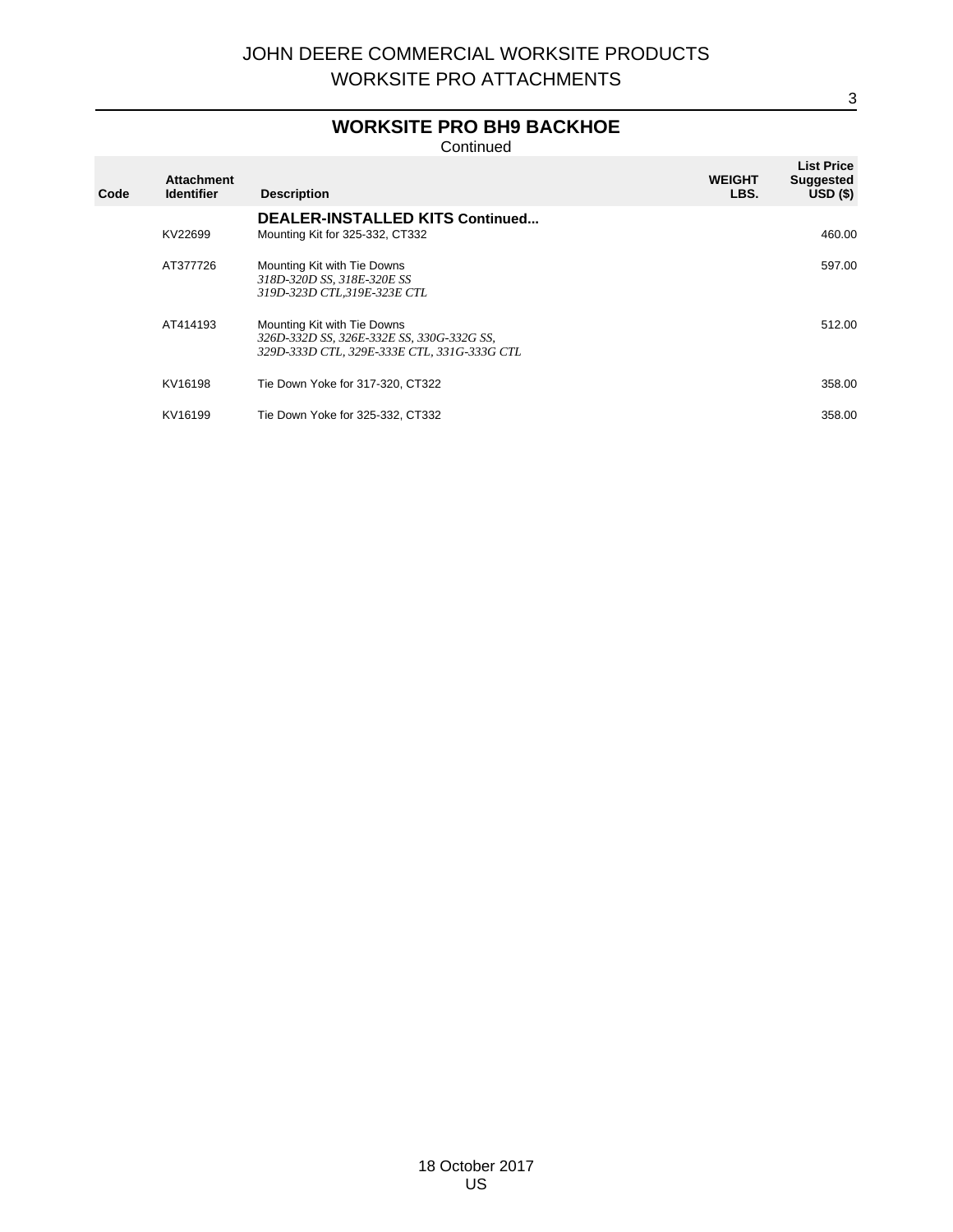### **WORKSITE PRO BH11 BACKHOE** Equipment for Base Machine

11 ft. Digging Depth Quik-Tatch Mounting 180 Degree Swing Arc Low-profile Console

173 in. (4394 mm) Reach from Swing Pivot 180 Degree Bucket Rotation

| Code  | <b>Attachment</b><br><b>Identifier</b> | <b>Description</b>                                                                                                                                                    | <b>WEIGHT</b><br>LBS. | LIST LICE<br><b>Suggested</b><br>$\overline{USD}$ (\$) |
|-------|----------------------------------------|-----------------------------------------------------------------------------------------------------------------------------------------------------------------------|-----------------------|--------------------------------------------------------|
|       |                                        |                                                                                                                                                                       |                       |                                                        |
|       |                                        | Select One Code From Each Required Category                                                                                                                           |                       |                                                        |
|       |                                        | <b>BASE MACHINE</b>                                                                                                                                                   |                       |                                                        |
|       |                                        | F.O.B. Dubuque, Iowa                                                                                                                                                  |                       |                                                        |
| 7500T |                                        | <b>WORKSITE PRO BH11 BACKHOE</b><br>For use on the following models:<br>318E-332E SS<br>330G-332G SS<br>319E-333E CTLs<br>331G-333G CTLs                              |                       | 12,770.00                                              |
|       |                                        | AT428072 hydraulic quick coupler adapter kit is available to adapt all HIGH<br>FLOW E series SSL and CTL machines to standard flow attachment couplers.               |                       |                                                        |
|       |                                        | <b>MOUNTING KITS</b>                                                                                                                                                  |                       |                                                        |
| 1007  |                                        | Mounting Kit with Tie Down Yokes for 317-320, CT322                                                                                                                   |                       | 585.00                                                 |
| 1006  |                                        | Mounting Kit with Tie Down Yokes for 325-332, CT332                                                                                                                   |                       | 585.00                                                 |
| 1009  |                                        | Mounting Kit with Tie Downs<br>For use on the following models:<br>318D-320D SS<br>318E-324E SS<br>319D-323D CTLs<br>319E-323E CTLs                                   |                       | 249.00                                                 |
| 1010  |                                        | Mounting Kit with Tie Downs<br>For use on the following models:<br>326D-332D SS<br>326E-332E SS<br>330G-332G SS<br>329D-333D CTLs<br>329E-333E CTLs<br>331G-333G CTLs |                       | 249.00                                                 |
| 1005  |                                        | Less Mounting Kit                                                                                                                                                     |                       | In Base Price                                          |
|       |                                        | <b>MECHANICAL QUICK COUPLER</b>                                                                                                                                       |                       |                                                        |
| 3000  |                                        | Mechanical Quick Coupler                                                                                                                                              |                       | 257.00                                                 |
| 3001  |                                        | Less Mechanical Quick Coupler                                                                                                                                         |                       | In Base Price                                          |
|       |                                        | <b>BUCKETS</b>                                                                                                                                                        |                       |                                                        |
| 9500  |                                        | 14 in. (356 mm) HD Pin-On Bucket - 3 Teeth                                                                                                                            |                       | 600.00                                                 |

**List Police**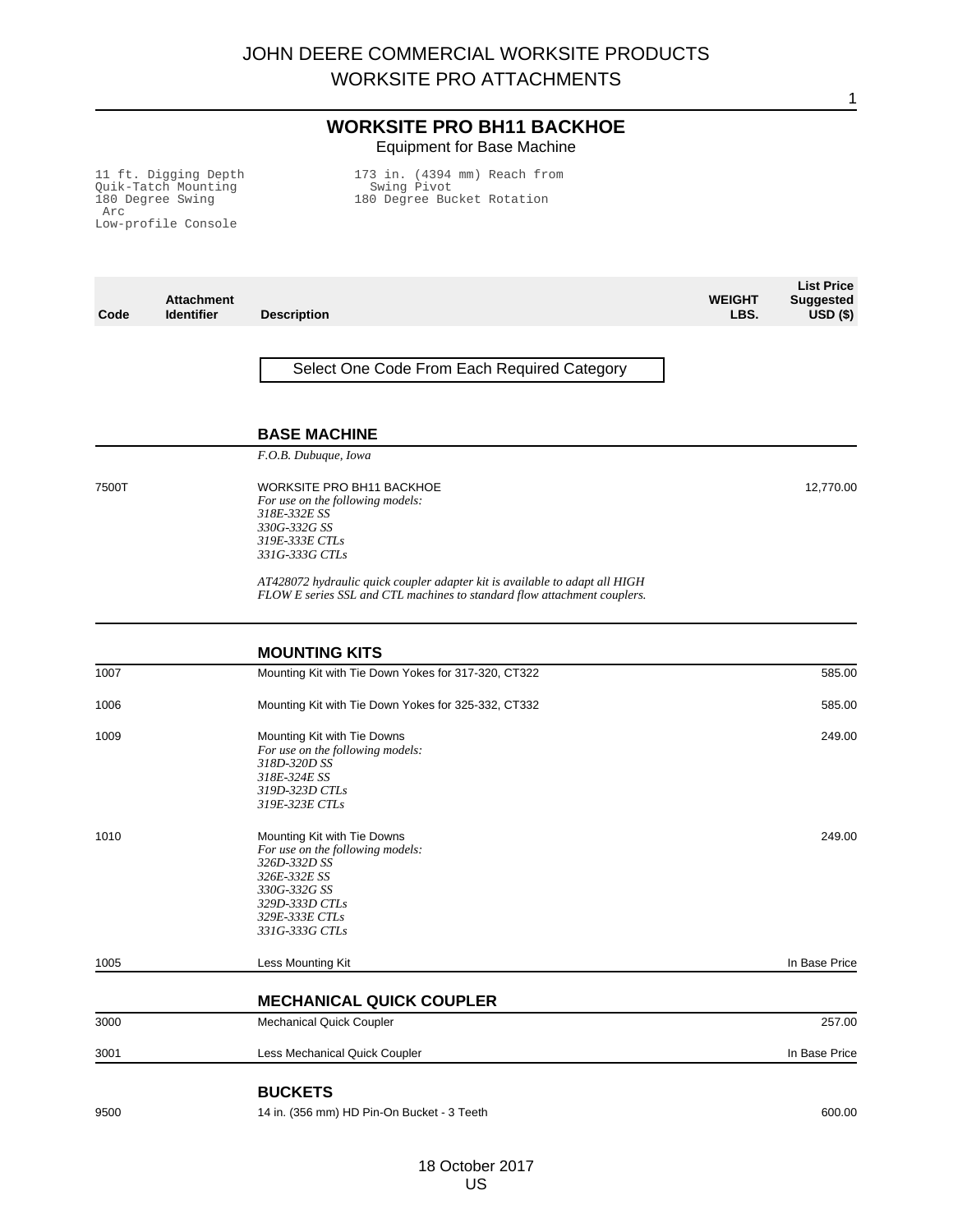# **WORKSITE PRO BH11 BACKHOE**

**Continued** 

| Code | <b>Attachment</b><br><b>Identifier</b> | <b>Description</b>                                                                                     | <b>WEIGHT</b><br>LBS. | <b>List Price</b><br><b>Suggested</b><br>$USD($ \$) |
|------|----------------------------------------|--------------------------------------------------------------------------------------------------------|-----------------------|-----------------------------------------------------|
|      |                                        | <b>BUCKETS Continued</b>                                                                               |                       |                                                     |
| 9501 |                                        | 18 in. (457 mm) HD Pin-On Bucket - 4 Teeth                                                             |                       | 684.00                                              |
| 9502 |                                        | 24 in. (610 mm) HD Pin-On Bucket - 4 Teeth                                                             |                       | 739.00                                              |
| 9503 |                                        | 36 in. (914 mm) HD Pin-On Bucket - 6 Teeth                                                             |                       | 932.00                                              |
| 9504 |                                        | 12 in. HD Quick Coupler Bucket - 3 Teeth<br>NOTE: Requires Mechanical Quick Coupler (3000 or AT327433) |                       | 591.00                                              |
| 9505 |                                        | 18 in. HD Quick Coupler Bucket - 4 Teeth<br>NOTE: Requires Mechanical Quick Coupler (3000 or AT327433) |                       | 615.00                                              |
| 9506 |                                        | 24 in. HD Quick Coupler Bucket - 4 Teeth<br>NOTE: Requires Mechanical Quick Coupler (3000 or AT327433) |                       | 662.00                                              |
|      |                                        | <b>DEALER-INSTALLED KITS</b>                                                                           |                       |                                                     |
|      | AT316552B                              | <b>Buckets</b><br>12 in. HD Quick Coupler Bucket - 3 Teeth                                             |                       | 601.00                                              |
|      | KV18239                                | 14 in. (356 mm) HD Bucket - 3 Teeth                                                                    |                       | 620.00                                              |
|      | KV18240                                | 18 in. (457 mm) HD Bucket - 4 Teeth                                                                    |                       | 707.00                                              |
|      | AT316553B                              | 18 in. HD Quick Coupler Bucket - 4 Teeth                                                               |                       | 624.00                                              |
|      | KV18241                                | 24 in. (610 mm) HD Bucket - 4 Teeth                                                                    |                       | 764.00                                              |
|      | AT316554B                              | 24 in. HD Quick Coupler Bucket - 4 Teeth                                                               |                       | 674.00                                              |
|      | KV18242                                | 36 in. (914 mm) HD Bucket - 6 Teeth                                                                    |                       | 963.00                                              |
|      | AT327433                               | <b>Mechanical Quick Coupler</b>                                                                        |                       | 485.00                                              |
|      | AT466358                               | <b>Kits and Accessories</b><br>Backhoe Attachment Mounting Kit<br>330G & 332G SSL<br>331G & 333G CTL   |                       | 119.00                                              |
|      | AT348835                               | Counterweight, Stackable (Single Set)<br>Includes 2 - 86 lb weights (39 Kg)                            |                       | 356.00                                              |
|      | KV14620                                | Rear Weight Bracket Kit (317-320)<br>* Requires Eight R66949Y Weights                                  |                       | 196.00                                              |
|      | AT311312                               | Rear Weight Bracket Kit (325-332)                                                                      |                       | 199.00                                              |
|      | R66949Y                                | Yellow 42lb. Quik-Tatch Weight                                                                         |                       | 61.00                                               |
|      | BM19556                                | <b>Miscellaneous</b><br>Rubber Street Pad Kit                                                          |                       | See Parts                                           |
|      | KV24551                                | Tie Down Yokes and Mounting Kits<br>Mounting Kit for 317-320, CT322                                    |                       | 460.00                                              |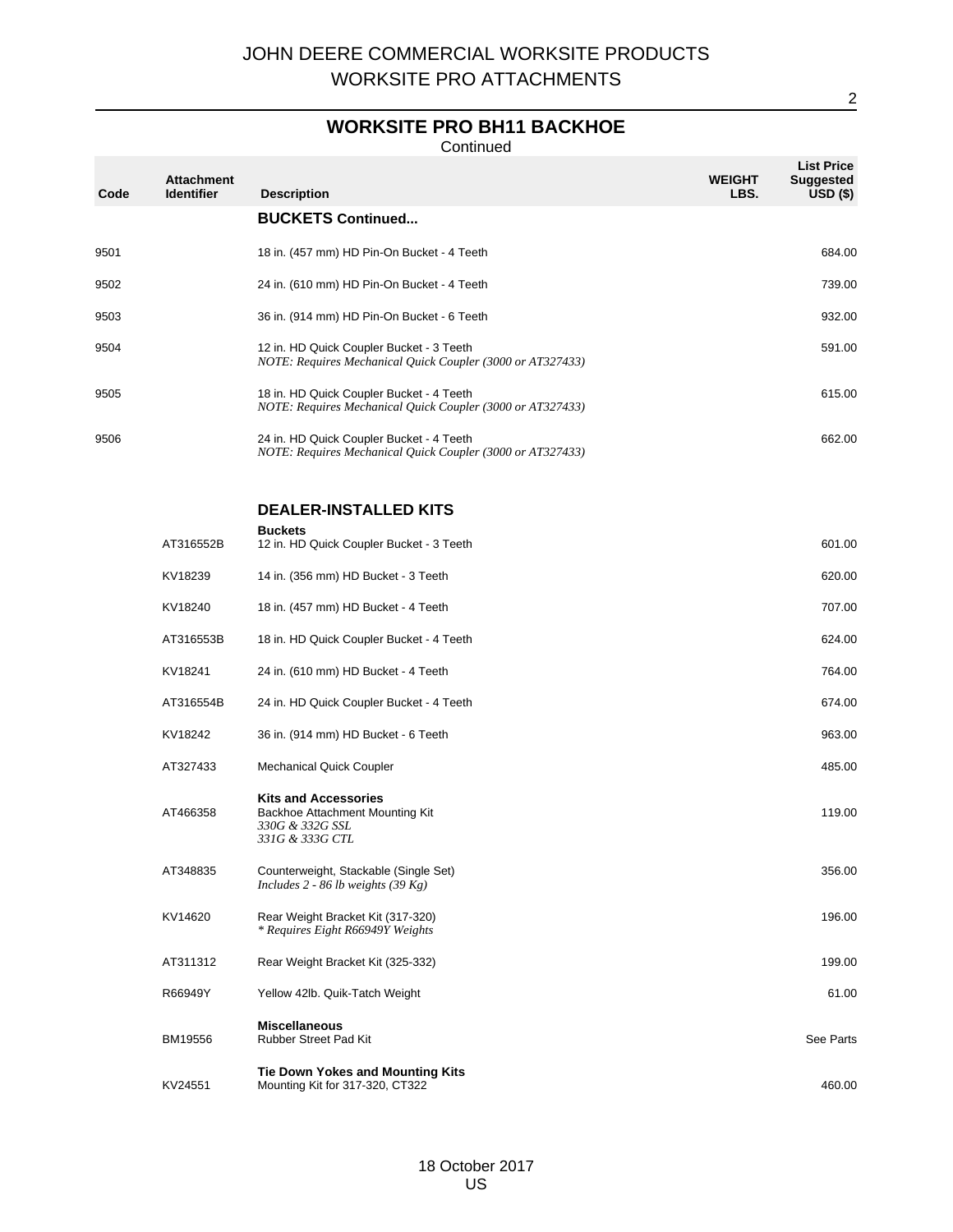# **WORKSITE PRO BH11 BACKHOE**

**Continued** 

| Code | <b>Attachment</b><br><b>Identifier</b> | <b>Description</b>                                                                                                      | <b>WEIGHT</b><br>LBS. | <b>List Price</b><br><b>Suggested</b><br>USD(S) |
|------|----------------------------------------|-------------------------------------------------------------------------------------------------------------------------|-----------------------|-------------------------------------------------|
|      | KV22699                                | <b>DEALER-INSTALLED KITS Continued</b><br>Mounting Kit for 325-332, CT332                                               |                       | 460.00                                          |
|      | AT377726                               | Mounting Kit with Tie Downs<br>318D-320D SS, 318E-320E SS<br>319D-323D CTL,319E-323E CTL                                |                       | 597.00                                          |
|      | AT414193                               | Mounting Kit with Tie Downs<br>326D-332D SS, 326E-332E SS, 330G-332G SS,<br>329D-333D CTL, 329E-333E CTL, 331G-333G CTL |                       | 512.00                                          |
|      | KV16198                                | Tie Down Yoke for 317-320, CT322                                                                                        |                       | 358.00                                          |
|      | KV16199                                | Tie Down Yoke for 325-332, CT332                                                                                        |                       | 358.00                                          |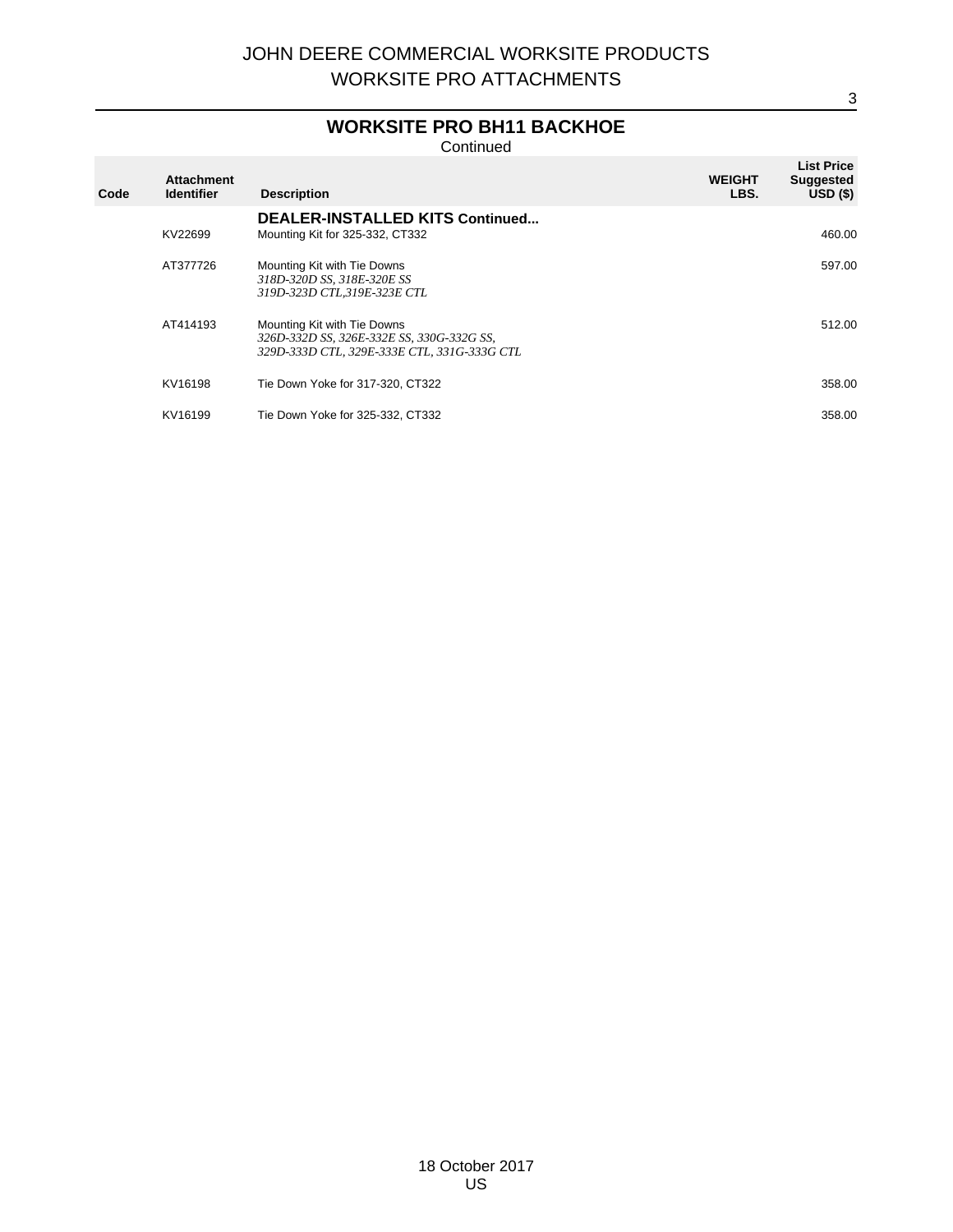### **WORKSITE PRO AH80 BALE HUGGER** Equipment for Base Machine

| Bale Hugger is designed for very<br>large bales. It has a maximum<br>opening of 110 inches and will<br>squeeze the bales together to<br>transport, stack or load bales.<br>-Designed with round tubing to | -Can lift, move, and stack round<br>or rectangular bales<br>-Ideal for 1,000 lb. silage bags<br>with a maximum load of 2,400<br>lbs. | Lift Capacity $kq/(1b.)$ 1088.62<br>(2, 400)<br>Weight kg/(lb.) 217.72 (480) |
|-----------------------------------------------------------------------------------------------------------------------------------------------------------------------------------------------------------|--------------------------------------------------------------------------------------------------------------------------------------|------------------------------------------------------------------------------|
| provide maximum durability while<br>preventing damage to wrapped<br>bale coverings<br>-Provides constant pressure that                                                                                    | Overall Width cm/(in) 120.65<br>(47.5)<br>Overall Height cm/(in) 95.25<br>(37.5)                                                     |                                                                              |
| eliminates the risk of dropping<br>bales<br>-Right-hand and left-hand sides<br>open and close simultaneously                                                                                              | Overall Depth cm/(in) 137.16<br>(54)<br>Max. Opening $cm/(in)$ 279.40<br>(110)                                                       |                                                                              |

| Code  | <b>Attachment</b><br><b>Identifier</b> | <b>Description</b>                                                                                                                  | <b>WEIGHT</b><br>LBS. | <b>List Price</b><br><b>Suggested</b><br>$USD($ \$) |
|-------|----------------------------------------|-------------------------------------------------------------------------------------------------------------------------------------|-----------------------|-----------------------------------------------------|
|       |                                        | Select One Code From Each Required Category                                                                                         |                       |                                                     |
|       |                                        | <b>BASE MACHINE</b><br>F.O.B. Dubuque, Iowa                                                                                         |                       |                                                     |
| 03E0T |                                        | WORKSITE PRO AH80 BALE HUGGER<br>For use on the following models:<br>312G-332G SS<br>318E-332E SS<br>317G-333G CTL<br>319E-333E CTL |                       | 2,744.00                                            |
|       |                                        | 204K-324K Wheel Loader with Skid Steer Style Coupler.                                                                               |                       |                                                     |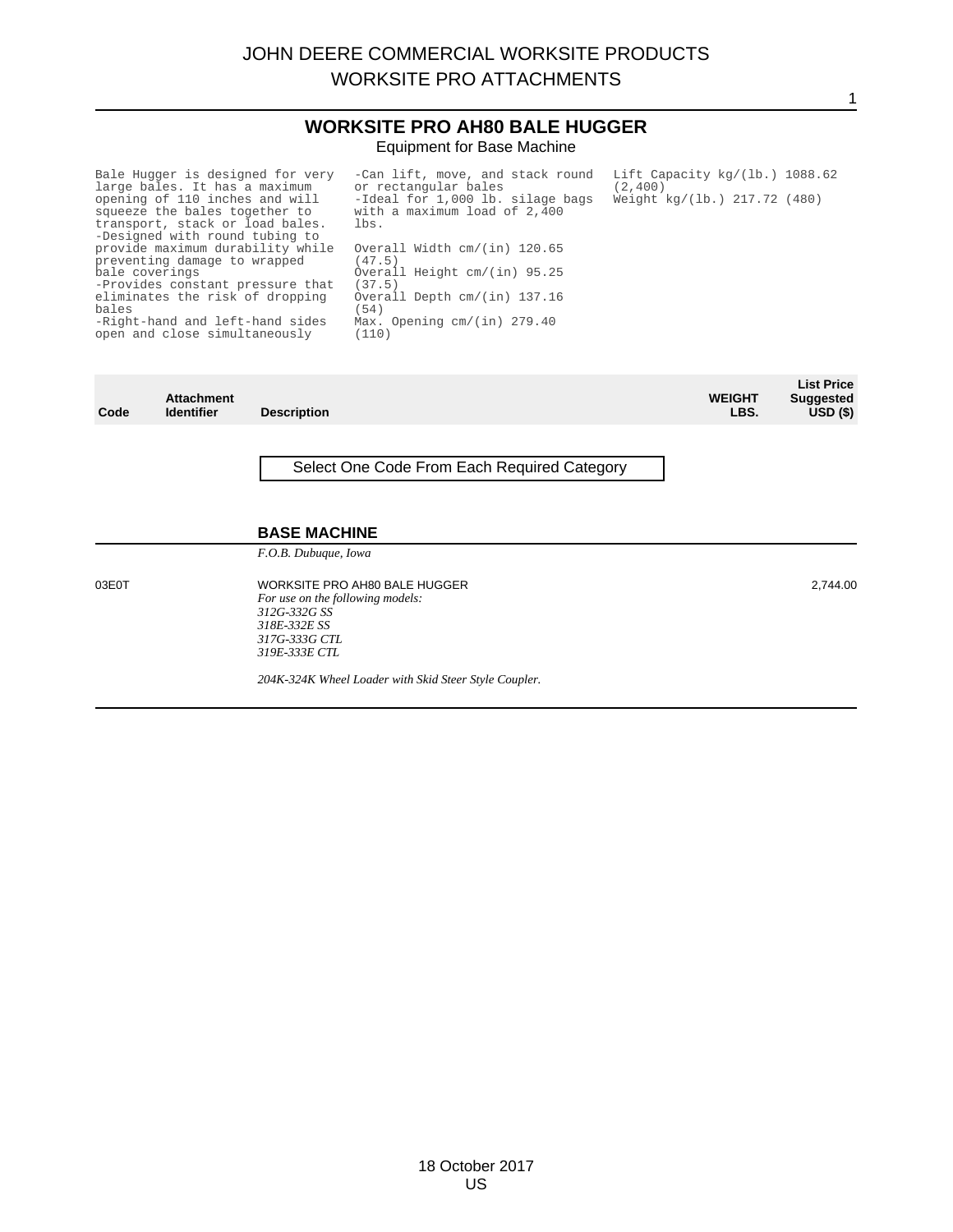#### **WORKSITE PRO AB21 SINGLE BALE SPEAR** Equipment for Base Machine

**List Price** 

1

Capacity at Load Center: 907 kg at 0.61 m (2,000 lbs. at 24 in.)

Depth: 1.28 m (50.50 in.) Spear Length: 1.24 m (49 in.) Weight: 66 kg (145 lbs.)

Width: 1.15 m (42.25 in.) Height: 0.57 m (22.38 in.)

| Code  | <b>Attachment</b><br><b>Identifier</b> | <b>Description</b>                                                                                                                                                                                                                                                              | <b>WEIGHT</b><br>LBS. | LIST Price<br><b>Suggested</b><br>$USD($ \$) |
|-------|----------------------------------------|---------------------------------------------------------------------------------------------------------------------------------------------------------------------------------------------------------------------------------------------------------------------------------|-----------------------|----------------------------------------------|
|       |                                        | Select One Code From Each Required Category                                                                                                                                                                                                                                     |                       |                                              |
|       |                                        | <b>BASE MACHINE</b>                                                                                                                                                                                                                                                             |                       |                                              |
|       |                                        | F.O.B. Dubuque, Iowa                                                                                                                                                                                                                                                            |                       |                                              |
| 05A0T |                                        | WORKSITE PRO AB21 SINGLE BALE SPEAR<br>For use on the following models:<br>312G-332G SS<br>318E-332E SS<br>317G-333G CTLs<br>319E-333E CTLs<br>204K, 244J, 304K, 324J CWL<br>$110$ TLB<br>* With the 244J, the Worksite Pro Skid Steer Style Coupler, AT357576, is<br>required. |                       | 536.00                                       |
|       |                                        |                                                                                                                                                                                                                                                                                 |                       |                                              |
|       |                                        | <b>DEALER-INSTALLED KITS</b>                                                                                                                                                                                                                                                    |                       |                                              |
|       | AT357576                               | <b>Kits and Accessories</b><br>ISO Adapter to Quik Tatch Coupler                                                                                                                                                                                                                |                       | 1,584.00                                     |
|       | AT348835                               | Counterweight, Stackable (Single Set)<br>Includes 2 - 86 lb weights $(39 \text{ Kg})$                                                                                                                                                                                           |                       | 356.00                                       |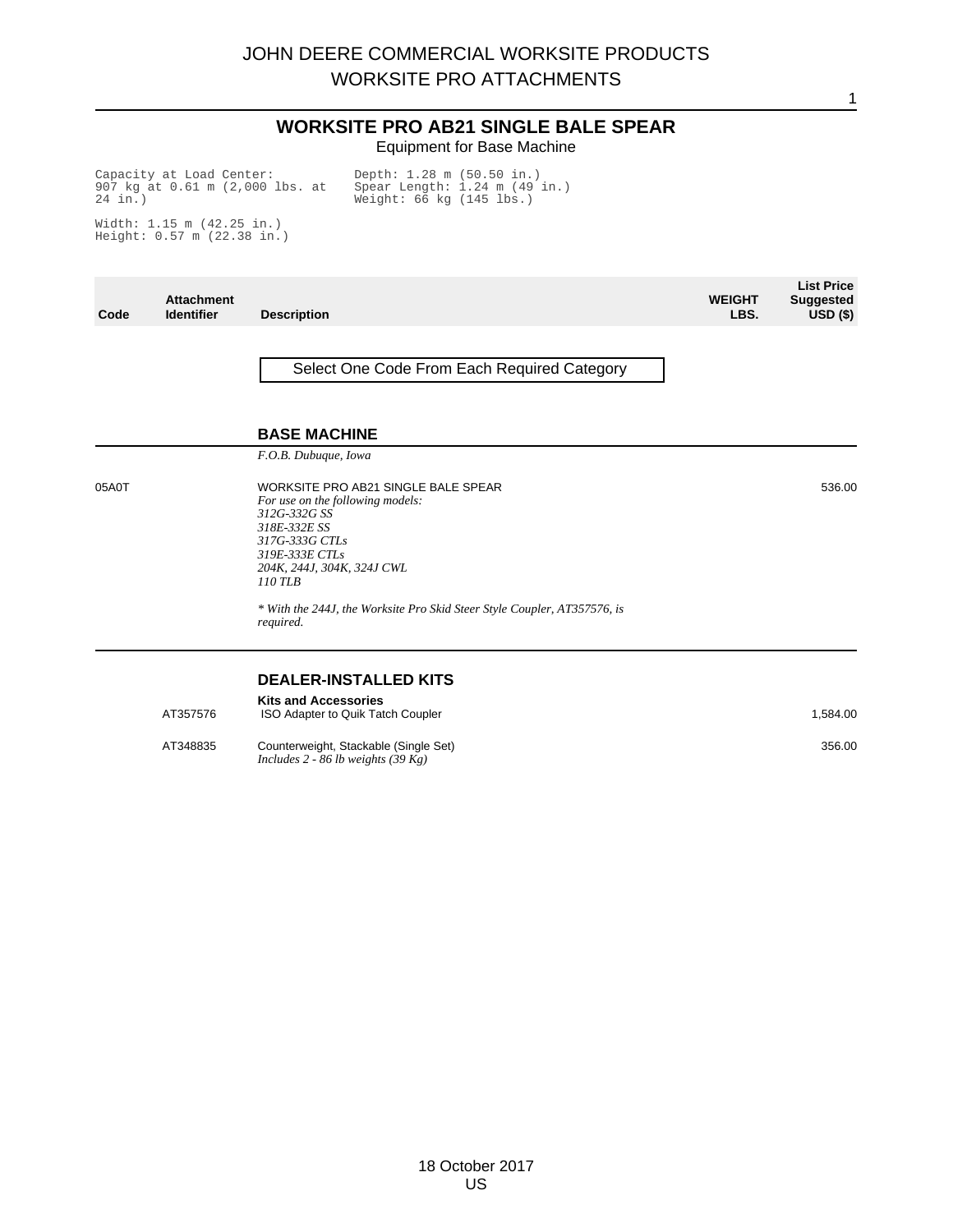#### **WORKSITE PRO AB32 DUAL BALE SPEAR** Equipment for Base Machine

Capacity at Load Center: 1361 kg at 0.61 m (3,000 lbs. at 24 in.)

Depth: 1.42 m (55.75 in.) Spear Length: 1.35 m (53 in.) Weight: 91 kg (200 lbs.)

Width: 1.24 m (48.75 in.) Height: 0.64 m (25.00 in.)

| Code  | <b>Attachment</b><br><b>Identifier</b> | <b>Description</b>                                                                                                                                                                                                                                                                                  | <b>WEIGHT</b><br>LBS. | <b>List Price</b><br><b>Suggested</b><br>$USD($ \$) |
|-------|----------------------------------------|-----------------------------------------------------------------------------------------------------------------------------------------------------------------------------------------------------------------------------------------------------------------------------------------------------|-----------------------|-----------------------------------------------------|
|       |                                        | Select One Code From Each Required Category                                                                                                                                                                                                                                                         |                       |                                                     |
|       |                                        | <b>BASE MACHINE</b>                                                                                                                                                                                                                                                                                 |                       |                                                     |
| 05B0T |                                        | F.O.B. Dubuque, Iowa<br>WORKSITE PRO AB32 DUAL BALE SPEAR<br>For use on the following models:<br>312G-332G SS<br>318E-332E SS<br>317G-333G CTLs<br>319E-333E CTLs<br>204K, 244J, 304K, 324J CWL<br>110 TLB<br>* With the 244J, the Worksite Pro Skid Steer Style Coupler, AT357576, is<br>required. |                       | 645.00                                              |
|       | AT357576<br>AT348835                   | <b>DEALER-INSTALLED KITS</b><br><b>Kits and Accessories</b><br>ISO Adapter to Quik Tatch Coupler<br>Counterweight, Stackable (Single Set)<br>Includes 2 - 86 lb weights $(39 \text{ Kg})$                                                                                                           |                       | 1,584.00<br>356.00                                  |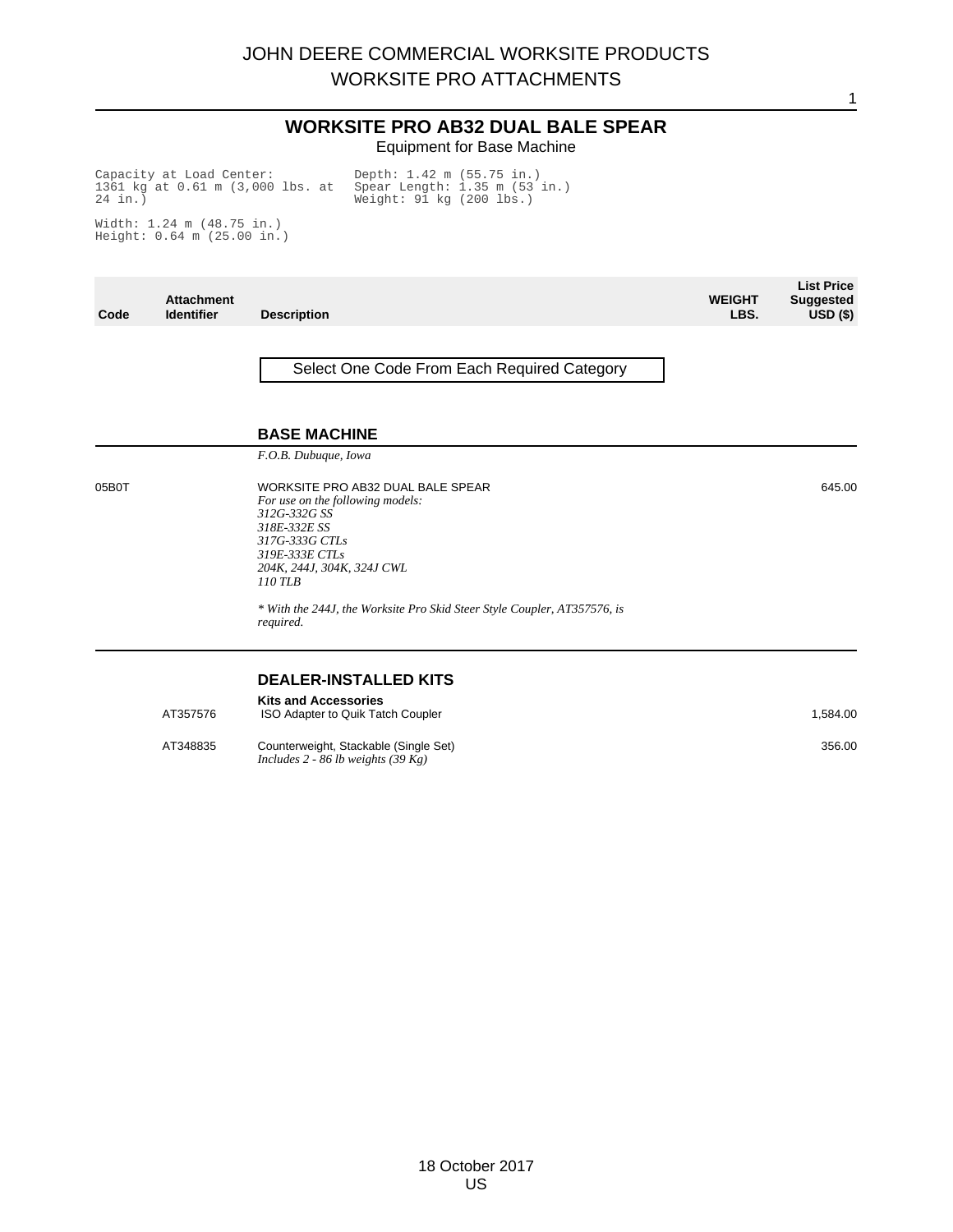#### **WORKSITE PRO AB31 SINGLE BALE SPEAR, HD** Equipment for Base Machine

1

Capacity at Load Center: 1361 kg at 0.61 m (3,000 lbs. at 24 in.)

Depth: 1.28 m (50.50in.) Spear Length: 1.24 m (49in.) Weight: 70 kg (155 lbs.)

Width: 1.15 m (42.25 in.) Height: 0.59 m (23.13 in.)

| Code  | <b>Attachment</b><br><b>Identifier</b> | <b>Description</b>                                                                                                                                                                                                                                                                | <b>WEIGHT</b><br>LBS. | <b>List Price</b><br><b>Suggested</b><br>$USD($ \$) |
|-------|----------------------------------------|-----------------------------------------------------------------------------------------------------------------------------------------------------------------------------------------------------------------------------------------------------------------------------------|-----------------------|-----------------------------------------------------|
|       |                                        | Select One Code From Each Required Category                                                                                                                                                                                                                                       |                       |                                                     |
|       |                                        | <b>BASE MACHINE</b><br>F.O.B. Dubuque, Iowa                                                                                                                                                                                                                                       |                       |                                                     |
| 05C0T |                                        | WORKSITE PRO AB31 SINGLE BALE SPEAR, HD<br>For use on the following models:<br>312G-332G SS<br>318E-332E SS<br>317G-333G CTLs<br>319E-333E CTLs<br>204K, 244J, 304K, 324J CWL<br>110 TLB<br>* With the 244J, the Worksite Pro Skid Steer Style Coupler, AT357576, is<br>required. |                       | 657.00                                              |
|       | AT357576                               | <b>DEALER-INSTALLED KITS</b><br><b>Kits and Accessories</b><br>ISO Adapter to Quik Tatch Coupler                                                                                                                                                                                  |                       | 1,584.00                                            |
|       | AT348835                               | Counterweight, Stackable (Single Set)<br>Includes 2 - 86 lb weights $(39 \text{ Kg})$                                                                                                                                                                                             |                       | 356.00                                              |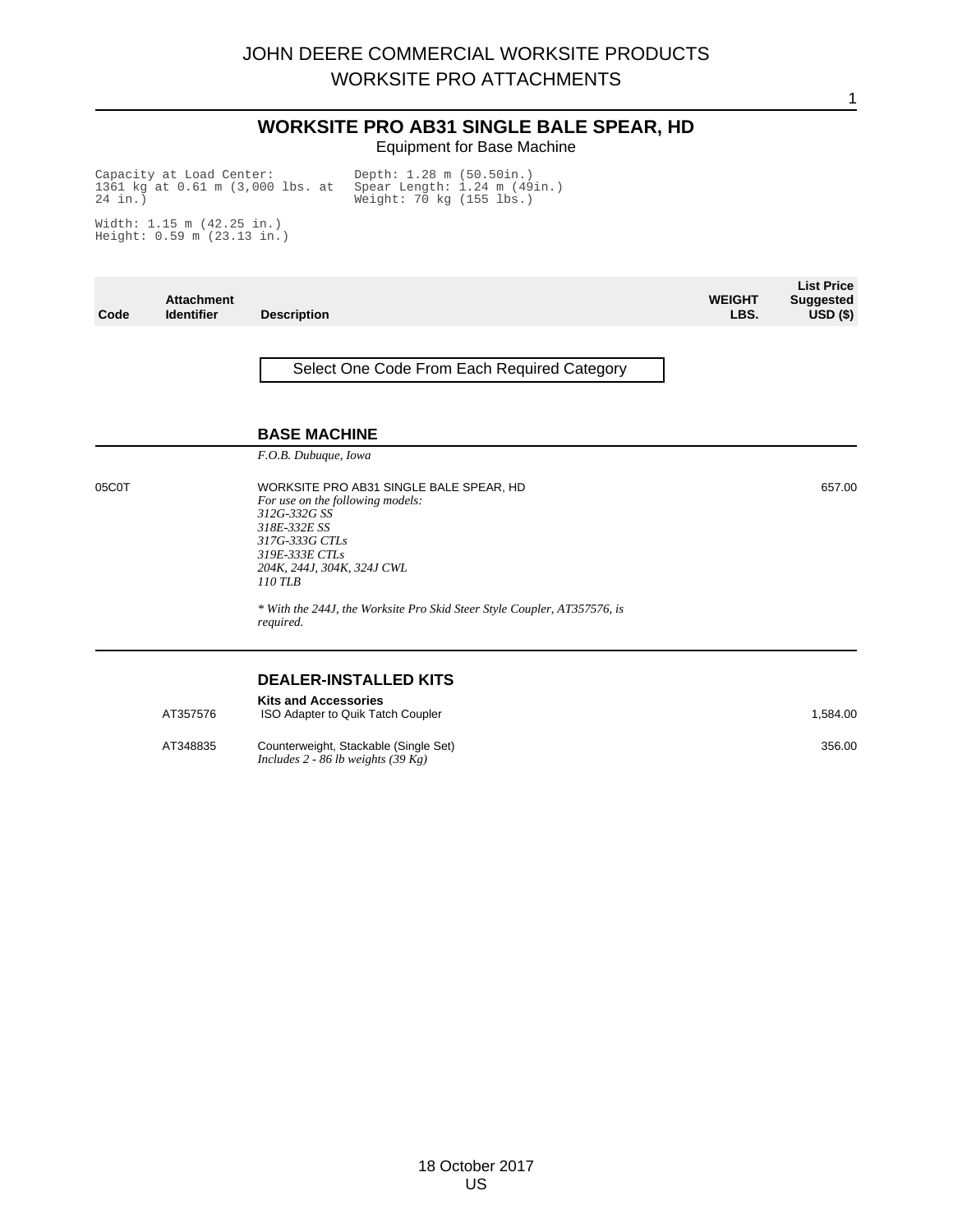### **WORKSITE PRO AB42 DUAL BALE SPEAR, HD** Equipment for Base Machine

**List Price** 

1

Capacity at Load Center: 1814 kg at 0.61 m (4,000 lbs. at 24 in.)

Depth: 1.42 m (55.75 in.) Spear Length: 1.35 m (53 in.) Weight: 109 kg (240 lbs.)

Width: 1.24 m (48.75 in.) Height: 0.64 m (25.00 in.)

| Code  | <b>Attachment</b><br><b>Identifier</b> | <b>Description</b>                                                                                                                                                                     | <b>WEIGHT</b><br>LBS. | <b>LIST Price</b><br><b>Suggested</b><br>$\overline{USD}$ (\$) |
|-------|----------------------------------------|----------------------------------------------------------------------------------------------------------------------------------------------------------------------------------------|-----------------------|----------------------------------------------------------------|
|       |                                        | Select One Code From Each Required Category                                                                                                                                            |                       |                                                                |
|       |                                        | <b>BASE MACHINE</b>                                                                                                                                                                    |                       |                                                                |
|       |                                        | F.O.B. Dubuque, Iowa                                                                                                                                                                   |                       |                                                                |
| 05D0T |                                        | WORKSITE PRO AB42 DUAL BALE SPEAR, HD<br>For use on the following models:<br>312G-332G SS<br>318E-332E SS<br>317G-333G CTLs<br>319E-333E CTLs<br>204K, 244J, 304K, 324J CWL<br>110 TLB |                       | 750.00                                                         |
|       |                                        | * With the 244J, the Worksite Pro Skid Steer Style Coupler, AT357576, is<br>required.                                                                                                  |                       |                                                                |
|       |                                        | <b>DEALER-INSTALLED KITS</b>                                                                                                                                                           |                       |                                                                |
|       | AT357576                               | <b>Kits and Accessories</b><br>ISO Adapter to Quik Tatch Coupler                                                                                                                       |                       | 1,584.00                                                       |
|       | AT348835                               | Counterweight, Stackable (Single Set)<br>Includes 2 - 86 lb weights $(39 \text{ Kg})$                                                                                                  |                       | 356.00                                                         |
|       |                                        |                                                                                                                                                                                        |                       |                                                                |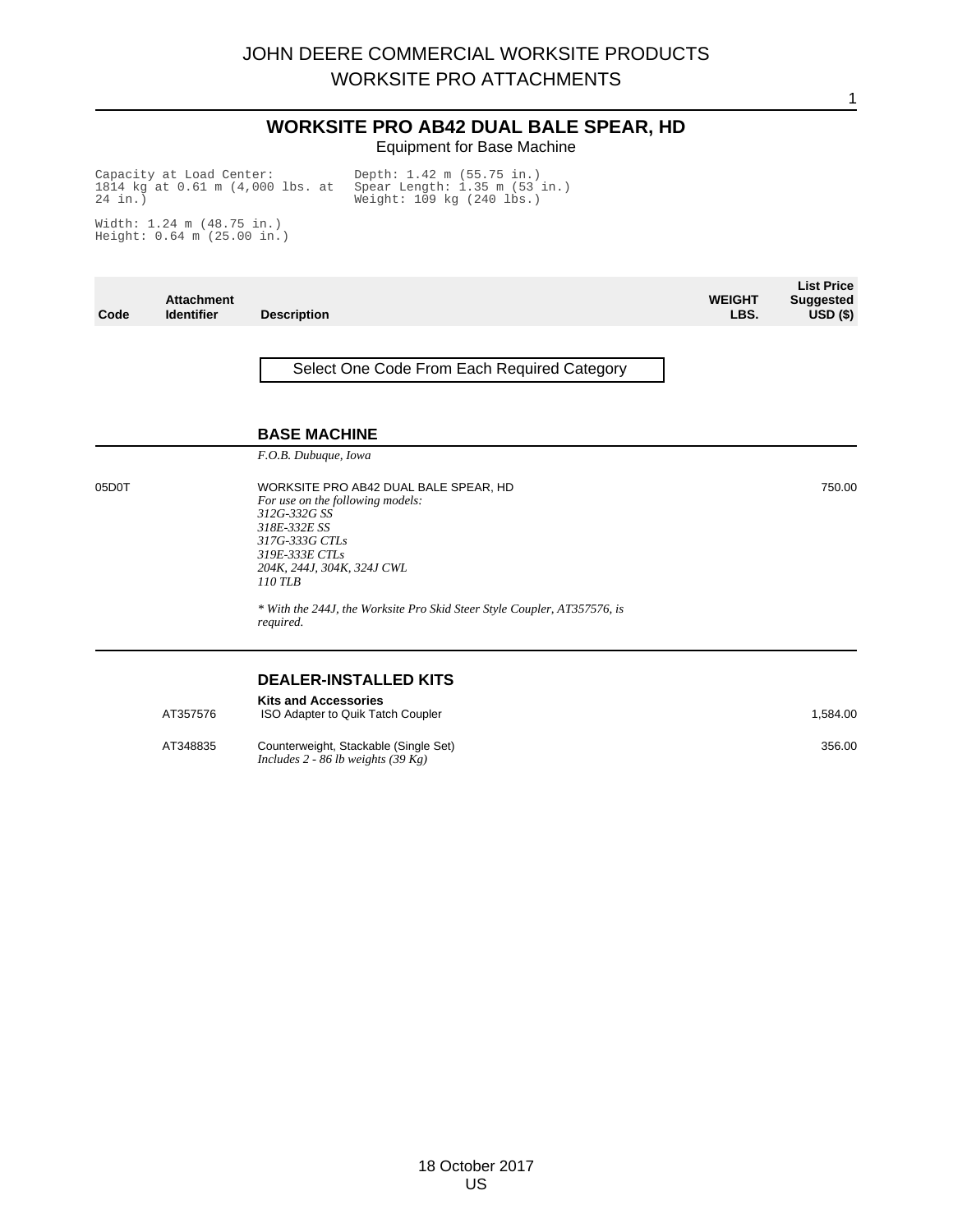1

#### **WORKSITE PRO AB43 TRIPLE BALE SPEAR** Equipment for Base Machine

Capacity at Load Center: 1814 kg at 0.61 m (4,000 lbs. at 24 in.) Depth: 1.33 m (52.25 in.) Spear Length: 1.24 m (49 in.) Weight: 102 kg (225 lbs.)

Width: 1.42 m (56.00 in.) Height: 0.62 m (24.25 in.)

**Code Attachment Description WEIGHT LBS. List Price Suggested USD (\$)** Select One Code From Each Required Category **BASE MACHINE** *F.O.B. Dubuque, Iowa* 05E0T WORKSITE PRO AB43 TRIPLE BALE SPEAR *For use on the following models: 312G-332G SS 318E-332E SS 317G-333G CTLs 319E-333E CTLs 204K, 244J, 304K, 324J CWL 110 TLB \* With the 244J, the Worksite Pro Skid Steer Style Coupler, AT357576, is required.* 900.00 **DEALER-INSTALLED KITS Kits and Accessories** AT357576 ISO Adapter to Quik Tatch Coupler 1,584.00 AT348835 Counterweight, Stackable (Single Set) *Includes 2 - 86 lb weights (39 Kg)* 356.00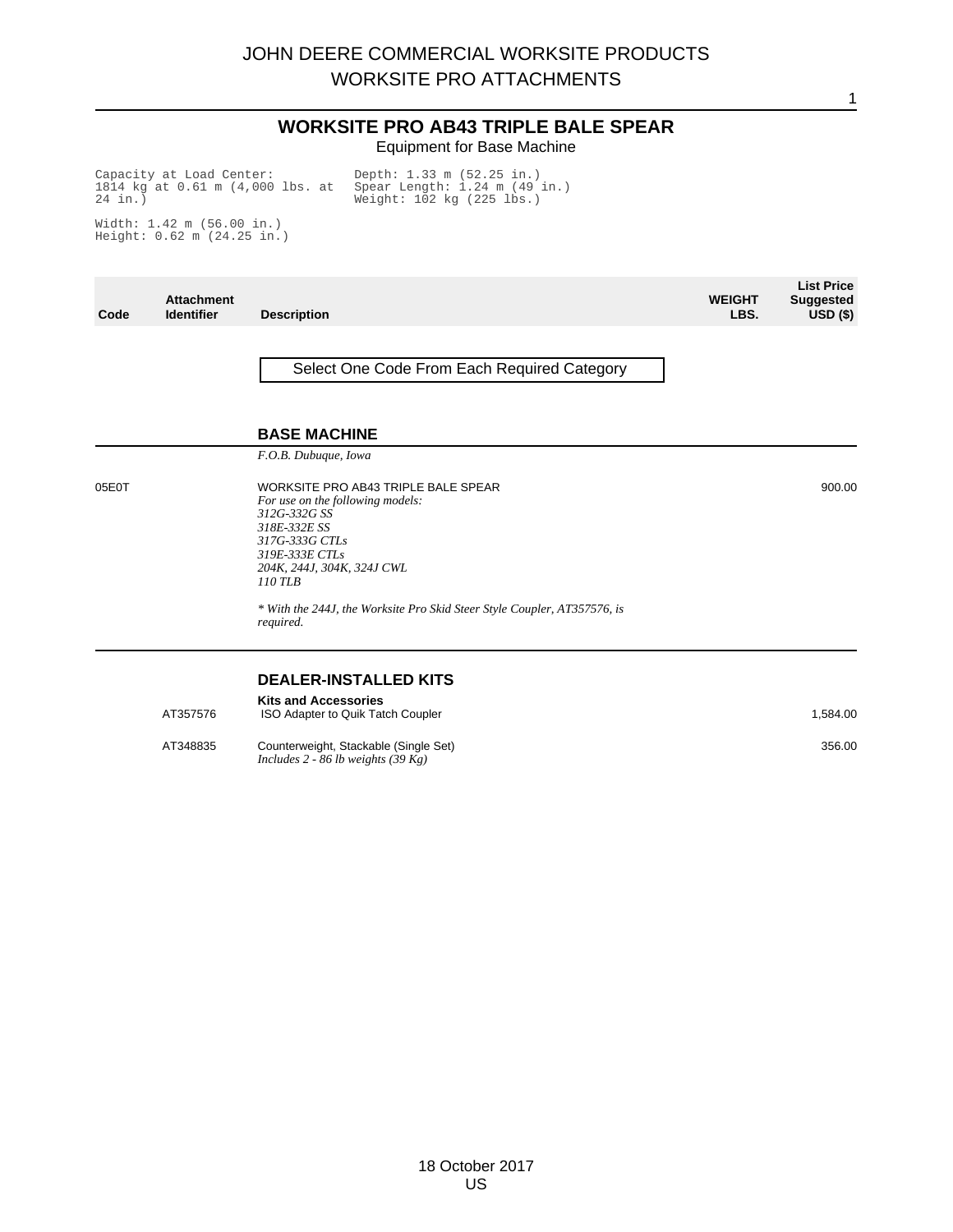1

# **WORKSITE PRO BALE SPEAR, SQUARE**

| Code  | <b>Attachment</b><br><b>Identifier</b> | <b>Description</b>                                                                                                                                                    | <b>WEIGHT</b><br>LBS. | <b>List Price</b><br><b>Suggested</b><br>$USD($ \$) |
|-------|----------------------------------------|-----------------------------------------------------------------------------------------------------------------------------------------------------------------------|-----------------------|-----------------------------------------------------|
|       |                                        | Select One Code From Each Required Category                                                                                                                           |                       |                                                     |
|       |                                        | <b>BASE MACHINE</b>                                                                                                                                                   |                       |                                                     |
|       |                                        | F.O.B. Dubuque, Iowa                                                                                                                                                  |                       |                                                     |
| 9350T |                                        | WORKSITE PRO BALE SPEAR, SQUARE<br>For use on the following models:<br>312G-332G SS<br>318E-332E SS<br>317G-333G CTLs<br>319E-333E CTLs<br>204K, 244J, 304K, 324J CWL |                       | 954.00                                              |
|       |                                        | * With the 244J, the Worksite Pro Skid Steer Style Coupler, AT357576, is<br>required.                                                                                 |                       |                                                     |
|       |                                        | <b>DEALER-INSTALLED KITS</b>                                                                                                                                          |                       |                                                     |
|       | AT357576                               | <b>Kits and Accessories</b><br>ISO Adapter to Quik Tatch Coupler                                                                                                      |                       | 1,584.00                                            |
|       | AT348835                               | Counterweight, Stackable (Single Set)<br>Includes $2 - 86$ lb weights (39 Kg)                                                                                         |                       | 356.00                                              |
|       | KV14620                                | Rear Weight Bracket Kit (317-320)<br>* Requires Eight R66949Y Weights                                                                                                 |                       | 196.00                                              |
|       | AT311312                               | Rear Weight Bracket Kit (325-332)                                                                                                                                     |                       | 199.00                                              |
|       | R66949Y                                | Yellow 42lb. Quik-Tatch Weight                                                                                                                                        |                       | 61.00                                               |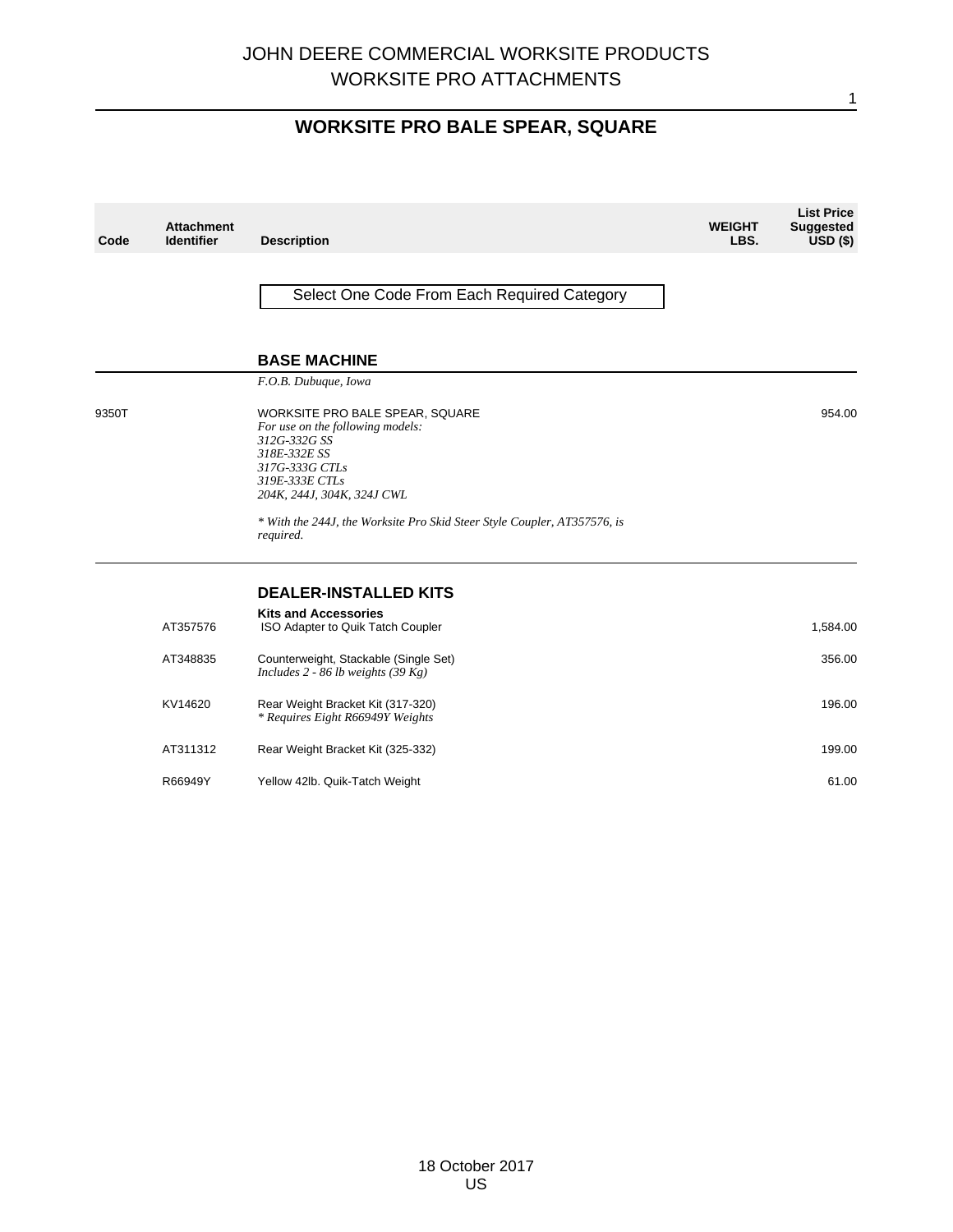#### Specifications: 10-28 gpm Hydraulic Flow 50/50 Poly Wire Brush 32 in. Diameter Brush Angle Control: Hydraulic Angling Electronically Activated 30 Degrees Either Direction From Center Standard Equipment: Jackstands Rubber Dirt Deflector 72 in. Straight Sweeping Width 62.5 in. Angled Sweeping Width 87 in. Overall Straight Width 83 in. Overall Angled Width NOTE: Applicable Attachment Control Kit is Required **Code Attachment Description WEIGHT LBS. List Price Suggested USD (\$)** Select One Code From Each Required Category **BASE MACHINE** *F.O.B. Dubuque, Iowa* 0300KV WORKSITE PRO BA72 ANGLE BROOM *For use on the following models: 312G-332G SS 318E-332E SS 317-333G CTLs 319E-333E CTLs AT428072 hydraulic quick coupler adapter kit is available to adapt all HIGH FLOW E series SSL and CTL machines to standard flow attachment couplers.* 6,209.00 **DEALER-INSTALLED KITS Kits and Accessories** KV21995 12 Volt Demonstration Kit *3-pin connector* 314.00 AT332454 12 Volt Receptacle Kit 204.00 KV25224 12 Volt Receptacle Kit (with Traditional Controls) (300 Series) *3-pin connector* 177.00 AT427986 Attachment Control *For E series (models 328, 329, 332, and 333) with EH controls (0950, 0975, 0980, and 0990). Includes 3-pin and 14-pin connector. Replaces existing handles.* 415.00 AT394637 Attachment Control (with E-H Joystick Controls without Joystick Buttons) *D Series (S/N 198376 and above) For use with E-H Controls without Joystick Buttons For use with E-H Joystick Controls (0950) Includes 3-pin and 14-pin connector Replaces existing handles* 460.00 AT348477 Attachment Control (with E-H Joystick Controls) *D Series (S/N 198376 and above) For use with E-H Joystick Controls (0950) Includes 3-pin and 14-pin connector* 260.00 **WORKSITE PRO BA72 ANGLE BROOM** Equipment for Base Machine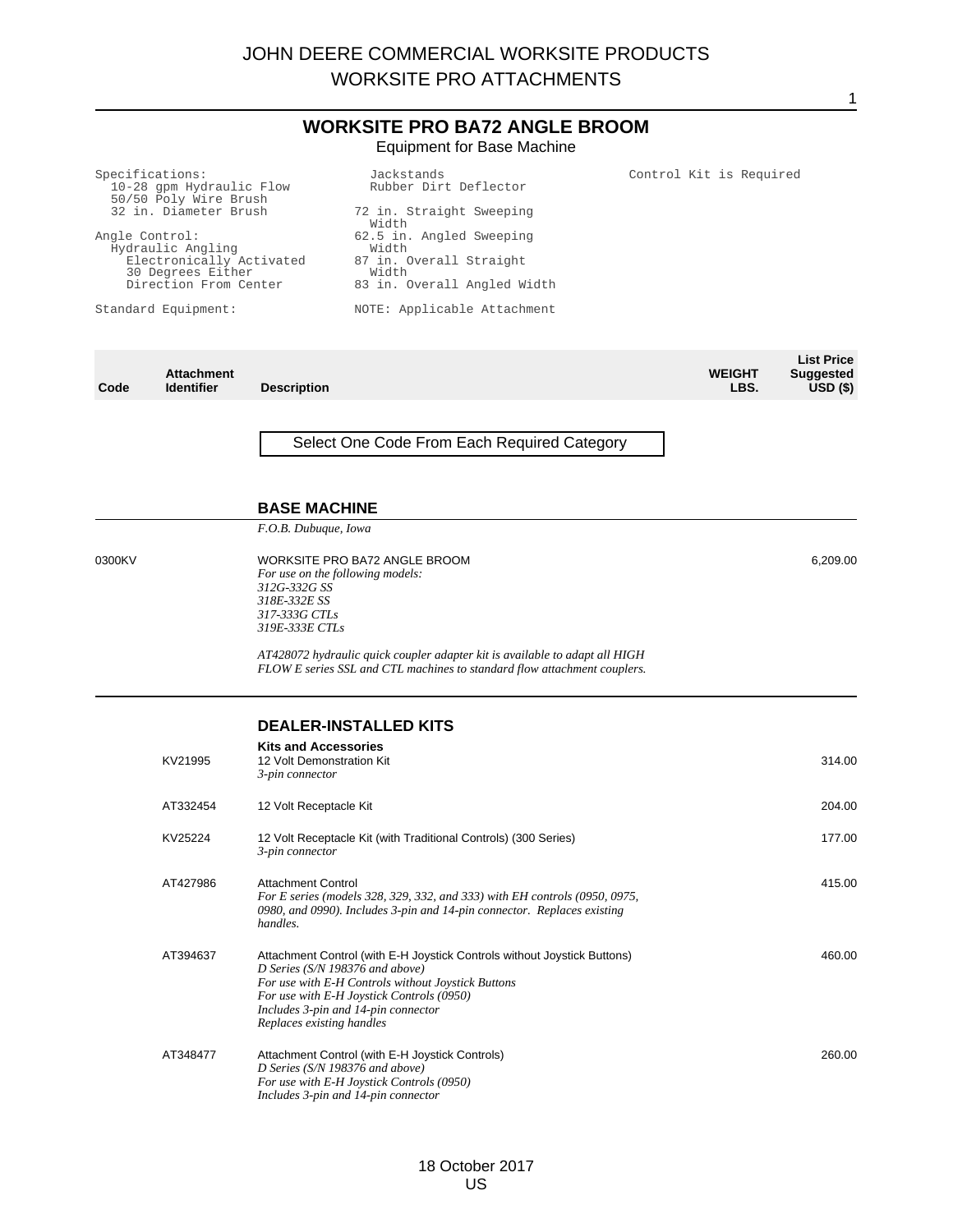### **WORKSITE PRO BA72 ANGLE BROOM**

Continued

| Code | <b>Attachment</b><br><b>Identifier</b> | <b>Description</b>                                                                                                                                                                                                                                                               | <b>WEIGHT</b><br>LBS. | <b>List Price</b><br><b>Suggested</b><br>$USD($ \$) |
|------|----------------------------------------|----------------------------------------------------------------------------------------------------------------------------------------------------------------------------------------------------------------------------------------------------------------------------------|-----------------------|-----------------------------------------------------|
|      | AT348475                               | <b>DEALER-INSTALLED KITS Continued</b><br>Attachment Control (with Foot, Hand Controls)<br>* For D Series with Foot Controls (0900) or Hand Controls (0925)<br>* Includes 3-pin and 14-pin connector<br>* Replaces existing handles                                              |                       | 718.00                                              |
|      | AT339786                               | Attachment Control (with Joystick Controls) (300 Series)<br>14-pin connector and 3-pin connector included                                                                                                                                                                        |                       | 245.00                                              |
|      | AT427985                               | <b>Attachment Control Kit</b><br>For E series (models 318, 319, 320, 323, and 326) with manual control with Foot<br>Controls (0900) or Hand Controls (0925) OR with EH controls (0950, 0975,<br>0980, and 0990). Includes 3-pin and 14-pin connector. Replaces existing handles. |                       | 728.00                                              |
|      | AT349599                               | Broom Spray Bar, 72 in.                                                                                                                                                                                                                                                          |                       | 661.00                                              |
|      | AT323246                               | Dual Motor Kit<br>For serial #s T0BA72X700101 through 1T0BA72XAB0000143 and<br>T0BA84X700101 through 1T0BA84XCB0000157.                                                                                                                                                          |                       | 1,087.00                                            |
|      |                                        | For below serial #s T0BA72X700101 and T0BA84X700101, order Dual Motor<br>Kit components from Parts.<br>Installation instructions T216317.                                                                                                                                        |                       |                                                     |
|      | AT435129                               | Water Tank Kit<br>SSL:<br>318D-332D<br>318E-332E<br>330G-332G<br>CTL:<br>319D-333D<br>319E-333E<br>331G-333G<br>For use with spray bar. 30 gallon capacity.                                                                                                                      |                       | 1,829.00                                            |
|      | AT345212                               | Water Tank Kit (317-332, CT322-CT332)<br>For use with spray bar. 30 gallon capacity.                                                                                                                                                                                             |                       | 1,296.00                                            |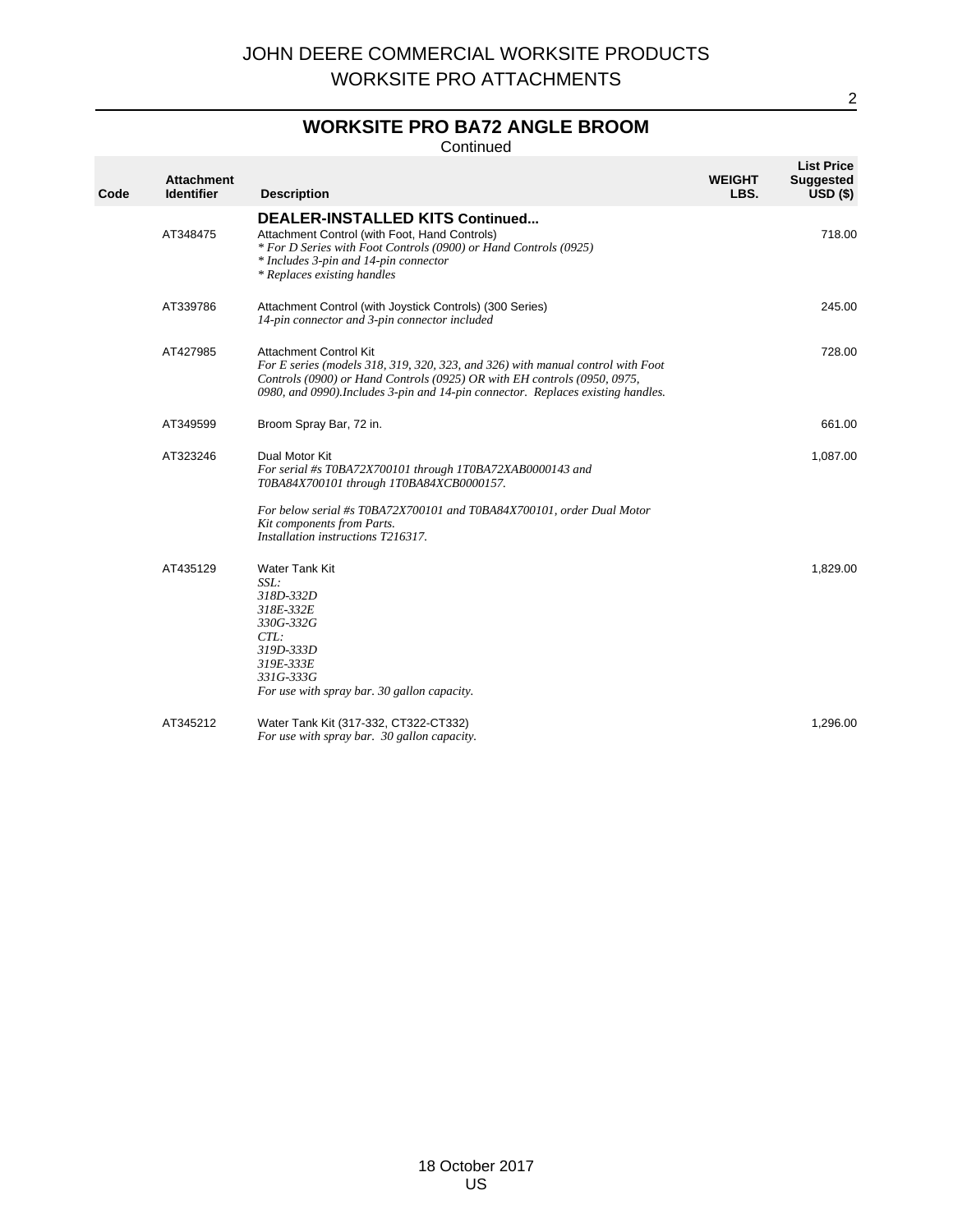|                                                                                                                                                                                                                       |                                                                                               |                                                                                                              | <b>WORKSITE PRO BA84 ANGLE BROOM</b><br><b>Equipment for Base Machine</b>                                                                                                                                                                             |  |                       |                                                     |
|-----------------------------------------------------------------------------------------------------------------------------------------------------------------------------------------------------------------------|-----------------------------------------------------------------------------------------------|--------------------------------------------------------------------------------------------------------------|-------------------------------------------------------------------------------------------------------------------------------------------------------------------------------------------------------------------------------------------------------|--|-----------------------|-----------------------------------------------------|
|                                                                                                                                                                                                                       | Specifications:<br>10-28 gpm Hydraulic Flow<br>50/50 Poly Wire Brush<br>32 in. Diameter Brush |                                                                                                              | Jackstands<br>Rubber Dirt Deflector<br>84 in. Straight Sweeping<br>Width                                                                                                                                                                              |  | Control Kit Required  |                                                     |
| Angle Control:<br>73 in. Angled Sweeping Width<br>99 in. Overall Straight<br>Hydraulic Angling<br>Electronically Activated<br>Width<br>93.5 in. Overall Angled<br>30 Degrees Either<br>Direction From Center<br>Width |                                                                                               |                                                                                                              |                                                                                                                                                                                                                                                       |  |                       |                                                     |
|                                                                                                                                                                                                                       | Standard Equipment:                                                                           |                                                                                                              | NOTE: Applicable Attachment                                                                                                                                                                                                                           |  |                       |                                                     |
| Code                                                                                                                                                                                                                  | <b>Attachment</b><br><b>Identifier</b>                                                        | <b>Description</b>                                                                                           |                                                                                                                                                                                                                                                       |  | <b>WEIGHT</b><br>LBS. | <b>List Price</b><br><b>Suggested</b><br>$USD($ \$) |
|                                                                                                                                                                                                                       |                                                                                               |                                                                                                              | Select One Code From Each Required Category                                                                                                                                                                                                           |  |                       |                                                     |
|                                                                                                                                                                                                                       |                                                                                               | <b>BASE MACHINE</b>                                                                                          |                                                                                                                                                                                                                                                       |  |                       |                                                     |
| 0301KV                                                                                                                                                                                                                |                                                                                               | F.O.B. Dubuque, Iowa<br>For use on the following models:<br>318E-332E SS<br>317G-333G CTLs<br>319E-333E CTLs | WORKSITE PRO BA84 ANGLE BROOM<br>AT428072 hydraulic quick coupler adapter kit is available to adapt all HIGH<br>FLOW E series SSL and CTL machines to standard flow attachment couplers.                                                              |  |                       | 6,400.00                                            |
|                                                                                                                                                                                                                       |                                                                                               |                                                                                                              | <b>DEALER-INSTALLED KITS</b>                                                                                                                                                                                                                          |  |                       |                                                     |
|                                                                                                                                                                                                                       | KV21995                                                                                       | <b>Kits and Accessories</b><br>12 Volt Demonstration Kit<br>3-pin connector                                  |                                                                                                                                                                                                                                                       |  |                       | 314.00                                              |
|                                                                                                                                                                                                                       | KV25224                                                                                       | 3-pin connector                                                                                              | 12 Volt Receptacle Kit (with Traditional Controls) (300 Series)                                                                                                                                                                                       |  |                       | 177.00                                              |
|                                                                                                                                                                                                                       | AT427986                                                                                      | <b>Attachment Control</b><br>handles.                                                                        | For E series (models 328, 329, 332, and 333) with EH controls (0950, 0975,<br>0980, and 0990). Includes 3-pin and 14-pin connector. Replaces existing                                                                                                 |  |                       | 415.00                                              |
|                                                                                                                                                                                                                       | AT394637                                                                                      | Replaces existing handles                                                                                    | Attachment Control (with E-H Joystick Controls without Joystick Buttons)<br>D Series (S/N 198376 and above)<br>For use with E-H Controls without Joystick Buttons<br>For use with E-H Joystick Controls (0950)<br>Includes 3-pin and 14-pin connector |  |                       | 460.00                                              |
|                                                                                                                                                                                                                       | AT348477                                                                                      |                                                                                                              | Attachment Control (with E-H Joystick Controls)                                                                                                                                                                                                       |  |                       | 260.00                                              |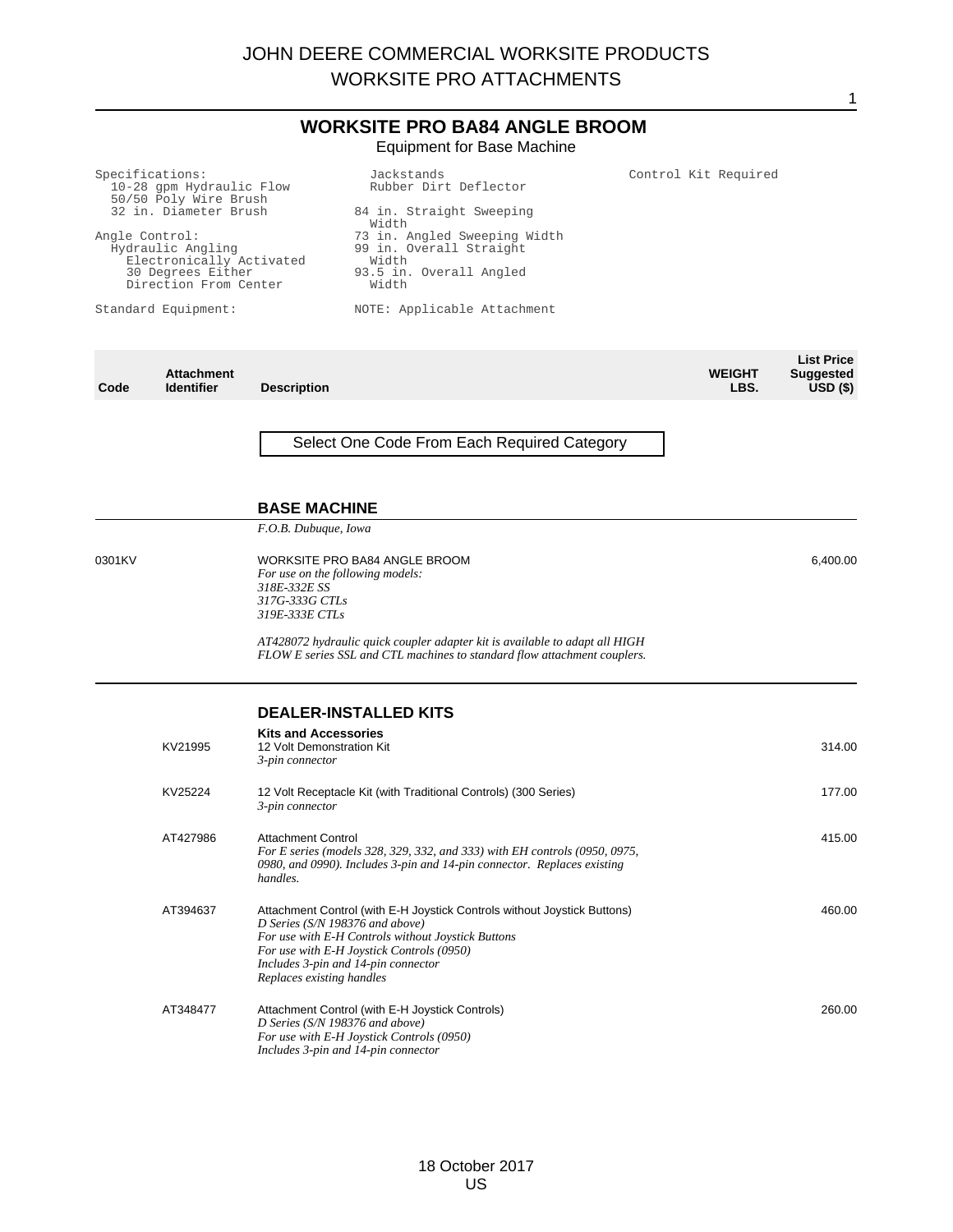### **WORKSITE PRO BA84 ANGLE BROOM**

Continued

| Code | <b>Attachment</b><br><b>Identifier</b> | <b>Description</b>                                                                                                                                                                                                                                                               | <b>WEIGHT</b><br>LBS. | <b>List Price</b><br><b>Suggested</b><br>$USD($ \$) |
|------|----------------------------------------|----------------------------------------------------------------------------------------------------------------------------------------------------------------------------------------------------------------------------------------------------------------------------------|-----------------------|-----------------------------------------------------|
|      | AT348475                               | DEALER-INSTALLED KITS Continued<br>Attachment Control (with Foot, Hand Controls)<br>* For D Series with Foot Controls (0900) or Hand Controls (0925)<br>* Includes 3-pin and 14-pin connector<br>* Replaces existing handles                                                     |                       | 718.00                                              |
|      | AT339786                               | Attachment Control (with Joystick Controls) (300 Series)<br>14-pin connector and 3-pin connector included                                                                                                                                                                        |                       | 245.00                                              |
|      | AT427985                               | <b>Attachment Control Kit</b><br>For E series (models 318, 319, 320, 323, and 326) with manual control with Foot<br>Controls (0900) or Hand Controls (0925) OR with EH controls (0950, 0975,<br>0980, and 0990). Includes 3-pin and 14-pin connector. Replaces existing handles. |                       | 728.00                                              |
|      | AT349600                               | Broom Spray Bar, 84 in.                                                                                                                                                                                                                                                          |                       | 708.00                                              |
|      | AT323246                               | Dual Motor Kit<br>For serial #s T0BA72X700101 through 1T0BA72XAB0000143 and<br>T0BA84X700101 through 1T0BA84XCB0000157.<br>For below serial #s T0BA72X700101 and T0BA84X700101, order Dual Motor                                                                                 |                       | 1,087.00                                            |
|      |                                        | Kit components from Parts.<br>Installation instructions T216317.                                                                                                                                                                                                                 |                       |                                                     |
|      | AT435129                               | Water Tank Kit<br>SSL:<br>318D-332D<br>318E-332E<br>330G-332G<br>CTL:<br>319D-333D<br>319E-333E<br>331G-333G<br>For use with spray bar. 30 gallon capacity.                                                                                                                      |                       | 1,829.00                                            |
|      | AT345212                               | Water Tank Kit (317-332, CT322-CT332)<br>For use with spray bar. 30 gallon capacity.                                                                                                                                                                                             |                       | 1,296.00                                            |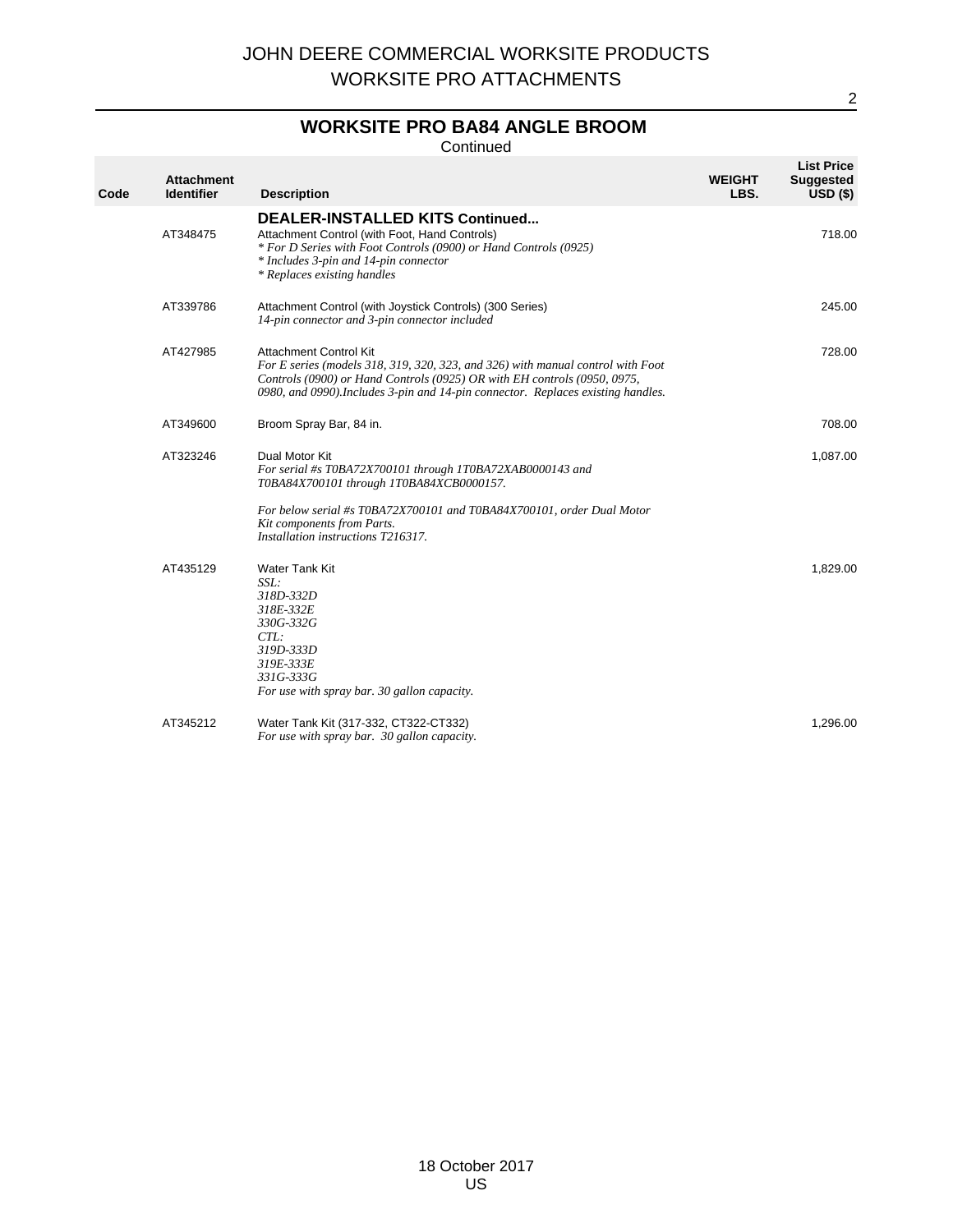## **WORKSITE PRO BP72 PICK-UP BROOM** Equipment for Base Machine

Specifications: 10-28 gpm Hydraulic Flow 50/50 Poly Wire Brush 25 in. Diameter Brush Standard Equipment: 2 Caster Wheels for Better Stability Baffle to Material in Bucket Infinite Brush Height Specifications: 72 in. Sweeping Width 86 in. Overall Width 88 in. Sweeping Width with Gutter Brush 14.3 Cubic Feet Hopper Capacity **Attachment Description WEIGHT LBS. List Price Suggested** Select One Code From Each Required Category

#### **BASE MACHINE**

*F.O.B. Dubuque, Iowa*

**Code**

0310KV WORKSITE PRO BP72 PICK-UP BROOM *For use on the following models: 312G-332G SS 318E-332E SS 317G-333G CTLs 319E-333E CTLs*

> *AT428072 hydraulic quick coupler adapter kit is available to adapt all HIGH FLOW E series SSL and CTL machines to standard flow attachment couplers.*

## **DEALER-INSTALLED KITS**

| AT349599 | <b>Kits and Accessories</b><br>Broom Spray Bar, 72 in.                                                                                                      | 661.00   |
|----------|-------------------------------------------------------------------------------------------------------------------------------------------------------------|----------|
| KV23661  | Second Gutter Brush<br>* Must also order Single Gutter Brush to complete                                                                                    | 1,818.00 |
| KV23660  | Single Gutter Brush                                                                                                                                         | 1,853.00 |
| AT435129 | Water Tank Kit<br>SSL:<br>318D-332D<br>318E-332E<br>330G-332G<br>CTL:<br>319D-333D<br>319E-333E<br>331G-333G<br>For use with spray bar. 30 gallon capacity. | 1,829.00 |
| AT345212 | Water Tank Kit (317-332, CT322-CT332)<br>For use with spray bar. 30 gallon capacity.                                                                        | 1,296.00 |

1

**USD (\$)**

5,923.00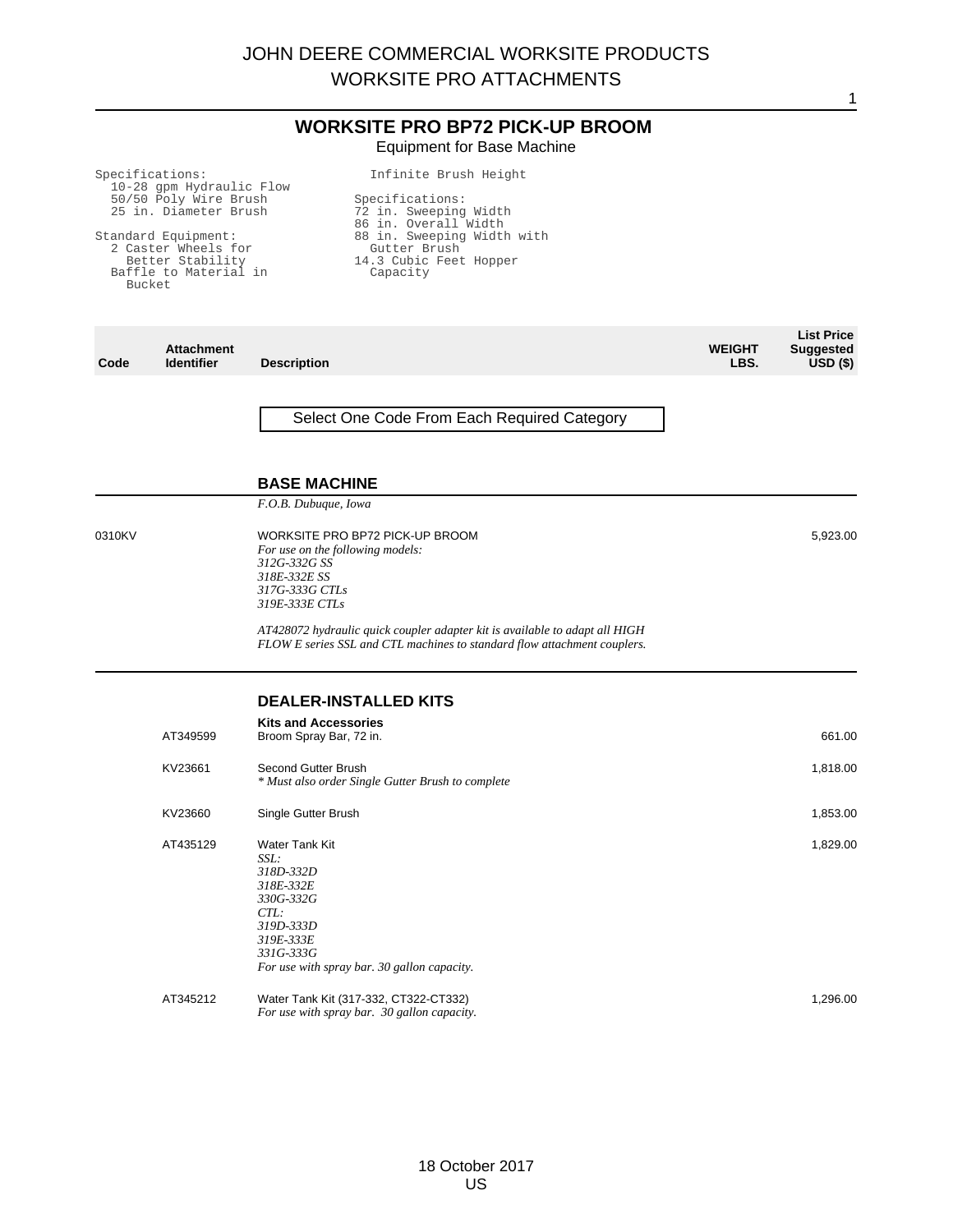## **WORKSITE PRO BP84 PICK-UP BROOM** Equipment for Base Machine

Infinite Brush Height

Specifications: 10-28 gpm Hydraulic Flow 50/50 Poly Wire Brush 25 in. Diameter Brush

Standard Equipment: 2 Caster Wheels for Better Stability Baffle to Material in Bucket

Specifications: 84 in. Sweeping Width 98 in. Overall Width 100 in. Sweeping Width with<br>Gutter Brush<br>16.7 Cubic Feet Hopper<br>Capacity

| Code   | <b>Attachment</b><br><b>Identifier</b> | <b>Description</b>                                                                                                                                          | <b>WEIGHT</b><br>LBS. | <b>List Price</b><br><b>Suggested</b><br>$\overline{USD}$ (\$) |
|--------|----------------------------------------|-------------------------------------------------------------------------------------------------------------------------------------------------------------|-----------------------|----------------------------------------------------------------|
|        |                                        | Select One Code From Each Required Category                                                                                                                 |                       |                                                                |
|        |                                        | <b>BASE MACHINE</b>                                                                                                                                         |                       |                                                                |
|        |                                        | F.O.B. Dubuque, Iowa                                                                                                                                        |                       |                                                                |
| 0311KV |                                        | WORKSITE PRO BP84 PICK-UP BROOM<br>For use on the following models:<br>330G-332G SS<br>318E-332E SS<br>317G-333G CTLs<br>319E-333E CTLs                     |                       | 7,106.00                                                       |
|        |                                        | AT428072 hydraulic quick coupler adapter kit is available to adapt all HIGH<br>FLOW E series SSL and CTL machines to standard flow attachment couplers.     |                       |                                                                |
|        |                                        | <b>DEALER-INSTALLED KITS</b>                                                                                                                                |                       |                                                                |
|        | AT349600                               | <b>Kits and Accessories</b><br>Broom Spray Bar, 84 in.                                                                                                      |                       | 708.00                                                         |
|        | KV23661                                | Second Gutter Brush<br>* Must also order Single Gutter Brush to complete                                                                                    |                       | 1,818.00                                                       |
|        | KV23660                                | Single Gutter Brush                                                                                                                                         |                       | 1,853.00                                                       |
|        | AT435129                               | Water Tank Kit<br>SSL:<br>318D-332D<br>318E-332E<br>330G-332G<br>CTL:<br>319D-333D<br>319E-333E<br>331G-333G<br>For use with spray bar. 30 gallon capacity. |                       | 1,829.00                                                       |
|        | AT345212                               | Water Tank Kit (317-332, CT322-CT332)<br>For use with spray bar. 30 gallon capacity.                                                                        |                       | 1,296.00                                                       |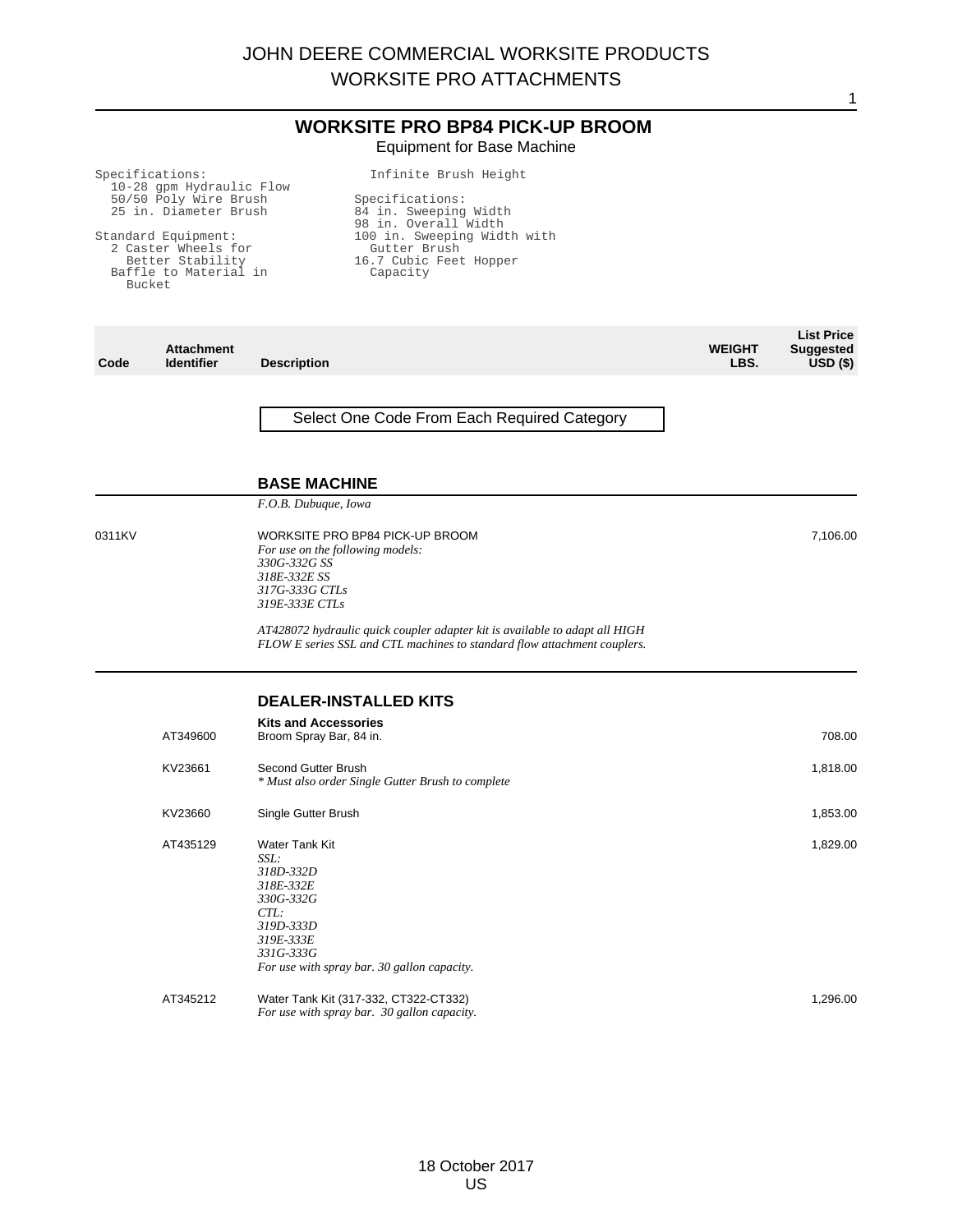# **WORKSITE PRO BR60 RIGID PICK-UP BROOM**

Equipment for Base Machine

Unique one-piece design Bolt adjustment for infinite brush height control Brush Diameter: 25 in. (635 mm) Core Diameter 6.38 in. (162 mm)

Number of Wafers: 34

| Code  | <b>Attachment</b><br><b>Identifier</b> | <b>Description</b>                                                                                                                                                    | <b>WEIGHT</b><br>LBS. | <b>List Price</b><br><b>Suggested</b><br>$USD($ \$) |
|-------|----------------------------------------|-----------------------------------------------------------------------------------------------------------------------------------------------------------------------|-----------------------|-----------------------------------------------------|
|       |                                        | Select One Code From Each Required Category                                                                                                                           |                       |                                                     |
|       |                                        | <b>BASE MACHINE</b>                                                                                                                                                   |                       |                                                     |
|       |                                        | F.O.B. Dubuque, Iowa                                                                                                                                                  |                       |                                                     |
| 7820T |                                        | WORKSITE PRO BR60 RIGID PICK-UP BROOM<br>For use on the following models:<br>312-318G SS<br>317G CTL                                                                  |                       | 4,116.00                                            |
|       |                                        | <b>DEALER-INSTALLED KITS</b>                                                                                                                                          |                       |                                                     |
|       | AT349598                               | <b>Kits and Accessories</b><br>Broom Spray Bar, 60 in.                                                                                                                |                       | 640.00                                              |
|       | KV23661                                | Second Gutter Brush                                                                                                                                                   |                       | 1,818.00                                            |
|       | KV23660                                | Single Gutter Brush                                                                                                                                                   |                       | 1,853.00                                            |
|       | AT435129                               | <b>Water Tank Kit</b><br>SSL:<br>318D-332D<br>318E-332E<br>330G-332G<br>$CTL$ :<br>319D-333D<br>319E-333E<br>331G-333G<br>For use with spray bar. 30 gallon capacity. |                       | 1,829.00                                            |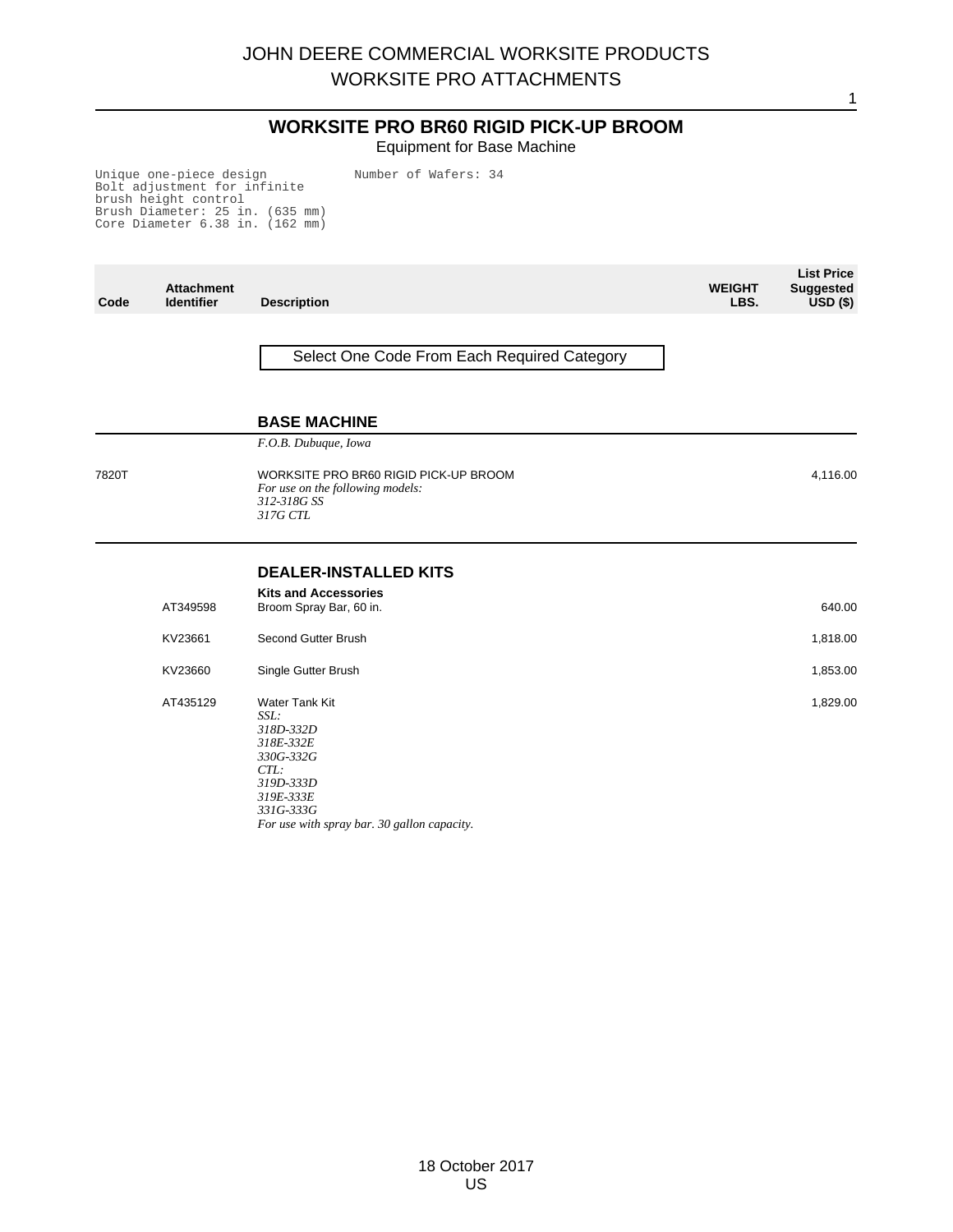|                |                                                                                                                                                                                                                             |                                                                                                                            | <b>WORKSITE PRO BR72 RIGID PICK-UP BROOM</b><br><b>Equipment for Base Machine</b>                                                                                                                                 |                                       |                       |                                                             |
|----------------|-----------------------------------------------------------------------------------------------------------------------------------------------------------------------------------------------------------------------------|----------------------------------------------------------------------------------------------------------------------------|-------------------------------------------------------------------------------------------------------------------------------------------------------------------------------------------------------------------|---------------------------------------|-----------------------|-------------------------------------------------------------|
| Brush<br>Width | Specifications:<br>$10-30$ gpm $(37.8-113.5$ lpm)<br>Hydraulic Flow<br>50/50 Poly Wire Brush<br>25 in. (635 mm) Diameter<br>6.38 in. (162 mm) Core<br>Diameter<br>Forward & Backward Operation<br>72 in. (1828 mm) Sweeping |                                                                                                                            | 86.1 in. (2187 mm) Working<br>Width<br>88 in. (2184 mm) Sweeping<br>Width with Gutter Brush<br>15.75 cu. ft. (0.45 cu m)<br>Hopper Capacity<br>Dimensions:<br>29 in. (736 mm) Height<br>53.3 in. (1354 mm) Length | Operating Width: 950 lbs.<br>(431 kg) |                       |                                                             |
| Code           | <b>Attachment</b><br><b>Identifier</b>                                                                                                                                                                                      | <b>Description</b>                                                                                                         |                                                                                                                                                                                                                   |                                       | <b>WEIGHT</b><br>LBS. | <b>List Price</b><br><b>Suggested</b><br>USD <sub>(</sub> ) |
|                |                                                                                                                                                                                                                             | <b>BASE MACHINE</b>                                                                                                        | Select One Code From Each Required Category                                                                                                                                                                       |                                       |                       |                                                             |
| 1520T          |                                                                                                                                                                                                                             | F.O.B. Dubuque, Iowa<br>For:<br>312-332G SS<br>318E-332E SS<br>317G-333GCTL<br>319E-333E CTLs<br>204K, 304K CWL<br>110 TLB | WORKSITE PRO BR72 RIGID PICK-UP BROOM<br>AT428072 hydraulic quick coupler adapter kit is available to adapt all HIGH<br>FLOW E series SSL and CTL machines to standard flow attachment couplers.                  |                                       |                       | 4,533.00                                                    |
|                | AT349599<br>KV23661                                                                                                                                                                                                         | <b>Kits and Accessories</b><br>Broom Spray Bar, 72 in.<br>Second Gutter Brush                                              | <b>DEALER-INSTALLED KITS</b><br>* Must also order Single Gutter Brush to complete                                                                                                                                 |                                       |                       | 661.00<br>1,818.00                                          |
|                | KV23660<br>AT435129                                                                                                                                                                                                         | Single Gutter Brush<br>Water Tank Kit<br>SSL:<br>318D-332D<br>318E-332E<br>330G-332G<br>CTL:<br>319D-333D<br>319E-333E     |                                                                                                                                                                                                                   |                                       |                       | 1,853.00<br>1,829.00                                        |
|                | AT345212                                                                                                                                                                                                                    | 331G-333G                                                                                                                  | For use with spray bar. 30 gallon capacity.<br>Water Tank Kit (317-332, CT322-CT332)<br>For use with spray bar. 30 gallon capacity.                                                                               |                                       |                       | 1,296.00                                                    |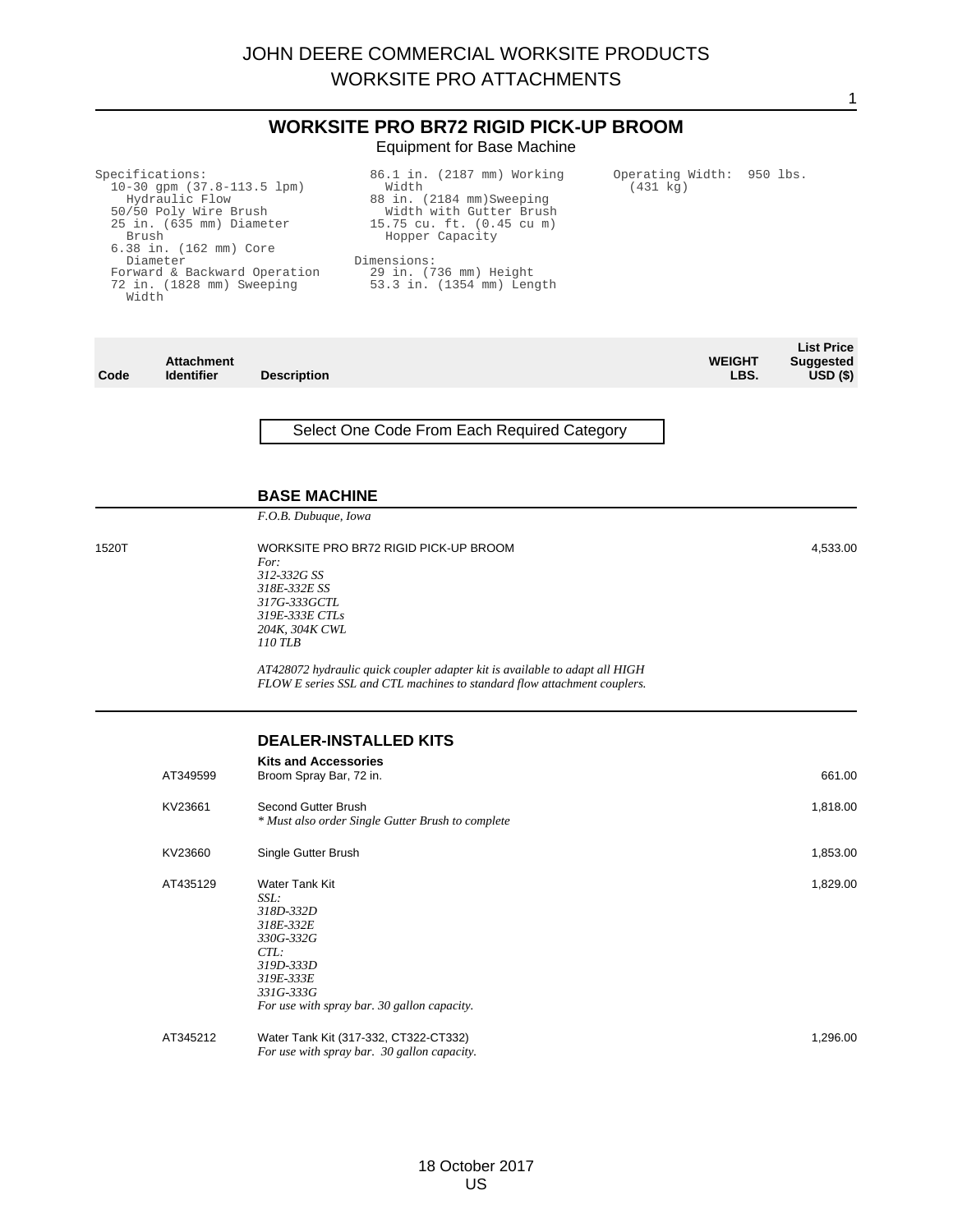|                |                                                                                                                                                                                                                             | <b>WORKSITE PRO BR84 RIGID PICK-UP BROOM</b><br><b>Equipment for Base Machine</b>                                                                                                                                                                                      |                       |                                                 |
|----------------|-----------------------------------------------------------------------------------------------------------------------------------------------------------------------------------------------------------------------------|------------------------------------------------------------------------------------------------------------------------------------------------------------------------------------------------------------------------------------------------------------------------|-----------------------|-------------------------------------------------|
| Brush<br>Width | Specifications:<br>$10-30$ gpm $(37.8-113.5$ lpm)<br>Hydraulic Flow<br>50/50 Poly Wire Brush<br>25 in. (635 mm) Diameter<br>6.38 in. (162 mm) Core<br>Diameter<br>Forward & Backward Operation<br>84 in. (2133 mm) Sweeping | 98.1 in. (2492 mm) Working<br>Operating Width: 1050 lbs.<br>Width<br>$(476 \text{ kg})$<br>100 in. (2540 mm) Sweeping<br>Width with Gutter Brush<br>18.21 cu. ft. (0.52 cu m)<br>Hopper Capacity<br>Dimensions:<br>29 in. (736 mm) Height<br>53.3 in. (1354 mm) Length |                       |                                                 |
| Code           | <b>Attachment</b><br><b>Identifier</b>                                                                                                                                                                                      | <b>Description</b>                                                                                                                                                                                                                                                     | <b>WEIGHT</b><br>LBS. | <b>List Price</b><br><b>Suggested</b><br>USD(S) |
|                |                                                                                                                                                                                                                             | Select One Code From Each Required Category                                                                                                                                                                                                                            |                       |                                                 |
|                |                                                                                                                                                                                                                             | <b>BASE MACHINE</b>                                                                                                                                                                                                                                                    |                       |                                                 |
|                |                                                                                                                                                                                                                             | F.O.B. Dubuque, Iowa                                                                                                                                                                                                                                                   |                       |                                                 |
| 1530T          |                                                                                                                                                                                                                             | WORKSITE PRO BR84 RIGID PICK-UP BROOM<br>For use on the following models:<br>330G-332G SS<br>318E-332E<br>317G-333G CTL<br>319E-333E CTLs<br>204K, 244J, 304K, 324J CWL                                                                                                |                       | 4,952.00                                        |
|                |                                                                                                                                                                                                                             | * With the 244J, the Worksite Pro Skid Steer Style Coupler, AT357576, is<br>required.                                                                                                                                                                                  |                       |                                                 |
|                |                                                                                                                                                                                                                             | AT428072 hydraulic quick coupler adapter kit is available to adapt all HIGH<br>FLOW E series SSL and CTL machines to standard flow attachment couplers.                                                                                                                |                       |                                                 |
|                |                                                                                                                                                                                                                             | <b>DEALER-INSTALLED KITS</b>                                                                                                                                                                                                                                           |                       |                                                 |
|                | AT357576                                                                                                                                                                                                                    | <b>Kits and Accessories</b><br>ISO Adapter to Quik Tatch Coupler                                                                                                                                                                                                       |                       | 1,584.00                                        |
|                | AT349600                                                                                                                                                                                                                    | Broom Spray Bar, 84 in.                                                                                                                                                                                                                                                |                       | 708.00                                          |
|                | KV23661                                                                                                                                                                                                                     | Second Gutter Brush<br>* Must also order Single Gutter Brush to complete                                                                                                                                                                                               |                       | 1,818.00                                        |
|                | KV23660                                                                                                                                                                                                                     | Single Gutter Brush                                                                                                                                                                                                                                                    |                       | 1,853.00                                        |
|                | AT435129                                                                                                                                                                                                                    | Water Tank Kit<br>SSL:<br>318D-332D<br>318E-332E<br>330G-332G<br>CTL:<br>319D-333D<br>319E-333E<br>331G-333G<br>For use with spray bar. 30 gallon capacity.                                                                                                            |                       | 1,829.00                                        |
|                |                                                                                                                                                                                                                             |                                                                                                                                                                                                                                                                        |                       |                                                 |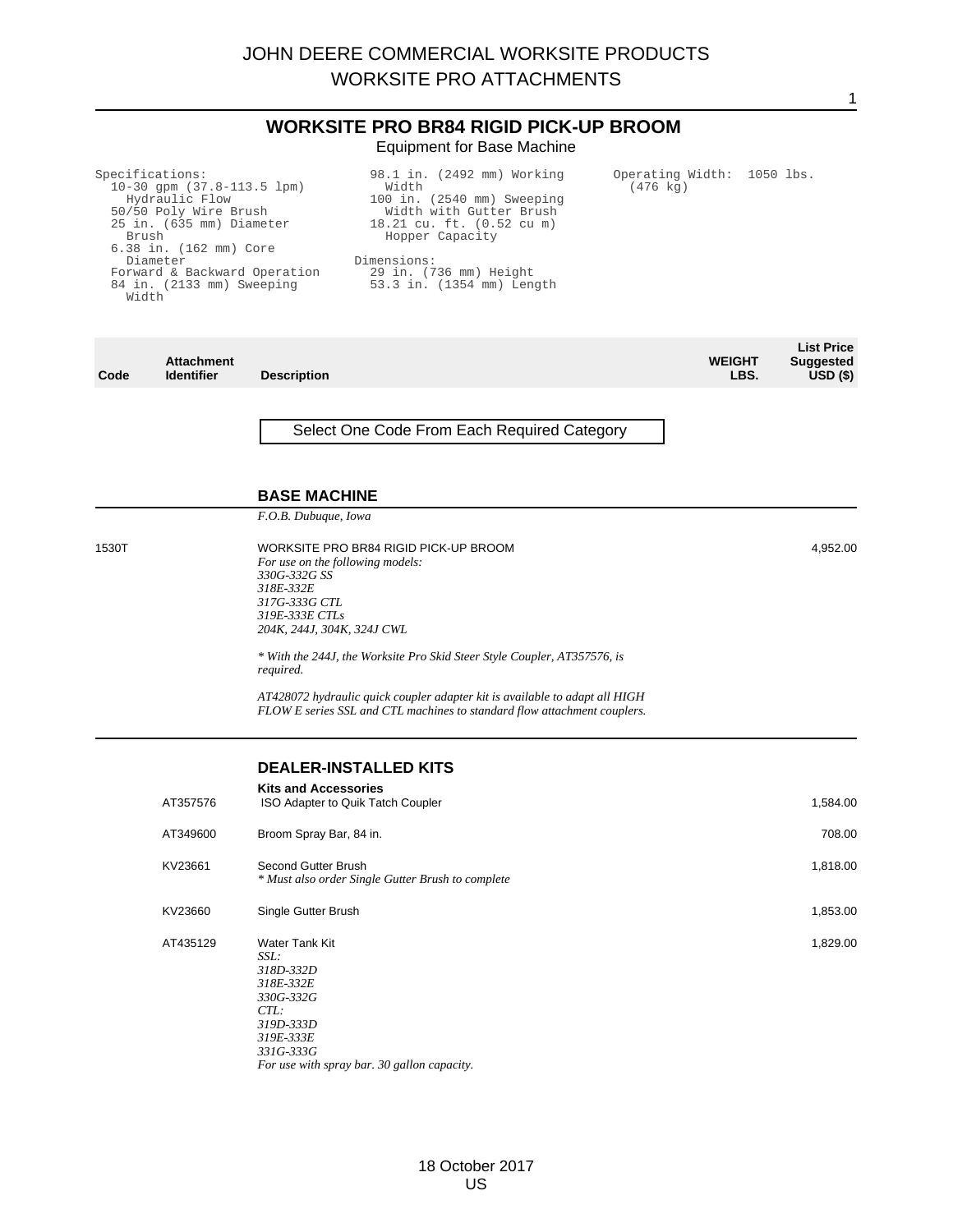# **WORKSITE PRO BR84 RIGID PICK-UP BROOM**

Continued

| Code | <b>Attachment</b><br><b>Identifier</b> | <b>Description</b>                                                                                                      | <b>WEIGHT</b><br>LBS. | <b>List Price</b><br><b>Suggested</b><br>$USD($ \$) |
|------|----------------------------------------|-------------------------------------------------------------------------------------------------------------------------|-----------------------|-----------------------------------------------------|
|      | AT345212                               | DEALER-INSTALLED KITS Continued<br>Water Tank Kit (317-332, CT322-CT332)<br>For use with spray bar. 30 gallon capacity. |                       | 1.296.00                                            |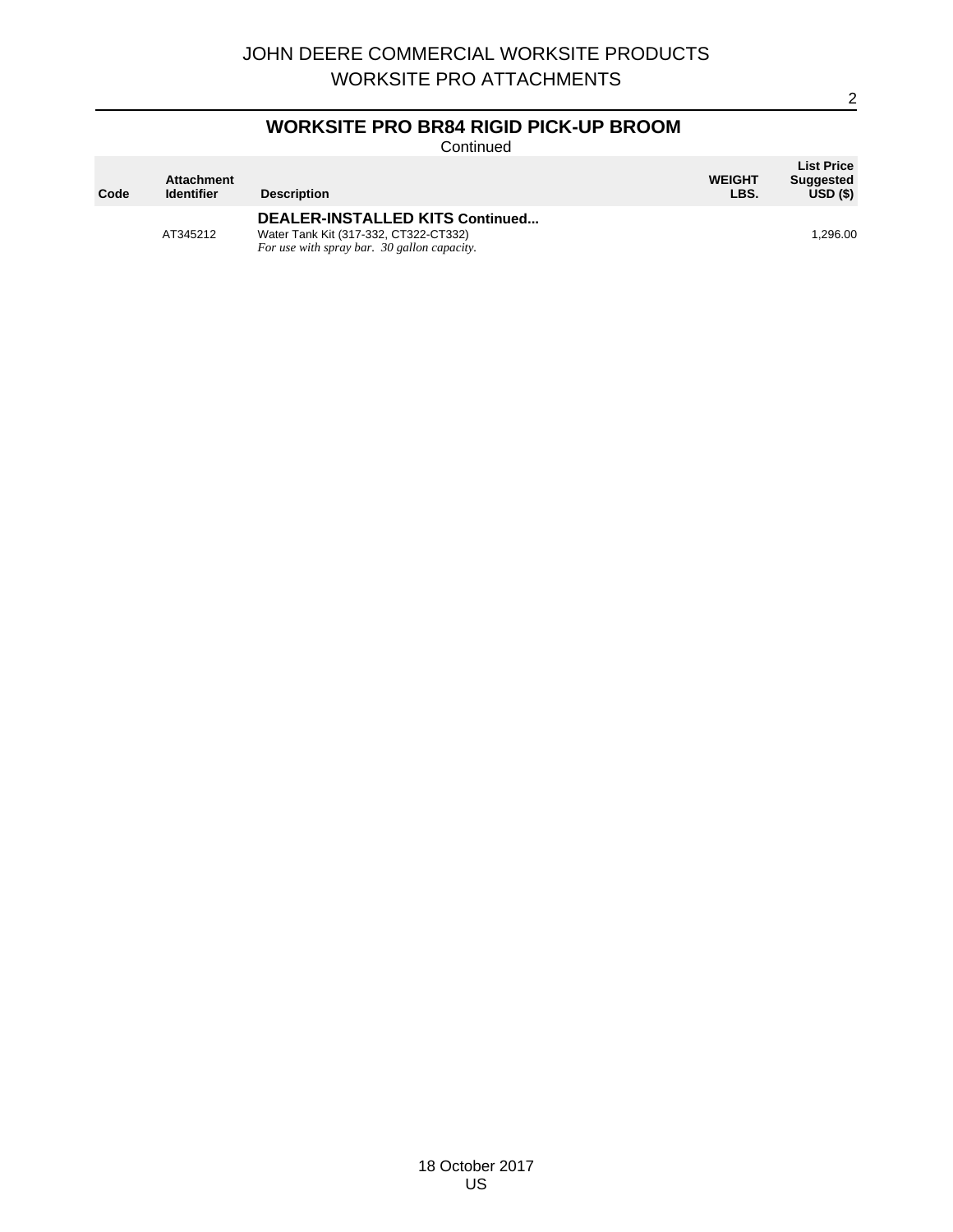## **WORKSITE PRO CP12D COLD PLANER** Equipment for Base Machine

| Drum Size:<br>Width | 12 in. (305 mm) Cutting<br>Design Features:<br>Standard Flow Hydraulics<br>15-22 gpm (56-83 lpm)<br>Planetary Drive<br>Manual Tilt of $+/- 11$<br>Degrees<br>Manual Depth Control | $0-5$ in. $(0-127$ mm)<br>Hydraulic Side Shift<br>$0-19$ in. $(0-483$ mm)<br>Quantity of pics 37<br>Spray Bar with nozzles, less<br>water tank<br>NOTE: The eight-button control<br>handle is NOT required.                                                                        |                       |                                                     |
|---------------------|-----------------------------------------------------------------------------------------------------------------------------------------------------------------------------------|------------------------------------------------------------------------------------------------------------------------------------------------------------------------------------------------------------------------------------------------------------------------------------|-----------------------|-----------------------------------------------------|
| Code                | <b>Attachment</b><br><b>Identifier</b>                                                                                                                                            | <b>Description</b>                                                                                                                                                                                                                                                                 | <b>WEIGHT</b><br>LBS. | <b>List Price</b><br><b>Suggested</b><br>$USD($ \$) |
|                     |                                                                                                                                                                                   | Select One Code From Each Required Category<br><b>BASE MACHINE</b>                                                                                                                                                                                                                 |                       |                                                     |
|                     |                                                                                                                                                                                   | F.O.B. Dubuque, Iowa                                                                                                                                                                                                                                                               |                       |                                                     |
| 8211T               |                                                                                                                                                                                   | WORKSITE PRO CP12D COLD PLANER<br>For Standard Flow:<br>316G-318G SS<br>318E-328E<br>319E-323E CTLs<br>317G CTL                                                                                                                                                                    |                       | 9,721.00                                            |
|                     |                                                                                                                                                                                   | AT428072 hydraulic quick coupler adapter kit is available to adapt all HIGH<br>FLOW E series SSL and CTL machines to standard flow attachment couplers.                                                                                                                            |                       |                                                     |
|                     |                                                                                                                                                                                   | <b>PICK KIT</b>                                                                                                                                                                                                                                                                    |                       |                                                     |
| 1001                |                                                                                                                                                                                   | Carbide Cutting Tools, General Purpose<br>Will do both concrete and asphalt, but will wear out in concrete.                                                                                                                                                                        |                       | In Base Price                                       |
| 1002                |                                                                                                                                                                                   | Carbide Cutting Tools, RP18<br>Asphalt only.                                                                                                                                                                                                                                       |                       | No Charge                                           |
|                     |                                                                                                                                                                                   | <b>DEALER-INSTALLED KITS</b>                                                                                                                                                                                                                                                       |                       |                                                     |
|                     | AT427986                                                                                                                                                                          | <b>Kits and Accessories</b><br><b>Attachment Control</b><br>For E series (models 328, 329, 332, and 333) with EH controls (0950, 0975,<br>0980, and 0990). Includes 3-pin and 14-pin connector. Replaces existing<br>handles.                                                      |                       | 415.00                                              |
|                     | AT394637                                                                                                                                                                          | Attachment Control (with E-H Joystick Controls without Joystick Buttons)<br>D Series (S/N 198376 and above)<br>For use with E-H Controls without Joystick Buttons<br>For use with E-H Joystick Controls (0950)<br>Includes 3-pin and 14-pin connector<br>Replaces existing handles |                       | 460.00                                              |
|                     | AT427985                                                                                                                                                                          | <b>Attachment Control Kit</b><br>For E series (models 318, 319, 320, 323, and 326) with manual control with Foot<br>Controls (0900) or Hand Controls (0925) OR with EH controls (0950, 0975,                                                                                       |                       | 728.00                                              |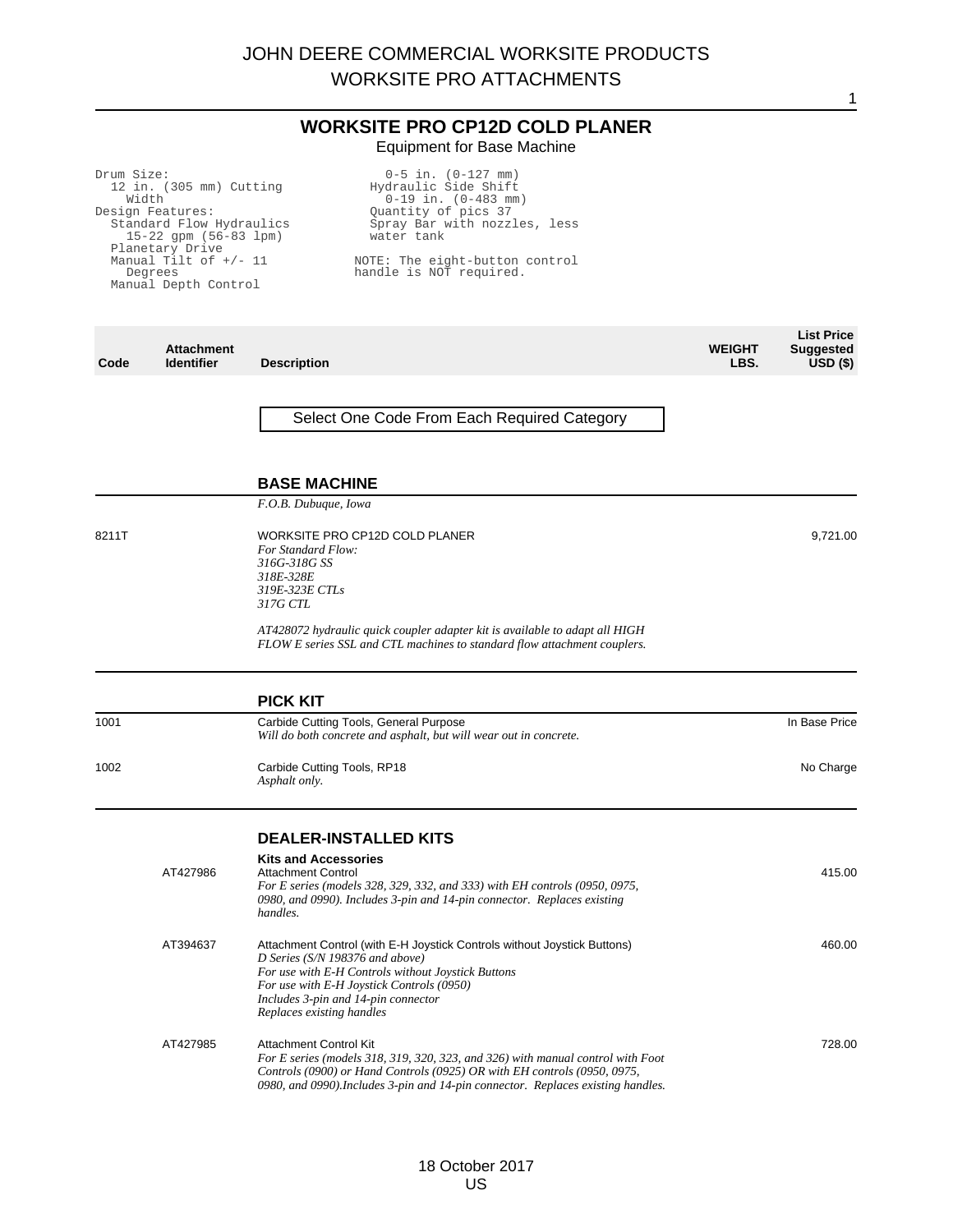# **WORKSITE PRO CP12D COLD PLANER**

Continued

| Code | <b>Attachment</b><br><b>Identifier</b> | <b>Description</b>                                                                                                                                    | <b>WEIGHT</b><br>LBS. | <b>List Price</b><br><b>Suggested</b><br>$USD($ \$) |
|------|----------------------------------------|-------------------------------------------------------------------------------------------------------------------------------------------------------|-----------------------|-----------------------------------------------------|
|      | AT462795                               | <b>DEALER-INSTALLED KITS Continued</b><br>Carbide Cutting Tools, General Purpose<br>Will do both concrete and asphalt, but will wear out in concrete. |                       | 443.00                                              |
|      | AT462796                               | Carbide Cutting Tools, RP18<br>Asphalt only.                                                                                                          |                       | 372.00                                              |
|      | AT435129                               | Water Tank Kit<br>For use with spray bar. 30 gallon capacity.<br>Use for D-Series, E-Series and G-Series.                                             |                       | 1,829.00                                            |
|      | AT345212                               | Water Tank Kit (317-332, CT322-CT332)<br>For use with spray bar. 30 gallon capacity.<br>Use for 300 Series.                                           |                       | 1.296.00                                            |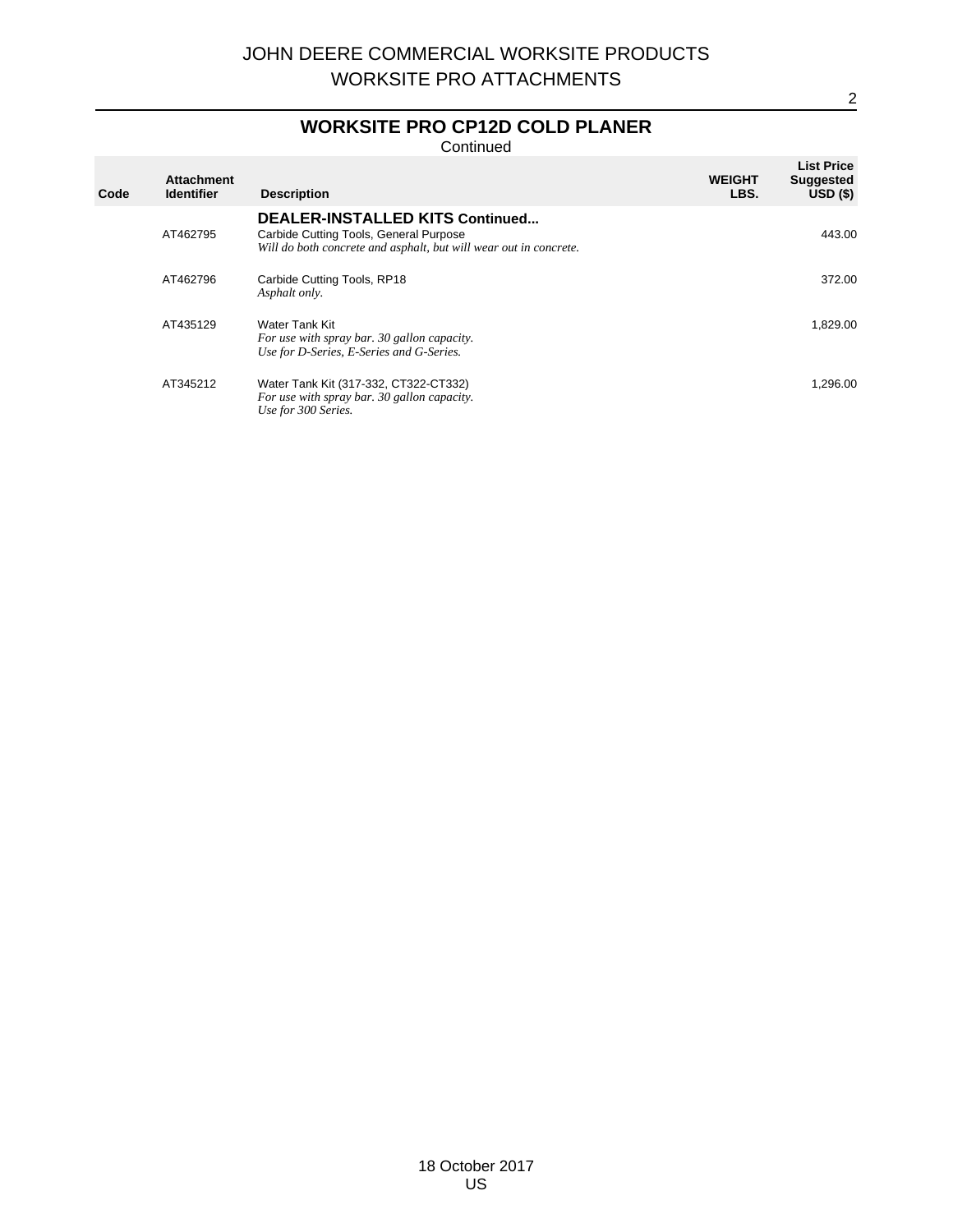## **WORKSITE PRO CP18D COLD PLANER** Equipment for Base Machine

| Drum Size:                                          |                                                                                                          | Hydraulic Side Shift                                                                                                                                     |                       |                                                     |
|-----------------------------------------------------|----------------------------------------------------------------------------------------------------------|----------------------------------------------------------------------------------------------------------------------------------------------------------|-----------------------|-----------------------------------------------------|
| Width                                               | 18 in. (457 mm) Cutting                                                                                  | $-3 - 22$ in.<br>$(-76 - 559$ mm)                                                                                                                        |                       |                                                     |
| Design Features:<br>Planetary Drive<br>$(0-127$ mm) | High Flow Hydraulics<br>$29-41$ qpm $(110-155$ lpm)<br>Tilt of $+/$ - 8 Degrees<br>Depth Control 0-5 in. | Ouantity of pics 45<br>Spray Bar with nozzles, less<br>water tank<br>NOTE: Hi-Flow Hyrdraulics<br>and Applicable Attachment<br>Control Kit are Required. |                       |                                                     |
| Code                                                | <b>Attachment</b><br><b>Description</b><br><b>Identifier</b>                                             |                                                                                                                                                          | <b>WEIGHT</b><br>LBS. | <b>List Price</b><br><b>Suggested</b><br>$USD($ \$) |
|                                                     |                                                                                                          |                                                                                                                                                          |                       |                                                     |

Select One Code From Each Required Category

#### **BASE MACHINE**

*F.O.B. Dubuque, Iowa*

8221T WORKSITE PRO CP18D COLD PLANER *For High Flow:*

#### *320E-332E SS 330G-332G SS 323E-333E CTLs 331G-333G CTLs*

|          | <b>PICK KIT</b>                                                                                                                                                                                                                                                                    |               |
|----------|------------------------------------------------------------------------------------------------------------------------------------------------------------------------------------------------------------------------------------------------------------------------------------|---------------|
| 1005     | Carbide Cutting Tools, General Purpose<br>Will do both concrete and asphalt, but will wear out in concrete.                                                                                                                                                                        | In Base Price |
| 1006     | Carbide Cutting Tools, RP18<br>Asphalt only.                                                                                                                                                                                                                                       | No Charge     |
|          | <b>DEALER-INSTALLED KITS</b>                                                                                                                                                                                                                                                       |               |
| AT427986 | <b>Kits and Accessories</b><br><b>Attachment Control</b><br>For E series (models 328, 329, 332, and 333) with EH controls (0950, 0975,<br>0980, and 0990). Includes 3-pin and 14-pin connector. Replaces existing<br>handles.                                                      | 415.00        |
| AT394637 | Attachment Control (with E-H Joystick Controls without Joystick Buttons)<br>D Series (S/N 198376 and above)<br>For use with E-H Controls without Joystick Buttons<br>For use with E-H Joystick Controls (0950)<br>Includes 3-pin and 14-pin connector<br>Replaces existing handles | 460.00        |

19,332.00

1

260.00

#### AT348477 Attachment Control (with E-H Joystick Controls) *D Series (S/N 198376 and above) For use with E-H Joystick Controls (0950) Includes 3-pin and 14-pin connector*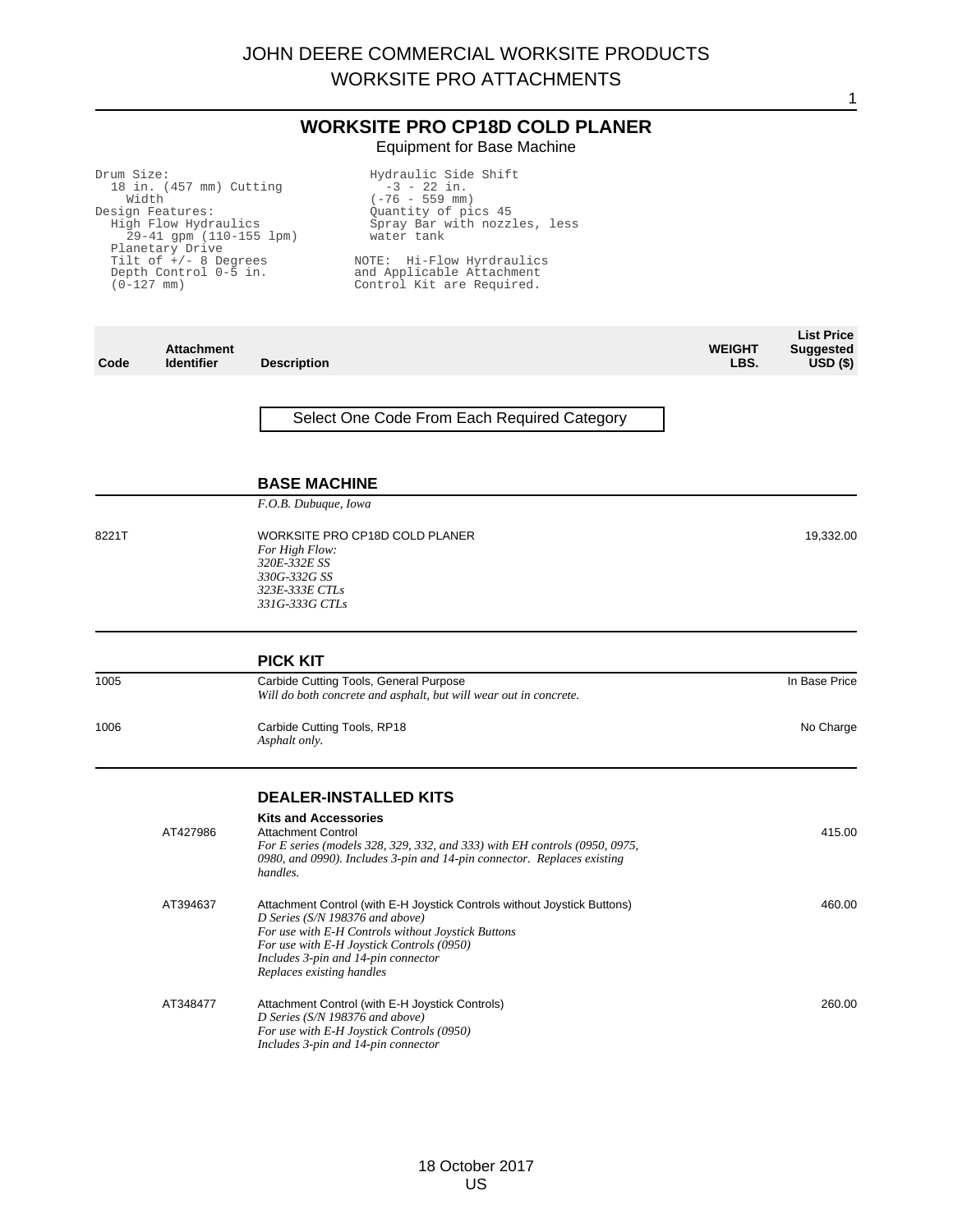# **WORKSITE PRO CP18D COLD PLANER**

Continued

| Code | <b>Attachment</b><br><b>Identifier</b> | <b>Description</b>                                                                                                                                                                                                                                                               | <b>WEIGHT</b><br>LBS. | <b>List Price</b><br><b>Suggested</b><br>USD(S) |
|------|----------------------------------------|----------------------------------------------------------------------------------------------------------------------------------------------------------------------------------------------------------------------------------------------------------------------------------|-----------------------|-------------------------------------------------|
|      | AT348475                               | <b>DEALER-INSTALLED KITS Continued</b><br>Attachment Control (with Foot, Hand Controls)<br>* For D Series with Foot Controls (0900) or Hand Controls (0925)<br>* Includes 3-pin and 14-pin connector<br>* Replaces existing handles                                              |                       | 718.00                                          |
|      | AT320590                               | Attachment Control (with Foot, Hand Controls) (317-332, CT322-CT332)<br>* 14-pin connector<br>* Includes 8-Button Control Handle                                                                                                                                                 |                       | 808.00                                          |
|      | AT339786                               | Attachment Control (with Joystick Controls) (300 Series)<br>14-pin connector and 3-pin connector included                                                                                                                                                                        |                       | 245.00                                          |
|      | AT427985                               | <b>Attachment Control Kit</b><br>For E series (models 318, 319, 320, 323, and 326) with manual control with Foot<br>Controls (0900) or Hand Controls (0925) OR with EH controls (0950, 0975,<br>0980, and 0990). Includes 3-pin and 14-pin connector. Replaces existing handles. |                       | 728.00                                          |
|      | AT462797                               | Carbide Cutting Tools, General Purpose<br>Will do both concrete and asphalt, but will wear out in concrete.                                                                                                                                                                      |                       | 531.00                                          |
|      | AT462798                               | Carbide Cutting Tools, RP18<br>Asphalt only.                                                                                                                                                                                                                                     |                       | 445.00                                          |
|      | AT435129                               | Water Tank Kit<br>For use with spray bar. 30 gallon capacity.<br>Use for D-Series, E-Series and G-Series.                                                                                                                                                                        |                       | 1,829.00                                        |
|      | AT345212                               | Water Tank Kit (317-332, CT322-CT332)<br>For use with spray bar. 30 gallon capacity.<br>Use for 300 Series.                                                                                                                                                                      |                       | 1,296.00                                        |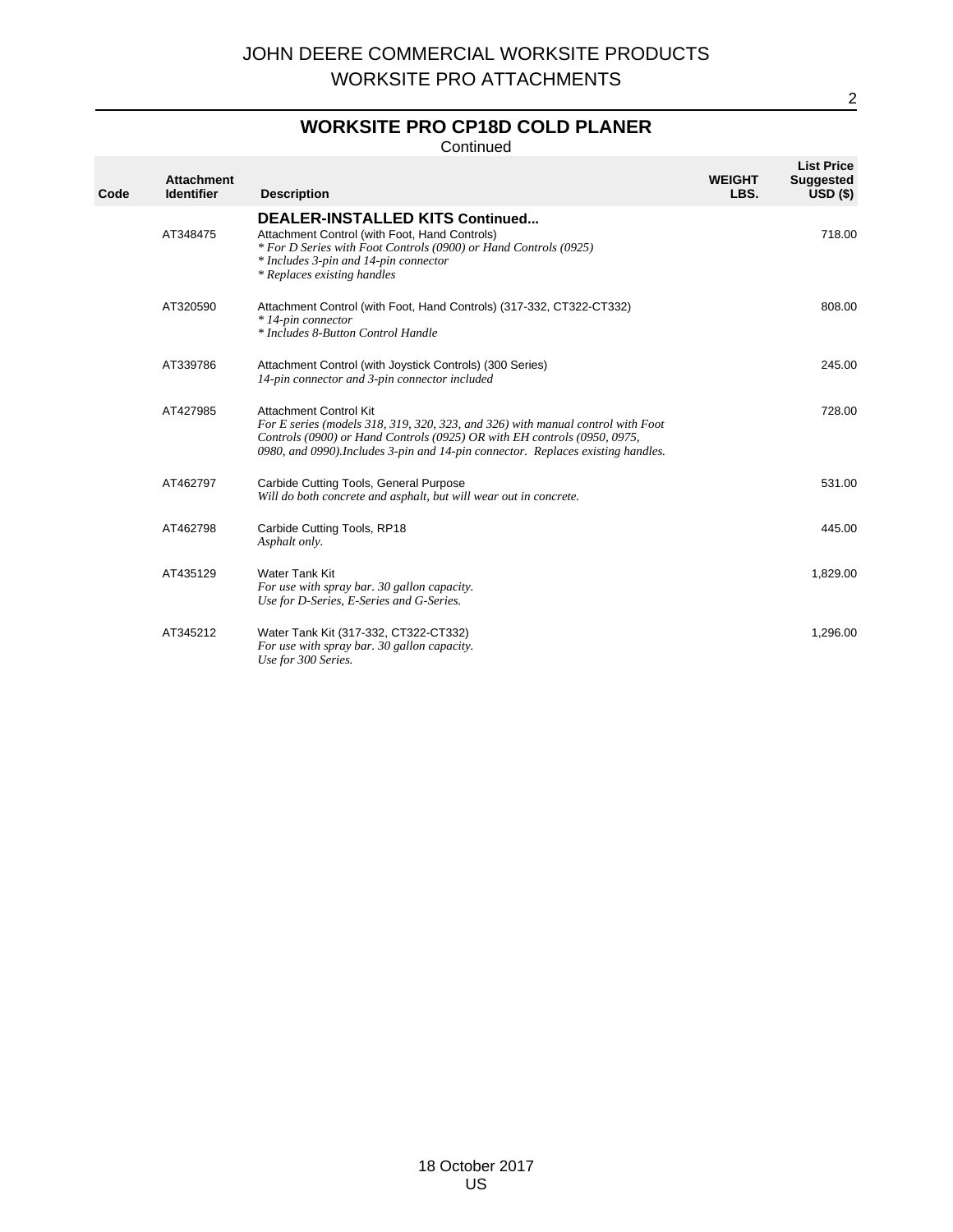## **WORKSITE PRO CP24D COLD PLANER** Equipment for Base Machine

(0-127 mm)

Drum Size:

| Width | 24 in. (610 mm) Cutting<br>Design Features:<br>High Flow Hydraulics<br>29-41 gpm (110-155 lpm)<br>Planetary Drive<br>Tilt of $+/$ - 8 Degrees<br>Depth Control 0-5 in. | Hydraulic Side Shift<br>$-3 - 22$ in.<br>$(-76 - 559$ mm)<br>Quantity of pics 57<br>Spray Bar with nozzles, less<br>water tank<br>NOTE: Hi-Flow Hyrdraulics<br>and Applicable Attachment<br>Control Kit are Required.                                                              |                       |                                                             |
|-------|------------------------------------------------------------------------------------------------------------------------------------------------------------------------|------------------------------------------------------------------------------------------------------------------------------------------------------------------------------------------------------------------------------------------------------------------------------------|-----------------------|-------------------------------------------------------------|
| Code  | <b>Attachment</b><br><b>Identifier</b>                                                                                                                                 | <b>Description</b>                                                                                                                                                                                                                                                                 | <b>WEIGHT</b><br>LBS. | <b>List Price</b><br><b>Suggested</b><br>USD <sub>(</sub> ) |
|       |                                                                                                                                                                        | Select One Code From Each Required Category                                                                                                                                                                                                                                        |                       |                                                             |
|       |                                                                                                                                                                        | <b>BASE MACHINE</b>                                                                                                                                                                                                                                                                |                       |                                                             |
| 8231T |                                                                                                                                                                        | F.O.B. Dubuque, Iowa<br>WORKSITE PRO CP24D COLD PLANER<br>For High Flow:<br>326E-332E SS<br>330G-332G SS<br>329E-333E CTLs<br>331G-333G CTLs                                                                                                                                       |                       | 22,162.00                                                   |
|       |                                                                                                                                                                        | <b>PICK KIT</b>                                                                                                                                                                                                                                                                    |                       |                                                             |
| 1009  |                                                                                                                                                                        | Carbide Cutting Tools, General Purpose<br>Will do both concrete and asphalt, but will wear out in concrete.                                                                                                                                                                        |                       | In Base Price                                               |
| 1010  |                                                                                                                                                                        | Carbide Cutting Tools, RP18<br>Asphalt only.                                                                                                                                                                                                                                       |                       | No Charge                                                   |
|       |                                                                                                                                                                        | <b>DEALER-INSTALLED KITS</b>                                                                                                                                                                                                                                                       |                       |                                                             |
|       | AT427986                                                                                                                                                               | <b>Kits and Accessories</b><br><b>Attachment Control</b><br>For E series (models 328, 329, 332, and 333) with EH controls (0950, 0975,<br>0980, and 0990). Includes 3-pin and 14-pin connector. Replaces existing<br>handles.                                                      |                       | 415.00                                                      |
|       | AT394637                                                                                                                                                               | Attachment Control (with E-H Joystick Controls without Joystick Buttons)<br>D Series (S/N 198376 and above)<br>For use with E-H Controls without Joystick Buttons<br>For use with E-H Joystick Controls (0950)<br>Includes 3-pin and 14-pin connector<br>Replaces existing handles |                       | 460.00                                                      |
|       | AT348477                                                                                                                                                               | Attachment Control (with E-H Joystick Controls)<br>D Series (S/N 198376 and above)<br>For use with E-H Joystick Controls (0950)<br>Includes 3-pin and 14-pin connector                                                                                                             |                       | 260.00                                                      |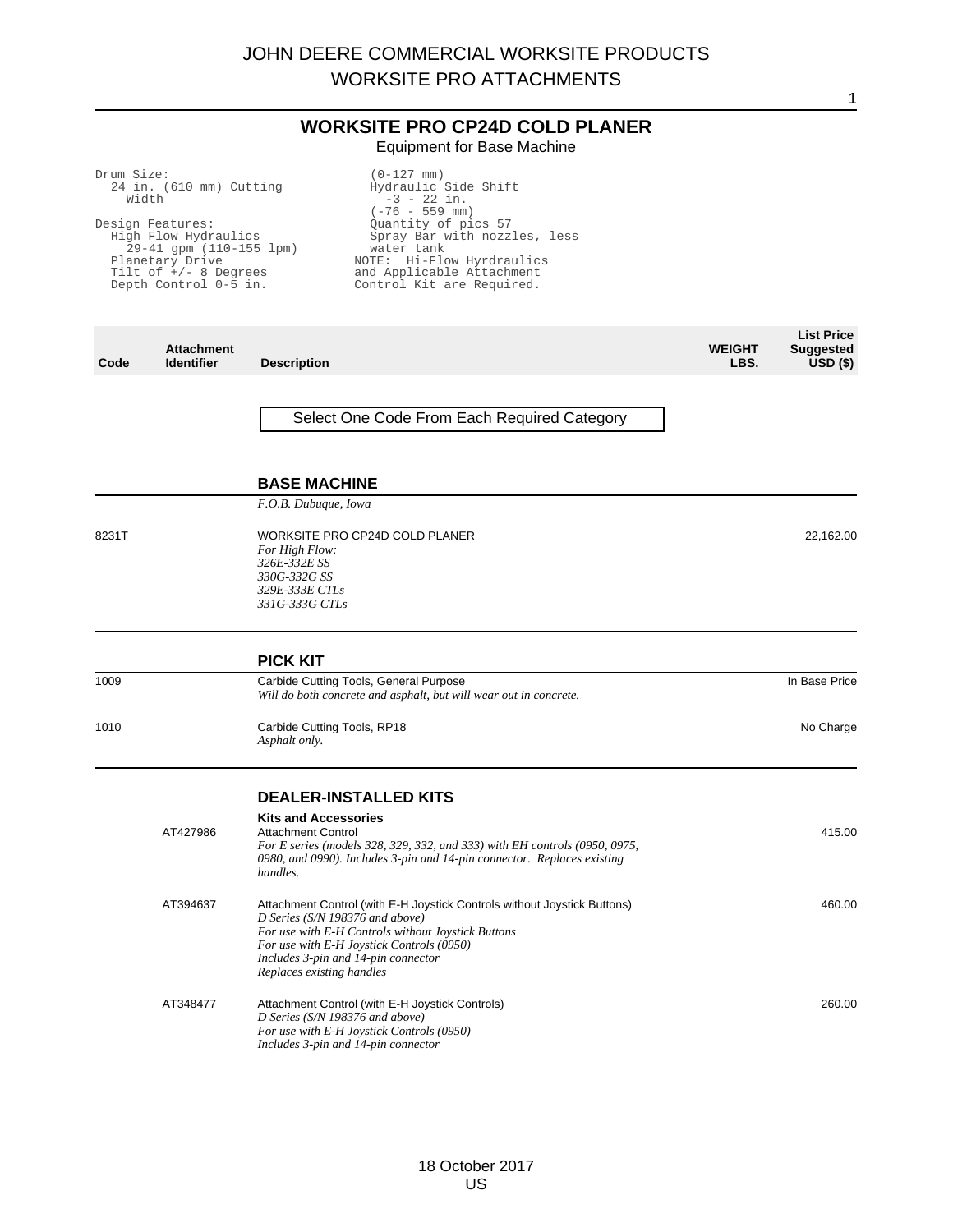# **WORKSITE PRO CP24D COLD PLANER**

Continued

| Code | <b>Attachment</b><br><b>Identifier</b> | <b>Description</b>                                                                                                                                                                                                                                                               | <b>WEIGHT</b><br>LBS. | <b>List Price</b><br><b>Suggested</b><br>$USD($ \$) |
|------|----------------------------------------|----------------------------------------------------------------------------------------------------------------------------------------------------------------------------------------------------------------------------------------------------------------------------------|-----------------------|-----------------------------------------------------|
|      | AT348475                               | <b>DEALER-INSTALLED KITS Continued</b><br>Attachment Control (with Foot, Hand Controls)<br>* For D Series with Foot Controls (0900) or Hand Controls (0925)<br>* Includes 3-pin and 14-pin connector<br>* Replaces existing handles                                              |                       | 718.00                                              |
|      | AT320590                               | Attachment Control (with Foot, Hand Controls) (317-332, CT322-CT332)<br>* 14-pin connector<br>* Includes 8-Button Control Handle                                                                                                                                                 |                       | 808.00                                              |
|      | AT339786                               | Attachment Control (with Joystick Controls) (300 Series)<br>14-pin connector and 3-pin connector included                                                                                                                                                                        |                       | 245.00                                              |
|      | AT427985                               | <b>Attachment Control Kit</b><br>For E series (models 318, 319, 320, 323, and 326) with manual control with Foot<br>Controls (0900) or Hand Controls (0925) OR with EH controls (0950, 0975,<br>0980, and 0990). Includes 3-pin and 14-pin connector. Replaces existing handles. |                       | 728.00                                              |
|      | AT462799                               | Carbide Cutting Tools, General Purpose<br>Will do both concrete and asphalt, but will wear out in concrete.                                                                                                                                                                      |                       | 672.00                                              |
|      | AT462800                               | Carbide Cutting Tools, RP18<br>Asphalt only.                                                                                                                                                                                                                                     |                       | 562.00                                              |
|      | AT435129                               | Water Tank Kit<br>For use with spray bar. 30 gallon capacity.<br>Use for D-Series, E-Series and G-Series.                                                                                                                                                                        |                       | 1,829.00                                            |
|      | AT345212                               | Water Tank Kit (317-332, CT322-CT332)<br>For use with spray bar. 30 gallon capacity.<br>Use for 300 Series.                                                                                                                                                                      |                       | 1,296.00                                            |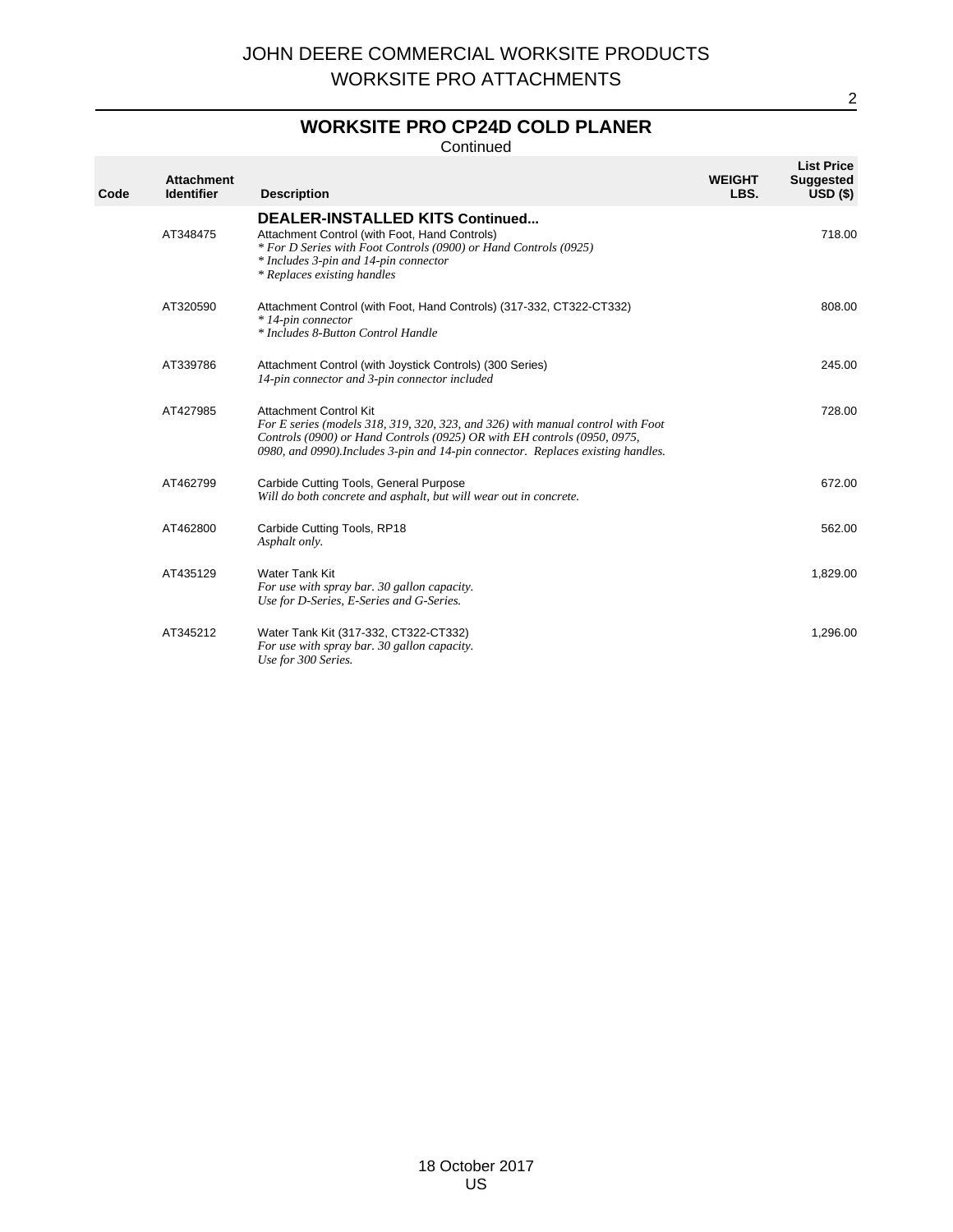**WORKSITE PRO CP30D COLD PLANER** Equipment for Base Machine

| Drum Size:               |                             |                    | Hydraulic Side Shift                        |               |                   |
|--------------------------|-----------------------------|--------------------|---------------------------------------------|---------------|-------------------|
| 30 in. (762 mm) Cutting  |                             |                    | $-3 - 22$ in.                               |               |                   |
|                          | Width                       |                    | $(-76 - 559$ mm)                            |               |                   |
|                          | Design Features:            |                    | Ouantity of pics 69                         |               |                   |
|                          | High Flow Hydraulics        |                    | Spray Bar with nozzles, less                |               |                   |
|                          | $29-41$ gpm $(110-155$ lpm) |                    | water tank                                  |               |                   |
| Planetary Drive          |                             |                    |                                             |               |                   |
| Tilt of $+/$ - 8 Degrees |                             |                    | NOTE: Hi-Flow Hyrdraulics                   |               |                   |
|                          | Depth Control 0-5 in.       |                    | and Applicable Attachment                   |               |                   |
|                          | $(0-127$ mm)                |                    | Control Kit are Required.                   |               |                   |
|                          |                             |                    |                                             |               |                   |
|                          |                             |                    |                                             |               |                   |
|                          |                             |                    |                                             |               |                   |
|                          |                             |                    |                                             |               | <b>List Price</b> |
|                          | <b>Attachment</b>           |                    |                                             | <b>WEIGHT</b> | <b>Suggested</b>  |
| Code                     | <b>Identifier</b>           | <b>Description</b> |                                             | LBS.          | $USD($ \$)        |
|                          |                             |                    |                                             |               |                   |
|                          |                             |                    |                                             |               |                   |
|                          |                             |                    |                                             |               |                   |
|                          |                             |                    | Select One Code From Each Required Category |               |                   |
|                          |                             |                    |                                             |               |                   |

#### **BASE MACHINE**

*F.O.B. Dubuque, Iowa*

- 
- 9011T WORKSITE PRO CP30D COLD PLANER *For High Flow: 326E-332E SS 330G-332G SS 329E-333E CTLs*
	- *331G-333G CTLs*

|      | <b>PICK KIT</b>                                                                                             |               |
|------|-------------------------------------------------------------------------------------------------------------|---------------|
| 1013 | Carbide Cutting Tools, General Purpose<br>Will do both concrete and asphalt, but will wear out in concrete. | In Base Price |
| 1014 | Carbide Cutting Tools, RP18<br>Asphalt only.                                                                | No Charge     |

23,003.00

1

## **DEALER-INSTALLED KITS**

| AT427986 | <b>Kits and Accessories</b><br><b>Attachment Control</b><br>For E series (models 328, 329, 332, and 333) with EH controls (0950, 0975,<br>0980, and 0990). Includes 3-pin and 14-pin connector. Replaces existing<br>handles.                                                         | 415.00 |
|----------|---------------------------------------------------------------------------------------------------------------------------------------------------------------------------------------------------------------------------------------------------------------------------------------|--------|
| AT394637 | Attachment Control (with E-H Joystick Controls without Joystick Buttons)<br>D Series ( $S/N$ 198376 and above)<br>For use with E-H Controls without Joystick Buttons<br>For use with E-H Joystick Controls (0950)<br>Includes 3-pin and 14-pin connector<br>Replaces existing handles | 460.00 |
| AT348477 | Attachment Control (with E-H Joystick Controls)<br>D Series ( $S/N$ 198376 and above)<br>For use with E-H Joystick Controls (0950)<br>Includes 3-pin and 14-pin connector                                                                                                             | 260.00 |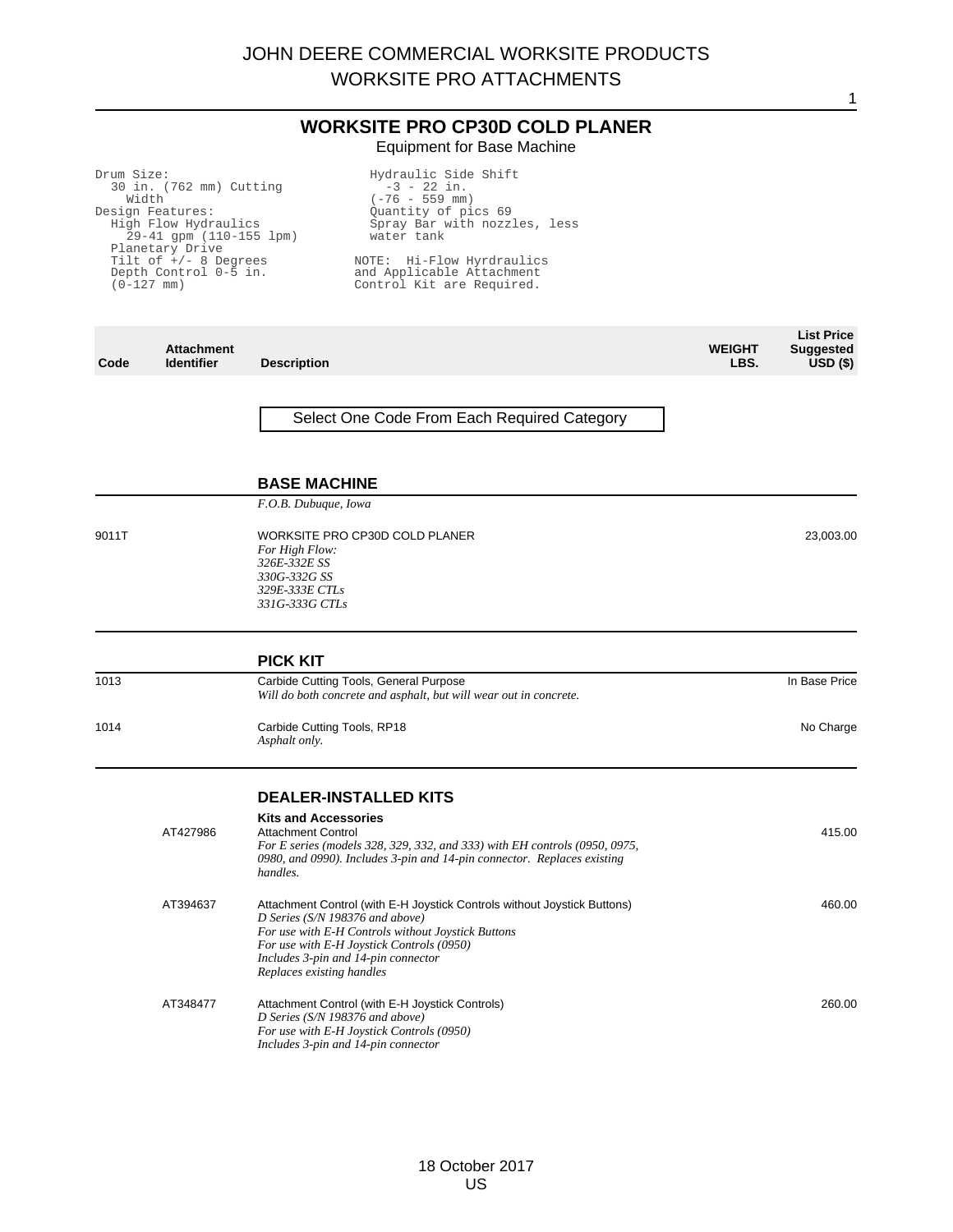# **WORKSITE PRO CP30D COLD PLANER**

Continued

| Code | <b>Attachment</b><br><b>Identifier</b> | <b>Description</b>                                                                                                                                                                                                                                                               | <b>WEIGHT</b><br>LBS. | <b>List Price</b><br><b>Suggested</b><br>USD(S) |
|------|----------------------------------------|----------------------------------------------------------------------------------------------------------------------------------------------------------------------------------------------------------------------------------------------------------------------------------|-----------------------|-------------------------------------------------|
|      | AT348475                               | <b>DEALER-INSTALLED KITS Continued</b><br>Attachment Control (with Foot, Hand Controls)<br>* For D Series with Foot Controls (0900) or Hand Controls (0925)<br>* Includes 3-pin and 14-pin connector<br>* Replaces existing handles                                              |                       | 718.00                                          |
|      | AT320590                               | Attachment Control (with Foot, Hand Controls) (317-332, CT322-CT332)<br>* 14-pin connector<br>* Includes 8-Button Control Handle                                                                                                                                                 |                       | 808.00                                          |
|      | AT339786                               | Attachment Control (with Joystick Controls) (300 Series)<br>14-pin connector and 3-pin connector included                                                                                                                                                                        |                       | 245.00                                          |
|      | AT427985                               | <b>Attachment Control Kit</b><br>For E series (models 318, 319, 320, 323, and 326) with manual control with Foot<br>Controls (0900) or Hand Controls (0925) OR with EH controls (0950, 0975,<br>0980, and 0990). Includes 3-pin and 14-pin connector. Replaces existing handles. |                       | 728.00                                          |
|      | AT462801                               | Carbide Cutting Tools, General Purpose<br>Will do both concrete and asphalt, but will wear out in concrete.                                                                                                                                                                      |                       | 806.00                                          |
|      | AT462802                               | Carbide Cutting Tools, RP18<br>Asphalt only.                                                                                                                                                                                                                                     |                       | 701.00                                          |
|      | AT435129                               | <b>Water Tank Kit</b><br>For use with spray bar. 30 gallon capacity.<br>Use for D-Series, E-Series and G-Series.                                                                                                                                                                 |                       | 1,829.00                                        |
|      | AT345212                               | Water Tank Kit (317-332, CT322-CT332)<br>For use with spray bar. 30 gallon capacity.<br>Use for 300 Series.                                                                                                                                                                      |                       | 1,296.00                                        |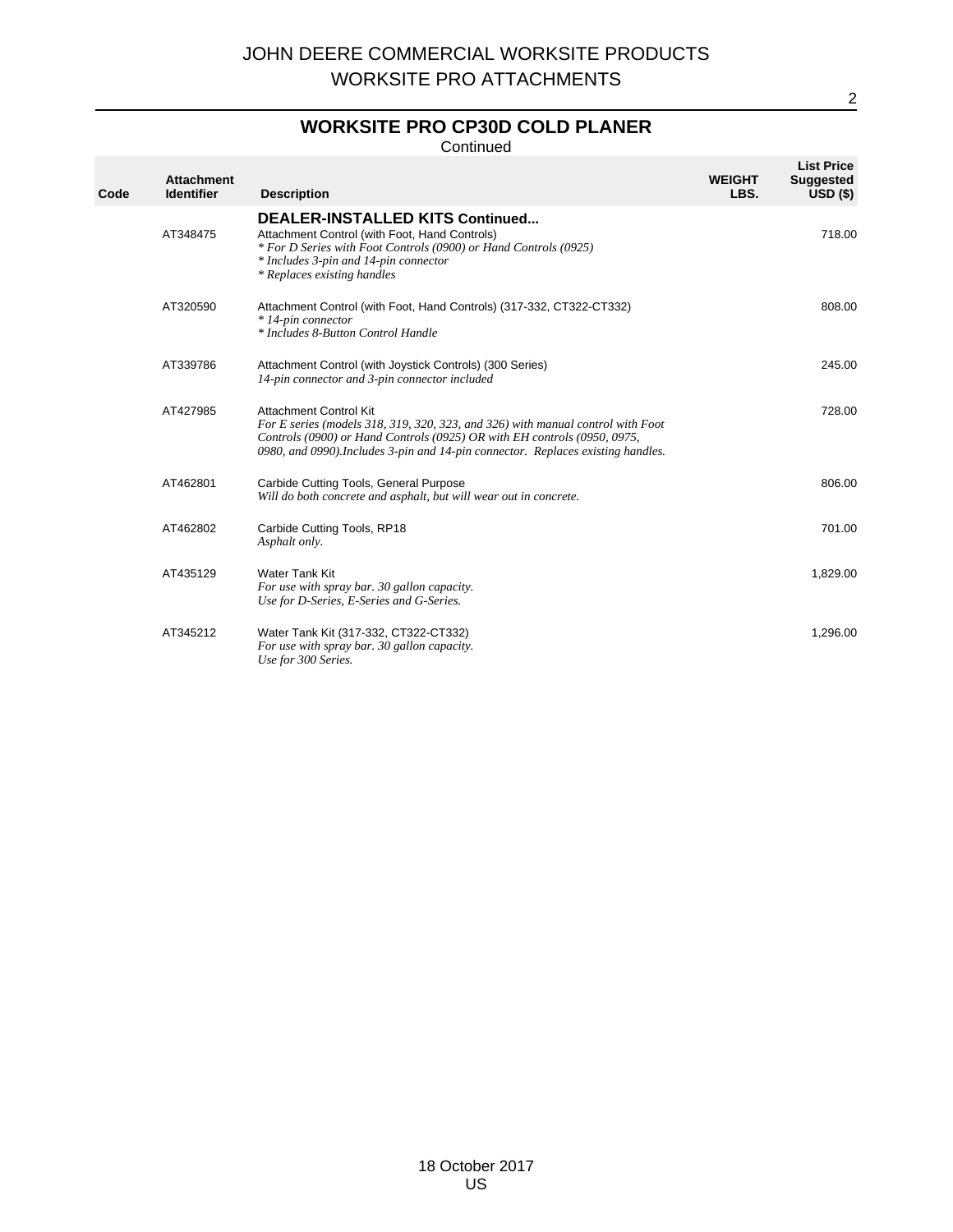## **WORKSITE PRO DB84 DOZER BLADE** Equipment for Base Machine

1

Overall width: 84.0 in. (2133 mm) Length: 31.5 in. (800 mm) Blade height: 24.0 in. (610 mm) Blade width (full angle): 74.1 in. (1882 mm) Cutting edge (reversible): 0.625 x 6 in. (16 x 153 mm)

Degrees of angle: 30, right or left Degrees of tilt: 10, up or down Adjustable skid shoe: Standard Comes Standard with 3 Pin Wire Harness

| Code  | <b>Attachment</b><br><b>Identifier</b> | <b>Description</b>                                                                                                                                                                                                                                                                 | <b>WEIGHT</b><br>LBS. | <b>List Price</b><br><b>Suggested</b><br>$USD($ \$) |
|-------|----------------------------------------|------------------------------------------------------------------------------------------------------------------------------------------------------------------------------------------------------------------------------------------------------------------------------------|-----------------------|-----------------------------------------------------|
|       |                                        | Select One Code From Each Required Category                                                                                                                                                                                                                                        |                       |                                                     |
|       |                                        | <b>BASE MACHINE</b>                                                                                                                                                                                                                                                                |                       |                                                     |
|       |                                        | F.O.B. Dubuque, Iowa                                                                                                                                                                                                                                                               |                       |                                                     |
| 9780T |                                        | WORKSITE PRO DB84 DOZER BLADE<br>For:<br>318G SS<br>318E-326E SS<br>317G CTL<br>319E, 323E CTLs                                                                                                                                                                                    |                       | 5,838.00                                            |
|       |                                        | AT428072 hydraulic quick coupler adapter kit is available to adapt all HIGH<br>FLOW E series SSL and CTL machines to standard flow attachment couplers.                                                                                                                            |                       |                                                     |
|       |                                        | <b>DEALER-INSTALLED KITS</b>                                                                                                                                                                                                                                                       |                       |                                                     |
|       | KV21995                                | <b>Kits and Accessories</b><br>12 Volt Demonstration Kit<br>3-pin connector                                                                                                                                                                                                        |                       | 314.00                                              |
|       | KV25224                                | 12 Volt Receptacle Kit (with Traditional Controls) (300 Series)<br>3-pin connector                                                                                                                                                                                                 |                       | 177.00                                              |
|       | AT336190                               | 14 Pin Wire Harness Adapter (300 Series)<br>For use when equipped with an Attachment Control (with Traditional Controls),<br>AT320590<br>For use when equipped with an Eight Button Control Handle, AT320590                                                                       |                       | See Parts                                           |
|       | AT427986                               | <b>Attachment Control</b><br>For E series (models 328, 329, 332, and 333) with EH controls (0950, 0975,<br>0980, and 0990). Includes 3-pin and 14-pin connector. Replaces existing<br>handles.                                                                                     |                       | 415.00                                              |
|       | AT394637                               | Attachment Control (with E-H Joystick Controls without Joystick Buttons)<br>D Series (S/N 198376 and above)<br>For use with E-H Controls without Joystick Buttons<br>For use with E-H Joystick Controls (0950)<br>Includes 3-pin and 14-pin connector<br>Replaces existing handles |                       | 460.00                                              |
|       | AT348477                               | Attachment Control (with E-H Joystick Controls)<br>D Series (S/N 198376 and above)<br>For use with E-H Joystick Controls (0950)<br>Includes 3-pin and 14-pin connector                                                                                                             |                       | 260.00                                              |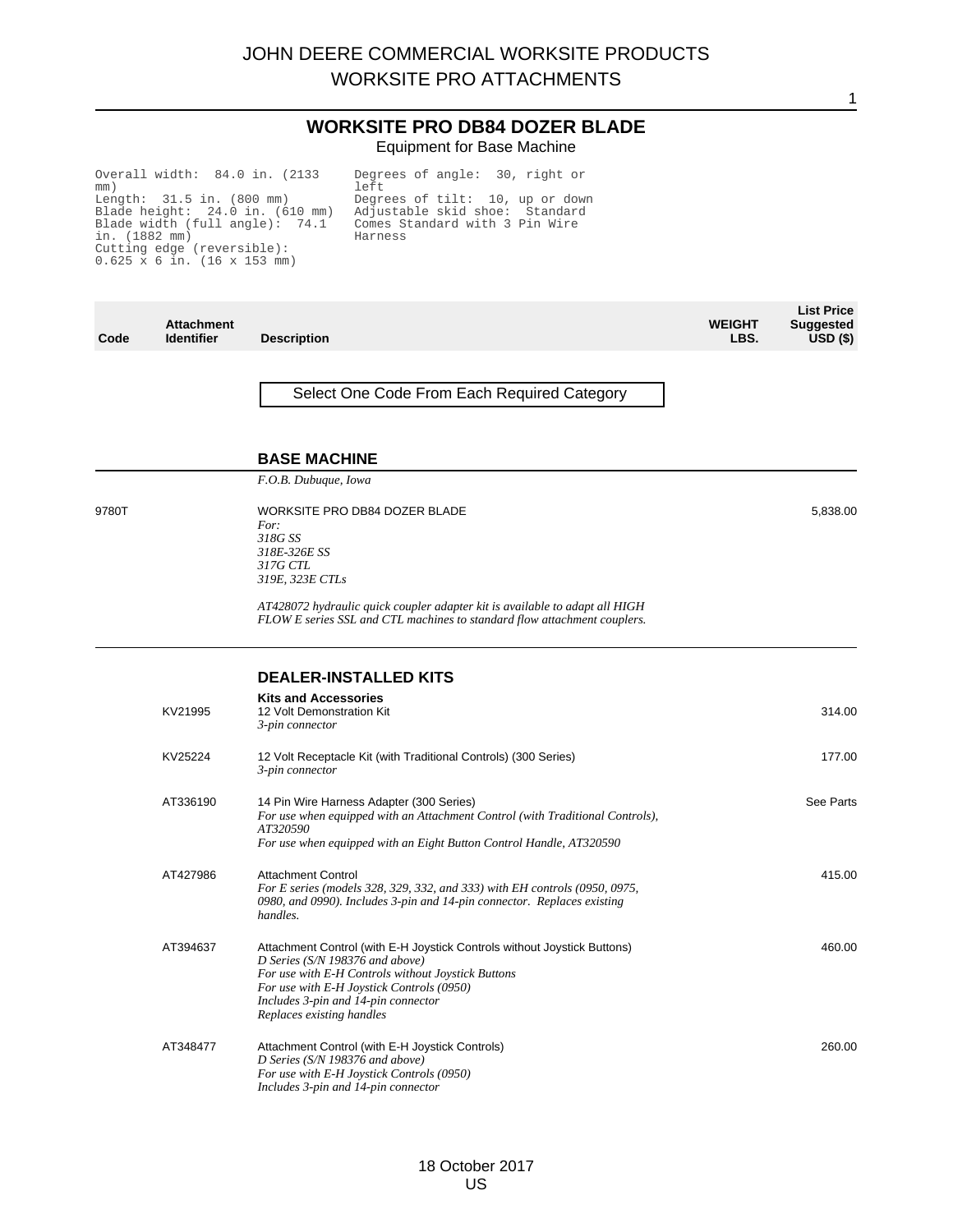# **WORKSITE PRO DB84 DOZER BLADE**

Continued

| Code | <b>Attachment</b><br><b>Identifier</b> | <b>Description</b>                                                                                                                                                                                                                                                        | <b>WEIGHT</b><br>LBS. | <b>List Price</b><br><b>Suggested</b><br>USD(S) |
|------|----------------------------------------|---------------------------------------------------------------------------------------------------------------------------------------------------------------------------------------------------------------------------------------------------------------------------|-----------------------|-------------------------------------------------|
|      | AT348475                               | <b>DEALER-INSTALLED KITS Continued</b><br>Attachment Control (with Foot, Hand Controls)<br>* For D Series with Foot Controls (0900) or Hand Controls (0925)<br>* Includes 3-pin and 14-pin connector<br>* Replaces existing handles                                       |                       | 718.00                                          |
|      | AT339786                               | Attachment Control (with Joystick Controls) (300 Series)<br>14-pin connector and 3-pin connector included                                                                                                                                                                 |                       | 245.00                                          |
|      | AT427985                               | Attachment Control Kit<br>For E series (models 318, 319, 320, 323, and 326) with manual control with Foot<br>Controls (0900) or Hand Controls (0925) OR with EH controls (0950, 0975,<br>0980, and 0990). Includes 3-pin and 14-pin connector. Replaces existing handles. |                       | 728.00                                          |
|      | T227282                                | Restrictor Elbow - 0.065 in.<br>For enhanced dozer blade tilt cylinder control                                                                                                                                                                                            |                       | See Parts                                       |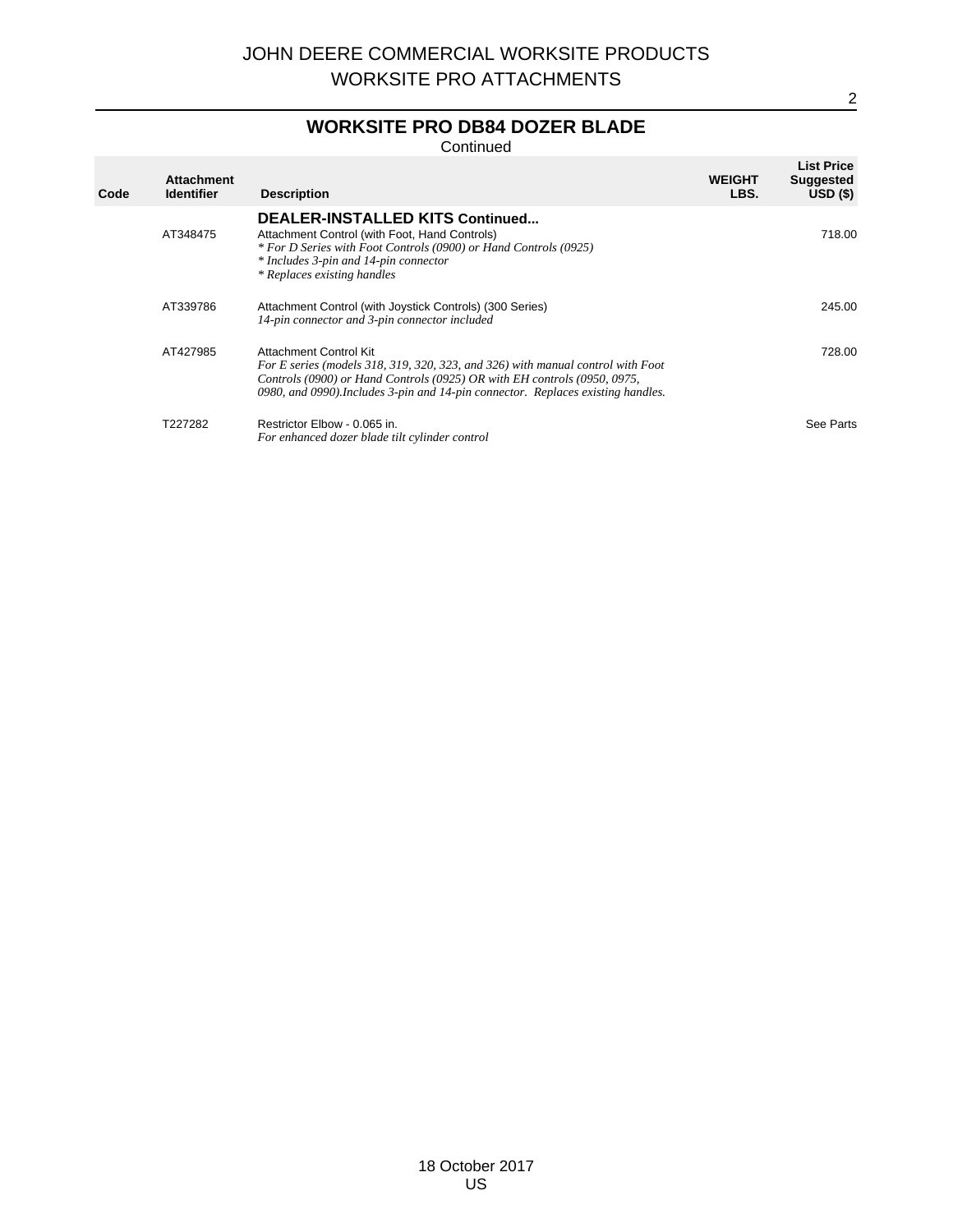## **WORKSITE PRO DB96 DOZER BLADE** Equipment for Base Machine

Overall width: 96.0 in. (2438 mm) Length: 31.5 in. (800 mm) Blade height: 24.0 in. (610 mm) Blade width (full angle): 84.7 in. (2151 mm) Cutting edge (reversible): 0.625 x 6 in. (16 x 153 mm)

Degrees of angle: 30, right or left Degrees of tilt: 10, up or down Adjustable skid shoe: Standard Comes Standard with 3 Pin Wire Harness

| Code  | <b>Attachment</b><br><b>Identifier</b> | <b>Description</b>                                                                                                                                                                                                                                                                 | <b>WEIGHT</b><br>LBS. | <b>List Price</b><br><b>Suggested</b><br>$USD($ \$) |
|-------|----------------------------------------|------------------------------------------------------------------------------------------------------------------------------------------------------------------------------------------------------------------------------------------------------------------------------------|-----------------------|-----------------------------------------------------|
|       |                                        | Select One Code From Each Required Category                                                                                                                                                                                                                                        |                       |                                                     |
|       |                                        | <b>BASE MACHINE</b>                                                                                                                                                                                                                                                                |                       |                                                     |
|       |                                        | F.O.B. Dubuque, Iowa                                                                                                                                                                                                                                                               |                       |                                                     |
| 9790T |                                        | WORKSITE PRO DB96 DOZER BLADE<br>For:<br>328E-332E SS<br>330G-332G SS<br>329E-333E CTLs<br>331G-333G CTLs                                                                                                                                                                          |                       | 6,313.00                                            |
|       |                                        | AT428072 hydraulic quick coupler adapter kit is available to adapt all HIGH<br>FLOW E series SSL and CTL machines to standard flow attachment couplers.                                                                                                                            |                       |                                                     |
|       |                                        | <b>DEALER-INSTALLED KITS</b>                                                                                                                                                                                                                                                       |                       |                                                     |
|       | KV21995                                | <b>Kits and Accessories</b><br>12 Volt Demonstration Kit<br>3-pin connector                                                                                                                                                                                                        |                       | 314.00                                              |
|       | KV25224                                | 12 Volt Receptacle Kit (with Traditional Controls) (300 Series)<br>3-pin connector                                                                                                                                                                                                 |                       | 177.00                                              |
|       | AT336190                               | 14 Pin Wire Harness Adapter (300 Series)<br>For use when equipped with an Attachment Control (with Traditional Controls),<br>AT320590<br>For use when equipped with an Eight Button Control Handle, AT320590                                                                       |                       | See Parts                                           |
|       | AT427986                               | <b>Attachment Control</b><br>For E series (models 328, 329, 332, and 333) with EH controls (0950, 0975,<br>0980, and 0990). Includes 3-pin and 14-pin connector. Replaces existing<br>handles.                                                                                     |                       | 415.00                                              |
|       | AT394637                               | Attachment Control (with E-H Joystick Controls without Joystick Buttons)<br>D Series (S/N 198376 and above)<br>For use with E-H Controls without Joystick Buttons<br>For use with E-H Joystick Controls (0950)<br>Includes 3-pin and 14-pin connector<br>Replaces existing handles |                       | 460.00                                              |
|       | AT348477                               | Attachment Control (with E-H Joystick Controls)<br>D Series (S/N 198376 and above)<br>For use with E-H Joystick Controls (0950)<br>Includes 3-pin and 14-pin connector                                                                                                             |                       | 260.00                                              |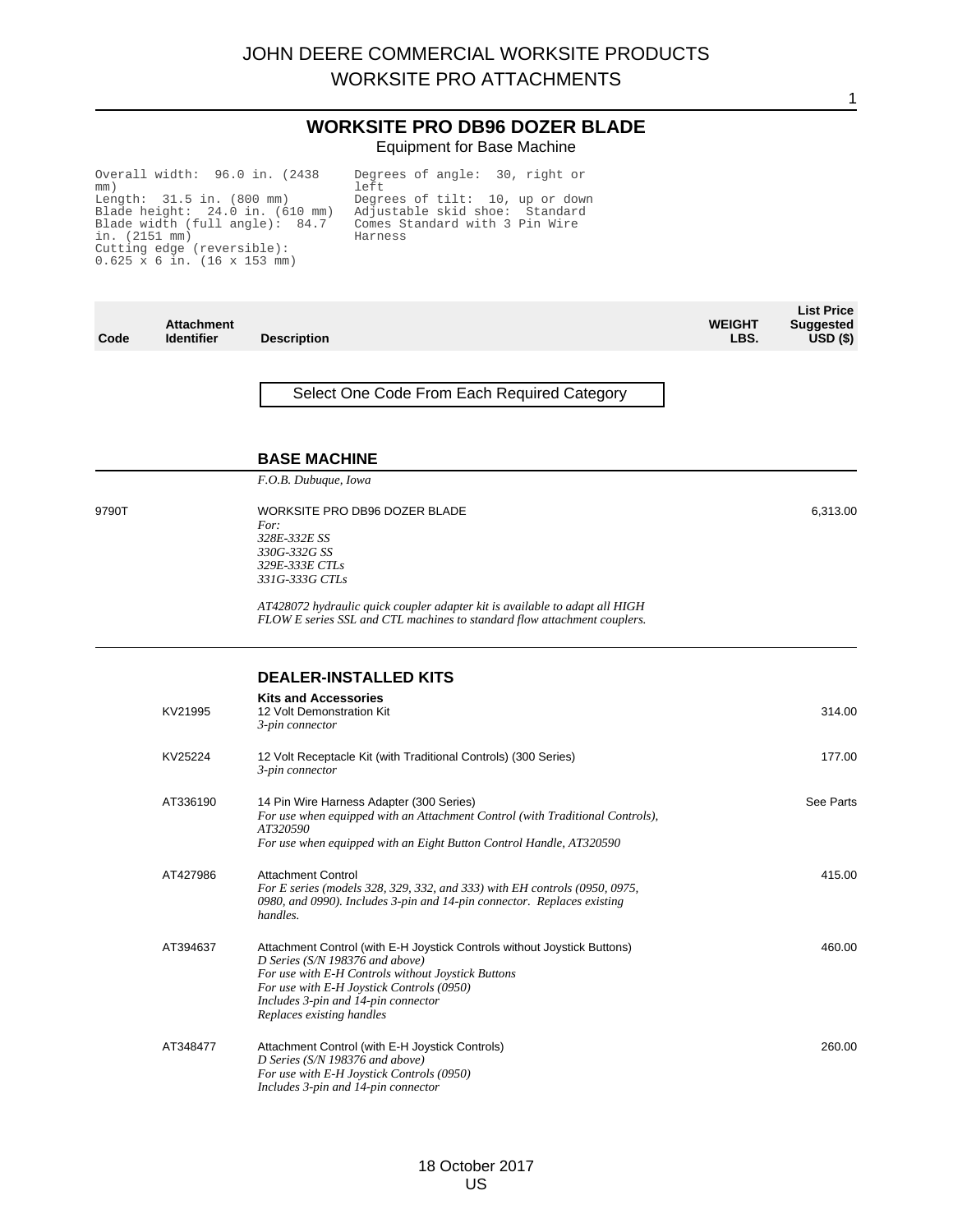# **WORKSITE PRO DB96 DOZER BLADE**

Continued

| Code | <b>Attachment</b><br><b>Identifier</b> | <b>Description</b>                                                                                                                                                                                                                                                        | <b>WEIGHT</b><br>LBS. | <b>List Price</b><br><b>Suggested</b><br>USD(S) |
|------|----------------------------------------|---------------------------------------------------------------------------------------------------------------------------------------------------------------------------------------------------------------------------------------------------------------------------|-----------------------|-------------------------------------------------|
|      | AT348475                               | <b>DEALER-INSTALLED KITS Continued</b><br>Attachment Control (with Foot, Hand Controls)<br>* For D Series with Foot Controls (0900) or Hand Controls (0925)<br>* Includes 3-pin and 14-pin connector<br>* Replaces existing handles                                       |                       | 718.00                                          |
|      | AT339786                               | Attachment Control (with Joystick Controls) (300 Series)<br>14-pin connector and 3-pin connector included                                                                                                                                                                 |                       | 245.00                                          |
|      | AT427985                               | Attachment Control Kit<br>For E series (models 318, 319, 320, 323, and 326) with manual control with Foot<br>Controls (0900) or Hand Controls (0925) OR with EH controls (0950, 0975,<br>0980, and 0990). Includes 3-pin and 14-pin connector. Replaces existing handles. |                       | 728.00                                          |
|      | T227282                                | Restrictor Elbow - 0.065 in.<br>For enhanced dozer blade tilt cylinder control                                                                                                                                                                                            |                       | See Parts                                       |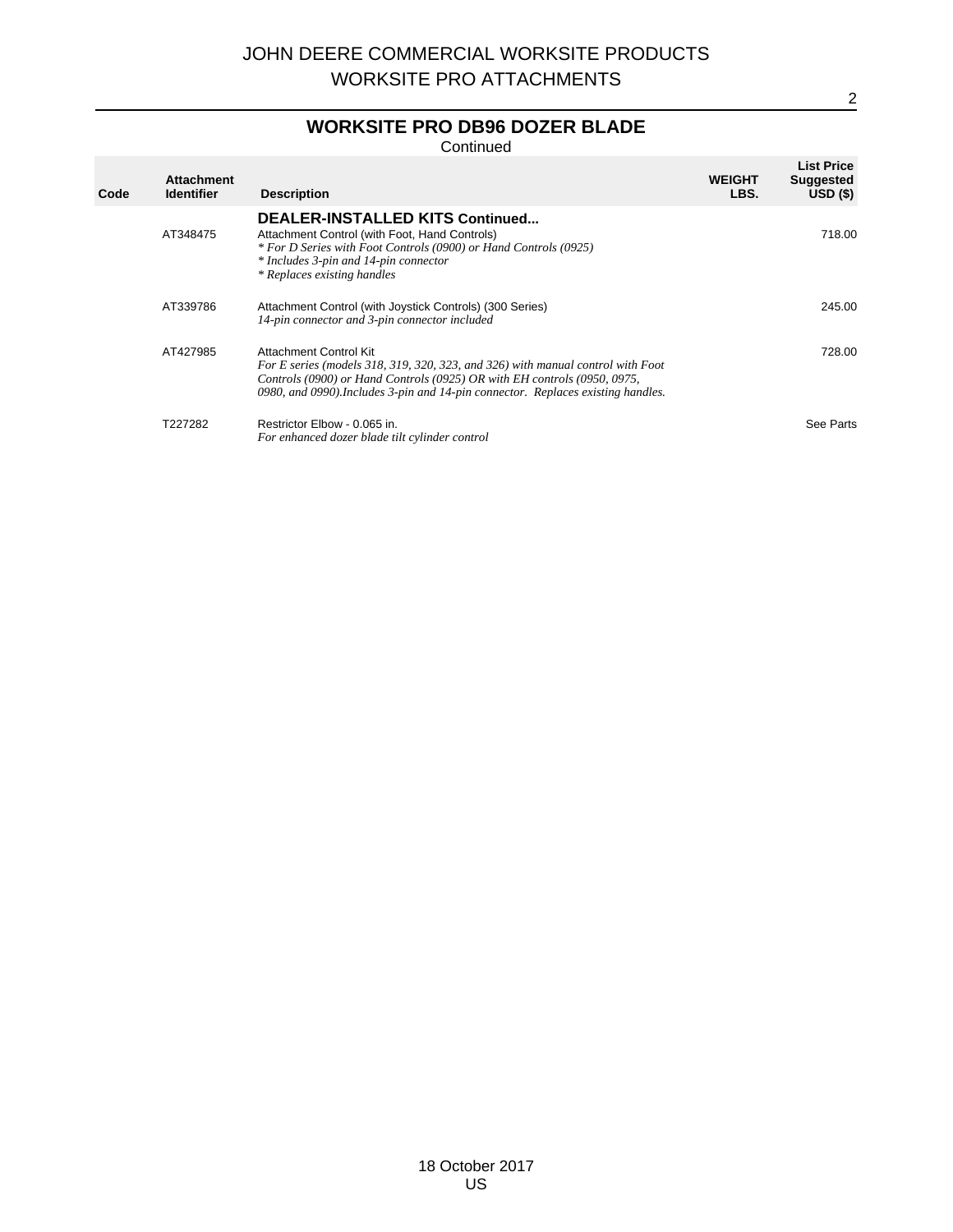# **WORKSITE PRO GU60 UTILITY AG GRAPPLE**

Equipment for Base Machine

Greaseable 1 in. pivot pins 4.5 in. Tine Spacing Width: 1502 mm (59 in) Length: 970 mm (38.2 in) Grapple Opening: 914 mm (36 in) Operating Weight: 225 kg (496 lb.)

| Code  | <b>Attachment</b><br><b>Identifier</b> | <b>Description</b>                                                                                                                       | <b>WEIGHT</b><br>LBS. | <b>List Price</b><br><b>Suggested</b><br>USD <sub>(</sub> ) |
|-------|----------------------------------------|------------------------------------------------------------------------------------------------------------------------------------------|-----------------------|-------------------------------------------------------------|
|       |                                        | Select One Code From Each Required Category                                                                                              |                       |                                                             |
|       |                                        | <b>BASE MACHINE</b><br>F.O.B. Dubuque, Iowa                                                                                              |                       |                                                             |
| 7860T |                                        | WORKSITE PRO GU60 UTILITY AG GRAPPLE<br>For:<br>312G-318G SS                                                                             |                       | 2,531.00                                                    |
|       |                                        | Includes cylinder stop kit required for compatibility with large frame G-Series<br>(330G, 331G, 332G, 333G) and some competitive brands. |                       |                                                             |

## **DEALER-INSTALLED KITS**

**Kits and Accessories** AT475186 Cylinder Stop Kit 30.00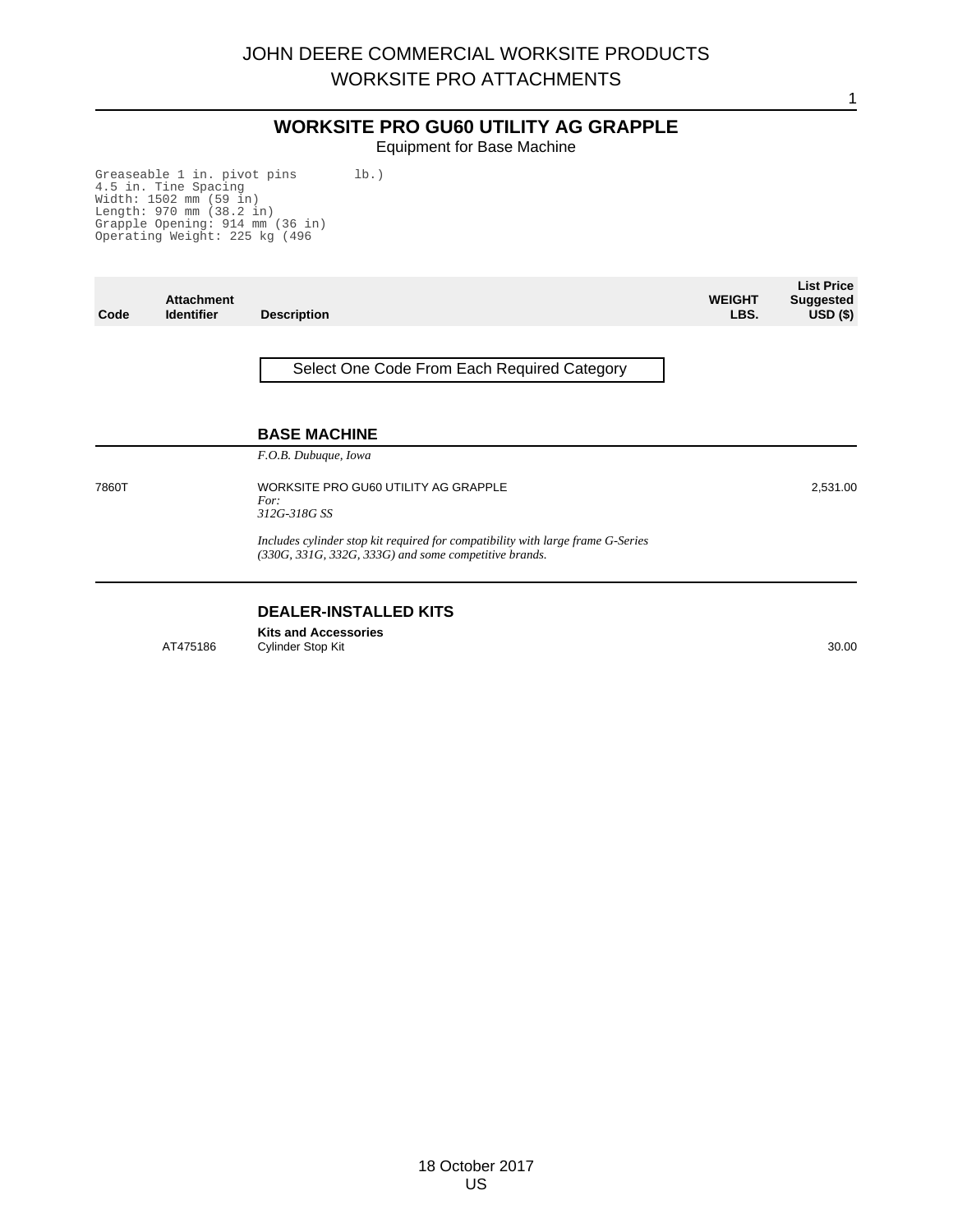|                                  |                                                                                                                                                                                                                         |                                                                             | <b>WORKSITE PRO GU66 UTILITY AG GRAPPLE</b><br><b>Equipment for Base Machine</b>                                                                                                                                                                          |  |                                                                            |                                                     |
|----------------------------------|-------------------------------------------------------------------------------------------------------------------------------------------------------------------------------------------------------------------------|-----------------------------------------------------------------------------|-----------------------------------------------------------------------------------------------------------------------------------------------------------------------------------------------------------------------------------------------------------|--|----------------------------------------------------------------------------|-----------------------------------------------------|
| Features:<br>Rods<br>Dimensions: | Single Grapple for Better<br>Handling of Hay, Silage,<br>and Manure<br>Pivot Points are 1 in.<br>Hardened<br>Pins Able to Accept Grease<br>Hardened 1 in. Cylinder<br>Width 66 in.<br>Height Grapple Closed<br>27.6 in. |                                                                             | Height Grapple Opened<br>45.7 in.<br>Grapple Opening 36 in.<br>Opening Between Tines<br>4.5 in.<br>Hydraulic Cylinders:<br>2 in. Bore<br>8.1 in. Stroke<br>1 in. Hardened Rod<br>NOTE: Rear Ballast is Not<br>Required. However,<br>Depending on Material |  | Density Being Handled,<br>Rear Ballast May Enhance<br>Machine's Stability. |                                                     |
| Code                             | <b>Attachment</b><br><b>Identifier</b>                                                                                                                                                                                  | <b>Description</b>                                                          |                                                                                                                                                                                                                                                           |  | <b>WEIGHT</b><br>LBS.                                                      | <b>List Price</b><br><b>Suggested</b><br>$USD($ \$) |
|                                  |                                                                                                                                                                                                                         | <b>BASE MACHINE</b>                                                         | Select One Code From Each Required Category                                                                                                                                                                                                               |  |                                                                            |                                                     |
|                                  |                                                                                                                                                                                                                         | F.O.B. Dubuque, Iowa                                                        |                                                                                                                                                                                                                                                           |  |                                                                            |                                                     |
| 0220KV                           |                                                                                                                                                                                                                         | For:<br>312G-318G SS<br>318E-320E SS<br><i>317G CTL</i>                     | WORKSITE PRO GU66 UTILITY AG GRAPPLE<br>300CX, 400X/400CX, 542/542SL Loaders<br>Includes cylinder stop kit required for compatibility with large frame G-Series                                                                                           |  |                                                                            | 2,614.00                                            |
|                                  |                                                                                                                                                                                                                         |                                                                             | $(330G, 331G, 332G, 333G)$ and some competitive brands.                                                                                                                                                                                                   |  |                                                                            |                                                     |
|                                  | AT348835                                                                                                                                                                                                                | <b>Kits and Accessories</b><br>Includes 2 - 86 lb weights $(39 \text{ Kg})$ | <b>DEALER-INSTALLED KITS</b><br>Counterweight, Stackable (Single Set)                                                                                                                                                                                     |  |                                                                            | 356.00                                              |
|                                  | AT475186                                                                                                                                                                                                                | Cylinder Stop Kit                                                           |                                                                                                                                                                                                                                                           |  |                                                                            | 30.00                                               |
|                                  | AT379709                                                                                                                                                                                                                | Hose Guide Kit<br>with Power Quik-Tatch (5001)                              | Required when using GU66-GU78 Utility Grapples, HH15-HH75 Hydraulic<br>Hammers, or HB60 Hydraulic Breaker on 318D-320D SS or 319D-323D CTLs                                                                                                               |  |                                                                            | 392.00                                              |
|                                  | KV14620                                                                                                                                                                                                                 |                                                                             | Rear Weight Bracket Kit (317-320)<br>* Requires Eight R66949Y Weights                                                                                                                                                                                     |  |                                                                            | 196.00                                              |
|                                  | AT311312                                                                                                                                                                                                                |                                                                             | Rear Weight Bracket Kit (325-332)                                                                                                                                                                                                                         |  |                                                                            | 199.00                                              |
|                                  | R66949Y                                                                                                                                                                                                                 | Yellow 42lb. Quik-Tatch Weight                                              |                                                                                                                                                                                                                                                           |  |                                                                            | 61.00                                               |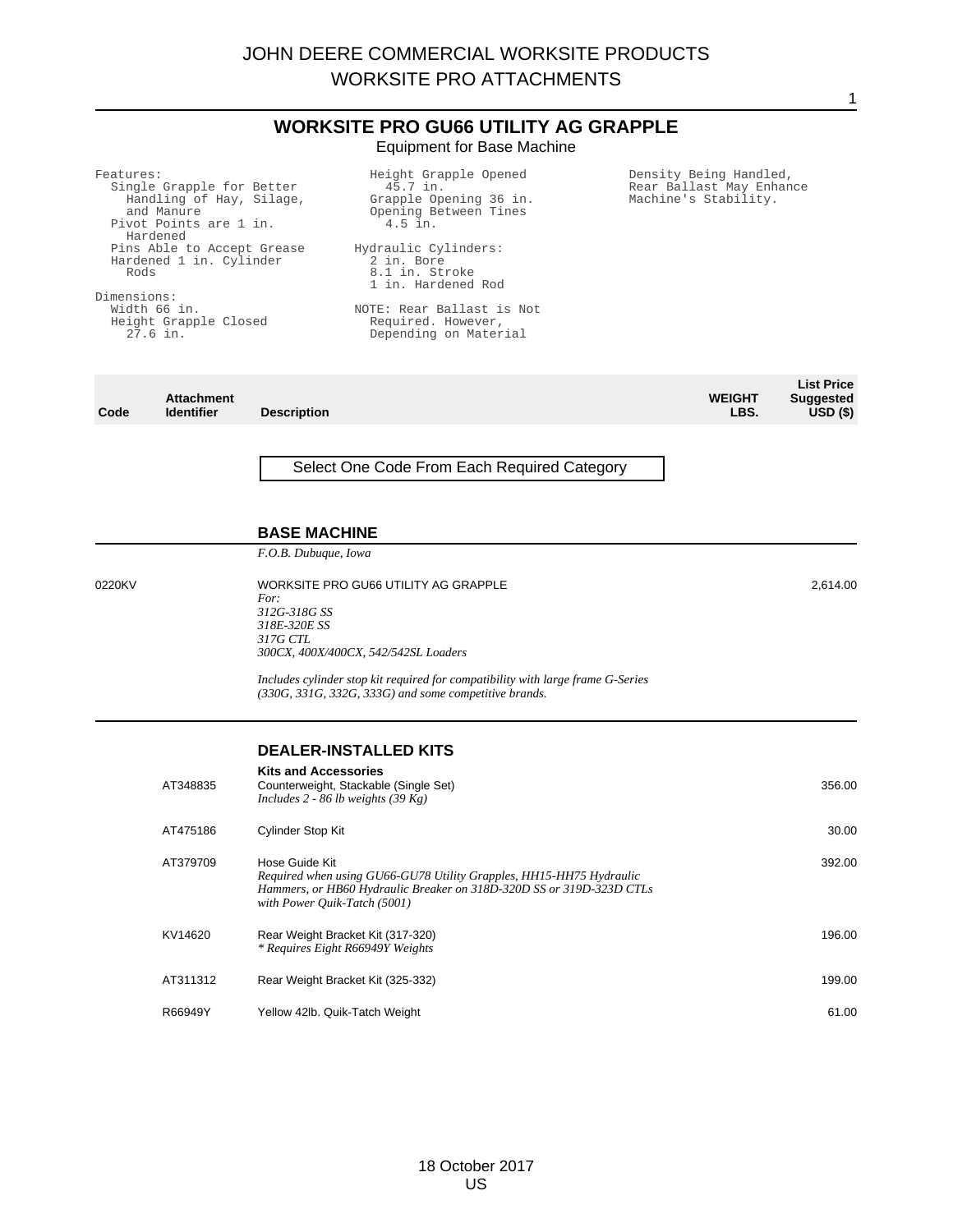|                                                                                                                                                                                                                                                             |                                        |                                                                                | <b>WORKSITE PRO GU72 UTILITY AG GRAPPLE</b><br><b>Equipment for Base Machine</b>                                                                                                                                                                            |                                                                            |                                                      |
|-------------------------------------------------------------------------------------------------------------------------------------------------------------------------------------------------------------------------------------------------------------|----------------------------------------|--------------------------------------------------------------------------------|-------------------------------------------------------------------------------------------------------------------------------------------------------------------------------------------------------------------------------------------------------------|----------------------------------------------------------------------------|------------------------------------------------------|
| Features:<br>Single Grapple for Better<br>Handling of Hay, Silage,<br>and Manure<br>Pivot Points are 1 in.<br>Hardened<br>Pins Able to Accept Grease<br>Hardened 1 in. Cylinder<br>Rods<br>Dimensions:<br>Width 72 in.<br>Height Grapple Closed<br>27.6 in. |                                        |                                                                                | Height Grapple Opened<br>45.7 in.<br>Grapple Opening 36 in.<br>Opening Between Tines<br>$4.5$ in.<br>Hydraulic Cylinders:<br>2 in. Bore<br>8.1 in. Stroke<br>1 in. Hardened Rod<br>NOTE: Rear Ballast is Not<br>Required. However,<br>Depending on Material | Density Being Handled,<br>Rear Ballast May Enhance<br>Machine's Stability. |                                                      |
| Code                                                                                                                                                                                                                                                        | <b>Attachment</b><br><b>Identifier</b> | <b>Description</b>                                                             |                                                                                                                                                                                                                                                             | <b>WEIGHT</b><br>LBS.                                                      | <b>List Price</b><br>Suggested<br>USD <sub>(</sub> ) |
|                                                                                                                                                                                                                                                             |                                        |                                                                                | Select One Code From Each Required Category                                                                                                                                                                                                                 |                                                                            |                                                      |
|                                                                                                                                                                                                                                                             |                                        | <b>BASE MACHINE</b><br>F.O.B. Dubuque, Iowa                                    |                                                                                                                                                                                                                                                             |                                                                            |                                                      |
| 0221KV                                                                                                                                                                                                                                                      |                                        | For:<br>312G-318G SS<br>318E-328E SS<br>317G CTL<br>319E, 323E CTLs<br>110 TLB | WORKSITE PRO GU72 UTILITY AG GRAPPLE<br>400X/400CX, 542/542SL Loaders<br>Includes cylinder stop kit required for compatibility with large frame G-Series<br>$(330G, 331G, 332G, 333G)$ and some competitive brands.                                         |                                                                            | 2,770.00                                             |
|                                                                                                                                                                                                                                                             |                                        |                                                                                | <b>DEALER-INSTALLED KITS</b>                                                                                                                                                                                                                                |                                                                            |                                                      |
|                                                                                                                                                                                                                                                             | AT348835                               | <b>Kits and Accessories</b>                                                    | Counterweight, Stackable (Single Set)<br>Includes 2 - 86 lb weights $(39 \text{ Kg})$                                                                                                                                                                       |                                                                            | 356.00                                               |
|                                                                                                                                                                                                                                                             | AT475186                               | Cylinder Stop Kit                                                              |                                                                                                                                                                                                                                                             |                                                                            | 30.00                                                |
|                                                                                                                                                                                                                                                             | AT379709                               | Hose Guide Kit                                                                 | Required when using GU66-GU78 Utility Grapples, HH15-HH75 Hydraulic<br>Hammers, or HB60 Hydraulic Breaker on 318D-320D SS or 319D-323D CTLs<br>with Power Quik-Tatch (5001)                                                                                 |                                                                            | 392.00                                               |
|                                                                                                                                                                                                                                                             | KV14620                                |                                                                                | Rear Weight Bracket Kit (317-320)<br>* Requires Eight R66949Y Weights                                                                                                                                                                                       |                                                                            | 196.00                                               |
|                                                                                                                                                                                                                                                             | AT311312                               |                                                                                | Rear Weight Bracket Kit (325-332)                                                                                                                                                                                                                           |                                                                            | 199.00                                               |
|                                                                                                                                                                                                                                                             | R66949Y                                |                                                                                | Yellow 42lb. Quik-Tatch Weight                                                                                                                                                                                                                              |                                                                            | 61.00                                                |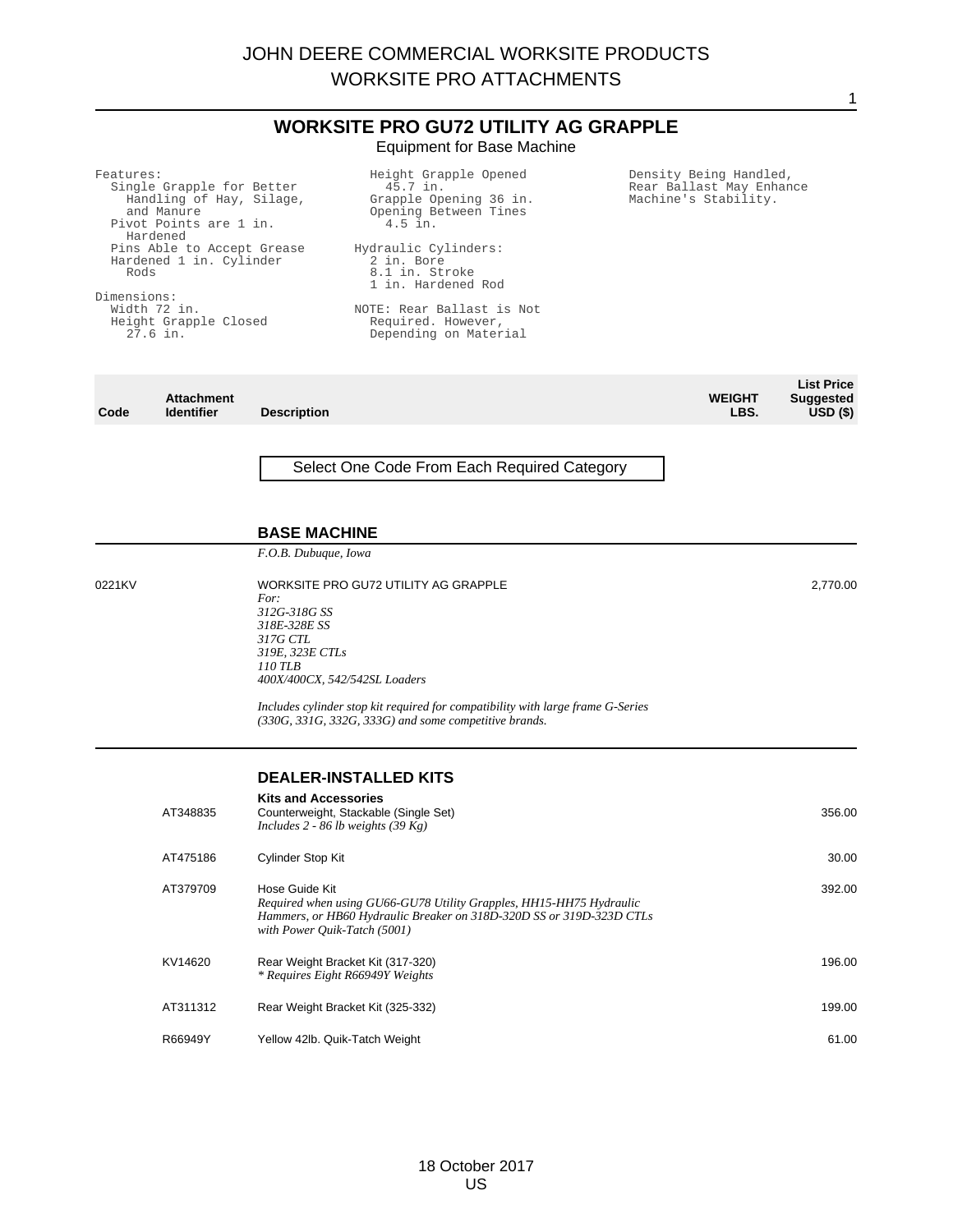|                                                                                                                                                                                                                                                             |                                        |                                                                                                                                                                                                                                                           | <b>WORKSITE PRO GU78 UTILITY AG GRAPPLE</b><br><b>Equipment for Base Machine</b>                                                                                                   |                                                                            |                       |                                                     |
|-------------------------------------------------------------------------------------------------------------------------------------------------------------------------------------------------------------------------------------------------------------|----------------------------------------|-----------------------------------------------------------------------------------------------------------------------------------------------------------------------------------------------------------------------------------------------------------|------------------------------------------------------------------------------------------------------------------------------------------------------------------------------------|----------------------------------------------------------------------------|-----------------------|-----------------------------------------------------|
| Features:<br>Single Grapple for Better<br>Handling of Hay, Silage,<br>and Manure<br>Pivot Points are 1 in.<br>Hardened<br>Pins Able to Accept Grease<br>Hardened 1 in. Cylinder<br>Rods<br>Dimensions:<br>Width 78 in.<br>Height Grapple Closed<br>27.6 in. |                                        | Height Grapple Opened<br>45.7 in.<br>Grapple Opening 36 in.<br>Opening Between Tines<br>4.5 in.<br>Hydraulic Cylinders:<br>2 in. Bore<br>8.1 in. Stroke<br>1 in. Hardened Rod<br>NOTE: Rear Ballast is Not<br>Required. However,<br>Depending on Material |                                                                                                                                                                                    | Density Being Handled,<br>Rear Ballast May Enhance<br>Machine's Stability. |                       |                                                     |
| Code                                                                                                                                                                                                                                                        | <b>Attachment</b><br><b>Identifier</b> | <b>Description</b>                                                                                                                                                                                                                                        |                                                                                                                                                                                    |                                                                            | <b>WEIGHT</b><br>LBS. | <b>List Price</b><br><b>Suggested</b><br>$USD($ \$) |
|                                                                                                                                                                                                                                                             |                                        | <b>BASE MACHINE</b>                                                                                                                                                                                                                                       | Select One Code From Each Required Category                                                                                                                                        |                                                                            |                       |                                                     |
|                                                                                                                                                                                                                                                             |                                        | F.O.B. Dubuque, Iowa                                                                                                                                                                                                                                      |                                                                                                                                                                                    |                                                                            |                       |                                                     |
| 0222KV                                                                                                                                                                                                                                                      |                                        | For:<br>318E-328E SS<br>317G CTL<br>319E, 323E CTLs                                                                                                                                                                                                       | WORKSITE PRO GU78 UTILITY AG GRAPPLE<br>Includes cylinder stop kit required for compatibility with large frame G-Series<br>$(330G, 331G, 332G, 333G)$ and some competitive brands. |                                                                            |                       | 2,967.00                                            |
|                                                                                                                                                                                                                                                             |                                        |                                                                                                                                                                                                                                                           | <b>DEALER-INSTALLED KITS</b>                                                                                                                                                       |                                                                            |                       |                                                     |
|                                                                                                                                                                                                                                                             | AT348835                               | <b>Kits and Accessories</b><br>Includes $2 - 86$ lb weights (39 Kg)                                                                                                                                                                                       | Counterweight, Stackable (Single Set)                                                                                                                                              |                                                                            |                       | 356.00                                              |
|                                                                                                                                                                                                                                                             | AT475186                               | Cylinder Stop Kit                                                                                                                                                                                                                                         |                                                                                                                                                                                    |                                                                            |                       | 30.00                                               |
|                                                                                                                                                                                                                                                             | AT379709                               | Hose Guide Kit<br>with Power Quik-Tatch (5001)                                                                                                                                                                                                            | Required when using GU66-GU78 Utility Grapples, HH15-HH75 Hydraulic<br>Hammers, or HB60 Hydraulic Breaker on 318D-320D SS or 319D-323D CTLs                                        |                                                                            |                       | 392.00                                              |
|                                                                                                                                                                                                                                                             | KV14620                                |                                                                                                                                                                                                                                                           | Rear Weight Bracket Kit (317-320)<br>* Requires Eight R66949Y Weights                                                                                                              |                                                                            |                       | 196.00                                              |
|                                                                                                                                                                                                                                                             | AT311312                               |                                                                                                                                                                                                                                                           | Rear Weight Bracket Kit (325-332)                                                                                                                                                  |                                                                            |                       | 199.00                                              |
|                                                                                                                                                                                                                                                             | R66949Y                                | Yellow 42lb. Quik-Tatch Weight                                                                                                                                                                                                                            |                                                                                                                                                                                    |                                                                            |                       | 61.00                                               |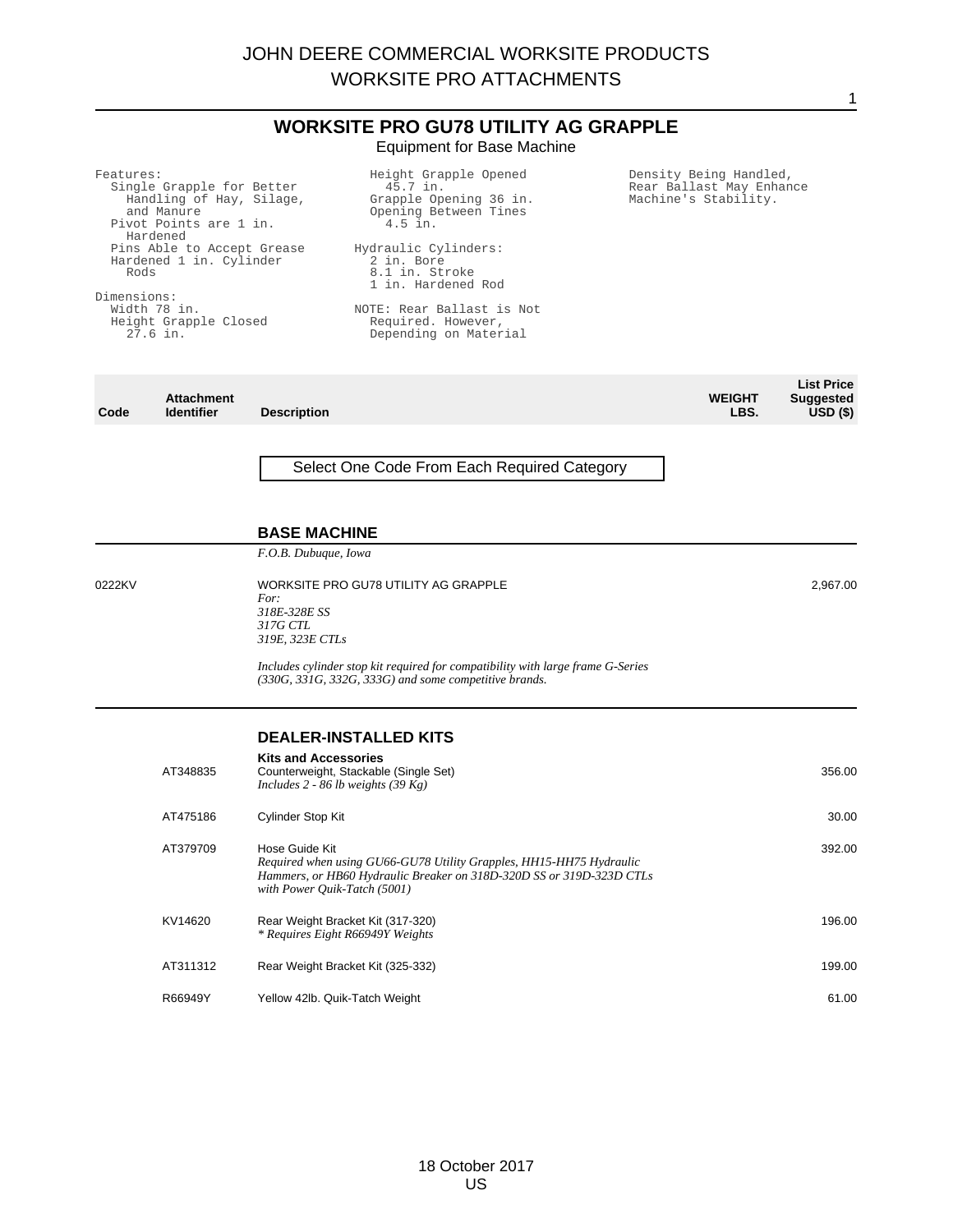**WORKSITE PRO GT72 BRUSH TINED GRAPPLE** Equipment for Base Machine

| Features:<br>2 Independent-Action<br>Grapples With Round<br>Profile to Pull Material<br>Into Bucket<br>Pivot Points are 1 in.<br>Hardened<br>Pins Able to Accept Grease<br>Hardened 1 in. Cylinder<br>Rods<br>Dimensions:<br>Width 72 in.<br>Height Grapple Closed |                                        |                                                                                                                                                                                 | 28.5 in.<br>Handled, Rear Ballast May<br>Height Grapple Opened<br>Enhance Machine's Stability.<br>Demolition Door and Non-<br>45.9 in.<br>Grapple Opening 38.2 in.<br>Pneumatic Tires may Also Be<br>Opening Between Tines 4 in.<br>Needed Pending Application.<br>Hydraulic Cylinders:<br>2 in. Bore<br>8.1 in. Stroke<br>1 in. Hardened Rod<br>NOTE: Rear Ballast is Not<br>Required. However, Depending<br>on Material Density Being |                       |                                                     |  |
|--------------------------------------------------------------------------------------------------------------------------------------------------------------------------------------------------------------------------------------------------------------------|----------------------------------------|---------------------------------------------------------------------------------------------------------------------------------------------------------------------------------|-----------------------------------------------------------------------------------------------------------------------------------------------------------------------------------------------------------------------------------------------------------------------------------------------------------------------------------------------------------------------------------------------------------------------------------------|-----------------------|-----------------------------------------------------|--|
| Code                                                                                                                                                                                                                                                               | <b>Attachment</b><br><b>Identifier</b> | <b>Description</b>                                                                                                                                                              |                                                                                                                                                                                                                                                                                                                                                                                                                                         | <b>WEIGHT</b><br>LBS. | <b>List Price</b><br><b>Suggested</b><br>$USD($ \$) |  |
| 0290KV                                                                                                                                                                                                                                                             |                                        | <b>BASE MACHINE</b><br>F.O.B. Dubuque, Iowa<br>For:<br>312G-318G SS<br>330G SS<br>318E-328E SS<br><i>317G CTL</i><br>319E, 323E CTLs<br>204K, 244J, 304K, 324J CWL<br>required. | Select One Code From Each Required Category<br>WORKSITE PRO GT72 BRUSH TINED GRAPPLE<br>400X/400CX, 542/542SL Loaders<br>* With the 244J, the Worksite Pro Skid Steer Style Coupler, AT357576, is<br>Includes cylinder stop kit required for compatibility with large frame G-Series<br>$(330G, 331G, 332G, 333G)$ and some competitive brands.                                                                                         |                       | 4,129.00                                            |  |
|                                                                                                                                                                                                                                                                    | AT357576                               | <b>Kits and Accessories</b>                                                                                                                                                     | <b>DEALER-INSTALLED KITS</b><br>ISO Adapter to Quik Tatch Coupler                                                                                                                                                                                                                                                                                                                                                                       |                       | 1,584.00                                            |  |

|          | <b>DEALER-INSTALLED KITS</b>                                                          |          |
|----------|---------------------------------------------------------------------------------------|----------|
| AT357576 | <b>Kits and Accessories</b><br>ISO Adapter to Quik Tatch Coupler                      | 1,584.00 |
| AT312692 | 2-inch Seat Belt with Shoulder Harness for Suspension Seat                            | 311.00   |
| AT348835 | Counterweight, Stackable (Single Set)<br>Includes 2 - 86 lb weights $(39 \text{ Kg})$ | 356.00   |
| AT475186 | Cylinder Stop Kit                                                                     | 30.00    |
| AT379709 | Hose Guide Kit<br>Required when using GU66-GU78 Utility Grapples, HH15-HH75 Hydraulic | 392.00   |

*Hammers, or HB60 Hydraulic Breaker on 318D-320D SS or 319D-323D CTLs*

*with Power Quik-Tatch (5001)*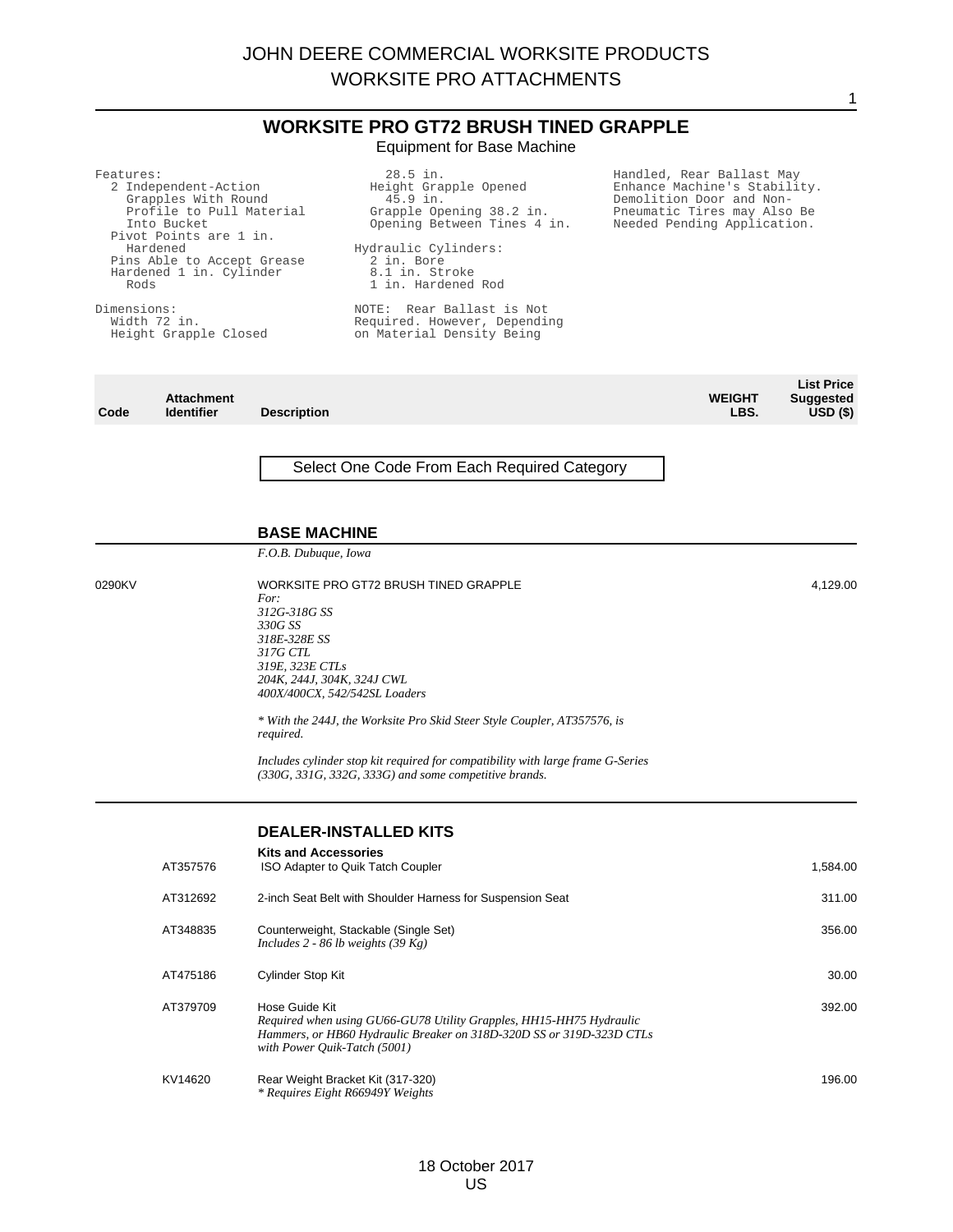# **WORKSITE PRO GT72 BRUSH TINED GRAPPLE**

Continued

| Code | <b>Attachment</b><br><b>Identifier</b> | <b>Description</b>                                                   | <b>WEIGHT</b><br>LBS. | <b>List Price</b><br><b>Suggested</b><br>USD(S) |
|------|----------------------------------------|----------------------------------------------------------------------|-----------------------|-------------------------------------------------|
|      | AT311312                               | DEALER-INSTALLED KITS Continued<br>Rear Weight Bracket Kit (325-332) |                       | 199.00                                          |
|      | R66949Y                                | Yellow 42lb. Quik-Tatch Weight                                       |                       | 61.00                                           |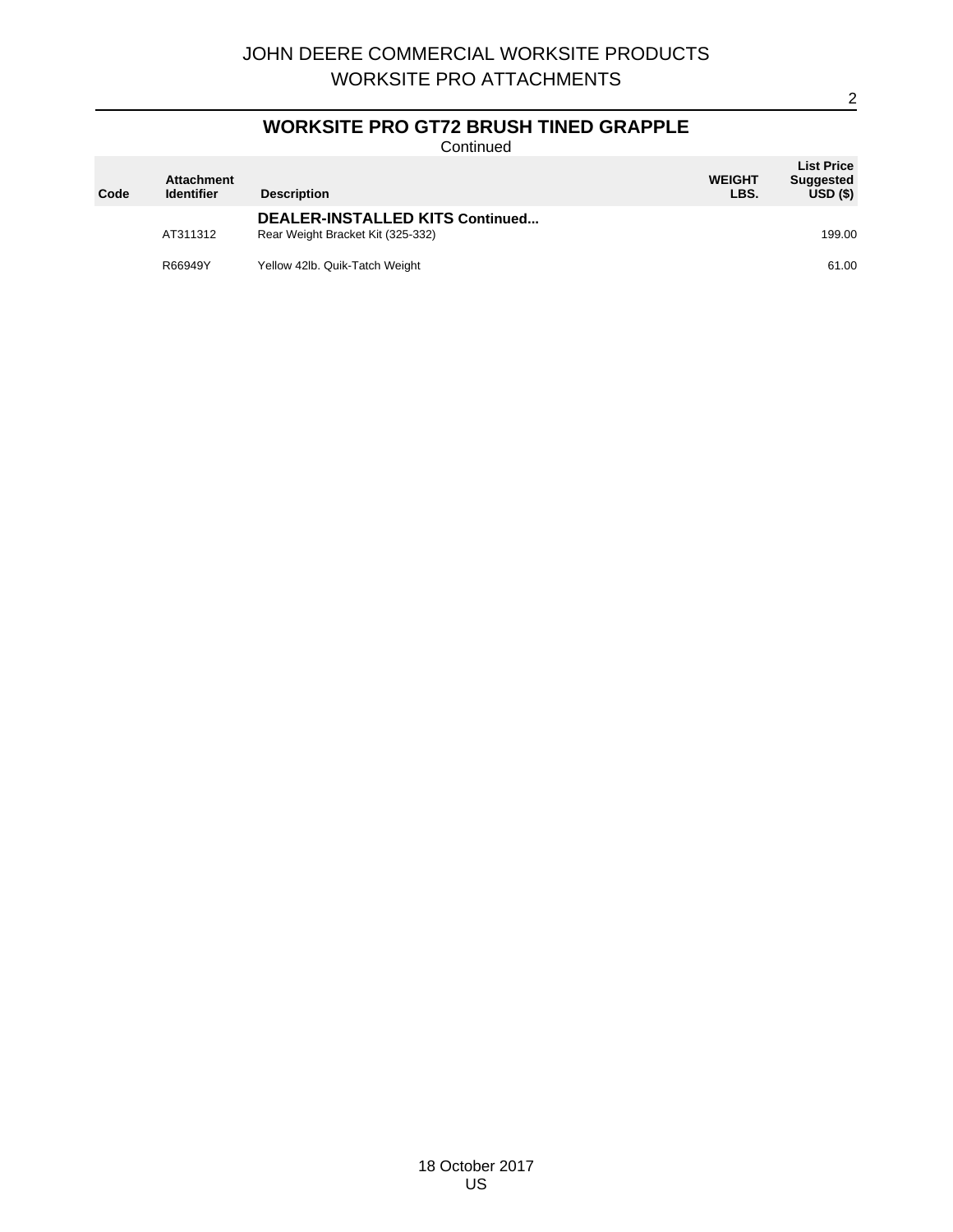**WORKSITE PRO GT80 BRUSH TINED GRAPPLE** Equipment for Base Machine

1

28.5 in.

| Features:<br>Rods<br>Dimensions: | 2 Independent-Action<br>Grapples With Round<br>Profile to Pull Material<br>Into Bucket<br>Pivot Points are 1 in.<br>Hardened<br>Pins Able to Accept Grease<br>Hardened 1 in. Cylinder<br>Width 80 in.<br>Height Grapple Closed |                                                                                                                                        | 28.5 in.<br>Height Grapple Opened<br>45.9 in.<br>Grapple Opening 38.2 in.<br>Opening Between Tines 4 in.<br>Hydraulic Cylinders:<br>2 in. Bore<br>8.1 in. Stroke<br>1 in. Hardened Rod<br>NOTE: Rear Ballast is Not<br>Required. However, Depending<br>on Material Density Being | Handled, Rear Ballast May<br>Enhance Machine's Stability.<br>Demolition Door and Non-<br>Pneumatic Tires may Also Be<br>Needed Pending Application. |                                                     |
|----------------------------------|--------------------------------------------------------------------------------------------------------------------------------------------------------------------------------------------------------------------------------|----------------------------------------------------------------------------------------------------------------------------------------|----------------------------------------------------------------------------------------------------------------------------------------------------------------------------------------------------------------------------------------------------------------------------------|-----------------------------------------------------------------------------------------------------------------------------------------------------|-----------------------------------------------------|
| Code                             | <b>Attachment</b><br><b>Identifier</b>                                                                                                                                                                                         | <b>Description</b>                                                                                                                     |                                                                                                                                                                                                                                                                                  | <b>WEIGHT</b><br>LBS.                                                                                                                               | <b>List Price</b><br><b>Suggested</b><br>$USD($ \$) |
|                                  |                                                                                                                                                                                                                                | <b>BASE MACHINE</b><br>F.O.B. Dubuque, Iowa                                                                                            | Select One Code From Each Required Category                                                                                                                                                                                                                                      |                                                                                                                                                     |                                                     |
| 0291KV                           |                                                                                                                                                                                                                                | For:<br>320E-332E SS<br>330G-332G SS<br><i>317G CTL</i><br>331G-333G CTLs<br>319E-333E CTLs<br>204K, 244J, 304K, 324J CWL<br>required. | WORKSITE PRO GT80 BRUSH TINED GRAPPLE<br>* With the 244J, the Worksite Pro Skid Steer Style Coupler, AT357576, is<br>Includes cylinder stop kit required for compatibility with large frame G-Series<br>$(330G, 331G, 332G, 333G)$ and some competitive brands.                  |                                                                                                                                                     | 4,593.00                                            |
|                                  | AT357576                                                                                                                                                                                                                       | <b>Kits and Accessories</b>                                                                                                            | <b>DEALER-INSTALLED KITS</b><br>ISO Adapter to Quik Tatch Coupler                                                                                                                                                                                                                |                                                                                                                                                     | 1,584.00                                            |
|                                  | AT312692                                                                                                                                                                                                                       |                                                                                                                                        | 2-inch Seat Belt with Shoulder Harness for Suspension Seat                                                                                                                                                                                                                       |                                                                                                                                                     | 311.00                                              |
|                                  | AT348835                                                                                                                                                                                                                       |                                                                                                                                        | Counterweight, Stackable (Single Set)<br>Includes 2 - 86 lb weights (39 Kg)                                                                                                                                                                                                      |                                                                                                                                                     | 356.00                                              |
|                                  | AT475186                                                                                                                                                                                                                       | Cylinder Stop Kit                                                                                                                      |                                                                                                                                                                                                                                                                                  |                                                                                                                                                     | 30.00                                               |
|                                  | AT379709                                                                                                                                                                                                                       | Hose Guide Kit<br>with Power Quik-Tatch (5001)                                                                                         | Required when using GU66-GU78 Utility Grapples, HH15-HH75 Hydraulic<br>Hammers, or HB60 Hydraulic Breaker on 318D-320D SS or 319D-323D CTLs                                                                                                                                      |                                                                                                                                                     | 392.00                                              |
|                                  | KV14620                                                                                                                                                                                                                        |                                                                                                                                        | Rear Weight Bracket Kit (317-320)                                                                                                                                                                                                                                                |                                                                                                                                                     | 196.00                                              |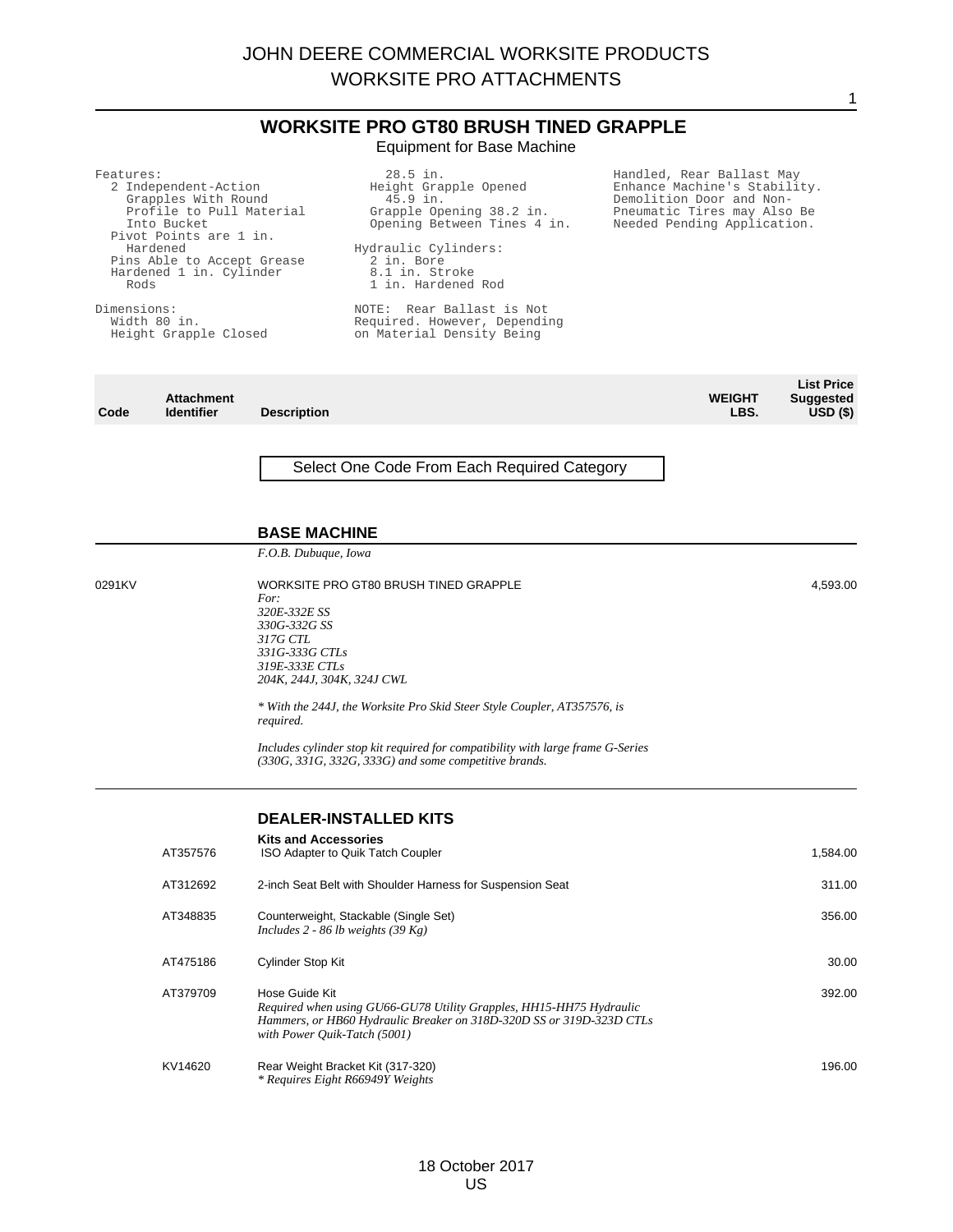# **WORKSITE PRO GT80 BRUSH TINED GRAPPLE**

Continued

| Code | <b>Attachment</b><br><b>Identifier</b> | <b>Description</b>                                                   | <b>WEIGHT</b><br>LBS. | <b>List Price</b><br><b>Suggested</b><br>USD(S) |
|------|----------------------------------------|----------------------------------------------------------------------|-----------------------|-------------------------------------------------|
|      | AT311312                               | DEALER-INSTALLED KITS Continued<br>Rear Weight Bracket Kit (325-332) |                       | 199.00                                          |
|      | R66949Y                                | Yellow 42lb. Quik-Tatch Weight                                       |                       | 61.00                                           |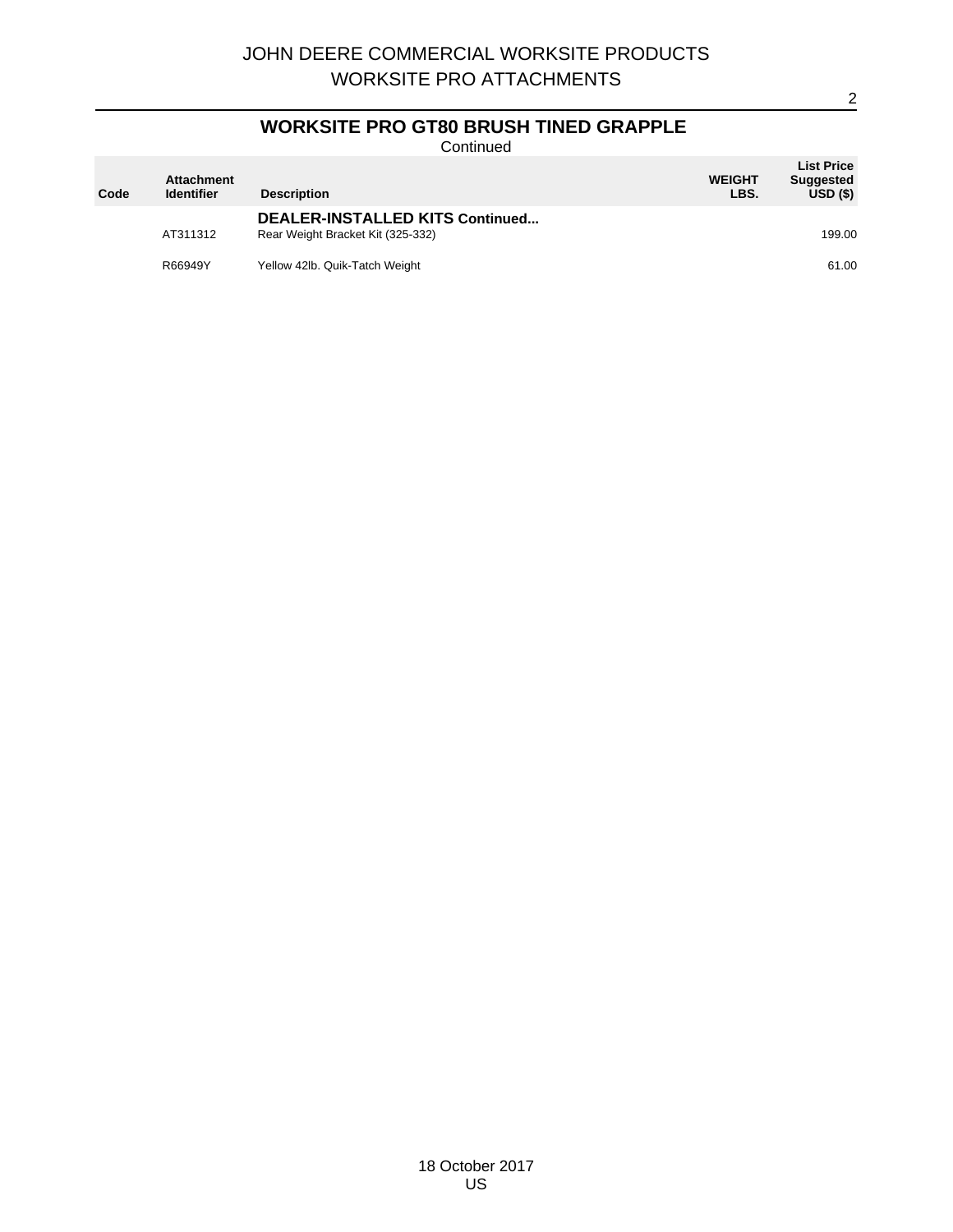## **WORKSITE PRO GS60 SCRAP GRAPPLE BUCKET** Equipment for Base Machine

Greaseable 1 in. pivot pins 39.3 in. grapple opening Width: 60 in. (1524 mm) Length: 36.8 in. (935 mm) Height, Grapple Closed: 28.5 in. (723 mm)

Height, Grapple Opened: 45.9 in. (1167 mm)

| Code  | <b>Attachment</b><br><b>Identifier</b> | <b>Description</b>                                                                                                                                                                     | <b>WEIGHT</b><br>LBS. | <b>List Price</b><br><b>Suggested</b><br>$USD($ \$) |
|-------|----------------------------------------|----------------------------------------------------------------------------------------------------------------------------------------------------------------------------------------|-----------------------|-----------------------------------------------------|
|       |                                        | Select One Code From Each Required Category                                                                                                                                            |                       |                                                     |
|       |                                        | <b>BASE MACHINE</b>                                                                                                                                                                    |                       |                                                     |
| 7870T |                                        | F.O.B. Dubuque, Iowa<br>WORKSITE PRO GS60 SCRAP GRAPPLE BUCKET<br>For:<br>312-318G SS<br>313-315 SS<br>CT315 CTL                                                                       |                       | 3,976.00                                            |
|       |                                        | Includes cylinder stop kit required for compatibility with large frame G-Series<br>(330G, 331G, 332G, 333G) and some competitive brands.                                               |                       |                                                     |
|       | KV17819                                | <b>DEALER-INSTALLED KITS</b><br><b>Cutting Edges</b><br>60 in. Bolt-On Cutting Edge<br>Requires additional hardware; see Parts.<br>Requires Six Grade 8 Plow Bolts and Nuts (PB625225) |                       | See Parts                                           |
|       | AT312692                               | <b>Kits and Accessories</b><br>2-inch Seat Belt with Shoulder Harness for Suspension Seat                                                                                              |                       | 311.00                                              |
|       | KV23054                                | Bolt on Side Plates for Scrap Grapple                                                                                                                                                  |                       | 166.00                                              |
|       | AT475186                               | Cylinder Stop Kit                                                                                                                                                                      |                       | 30.00                                               |
|       | AT425249                               | <b>Demolition Door Kit</b><br>2- or 3-inch Seat Belt with Shoulder Harness required.                                                                                                   |                       | 918.00                                              |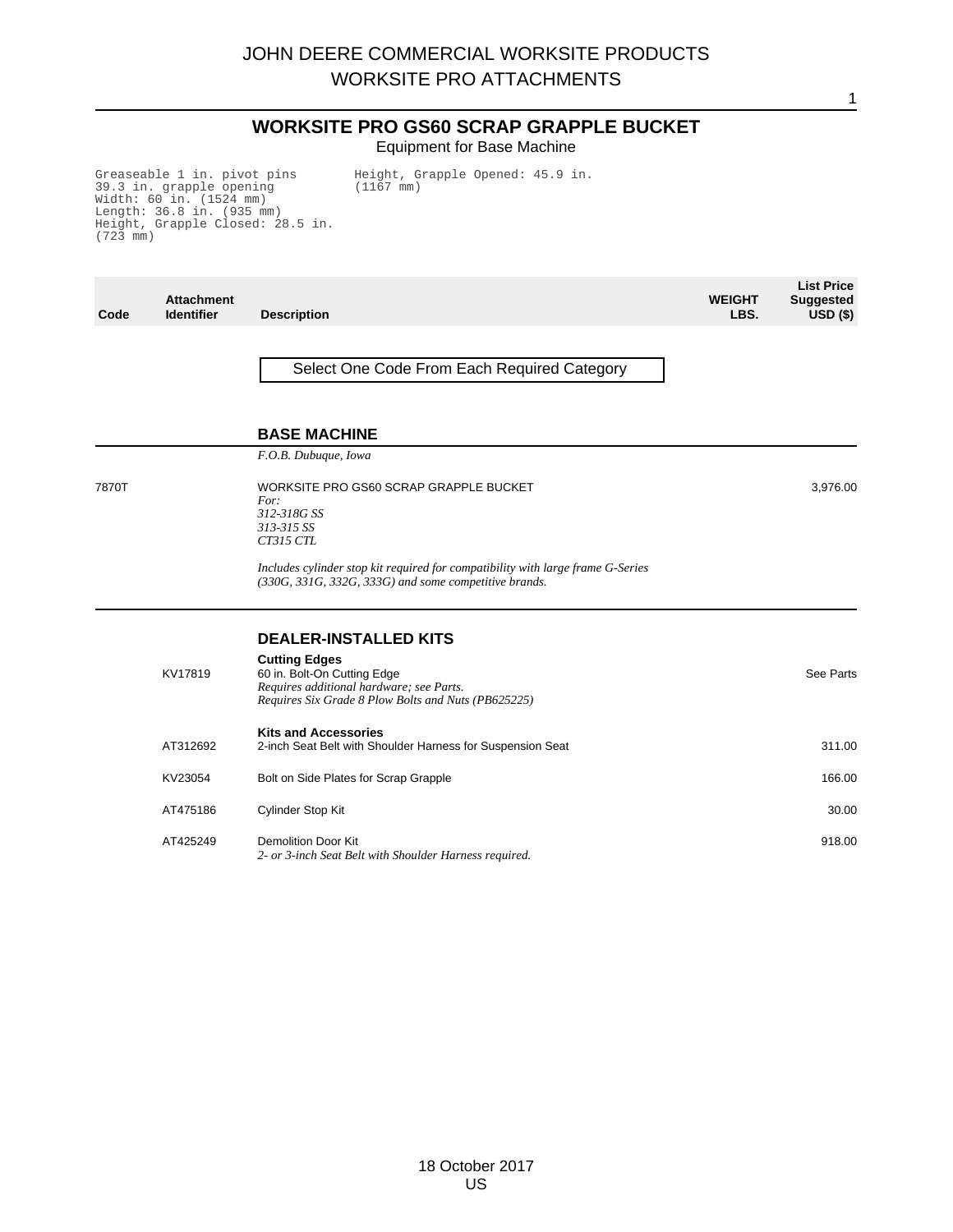## **WORKSITE PRO GS66 SCRAP GRAPPLE BUCKET** Equipment for Base Machine

| Features:<br>2 Independent-Action<br>Grapples with Round<br>Profile to Pull Material<br>into Bucket<br>Pivot Points are 1 in.<br>Hardened<br>Pins Able to Accept<br>Grease<br>Hardened 1 in. Cylinder<br>Rods | 45.9 in.<br>Grapple Opening 39.3 in.<br>Cutting Edge:<br>Predrilled for Optional<br>Bolt-On<br>Hydraulic Cylinders:<br>2 in. Bore<br>8.1 in. Stroke<br>1 in. Hardened Rod | on Material Density Being<br>Handled, Rear Ballast<br>May<br>Enhance Machine's Stability.<br>Demolition Door and Non-<br>Pneumatic Tires May Also be<br>Needed Pending Application. |
|---------------------------------------------------------------------------------------------------------------------------------------------------------------------------------------------------------------|---------------------------------------------------------------------------------------------------------------------------------------------------------------------------|-------------------------------------------------------------------------------------------------------------------------------------------------------------------------------------|
| Dimensions:<br>Width 66 in.<br>Height Grapple Closed<br>28.5 in.<br>Height Grapple Opened                                                                                                                     | Options:<br>End Plates<br>NOTE: Rear Ballast is Not<br>Required. However, Depending                                                                                       |                                                                                                                                                                                     |

|      |                   |                    |               | <b>List Price</b> |
|------|-------------------|--------------------|---------------|-------------------|
|      | <b>Attachment</b> |                    | <b>WEIGHT</b> | <b>Suggested</b>  |
| Code | <b>Identifier</b> | <b>Description</b> | LBS.          | $USD($ \$)        |

## Select One Code From Each Required Category

#### **BASE MACHINE**

*F.O.B. Dubuque, Iowa*

0280KV WORKSITE PRO GS66 SCRAP GRAPPLE BUCKET *For: 312-318G SS 318E-320E SS 317G CTL 300CX, 400X/400CX, 542/542SL Loaders*

> *Includes cylinder stop kit required for compatibility with large frame G-Series (330G, 331G, 332G, 333G) and some competitive brands.*

#### **DEALER-INSTALLED KITS**

| AT312692 | <b>Kits and Accessories</b><br>2-inch Seat Belt with Shoulder Harness for Suspension Seat                                                                                                     | 311.00    |
|----------|-----------------------------------------------------------------------------------------------------------------------------------------------------------------------------------------------|-----------|
| KV23054  | Bolt on Side Plates for Scrap Grapple                                                                                                                                                         | 166.00    |
| PB750225 | Box of #3 Grade 8 Plow Bolts and Nuts<br>Quantity of 70 Bolts and Nuts Per Box                                                                                                                | See Parts |
| AT348835 | Counterweight, Stackable (Single Set)<br>Includes 2 - 86 lb weights (39 Kg)                                                                                                                   | 356.00    |
| AT475186 | Cylinder Stop Kit                                                                                                                                                                             | 30.00     |
| AT425249 | Demolition Door Kit<br>2- or 3-inch Seat Belt with Shoulder Harness required.                                                                                                                 | 918.00    |
| AT379709 | Hose Guide Kit<br>Required when using GU66-GU78 Utility Grapples, HH15-HH75 Hydraulic<br>Hammers, or HB60 Hydraulic Breaker on 318D-320D SS or 319D-323D CTLs<br>with Power Ouik-Tatch (5001) | 392.00    |

4,096.00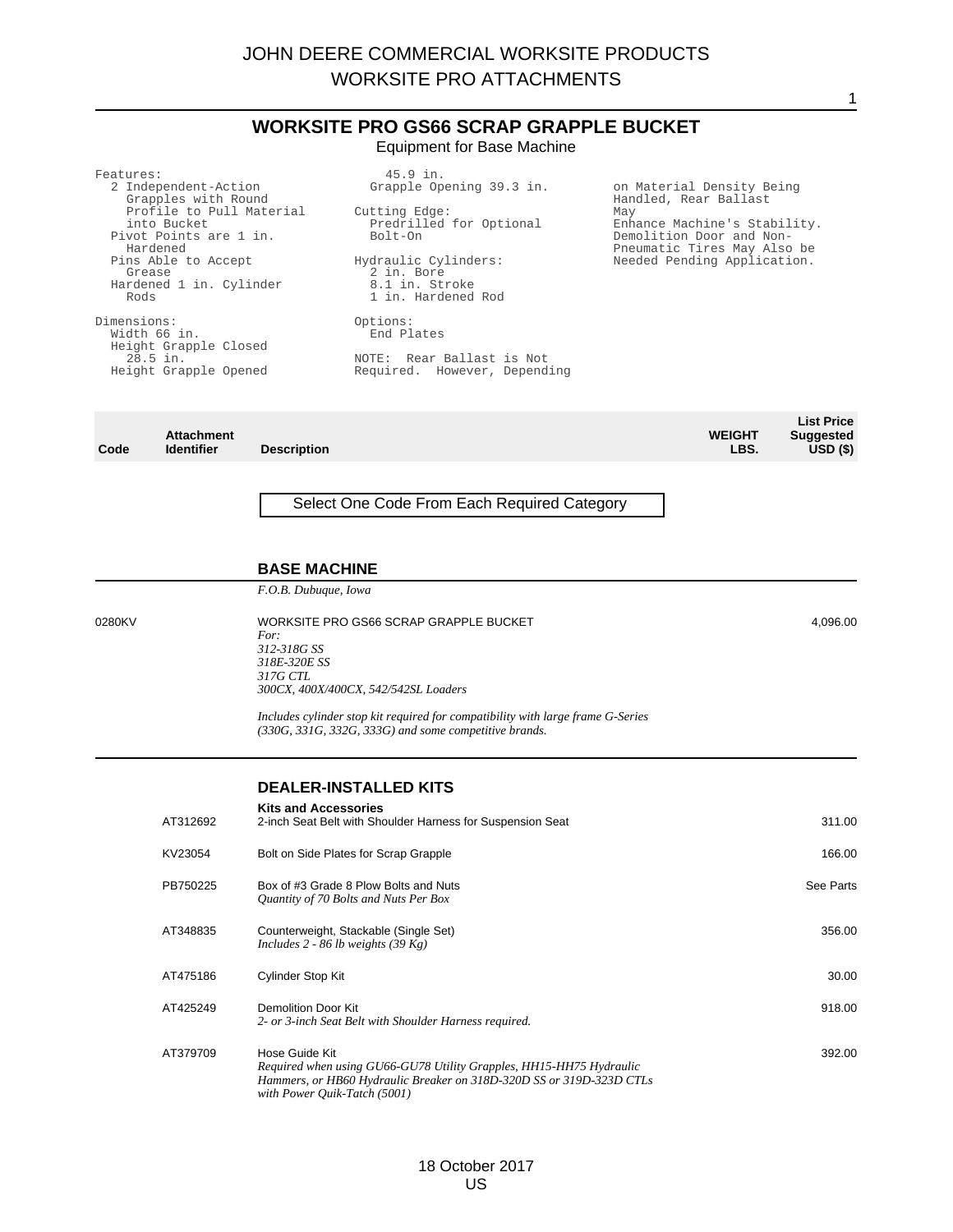## **WORKSITE PRO GS66 SCRAP GRAPPLE BUCKET**

Continued

| Code | <b>Attachment</b><br><b>Identifier</b> | <b>Description</b>                                                                                              | <b>WEIGHT</b><br>LBS. | <b>List Price</b><br><b>Suggested</b><br>$USD($ \$) |
|------|----------------------------------------|-----------------------------------------------------------------------------------------------------------------|-----------------------|-----------------------------------------------------|
|      | KV14620                                | <b>DEALER-INSTALLED KITS Continued</b><br>Rear Weight Bracket Kit (317-320)<br>* Requires Eight R66949Y Weights |                       | 196.00                                              |
|      | R66949Y                                | Yellow 42lb. Quik-Tatch Weight                                                                                  |                       | 61.00                                               |
|      | U16748                                 | <b>Miscellaneous</b><br>66 in. Bolt-On Cutting Edge<br>Requires Seven Grade 8 Plow Bolts and Nuts (PB750225)    |                       | See Parts                                           |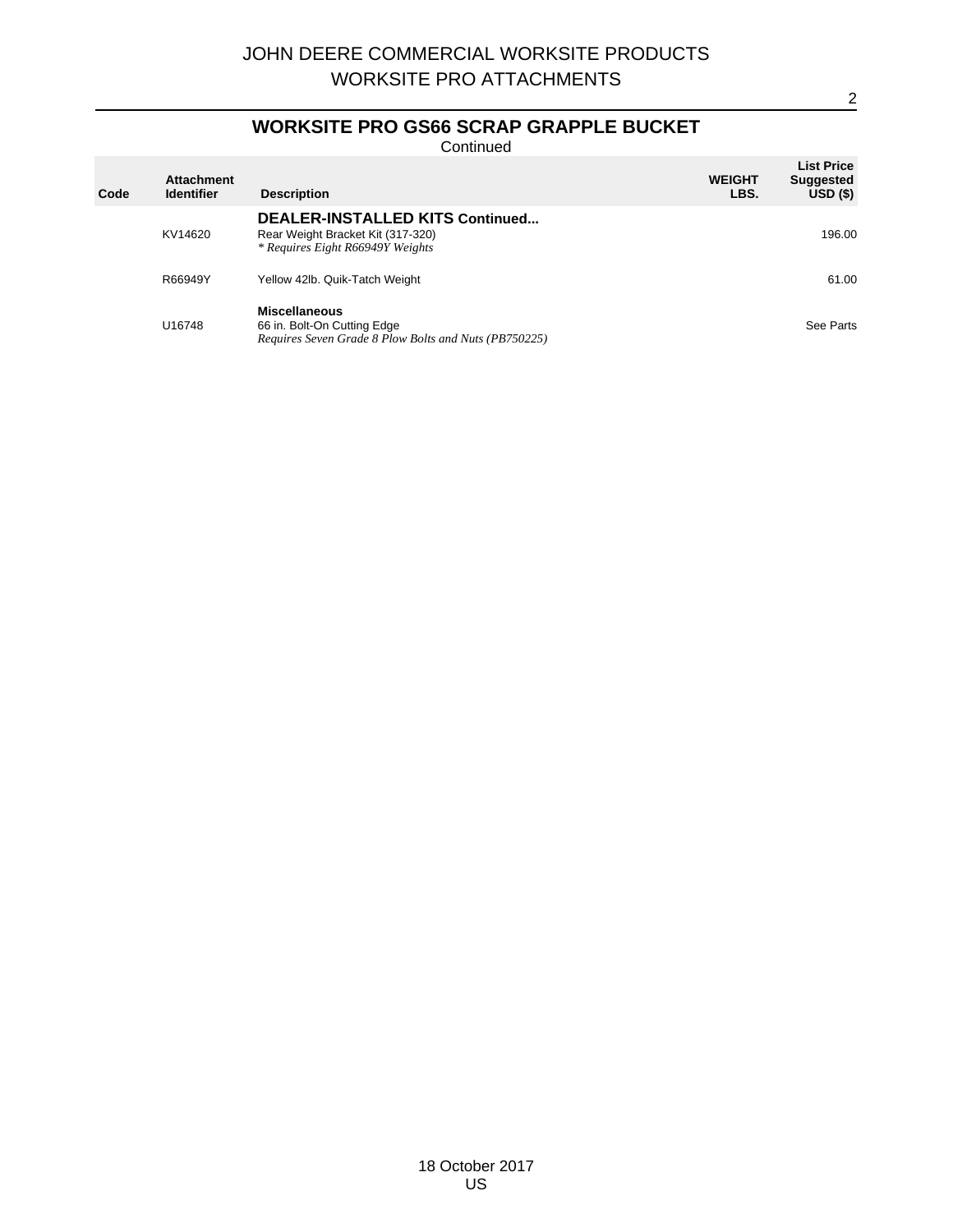## **WORKSITE PRO GS72 SCRAP GRAPPLE** Equipment for Base Machine

| Features:                                   | 45.9 in.                     |                                                            |
|---------------------------------------------|------------------------------|------------------------------------------------------------|
| 2 Independent-Action<br>Grapples with Round | Grapple Opening 39.3 in.     | on Material Density Being<br>Handled, Rear Ballast May     |
| Profile to Pull Material                    | Cutting Edge:                | Enhance Machine's Stability.                               |
| into Bucket                                 | Predrilled for Optional      | Demolition Door and Non-                                   |
| Pivot Points are 1 in.<br>Hardened          | Bolt-On                      | Pneumatic Tires May Also be<br>Needed Pending Application. |
| Pins Able to Accept                         | Hydraulic Cylinders:         |                                                            |
| Grease                                      | 2 in. Bore                   |                                                            |
| Hardened 1 in. Cylinder                     | 8.1 in. Stroke               |                                                            |
| Rods                                        | 1 in. Hardened Rod           |                                                            |
| Dimensions:                                 | Options:                     |                                                            |
| Width 72 in.                                | End Plates                   |                                                            |
| Height Grapple Closed                       |                              |                                                            |
| $28.5$ in.                                  | NOTE: Rear Ballast is Not.   |                                                            |
| Height Grapple Opened                       | Required. However, Depending |                                                            |
|                                             |                              |                                                            |
|                                             |                              |                                                            |

|      |                   |                    |               | <b>List Price</b> |
|------|-------------------|--------------------|---------------|-------------------|
|      | <b>Attachment</b> |                    | <b>WEIGHT</b> | <b>Suggested</b>  |
| Code | <b>Identifier</b> | <b>Description</b> | LBS.          | $USD($ \$)        |

## Select One Code From Each Required Category

#### **BASE MACHINE**

*F.O.B. Dubuque, Iowa*

0281KV WORKSITE PRO GS72 SCRAP GRAPPLE *For: 318E-332E SS 330G-332G SS 317G CTL 319E-323E CTLs 400X/400CX, 542/542SL Loaders*

> *Includes cylinder stop kit required for compatibility with large frame G-Series (330G, 331G, 332G, 333G) and some competitive brands.*

#### **DEALER-INSTALLED KITS**

| AT312692 | <b>Kits and Accessories</b><br>2-inch Seat Belt with Shoulder Harness for Suspension Seat                                                                                                     | 311.00    |
|----------|-----------------------------------------------------------------------------------------------------------------------------------------------------------------------------------------------|-----------|
| KV23054  | Bolt on Side Plates for Scrap Grapple                                                                                                                                                         | 166.00    |
| PB750225 | Box of #3 Grade 8 Plow Bolts and Nuts<br>Quantity of 70 Bolts and Nuts Per Box                                                                                                                | See Parts |
| AT348835 | Counterweight, Stackable (Single Set)<br>Includes 2 - 86 lb weights $(39 \text{ kg})$                                                                                                         | 356.00    |
| AT475186 | <b>Cylinder Stop Kit</b>                                                                                                                                                                      | 30.00     |
| AT379709 | Hose Guide Kit<br>Required when using GU66-GU78 Utility Grapples, HH15-HH75 Hydraulic<br>Hammers, or HB60 Hydraulic Breaker on 318D-320D SS or 319D-323D CTLs<br>with Power Quik-Tatch (5001) | 392.00    |

4,216.00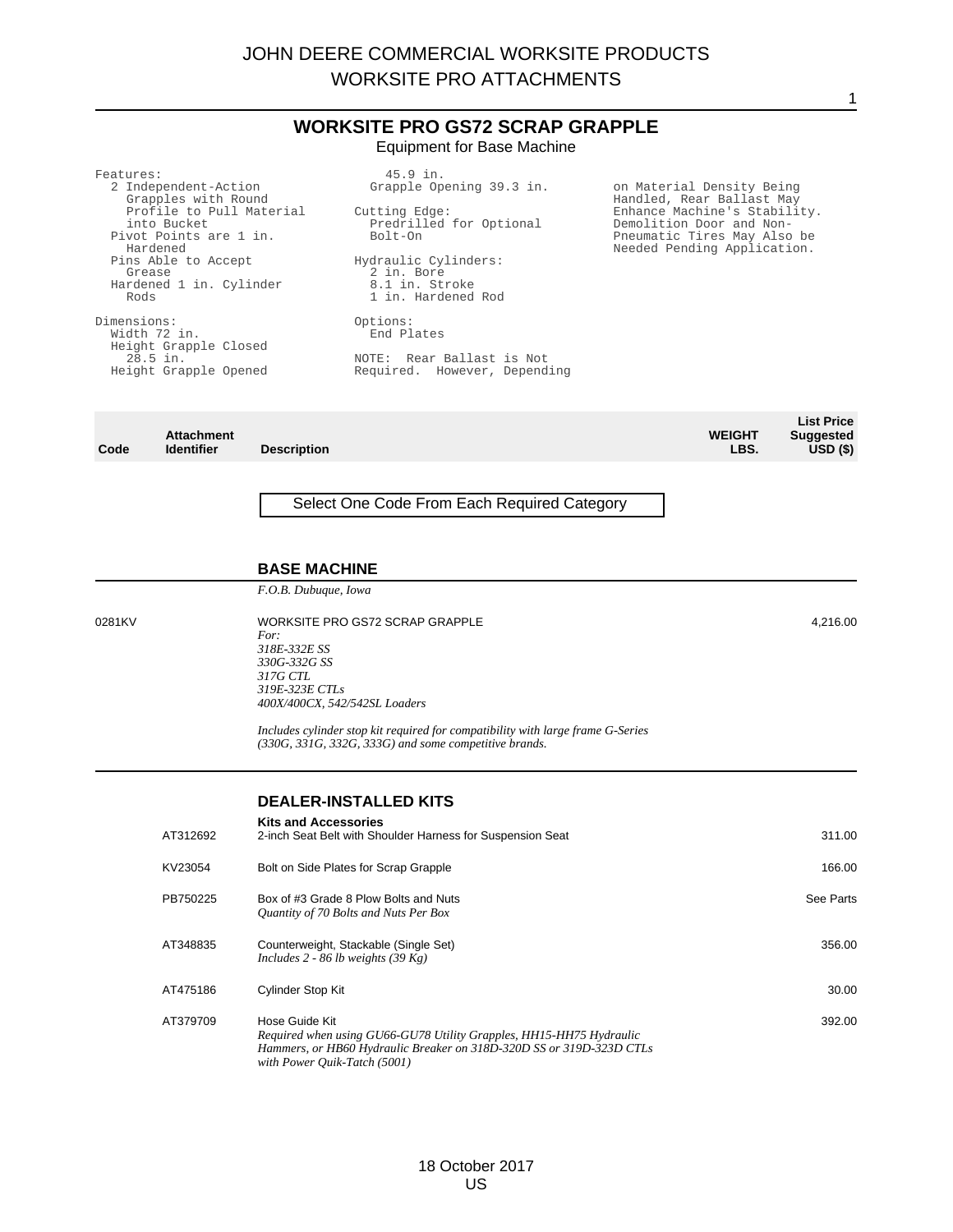## **WORKSITE PRO GS72 SCRAP GRAPPLE**

Continued

| Code | <b>Attachment</b><br><b>Identifier</b> | <b>Description</b>                                                                                              | <b>WEIGHT</b><br>LBS. | <b>List Price</b><br><b>Suggested</b><br>$USD($ \$) |
|------|----------------------------------------|-----------------------------------------------------------------------------------------------------------------|-----------------------|-----------------------------------------------------|
|      | KV14620                                | <b>DEALER-INSTALLED KITS Continued</b><br>Rear Weight Bracket Kit (317-320)<br>* Requires Eight R66949Y Weights |                       | 196.00                                              |
|      | AT311312                               | Rear Weight Bracket Kit (325-332)                                                                               |                       | 199.00                                              |
|      | R66949Y                                | Yellow 42lb. Quik-Tatch Weight                                                                                  |                       | 61.00                                               |
|      | T32742                                 | <b>Miscellaneous</b><br>72 in. Bolt-On Cutting Edge<br>Requires Seven Grade 8 Plow Bolts and Nuts (PB750225)    |                       | See Parts                                           |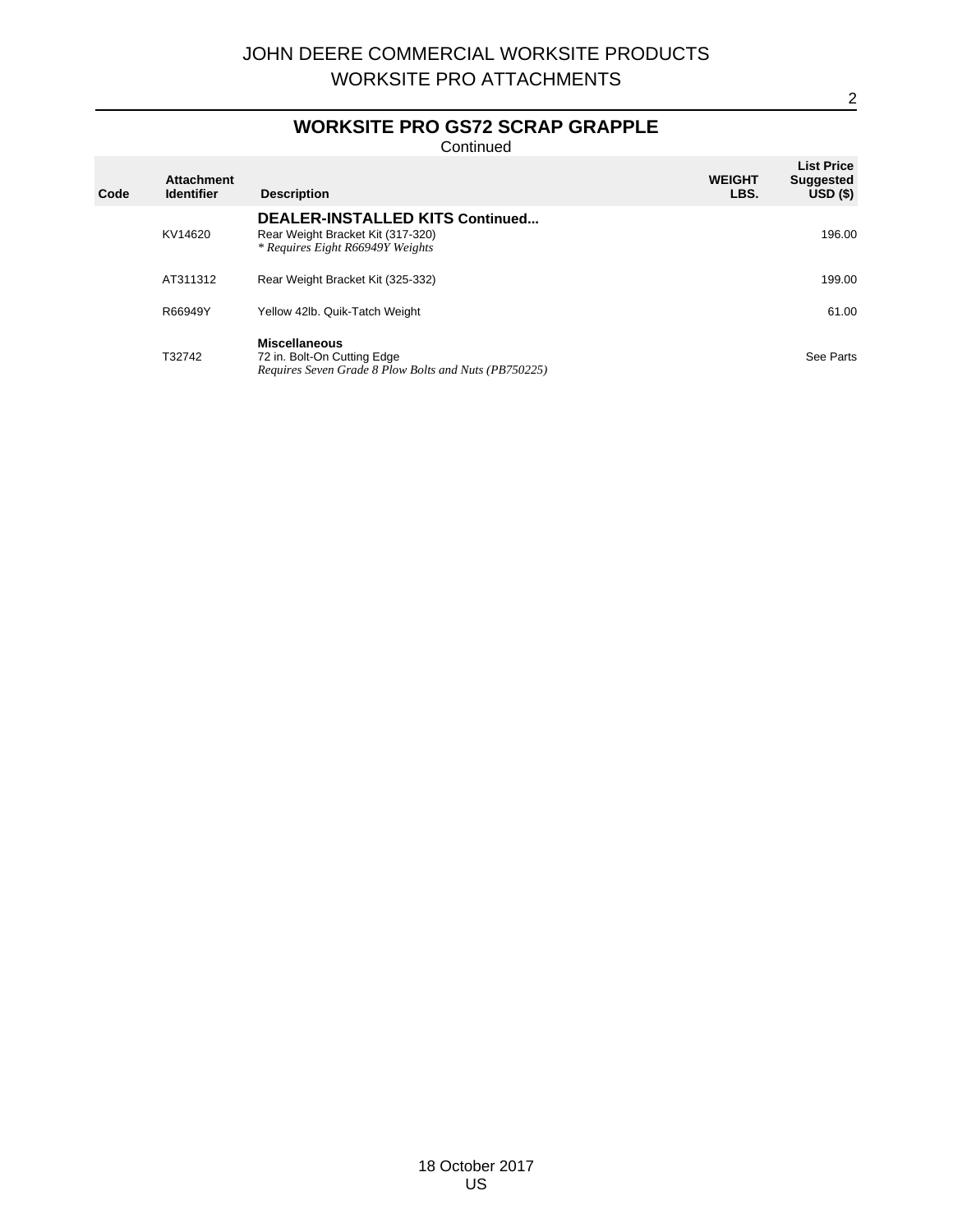## **WORKSITE PRO GS78 SCRAP GRAPPLE** Equipment for Base Machine

| Features:                                   | $45.9$ in.                           |                                                         |
|---------------------------------------------|--------------------------------------|---------------------------------------------------------|
| 2 Independent-Action<br>Grapples with Round | Grapple Opening 39.3 in.             | on Material Density Being<br>Handled, Rear Ballast      |
| Profile to Pull Material                    | Cutting Edge:                        | May                                                     |
| into Bucket                                 | Predrilled for Optional              | Enhance Machine's Stability.                            |
| Pivot Points are 1 in.<br>Hardened          | Bolt-On                              | Demolition Door and Non-<br>Pneumatic Tires May Also be |
| Pins Able to Accept<br>Grease               | Hydraulic Cylinders:<br>2 in. Bore   | Needed Pending Application.                             |
| Hardened 1 in. Cylinder<br>Rods             | 8.1 in. Stroke<br>1 in. Hardened Rod |                                                         |
| Dimensions:                                 | Options:                             |                                                         |
| Width 78 in.                                | End Plates                           |                                                         |
| Height Grapple Closed                       |                                      |                                                         |
| $28.5$ in.                                  | NOTE: Rear Ballast is Not            |                                                         |
| Height Grapple Opened                       | Required. However, Depending         |                                                         |
|                                             |                                      |                                                         |
|                                             |                                      |                                                         |

|      |                   |                    |               | <b>List Price</b> |
|------|-------------------|--------------------|---------------|-------------------|
|      | <b>Attachment</b> |                    | <b>WEIGHT</b> | <b>Suggested</b>  |
| Code | <b>Identifier</b> | <b>Description</b> | LBS.          | $USD($ \$)        |

## Select One Code From Each Required Category

#### **BASE MACHINE**

*F.O.B. Dubuque, Iowa*

0282KV WORKSITE PRO GS78 SCRAP GRAPPLE *For: 320E-332E SS 330G-332G SS 317G CTL 319E-333E CTLs 331G-333G CTLs 204K, 244J, 304K, 324J CWL*

> *\* With the 244J, the Worksite Pro Skid Steer Style Coupler, AT357576, is required.*

*Includes cylinder stop kit required for compatibility with large frame G-Series (330G, 331G, 332G, 333G) and some competitive brands.*

## **DEALER-INSTALLED KITS**

| KV12758  | <b>Cutting Edges</b><br>78 in. Bolt-On Cutting Edge<br>Requires additional hardware; see Parts.<br>Requires Eight Grade 8 Plow Bolts and Nuts (PB750225) | See Parts |
|----------|----------------------------------------------------------------------------------------------------------------------------------------------------------|-----------|
| AT357576 | <b>Kits and Accessories</b><br>ISO Adapter to Quik Tatch Coupler                                                                                         | 1,584.00  |
| AT312692 | 2-inch Seat Belt with Shoulder Harness for Suspension Seat                                                                                               | 311.00    |
| KV23054  | Bolt on Side Plates for Scrap Grapple                                                                                                                    | 166.00    |
| PB750225 | Box of #3 Grade 8 Plow Bolts and Nuts<br>Quantity of 70 Bolts and Nuts Per Box                                                                           | See Parts |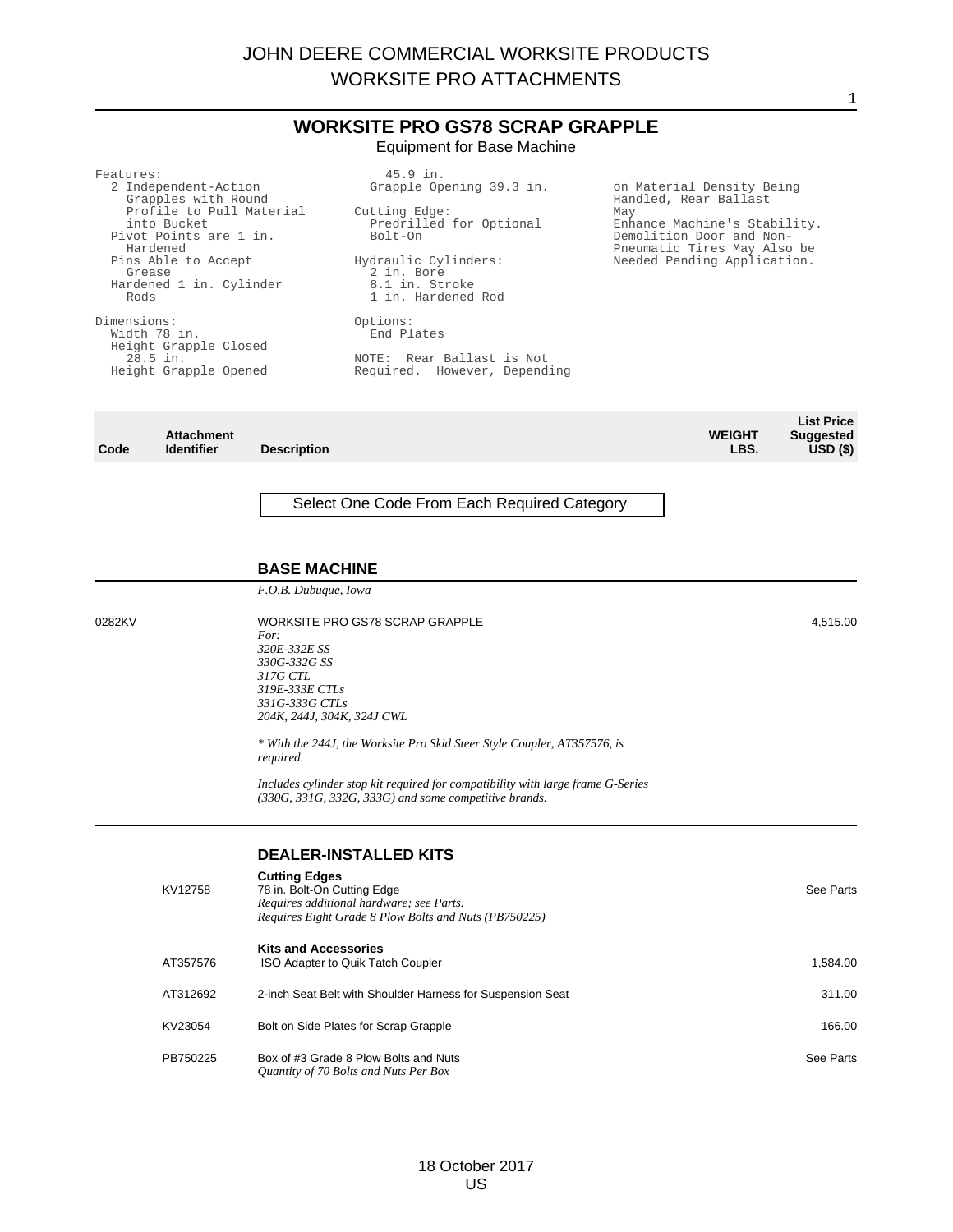# **WORKSITE PRO GS78 SCRAP GRAPPLE**

Continued

| Code | <b>Attachment</b><br><b>Identifier</b> | <b>Description</b>                                                                                                                                                                            | <b>WEIGHT</b><br>LBS. | <b>List Price</b><br><b>Suggested</b><br>$USD($ \$) |
|------|----------------------------------------|-----------------------------------------------------------------------------------------------------------------------------------------------------------------------------------------------|-----------------------|-----------------------------------------------------|
|      | AT348835                               | <b>DEALER-INSTALLED KITS Continued</b><br>Counterweight, Stackable (Single Set)<br>Includes 2 - 86 lb weights $(39 \text{ Kg})$                                                               |                       | 356.00                                              |
|      | AT475186                               | Cylinder Stop Kit                                                                                                                                                                             |                       | 30.00                                               |
|      | AT379709                               | Hose Guide Kit<br>Required when using GU66-GU78 Utility Grapples, HH15-HH75 Hydraulic<br>Hammers, or HB60 Hydraulic Breaker on 318D-320D SS or 319D-323D CTLs<br>with Power Ouik-Tatch (5001) |                       | 392.00                                              |
|      | KV14620                                | Rear Weight Bracket Kit (317-320)<br>* Requires Eight R66949Y Weights                                                                                                                         |                       | 196.00                                              |
|      | AT311312                               | Rear Weight Bracket Kit (325-332)                                                                                                                                                             |                       | 199.00                                              |
|      | R66949Y                                | Yellow 42lb. Quik-Tatch Weight                                                                                                                                                                |                       | 61.00                                               |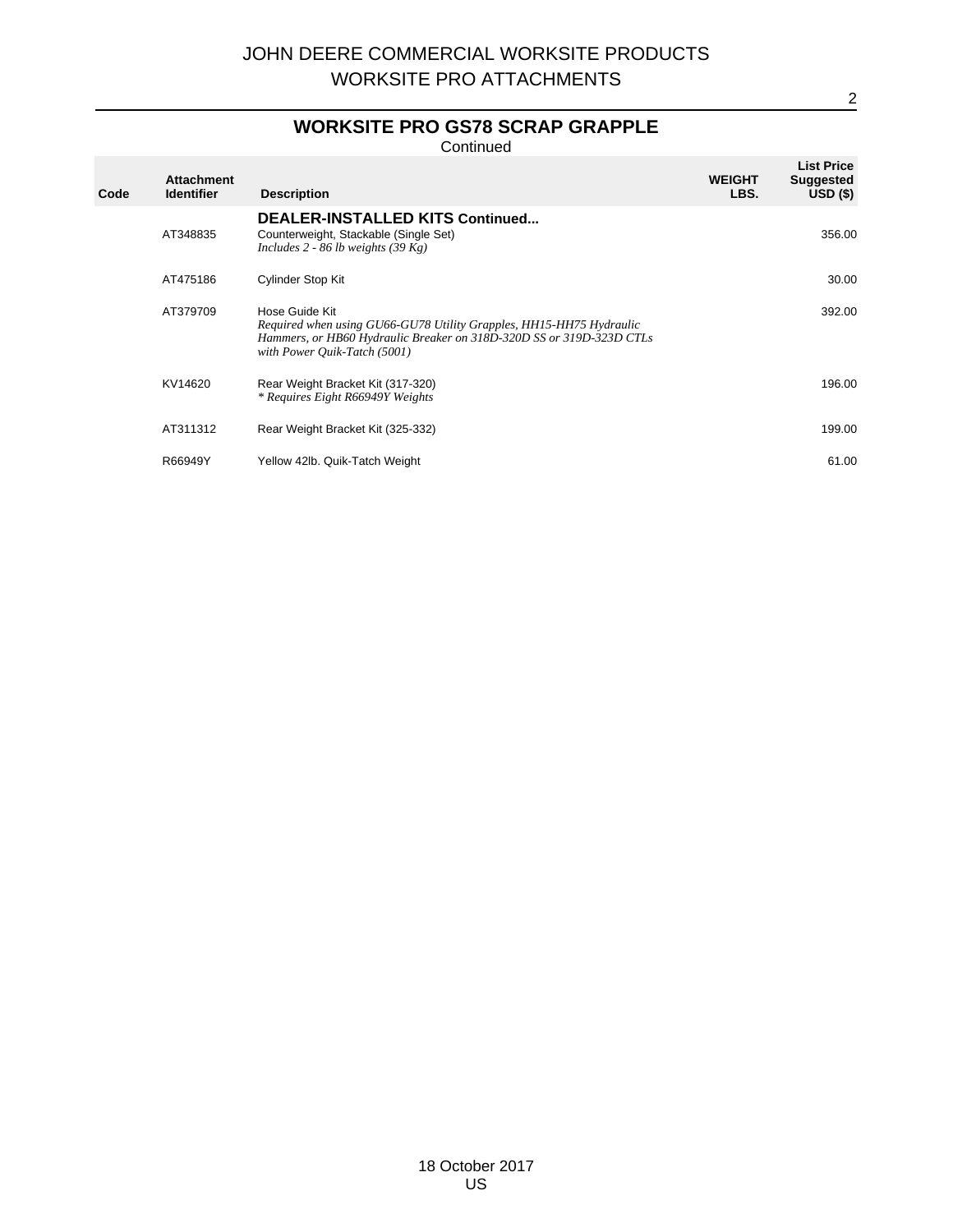#### **WORKSITE PRO GS84 SCRAP GRAPPLE** Equipment for Base Machine

| Features:                                   | 45.9 in.                             |                                                         |
|---------------------------------------------|--------------------------------------|---------------------------------------------------------|
| 2 Independent-Action<br>Grapples with Round | Grapple Opening 39.3 in.             | on Material Density Being<br>Handled, Rear Ballast      |
| Profile to Pull Material                    | Cutting Edge:                        | May                                                     |
| into Bucket                                 | Predrilled for Optional              | Enhance Machine's Stability.                            |
| Pivot Points are 1 in.<br>Hardened          | Bolt-On                              | Demolition Door and Non-<br>Pneumatic Tires May Also be |
| Pins Able to Accept<br>Grease               | Hydraulic Cylinders:<br>2 in. Bore   | Needed Pending Application.                             |
| Hardened 1 in. Cylinder<br>Rods             | 8.1 in. Stroke<br>1 in. Hardened Rod |                                                         |
| Dimensions:                                 | Options:                             |                                                         |
| Width 84 in.                                | End Plates                           |                                                         |
| Height Grapple Closed                       |                                      |                                                         |
| $28.5$ in.                                  | NOTE: Rear Ballast is Not            |                                                         |
| Height Grapple Opened                       | Required. However, Depending         |                                                         |
|                                             |                                      |                                                         |
|                                             |                                      |                                                         |
|                                             |                                      |                                                         |

|      |                   |                    |               | <b>List Price</b> |
|------|-------------------|--------------------|---------------|-------------------|
|      | <b>Attachment</b> |                    | <b>WEIGHT</b> | <b>Suggested</b>  |
| Code | <b>Identifier</b> | <b>Description</b> | LBS.          | $USD($ \$)        |
|      |                   |                    |               |                   |

## Select One Code From Each Required Category

#### **BASE MACHINE**

*F.O.B. Dubuque, Iowa*

0283KV WORKSITE PRO GS84 SCRAP GRAPPLE *For: 326E-332E SS 330G-332G SS 319E-333E CTLs 331G-333G CTLs 204K, 244J, 304K, 324J CWL*

> *\* With the 244J, the Worksite Pro Skid Steer Style Coupler, AT357576, is required.*

*Includes cylinder stop kit required for compatibility with large frame G-Series (330G, 331G, 332G, 333G) and some competitive brands.*

#### **DEALER-INSTALLED KITS**

| KV12471  | <b>Cutting Edges</b><br>84 in. Bolt-On Cutting Edge<br>Requires additional hardware; see Parts.<br>Requires Eight Grade 8 Plow Bolts (19H1596) and Nuts (14H794) | See Parts |
|----------|------------------------------------------------------------------------------------------------------------------------------------------------------------------|-----------|
| AT357576 | <b>Kits and Accessories</b><br>ISO Adapter to Quik Tatch Coupler                                                                                                 | 1,584.00  |
| AT312692 | 2-inch Seat Belt with Shoulder Harness for Suspension Seat                                                                                                       | 311.00    |
| KV23054  | Bolt on Side Plates for Scrap Grapple                                                                                                                            | 166.00    |
| PB750225 | Box of #3 Grade 8 Plow Bolts and Nuts<br>Quantity of 70 Bolts and Nuts Per Box                                                                                   | See Parts |

5,071.00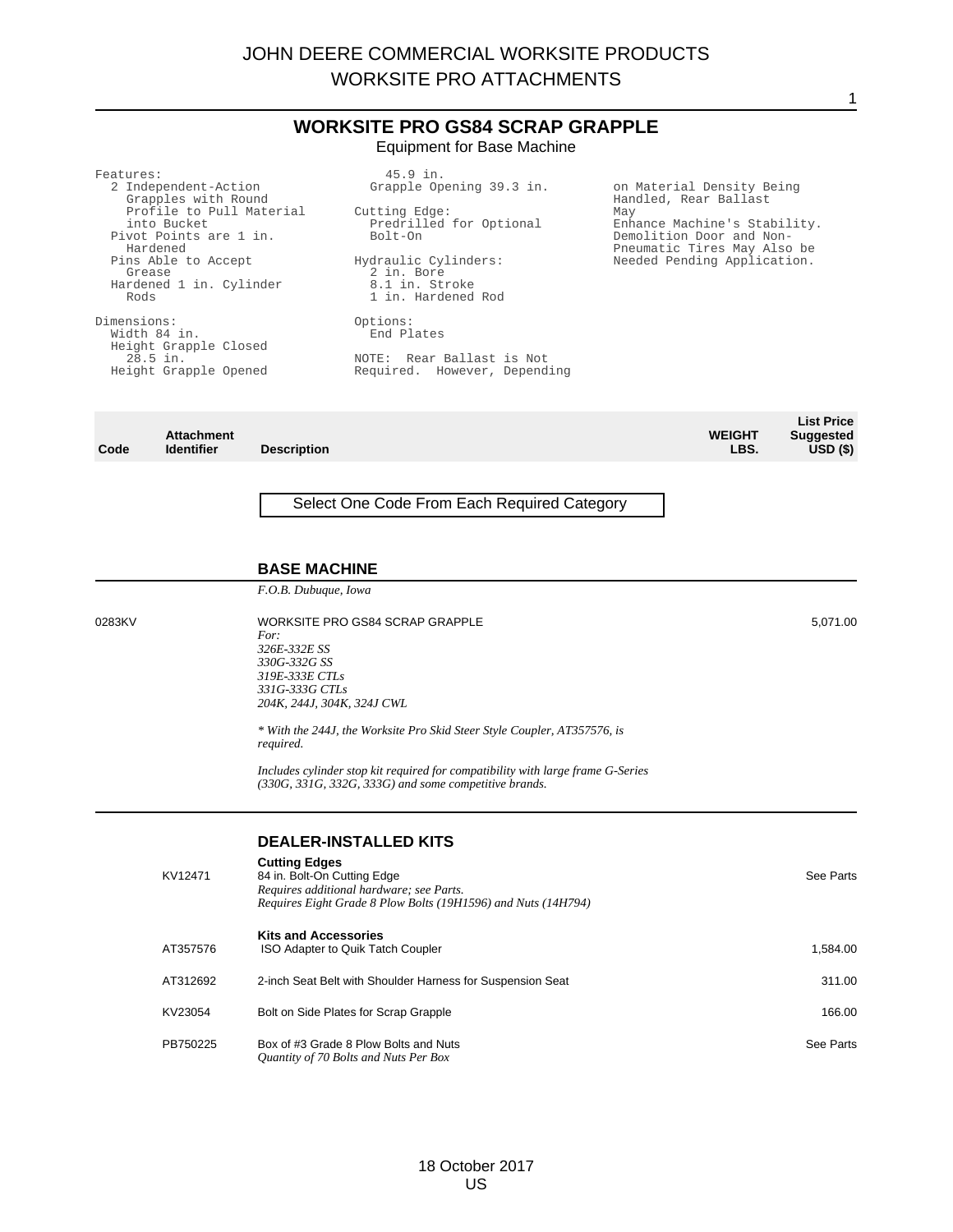# **WORKSITE PRO GS84 SCRAP GRAPPLE**

Continued

| Code | <b>Attachment</b><br><b>Identifier</b> | <b>Description</b>                                                                                                                                                                            | <b>WEIGHT</b><br>LBS. | <b>List Price</b><br><b>Suggested</b><br>$USD($ \$) |
|------|----------------------------------------|-----------------------------------------------------------------------------------------------------------------------------------------------------------------------------------------------|-----------------------|-----------------------------------------------------|
|      | AT348835                               | <b>DEALER-INSTALLED KITS Continued</b><br>Counterweight, Stackable (Single Set)<br>Includes 2 - 86 lb weights $(39 \text{ Kg})$                                                               |                       | 356.00                                              |
|      | AT475186                               | <b>Cylinder Stop Kit</b>                                                                                                                                                                      |                       | 30.00                                               |
|      | AT379709                               | Hose Guide Kit<br>Required when using GU66-GU78 Utility Grapples, HH15-HH75 Hydraulic<br>Hammers, or HB60 Hydraulic Breaker on 318D-320D SS or 319D-323D CTLs<br>with Power Ouik-Tatch (5001) |                       | 392.00                                              |
|      | AT311312                               | Rear Weight Bracket Kit (325-332)                                                                                                                                                             |                       | 199.00                                              |
|      | R66949Y                                | Yellow 42lb. Quik-Tatch Weight                                                                                                                                                                |                       | 61.00                                               |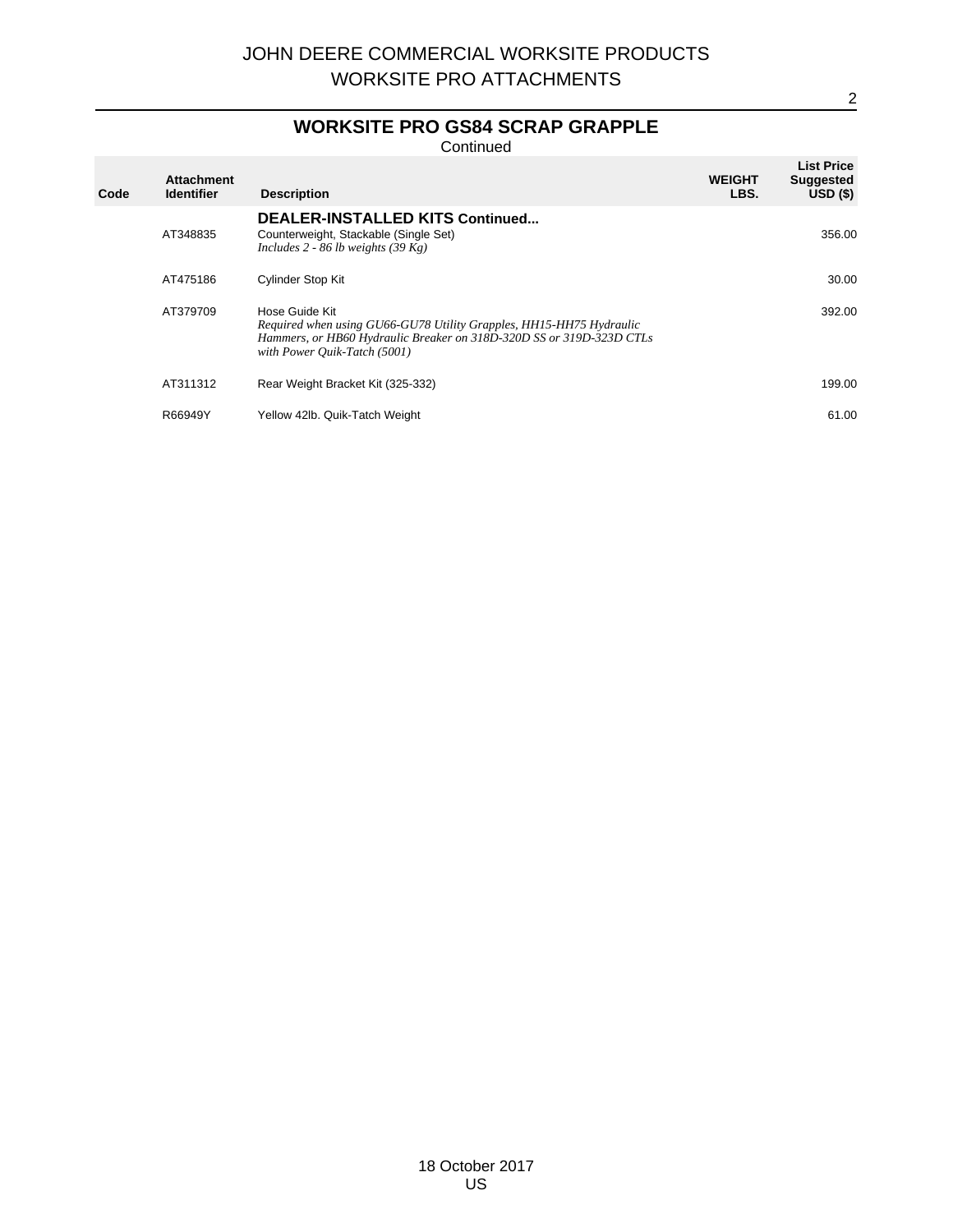## **WORKSITE PRO AD11 SILAGE DEFACER** Equipment for Base Machine

1

Silage Defacer allows removal of haylage & silage from bunkers. Open design allows for great operator visibility and provides adjustable guides for depth of cut. Loosen silage while maintaining a smooth, compacted bunker space with the Silage Defacer. This unique tool pierces, separates, and rakes

without cutting or reducing the size of the silage, helping to ensure complete blending. Cutting Width 96.9 in. (2460.6 mm) Depth of cut 0-3 in Reach 7 ft. Weight 910 lb. (413 kg) Hydraulic Flow 16-25 gpm

| Code  | <b>Attachment</b><br><b>Identifier</b> | <b>Description</b>                                                                                                                     | <b>WEIGHT</b><br>LBS. | <b>List Price</b><br><b>Suggested</b><br>$USD($ \$) |
|-------|----------------------------------------|----------------------------------------------------------------------------------------------------------------------------------------|-----------------------|-----------------------------------------------------|
|       |                                        | Select One Code From Each Required Category                                                                                            |                       |                                                     |
|       |                                        | <b>BASE MACHINE</b>                                                                                                                    |                       |                                                     |
|       |                                        | F.O.B. Dubuque, Iowa                                                                                                                   |                       |                                                     |
| 03F0T |                                        | WORKSITE PRO AD11 SILAGE DEFACER<br>For use on the following models:<br>330G-332G SS<br>318E-332E SS<br>331G-333G CTL<br>319E-333E CTL |                       | 5,660.00                                            |
|       |                                        | 204K-324K Wheel Loader with Skid Steer Style Coupler.                                                                                  |                       |                                                     |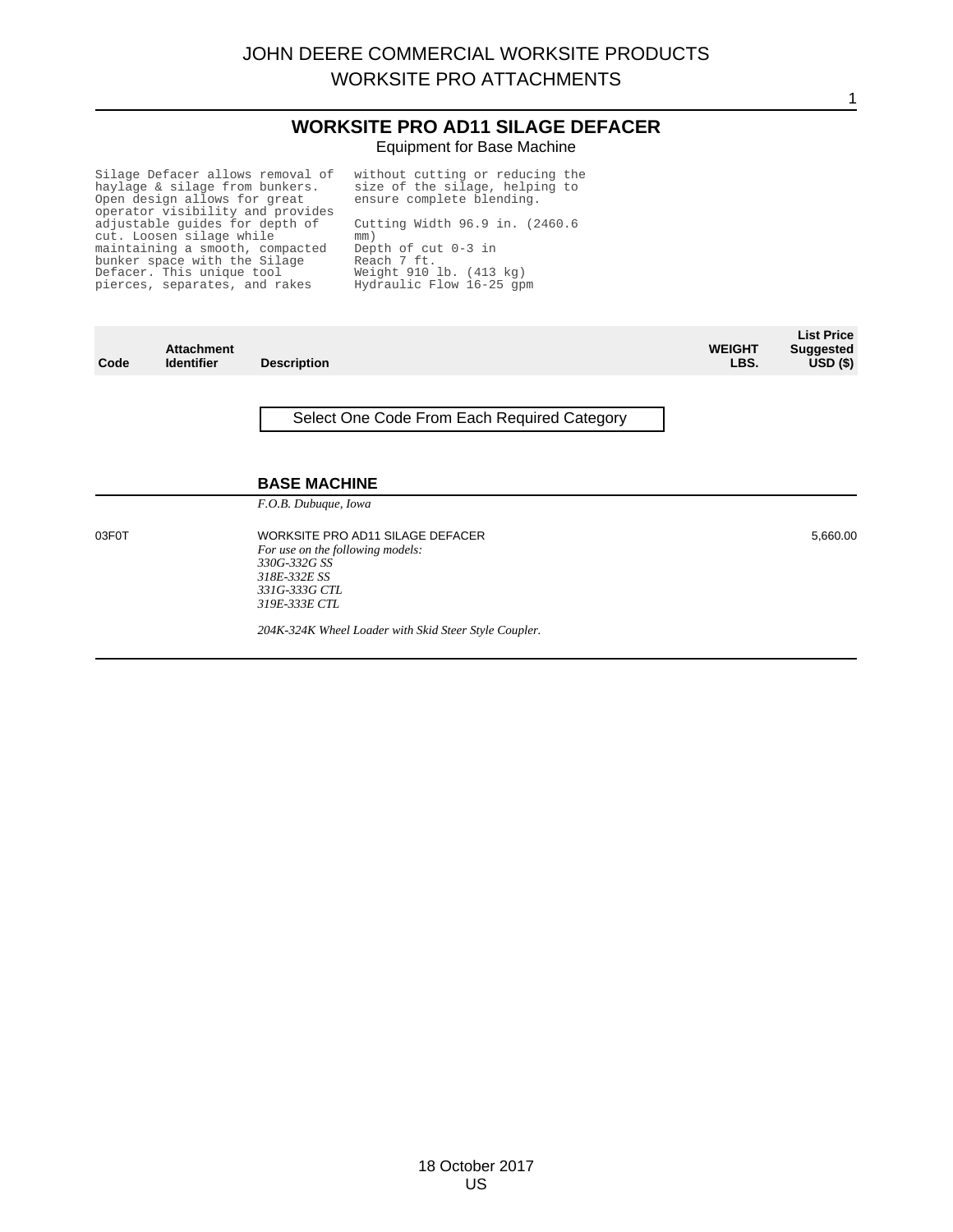#### **WORKSITE PRO AD7 SILAGE DEFACER** Equipment for Base Machine

Silage Defacer allows removal of haylage & silage from bunkers. Open design allows for great operator visibility and provides adjustable guides for depth of cut. Loosen silage while maintaining a smooth, compacted bunker space with the Silage Defacer. This unique tool pierces, separates, and rakes

without cutting or reducing the size of the silage, helping to ensure complete blending. Cutting Width 96.9 in. (2460.6 mm)

Depth of cut 0-3 in Reach 11 ft. Weight 1037 lb. (470 kg) Hydraulic Flow 16-25 gpm

| Code  | <b>Attachment</b><br><b>Identifier</b> | <b>Description</b>                                                                                                                    | <b>WEIGHT</b><br>LBS. | <b>List Price</b><br><b>Suggested</b><br>$USD($ \$) |
|-------|----------------------------------------|---------------------------------------------------------------------------------------------------------------------------------------|-----------------------|-----------------------------------------------------|
|       |                                        | Select One Code From Each Required Category                                                                                           |                       |                                                     |
|       |                                        | <b>BASE MACHINE</b><br>F.O.B. Dubuque, Iowa                                                                                           |                       |                                                     |
| 03G0T |                                        | WORKSITE PRO AD7 SILAGE DEFACER<br>For use on the following models:<br>312G-332G SS<br>318E-332E SS<br>317G-333G CTL<br>319E-333E CTL |                       | 5,597.00                                            |
|       |                                        | 204K-324K Wheel Loader with Skid Steer Style Coupler.                                                                                 |                       |                                                     |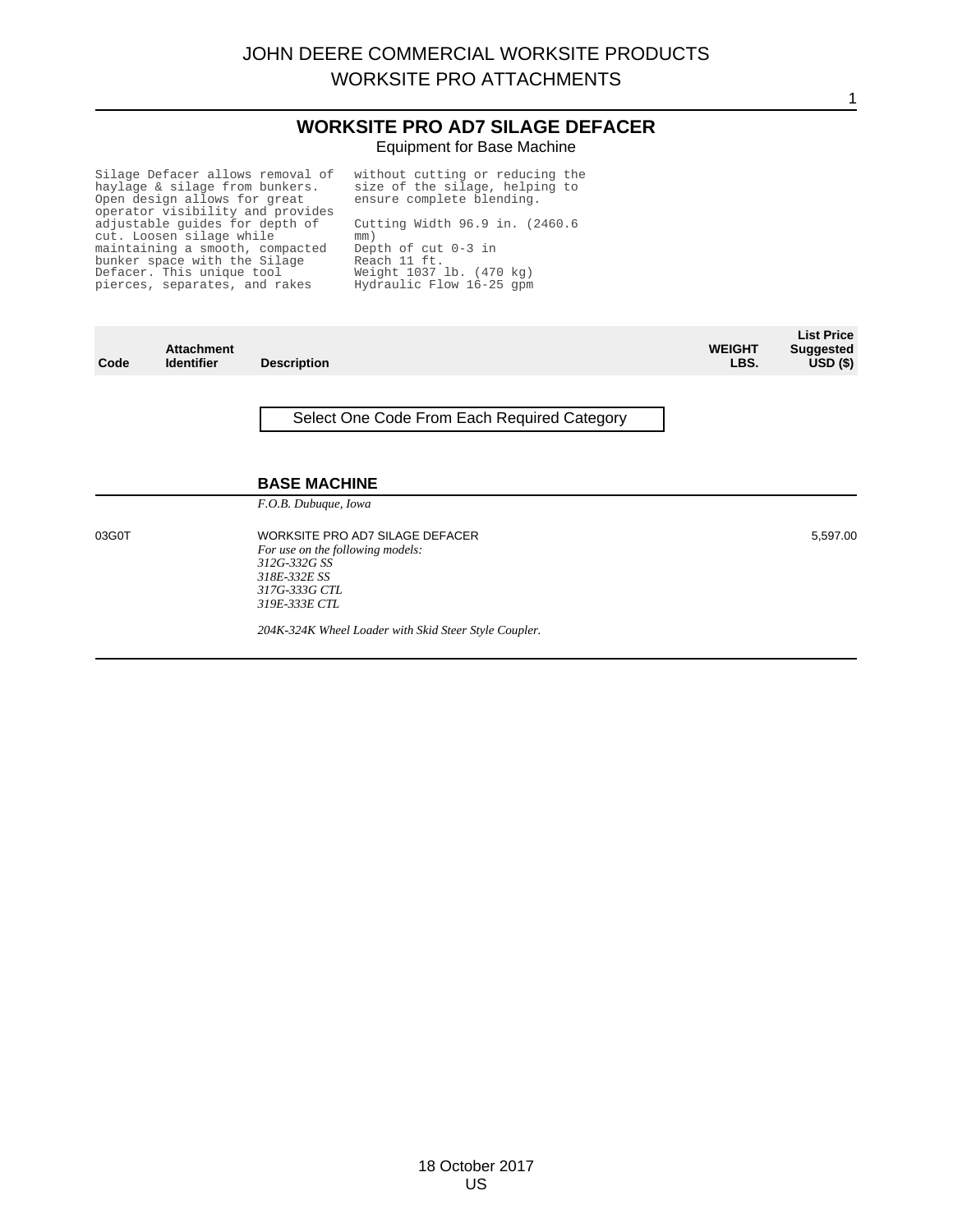## **WORKSITE PRO HH20C HYDRAULIC HAMMER** Equipment for Base Machine

| Performance:<br>Blows Per Minute: 800 - 3000<br>Flow Requirements:                      | Ouik-Tatch Mounting with<br>1/2 in. Couplers and Hoses                                       |
|-----------------------------------------------------------------------------------------|----------------------------------------------------------------------------------------------|
| $6.6 - 14.5$ qpm $(25 - 55$ lpm)                                                        | Note: Units Must be<br>Equipped with Demolition or                                           |
| Operating Pressure:<br>$1305 - 2175$ psi<br>Moil Tool Point 1.9 in.<br>(48 mm) Diameter | Severe Duty Door and<br>Shoulder Belt Kits<br>or Protection Screens.<br>Includes Moil Point. |

| Code  | <b>Attachment</b><br><b>Identifier</b> | <b>Description</b>                                                                                                                   | <b>WEIGHT</b><br>LBS. | <b>List Price</b><br><b>Suggested</b><br>$USD($ \$) |
|-------|----------------------------------------|--------------------------------------------------------------------------------------------------------------------------------------|-----------------------|-----------------------------------------------------|
|       |                                        | Select One Code From Each Required Category                                                                                          |                       |                                                     |
|       |                                        | <b>BASE MACHINE</b>                                                                                                                  |                       |                                                     |
|       |                                        | F.O.B. Dubuque, Iowa                                                                                                                 |                       |                                                     |
| 0C80T |                                        | WORKSITE PRO HH20C HYDRAULIC HAMMER<br>For use on the following models:<br>Compact Excavators: 17G, 26G and 35G                      |                       | 6,711.00                                            |
|       |                                        | <b>MOUNTING BRACKETS</b>                                                                                                             |                       |                                                     |
| 1000  |                                        | <b>Less Mounting Bracket</b>                                                                                                         |                       | No Charge                                           |
| 1002  |                                        | Mounting Bracket, 17 Compact Excavator                                                                                               |                       | 424.00                                              |
| 1003  |                                        | Mounting Bracket, 26-35 Compact Excavator                                                                                            |                       | 591.00                                              |
|       |                                        | <b>DEALER-INSTALLED KITS</b>                                                                                                         |                       |                                                     |
|       | AT458340                               | <b>Adapters and Mounting Frames</b><br>Mounting Bracket, 17 Compact Excavator                                                        |                       | 424.00                                              |
|       | AT458341                               | Mounting Bracket, 26-35 Compact Excavator                                                                                            |                       | 591.00                                              |
|       | AT312692                               | <b>Kits and Accessories</b><br>2-inch Seat Belt with Shoulder Harness for Suspension Seat                                            |                       | 311.00                                              |
|       | T370209                                | Chisel                                                                                                                               |                       | See Parts                                           |
|       | T370214                                | <b>Compacting Plate</b>                                                                                                              |                       | See Parts                                           |
|       | AT425249                               | <b>Demolition Door Kit</b><br>(313, 315, CT315)<br>2- or 3-inch Seat Belt with Shoulder Harness required.<br>This is a roll up door. |                       | 918.00                                              |
|       | T370210                                | <b>Moil Point</b>                                                                                                                    |                       | See Parts                                           |
|       | T370211                                | Pyramid                                                                                                                              |                       | See Parts                                           |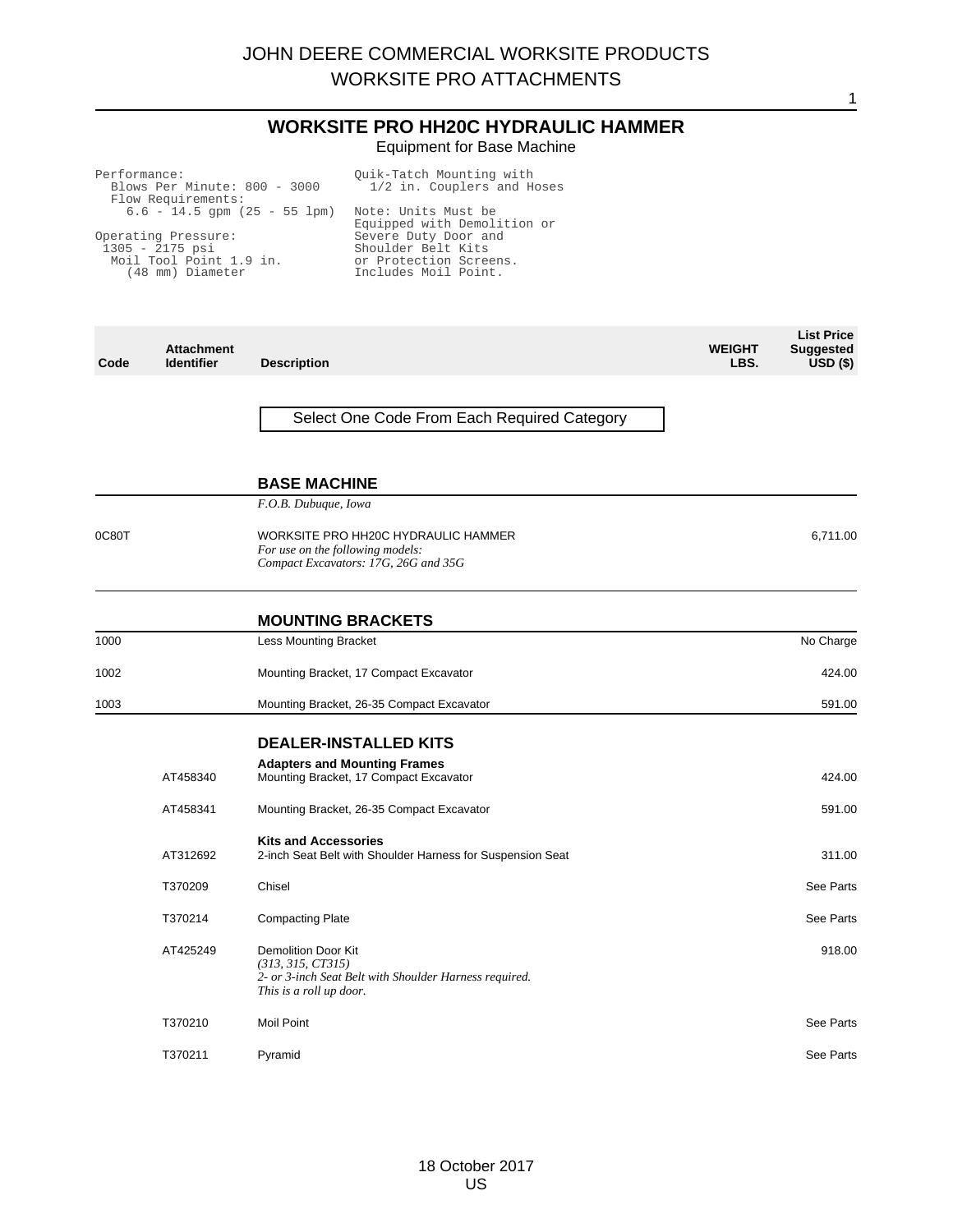# **WORKSITE PRO HH20C HYDRAULIC HAMMER**

Continued

| Code | <b>Attachment</b><br><b>Identifier</b> | <b>Description</b>                                                                                                                                                                                                                                                                                                                                                                                                                                                                                                                                                                             | <b>WEIGHT</b><br>LBS. | <b>List Price</b><br><b>Suggested</b><br>USD (\$) |
|------|----------------------------------------|------------------------------------------------------------------------------------------------------------------------------------------------------------------------------------------------------------------------------------------------------------------------------------------------------------------------------------------------------------------------------------------------------------------------------------------------------------------------------------------------------------------------------------------------------------------------------------------------|-----------------------|---------------------------------------------------|
|      | AT417602                               | DEALER-INSTALLED KITS Continued<br>Severe Duty Door<br>Includes windshield wiper.<br>For ROPS Canopy units also order AT387526.<br>Required to meet ISO 8084 Forestry Applications.<br>Use for D and E Series Models.<br>$S/N$ 269401 and below.                                                                                                                                                                                                                                                                                                                                               |                       | 3,107.00                                          |
|      | T370212                                | Spade, Parallel to Boom                                                                                                                                                                                                                                                                                                                                                                                                                                                                                                                                                                        |                       | See Parts                                         |
|      | T370213                                | Spade, Transverse to Boom                                                                                                                                                                                                                                                                                                                                                                                                                                                                                                                                                                      |                       | See Parts                                         |
|      |                                        | <b>REFERRAL ATTACHMENTS</b><br>G.R. Mfg.<br>G.R. Manufacturing, Inc.<br>* Kits listed below must be ordered through John Deere.<br>* F.O.B. Trussville, Alabama<br>* All kits include installation instructions<br>* All warranty, repair parts, technical support and assistance, and sales support<br>and assistance will be the responsibility of $G.R.$ Manufacturing, Inc., and will be<br>handled directly between the Dealer and G.R. Manufacturing, Inc.<br>G.R. Manufacturing, Inc.<br>4800 Commerce Drive<br>Trussville, Alabama 35173<br>Phone: (800)841-8001<br>Fax: (205)655-8005 |                       |                                                   |
|      | AT318959                               | Front Protection Screen for Cab (GR#704995) (26-60 CE)<br>*Required when a Hydraulic Breaker is equipped on a Deere D-Series or Hitachi<br>-3 Compact Excavator with a Cab.                                                                                                                                                                                                                                                                                                                                                                                                                    |                       | 768.00                                            |
|      | AT318960                               | Front Protection Screen for Canopy (GR#704996) (26-50 CE)<br>*Required when a Hydraulic Breaker is equipped on a Deere D-Series or Hitachi<br>-3 Compact Excavator with a Canopy.                                                                                                                                                                                                                                                                                                                                                                                                              |                       | 620.00                                            |
|      | AT337084                               | Front Protection Screen for Canopy (GR#705155) (17 CE)<br>*Required when a Hydraulic Breaker is equipped on a Deere D-Series or Hitachi<br>-2 Compact Excavator with a Canopy.                                                                                                                                                                                                                                                                                                                                                                                                                 |                       | 670.00                                            |
|      | BYT10076                               | Front Screen, Cab (GR#705923) (17 CE)<br>*Required when a Hydraulic Breaker is equipped on a Deere G-Series or Hitachi<br>-5 Compact Excavator with a Canopy.                                                                                                                                                                                                                                                                                                                                                                                                                                  |                       | 1,006.00                                          |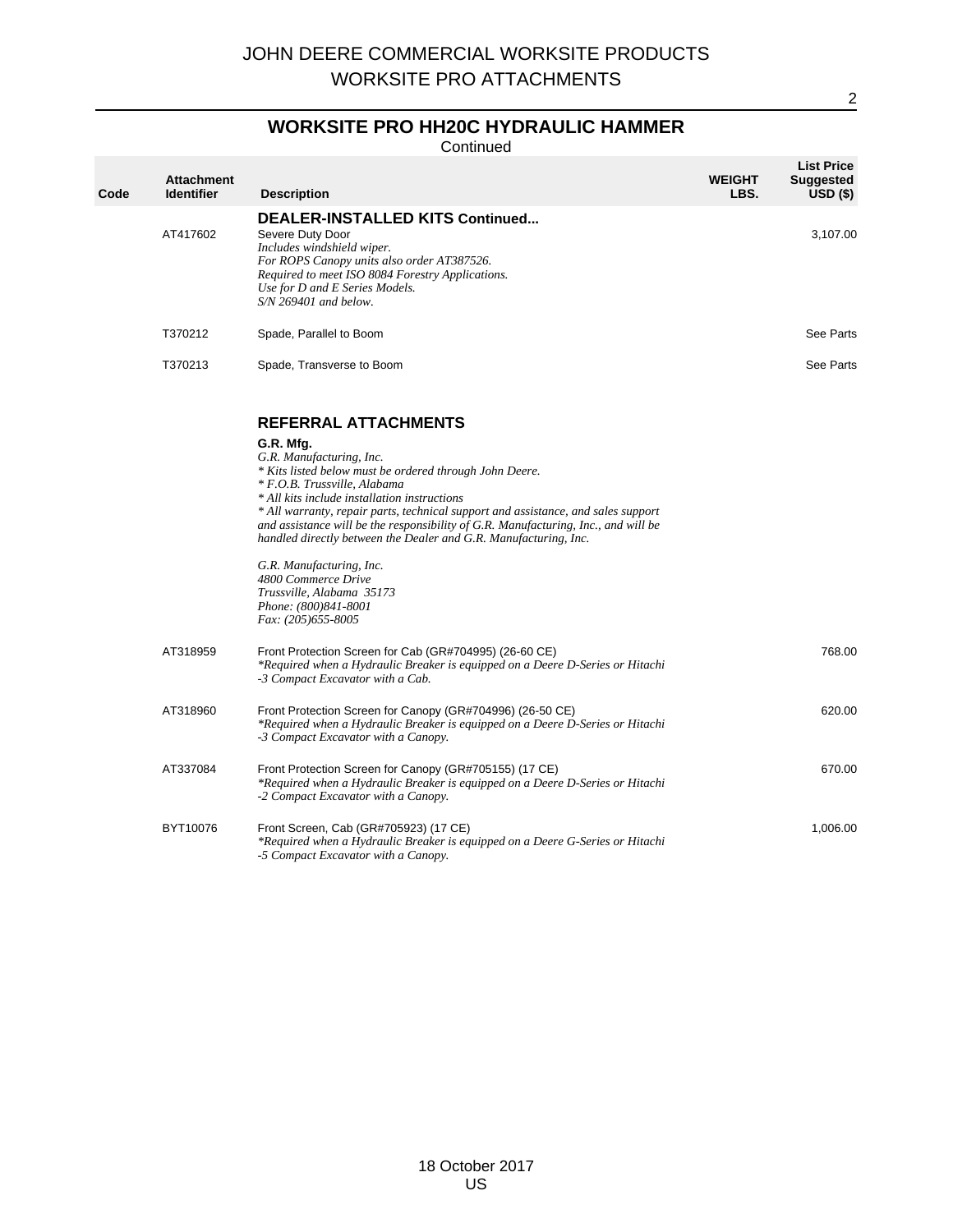## **WORKSITE PRO HH40C HYDRAULIC HAMMER** Equipment for Base Machine

Performance:

Blows Per Minute: 700-2600 Flow Requirements:  $10.6 - 18.5$  gpm  $(40 - 70)$ lpm)

Operating Pressure: 1450 - 2465 psi Moil Tool Point 2.2 in. (56 mm) Diameter

Quik-Tatch Mounting with 1/2 in. Couplers and Hoses Note: Units Must be Equipped with Demolition or Severe Duty Door and Shoulder Belt Kits or Protection Screens. Includes Moil Point.

| Code  | <b>Attachment</b><br><b>Identifier</b> | <b>Description</b>                                                                                                                                                                                                                               | <b>WEIGHT</b><br>LBS. | <b>List Price</b><br><b>Suggested</b><br>USD( |
|-------|----------------------------------------|--------------------------------------------------------------------------------------------------------------------------------------------------------------------------------------------------------------------------------------------------|-----------------------|-----------------------------------------------|
|       |                                        | Select One Code From Each Required Category                                                                                                                                                                                                      |                       |                                               |
|       |                                        | <b>BASE MACHINE</b>                                                                                                                                                                                                                              |                       |                                               |
|       |                                        | F.O.B. Dubuque, Iowa                                                                                                                                                                                                                             |                       |                                               |
| 0C90T |                                        | WORKSITE PRO HH40C HYDRAULIC HAMMER<br>For use on the following models:<br>Skid Steer Loaders: 316G-318G, 318E, 320E and 324E<br>Compact Track Loaders: 317G, 319E, 323E, and 329E<br>Compact Excavators: 26G and 35G<br>Backhoe Loader: 110 TLB |                       | 7,697.00                                      |
|       |                                        | <b>MOUNTING BRACKETS</b>                                                                                                                                                                                                                         |                       |                                               |
| 1000  |                                        | <b>Less Mounting Bracket</b>                                                                                                                                                                                                                     |                       | No Charge                                     |
| 1001  |                                        | Mounting Bracket, SSL & CTL                                                                                                                                                                                                                      |                       | 1,546.00                                      |
| 1003  |                                        | Mounting Bracket, 26-35 Compact Excavator                                                                                                                                                                                                        |                       | 591.00                                        |
|       |                                        | <b>DEALER-INSTALLED KITS</b>                                                                                                                                                                                                                     |                       |                                               |
|       | AT458340                               | <b>Adapters and Mounting Frames</b><br>Mounting Bracket, 17 Compact Excavator                                                                                                                                                                    |                       | 424.00                                        |
|       | AT458341                               | Mounting Bracket, 26-35 Compact Excavator                                                                                                                                                                                                        |                       | 591.00                                        |
|       | AT457979                               | Skid Steer Mounting Bracket                                                                                                                                                                                                                      |                       | 1,824.00                                      |
|       | AT312692                               | <b>Kits and Accessories</b><br>2-inch Seat Belt with Shoulder Harness for Suspension Seat                                                                                                                                                        |                       | 311.00                                        |
|       | T370215                                | Chisel                                                                                                                                                                                                                                           |                       | See Parts                                     |
|       | T370220                                | <b>Compacting Plate</b>                                                                                                                                                                                                                          |                       | See Parts                                     |
|       | AT425249                               | <b>Demolition Door Kit</b><br>(313, 315, CT315)<br>2- or 3-inch Seat Belt with Shoulder Harness required.<br>This is a roll up door.                                                                                                             |                       | 918.00                                        |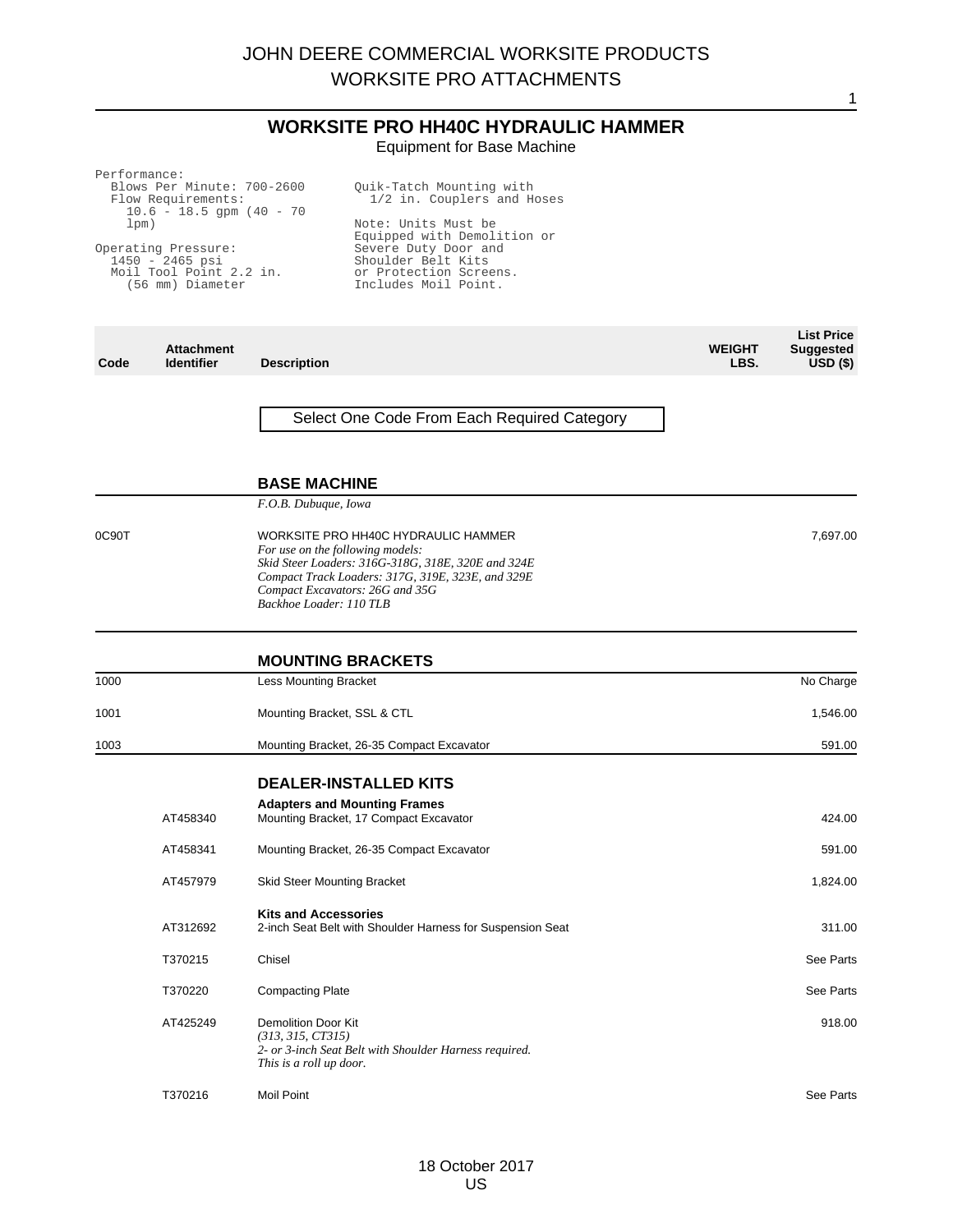# **WORKSITE PRO HH40C HYDRAULIC HAMMER**

Continued

| Code | <b>Attachment</b><br><b>Identifier</b> | <b>Description</b>                                                                                                                                                                                                                                                                                                                                                                                                                                                                                                                                                     | <b>WEIGHT</b><br>LBS. | <b>List Price</b><br><b>Suggested</b><br>$USD($ \$) |
|------|----------------------------------------|------------------------------------------------------------------------------------------------------------------------------------------------------------------------------------------------------------------------------------------------------------------------------------------------------------------------------------------------------------------------------------------------------------------------------------------------------------------------------------------------------------------------------------------------------------------------|-----------------------|-----------------------------------------------------|
|      | T370217                                | <b>DEALER-INSTALLED KITS Continued</b><br>Pyramid                                                                                                                                                                                                                                                                                                                                                                                                                                                                                                                      |                       | See Parts                                           |
|      | AT417602                               | Severe Duty Door<br>Includes windshield wiper.<br>For ROPS Canopy units also order AT387526.<br>Required to meet ISO 8084 Forestry Applications.<br>Use for D and E Series Models.<br>$S/N$ 269401 and below.                                                                                                                                                                                                                                                                                                                                                          |                       | 3,107.00                                            |
|      | T370218                                | Spade, Parallel to Boom                                                                                                                                                                                                                                                                                                                                                                                                                                                                                                                                                |                       | See Parts                                           |
|      | T370219                                | Spade, Transverse to Boom                                                                                                                                                                                                                                                                                                                                                                                                                                                                                                                                              |                       | See Parts                                           |
|      |                                        | <b>REFERRAL ATTACHMENTS</b><br>G.R. Mfg.<br>G.R. Manufacturing, Inc.<br>* Kits listed below must be ordered through John Deere.<br>* F.O.B. Trussville, Alabama<br>* All kits include installation instructions<br>* All warranty, repair parts, technical support and assistance, and sales support<br>and assistance will be the responsibility of G.R. Manufacturing, Inc., and will be<br>handled directly between the Dealer and G.R. Manufacturing, Inc.<br>G.R. Manufacturing, Inc.<br>4800 Commerce Drive<br>Trussville, Alabama 35173<br>Phone: (800)841-8001 |                       |                                                     |
|      | AT318959                               | Fax: (205)655-8005<br>Front Protection Screen for Cab (GR#704995) (26-60 CE)<br>*Required when a Hydraulic Breaker is equipped on a Deere D-Series or Hitachi<br>-3 Compact Excavator with a Cab.                                                                                                                                                                                                                                                                                                                                                                      |                       | 768.00                                              |
|      | AT318960                               | Front Protection Screen for Canopy (GR#704996) (26-50 CE)<br>*Required when a Hydraulic Breaker is equipped on a Deere D-Series or Hitachi<br>-3 Compact Excavator with a Canopy.                                                                                                                                                                                                                                                                                                                                                                                      |                       | 620.00                                              |
|      | AT451135                               | Front Screen, Cab (GR#705753) (26-50 CE)<br>*Required when a Hydraulic Breaker is equipped on a Deere G-Series or Hitachi<br>-5 Compact Excavator with a Cab.                                                                                                                                                                                                                                                                                                                                                                                                          |                       | 582.00                                              |
|      | AT435404                               | Front Screen, Canopy (GR#705578) (35-50 CE)<br>*Required when a Hydraulic Breaker is equipped on a Deere G-Series or Hitachi<br>-5 Compact Excavator with a Canopy.                                                                                                                                                                                                                                                                                                                                                                                                    |                       | 480.00                                              |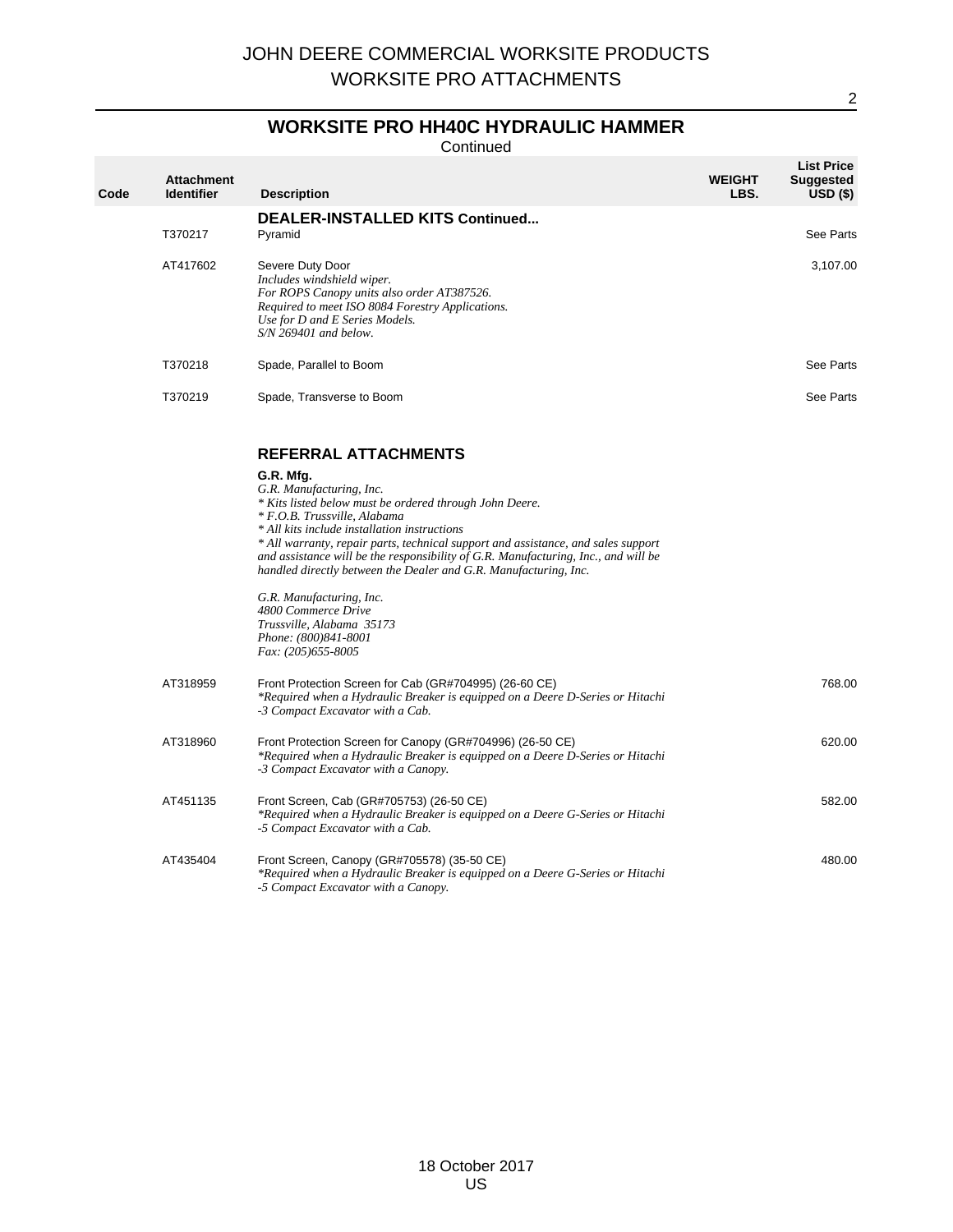## **WORKSITE PRO HH60C HYDRAULIC HAMMER** Equipment for Base Machine

| Performance:<br>Blows Per Minute: 600-1800<br>Flow Requirements:                        | Ouik-Tatch Mounting with<br>1/2 in. Couplers and Hoses                                       |
|-----------------------------------------------------------------------------------------|----------------------------------------------------------------------------------------------|
| $9.2 - 23.8$ gpm $(35 - 90$ lpm)                                                        | Note: Units Must be<br>Equipped with Demolition or                                           |
| Operating Pressure:<br>$1305 - 2030$ psi<br>Moil Tool Point 2.8 in.<br>(72 mm) Diameter | Severe Duty Door and<br>Shoulder Belt Kits<br>or Protection Screens.<br>Includes Moil Point. |
|                                                                                         |                                                                                              |

| Code  | <b>Attachment</b><br><b>Identifier</b> | <b>Description</b>                                                                                                                                                                                                                                                                         | <b>WEIGHT</b><br>LBS. | <b>List Price</b><br><b>Suggested</b><br>$USD($ \$) |
|-------|----------------------------------------|--------------------------------------------------------------------------------------------------------------------------------------------------------------------------------------------------------------------------------------------------------------------------------------------|-----------------------|-----------------------------------------------------|
|       |                                        | Select One Code From Each Required Category                                                                                                                                                                                                                                                |                       |                                                     |
|       |                                        | <b>BASE MACHINE</b>                                                                                                                                                                                                                                                                        |                       |                                                     |
|       |                                        | F.O.B. Dubuque, Iowa                                                                                                                                                                                                                                                                       |                       |                                                     |
| 0CA0T |                                        | WORKSITE PRO HH60C HYDRAULIC HAMMER<br>For use on the following models:<br>Skid Steer Loaders: 312G-318G, 318E, 320E, 326E, 328E, 332E, 330G & 332G<br>Compact Track Loaders: 317G, 319E, 323E, 329E, 333E, 331G & 333G<br>Compact Excavators: 35G, 50G and 60G<br>Backhoe Loader: 110 TLB |                       | 9,803.00                                            |
|       |                                        | <b>MOUNTING BRACKETS</b>                                                                                                                                                                                                                                                                   |                       |                                                     |
| 1000  |                                        | <b>Less Mounting Bracket</b>                                                                                                                                                                                                                                                               |                       | No Charge                                           |
| 1001  |                                        | Mounting Bracket, SSL & CTL                                                                                                                                                                                                                                                                |                       | 1,546.00                                            |
| 1003  |                                        | Mounting Bracket, 26-35 Compact Excavator<br>For use on 35G only.                                                                                                                                                                                                                          |                       | 591.00                                              |
| 1004  |                                        | Mounting Bracket, 50-60 Compact Excavator                                                                                                                                                                                                                                                  |                       | 741.00                                              |
|       |                                        | <b>DEALER-INSTALLED KITS</b>                                                                                                                                                                                                                                                               |                       |                                                     |
|       | AT458340                               | <b>Adapters and Mounting Frames</b><br>Mounting Bracket, 17 Compact Excavator                                                                                                                                                                                                              |                       | 424.00                                              |
|       | AT458341                               | Mounting Bracket, 26-35 Compact Excavator                                                                                                                                                                                                                                                  |                       | 591.00                                              |
|       | AT458343                               | Mounting Bracket, 310 Backhoe Loader<br>For use on:<br>310K/L EP & 310G-L                                                                                                                                                                                                                  |                       | 859.00                                              |
|       | AT460178                               | Mounting Bracket, 410 Backhoe Loader<br>For use on:<br>310SG-SL<br>310SL HL<br>315SG-SL<br>$410G-L$                                                                                                                                                                                        |                       | 884.00                                              |
|       | AT458342                               | Mounting Bracket, 50-60 Compact Excavator                                                                                                                                                                                                                                                  |                       | 741.00                                              |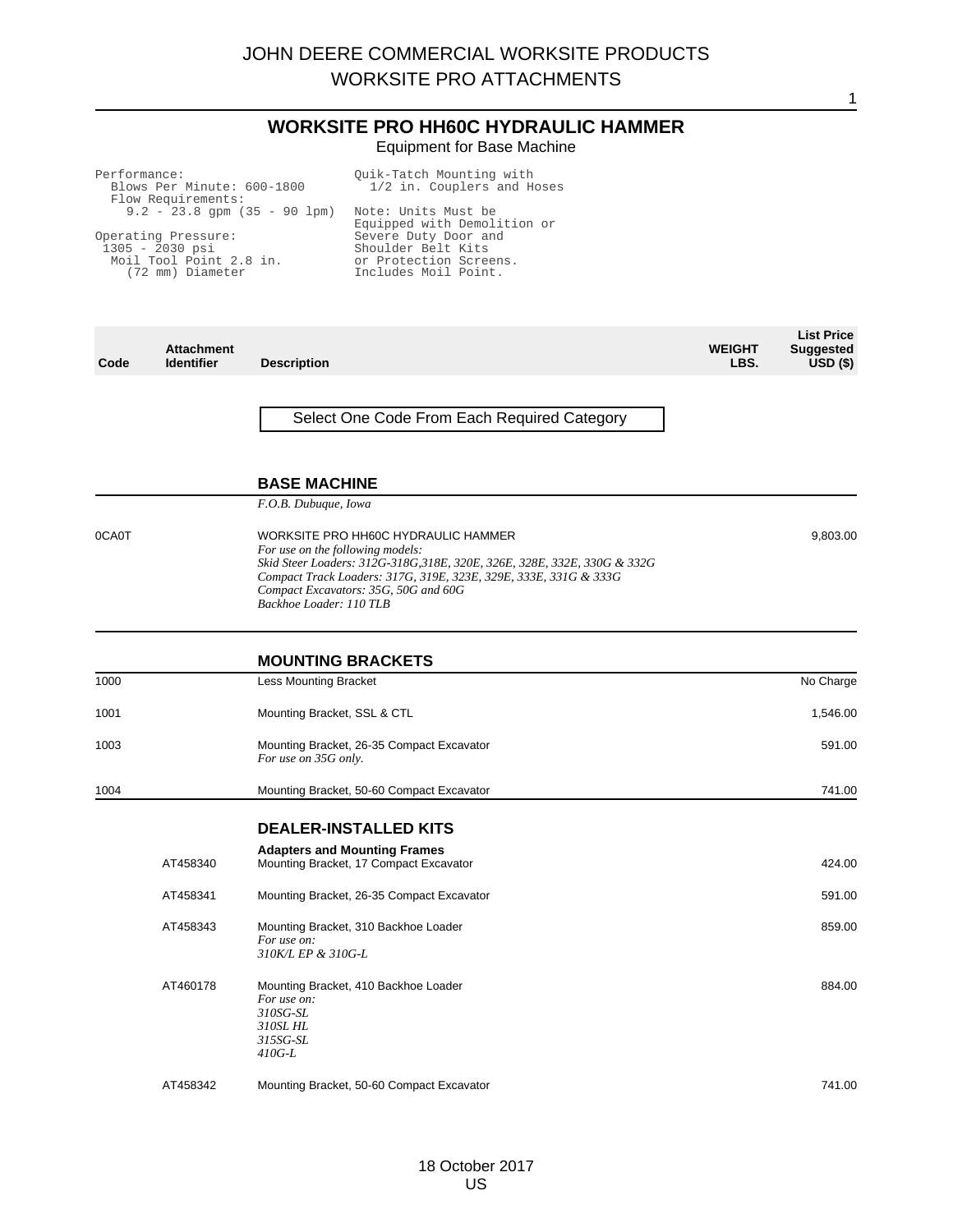## **WORKSITE PRO HH60C HYDRAULIC HAMMER**

Continued

| Code | <b>Attachment</b><br><b>Identifier</b> | <b>Description</b>                                                                                                                                                                                                                                                                                                                                                                                                                                                                                                                                                                           | <b>WEIGHT</b><br>LBS. | <b>List Price</b><br><b>Suggested</b><br>USD(S) |
|------|----------------------------------------|----------------------------------------------------------------------------------------------------------------------------------------------------------------------------------------------------------------------------------------------------------------------------------------------------------------------------------------------------------------------------------------------------------------------------------------------------------------------------------------------------------------------------------------------------------------------------------------------|-----------------------|-------------------------------------------------|
|      | AT457979                               | <b>DEALER-INSTALLED KITS Continued</b><br><b>Skid Steer Mounting Bracket</b>                                                                                                                                                                                                                                                                                                                                                                                                                                                                                                                 |                       | 1,824.00                                        |
|      | AT312692                               | <b>Kits and Accessories</b><br>2-inch Seat Belt with Shoulder Harness for Suspension Seat                                                                                                                                                                                                                                                                                                                                                                                                                                                                                                    |                       | 311.00                                          |
|      | T370221                                | Chisel                                                                                                                                                                                                                                                                                                                                                                                                                                                                                                                                                                                       |                       | See Parts                                       |
|      | T370225                                | <b>Compacting Plate</b>                                                                                                                                                                                                                                                                                                                                                                                                                                                                                                                                                                      |                       | See Parts                                       |
|      | AT425249                               | <b>Demolition Door Kit</b><br>(313, 315, CT315)<br>2- or 3-inch Seat Belt with Shoulder Harness required.<br>This is a roll up door.                                                                                                                                                                                                                                                                                                                                                                                                                                                         |                       | 918.00                                          |
|      | T370222                                | <b>Moil Point</b>                                                                                                                                                                                                                                                                                                                                                                                                                                                                                                                                                                            |                       | See Parts                                       |
|      | AT417602                               | Severe Duty Door<br>Includes windshield wiper.<br>For ROPS Canopy units also order AT387526.<br>Required to meet ISO 8084 Forestry Applications.<br>Use for D and E Series Models.<br>$S/N$ 269401 and below.                                                                                                                                                                                                                                                                                                                                                                                |                       | 3,107.00                                        |
|      | T370223                                | Spade, Parallel to Boom                                                                                                                                                                                                                                                                                                                                                                                                                                                                                                                                                                      |                       | See Parts                                       |
|      | T370224                                | Spade, Transverse to Boom                                                                                                                                                                                                                                                                                                                                                                                                                                                                                                                                                                    |                       | See Parts                                       |
|      |                                        | <b>REFERRAL ATTACHMENTS</b><br>G.R. Mfg.<br>G.R. Manufacturing, Inc.<br>* Kits listed below must be ordered through John Deere.<br>* F.O.B. Trussville, Alabama<br>* All kits include installation instructions<br>* All warranty, repair parts, technical support and assistance, and sales support<br>and assistance will be the responsibility of G.R. Manufacturing, Inc., and will be<br>handled directly between the Dealer and G.R. Manufacturing, Inc.<br>G.R. Manufacturing, Inc.<br>4800 Commerce Drive<br>Trussville, Alabama 35173<br>Phone: (800)841-8001<br>Fax: (205)655-8005 |                       |                                                 |
|      | AT318959                               | Front Protection Screen for Cab (GR#704995) (26-60 CE)<br>*Required when a Hydraulic Breaker is equipped on a Deere D-Series or Hitachi<br>-3 Compact Excavator with a Cab.                                                                                                                                                                                                                                                                                                                                                                                                                  |                       | 768.00                                          |
|      | AT318960                               | Front Protection Screen for Canopy (GR#704996) (26-50 CE)<br>*Required when a Hydraulic Breaker is equipped on a Deere D-Series or Hitachi<br>-3 Compact Excavator with a Canopy.                                                                                                                                                                                                                                                                                                                                                                                                            |                       | 620.00                                          |
|      | ETN112936                              | Front Screen, Cab (GR#705577) (60 CE)<br>*Required when a Hydraulic Breaker is equipped on a Deere G-Series or Hitachi<br>-5 Compact Excavator with a Cab.                                                                                                                                                                                                                                                                                                                                                                                                                                   |                       | 582.00                                          |
|      | AT451135                               | Front Screen, Cab (GR#705753) (26-50 CE)                                                                                                                                                                                                                                                                                                                                                                                                                                                                                                                                                     |                       | 582.00                                          |

AT451135 Front Screen, Cab (GR#705753) (26-50 CE) *\*Required when a Hydraulic Breaker is equipped on a Deere G-Series or Hitachi -5 Compact Excavator with a Cab.*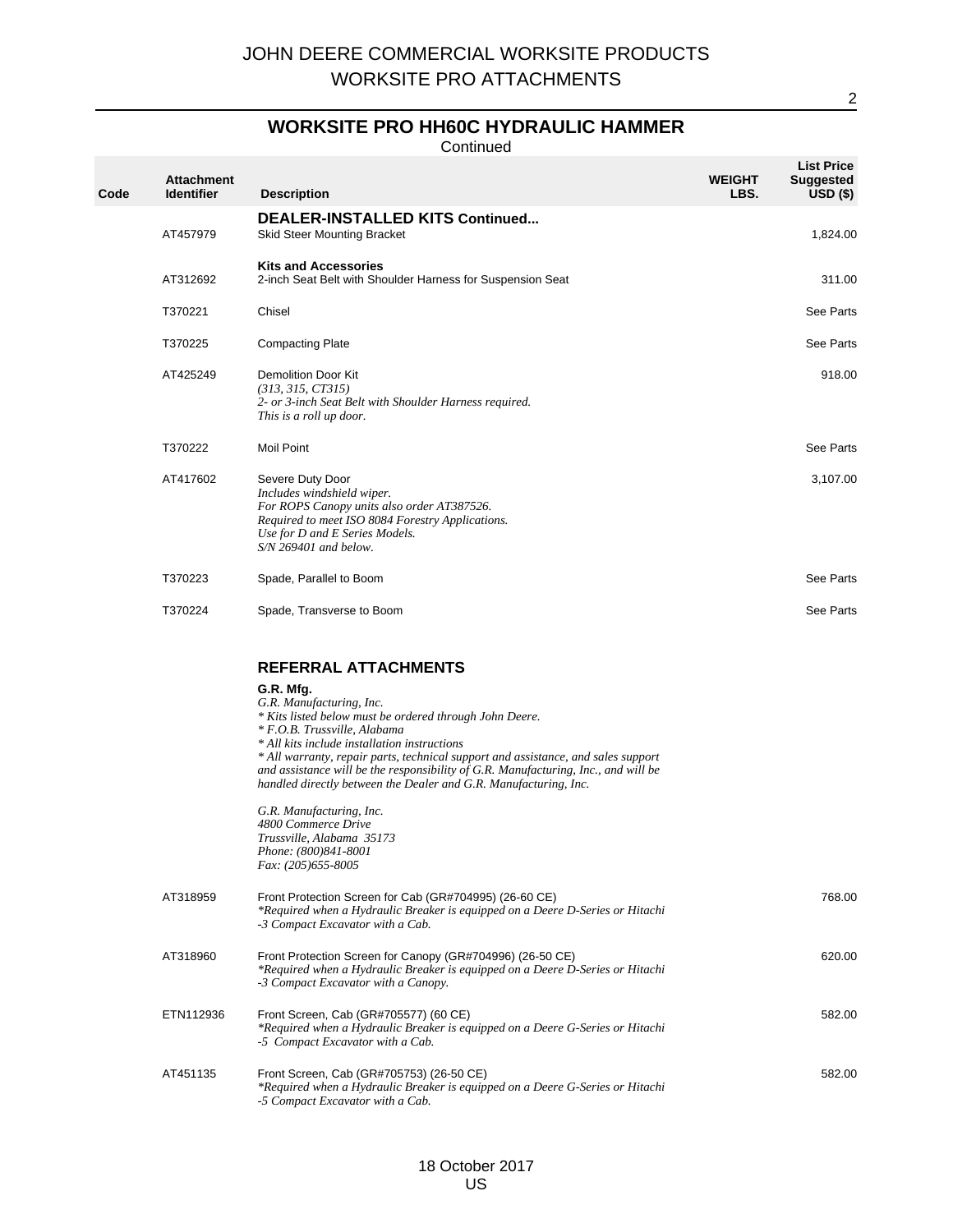# **WORKSITE PRO HH60C HYDRAULIC HAMMER**

Continued

| Code | <b>Attachment</b><br><b>Identifier</b> | <b>Description</b>                                                            | <b>WEIGHT</b><br>LBS. | <b>List Price</b><br><b>Suggested</b><br>USD(S) |
|------|----------------------------------------|-------------------------------------------------------------------------------|-----------------------|-------------------------------------------------|
|      |                                        | <b>REFERRAL ATTACHMENTS Continued</b>                                         |                       |                                                 |
|      | AT435404                               | Front Screen, Canopy (GR#705578) (35-50 CE)                                   |                       | 480.00                                          |
|      |                                        | *Required when a Hydraulic Breaker is equipped on a Deere G-Series or Hitachi |                       |                                                 |
|      |                                        | -5 Compact Excavator with a Canopy.                                           |                       |                                                 |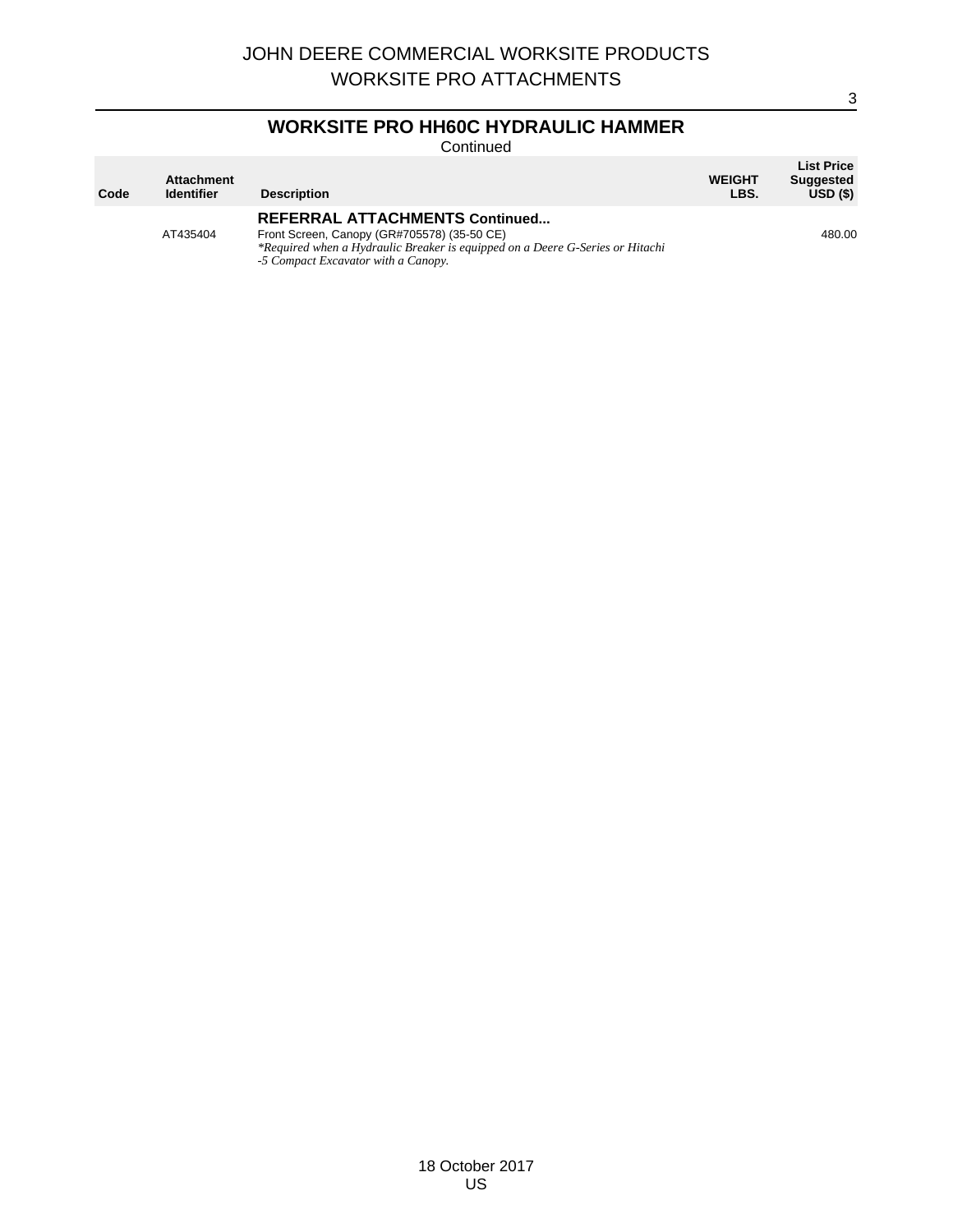#### **WORKSITE PRO HH80C HYDRAULIC HAMMER** Equipment for Base Machine

| Performance:<br>Blows Per Minute: 500 - 1700<br>Flow Requirements:<br>$10.6 - 31.7$ qpm $(40 - 120$ lpm)<br>Operating Pressure:<br>$1305 - 2030$ psi<br>Moil Tool Point 3.14 in. |                                        |                     | Quik-Tatch Mounting with<br>1/2 in. Couplers and Hoses<br>Note: Units Must be<br>Equipped with Demolition or<br>Severe Duty Door and<br>Shoulder Belt Kits<br>or Protection Screens. |                       |                                                     |
|----------------------------------------------------------------------------------------------------------------------------------------------------------------------------------|----------------------------------------|---------------------|--------------------------------------------------------------------------------------------------------------------------------------------------------------------------------------|-----------------------|-----------------------------------------------------|
| (80 mm) Diameter                                                                                                                                                                 |                                        |                     | Includes Moil Point.                                                                                                                                                                 |                       |                                                     |
| Code                                                                                                                                                                             | <b>Attachment</b><br><b>Identifier</b> | <b>Description</b>  |                                                                                                                                                                                      | <b>WEIGHT</b><br>LBS. | <b>List Price</b><br><b>Suggested</b><br>$USD($ \$) |
|                                                                                                                                                                                  |                                        |                     | Select One Code From Each Required Category                                                                                                                                          |                       |                                                     |
|                                                                                                                                                                                  |                                        | <b>BASE MACHINE</b> |                                                                                                                                                                                      |                       |                                                     |

11,316.00

1

*F.O.B. Dubuque, Iowa*

0CB0T WORKSITE PRO HH80C HYDRAULIC HAMMER *For use on the following models: Skid Steer Loaders: 318E, 320E, 326E, 328E, 332E, 330G & 332G Compact Track Loaders: 319E, 323E, 329E, 333E, 331G & 333G Compact Excavators: 50G and 60G Backhoe Loaders: 310K/L EP, 310K/L, 310SK/SL, 310SK TMC, 315SK/SL, 325K/L, 410K/L, 410K TMC*

#### **MOUNTING BRACKETS**

| 1000 | <b>Less Mounting Bracket</b>                                                                        | No Charge |
|------|-----------------------------------------------------------------------------------------------------|-----------|
| 1001 | Mounting Bracket, SSL & CTL                                                                         | 1,546.00  |
| 1004 | Mounting Bracket, 50-60 Compact Excavator                                                           | 741.00    |
| 1005 | Mounting Bracket, 310 Backhoe Loader<br>For use on:<br>310K/L EP & 310G-L                           | 859.00    |
| 1006 | Mounting Bracket, 410 Backhoe Loader<br>For use on:<br>310SG-SL<br>310SL HL<br>315SG-SL<br>$410G-L$ | 884.00    |

## **DEALER-INSTALLED KITS**

| AT458340 | <b>Adapters and Mounting Frames</b><br>Mounting Bracket, 17 Compact Excavator | 424.00 |
|----------|-------------------------------------------------------------------------------|--------|
| AT458341 | Mounting Bracket, 26-35 Compact Excavator                                     | 591.00 |
| AT458343 | Mounting Bracket, 310 Backhoe Loader<br>For use on:<br>310K/L EP & 310G-L     | 859.00 |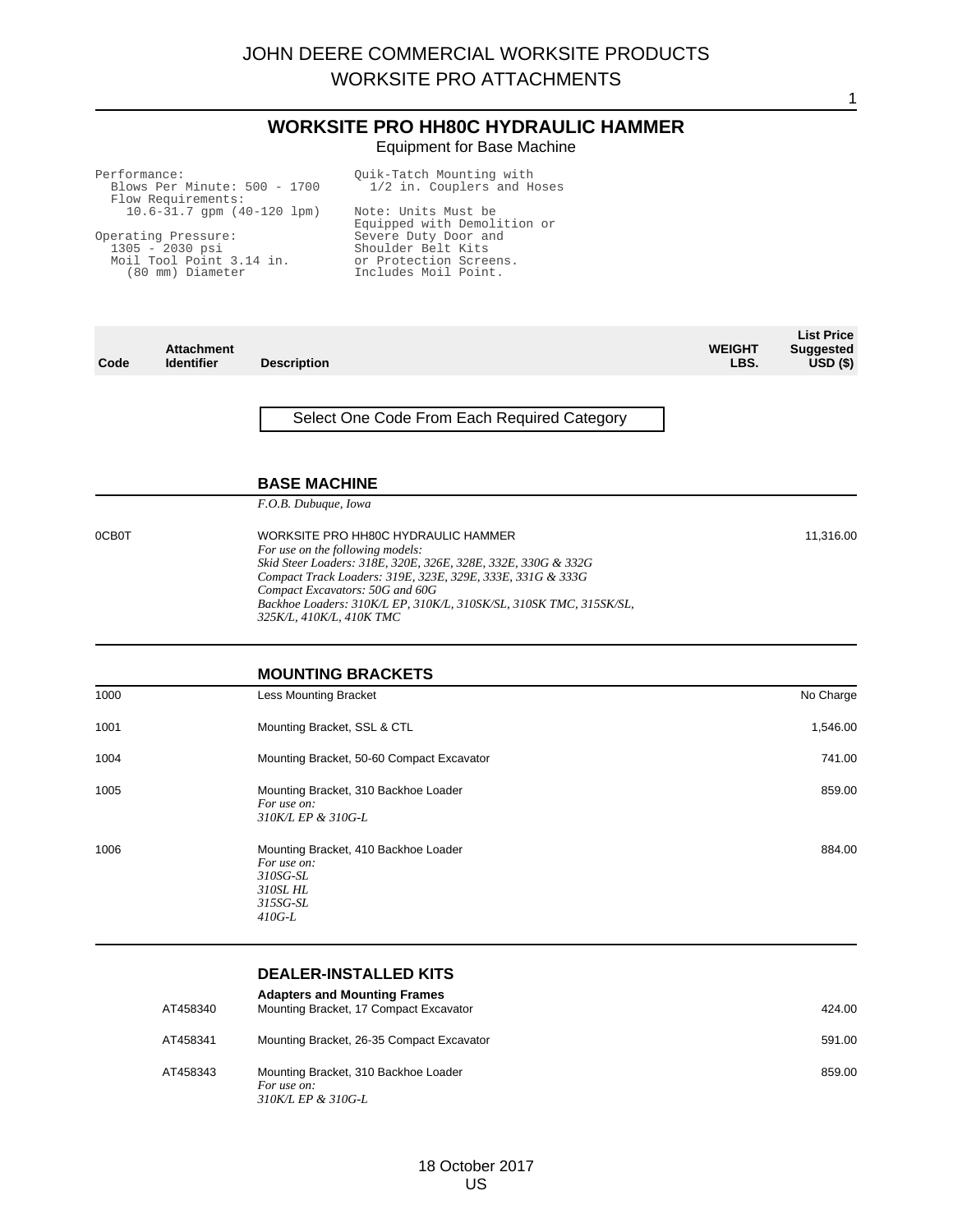## **WORKSITE PRO HH80C HYDRAULIC HAMMER**

Continued

| Code | <b>Attachment</b><br><b>Identifier</b> | <b>Description</b>                                                                                                                                                                                            | <b>WEIGHT</b><br>LBS. | <b>List Price</b><br><b>Suggested</b><br>$USD($ \$) |
|------|----------------------------------------|---------------------------------------------------------------------------------------------------------------------------------------------------------------------------------------------------------------|-----------------------|-----------------------------------------------------|
|      | AT460178                               | <b>DEALER-INSTALLED KITS Continued</b><br>Mounting Bracket, 410 Backhoe Loader<br>For use on:<br>310SG-SL<br>310SL HL<br>315SG-SL<br>410G-L                                                                   |                       | 884.00                                              |
|      | AT458342                               | Mounting Bracket, 50-60 Compact Excavator                                                                                                                                                                     |                       | 741.00                                              |
|      | AT457979                               | Skid Steer Mounting Bracket                                                                                                                                                                                   |                       | 1,824.00                                            |
|      | AT450567                               | <b>Attachments and Accessories</b><br>Backhoe Coupler Adapter Kit (Pin & Bushing)<br>For use on:<br>310K/L EP & 310G-L                                                                                        |                       | 1,215.00                                            |
|      | AT312692                               | <b>Kits and Accessories</b><br>2-inch Seat Belt with Shoulder Harness for Suspension Seat                                                                                                                     |                       | 311.00                                              |
|      | AT450568                               | Backhoe Coupler Adapter Kit (Pin & Bushing)<br>For use on:<br>310SG-SL<br>310SL HL<br>315SG-SL<br>$410G-L$                                                                                                    |                       | 1,038.00                                            |
|      | T370226                                | Chisel                                                                                                                                                                                                        |                       | See Parts                                           |
|      | T370230                                | <b>Compacting Plate</b>                                                                                                                                                                                       |                       | See Parts                                           |
|      | T370227                                | <b>Moil Point</b>                                                                                                                                                                                             |                       | See Parts                                           |
|      | AT417602                               | Severe Duty Door<br>Includes windshield wiper.<br>For ROPS Canopy units also order AT387526.<br>Required to meet ISO 8084 Forestry Applications.<br>Use for D and E Series Models.<br>$S/N$ 269401 and below. |                       | 3,107.00                                            |
|      | T370228                                | Spade, Parallel to Boom                                                                                                                                                                                       |                       | See Parts                                           |
|      | T370229                                | Spade, Transverse to Boom                                                                                                                                                                                     |                       | See Parts                                           |

## **REFERRAL ATTACHMENTS**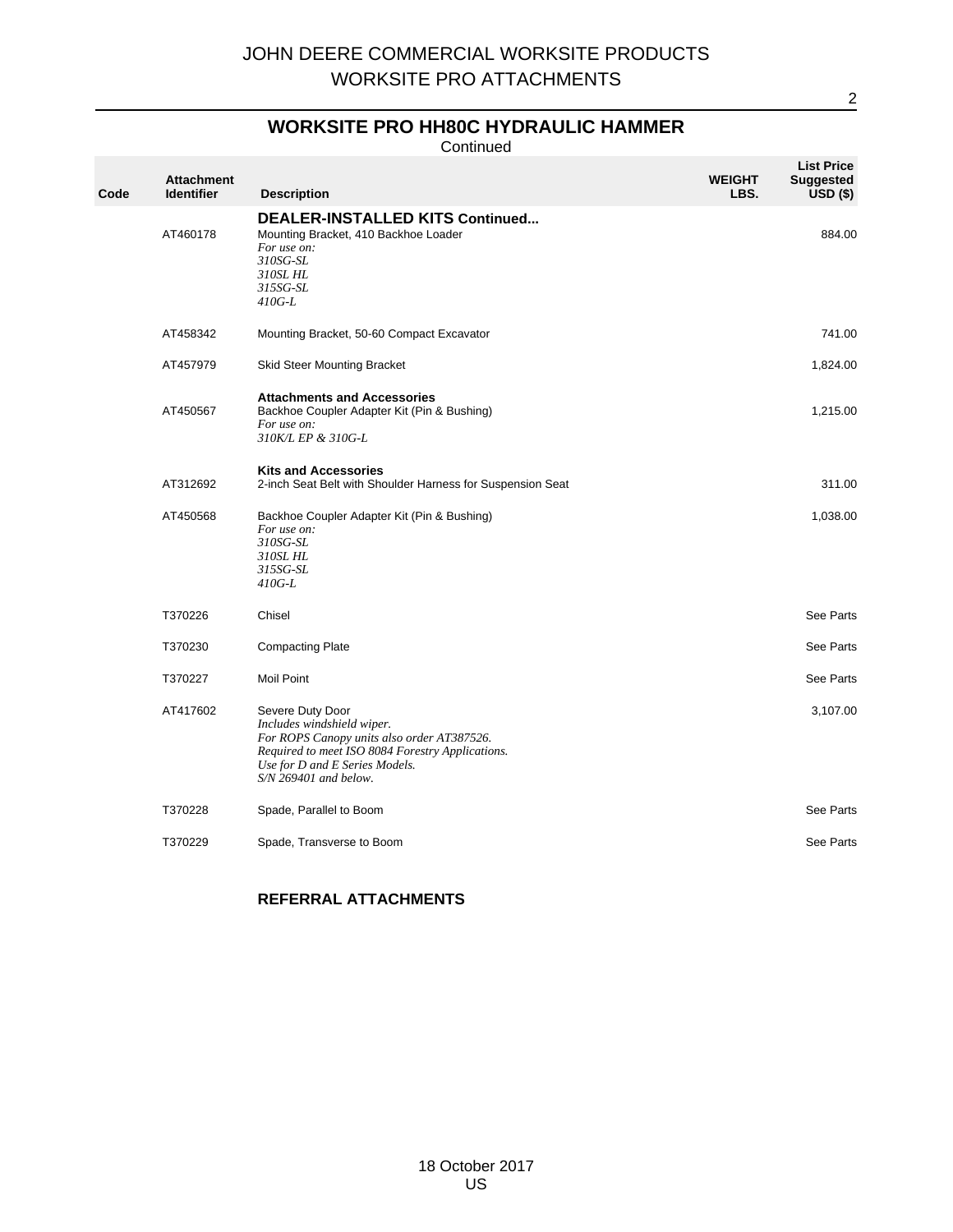# **WORKSITE PRO HH80C HYDRAULIC HAMMER**

**Continued** 

| Code | <b>Attachment</b><br><b>Identifier</b> | <b>Description</b>                                                                                                                                                                                                                                                                                                                                                                                                                                                                                                                                                                                       | <b>WEIGHT</b><br>LBS. | <b>List Price</b><br><b>Suggested</b><br>$USD($ \$) |
|------|----------------------------------------|----------------------------------------------------------------------------------------------------------------------------------------------------------------------------------------------------------------------------------------------------------------------------------------------------------------------------------------------------------------------------------------------------------------------------------------------------------------------------------------------------------------------------------------------------------------------------------------------------------|-----------------------|-----------------------------------------------------|
|      |                                        | <b>REFERRAL ATTACHMENTS Continued</b><br>G.R. Mfg.<br>G.R. Manufacturing, Inc.<br>* Kits listed below must be ordered through John Deere.<br>* F.O.B. Trussville, Alabama<br>* All kits include installation instructions<br>* All warranty, repair parts, technical support and assistance, and sales support<br>and assistance will be the responsibility of $G.R.$ Manufacturing, Inc., and will be<br>handled directly between the Dealer and G.R. Manufacturing, Inc.<br>G.R. Manufacturing, Inc.<br>4800 Commerce Drive<br>Trussville, Alabama 35173<br>Phone: (800)841-8001<br>Fax: (205)655-8005 |                       |                                                     |
|      | AT318959                               | Front Protection Screen for Cab (GR#704995) (26-60 CE)<br>*Required when a Hydraulic Breaker is equipped on a Deere D-Series or Hitachi<br>-3 Compact Excavator with a Cab.                                                                                                                                                                                                                                                                                                                                                                                                                              |                       | 768.00                                              |
|      | AT318960                               | Front Protection Screen for Canopy (GR#704996) (26-50 CE)<br>*Required when a Hydraulic Breaker is equipped on a Deere D-Series or Hitachi<br>-3 Compact Excavator with a Canopy.                                                                                                                                                                                                                                                                                                                                                                                                                        |                       | 620.00                                              |
|      | ETN112936                              | Front Screen, Cab (GR#705577) (60 CE)<br>*Required when a Hydraulic Breaker is equipped on a Deere G-Series or Hitachi<br>-5 Compact Excavator with a Cab.                                                                                                                                                                                                                                                                                                                                                                                                                                               |                       | 582.00                                              |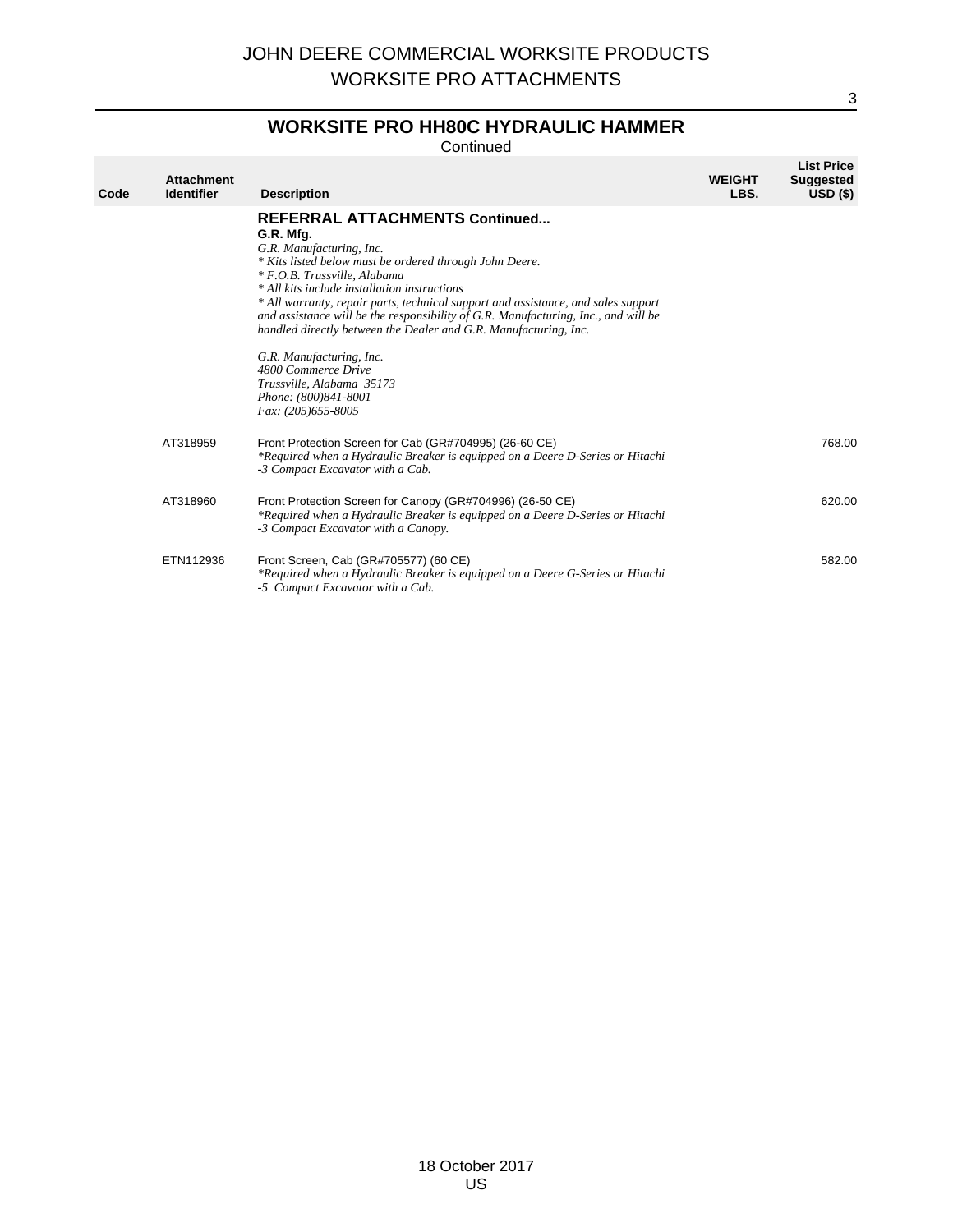## **WORKSITE PRO LP72 LANDPLANE** Equipment for Base Machine

Features: Sifting Plate 6 Scarifier Teeth Pin-on 50.0 in. Length 21.9 in. Height 4.0 in. Working Depth 5/8 x 6 Cutting Edge

Specifications: 72.0 in. Working Width

| Code  | <b>Attachment</b><br><b>Identifier</b> | <b>Description</b>                                                                                                                                                                                                                         | <b>WEIGHT</b><br>LBS. | <b>List Price</b><br><b>Suggested</b><br>$USD($ \$) |
|-------|----------------------------------------|--------------------------------------------------------------------------------------------------------------------------------------------------------------------------------------------------------------------------------------------|-----------------------|-----------------------------------------------------|
|       |                                        | Select One Code From Each Required Category                                                                                                                                                                                                |                       |                                                     |
|       |                                        | <b>BASE MACHINE</b>                                                                                                                                                                                                                        |                       |                                                     |
|       |                                        | F.O.B. Dubuque, Iowa                                                                                                                                                                                                                       |                       |                                                     |
| 7450T |                                        | <b>WORKSITE PRO LP72 LANDPLANE</b><br>For use on the following models:<br>312G-318G SS<br>318E-326E SS<br>317G CTL<br>319E, 323E CTLs<br>110 TLB<br>300CX, 400X/400CX Loaders*<br>*Please refer to A&T Sales Manual for other requirements |                       | 2,300.00                                            |
|       |                                        | <b>HYDRAULIC KIT</b>                                                                                                                                                                                                                       |                       |                                                     |
| 1000  |                                        | <b>Hydraulic Kit</b>                                                                                                                                                                                                                       |                       | 411.00                                              |
| 1001  |                                        | Less Hydraulic Kit                                                                                                                                                                                                                         |                       | In Base Price                                       |
|       |                                        | <b>DEALER-INSTALLED KITS</b>                                                                                                                                                                                                               |                       |                                                     |
|       | PB750225                               | <b>Kits and Accessories</b><br>Box of #3 Grade 8 Plow Bolts and Nuts                                                                                                                                                                       |                       | See Parts                                           |
|       | AT377739                               | <b>Hydraulic Kit</b>                                                                                                                                                                                                                       |                       | 413.00                                              |
|       | T32742                                 | <b>Miscellaneous</b><br>72 in. Bolt-On Cutting Edge                                                                                                                                                                                        |                       | See Parts                                           |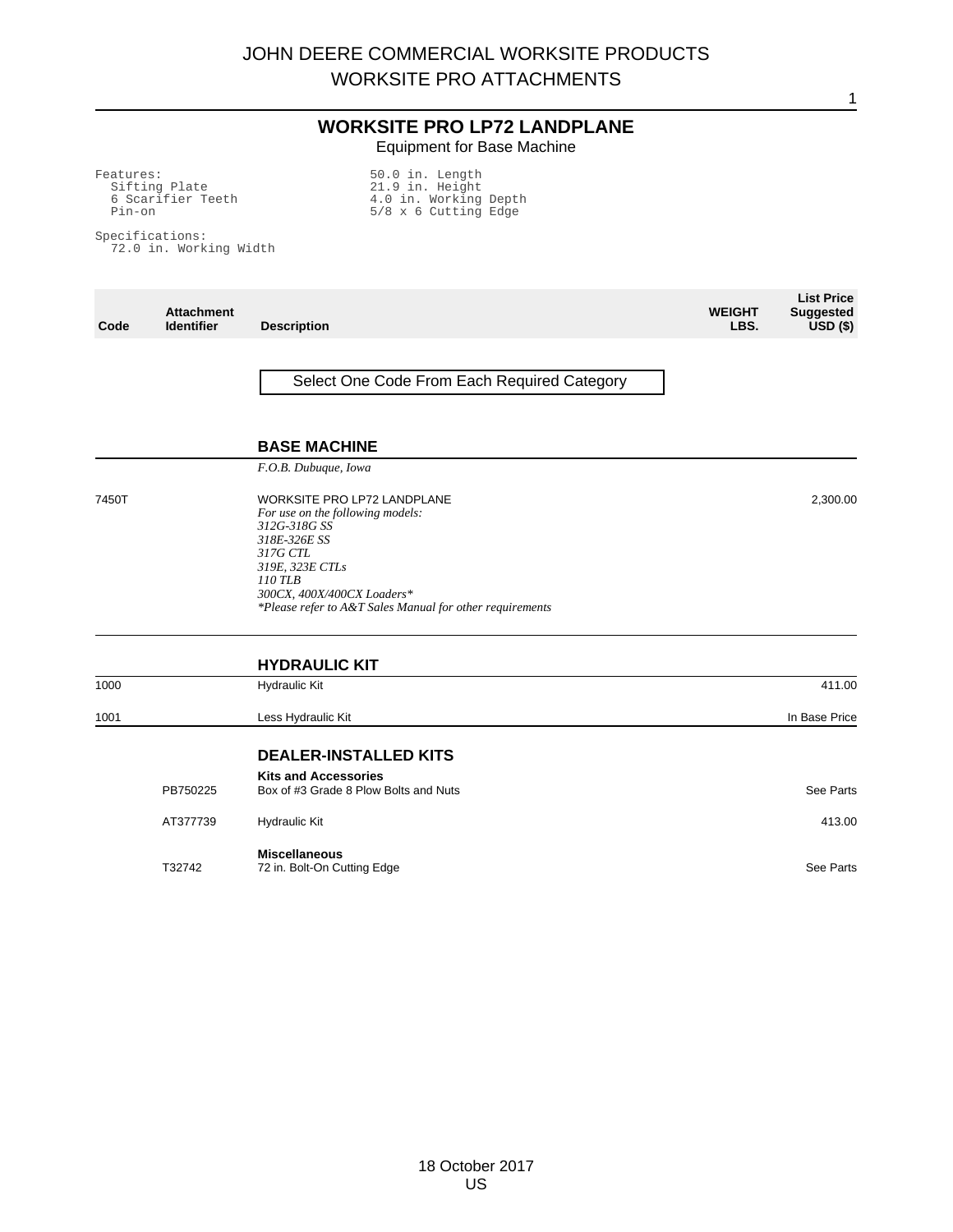## **WORKSITE PRO LP78 LANDPLANE** Equipment for Base Machine

Features: Sifting Plate 7 Scarifier Teeth Pin-on 50.0 in. Length 21.9 in. Height 4.0 in. Working Depth 5/8 x 6 Cutting Edge

Specifications: 78.0 in. Working Width

| Code  | <b>Attachment</b><br><b>Identifier</b> | <b>Description</b>                                                                                                                                                                                                                                          | <b>WEIGHT</b><br>LBS. | <b>List Price</b><br><b>Suggested</b><br>$USD($ \$) |
|-------|----------------------------------------|-------------------------------------------------------------------------------------------------------------------------------------------------------------------------------------------------------------------------------------------------------------|-----------------------|-----------------------------------------------------|
|       |                                        | Select One Code From Each Required Category                                                                                                                                                                                                                 |                       |                                                     |
|       |                                        | <b>BASE MACHINE</b>                                                                                                                                                                                                                                         |                       |                                                     |
|       |                                        | F.O.B. Dubuque, Iowa                                                                                                                                                                                                                                        |                       |                                                     |
| 7460T |                                        | <b>WORKSITE PRO LP78 LANDPLANE</b><br>For use on the following models:<br>320E-332E SS<br>330G-332G SS<br>317G CTL<br>319E-333E CTLs<br>331G-333G CTLs<br>110 TLB<br>300CX, 400X/400CX Loaders*<br>*Please refer to A&T Sales Manual for other requirements |                       | 2,514.00                                            |
|       |                                        | <b>HYDRAULIC KIT</b>                                                                                                                                                                                                                                        |                       |                                                     |
| 1000  |                                        | <b>Hydraulic Kit</b>                                                                                                                                                                                                                                        |                       | 411.00                                              |
| 1001  |                                        | Less Hydraulic Kit                                                                                                                                                                                                                                          |                       | In Base Price                                       |
|       |                                        | <b>DEALER-INSTALLED KITS</b>                                                                                                                                                                                                                                |                       |                                                     |
|       | KV12758                                | <b>Cutting Edges</b><br>78 in. Bolt-On Cutting Edge<br>Requires additional hardware; see Parts.                                                                                                                                                             |                       | See Parts                                           |
|       | PB750225                               | <b>Kits and Accessories</b><br>Box of #3 Grade 8 Plow Bolts and Nuts                                                                                                                                                                                        |                       | See Parts                                           |
|       | AT377739                               | <b>Hydraulic Kit</b>                                                                                                                                                                                                                                        |                       | 413.00                                              |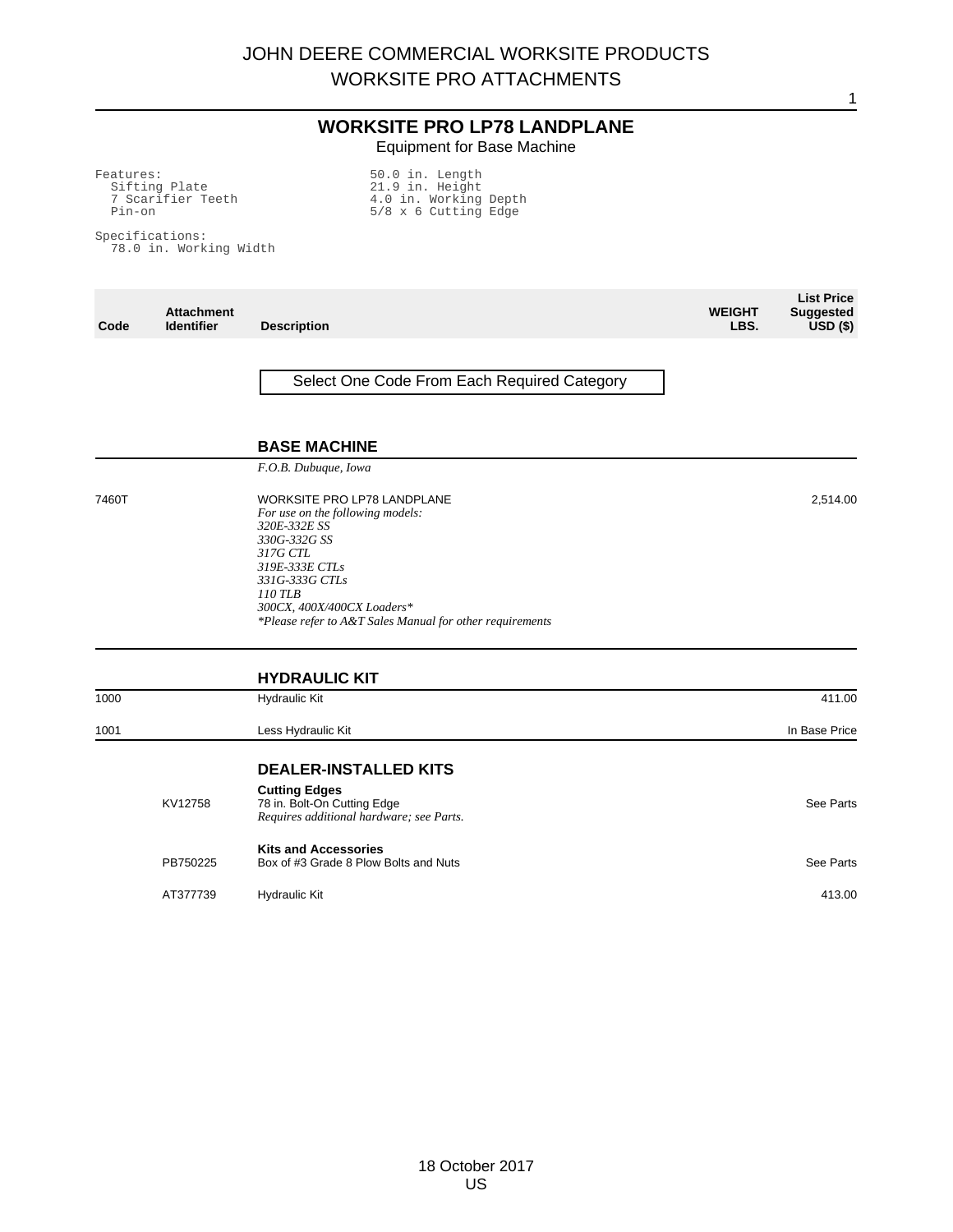## **WORKSITE PRO LP84 LANDPLANE** Equipment for Base Machine

Features: Sifting Plate 8 Scarifier Teeth Pin-on 50.0 in. Length 21.9 in. Height 4.0 in. Working Depth 5/8 x 6 Cutting Edge

Specifications: 84.0 in. Working Width

| Code  | <b>Attachment</b><br><b>Identifier</b> | <b>Description</b>                                                                                                                                                 | <b>WEIGHT</b><br>LBS. | <b>List Price</b><br><b>Suggested</b><br>$USD($ \$) |
|-------|----------------------------------------|--------------------------------------------------------------------------------------------------------------------------------------------------------------------|-----------------------|-----------------------------------------------------|
|       |                                        | Select One Code From Each Required Category                                                                                                                        |                       |                                                     |
|       |                                        | <b>BASE MACHINE</b>                                                                                                                                                |                       |                                                     |
| 7470T |                                        | F.O.B. Dubuque, Iowa<br><b>WORKSITE PRO LP84 LANDPLANE</b><br>For use on the following models:<br>326E-332E SS<br>330G-332G SS<br>319E-333E CTLs<br>331G-333G CTLs |                       | 2,733.00                                            |
|       |                                        | <b>HYDRAULIC KIT</b>                                                                                                                                               |                       |                                                     |
| 1000  |                                        | <b>Hydraulic Kit</b>                                                                                                                                               |                       | 411.00                                              |
| 1001  |                                        | Less Hydraulic Kit                                                                                                                                                 |                       | In Base Price                                       |
|       | KV12471                                | <b>DEALER-INSTALLED KITS</b><br><b>Cutting Edges</b><br>84 in. Bolt-On Cutting Edge<br>Requires additional hardware; see Parts.                                    |                       | See Parts                                           |
|       | PB750225                               | <b>Kits and Accessories</b><br>Box of #3 Grade 8 Plow Bolts and Nuts                                                                                               |                       | See Parts                                           |
|       | AT377739                               | <b>Hydraulic Kit</b>                                                                                                                                               |                       | 413.00                                              |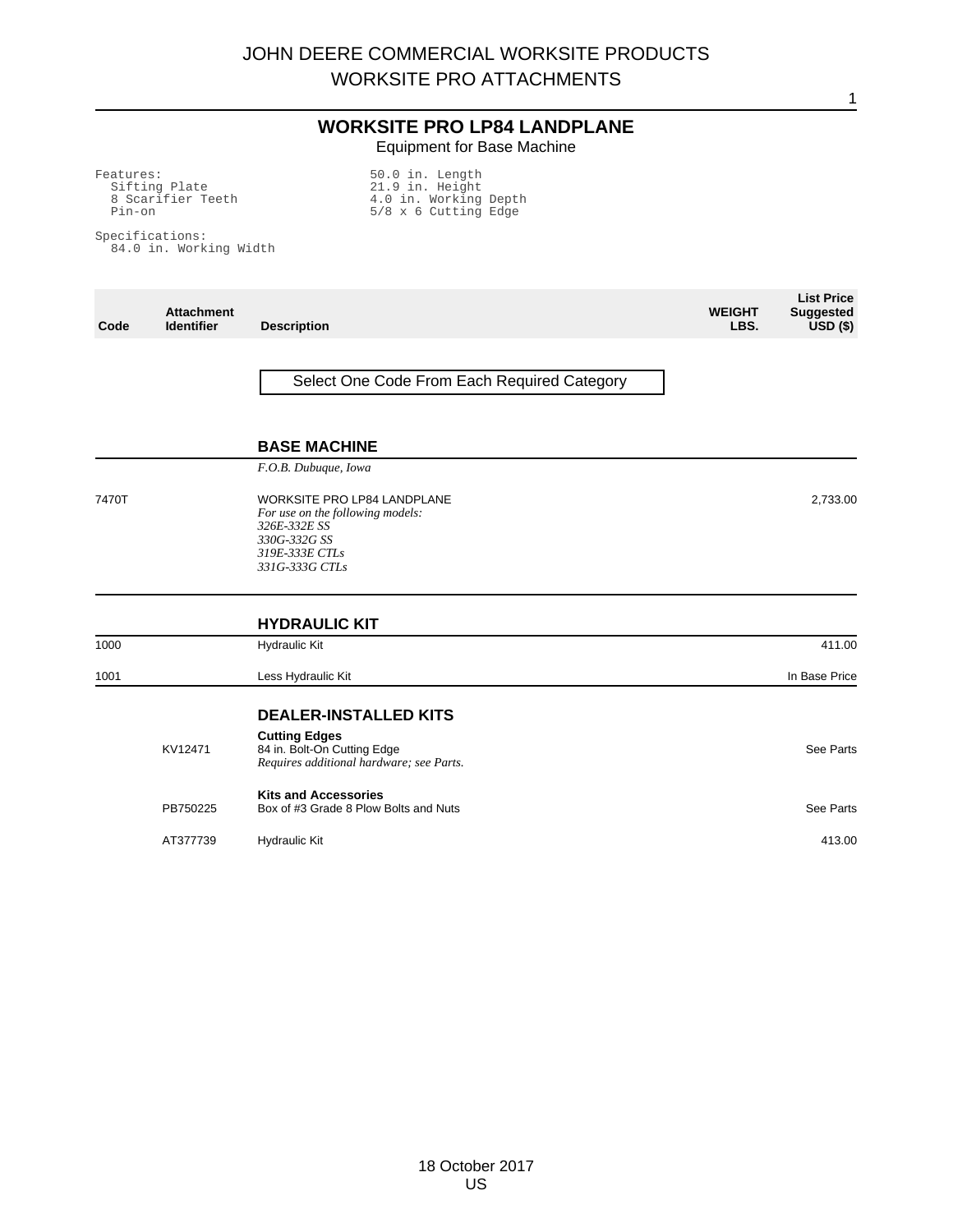## **WORKSITE PRO MS60 MATERIAL / MANURE SCRAPER** Equipment for Base Machine

1

Features:

Rubber edges are reversible and replaceable

Units come standard with the pull back kit installed Applications include but not limited to: Manure removal Flood clean up Light snow removal Any place where pushing material is needed with a rubber edge

| Code  | <b>Attachment</b><br><b>Identifier</b> | <b>Description</b>                                                                              | <b>WEIGHT</b><br>LBS. | <b>List Price</b><br><b>Suggested</b><br>USD <sub>(</sub> ) |
|-------|----------------------------------------|-------------------------------------------------------------------------------------------------|-----------------------|-------------------------------------------------------------|
|       |                                        | Select One Code From Each Required Category                                                     |                       |                                                             |
|       |                                        | <b>BASE MACHINE</b>                                                                             |                       |                                                             |
|       |                                        | F.O.B. Dubuque, Iowa                                                                            |                       |                                                             |
| 8500T |                                        | WORKSITE PRO MS60 MATERIAL / MANURE SCRAPER<br>For use on the following models:<br>312G-318G SS |                       | 1,617.00                                                    |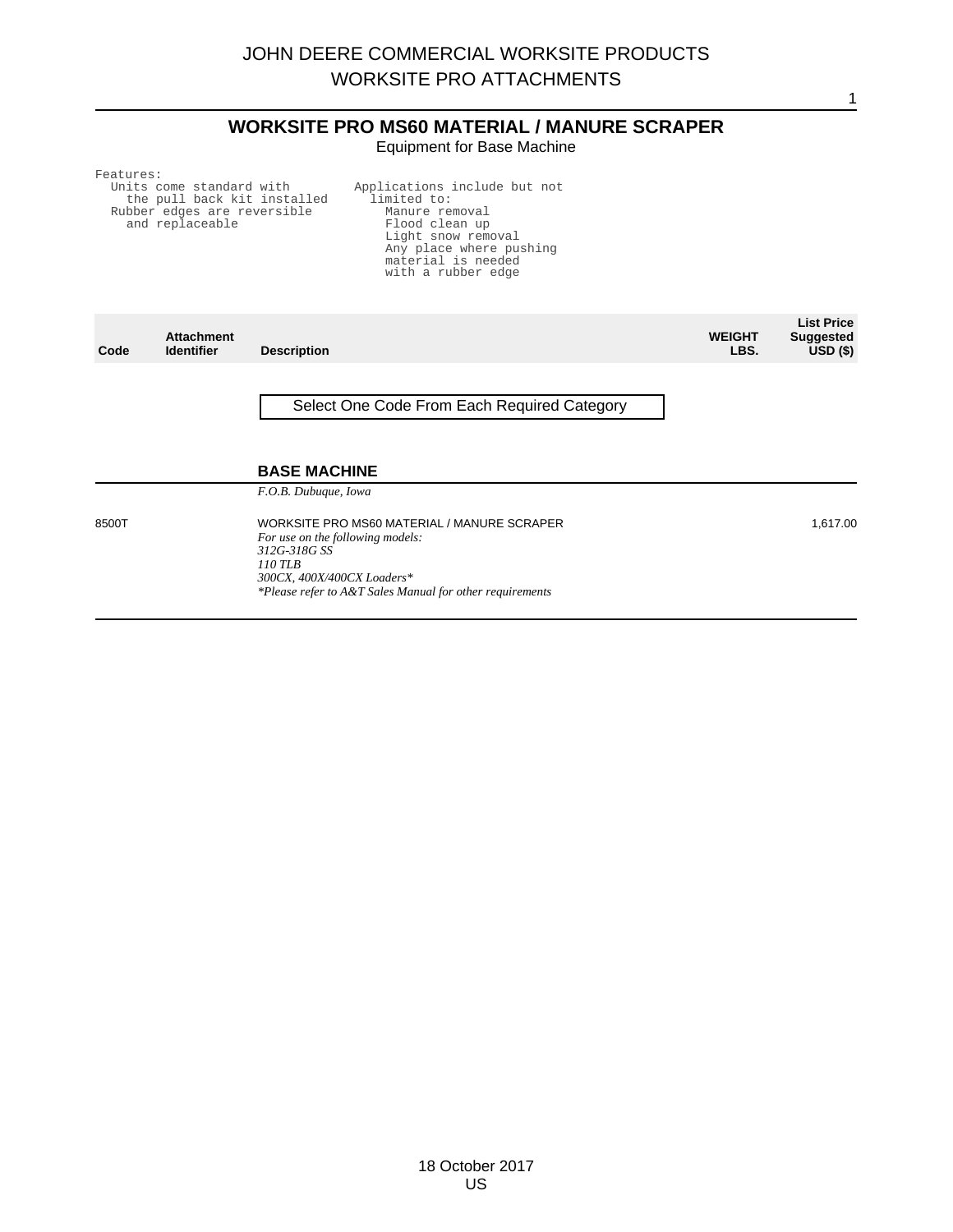## **WORKSITE PRO MS72 MATERIAL / MANURE SCRAPER** Equipment for Base Machine

1

Features:

Units come standard with the pull back kit installed Rubber edges are reversible and replaceable Applications include but not limited to: Manure removal Flood clean up Light snow removal Any place where pushing material is needed with a rubber edge

| Code  | <b>Attachment</b><br><b>Identifier</b> | <b>Description</b>                                                                                                                                                                                                               | <b>WEIGHT</b><br>LBS. | <b>List Price</b><br><b>Suggested</b><br>USD <sub>(</sub> ) |
|-------|----------------------------------------|----------------------------------------------------------------------------------------------------------------------------------------------------------------------------------------------------------------------------------|-----------------------|-------------------------------------------------------------|
|       |                                        | Select One Code From Each Required Category                                                                                                                                                                                      |                       |                                                             |
|       |                                        | <b>BASE MACHINE</b><br>F.O.B. Dubuque, Iowa                                                                                                                                                                                      |                       |                                                             |
| 8510T |                                        | WORKSITE PRO MS72 MATERIAL / MANURE SCRAPER<br>For use on the following models:<br>312G-318G SS<br>318E-324E SS<br>317G CTL<br>110 TLB<br>300CX, 400X/400CX Loaders*<br>*Please refer to A&T Sales Manual for other requirements |                       | 2,115.00                                                    |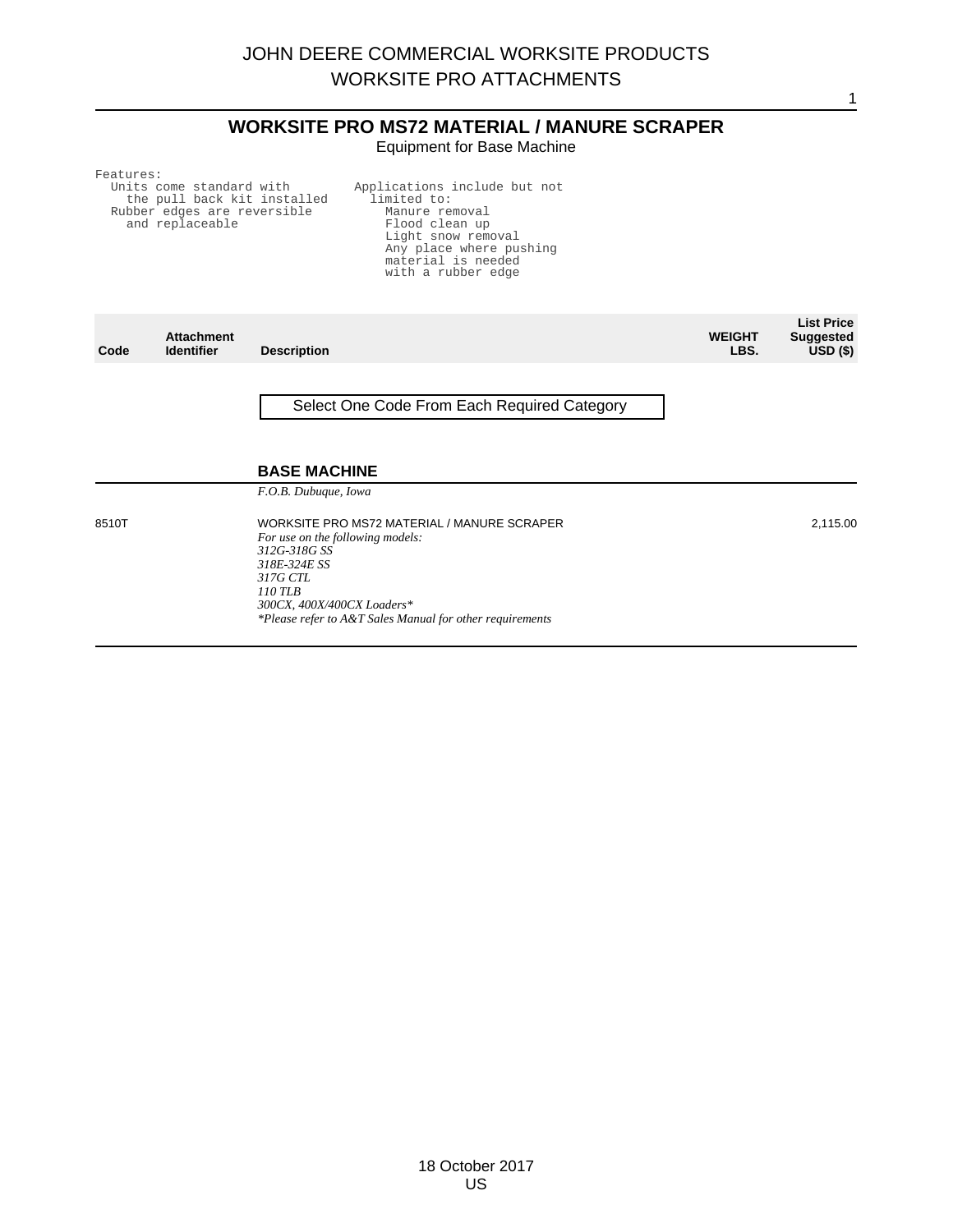## **WORKSITE PRO MS84 MATERIAL / MANURE SCRAPER** Equipment for Base Machine

1

Features:

Units come standard with the pull back kit installed Rubber edges are reversible and replaceable

Applications include but not limited to: Manure removal Flood clean up Light snow removal Any place where pushing material is needed with a rubber edge

| Code  | <b>Attachment</b><br><b>Identifier</b> | <b>Description</b>                                                                                                                                  | <b>WEIGHT</b><br>LBS. | <b>List Price</b><br><b>Suggested</b><br>$USD($ \$) |
|-------|----------------------------------------|-----------------------------------------------------------------------------------------------------------------------------------------------------|-----------------------|-----------------------------------------------------|
|       |                                        | Select One Code From Each Required Category                                                                                                         |                       |                                                     |
|       |                                        | <b>BASE MACHINE</b>                                                                                                                                 |                       |                                                     |
|       |                                        | F.O.B. Dubuque, Iowa                                                                                                                                |                       |                                                     |
| 8520T |                                        | WORKSITE PRO MS84 MATERIAL / MANURE SCRAPER<br>For use on the following models:<br>318E-332E SS<br>330G-332G SS<br>317G-333G CTLs<br>319E-333E CTLs |                       | 2,199.00                                            |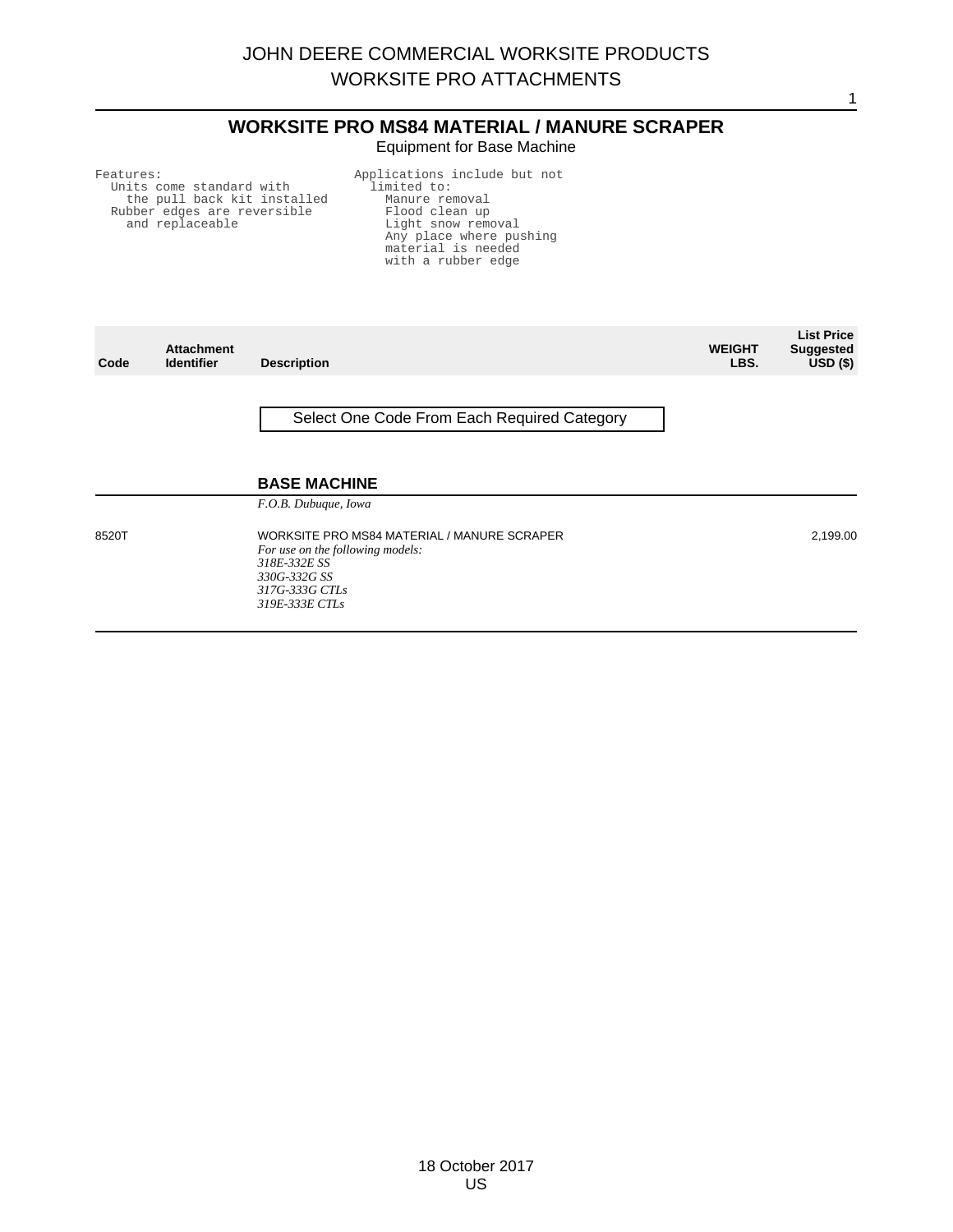## **WORKSITE PRO MS96 MATERIAL / MANURE SCRAPER** Equipment for Base Machine

Features:

Units come standard with the pull back kit installed Rubber edges are reversible and replaceable

Applications include but not limited to: Manure removal Flood clean up Light snow removal Any place where pushing material is needed with a rubber edge

| Code | <b>Attachment</b><br><b>Identifier</b> | <b>Description</b>                          |
|------|----------------------------------------|---------------------------------------------|
|      |                                        |                                             |
|      |                                        | Select One Code From Each Required Category |
|      |                                        |                                             |
|      |                                        |                                             |

#### **BASE MACHINE**

*F.O.B. Dubuque, Iowa*

8530T WORKSITE PRO MS96 MATERIAL / MANURE SCRAPER *For use on the following models: 318E-332E SS 330G-332G SS 319E-333E CTLs 331G-333G CTLs*

2,033.00

**List Price Suggested USD (\$)**

1

**WEIGHT LBS.**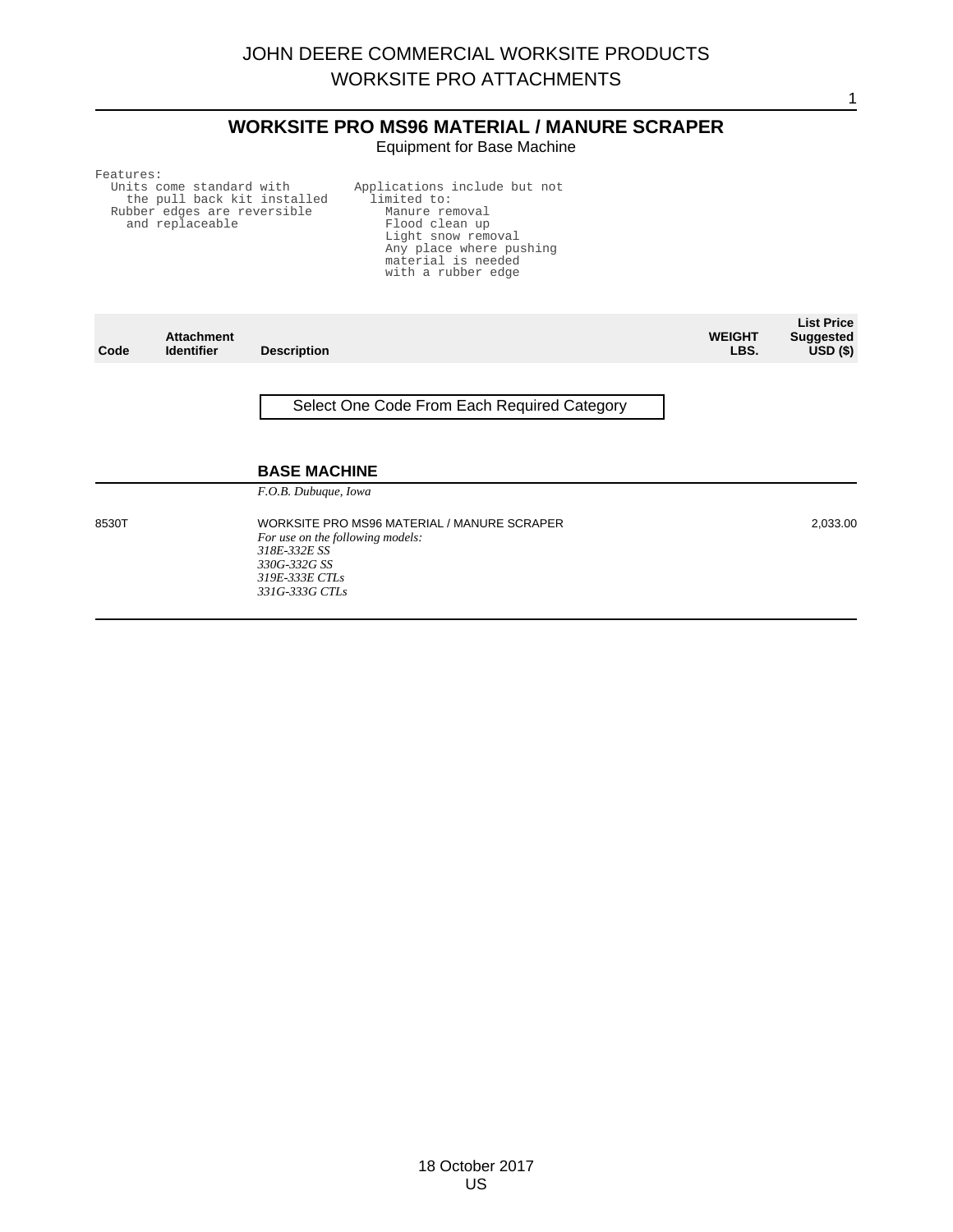## **WORKSITE PRO MH60C MULCHING HEAD** Equipment for Base Machine

Height: 57 in. (1452 mm) Length: 61 in. (1550 mm)

(1524 mm)

Severe-duty design Two-speed (2200 rpm) hydraulic system Heavy-duty push bar High-capacity rotor Overall Width: 74 in. (1880 mm) Maximum Cutting Width: 60 in.

**Code Attachment Identifier Description WEIGHT LBS. List Price Suggested USD (\$)** Select One Code From Each Required Category **BASE MACHINE** 06K0T WORKSITE PRO MH60C MULCHING HEAD *For High Flow: 328E-332E SS 330G-332G SS 329E-333E CTLs 331G-333G CTLs Requires Applicable Operator Protection Kits Requires Applicable Severe Duty Door Kit For Optimum Performance use on Non Hydraulic Self-Leveling Machines* 29,931.00 **MULCHING DOOR** 1001 **Front Mulching Trap Door** *Dealer-Installed Requires Applicable Attachment Control Kit* 2,163.00 1000 **1000** Less Front Mulching Trap Door **In Base Price 1000** Less Front Mulching Trap Door **DEALER-INSTALLED KITS Kits and Accessories** AT427986 Attachment Control *For E series (models 328, 329, 332, and 333) with EH controls (0950, 0975, 0980, and 0990). Includes 3-pin and 14-pin connector. Replaces existing handles.* 415.00 AT427985 Attachment Control Kit *For E series (models 318, 319, 320, 323, and 326) with manual control with Foot Controls (0900) or Hand Controls (0925) OR with EH controls (0950, 0975, 0980, and 0990).Includes 3-pin and 14-pin connector. Replaces existing handles.* 728.00 AT415906 Cooler Kit, MH60C 2 SPD *Requires Fan Wiring Harness AT364347.* 4,975.00 AT364347 Fan Wiring Harness *Installation instructions for the fan wiring harness are: T251958 - English T251959 - Spanish T251960 - French* 134.00 AT412946 Front Mulching Trap Door Kit 2,394.00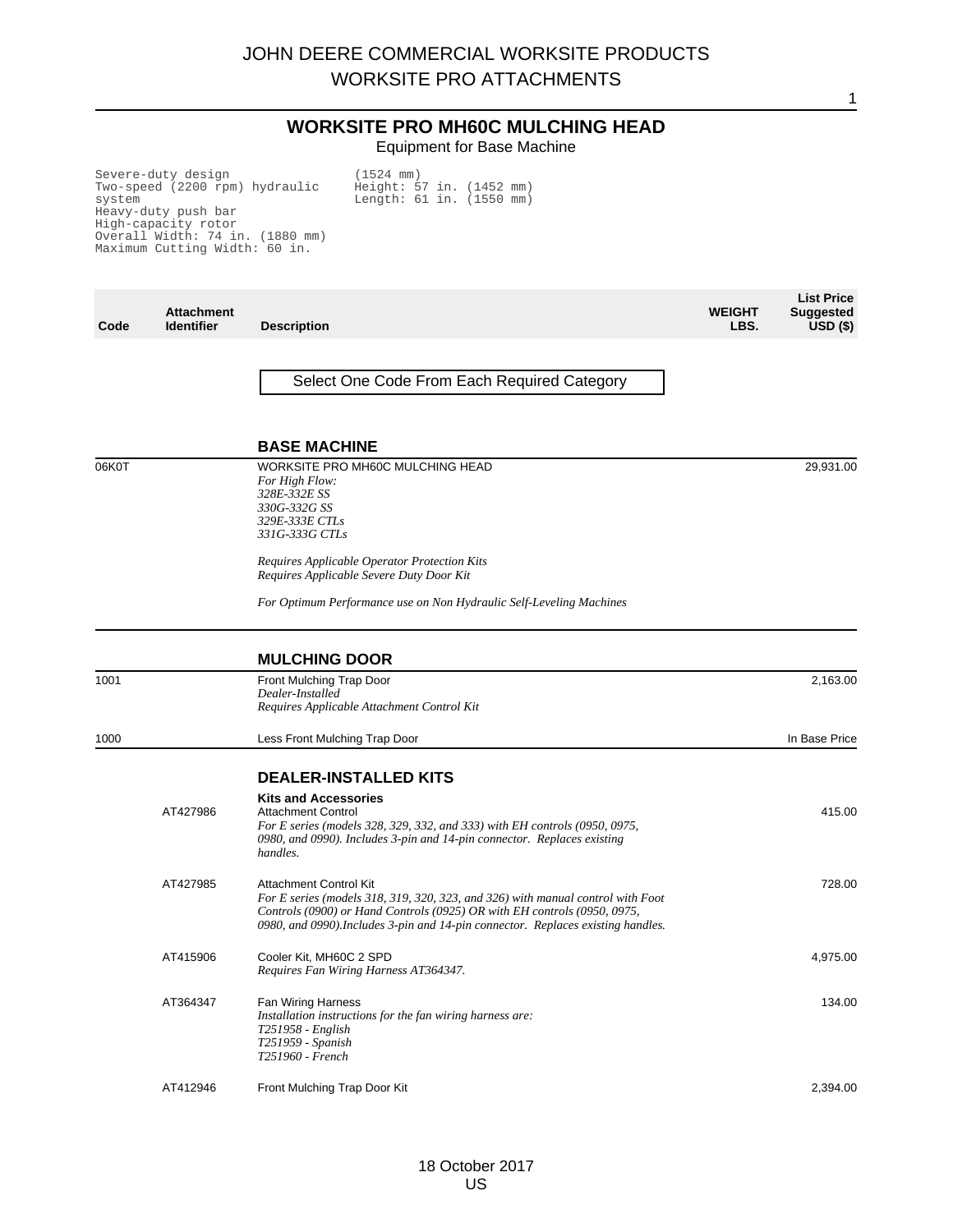## **WORKSITE PRO MH60C MULCHING HEAD**

**Continued** 

| Code | <b>Attachment</b><br><b>Identifier</b> | <b>Description</b>                                          | <b>WEIGHT</b><br>LBS. | <b>List Price</b><br><b>Suggested</b><br>USD(S) |
|------|----------------------------------------|-------------------------------------------------------------|-----------------------|-------------------------------------------------|
|      | AT433111                               | DEALER-INSTALLED KITS Continued<br>Hose Guide kit for MH60C |                       | 667.00                                          |
|      | AT433505                               | Knife Tool Kit                                              |                       | 201.00                                          |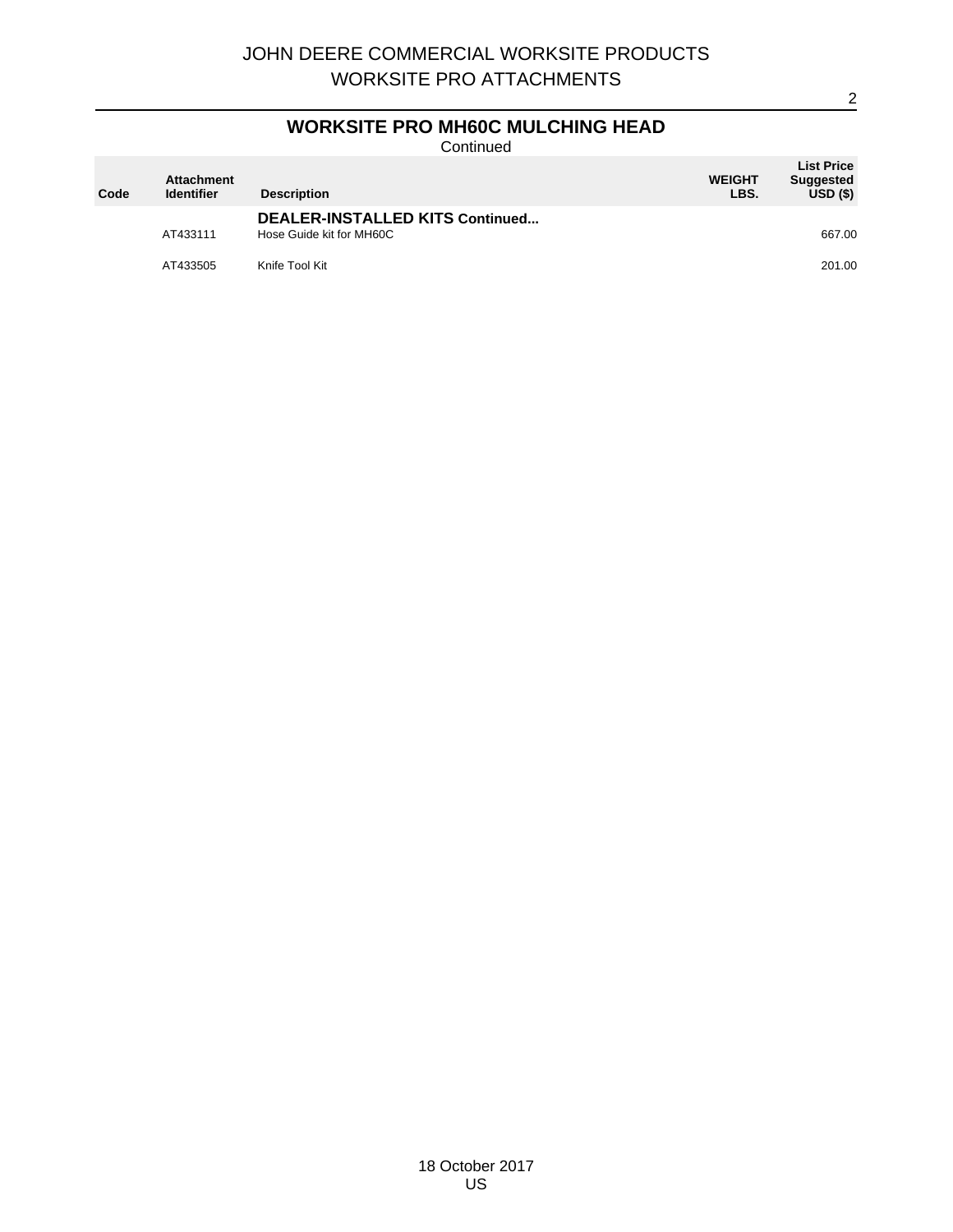# **WORKSITE PRO MP66B MULTI-PURPOSE BUCKET**

| Code  | <b>Attachment</b><br><b>Identifier</b> | <b>Description</b>                                                                                                     | <b>WEIGHT</b><br>LBS. | <b>List Price</b><br><b>Suggested</b><br>$USD($ \$) |
|-------|----------------------------------------|------------------------------------------------------------------------------------------------------------------------|-----------------------|-----------------------------------------------------|
|       |                                        | Select One Code From Each Required Category                                                                            |                       |                                                     |
|       |                                        | <b>BASE MACHINE</b>                                                                                                    |                       |                                                     |
|       |                                        | F.O.B. Dubuque, Iowa                                                                                                   |                       |                                                     |
| 0AQ0T |                                        | WORKSITE PRO MP66B MULTI-PURPOSE BUCKET<br>For use on the following models:<br>312-318G SS<br>318E-324E SS<br>317G CTL |                       | 3,491.00                                            |
|       |                                        | <b>DEALER-INSTALLED KITS</b>                                                                                           |                       |                                                     |
|       | AT436470                               | <b>Cutting Edges</b><br>66 in. Bolt-On Cutting Edge for MP66B                                                          |                       | 343.00                                              |
|       | AT436025                               | <b>Kits and Accessories</b><br>Boom Mounted Hose Guide Kit                                                             |                       | 102.00                                              |
|       | AT436525                               | Side Cutter Assembly, (MP66B, MP72B, MP78B, MP84B)                                                                     |                       | 97.00                                               |
|       | AT436718                               | Spill Guard Assembly, MP66B                                                                                            |                       | 194.00                                              |
|       | AT436521                               | <b>Tooth Bars</b><br>66 in. Tooth Bar - 7 Teeth, MP66B                                                                 |                       | 825.00                                              |
|       | AT436489                               | MP66 Over BOCE Toothbar, MP66B                                                                                         |                       | 885.00                                              |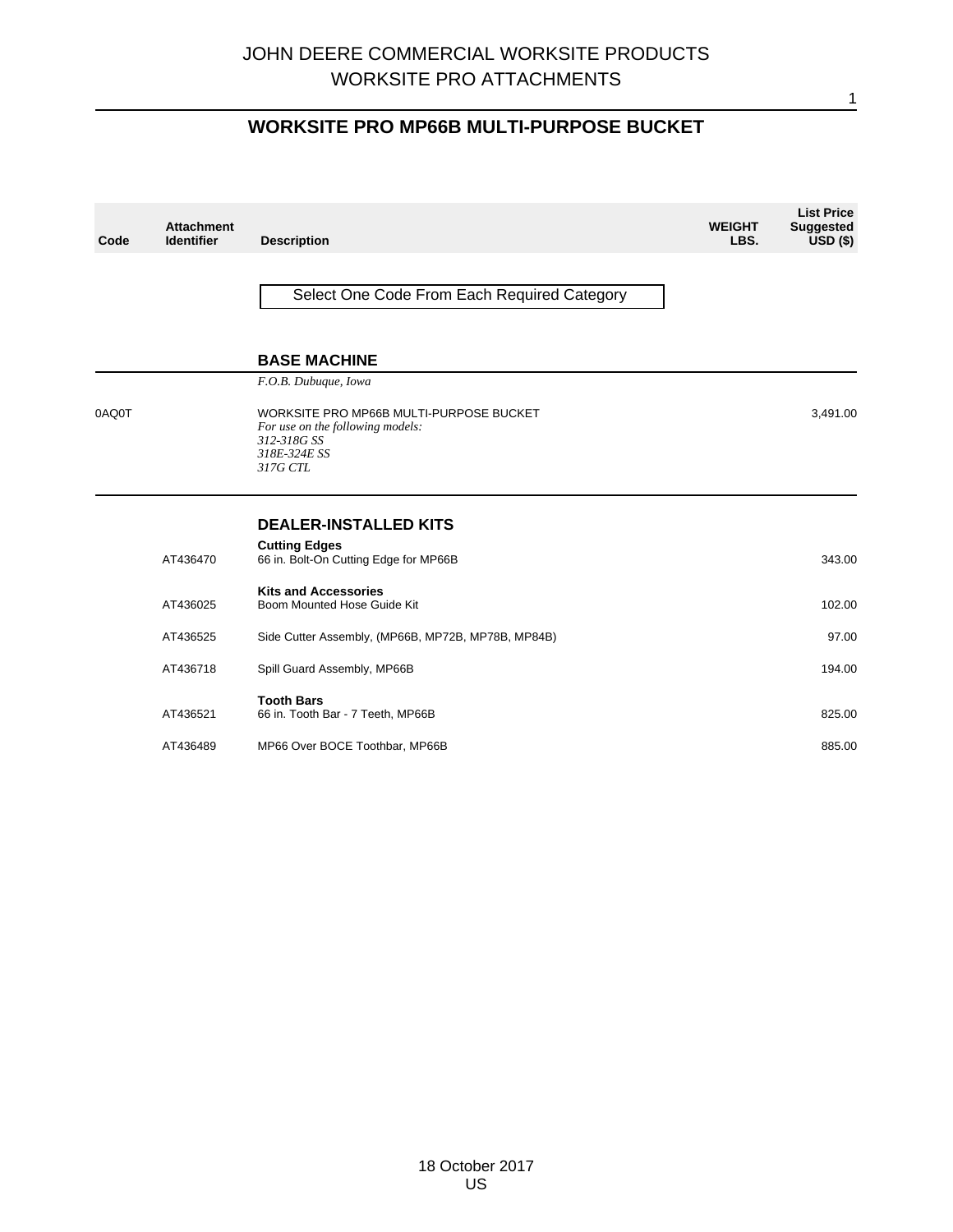# **WORKSITE PRO MP72B MULTI-PURPOSE BUCKET**

| Code  | <b>Attachment</b><br><b>Identifier</b> | <b>Description</b>                                                                                                                         | <b>WEIGHT</b><br>LBS. | <b>List Price</b><br><b>Suggested</b><br>$USD(*)$ |
|-------|----------------------------------------|--------------------------------------------------------------------------------------------------------------------------------------------|-----------------------|---------------------------------------------------|
|       |                                        | Select One Code From Each Required Category                                                                                                |                       |                                                   |
|       |                                        | <b>BASE MACHINE</b>                                                                                                                        |                       |                                                   |
|       |                                        | F.O.B. Dubuque, Iowa                                                                                                                       |                       |                                                   |
| 0AR0T |                                        | WORKSITE PRO MP72B MULTI-PURPOSE BUCKET<br>For use on the following models:<br>312G-318G SS<br>318E-328E SS<br>317G CTL<br>319E, 323E CTLs |                       | 4,107.00                                          |
|       |                                        | <b>DEALER-INSTALLED KITS</b>                                                                                                               |                       |                                                   |
|       | AT436471                               | <b>Cutting Edges</b><br>72 in. Bolt-On Cutting Edge for MP72B                                                                              |                       | 350.00                                            |
|       | AT436025                               | <b>Kits and Accessories</b><br>Boom Mounted Hose Guide Kit                                                                                 |                       | 102.00                                            |
|       | AT436525                               | Side Cutter Assembly, (MP66B, MP72B, MP78B, MP84B)                                                                                         |                       | 97.00                                             |
|       | AT436719                               | Spill Guard Assembly, MP72B                                                                                                                |                       | 199.00                                            |
|       | AT436522                               | <b>Tooth Bars</b><br>72 in. Tooth Bar - 7 Teeth, MP72B                                                                                     |                       | 651.00                                            |
|       | AT436490                               | MP72 Over BOCE Toothbar, MP72B                                                                                                             |                       | 1,005.00                                          |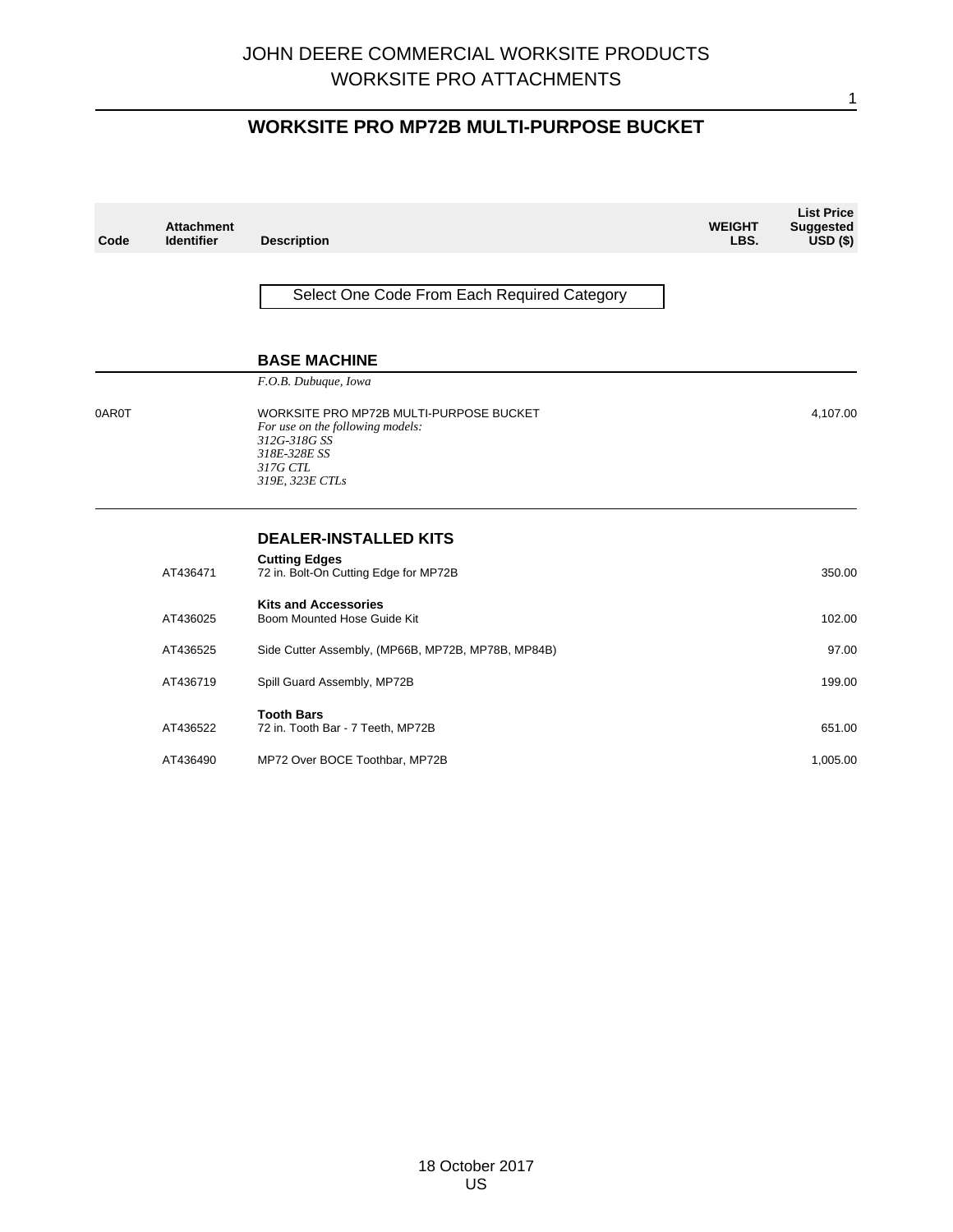# **WORKSITE PRO MP78B MULTI-PURPOSE BUCKET**

| Code  | <b>Attachment</b><br><b>Identifier</b> | <b>Description</b>                                                                                                                                          | <b>WEIGHT</b><br>LBS. | <b>List Price</b><br><b>Suggested</b><br>$USD($ \$) |
|-------|----------------------------------------|-------------------------------------------------------------------------------------------------------------------------------------------------------------|-----------------------|-----------------------------------------------------|
|       |                                        | Select One Code From Each Required Category                                                                                                                 |                       |                                                     |
|       |                                        | <b>BASE MACHINE</b>                                                                                                                                         |                       |                                                     |
|       |                                        | F.O.B. Dubuque, Iowa                                                                                                                                        |                       |                                                     |
| 0AS0T |                                        | WORKSITE PRO MP78B MULTI-PURPOSE BUCKET<br>For use on the following models:<br>318E-332E SS<br>330G-332G SS<br>317G CTL<br>319E-333E CTLs<br>331G-333G CTLs |                       | 4,224.00                                            |
|       |                                        | <b>DEALER-INSTALLED KITS</b>                                                                                                                                |                       |                                                     |
|       | AT436472                               | <b>Cutting Edges</b><br>78 in. Bolt-On Cutting Edge for MP78B                                                                                               |                       | 383.00                                              |
|       | AT436025                               | <b>Kits and Accessories</b><br>Boom Mounted Hose Guide Kit                                                                                                  |                       | 102.00                                              |
|       | AT436525                               | Side Cutter Assembly, (MP66B, MP72B, MP78B, MP84B)                                                                                                          |                       | 97.00                                               |
|       | AT436720                               | Spill Guard Assembly, MP78B                                                                                                                                 |                       | 230.00                                              |
|       | AT436523                               | <b>Tooth Bars</b><br>78 in. Tooth Bar - 8 Teeth, MP78B                                                                                                      |                       | 667.00                                              |
|       | AT436491                               | MP78 Over BOCE Toothbar, MP78B                                                                                                                              |                       | 1,279.00                                            |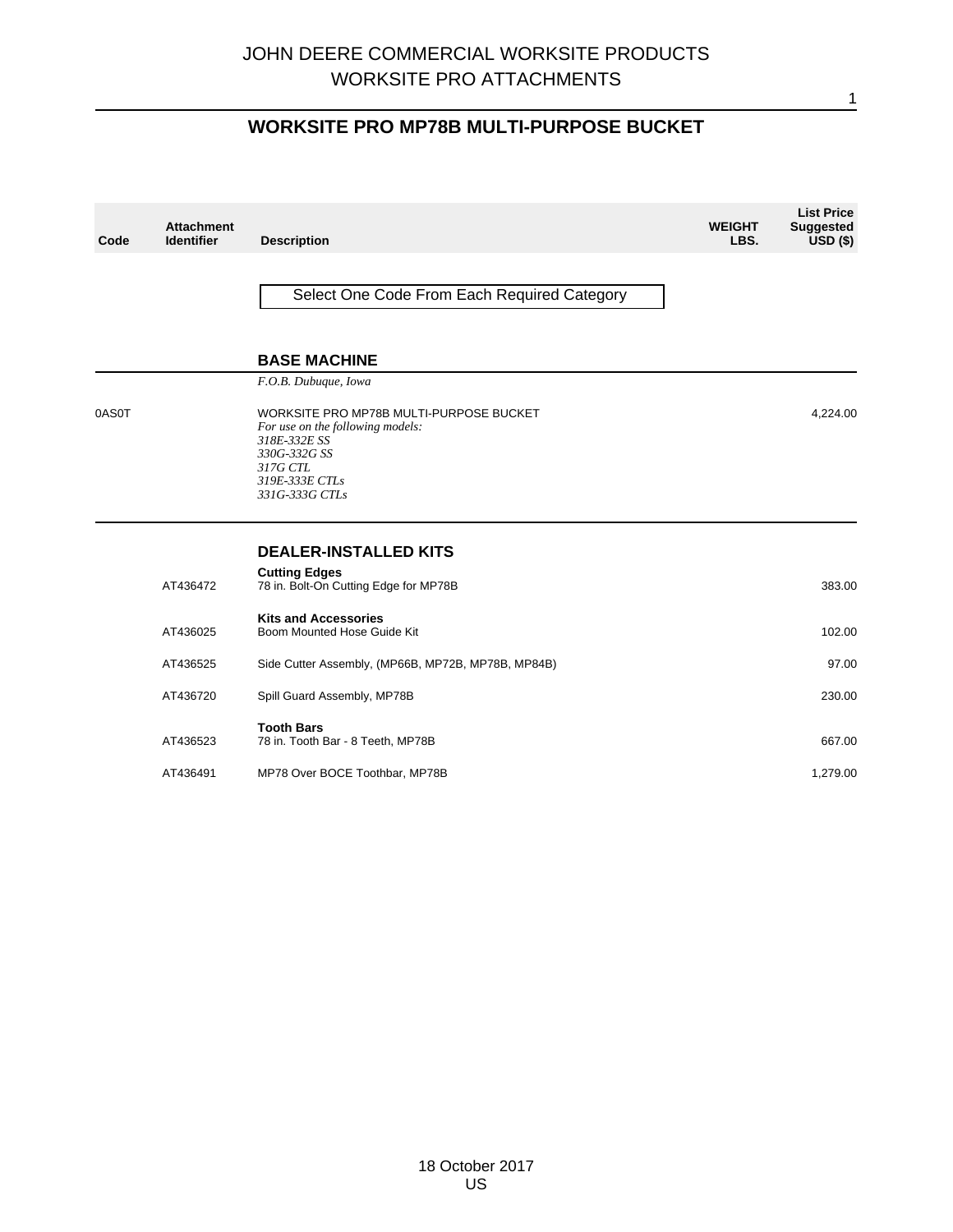# **WORKSITE PRO MP84B MULTI-PURPOSE BUCKET**

| Code  | <b>Attachment</b><br><b>Identifier</b> | <b>Description</b>                                                                                                                              | <b>WEIGHT</b><br>LBS. | <b>List Price</b><br><b>Suggested</b><br>$USD($ \$) |
|-------|----------------------------------------|-------------------------------------------------------------------------------------------------------------------------------------------------|-----------------------|-----------------------------------------------------|
|       |                                        | Select One Code From Each Required Category                                                                                                     |                       |                                                     |
|       |                                        | <b>BASE MACHINE</b>                                                                                                                             |                       |                                                     |
|       |                                        | F.O.B. Dubuque, Iowa                                                                                                                            |                       |                                                     |
| 0AT0T |                                        | WORKSITE PRO MP84B MULTI-PURPOSE BUCKET<br>For use on the following models:<br>326E-332E SS<br>330G-332G SS<br>323E-333E CTLs<br>331G-333G CTLs |                       | 4,366.00                                            |
|       |                                        | <b>DEALER-INSTALLED KITS</b>                                                                                                                    |                       |                                                     |
|       | AT436473                               | <b>Cutting Edges</b><br>84 in. Bolt-On Cutting Edge for MP84B                                                                                   |                       | 452.00                                              |
|       | AT436025                               | <b>Kits and Accessories</b><br>Boom Mounted Hose Guide Kit                                                                                      |                       | 102.00                                              |
|       | AT436525                               | Side Cutter Assembly, (MP66B, MP72B, MP78B, MP84B)                                                                                              |                       | 97.00                                               |
|       | AT436721                               | Spill Guard Assembly, MP84B                                                                                                                     |                       | 244.00                                              |
|       | AT436524                               | <b>Tooth Bars</b><br>84 in. Tooth Bar - 8 Teeth, MP84B                                                                                          |                       | 785.00                                              |
|       | AT436492                               | MP84 Over BOCE Toothbar, MP84B                                                                                                                  |                       | 919.00                                              |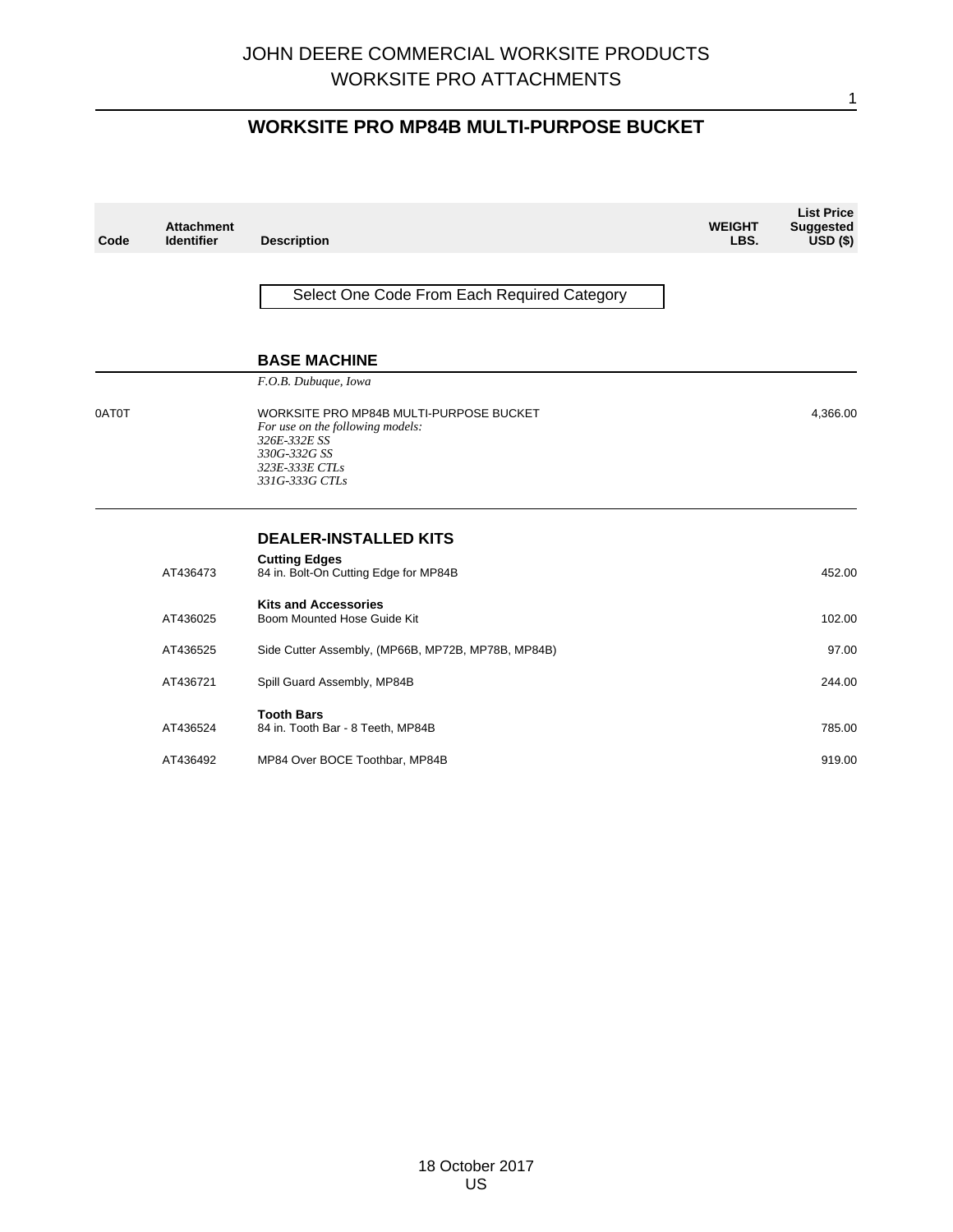#### **WORKSITE PRO NF44 NURSERY FORK** Equipment for Base Machine

Each fork has 152 mm (6 in.) tread plate Pressure control kit available<br>Width: 1194 mm (47 in.)<br>Height: 1549 mm (61 in.)<br>Length: 2184 mm (86 in.)<br>Minimum Fork Opening: 102 mm (4 in.)

Maximum Fork Opening: 1372 mm (54 in.) Parallel Fork Opening: 457 mm (18 in.) Maximum Root Ball: 1118 mm (44 in.)

| Code  | <b>Attachment</b><br><b>Identifier</b> | <b>Description</b>                                                                                                          | <b>WEIGHT</b><br>LBS. | <b>List Price</b><br><b>Suggested</b><br>$USD($ \$) |
|-------|----------------------------------------|-----------------------------------------------------------------------------------------------------------------------------|-----------------------|-----------------------------------------------------|
|       |                                        | Select One Code From Each Required Category                                                                                 |                       |                                                     |
|       |                                        | <b>BASE MACHINE</b>                                                                                                         |                       |                                                     |
|       |                                        | F.O.B. Dubuque, Iowa                                                                                                        |                       |                                                     |
| 0BU0T |                                        | WORKSITE PRO NF44 NURSERY FORK<br>For:<br>312G-332G SS<br>318E-332E SS<br>317G-333G CTLs<br>319E-333E CTLs<br>204K-324K CWL |                       | 4,211.00                                            |
|       |                                        | <b>PRESSURE CONTROL VALVE KIT</b>                                                                                           |                       |                                                     |
| 1000  |                                        | PRESSURE CONTROL VALVE ASSEMBLY                                                                                             |                       | 403.00                                              |
| 1001  |                                        | LESS CONTROL VALVE ASSEBLY                                                                                                  |                       | In Base Price                                       |
|       |                                        | <b>DEALER-INSTALLED KITS</b>                                                                                                |                       |                                                     |
|       | AT460780                               | <b>Kits and Accessories</b><br><b>Pressure Control Valve</b>                                                                |                       | 403.00                                              |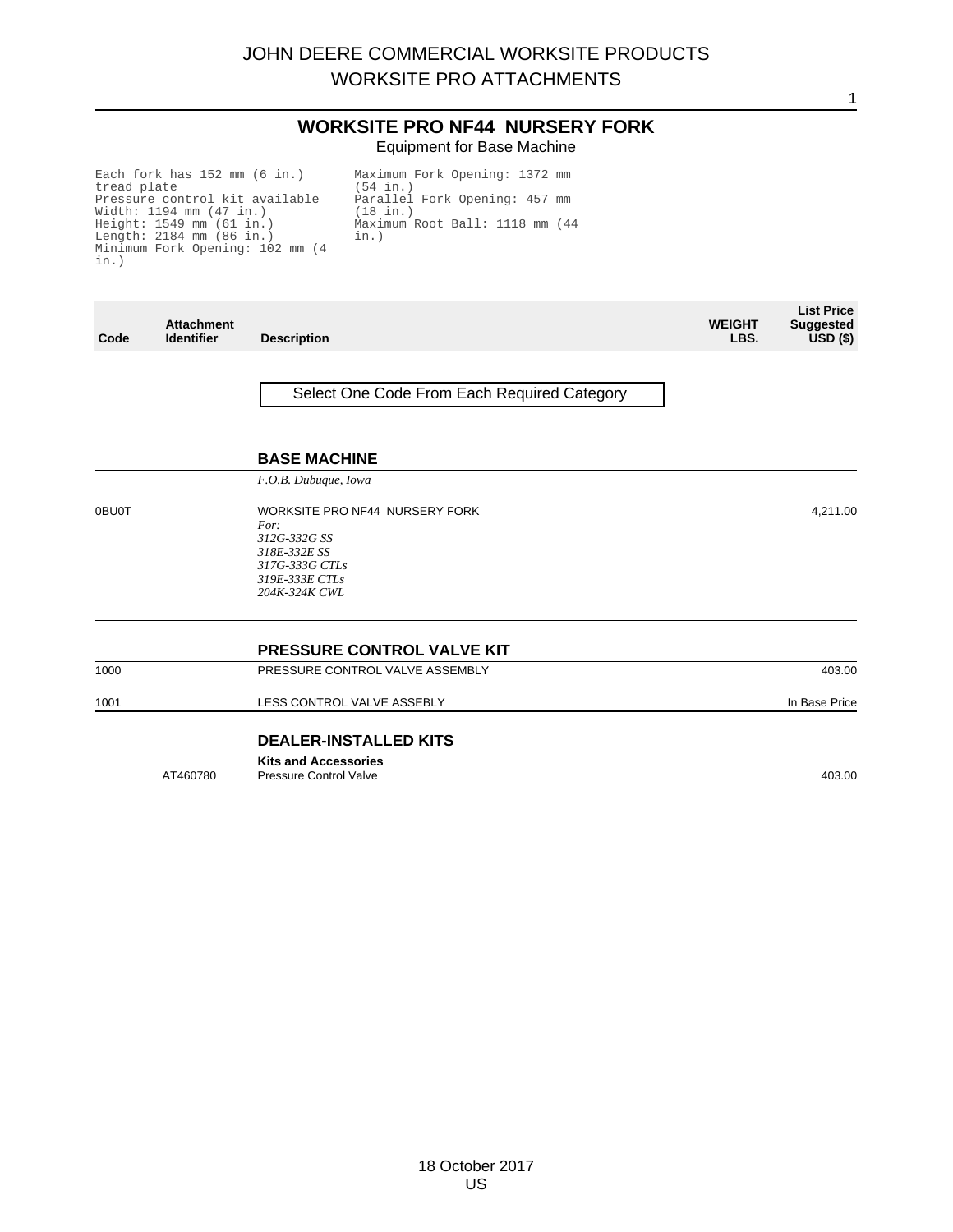## **WORKSITE PRO 42 IN. RAIL PALLET FORK** Equipment for Base Machine

Robust, Single Piece Backrest Unrestricted Visibility to Fork Tips

Required but May Enhance Machine Stability.

NOTE: Rear Ballast is not

| Code   | <b>Attachment</b><br><b>Identifier</b> | <b>Description</b>                                                                                                                                                                                          | <b>WEIGHT</b><br>LBS. | <b>List Price</b><br><b>Suggested</b><br>$USD($ \$) |
|--------|----------------------------------------|-------------------------------------------------------------------------------------------------------------------------------------------------------------------------------------------------------------|-----------------------|-----------------------------------------------------|
|        |                                        | Select One Code From Each Required Category                                                                                                                                                                 |                       |                                                     |
|        |                                        | <b>BASE MACHINE</b>                                                                                                                                                                                         |                       |                                                     |
|        |                                        | F.O.B. Dubuque, Iowa                                                                                                                                                                                        |                       |                                                     |
| 0252KV |                                        | WORKSITE PRO 42 IN. RAIL PALLET FORK<br>Includes Frame and Two Fork Set<br>For:<br>312G-332G SS<br>318E-332E SS<br>317G-333G CTLs<br>319E-333E CTLs<br>110 TLB<br>300CX, 400X/400CX, 522, 542/542SL Loaders |                       | 810.00                                              |
|        |                                        | <b>DEALER-INSTALLED KITS</b>                                                                                                                                                                                |                       |                                                     |
|        | AT348835                               | <b>Kits and Accessories</b><br>Counterweight, Stackable (Single Set)<br>Includes $2 - 86$ lb weights (39 Kg)                                                                                                |                       | 356.00                                              |
|        | KV19146                                | Rail Fork Mounting Frame and Guard                                                                                                                                                                          |                       | 431.00                                              |
|        | KV14620                                | Rear Weight Bracket Kit (317-320)<br>* Requires Eight R66949Y Weights                                                                                                                                       |                       | 196.00                                              |
|        | AT311312                               | Rear Weight Bracket Kit (325-332)                                                                                                                                                                           |                       | 199.00                                              |
|        | R66949Y                                | Yellow 42lb. Quik-Tatch Weight                                                                                                                                                                              |                       | 61.00                                               |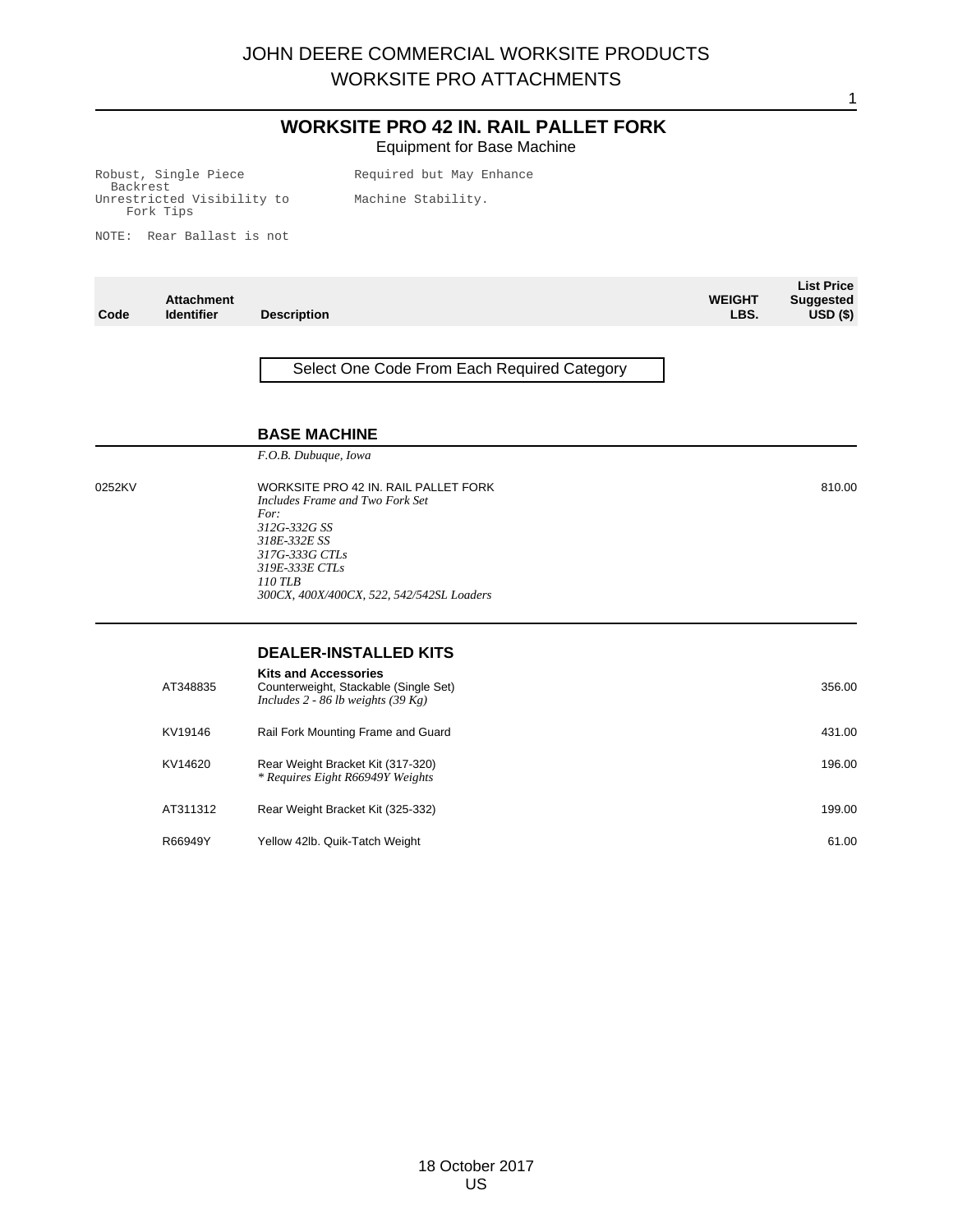## **WORKSITE PRO 48 IN. RAIL PALLET FORK** Equipment for Base Machine

Rail Fork Mounting Frame and Guard Unrestricted Visibility to Fork Tips

Required but May Enhance Machine Stability.

NOTE: Rear Ballast is not

| Code   | <b>Attachment</b><br><b>Identifier</b> | <b>Description</b>                                                                                                                                  | <b>WEIGHT</b><br>LBS. | <b>List Price</b><br><b>Suggested</b><br>$USD($ \$) |
|--------|----------------------------------------|-----------------------------------------------------------------------------------------------------------------------------------------------------|-----------------------|-----------------------------------------------------|
|        |                                        | Select One Code From Each Required Category                                                                                                         |                       |                                                     |
|        |                                        | <b>BASE MACHINE</b>                                                                                                                                 |                       |                                                     |
|        |                                        | F.O.B. Dubuque, Iowa                                                                                                                                |                       |                                                     |
| 0253KV |                                        | WORKSITE PRO 48 IN. RAIL PALLET FORK<br>Includes Frame and Two Fork Set<br>For:<br>312G-332G SS<br>318E-332E SS<br>317G-333G CTLs<br>319E-333E CTLs |                       | 832.00                                              |
|        |                                        | 110 TLB<br>300CX, 400X/400CX, 522, 542/542SL Loaders                                                                                                |                       |                                                     |
|        |                                        | <b>DEALER-INSTALLED KITS</b>                                                                                                                        |                       |                                                     |
|        | AT348835                               | <b>Kits and Accessories</b><br>Counterweight, Stackable (Single Set)<br>Includes 2 - 86 lb weights $(39 \text{ Kg})$                                |                       | 356.00                                              |
|        | KV19146                                | Rail Fork Mounting Frame and Guard                                                                                                                  |                       | 431.00                                              |
|        | KV14620                                | Rear Weight Bracket Kit (317-320)<br>* Requires Eight R66949Y Weights                                                                               |                       | 196.00                                              |
|        | AT311312                               | Rear Weight Bracket Kit (325-332)                                                                                                                   |                       | 199.00                                              |
|        | R66949Y                                | Yellow 42lb. Quik-Tatch Weight                                                                                                                      |                       | 61.00                                               |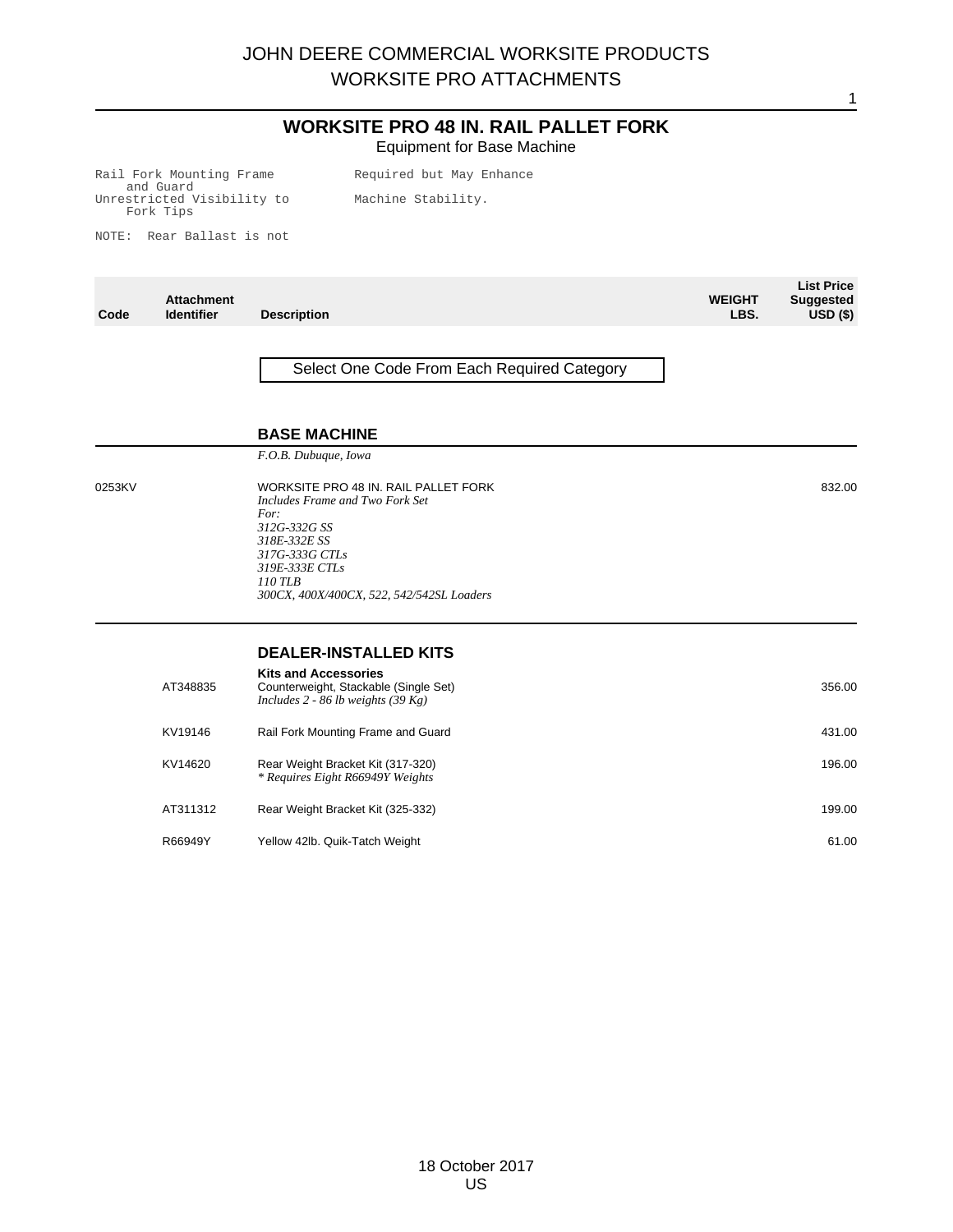#### **WORKSITE PRO 48 IN. HEAVY DUTY RAIL PALLET FORK** Equipment for Base Machine

1

Frame has 60 inches of width on the rails 5000 lb. rating on fork (pair of tines) (when both are used) Robust, Single Piece Backrest Unrestricted Visibility to Fork

Rear Ballast is not required but may enhance machine stability.

Tips

| Code  | <b>Attachment</b><br><b>Identifier</b> | <b>Description</b>                                                                                                                                             | <b>WEIGHT</b><br>LBS. | <b>List Price</b><br><b>Suggested</b><br>USD <sub>(</sub> ) |
|-------|----------------------------------------|----------------------------------------------------------------------------------------------------------------------------------------------------------------|-----------------------|-------------------------------------------------------------|
|       |                                        | Select One Code From Each Required Category                                                                                                                    |                       |                                                             |
|       |                                        | <b>BASE MACHINE</b>                                                                                                                                            |                       |                                                             |
|       |                                        | F.O.B. Dubuque, Iowa                                                                                                                                           |                       |                                                             |
| 1570T |                                        | WORKSITE PRO 48 IN. HEAVY DUTY RAIL PALLET FORK<br>Includes Frame and Two Fork Set<br>For:<br>326E-332E SS<br>330G-332G SS<br>317G-333G CTLs<br>319E-333E CTLs |                       | 1,473.00                                                    |
|       |                                        | <b>DEALER-INSTALLED KITS</b>                                                                                                                                   |                       |                                                             |
|       | AT357576                               | <b>Kits and Accessories</b><br>ISO Adapter to Quik Tatch Coupler                                                                                               |                       | 1,584.00                                                    |
|       | AT348835                               | Counterweight, Stackable (Single Set)<br>Includes 2 - 86 lb weights $(39 \text{ Kg})$                                                                          |                       | 356.00                                                      |
|       | KV26528                                | Heavy Duty Rail Fork Mounting Frame and Guard                                                                                                                  |                       | 754.00                                                      |
|       | AT311312                               | Rear Weight Bracket Kit (325-332)                                                                                                                              |                       | 199.00                                                      |
|       | R66949Y                                | Yellow 42lb. Quik-Tatch Weight                                                                                                                                 |                       | 61.00                                                       |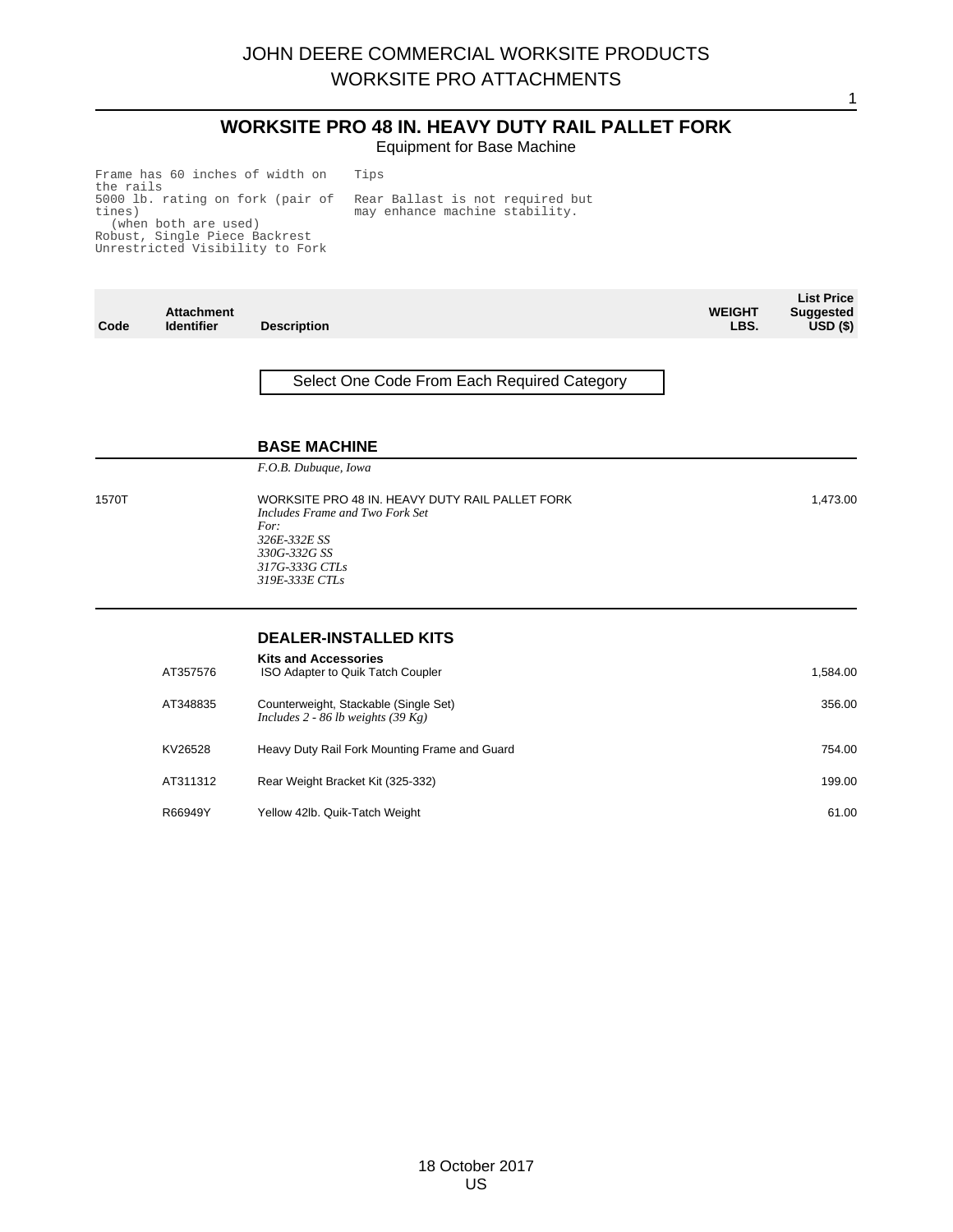**WORKSITE PRO SEVERE DUTY PALLET FORK** Equipment for Base Machine

1

Frame has option of 45 inch or<br>60 inch width of the rails<br>Forks have options of 48inch or<br>60 inch length of tines<br>8800 lb. rating on forks (per<br>pair of tines)<br>Robust, two-piece walk-through brick guard

Optional bolt-on brick guard kit to complete backrest Unrestricted Visibility to Fork Tips

Rear Ballast is not required but may enhance machine stability.

| Code  | <b>Attachment</b><br><b>Identifier</b> | <b>Description</b>                                                             | <b>WEIGHT</b><br>LBS. | <b>List Price</b><br><b>Suggested</b><br>$\overline{USD}$ (\$) |
|-------|----------------------------------------|--------------------------------------------------------------------------------|-----------------------|----------------------------------------------------------------|
|       |                                        | Select One Code From Each Required Category                                    |                       |                                                                |
|       |                                        | <b>BASE MACHINE</b>                                                            |                       |                                                                |
|       |                                        | F.O.B. Dubuque, Iowa                                                           |                       |                                                                |
| 06U0T |                                        | WORKSITE PRO SEVERE DUTY PALLET FORK<br>For:<br>330G-332G SS<br>331G-333G CTLs |                       | 1,500.00                                                       |
|       |                                        | <b>FRAME KIT</b>                                                               |                       |                                                                |
| 1000  |                                        | 45" Severe Duty Fork Frame                                                     |                       | In Base Price                                                  |
| 1001  |                                        | 60" Severe Duty Fork Frame                                                     |                       | 200.00                                                         |
|       |                                        | <b>FORK KIT</b>                                                                |                       |                                                                |
| 2000  |                                        | 48" TINES ITA CLASS 3B                                                         |                       | 300.00                                                         |
| 2001  |                                        | 60" TINES ITA CLASS 3B                                                         |                       | 400.00                                                         |
|       |                                        | <b>BRACKET KIT</b>                                                             |                       |                                                                |
| 9001  |                                        | Bolt-On Walk-Through Brick Guard                                               |                       | 124.00                                                         |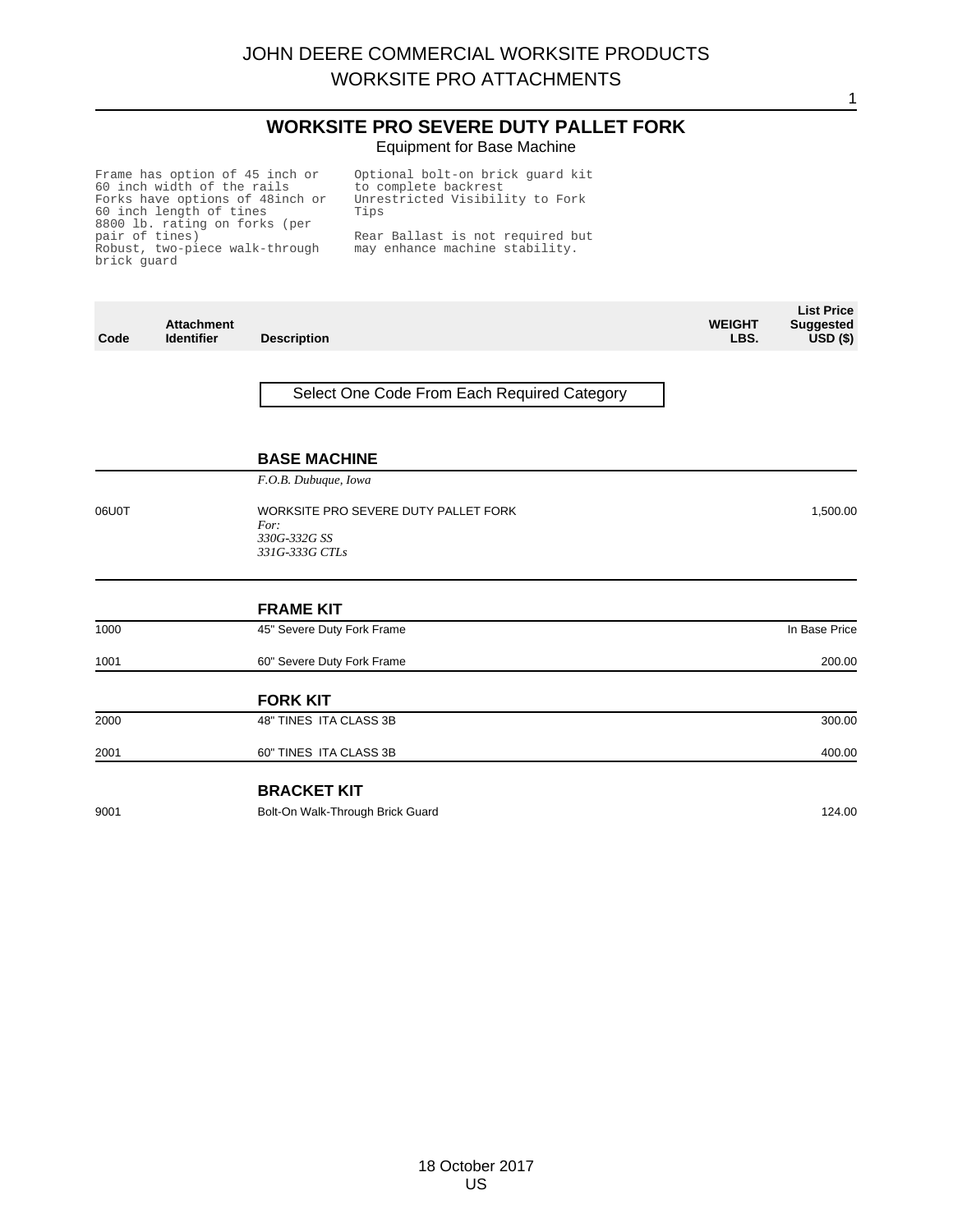# **WORKSITE PRO PR60 ANGLE POWER RAKE**

1

Equipment for Base Machine

NOTE: 12V Receptacle Kit is Required.

| Code  | <b>Attachment</b><br><b>Identifier</b> | <b>Description</b>                                                                                                                                                                                                                                                                 | <b>WEIGHT</b><br>LBS. | <b>List Price</b><br><b>Suggested</b><br>$USD($ \$) |
|-------|----------------------------------------|------------------------------------------------------------------------------------------------------------------------------------------------------------------------------------------------------------------------------------------------------------------------------------|-----------------------|-----------------------------------------------------|
|       |                                        | Select One Code From Each Required Category                                                                                                                                                                                                                                        |                       |                                                     |
|       |                                        | <b>BASE MACHINE</b>                                                                                                                                                                                                                                                                |                       |                                                     |
|       |                                        | F.O.B. Dubuque, Iowa                                                                                                                                                                                                                                                               |                       |                                                     |
| 7830T |                                        | WORKSITE PRO PR60 ANGLE POWER RAKE<br>For:<br>312G-318G SS                                                                                                                                                                                                                         |                       | 8,567.00                                            |
|       |                                        | <b>DEALER-INSTALLED KITS</b>                                                                                                                                                                                                                                                       |                       |                                                     |
|       | KV21995                                | <b>Kits and Accessories</b><br>12 Volt Demonstration Kit<br>3-pin connector                                                                                                                                                                                                        |                       | 314.00                                              |
|       | AT332454                               | 12 Volt Receptacle Kit                                                                                                                                                                                                                                                             |                       | 204.00                                              |
|       | AT427986                               | <b>Attachment Control</b><br>For E series (models 328, 329, 332, and 333) with EH controls (0950, 0975,<br>0980, and 0990). Includes 3-pin and 14-pin connector. Replaces existing<br>handles.                                                                                     |                       | 415.00                                              |
|       | AT394637                               | Attachment Control (with E-H Joystick Controls without Joystick Buttons)<br>D Series (S/N 198376 and above)<br>For use with E-H Controls without Joystick Buttons<br>For use with E-H Joystick Controls (0950)<br>Includes 3-pin and 14-pin connector<br>Replaces existing handles |                       | 460.00                                              |
|       | AT427985                               | <b>Attachment Control Kit</b><br>For E series (models 318, 319, 320, 323, and 326) with manual control with Foot<br>Controls (0900) or Hand Controls (0925) OR with EH controls (0950, 0975,<br>0980, and 0990). Includes 3-pin and 14-pin connector. Replaces existing handles.   |                       | 728.00                                              |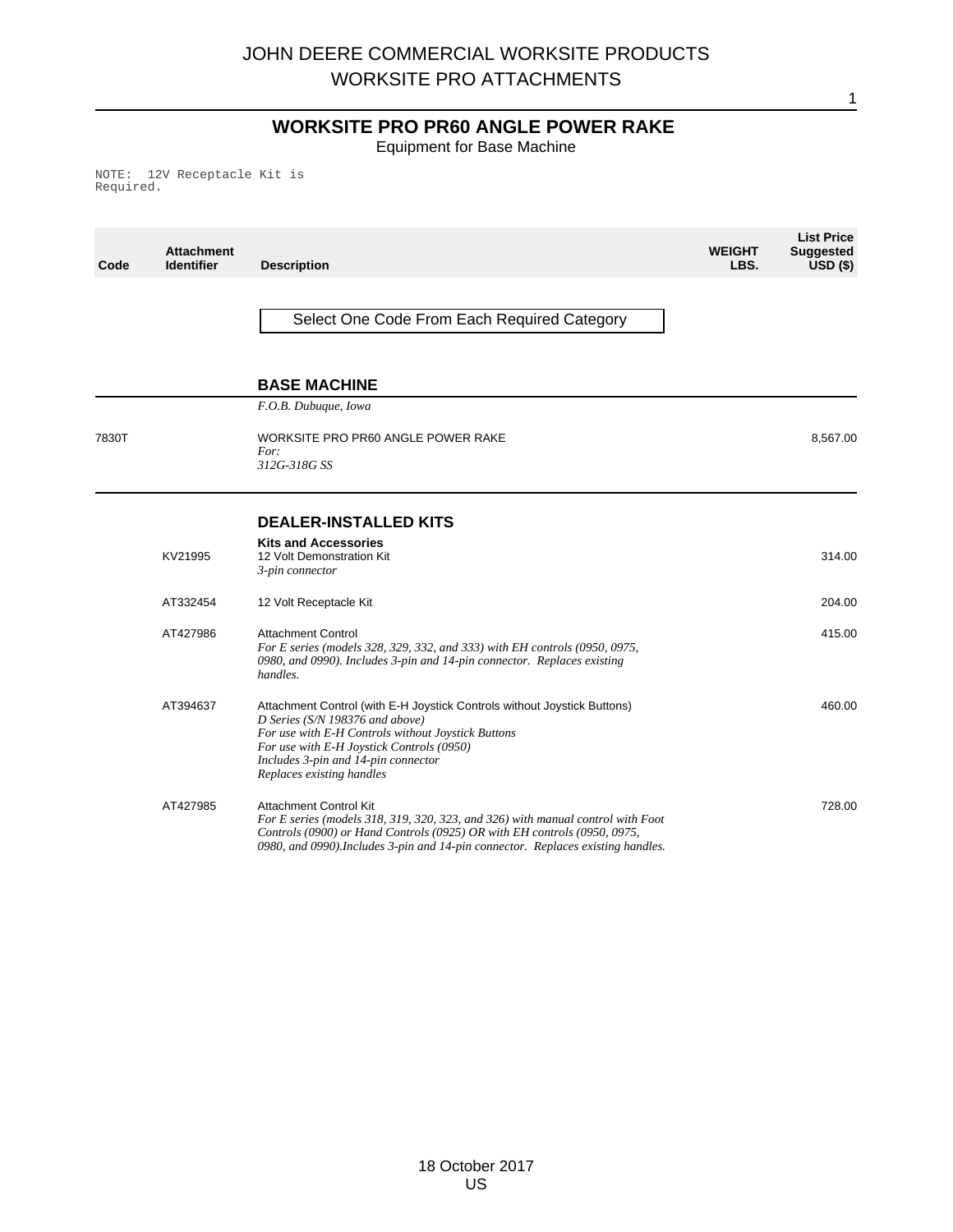## **WORKSITE PRO PR72B ANGLE POWER RAKE** Equipment for Base Machine

Box End Plates: Front or Rear

Angle Control: 12V Electric Actuator Rotate 20 Degrees Either Direction From Center

Bi-Directional Raking Capability

Specifications:

72 in. (1827 mm) Raking Width 81 in. (2056 mm) Operating Width 64 in. (1625 mm) Length 31 in. (787 mm) Height 8.6 in. (22 mm) Tooth Roller Diameter 11 gpm (42 lpm) Hydraulics

Control Kit is Required

1

NOTE: Applicable Attachment

72 in. Rake

|      |                                        |                    |                       | <b>List Price</b>       |
|------|----------------------------------------|--------------------|-----------------------|-------------------------|
| Code | <b>Attachment</b><br><b>Identifier</b> | <b>Description</b> | <b>WEIGHT</b><br>LBS. | Suggested<br>$USD($ \$) |
|      |                                        |                    |                       |                         |

Select One Code From Each Required Category

## **BASE MACHINE**

*F.O.B. Dubuque, Iowa*

0264KV WORKSITE PRO PR72B ANGLE POWER RAKE *For: 312G-332G SSL 318E-332E SS 317G CTL 319E, 323E CTLs* 9,854.00

#### **DEALER-INSTALLED KITS**

| KV21995  | <b>Kits and Accessories</b><br>12 Volt Demonstration Kit<br>3-pin connector                                                                                                                                                                                                        | 314.00 |
|----------|------------------------------------------------------------------------------------------------------------------------------------------------------------------------------------------------------------------------------------------------------------------------------------|--------|
| AT332454 | 12 Volt Receptacle Kit                                                                                                                                                                                                                                                             | 204.00 |
| KV25224  | 12 Volt Receptacle Kit (with Traditional Controls) (300 Series)<br>3-pin connector                                                                                                                                                                                                 | 177.00 |
| AT427986 | Attachment Control<br>For E series (models 328, 329, 332, and 333) with EH controls (0950, 0975,<br>0980, and 0990). Includes 3-pin and 14-pin connector. Replaces existing<br>handles.                                                                                            | 415.00 |
| AT394637 | Attachment Control (with E-H Joystick Controls without Joystick Buttons)<br>D Series (S/N 198376 and above)<br>For use with E-H Controls without Joystick Buttons<br>For use with E-H Joystick Controls (0950)<br>Includes 3-pin and 14-pin connector<br>Replaces existing handles | 460.00 |
| AT348477 | Attachment Control (with E-H Joystick Controls)<br>D Series (S/N 198376 and above)<br>For use with E-H Joystick Controls (0950)<br>Includes 3-pin and 14-pin connector                                                                                                             | 260.00 |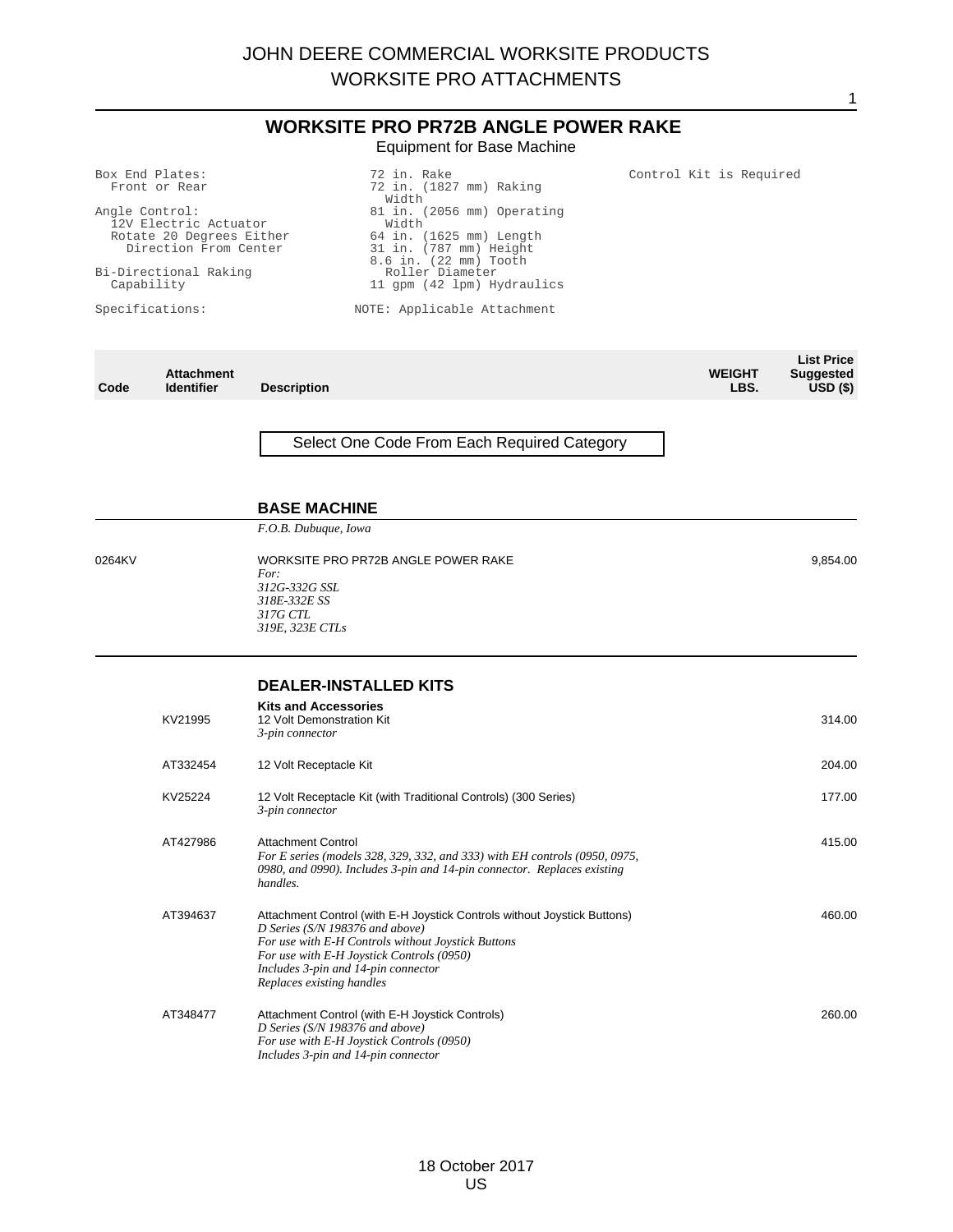# **WORKSITE PRO PR72B ANGLE POWER RAKE**

**Continued** 

| Code | <b>Attachment</b><br><b>Identifier</b> | <b>Description</b>                                                                                                                                                                                                                                                        | <b>WEIGHT</b><br>LBS. | <b>List Price</b><br><b>Suggested</b><br>USD(S) |
|------|----------------------------------------|---------------------------------------------------------------------------------------------------------------------------------------------------------------------------------------------------------------------------------------------------------------------------|-----------------------|-------------------------------------------------|
|      | AT348475                               | <b>DEALER-INSTALLED KITS Continued</b><br>Attachment Control (with Foot, Hand Controls)<br>* For D Series with Foot Controls (0900) or Hand Controls (0925)<br>* Includes 3-pin and 14-pin connector<br>* Replaces existing handles                                       |                       | 718.00                                          |
|      | AT339786                               | Attachment Control (with Joystick Controls) (300 Series)<br>14-pin connector and 3-pin connector included                                                                                                                                                                 |                       | 245.00                                          |
|      | AT427985                               | Attachment Control Kit<br>For E series (models 318, 319, 320, 323, and 326) with manual control with Foot<br>Controls (0900) or Hand Controls (0925) OR with EH controls (0950, 0975,<br>0980, and 0990). Includes 3-pin and 14-pin connector. Replaces existing handles. |                       | 728.00                                          |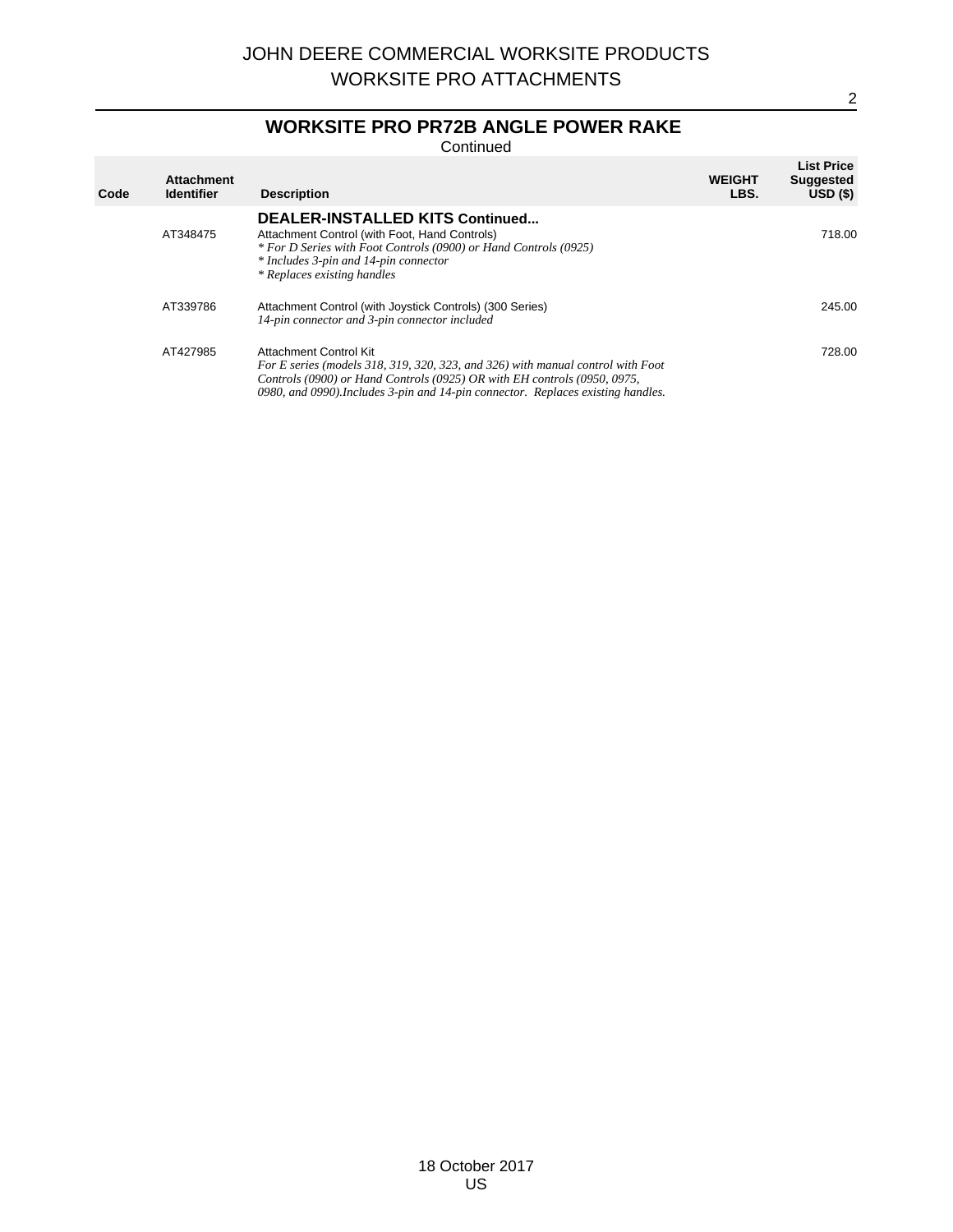## **WORKSITE PRO PR84B ANGLE POWER RAKE** Equipment for Base Machine

84 in. Rake

Box End Plates: Front or Rear

Angle Control: 12V Electric Actuator Rotate 20 Degrees Either Direction From Center

Bi-Directional Raking Capability

Specifications:

84 in. (2134 mm) Raking Width 93 in. (2362 mm) Operating Width 64 in. (1625 mm) Length 32 in. (812 mm) Height 8.6 in. (220 mm) Tooth Roller Diameter 18 gpm (68 lpm) Hydraulics

NOTE: Applicable Attachment

|      |                   |                    |               | <b>List Price</b> |
|------|-------------------|--------------------|---------------|-------------------|
|      | <b>Attachment</b> |                    | <b>WEIGHT</b> | Suggested         |
| Code | <b>Identifier</b> | <b>Description</b> | LBS.          | $USD($ \$)        |
|      |                   |                    |               |                   |

Select One Code From Each Required Category

## **BASE MACHINE**

*F.O.B. Dubuque, Iowa*

1580T WORKSITE PRO PR84B ANGLE POWER RAKE *For: 318E-332E SS 330G-332G SSL 317G-333GCTL 319E-333E CTLs* 10,415.00

#### **DEALER-INSTALLED KITS**

| KV21995  | <b>Kits and Accessories</b><br>12 Volt Demonstration Kit<br>3-pin connector                                                                                                                                                                                                           | 314.00 |
|----------|---------------------------------------------------------------------------------------------------------------------------------------------------------------------------------------------------------------------------------------------------------------------------------------|--------|
| KV25224  | 12 Volt Receptacle Kit (with Traditional Controls) (300 Series)<br>3-pin connector                                                                                                                                                                                                    | 177.00 |
| AT427986 | <b>Attachment Control</b><br>For E series (models 328, 329, 332, and 333) with EH controls (0950, 0975,<br>0980, and 0990). Includes 3-pin and 14-pin connector. Replaces existing<br>handles.                                                                                        | 415.00 |
| AT394637 | Attachment Control (with E-H Joystick Controls without Joystick Buttons)<br>D Series ( $S/N$ 198376 and above)<br>For use with E-H Controls without Joystick Buttons<br>For use with E-H Joystick Controls (0950)<br>Includes 3-pin and 14-pin connector<br>Replaces existing handles | 460.00 |
| AT348477 | Attachment Control (with E-H Joystick Controls)<br>D Series (S/N 198376 and above)<br>For use with E-H Joystick Controls (0950)<br>Includes 3-pin and 14-pin connector                                                                                                                | 260.00 |
| AT348475 | Attachment Control (with Foot, Hand Controls)<br>* For D Series with Foot Controls (0900) or Hand Controls (0925)<br>* Includes 3-pin and 14-pin connector<br>* Replaces existing handles                                                                                             | 718.00 |

1

Control Kit is Required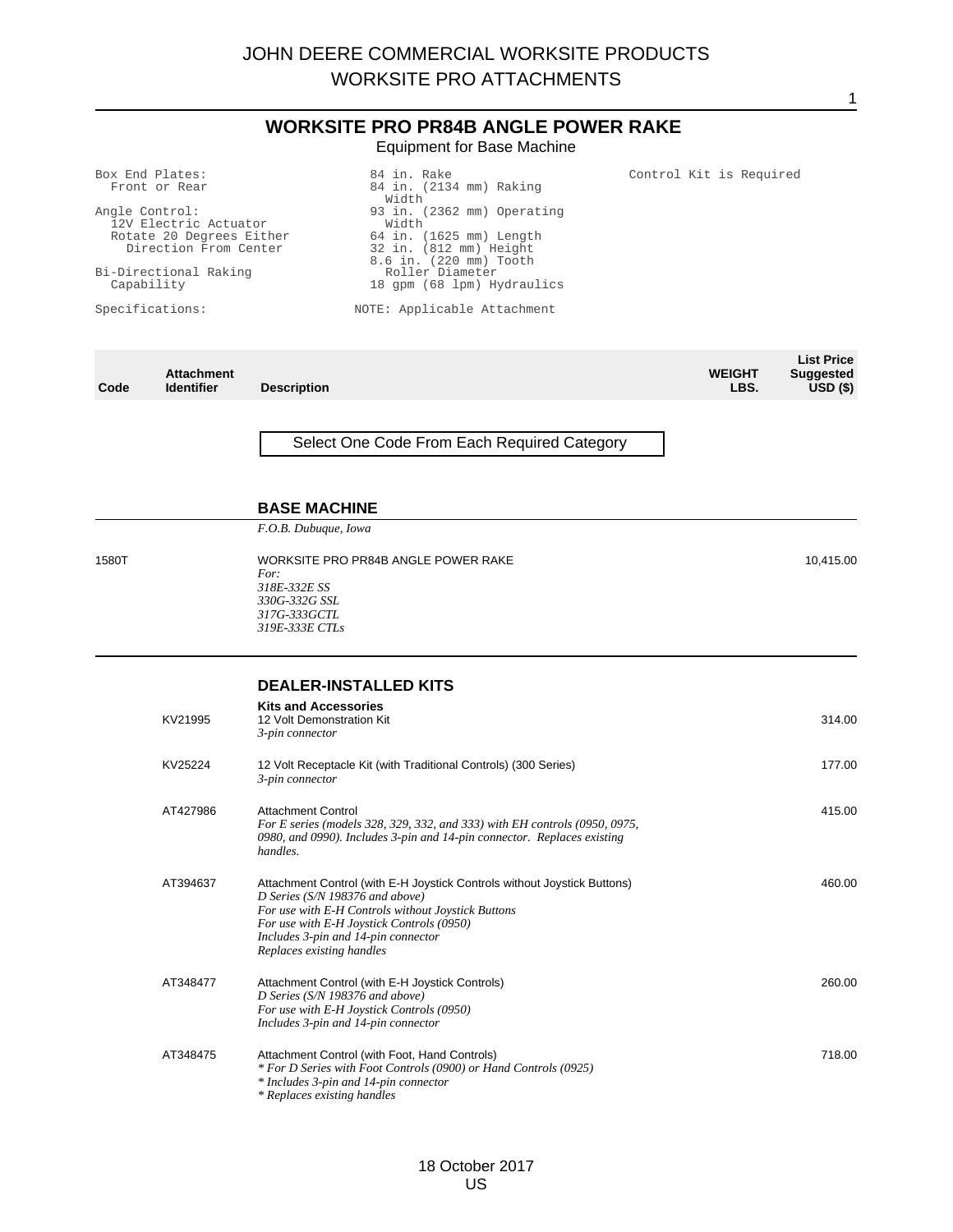# **WORKSITE PRO PR84B ANGLE POWER RAKE**

Continued

| Code | <b>Attachment</b><br><b>Identifier</b> | <b>Description</b>                                                                                                                                                                                                                                                        | <b>WEIGHT</b><br>LBS. | <b>List Price</b><br><b>Suggested</b><br>$USD($ \$) |
|------|----------------------------------------|---------------------------------------------------------------------------------------------------------------------------------------------------------------------------------------------------------------------------------------------------------------------------|-----------------------|-----------------------------------------------------|
|      | AT339786                               | DEALER-INSTALLED KITS Continued<br>Attachment Control (with Joystick Controls) (300 Series)<br>14-pin connector and 3-pin connector included                                                                                                                              |                       | 245.00                                              |
|      | AT427985                               | Attachment Control Kit<br>For E series (models 318, 319, 320, 323, and 326) with manual control with Foot<br>Controls (0900) or Hand Controls (0925) OR with EH controls (0950, 0975,<br>0980, and 0990). Includes 3-pin and 14-pin connector. Replaces existing handles. |                       | 728.00                                              |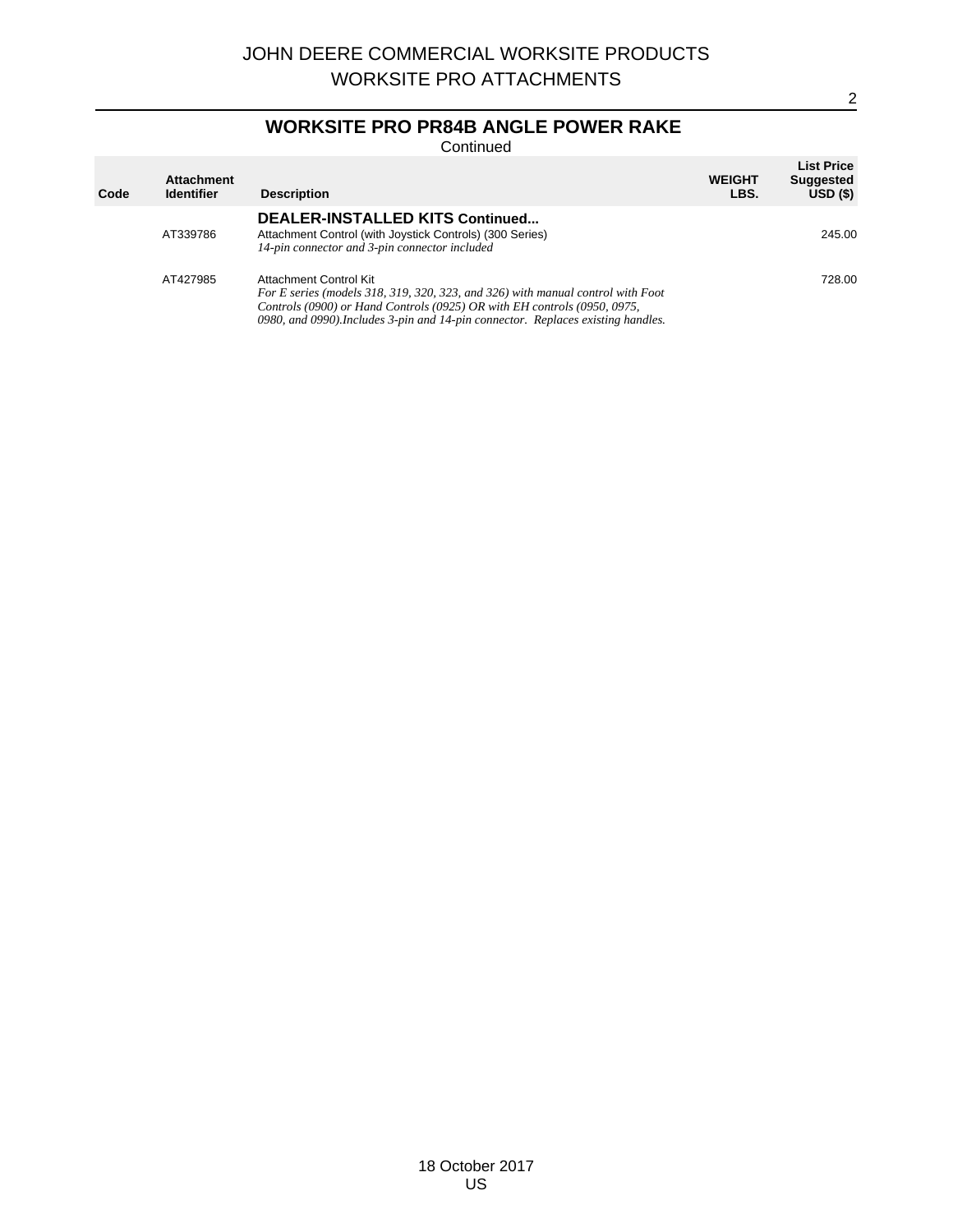#### **WORKSITE PRO PR96B ANGLE POWER RAKE** Equipment for Base Machine

## Box End Plates:

Angle Control: 12V Electric Actuator Rotate 20 Degrees Either Direction From Center

Bi-Directional Raking Capability

Specifications:

Front or Rear

90 in. (2284 mm) Raking Width 99 in. (2513 mm) Operating Width 64 in. (1625 mm) Length 32 in. (812 mm) Height 8.6 in. (22 mm) Tooth Roller Diameter 15 gpm (57 lpm) Hydraulics

#### NOTE: Applicable Attachment

96 in. Rake

|      |                   |                    |               | <b>List Price</b> |
|------|-------------------|--------------------|---------------|-------------------|
|      | <b>Attachment</b> |                    | <b>WEIGHT</b> | Suggested         |
| Code | <b>Identifier</b> | <b>Description</b> | LBS.          | $USD($ \$)        |

#### Select One Code From Each Required Category

## **BASE MACHINE**

*F.O.B. Dubuque, Iowa*

#### **DEALER-INSTALLED KITS**

| KV21995  | <b>Kits and Accessories</b><br>12 Volt Demonstration Kit<br>3-pin connector                                                                                                                                                                                                        | 314.00 |
|----------|------------------------------------------------------------------------------------------------------------------------------------------------------------------------------------------------------------------------------------------------------------------------------------|--------|
| KV25224  | 12 Volt Receptacle Kit (with Traditional Controls) (300 Series)<br>3-pin connector                                                                                                                                                                                                 | 177.00 |
| AT427986 | <b>Attachment Control</b><br>For E series (models 328, 329, 332, and 333) with EH controls (0950, 0975,<br>0980, and 0990). Includes 3-pin and 14-pin connector. Replaces existing<br>handles.                                                                                     | 415.00 |
| AT394637 | Attachment Control (with E-H Joystick Controls without Joystick Buttons)<br>D Series (S/N 198376 and above)<br>For use with E-H Controls without Joystick Buttons<br>For use with E-H Joystick Controls (0950)<br>Includes 3-pin and 14-pin connector<br>Replaces existing handles | 460.00 |
| AT348477 | Attachment Control (with E-H Joystick Controls)<br>D Series ( $S/N$ 198376 and above)<br>For use with E-H Joystick Controls (0950)<br>Includes 3-pin and 14-pin connector                                                                                                          | 260.00 |
| AT348475 | Attachment Control (with Foot, Hand Controls)<br>* For D Series with Foot Controls (0900) or Hand Controls (0925)<br>* Includes 3-pin and 14-pin connector<br>* Replaces existing handles                                                                                          | 718.00 |

1

Control Kit is Required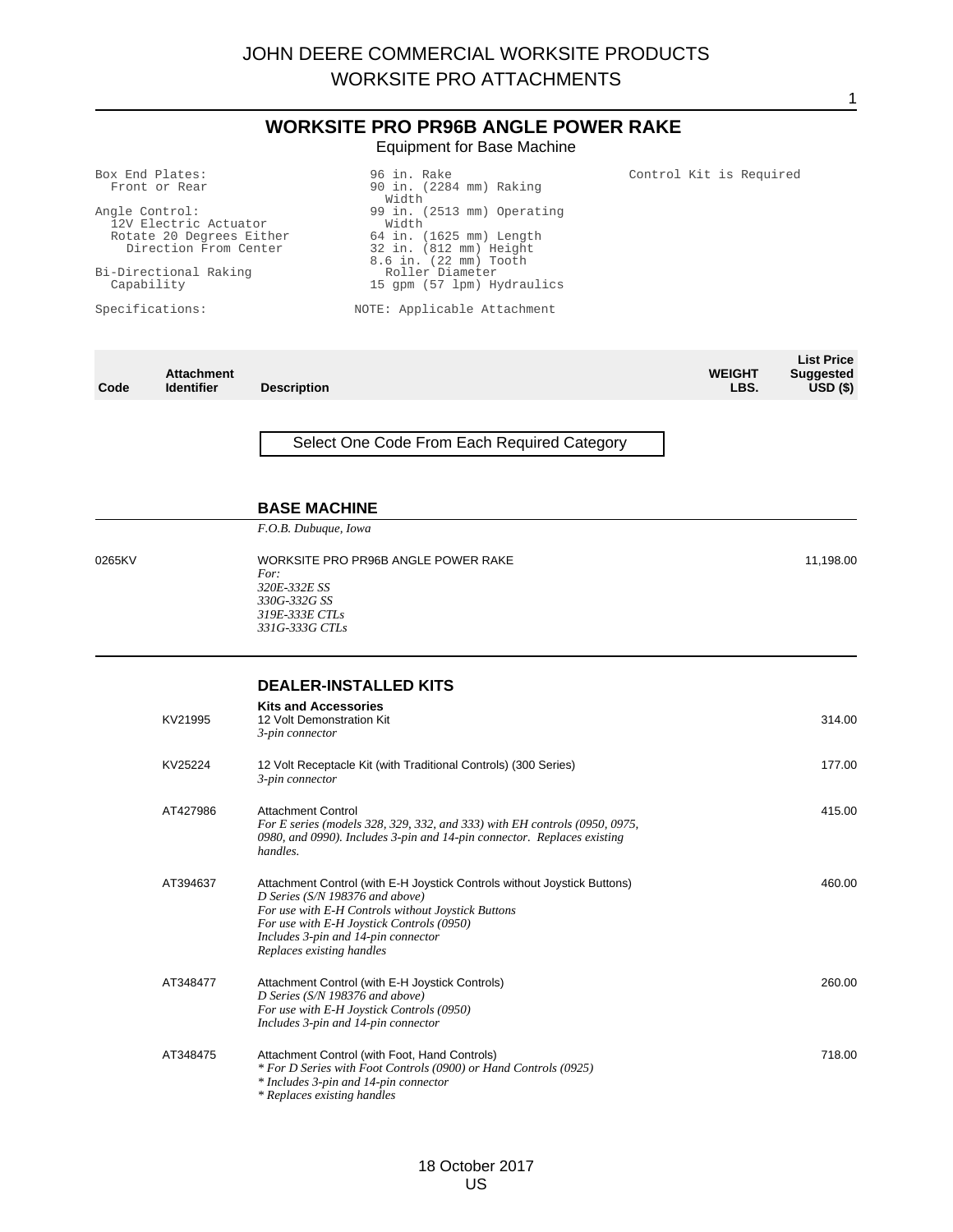# **WORKSITE PRO PR96B ANGLE POWER RAKE**

Continued

| Code | <b>Attachment</b><br><b>Identifier</b> | <b>Description</b>                                                                                                                                                                                                                                                        | <b>WEIGHT</b><br>LBS. | <b>List Price</b><br><b>Suggested</b><br>USD(S) |
|------|----------------------------------------|---------------------------------------------------------------------------------------------------------------------------------------------------------------------------------------------------------------------------------------------------------------------------|-----------------------|-------------------------------------------------|
|      | AT339786                               | DEALER-INSTALLED KITS Continued<br>Attachment Control (with Joystick Controls) (300 Series)<br>14-pin connector and 3-pin connector included                                                                                                                              |                       | 245.00                                          |
|      | AT427985                               | Attachment Control Kit<br>For E series (models 318, 319, 320, 323, and 326) with manual control with Foot<br>Controls (0900) or Hand Controls (0925) OR with EH controls (0950, 0975,<br>0980, and 0990). Includes 3-pin and 14-pin connector. Replaces existing handles. |                       | 728.00                                          |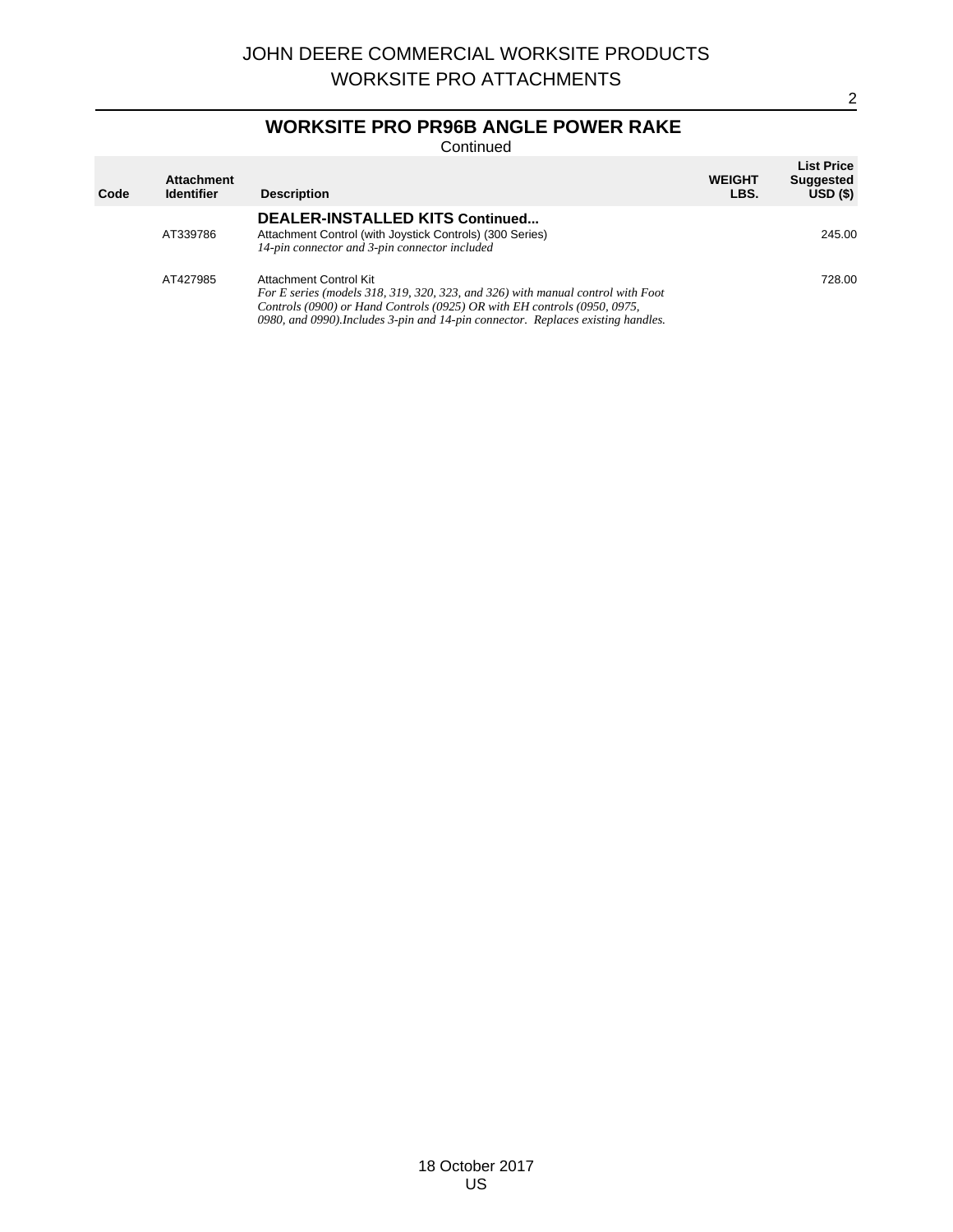#### **WORKSITE PRO R66 ROCK BUCKET** Equipment for Base Machine

|  | 3" Tine Spacing |  |                                       |  | to each otl |
|--|-----------------|--|---------------------------------------|--|-------------|
|  |                 |  | $\pi$ ho tino ting and fully quadepoi |  | Thoga bush  |

to each other to add strength.

The tine tips are fully gusseted on both sides for added durability and dependability. These buckets also incorporate a feature to hold rocks and debris in the bucket while digging.

The tine tips are also connected

| Code  | <b>Attachment</b><br><b>Identifier</b> | <b>Description</b>                                                                       | <b>WEIGHT</b><br>LBS. | <b>List Price</b><br><b>Suggested</b><br>$USD($ \$) |
|-------|----------------------------------------|------------------------------------------------------------------------------------------|-----------------------|-----------------------------------------------------|
|       |                                        | Select One Code From Each Required Category                                              |                       |                                                     |
|       |                                        | <b>BASE MACHINE</b>                                                                      |                       |                                                     |
|       |                                        | F.O.B. Dubuque, Iowa                                                                     |                       |                                                     |
| 7950T |                                        | <b>WORKSITE PRO R66 ROCK BUCKET</b><br>For:<br>312G-318G SS<br>318E, 320E SS<br>317G CTL |                       | 1,735.00                                            |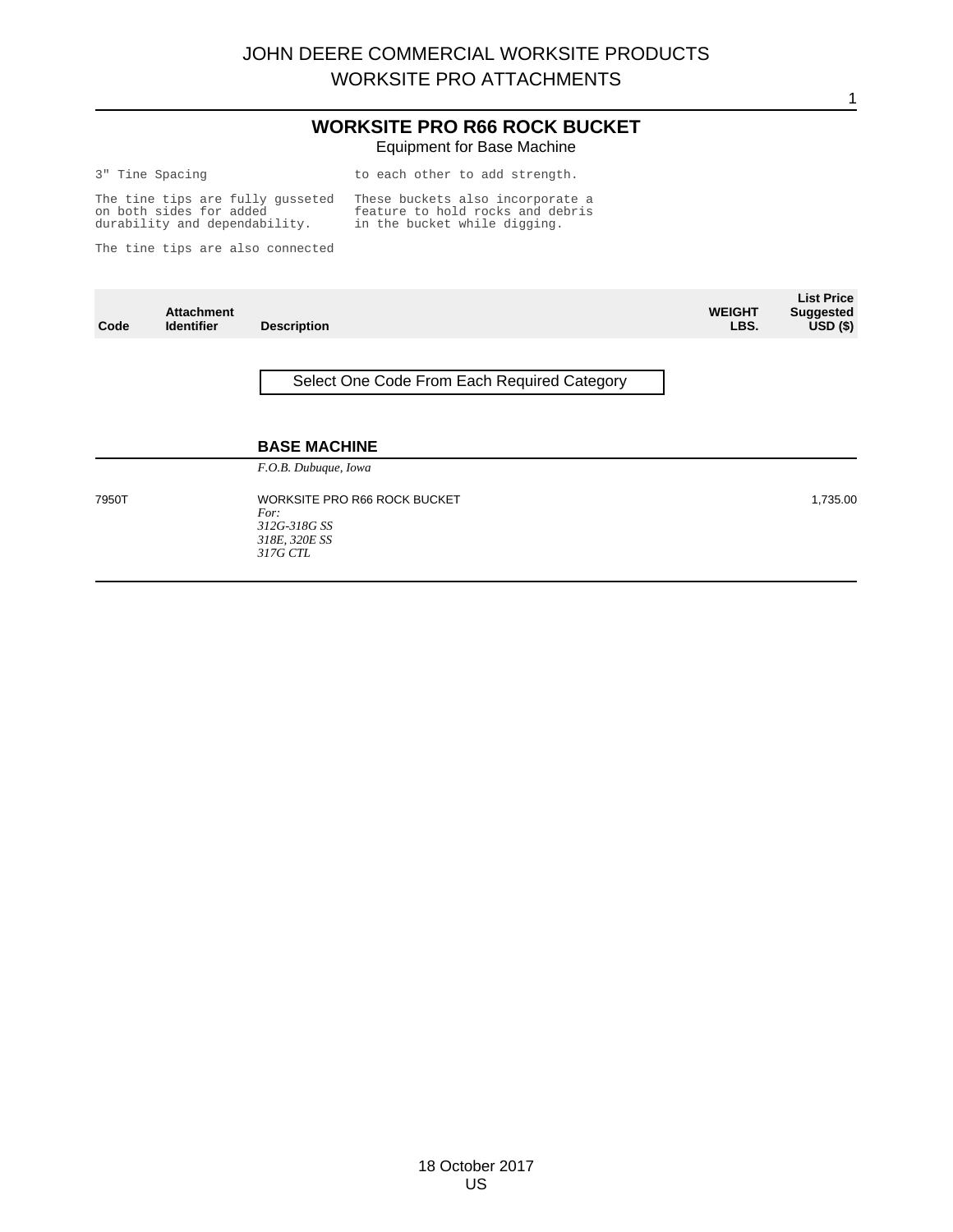#### **WORKSITE PRO R75 ROCK BUCKET** Equipment for Base Machine

|  |  | " Tine Spacing |  |
|--|--|----------------|--|
|--|--|----------------|--|

to each other to add strength.

The tine tips are fully gusseted on both sides for added durability and dependability. These buckets also incorporate a feature to hold rocks and debris in the bucket while digging.

The tine tips are also connected

| Code  | <b>Attachment</b><br><b>Identifier</b> | <b>Description</b>                                                                                                           | <b>WEIGHT</b><br>LBS. | <b>List Price</b><br><b>Suggested</b><br>$USD($ \$) |
|-------|----------------------------------------|------------------------------------------------------------------------------------------------------------------------------|-----------------------|-----------------------------------------------------|
|       |                                        | Select One Code From Each Required Category                                                                                  |                       |                                                     |
|       |                                        | <b>BASE MACHINE</b><br>F.O.B. Dubuque, Iowa                                                                                  |                       |                                                     |
| 7960T |                                        | <b>WORKSITE PRO R75 ROCK BUCKET</b><br>For:<br>318E-332E SS<br>330G-332G SS<br>317G-333G CTLs<br>319E-333E CTLs<br>$110$ TLB |                       | 1,855.00                                            |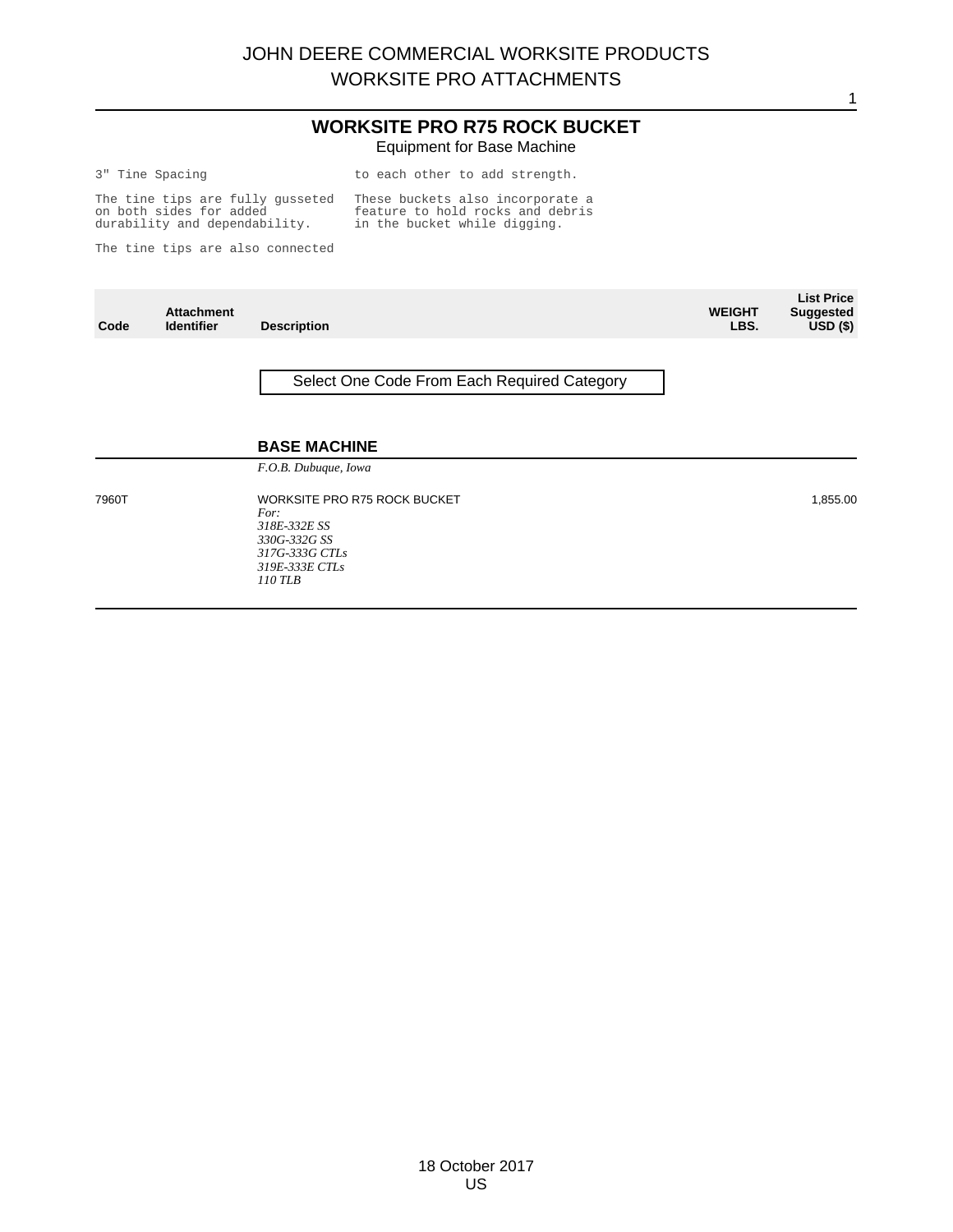#### **WORKSITE PRO R84 ROCK BUCKET** Equipment for Base Machine

|  | 3" Tine Spacing | to |  |
|--|-----------------|----|--|
|  |                 |    |  |

each other to add strength.

The tine tips are fully gusseted on both sides for added durability and dependability. These buckets also incorporate a feature to hold rocks and debris in the bucket while digging.

The tine tips are also connected

| Code  | <b>Attachment</b><br><b>Identifier</b> | <b>Description</b>                                                                                       | <b>WEIGHT</b><br>LBS. | <b>List Price</b><br><b>Suggested</b><br>$USD($ \$) |
|-------|----------------------------------------|----------------------------------------------------------------------------------------------------------|-----------------------|-----------------------------------------------------|
|       |                                        | Select One Code From Each Required Category                                                              |                       |                                                     |
|       |                                        | <b>BASE MACHINE</b><br>F.O.B. Dubuque, Iowa                                                              |                       |                                                     |
| 7970T |                                        | WORKSITE PRO R84 ROCK BUCKET<br>For:<br>320E-332E SS<br>330G-332G SS<br>319E-333E CTLs<br>331G-333G CTLs |                       | 1,977.00                                            |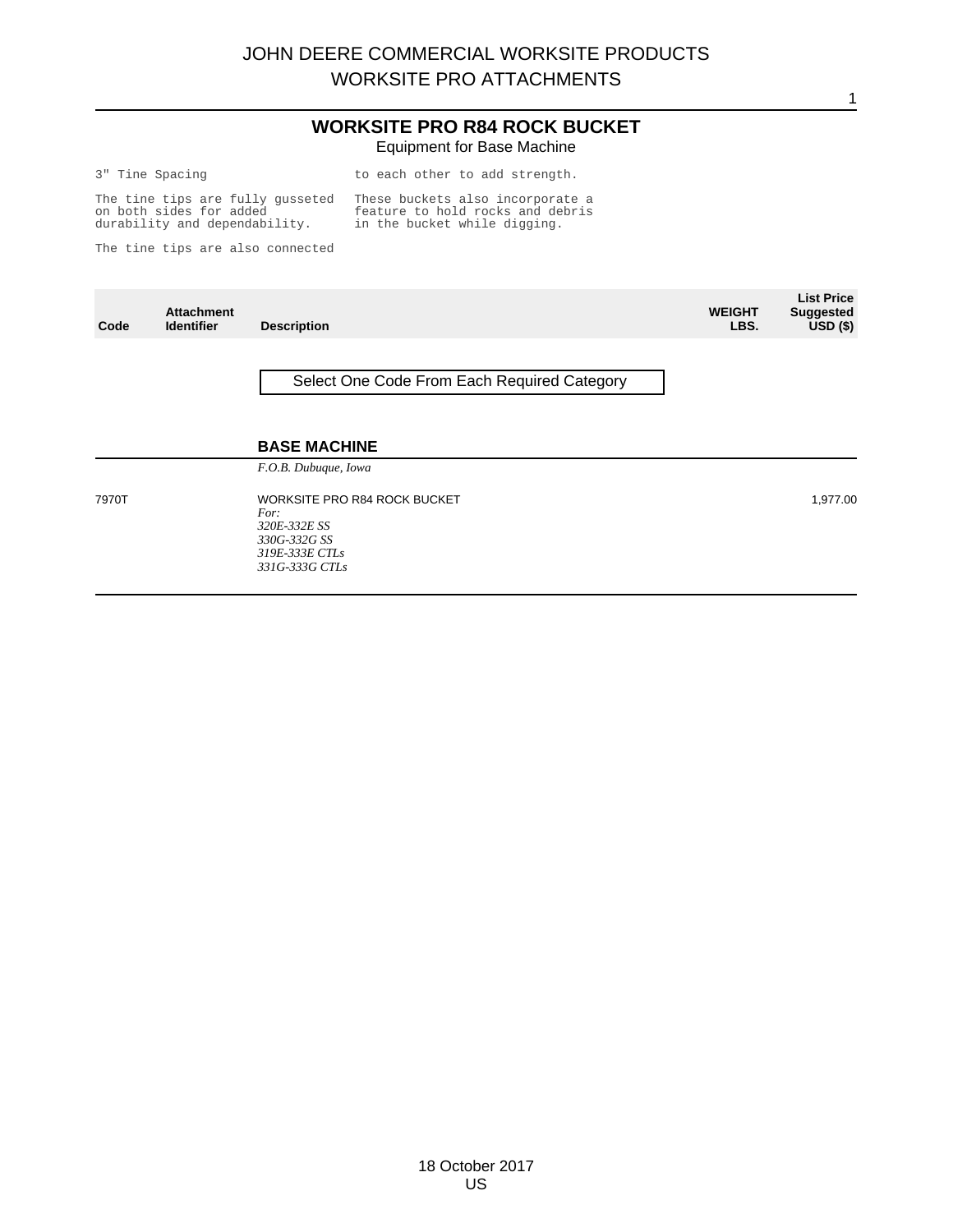1

#### **WORKSITE PRO RL84 ROLLER LEVEL** Equipment for Base Machine

| Features:<br>2 Std Greaseable Bearings<br>Front & Rear Bolt-on<br>Cutting Edges<br>Specifications:<br>93.3 in. (2367 mm)<br>Overall Width |                                        |                                                                                                  | 66.7 in. (1694 mm)<br>Length<br>25.6 in. (650 mm)<br>Height<br>84 in. (2133 mm)<br>Box Width<br>$0.5 \times 6 \times 84$ in.<br>Front Cutting Edge<br>$0.5 \times 6 \times 84$ in.<br>Rear Cutting Edge |                       |                                                             |
|-------------------------------------------------------------------------------------------------------------------------------------------|----------------------------------------|--------------------------------------------------------------------------------------------------|---------------------------------------------------------------------------------------------------------------------------------------------------------------------------------------------------------|-----------------------|-------------------------------------------------------------|
| Code                                                                                                                                      | <b>Attachment</b><br><b>Identifier</b> | <b>Description</b>                                                                               |                                                                                                                                                                                                         | <b>WEIGHT</b><br>LBS. | <b>List Price</b><br><b>Suggested</b><br>USD <sub>(</sub> ) |
|                                                                                                                                           |                                        | <b>BASE MACHINE</b>                                                                              | Select One Code From Each Required Category                                                                                                                                                             |                       |                                                             |
| 7070T                                                                                                                                     |                                        | F.O.B. Dubuque, Iowa<br>For:<br>326E-332E SS<br>330G-332G SS<br>317G-331G CTLs<br>319E-333E CTLs | <b>WORKSITE PRO RL84 ROLLER LEVEL</b>                                                                                                                                                                   |                       | 3,777.00                                                    |

18 October 2017 US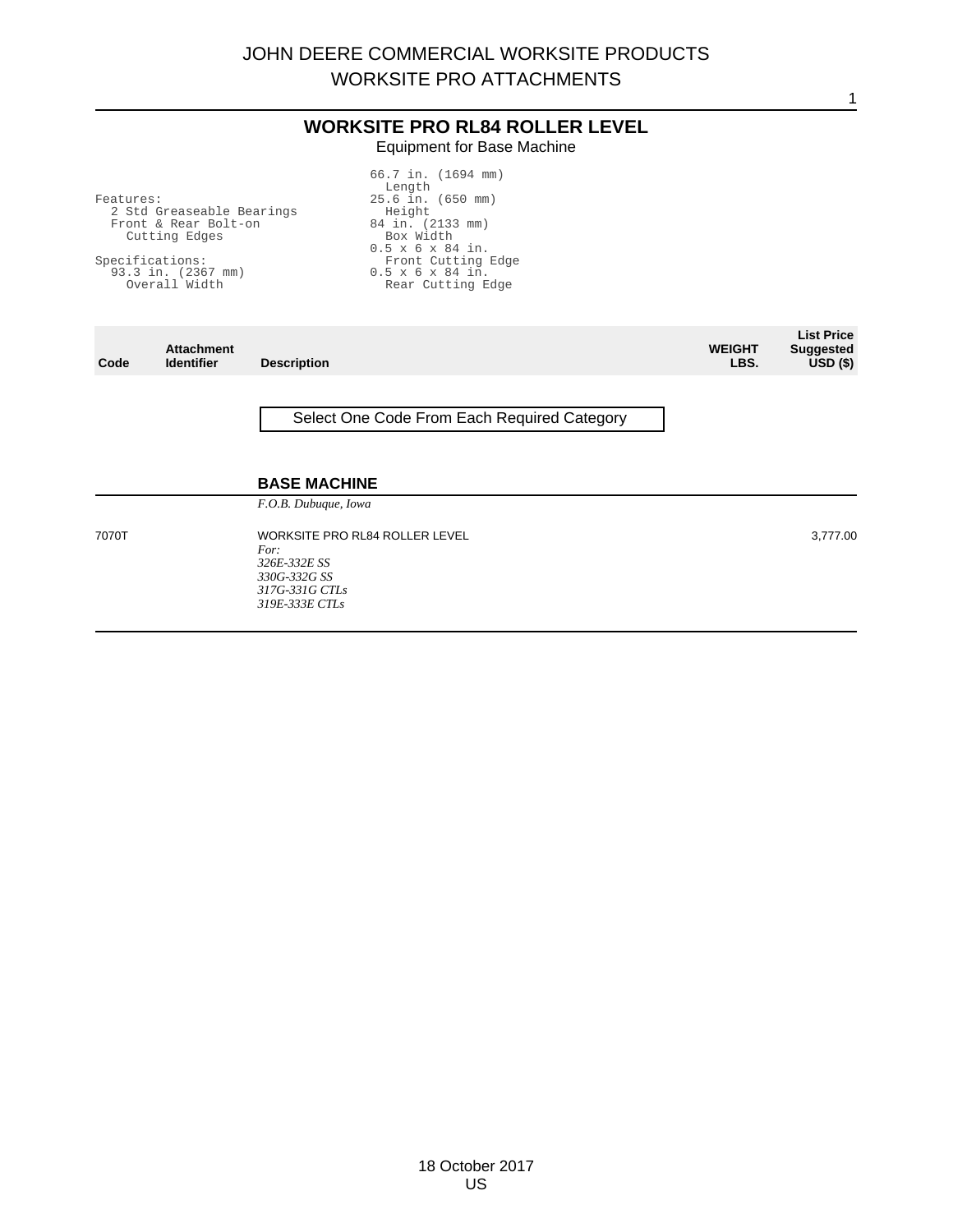#### **WORKSITE PRO RR72 ROOT RAKE** Equipment for Base Machine

Replaceable pin-on teeth Greaseable pivot pins Hardened-steel bushings Weld-on "D" ring Width: 1830 mm (72 in.) Length: 780 mm (30.8 in.) Grapple Opening: 1295 mm (51 in.) Weight: 497 kg (1,095 lb.)

| Code  | <b>Attachment</b><br><b>Identifier</b> | <b>Description</b>                                                                                            | <b>WEIGHT</b><br>LBS. | List Price<br><b>Suggested</b><br>USD <sub>(</sub> ) |
|-------|----------------------------------------|---------------------------------------------------------------------------------------------------------------|-----------------------|------------------------------------------------------|
|       |                                        | Select One Code From Each Required Category                                                                   |                       |                                                      |
|       |                                        | <b>BASE MACHINE</b><br>F.O.B. Dubuque, Iowa                                                                   |                       |                                                      |
| 03A0T |                                        | <b>WORKSITE PRO RR72 ROOT RAKE</b><br>For:<br>318E-328E SS<br>318G-332G SS<br>319E-323E CTL<br>317G-333G CTLs |                       | 5,125.00                                             |
|       |                                        | 204K & 304K Compact Wheel Loader                                                                              |                       |                                                      |

18 October 2017 US

1

**List Price**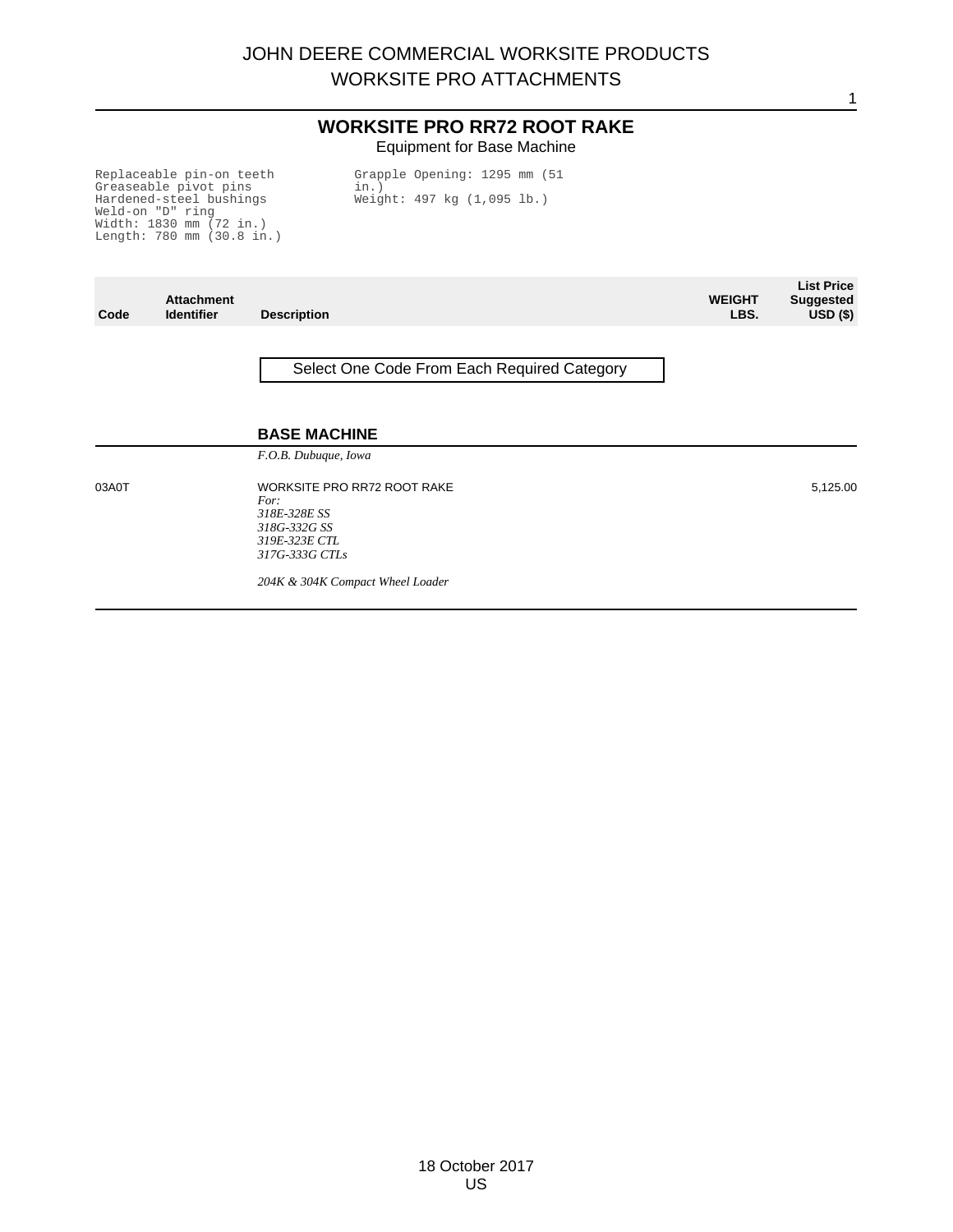#### **WORKSITE PRO RR78 ROOT RAKE** Equipment for Base Machine

Replaceable pin-on teeth Greaseable pivot pins Hardened-steel bushings Weld-on "D" ring Width: 1980 mm (78 in.) Length: 780 mm (30.8 in.) Grapple Opening: 1295 mm (51 in.) Weight: 522 kg (1,150 lb.)

| Code  | <b>Attachment</b><br><b>Identifier</b> | <b>Description</b>                                                                                             | <b>WEIGHT</b><br>LBS. | <b>List Price</b><br><b>Suggested</b><br>$\overline{USD}$ (\$) |
|-------|----------------------------------------|----------------------------------------------------------------------------------------------------------------|-----------------------|----------------------------------------------------------------|
|       |                                        | Select One Code From Each Required Category                                                                    |                       |                                                                |
|       |                                        | <b>BASE MACHINE</b><br>F.O.B. Dubuque, Iowa                                                                    |                       |                                                                |
| 03B0T |                                        | <b>WORKSITE PRO RR78 ROOT RAKE</b><br>For:<br>318E-332E SS<br>330G-332G SS<br>319E-333E CTLs<br>317G-333G CTLs |                       | 5,547.00                                                       |
|       |                                        | 204K, 244K & 304K Compact Wheel Loader                                                                         |                       |                                                                |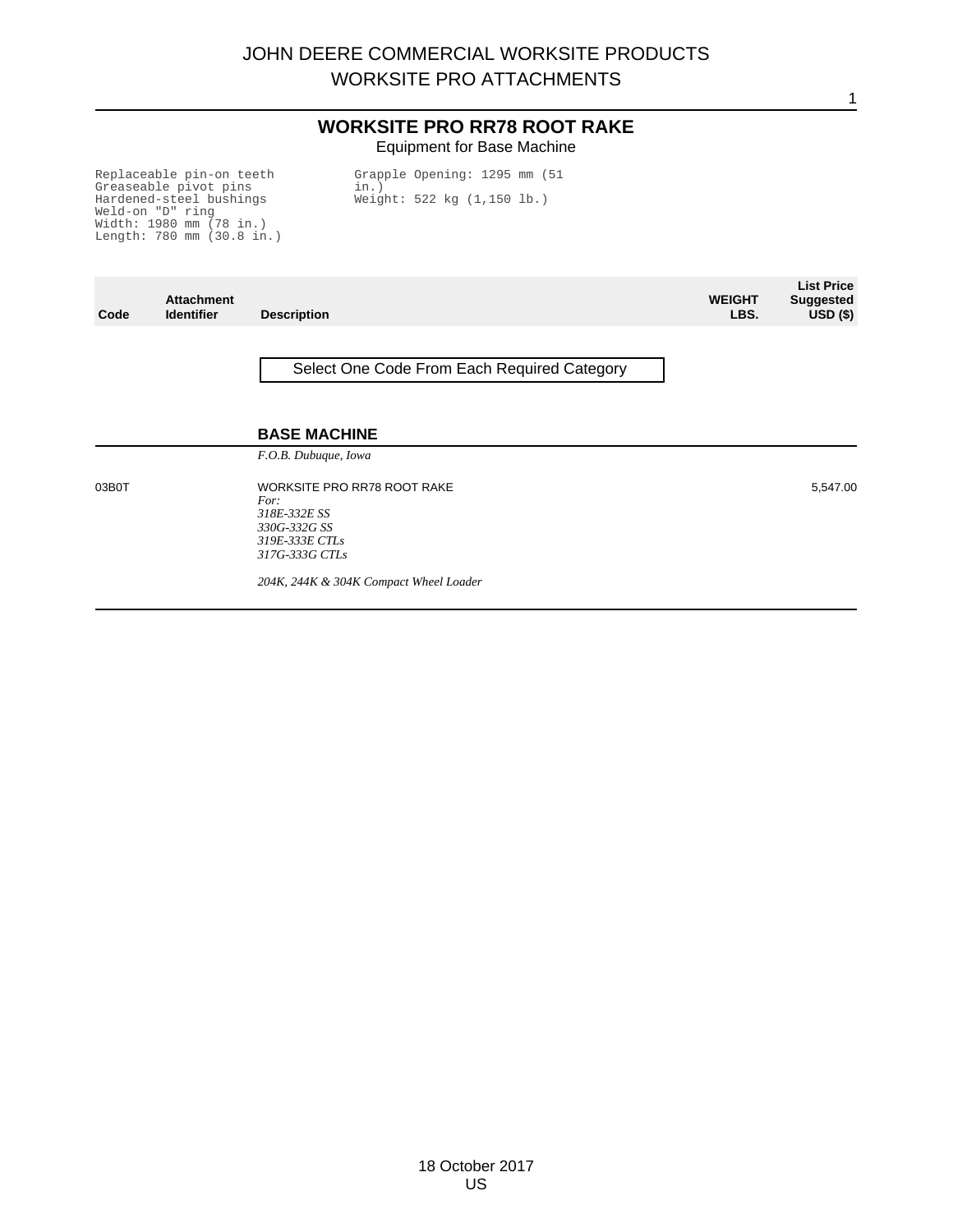#### **WORKSITE PRO RR84 ROOT RAKE** Equipment for Base Machine

Replaceable pin-on teeth Greaseable pivot pins Hardened-steel bushings Weld-on "D" ring Width: 2135 mm (84 in.) Length: 780 mm (30.8 in.) Grapple Opening: 1295 mm (51 in.) Weight: 553 kg (1,220 lb.)

| Code  | <b>Attachment</b><br><b>Identifier</b> | <b>Description</b>                                                                                             | <b>WEIGHT</b><br>LBS. | <b>List Price</b><br><b>Suggested</b><br>$USD($ \$) |
|-------|----------------------------------------|----------------------------------------------------------------------------------------------------------------|-----------------------|-----------------------------------------------------|
|       |                                        | Select One Code From Each Required Category                                                                    |                       |                                                     |
|       |                                        | <b>BASE MACHINE</b><br>F.O.B. Dubuque, Iowa                                                                    |                       |                                                     |
| 03C0T |                                        | <b>WORKSITE PRO RR84 ROOT RAKE</b><br>For:<br>326E-332E SS<br>330G-332G SS<br>323E-333E CTLs<br>331G-333G CTLs |                       | 5,865.00                                            |
|       |                                        | 204K, 244K, 304K & 324K Compact Wheel Loader                                                                   |                       |                                                     |

18 October 2017 US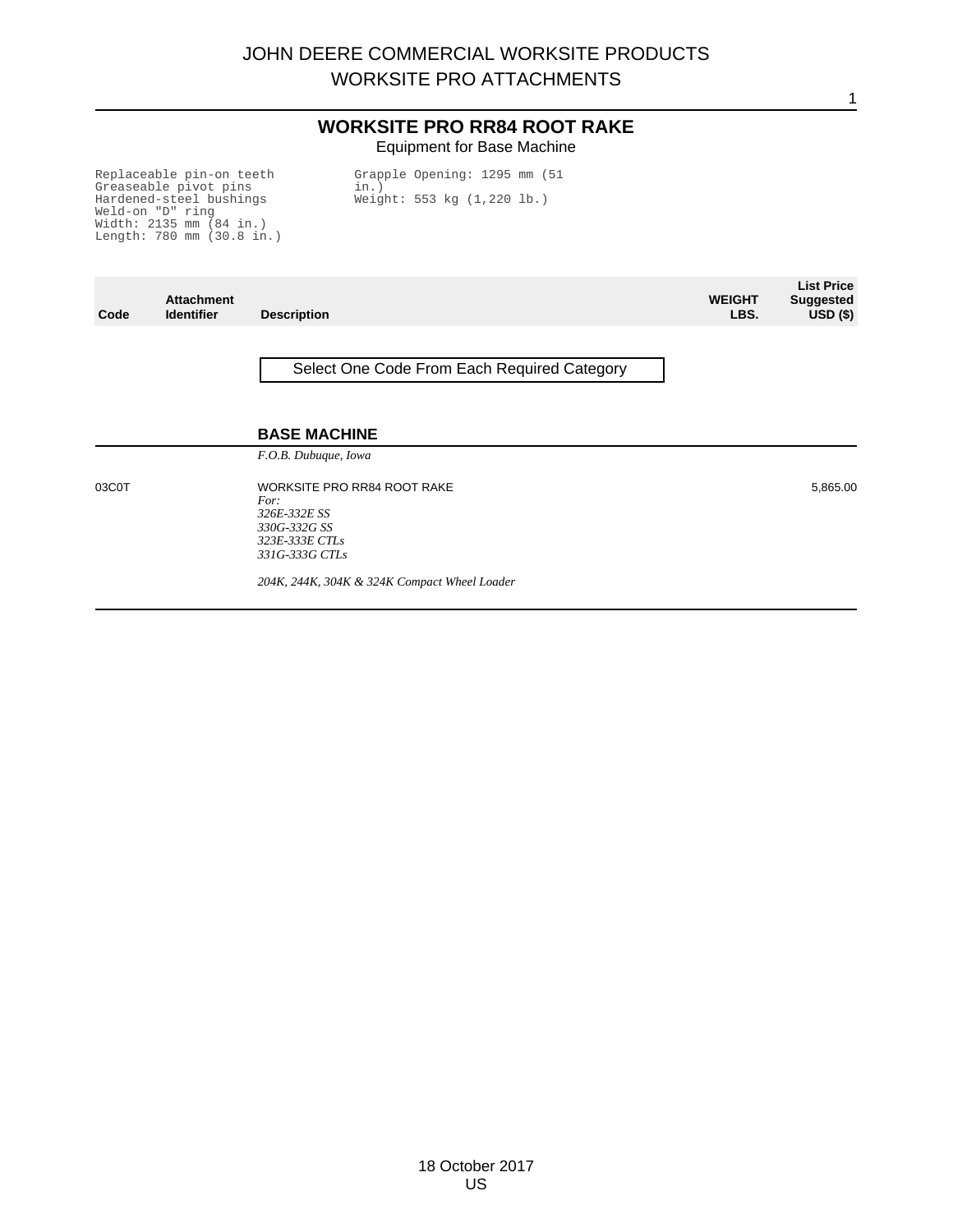## JOHN DEERE COMMERCIAL WORKSITE PRODUCTS WORKSITE PRO ATTACHMENTS

1

#### **WORKSITE PRO RC60B ROTARY CUTTER** Equipment for Base Machine

Thick high-grade ¾ inch steel<br>blades blades Operates forward or reverse Front chain shield helps prevent flying debris Overall Length: 6 ft. 4 in. (1.93 m) Overall Width: 5 ft. 4 in. (1.63 m) Cutting Width: 5 ft. 0 in. (1.52 m)

| Code  | <b>Attachment</b><br><b>Identifier</b> | <b>Description</b>                                                                                                                                                                                                | <b>WEIGHT</b><br>LBS. | <b>List Price</b><br><b>Suggested</b><br>$\overline{USD}$ (\$) |
|-------|----------------------------------------|-------------------------------------------------------------------------------------------------------------------------------------------------------------------------------------------------------------------|-----------------------|----------------------------------------------------------------|
|       |                                        | Select One Code From Each Required Category                                                                                                                                                                       |                       |                                                                |
|       |                                        | <b>BASE MACHINE</b>                                                                                                                                                                                               |                       |                                                                |
|       |                                        | F.O.B. Dubuque, Iowa                                                                                                                                                                                              |                       |                                                                |
| 8281T |                                        | WORKSITE PRO RC60B ROTARY CUTTER<br>Requires a demolition door (Code 5201, 5203, or AT425249) or a severe-duty<br>door installation (Code 5201, 5203, 5205, or AT348784).<br>For:<br>316G-318G SS<br>318E-324E SS |                       | 6,051.00                                                       |
|       |                                        | <b>WHEEL KIT</b>                                                                                                                                                                                                  |                       |                                                                |
| 1000  |                                        | <b>FRONT WHEEL KIT</b><br>NOTE:<br>* Dealer-Installed                                                                                                                                                             |                       | 782.00                                                         |
| 1001  |                                        | LESS FRONT WHEEL KIT                                                                                                                                                                                              |                       | In Base Price                                                  |
|       |                                        | <b>DEALER-INSTALLED KITS</b>                                                                                                                                                                                      |                       |                                                                |
|       | AT312692                               | <b>Kits and Accessories</b><br>2-inch Seat Belt with Shoulder Harness for Suspension Seat                                                                                                                         |                       | 311.00                                                         |
|       | AT425249                               | <b>Demolition Door Kit</b><br>(313, 315, CT315)<br>2- or 3-inch Seat Belt with Shoulder Harness required.<br>This is a roll up door.                                                                              |                       | 918.00                                                         |
|       | AT442703                               | Front Wheel Kit                                                                                                                                                                                                   |                       | 933.00                                                         |
|       | AT442698                               | Pressure Gauge Kit<br>Allows operator to monitor motor inlet pressure resulting in reduced stalling and<br>increased productivity.                                                                                |                       | 265.00                                                         |
|       | AT417602                               | Severe Duty Door<br>Includes windshield wiper.<br>For ROPS Canopy units also order AT387526.<br>Required to meet ISO 8084 Forestry Applications.<br>Use for D and E Series Models.<br>$S/N$ 269401 and below.     |                       | 3,107.00                                                       |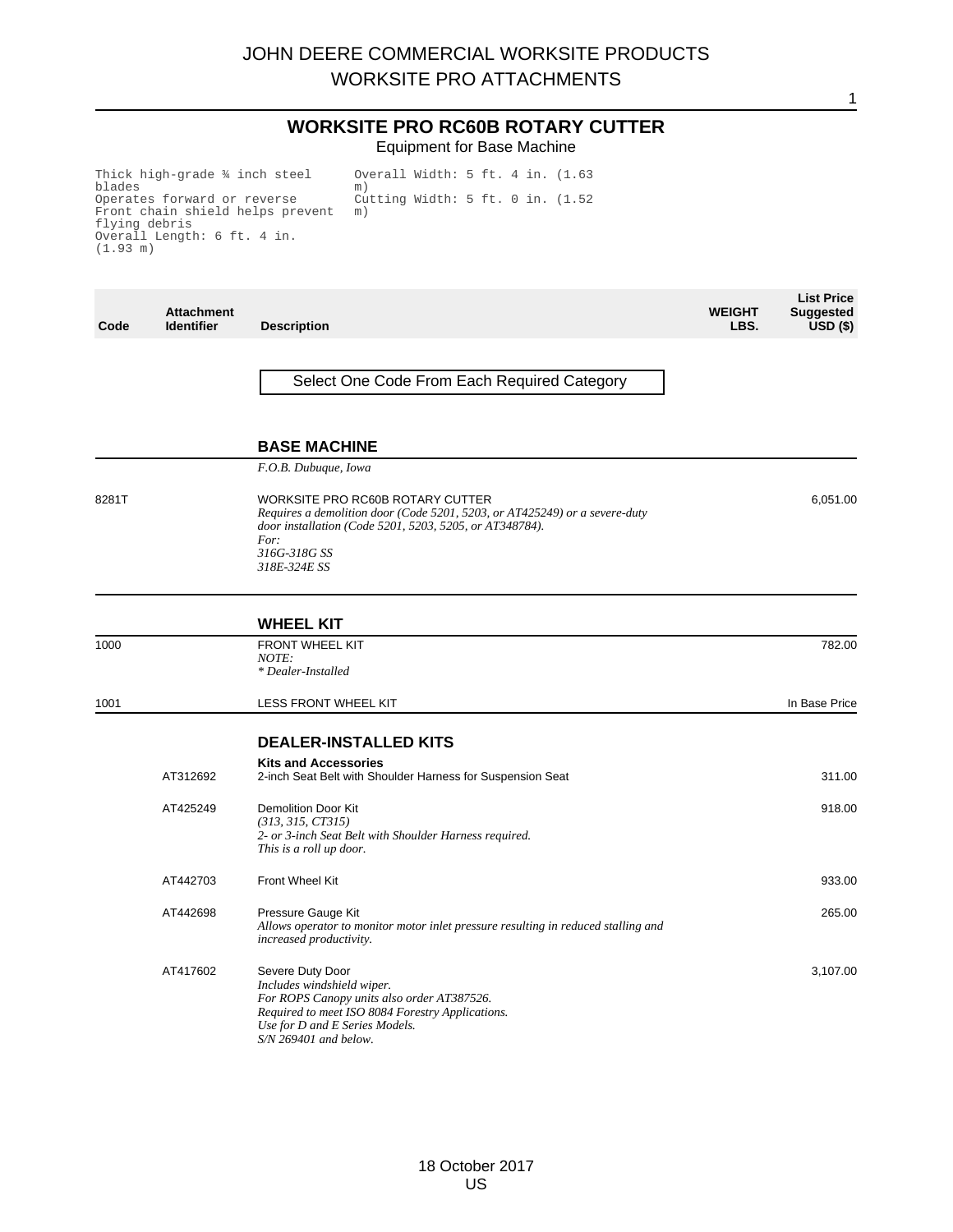## **WORKSITE PRO RC60B ROTARY CUTTER**

Continued

| Code | <b>Attachment</b><br><b>Identifier</b> | <b>Description</b>                                                                                                                                                                                                                                                                                                              | <b>WEIGHT</b><br>LBS. | <b>List Price</b><br><b>Suggested</b><br>USD(S) |
|------|----------------------------------------|---------------------------------------------------------------------------------------------------------------------------------------------------------------------------------------------------------------------------------------------------------------------------------------------------------------------------------|-----------------------|-------------------------------------------------|
|      | AT387526                               | DEALER-INSTALLED KITS Continued<br>Severe-Duty Door Hardware Kit.<br>For use with ROPS Canopy units only. Not required for cab units.<br>Kit includes mounting hardware for the severe-duty door including the latch $\&$<br>striker, heavy-duty gas-spring cylinder, and windshield washer bottle.<br>Use for D Series Models. |                       | 171.00                                          |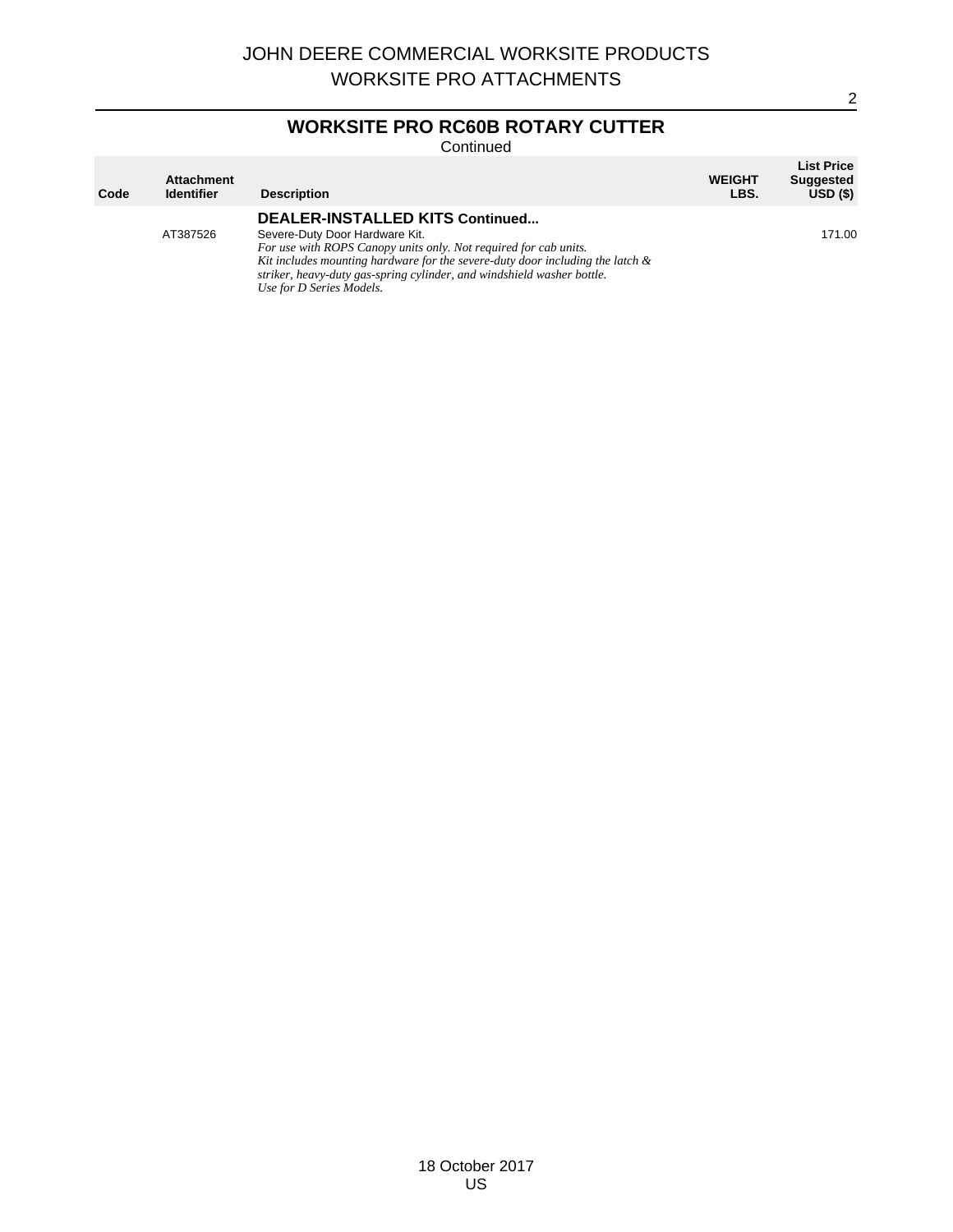## JOHN DEERE COMMERCIAL WORKSITE PRODUCTS WORKSITE PRO ATTACHMENTS

1

#### **WORKSITE PRO RC72B ROTARY CUTTER** Equipment for Base Machine

Rigid quarter-inch (6 mm) steel deck Operates forward or reverse Front chain shield helps prevent flying debris Tire is non-pneumatic Overall Height: 22.5 in. (572 mm)

Overall Length: 7 ft. 6 in. (2.30 m) Overall Width: 7 ft. 1 in. (2.16 m) Weight: 1,610 lb. (730.3 kg)

| Code  | <b>Attachment</b><br><b>Identifier</b> | <b>Description</b>                                                                                                                                                                                                                                    | <b>WEIGHT</b><br>LBS. | <b>List Price</b><br><b>Suggested</b><br>$USD($ \$) |
|-------|----------------------------------------|-------------------------------------------------------------------------------------------------------------------------------------------------------------------------------------------------------------------------------------------------------|-----------------------|-----------------------------------------------------|
|       |                                        | Select One Code From Each Required Category                                                                                                                                                                                                           |                       |                                                     |
|       |                                        | <b>BASE MACHINE</b>                                                                                                                                                                                                                                   |                       |                                                     |
|       |                                        | F.O.B. Dubuque, Iowa                                                                                                                                                                                                                                  |                       |                                                     |
| 8341T |                                        | WORKSITE PRO RC72B ROTARY CUTTER<br>Requires a demolition door (Code 5201, 5203, or AT425249) or a severe-duty<br>door installation (Code 5201, 5203, 5205, or AT348784).<br>For:<br>318G-332G SS<br>320E-332E SS<br>317G-333G CTLs<br>323E-333E CTLs |                       | 6,247.00                                            |
|       |                                        | <b>WHEEL KIT</b>                                                                                                                                                                                                                                      |                       |                                                     |
| 1000  |                                        | <b>FRONT WHEEL KIT</b><br>NOTE:<br>* Dealer-Installed                                                                                                                                                                                                 |                       | 782.00                                              |
| 1001  |                                        | LESS FRONT WHEEL KIT                                                                                                                                                                                                                                  |                       | In Base Price                                       |
|       |                                        | <b>DEALER-INSTALLED KITS</b>                                                                                                                                                                                                                          |                       |                                                     |
|       | AT312692                               | <b>Kits and Accessories</b><br>2-inch Seat Belt with Shoulder Harness for Suspension Seat                                                                                                                                                             |                       | 311.00                                              |
|       | AT425249                               | Demolition Door Kit<br>(313, 315, CT315)<br>2- or 3-inch Seat Belt with Shoulder Harness required.<br>This is a roll up door.                                                                                                                         |                       | 918.00                                              |
|       | AT442703                               | <b>Front Wheel Kit</b>                                                                                                                                                                                                                                |                       | 933.00                                              |
|       | AT442698                               | Pressure Gauge Kit<br>Allows operator to monitor motor inlet pressure resulting in reduced stalling and<br>increased productivity.                                                                                                                    |                       | 265.00                                              |
|       | AT417602                               | Severe Duty Door<br>Includes windshield wiper.<br>For ROPS Canopy units also order AT387526.<br>Required to meet ISO 8084 Forestry Applications.<br>Use for D and E Series Models.<br>$S/N$ 269401 and below.                                         |                       | 3,107.00                                            |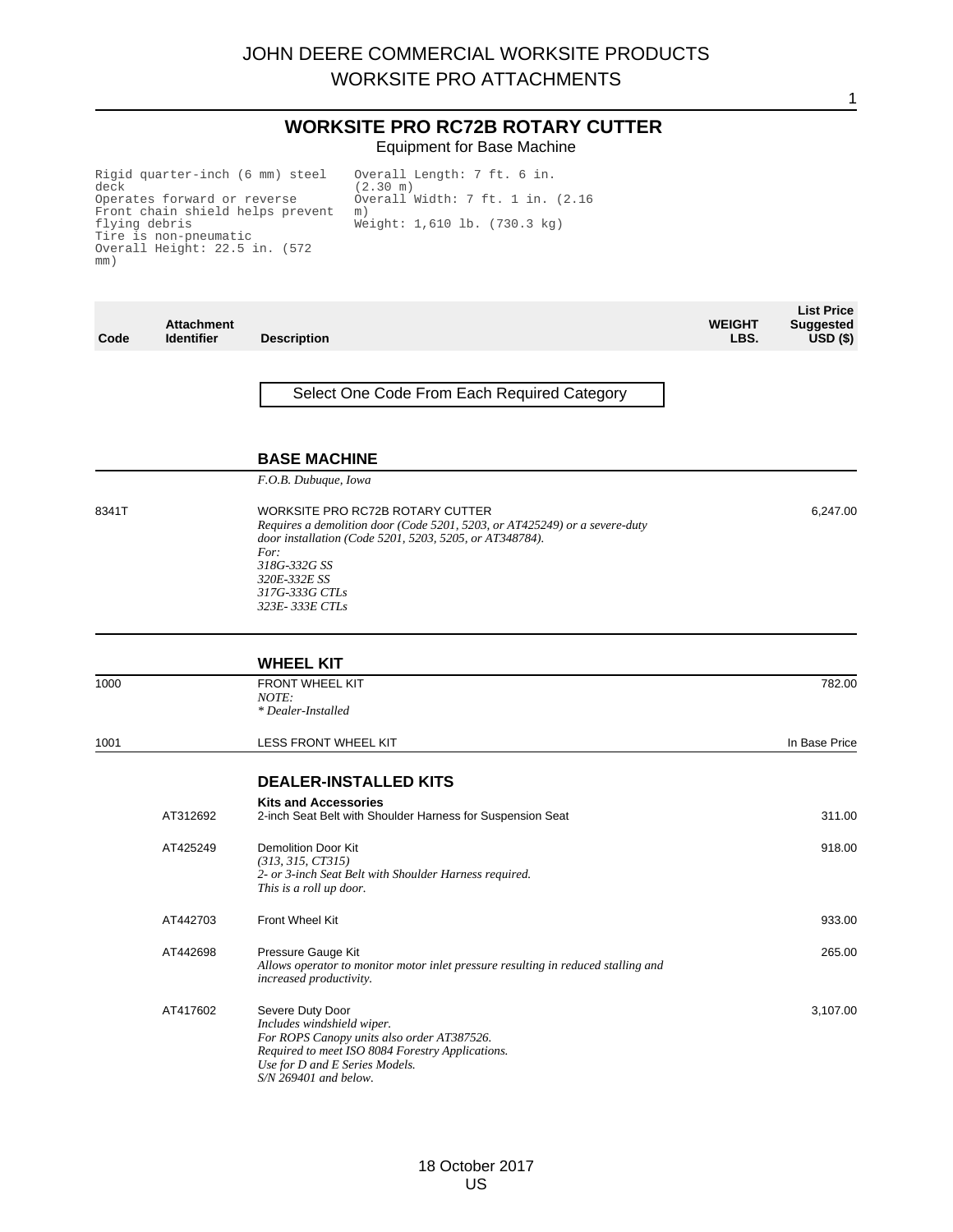# **WORKSITE PRO RC72B ROTARY CUTTER**

Continued

| Code | <b>Attachment</b><br><b>Identifier</b> | <b>Description</b>                                                                                                                                                                                                                                                                                                              | <b>WEIGHT</b><br>LBS. | <b>List Price</b><br><b>Suggested</b><br>USD(S) |
|------|----------------------------------------|---------------------------------------------------------------------------------------------------------------------------------------------------------------------------------------------------------------------------------------------------------------------------------------------------------------------------------|-----------------------|-------------------------------------------------|
|      | AT387526                               | DEALER-INSTALLED KITS Continued<br>Severe-Duty Door Hardware Kit.<br>For use with ROPS Canopy units only. Not required for cab units.<br>Kit includes mounting hardware for the severe-duty door including the latch $\&$<br>striker, heavy-duty gas-spring cylinder, and windshield washer bottle.<br>Use for D Series Models. |                       | 171.00                                          |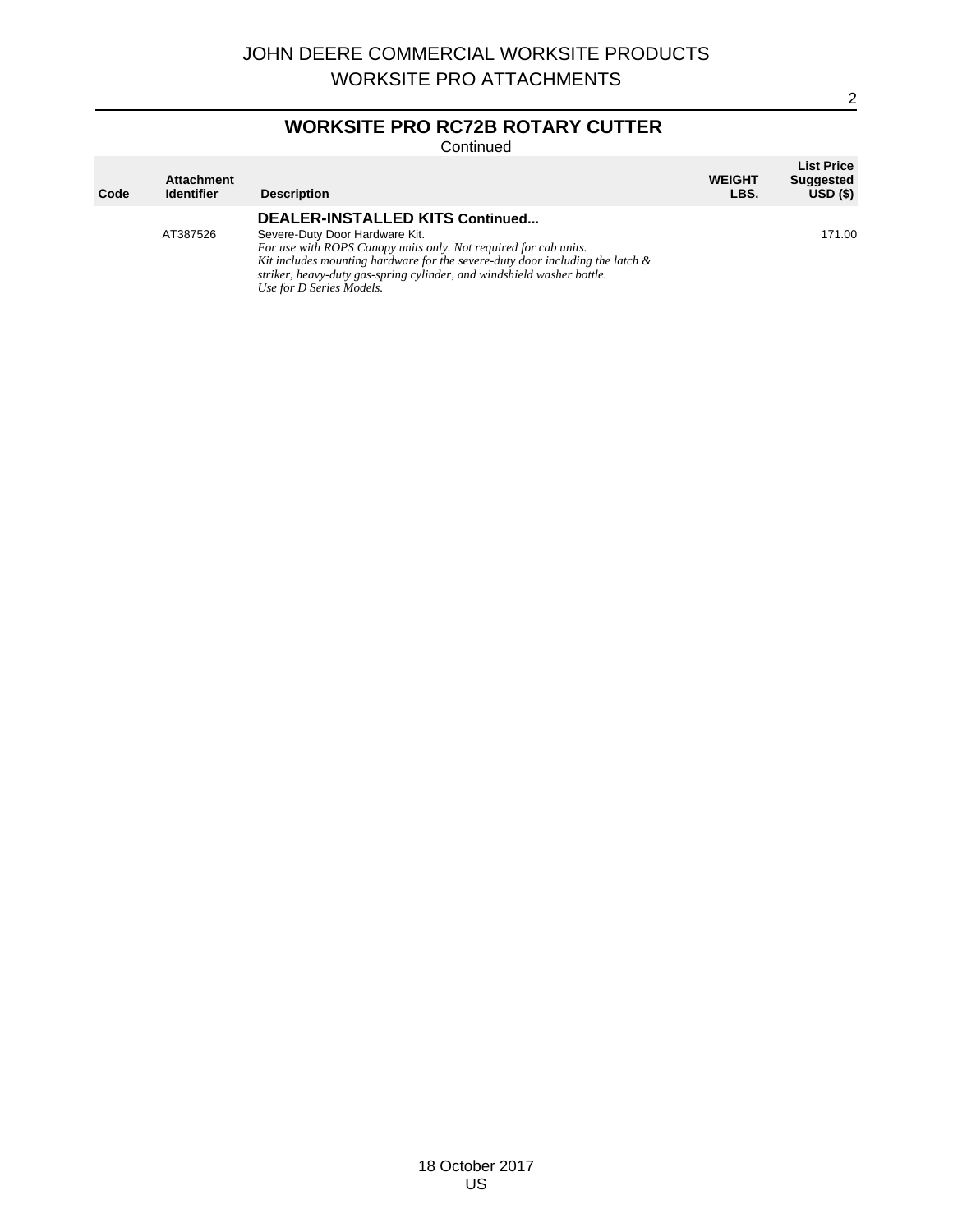1

#### **WORKSITE PRO RC78B ROTARY CUTTER** Equipment for Base Machine

Thick high-grade ¾ inch steel blades Operates forward or reverse Front chain shield helps prevent flying debris Overall Length: 7 ft. 4 in. (2.34 m) Overall Width: 6 ft. 4 in. (1.93 m) Cutting Width: 6 ft. 0 in. (1.83 m)

**Code Attachment Identifier Description WEIGHT LBS. List Price Suggested USD (\$)** Select One Code From Each Required Category **BASE MACHINE** *F.O.B. Dubuque, Iowa* 8351T WORKSITE PRO RC78B ROTARY CUTTER *Requires a demolition door (Code 5201 or 5203) or a severe-duty door installation (Code 5201, 5203, 5205, or AT348784). For: 326E-332E SS 330G-332G SS 317G-333G CTLs 323E- 333E CTLs* 6,686.00 **WHEEL KIT** 1000 FRONT WHEEL KIT *NOTE: \* Dealer-Installed* 782.00 1001 **In Base Price Contains LESS FRONT WHEEL KIT CONTAINS A REPORT OF A REPORT OF A REPORT OF A REPORT OF A REPORT OF A REPORT OF A REPORT OF A REPORT OF A REPORT OF A REPORT OF A REPORT OF A REPORT OF A REPORT OF A REP DEALER-INSTALLED KITS Kits and Accessories** AT312692 2-inch Seat Belt with Shoulder Harness for Suspension Seat 311.00 AT442703 Front Wheel Kit 933.00 AT442698 Pressure Gauge Kit *Allows operator to monitor motor inlet pressure resulting in reduced stalling and increased productivity.* 265.00 AT417602 Severe Duty Door *Includes windshield wiper. For ROPS Canopy units also order AT387526. Required to meet ISO 8084 Forestry Applications. Use for D and E Series Models. S/N 269401 and below.* 3,107.00 AT387526 Severe-Duty Door Hardware Kit. *For use with ROPS Canopy units only. Not required for cab units. Kit includes mounting hardware for the severe-duty door including the latch & striker, heavy-duty gas-spring cylinder, and windshield washer bottle. Use for D Series Models.* 171.00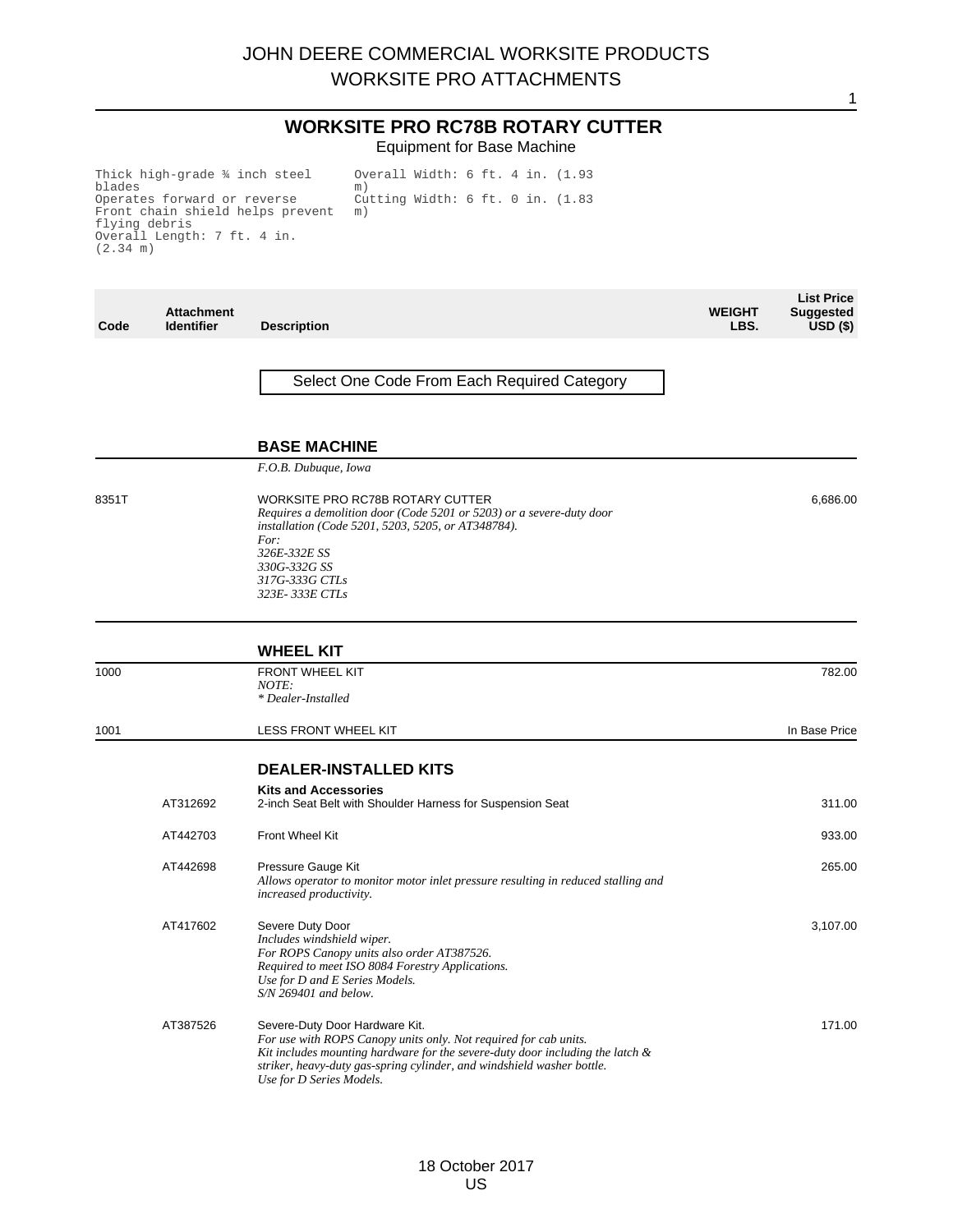## **WORKSITE PRO RC78B ROTARY CUTTER**

Continued

| Code | <b>Attachment</b><br><b>Identifier</b> | <b>Description</b>                                                                                                                                                                                                                                                                                                                                                                                                                                                                                                                                                                           | <b>WEIGHT</b><br>LBS. | <b>List Price</b><br><b>Suggested</b><br>$USD($ \$) |
|------|----------------------------------------|----------------------------------------------------------------------------------------------------------------------------------------------------------------------------------------------------------------------------------------------------------------------------------------------------------------------------------------------------------------------------------------------------------------------------------------------------------------------------------------------------------------------------------------------------------------------------------------------|-----------------------|-----------------------------------------------------|
|      |                                        | <b>REFERRAL ATTACHMENTS</b><br>G.R. Mfg.<br>G.R. Manufacturing, Inc.<br>* Kits listed below must be ordered through John Deere.<br>* F.O.B. Trussville, Alabama<br>* All kits include installation instructions<br>* All warranty, repair parts, technical support and assistance, and sales support<br>and assistance will be the responsibility of G.R. Manufacturing, Inc., and will be<br>handled directly between the Dealer and G.R. Manufacturing, Inc.<br>G.R. Manufacturing, Inc.<br>4800 Commerce Drive<br>Trussville, Alabama 35173<br>Phone: (800)841-8001<br>Fax: (205)655-8005 |                       |                                                     |
|      | AT372948                               | Auxiliary Hydraulic Line Quick Coupler Guard (326-332 SSLs & 329-333 CTLs<br>High Flow)                                                                                                                                                                                                                                                                                                                                                                                                                                                                                                      |                       | 220.00                                              |
|      | AT432855                               | Auxillary Hydraulic Line Quick Coupler Guard                                                                                                                                                                                                                                                                                                                                                                                                                                                                                                                                                 |                       | 220.00                                              |
|      | AT432853                               | <b>Bottom Opening Cover Plates</b>                                                                                                                                                                                                                                                                                                                                                                                                                                                                                                                                                           |                       | 350.00                                              |
|      | AT372953                               | <b>Bottom Openings Cover Plates</b><br>For use on 326D, 328D, 329D, 332D, 333D                                                                                                                                                                                                                                                                                                                                                                                                                                                                                                               |                       | 350.00                                              |
|      | AT372945                               | <b>Exhaust Hood Opening Seal</b>                                                                                                                                                                                                                                                                                                                                                                                                                                                                                                                                                             |                       | 120.00                                              |
|      | AT432861                               | <b>Exhaust Hood Opening Seal</b>                                                                                                                                                                                                                                                                                                                                                                                                                                                                                                                                                             |                       | 120.00                                              |
|      | AT372955                               | Front Work Lights and Rear Hood Light Guards                                                                                                                                                                                                                                                                                                                                                                                                                                                                                                                                                 |                       | 218.00                                              |
|      | AT432854                               | Front Work Lights and Rear Light Guards                                                                                                                                                                                                                                                                                                                                                                                                                                                                                                                                                      |                       | 218.00                                              |
|      | AT388939                               | Lift Cylinder Hose Guards                                                                                                                                                                                                                                                                                                                                                                                                                                                                                                                                                                    |                       | 420.00                                              |
|      | AT437325                               | Lift Cylinder Hose Guards                                                                                                                                                                                                                                                                                                                                                                                                                                                                                                                                                                    |                       | 320.00                                              |
|      | AT372949                               | Operator Rear Window / Side Window Guards<br>Required to meet ISO 8084 Forestry Applications<br>Not recommended for use with Hazard Warning Lights                                                                                                                                                                                                                                                                                                                                                                                                                                           |                       | 640.00                                              |
|      | AT432858                               | Rear Deflector and Bumper                                                                                                                                                                                                                                                                                                                                                                                                                                                                                                                                                                    |                       | 1,962.00                                            |
|      | AT397455                               | Rear Deflectors with Bumper                                                                                                                                                                                                                                                                                                                                                                                                                                                                                                                                                                  |                       | 1,962.00                                            |
|      | AT372950                               | Toe Guard and Door Upgrade Kit<br>Required to meet ISO 8084 Forestry Applications                                                                                                                                                                                                                                                                                                                                                                                                                                                                                                            |                       | 492.00                                              |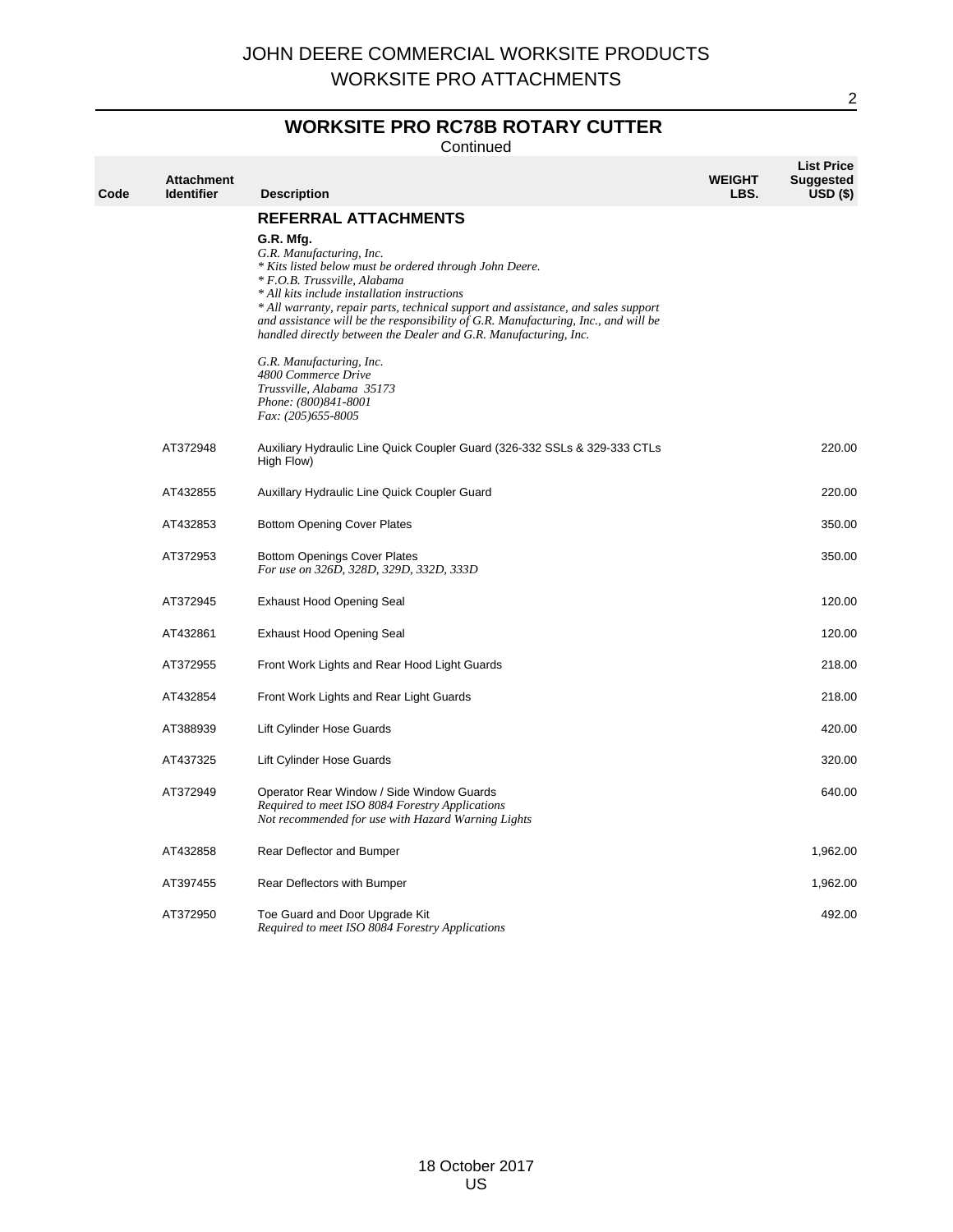#### **WORKSITE PRO RS72 EXTREME DUTY ROTARY CUTTER** Equipment for Base Machine

1

Severe-duty Rotary Cutter for clearing medium to heavy brush and hardwoods up to 18 cm (7 in.) in diameter. Direct drivetrain contains no gearbox, for improved performance, durability, and reliability. Four alternating bevel blades are made of 19.1 mm (0.75 in.) grade steel Reversible blade design to provide a deep self-clearing cut Overall width: 1965 mm (77 in.)<br>and long wear life. Standard pressure gauge to monitoring blade load and prevent overheating Retractable forward shield moves up and away from the tree to expose entire cutting edge while protecting the operator from flying debris. Overall height: 715 mm (28 in.) Overall length: 2174 mm (86 in.)

| Code  | <b>Attachment</b><br><b>Identifier</b> | <b>Description</b>                                                                                                                                                                            | <b>WEIGHT</b><br>LBS. | <b>List Price</b><br><b>Suggested</b><br>$USD($ \$) |
|-------|----------------------------------------|-----------------------------------------------------------------------------------------------------------------------------------------------------------------------------------------------|-----------------------|-----------------------------------------------------|
|       |                                        | Select One Code From Each Required Category                                                                                                                                                   |                       |                                                     |
|       |                                        | <b>BASE MACHINE</b><br>F.O.B. Dubuque, Iowa                                                                                                                                                   |                       |                                                     |
| 8342T |                                        | WORKSITE PRO RS72 EXTREME DUTY ROTARY CUTTER<br>Requires a demolition door (Code 5201, 5203, or AT425249) or a severe-duty<br>door installation (Code 5201, 5203, 5205, or AT348784).<br>For: |                       | 12,587.00                                           |

*326E-332E SS 330G-332G SS 329E-333E CTLs 331G-333G CTLs*

**CARBIDE TOOTH KIT** 1100 CARBIDE TOOTH KIT 389.00 1101 **LESS CARBIDE TOOTH KIT COMPANY CONTRACT CONTRACT AND RESERVE CONTRACT CONTRACT CONTRACT CONTRACT CONTRACT CONTRACT CONTRACT CONTRACT CONTRACT CONTRACT CONTRACT CONTRACT CONTRACT CONTRACT CONTRACT CONTRACT CONTRACT DEALER-INSTALLED KITS Kits and Accessories** AT456608 Carbide Tooth Kit **Carbide Tooth Kit Carbide Tooth Kit Carbide Tooth Kit Carbide Tooth Kit Carbide Tooth Kit Carbide Tooth Kit Carbide Tooth Kit Carbide Tooth Kit Carbide Tooth Kit Carbide Tooth Kit Carbide Tooth** AT456609 Replacement Blade Kit 1,105.00 AT456636 Wear Plate Kit 121.00 Wear Plate Kit 121.00 Wear Plate Kit 121.00 Wear Plate Kit 121.00 Wear Plate Kit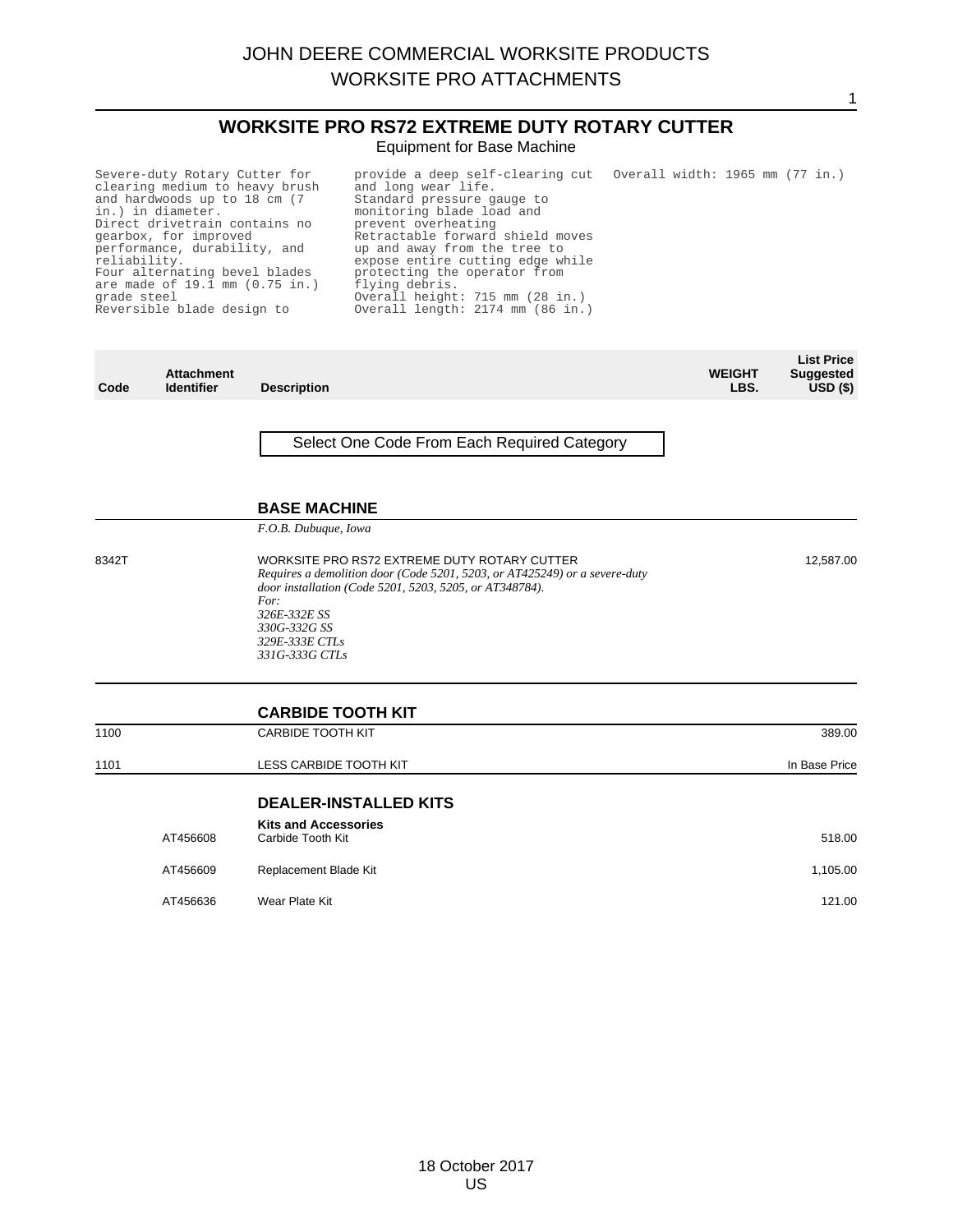#### **WORKSITE PRO RT52 ROTARY TILLER** Equipment for Base Machine

**Identifier Description WEIGHT LBS. List Price sted USD (\$)**

#### Select One Code From Each Required Category

#### **BASE MACHINE**

*F.O.B. Dubuque, Iowa*

7520T WORKSITE PRO RT52 ROTARY TILLER *For: 318E-332E SS 330G-332G SS 319E-333E CTLs 331G-333G CTLs*

5,202.00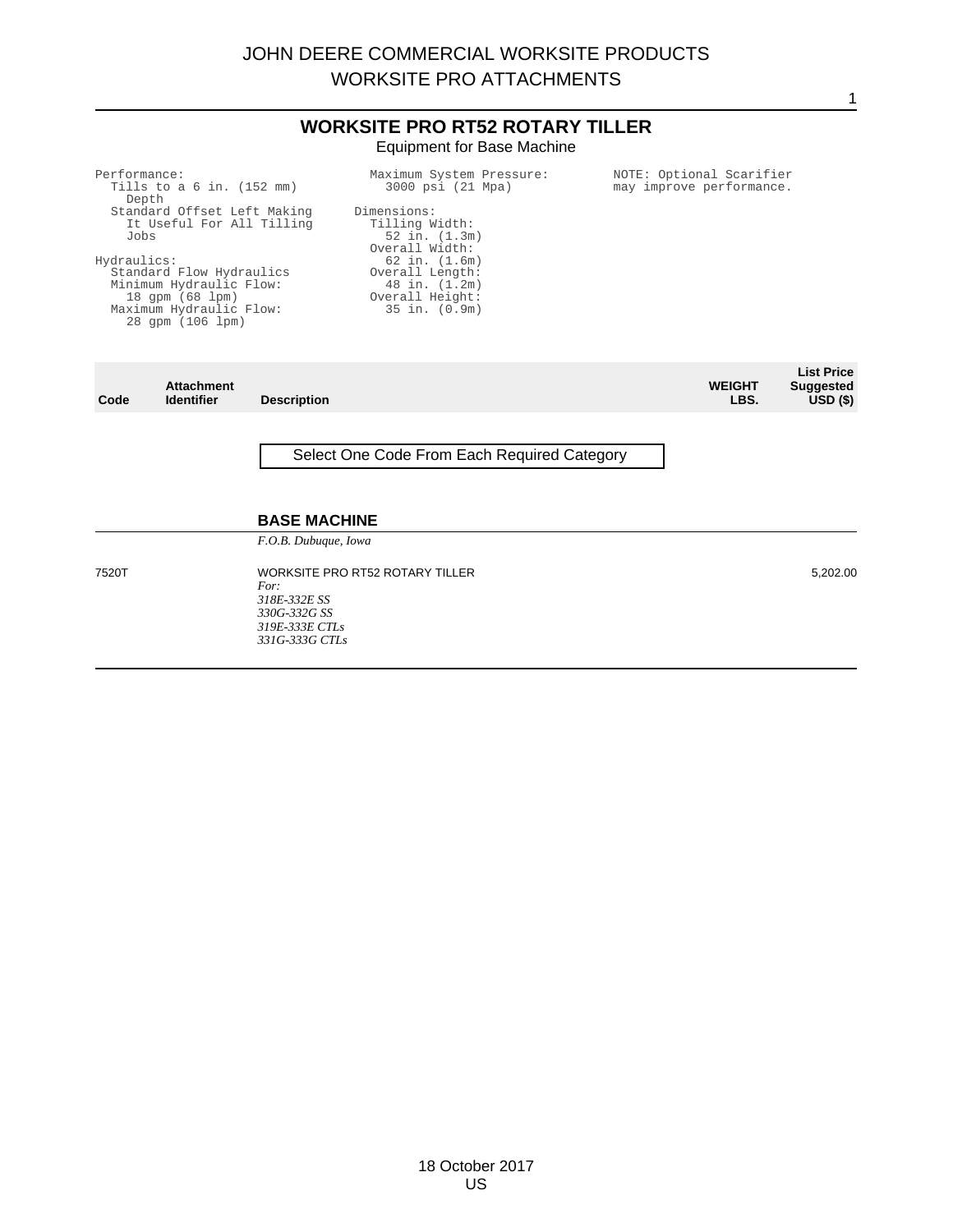#### **WORKSITE PRO RT66 ROTARY TILLER** Equipment for Base Machine

Performance: Tills to a 6 in. (152 mm) Depth Standard Offset Left and Center Position Make It Useful For All Tilling Jobs Hydraulics: Standard Flow Hydraulics Minimum Hydraulic Flow: 18 gpm (60 lpm) Maximum Hydraulic Flow: 28 gpm (106 lpm) Maximum System Pressure: 3000 psi (21 Mpa) Dimensions: Tilling Width: 66 in. (1.7m) Overall Width: 76 in. (1.9m) Overall Length: 48 in. (1.2m) Overall Height: 35 in. (0.9m)

**Code Attachment Description WEIGHT LBS. List Price Suggested USD (\$)**

Select One Code From Each Required Category

#### **BASE MACHINE**

*F.O.B. Dubuque, Iowa*

7530T WORKSITE PRO RT66 ROTARY TILLER *For: 318E-332E SS 330G-332G SS 319E-333E CTLs 331G-333G CTLs*

#### **DEALER-INSTALLED KITS**

**Kits and Accessories** AT340330 Scarifier Kit RT66 *Contains 5 teeth*

NOTE: Optional Scarifier may improve performance.

5,712.00

1

247.00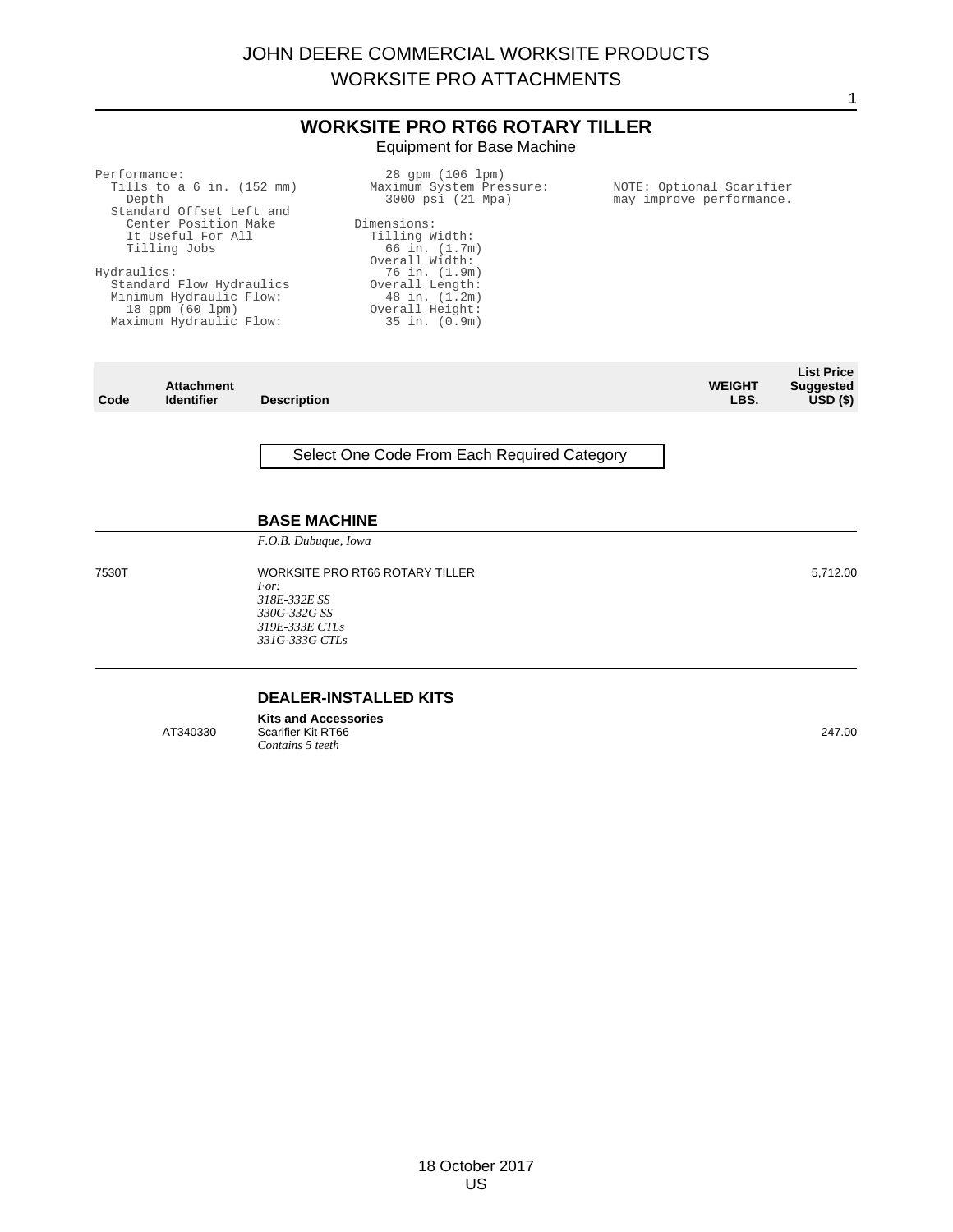#### **WORKSITE PRO SA60 SIDE DISCHARGE BUCKET** Equipment for Base Machine

1

Compatible with standard-flow hydraulics Ideal for distribution of aggregate, gravel, sand, sawdust, straw, livestock bedding, or mulch Replaceable bolt-on cutting

edges Provides long-term durability Capacity: 0.50 cu. yd. Width: 60 in. (1524 mm) Weight: 805 lb. (365 kg)

| Code  | <b>Attachment</b><br><b>Identifier</b> | <b>Description</b>                                                                                                                                                                     | <b>WEIGHT</b><br>LBS. | <b>List Price</b><br><b>Suggested</b><br>USD <sub>(</sub> ) |
|-------|----------------------------------------|----------------------------------------------------------------------------------------------------------------------------------------------------------------------------------------|-----------------------|-------------------------------------------------------------|
|       |                                        | Select One Code From Each Required Category                                                                                                                                            |                       |                                                             |
|       |                                        | <b>BASE MACHINE</b><br>F.O.B. Dubuque, Iowa                                                                                                                                            |                       |                                                             |
| 9090T |                                        | WORKSITE PRO SA60 SIDE DISCHARGE BUCKET<br>For:<br>312G-318G SS<br>318E-324E SS<br>317G CTL<br>319E-323E CTLs                                                                          |                       | 5,376.00                                                    |
|       | KV17819                                | <b>DEALER-INSTALLED KITS</b><br><b>Cutting Edges</b><br>60 in. Bolt-On Cutting Edge<br>Requires additional hardware; see Parts.<br>Requires Six Grade 8 Plow Bolts and Nuts (PB625225) |                       | See Parts                                                   |
|       | AT348835                               | <b>Kits and Accessories</b><br>Counterweight, Stackable (Single Set)<br>Includes 2 - 86 lb weights (39 Kg)                                                                             |                       | 356.00                                                      |
|       | KV14620                                | Rear Weight Bracket Kit (317-320)<br>* Requires Eight R66949Y Weights                                                                                                                  |                       | 196.00                                                      |
|       | R66949Y                                | Yellow 42lb. Quik-Tatch Weight<br>Must be ordered in quantity of 8.                                                                                                                    |                       | 61.00                                                       |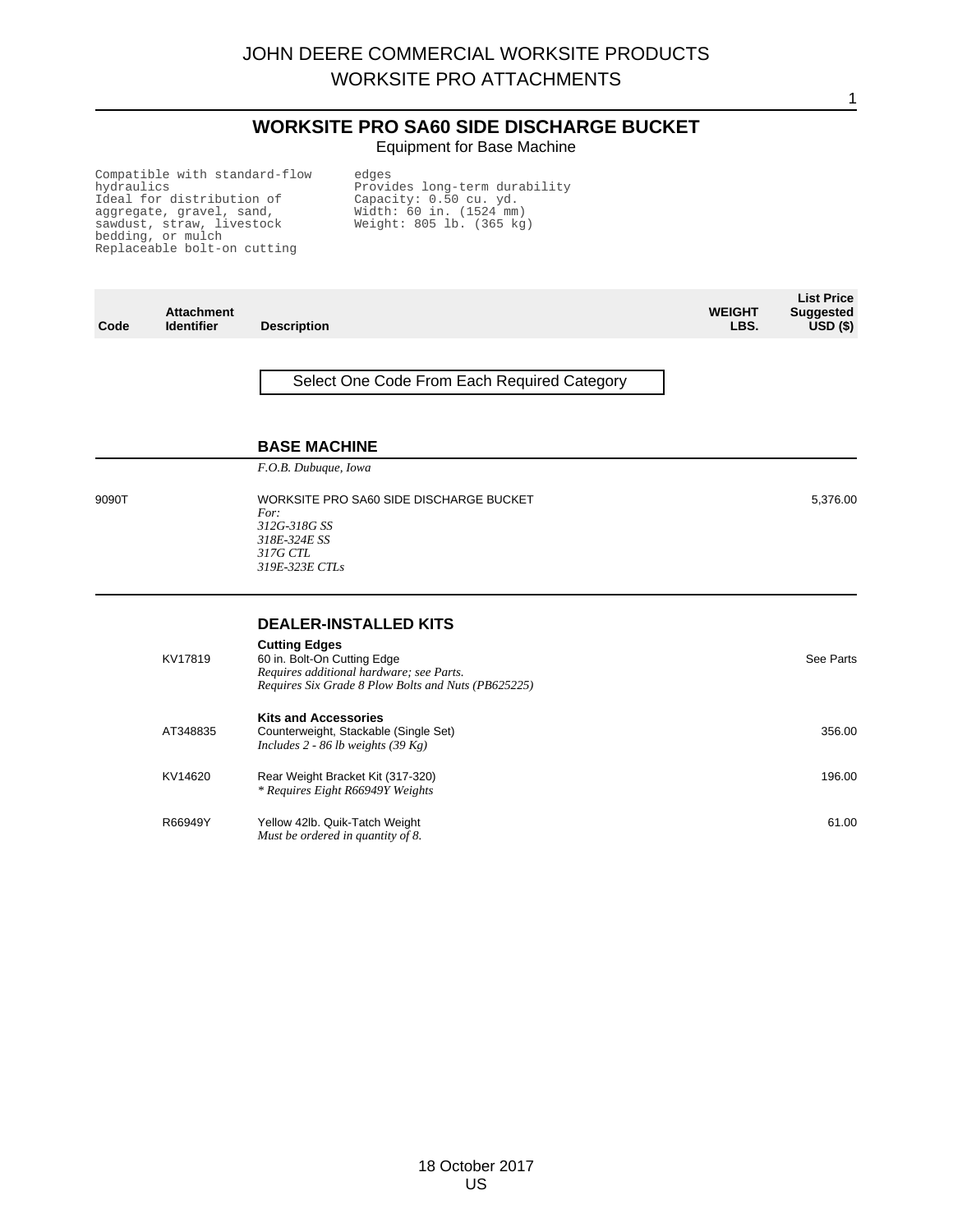#### **WORKSITE PRO SA72 SIDE DISCHARGE BUCKET** Equipment for Base Machine

1

Compatible with standard-flow hydraulics Ideal for distribution of aggregate, gravel, sand, sawdust, straw, livestock bedding, or mulch Available replaceable bolt-on

cutting edges Provides long-term durability Capacity: 0.67 cu. yd. Width: 72 in. (1829 mm) Weight: 915 lb. (415 kg)

| Code  | <b>Attachment</b><br><b>Identifier</b> | <b>Description</b>                                                                                         | <b>WEIGHT</b><br>LBS. | <b>List Price</b><br><b>Suggested</b><br>$USD($ \$) |
|-------|----------------------------------------|------------------------------------------------------------------------------------------------------------|-----------------------|-----------------------------------------------------|
|       |                                        | Select One Code From Each Required Category                                                                |                       |                                                     |
|       |                                        | <b>BASE MACHINE</b>                                                                                        |                       |                                                     |
|       |                                        | F.O.B. Dubuque, Iowa                                                                                       |                       |                                                     |
| 9100T |                                        | WORKSITE PRO SA72 SIDE DISCHARGE BUCKET<br>For:<br>326E-332E SS<br>330G-332G SS<br>329E-333E CTLs          |                       | 7,491.00                                            |
|       |                                        | <b>DEALER-INSTALLED KITS</b>                                                                               |                       |                                                     |
|       | AT348835                               | <b>Kits and Accessories</b><br>Counterweight, Stackable (Single Set)<br>Includes 2 - 86 lb weights (39 Kg) |                       | 356.00                                              |
|       | AT311312                               | Rear Weight Bracket Kit (325-332)                                                                          |                       | 199.00                                              |
|       | R66949Y                                | Yellow 42lb. Quik-Tatch Weight<br>Must be ordered in quantity of 8.                                        |                       | 61.00                                               |
|       | T32742                                 | <b>Miscellaneous</b><br>72 in. Bolt-On Cutting Edge                                                        |                       | See Parts                                           |

18 October 2017 US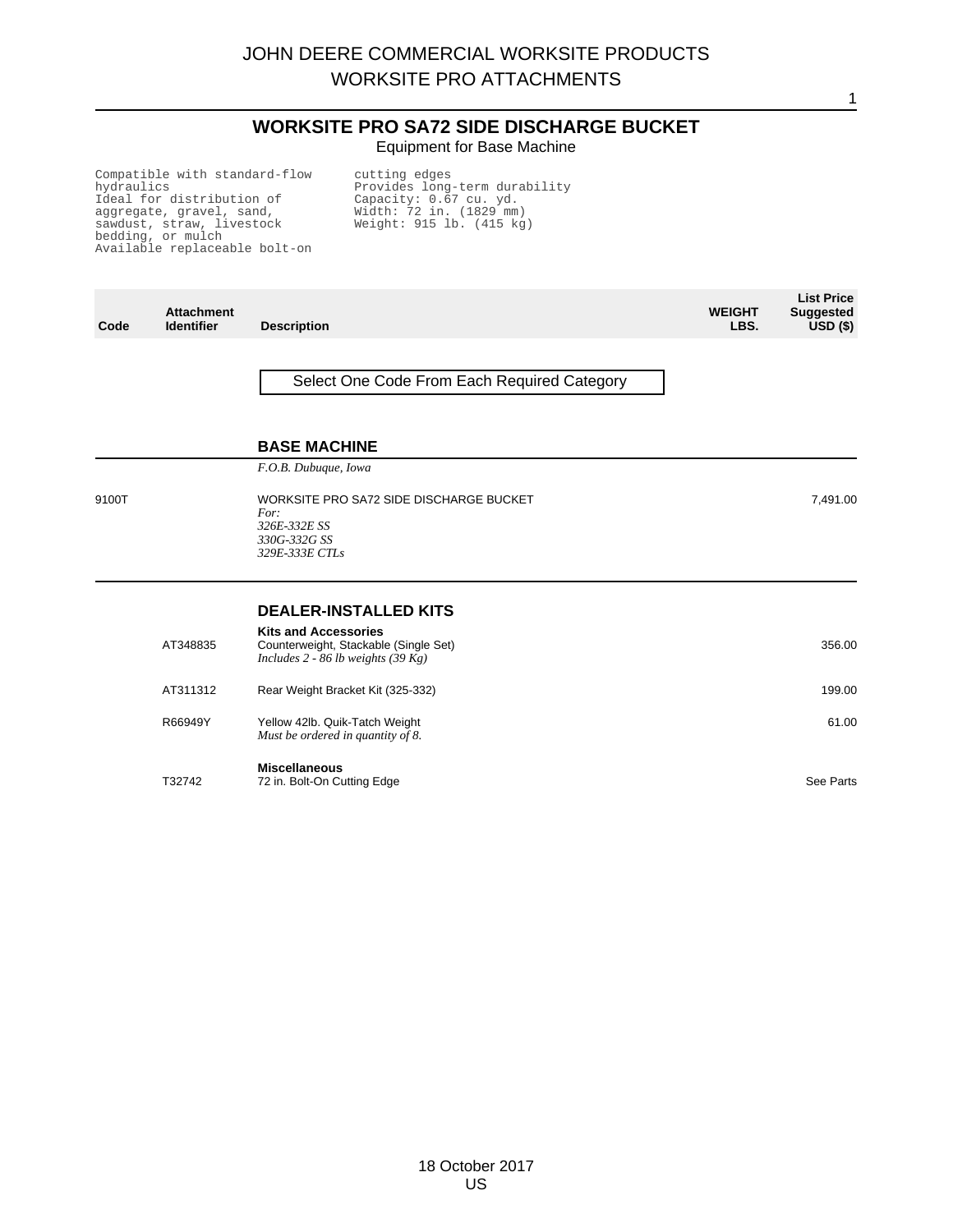1

#### **WORKSITE PRO SD72 SIDE DISCHARGE BUCKET** Equipment for Base Machine

Compatible with standard-flow hydraulics Ideal for distribution of sand, sawdust, straw, livestock bedding, or mulch Available replaceable bolt-on cutting edges

Capacity: 1.33 cu. yd. Width: 72 in. (1829 mm) Weight: 1120 lb. (508 kg)

| Code  | <b>Attachment</b><br><b>Identifier</b> | <b>Description</b>                                                                                                                                                                                                                                                                                              | <b>WEIGHT</b><br>LBS. | <b>List Price</b><br><b>Suggested</b><br>$USD($ \$) |
|-------|----------------------------------------|-----------------------------------------------------------------------------------------------------------------------------------------------------------------------------------------------------------------------------------------------------------------------------------------------------------------|-----------------------|-----------------------------------------------------|
|       |                                        | Select One Code From Each Required Category                                                                                                                                                                                                                                                                     |                       |                                                     |
|       |                                        | <b>BASE MACHINE</b>                                                                                                                                                                                                                                                                                             |                       |                                                     |
|       |                                        | F.O.B. Dubuque, Iowa                                                                                                                                                                                                                                                                                            |                       |                                                     |
| 9110T |                                        | WORKSITE PRO SD72 SIDE DISCHARGE BUCKET<br>For:<br>312G-318G SS<br>318E-328E SS<br>317G CTL<br>319E-323E CTLs<br>Early model SD72 (below following $s/n's$ ) are not compatible with MF E-Series<br>machines (318, 319, 320, 323E) due to bucket interference with couplers on<br>machine.<br>1TOSD72XLB0000007 |                       | 7,058.00                                            |
|       |                                        | <b>DEALER-INSTALLED KITS</b>                                                                                                                                                                                                                                                                                    |                       |                                                     |
|       | AT348835                               | <b>Kits and Accessories</b><br>Counterweight, Stackable (Single Set)<br>Includes 2 - 86 lb weights $(39 \text{ Kg})$                                                                                                                                                                                            |                       | 356.00                                              |
|       | AT311312                               | Rear Weight Bracket Kit (325-332)                                                                                                                                                                                                                                                                               |                       | 199.00                                              |
|       | R66949Y                                | Yellow 42lb. Quik-Tatch Weight<br>Must be ordered in quantity of 8.                                                                                                                                                                                                                                             |                       | 61.00                                               |
|       | T32742                                 | <b>Miscellaneous</b><br>72 in. Bolt-On Cutting Edge                                                                                                                                                                                                                                                             |                       | See Parts                                           |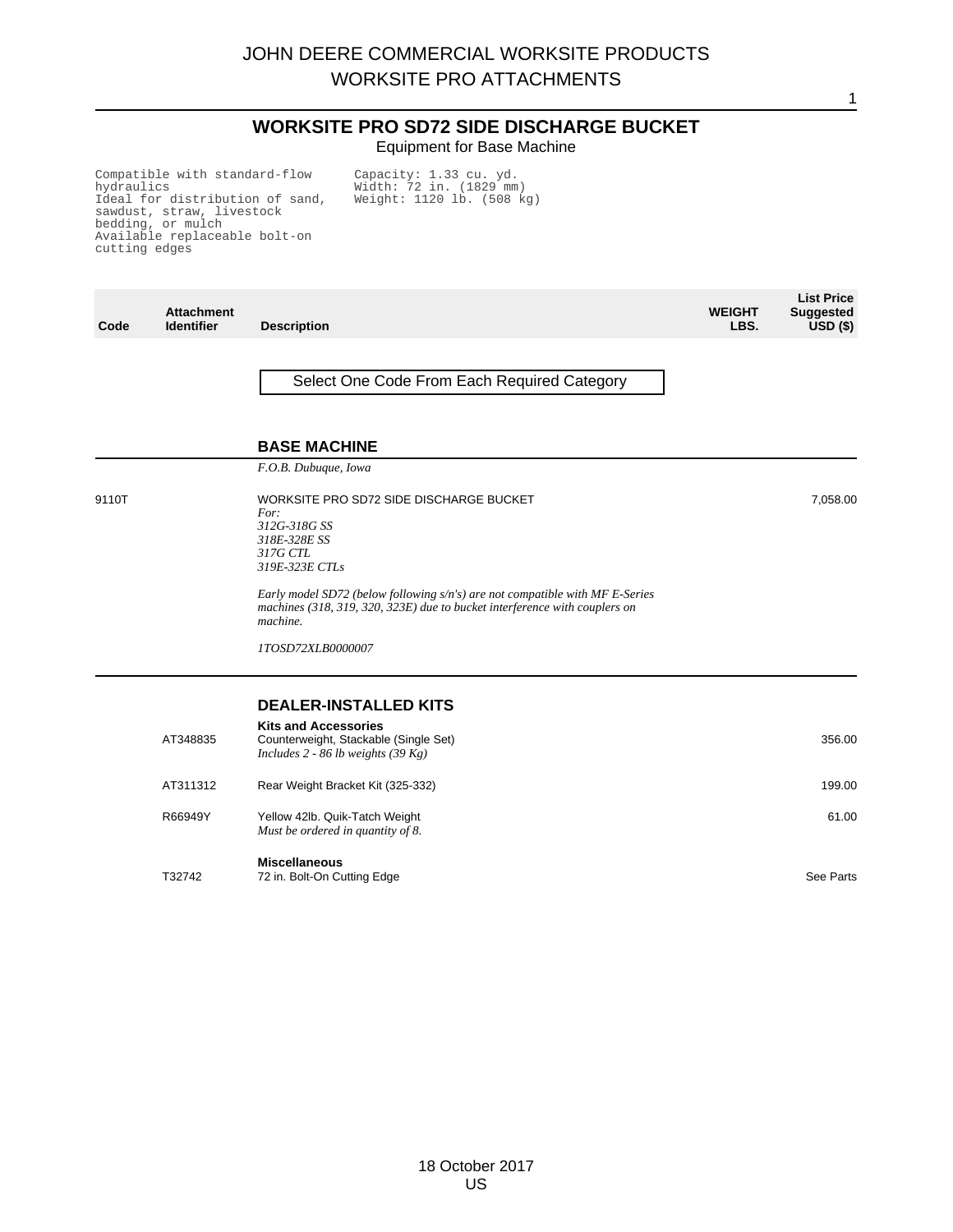1

#### **WORKSITE PRO SD84 SIDE DISCHARGE BUCKET** Equipment for Base Machine

Compatible with standard-flow hydraulics Ideal for distribution of sand, sawdust, straw, livestock bedding, or mulch Available replaceable bolt-on cutting edges

Capacity: 1.67 cu. yd. Width: 84 in. (2134 mm) Weight: 1300 lb. (590 kg)

| Code  | <b>Attachment</b><br><b>Identifier</b> | <b>Description</b>                                                                                                                                                     | <b>WEIGHT</b><br>LBS. | <b>List Price</b><br><b>Suggested</b><br>$USD($ \$) |
|-------|----------------------------------------|------------------------------------------------------------------------------------------------------------------------------------------------------------------------|-----------------------|-----------------------------------------------------|
|       |                                        | Select One Code From Each Required Category                                                                                                                            |                       |                                                     |
|       |                                        | <b>BASE MACHINE</b>                                                                                                                                                    |                       |                                                     |
|       |                                        | F.O.B. Dubuque, Iowa                                                                                                                                                   |                       |                                                     |
| 9120T |                                        | WORKSITE PRO SD84 SIDE DISCHARGE BUCKET<br>For:<br>320E-332E SS<br>330G-332G SS<br>319E-333E CTLs<br>331G-333G CTLs                                                    |                       | 9,368.00                                            |
|       |                                        | Early model SD84 (below following s/n's) are not compatible with MF E-Series<br>machines (318, 319, 320, 323E) due to bucket interference with couplers on<br>machine. |                       |                                                     |
|       |                                        | 1TOSD84XAB0000008                                                                                                                                                      |                       |                                                     |
|       |                                        | <b>DEALER-INSTALLED KITS</b>                                                                                                                                           |                       |                                                     |
|       | KV12471                                | <b>Cutting Edges</b><br>84 in. Bolt-On Cutting Edge<br>Requires additional hardware; see Parts.                                                                        |                       | See Parts                                           |
|       | AT348835                               | <b>Kits and Accessories</b><br>Counterweight, Stackable (Single Set)<br>Includes $2 - 86$ lb weights (39 Kg)                                                           |                       | 356.00                                              |
|       | AT311312                               | Rear Weight Bracket Kit (325-332)                                                                                                                                      |                       | 199.00                                              |
|       | R66949Y                                | Yellow 42lb. Quik-Tatch Weight<br>Must be ordered in quantity of 8.                                                                                                    |                       | 61.00                                               |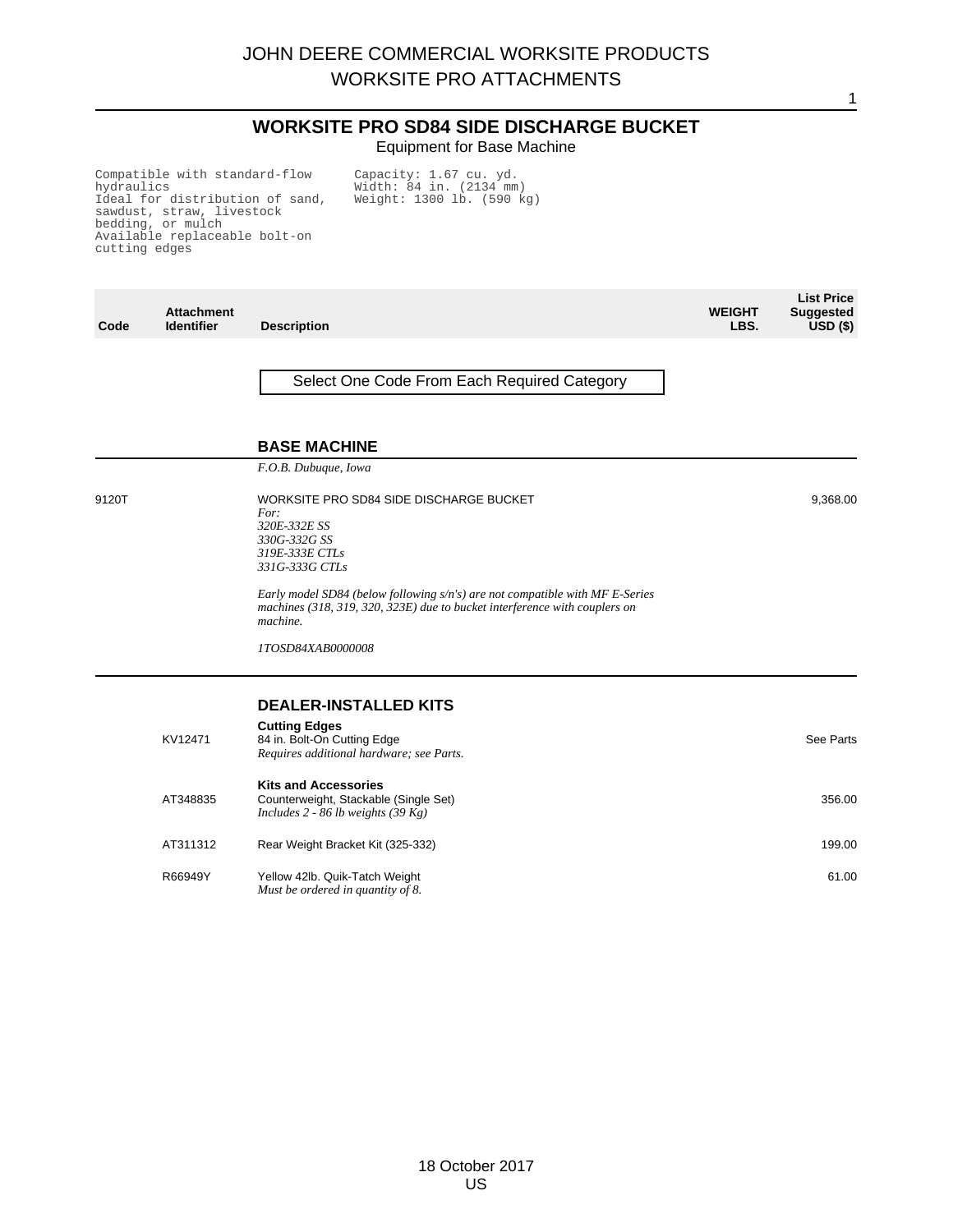#### **WORKSITE PRO SB60B SNOW BLOWER** Equipment for Base Machine

Two-stage hydraulic blower Visibility to the tines is unrestricted Skid shoes adjust easily Shroud openings enable you to work quickly Flow Rate: 53-79 lpm (14-21 gpm) Cutting Width: 1524 mm (60 in.) Cutting Height: 635 mm (25 in.) Fan Diameter: 457 mm (18 in.)

| Code  | <b>Attachment</b><br><b>Identifier</b> | <b>Description</b>                                                                                                                                                                                                                                                               | <b>WEIGHT</b><br>LBS. | <b>List Price</b><br><b>Suggested</b><br>$USD($ \$) |
|-------|----------------------------------------|----------------------------------------------------------------------------------------------------------------------------------------------------------------------------------------------------------------------------------------------------------------------------------|-----------------------|-----------------------------------------------------|
|       |                                        | Select One Code From Each Required Category                                                                                                                                                                                                                                      |                       |                                                     |
|       |                                        | <b>BASE MACHINE</b>                                                                                                                                                                                                                                                              |                       |                                                     |
|       |                                        | F.O.B. Dubuque, Iowa                                                                                                                                                                                                                                                             |                       |                                                     |
| 9711T |                                        | WORKSITE PRO SB60B SNOW BLOWER<br>For:<br>312G-318G SS<br>317G CTL                                                                                                                                                                                                               |                       | 6,817.00                                            |
|       |                                        | Also must order applicable 14-Pin Connector Harness from Attachments below.                                                                                                                                                                                                      |                       |                                                     |
|       |                                        | <b>DEALER-INSTALLED KITS</b>                                                                                                                                                                                                                                                     |                       |                                                     |
|       | AT427986                               | <b>Kits and Accessories</b><br><b>Attachment Control</b><br>For E series (models 328, 329, 332, and 333) with EH controls (0950, 0975,<br>0980, and 0990). Includes 3-pin and 14-pin connector. Replaces existing<br>handles.                                                    |                       | 415.00                                              |
|       | AT427985                               | <b>Attachment Control Kit</b><br>For E series (models 318, 319, 320, 323, and 326) with manual control with Foot<br>Controls (0900) or Hand Controls (0925) OR with EH controls (0950, 0975,<br>0980, and 0990). Includes 3-pin and 14-pin connector. Replaces existing handles. |                       | 728.00                                              |
|       | AT361655                               | <b>Control Box and Harness</b><br>For use with Snow Blowers SB60B, SB72B, SB78B, SB84B, SB72H, SB78H,<br><i>SB84H</i><br>This is for units not equipped with an Attachment Control Kit.<br>Installation Instructions T249658.                                                    |                       | 525.00                                              |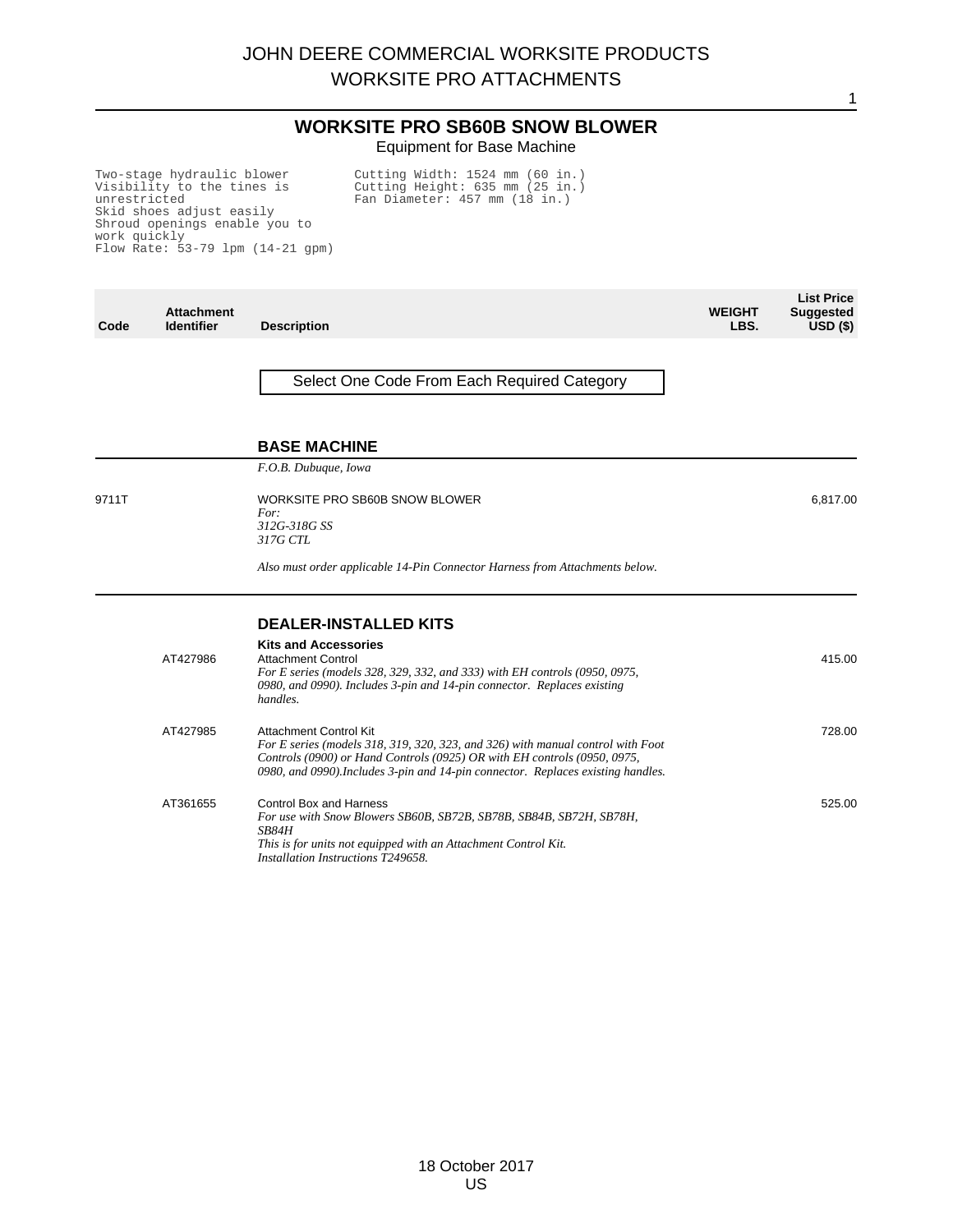#### **WORKSITE PRO SB72B SNOW BLOWER** Equipment for Base Machine

Two-stage hydraulic blower Direct-drive hydraulic motor design Skid shoes adjust easily Deflector - make it easy to direct the snow Flow Rate: 53-79 lpm (14-21 gpm)

Cutting Width: 1829 mm (72 in.) Cutting Height: 635 mm (25 in.) Fan Diameter: 457 mm (18 in.)

| Code  | <b>Attachment</b><br><b>Identifier</b> | <b>Description</b>                                                                                                                                                                                                                                                                                                                                                                                                                                           | <b>WEIGHT</b><br>LBS. | <b>List Price</b><br><b>Suggested</b><br>$USD($ \$) |
|-------|----------------------------------------|--------------------------------------------------------------------------------------------------------------------------------------------------------------------------------------------------------------------------------------------------------------------------------------------------------------------------------------------------------------------------------------------------------------------------------------------------------------|-----------------------|-----------------------------------------------------|
|       |                                        | Select One Code From Each Required Category                                                                                                                                                                                                                                                                                                                                                                                                                  |                       |                                                     |
|       |                                        | <b>BASE MACHINE</b>                                                                                                                                                                                                                                                                                                                                                                                                                                          |                       |                                                     |
|       |                                        | F.O.B. Dubuque, Iowa                                                                                                                                                                                                                                                                                                                                                                                                                                         |                       |                                                     |
| 9971T |                                        | WORKSITE PRO SB72B SNOW BLOWER<br>For:<br>312-318G SS<br>318E-324E SS<br>317G CTL<br>319E-323E CTL<br>204K, 304K CWL<br>Also must order applicable 14-Pin Connector Harness from Attachments below.                                                                                                                                                                                                                                                          |                       | 6,972.00                                            |
|       |                                        | <b>DEALER-INSTALLED KITS</b>                                                                                                                                                                                                                                                                                                                                                                                                                                 |                       |                                                     |
|       | AT361652                               | <b>Kits and Accessories</b><br>14-Pin Connector Harness (For 300-series with Traditional Controls)<br>For use with Snow Blowers SB60B, SB72B, SB78B, SB84B, SB72H, SB78H,<br><i>SB84H</i><br>For 300-series with 8-button handle.<br>Also order applicable Attachment Control Kit if base unit not equipped with it.<br>Installation Instructions T249659.                                                                                                   |                       | 210.00                                              |
|       | AT361654                               | 14-Pin Connector Harness (required to connect snow blower to Skid Steer/CTL<br><b>Attachment Controls)</b><br>For use with Snow Blowers SB60B, SB72B, SB78B, SB84B, SB72H, SB78H,<br><i>SB84H.</i><br>For 300-Series with E-H Joystick controls.<br>For D-Series with E-H Joystick Controls.<br>For E-Series with E-H Joystick Controls.<br>Also order applicable Attachment Control Kit if not equipped in base unit.<br>Installation Instructions T250796. |                       | 268.00                                              |
|       | AT427986                               | <b>Attachment Control</b><br>For E series (models 328, 329, 332, and 333) with EH controls (0950, 0975,<br>0980, and 0990). Includes 3-pin and 14-pin connector. Replaces existing<br>handles.                                                                                                                                                                                                                                                               |                       | 415.00                                              |
|       | AT394637                               | Attachment Control (with E-H Joystick Controls without Joystick Buttons)<br>D Series (S/N 198376 and above)<br>For use with E-H Controls without Joystick Buttons<br>For use with E-H Joystick Controls (0950)<br>Includes 3-pin and 14-pin connector<br>Replaces existing handles                                                                                                                                                                           |                       | 460.00                                              |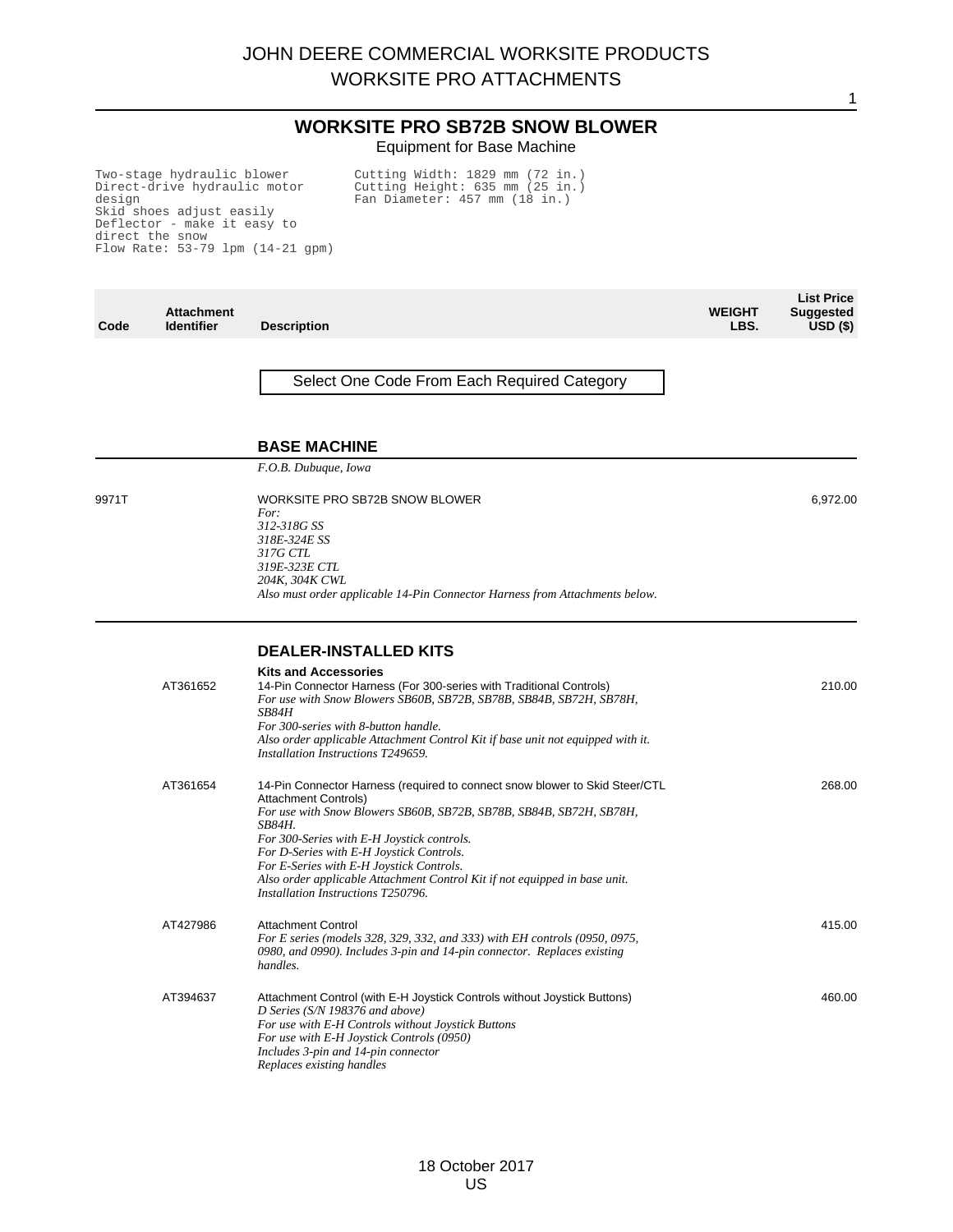### **WORKSITE PRO SB72B SNOW BLOWER**

Continued

| Code | <b>Attachment</b><br><b>Identifier</b> | <b>Description</b>                                                                                                                                                                                                                                                        | <b>WEIGHT</b><br>LBS. | <b>List Price</b><br><b>Suggested</b><br>USD <sub>(</sub> ) |
|------|----------------------------------------|---------------------------------------------------------------------------------------------------------------------------------------------------------------------------------------------------------------------------------------------------------------------------|-----------------------|-------------------------------------------------------------|
|      | AT348477                               | <b>DEALER-INSTALLED KITS Continued</b><br>Attachment Control (with E-H Joystick Controls)<br>D Series (S/N 198376 and above)<br>For use with E-H Joystick Controls (0950)<br>Includes 3-pin and 14-pin connector                                                          |                       | 260.00                                                      |
|      | AT348475                               | Attachment Control (with Foot, Hand Controls)<br>* For D Series with Foot Controls (0900) or Hand Controls (0925)<br>* Includes 3-pin and 14-pin connector<br>* Replaces existing handles                                                                                 |                       | 718.00                                                      |
|      | AT320590                               | Attachment Control (with Foot, Hand Controls) (317-332, CT322-CT332)<br>* 14-pin connector<br>* Includes 8-Button Control Handle                                                                                                                                          |                       | 808.00                                                      |
|      | AT339786                               | Attachment Control (with Joystick Controls) (300 Series)<br>14-pin connector and 3-pin connector included                                                                                                                                                                 |                       | 245.00                                                      |
|      | AT427985                               | Attachment Control Kit<br>For E series (models 318, 319, 320, 323, and 326) with manual control with Foot<br>Controls (0900) or Hand Controls (0925) OR with EH controls (0950, 0975,<br>0980, and 0990). Includes 3-pin and 14-pin connector. Replaces existing handles. |                       | 728.00                                                      |
|      | AT361655                               | <b>Control Box and Harness</b><br>For use with Snow Blowers SB60B, SB72B, SB78B, SB84B, SB72H, SB78H,<br>SB84H<br>This is for units not equipped with an Attachment Control Kit.<br>Installation Instructions T249658.                                                    |                       | 525.00                                                      |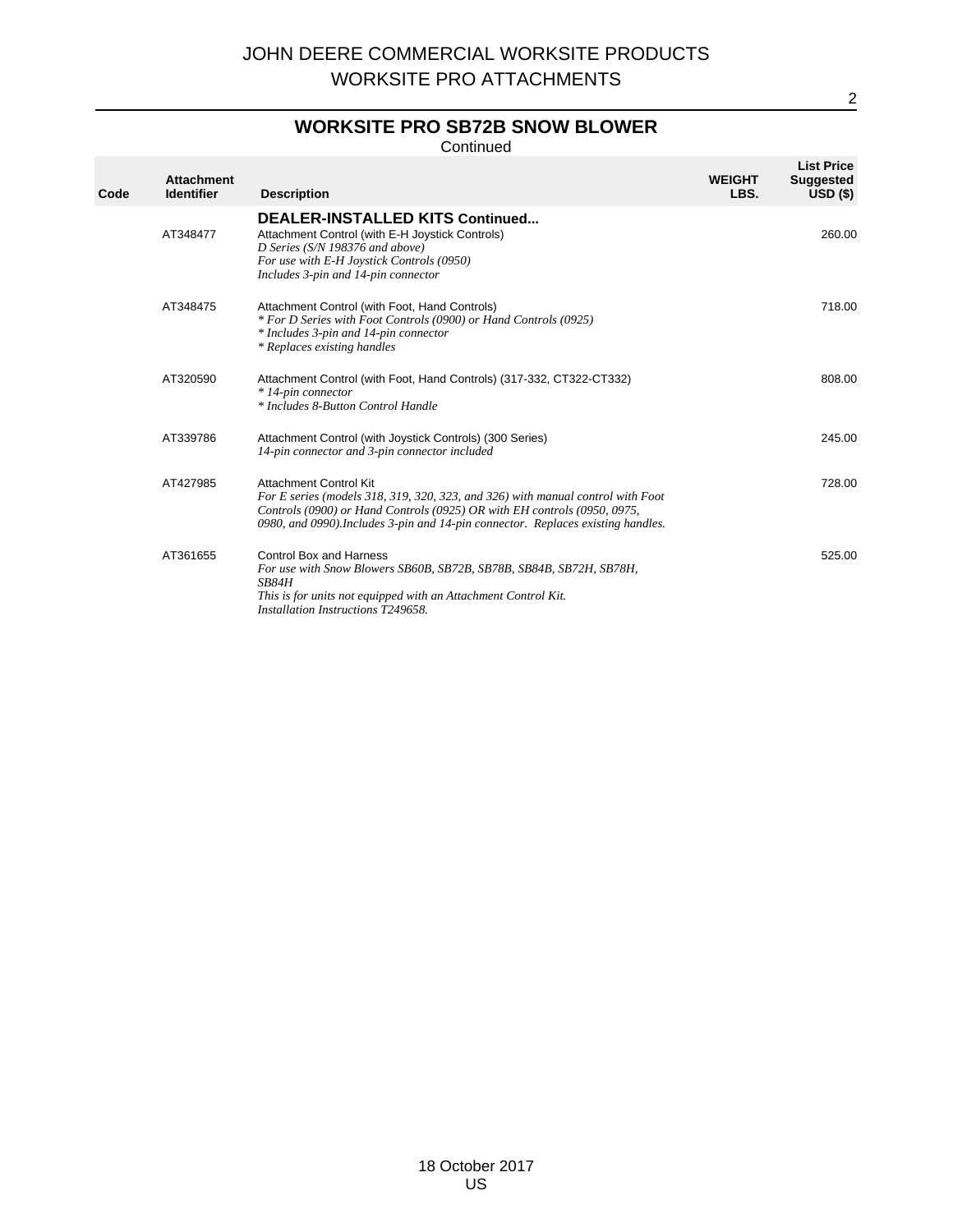#### **WORKSITE PRO SB78B SNOW BLOWER** Equipment for Base Machine

Two-stage hydraulic blower Direct-drive hydraulic motor design Skid shoes adjust easily Deflector - make it easy to direct the snow Flow Rate: 68-102 lpm (18-27 gpm) Cutting Width: 1981 mm (78 in.) Cutting Height: 635 mm (25 in.) Fan Diameter: 457 mm (18 in.)

| Code  | <b>Attachment</b><br><b>Identifier</b> | <b>Description</b>                                                                                                                                                                                                                                                                                                                                                                                                                                           | <b>WEIGHT</b><br>LBS. | <b>List Price</b><br><b>Suggested</b><br>USD(S) |
|-------|----------------------------------------|--------------------------------------------------------------------------------------------------------------------------------------------------------------------------------------------------------------------------------------------------------------------------------------------------------------------------------------------------------------------------------------------------------------------------------------------------------------|-----------------------|-------------------------------------------------|
|       |                                        | Select One Code From Each Required Category                                                                                                                                                                                                                                                                                                                                                                                                                  |                       |                                                 |
|       |                                        | <b>BASE MACHINE</b>                                                                                                                                                                                                                                                                                                                                                                                                                                          |                       |                                                 |
|       |                                        | F.O.B. Dubuque, Iowa                                                                                                                                                                                                                                                                                                                                                                                                                                         |                       |                                                 |
| 6980T |                                        | WORKSITE PRO SB78B SNOW BLOWER<br>For:<br>320E-332E SS<br>330G-332G SS<br>319E-333E CTLs<br>331G-333G CTLs<br>244J CWL (must be equipped with high flow option or kit)<br>Also must order applicable 14-Pin Connector Harness from Attachments below.                                                                                                                                                                                                        |                       | 7,453.00                                        |
|       |                                        |                                                                                                                                                                                                                                                                                                                                                                                                                                                              |                       |                                                 |
|       | AT361652                               | <b>DEALER-INSTALLED KITS</b><br><b>Kits and Accessories</b><br>14-Pin Connector Harness (For 300-series with Traditional Controls)<br>For use with Snow Blowers SB60B, SB72B, SB78B, SB84B, SB72H, SB78H,<br>SB84H<br>For 300-series with 8-button handle.<br>Also order applicable Attachment Control Kit if base unit not equipped with it.<br>Installation Instructions T249659.                                                                          |                       | 210.00                                          |
|       | AT361654                               | 14-Pin Connector Harness (required to connect snow blower to Skid Steer/CTL<br><b>Attachment Controls)</b><br>For use with Snow Blowers SB60B, SB72B, SB78B, SB84B, SB72H, SB78H,<br><b>SB84H.</b><br>For 300-Series with E-H Joystick controls.<br>For D-Series with E-H Joystick Controls.<br>For E-Series with E-H Joystick Controls.<br>Also order applicable Attachment Control Kit if not equipped in base unit.<br>Installation Instructions T250796. |                       | 268.00                                          |
|       | AT427986                               | <b>Attachment Control</b><br>For E series (models 328, 329, 332, and 333) with EH controls (0950, 0975,<br>0980, and 0990). Includes 3-pin and 14-pin connector. Replaces existing<br>handles.                                                                                                                                                                                                                                                               |                       | 415.00                                          |
|       | AT394637                               | Attachment Control (with E-H Joystick Controls without Joystick Buttons)<br>D Series (S/N 198376 and above)<br>For use with E-H Controls without Joystick Buttons<br>For use with E-H Joystick Controls (0950)<br>Includes 3-pin and 14-pin connector<br>Replaces existing handles                                                                                                                                                                           |                       | 460.00                                          |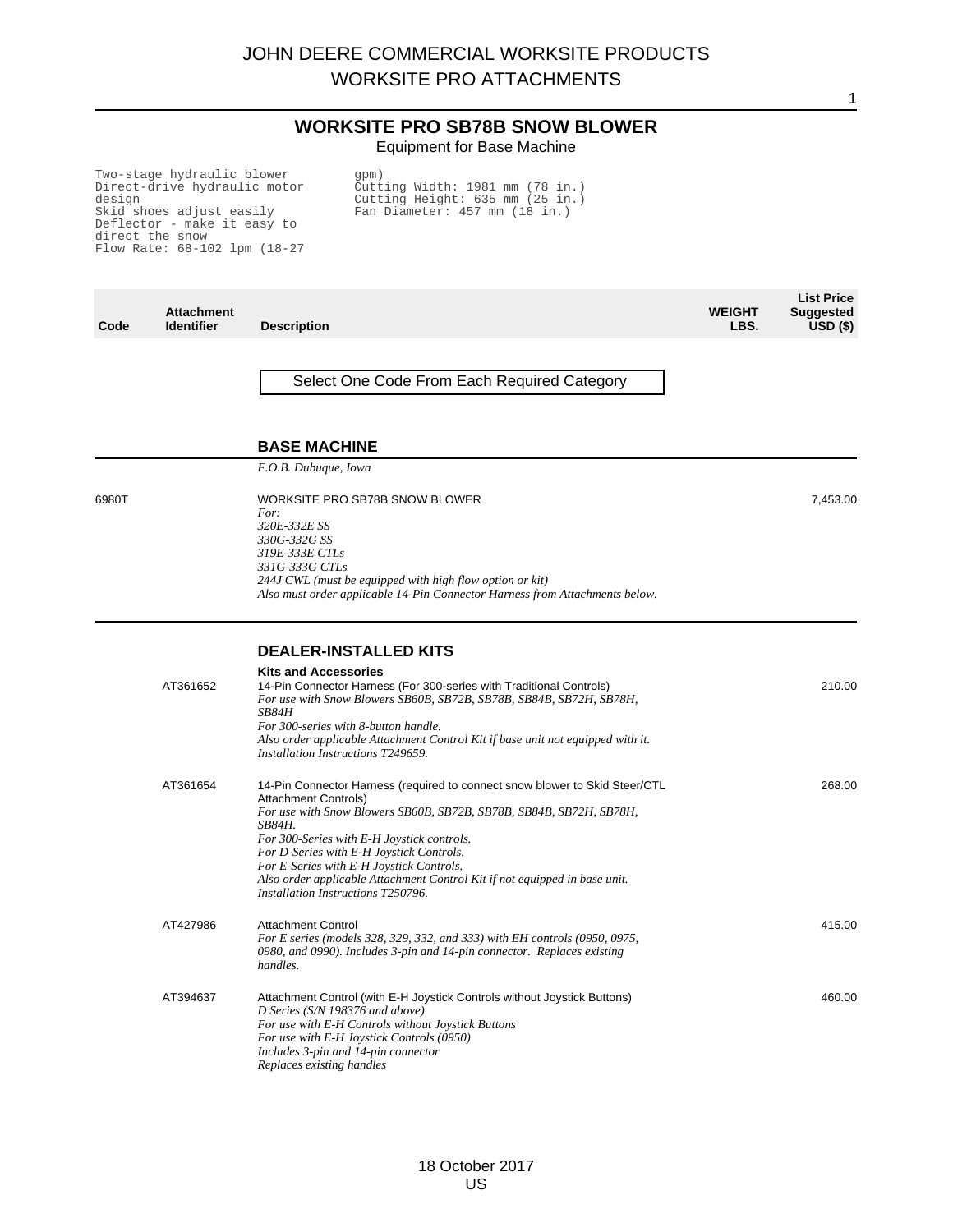### **WORKSITE PRO SB78B SNOW BLOWER**

Continued

| Code | <b>Attachment</b><br><b>Identifier</b> | <b>Description</b>                                                                                                                                                                                                                                                        | <b>WEIGHT</b><br>LBS. | <b>List Price</b><br><b>Suggested</b><br>USD(S) |
|------|----------------------------------------|---------------------------------------------------------------------------------------------------------------------------------------------------------------------------------------------------------------------------------------------------------------------------|-----------------------|-------------------------------------------------|
|      | AT348477                               | <b>DEALER-INSTALLED KITS Continued</b><br>Attachment Control (with E-H Joystick Controls)<br>D Series (S/N 198376 and above)<br>For use with E-H Joystick Controls (0950)<br>Includes 3-pin and 14-pin connector                                                          |                       | 260.00                                          |
|      | AT348475                               | Attachment Control (with Foot, Hand Controls)<br>* For D Series with Foot Controls (0900) or Hand Controls (0925)<br>* Includes 3-pin and 14-pin connector<br>* Replaces existing handles                                                                                 |                       | 718.00                                          |
|      | AT320590                               | Attachment Control (with Foot, Hand Controls) (317-332, CT322-CT332)<br>* 14-pin connector<br>* Includes 8-Button Control Handle                                                                                                                                          |                       | 808.00                                          |
|      | AT339786                               | Attachment Control (with Joystick Controls) (300 Series)<br>14-pin connector and 3-pin connector included                                                                                                                                                                 |                       | 245.00                                          |
|      | AT427985                               | Attachment Control Kit<br>For E series (models 318, 319, 320, 323, and 326) with manual control with Foot<br>Controls (0900) or Hand Controls (0925) OR with EH controls (0950, 0975,<br>0980, and 0990). Includes 3-pin and 14-pin connector. Replaces existing handles. |                       | 728.00                                          |
|      | AT361655                               | Control Box and Harness<br>For use with Snow Blowers SB60B, SB72B, SB78B, SB84B, SB72H, SB78H,<br>SB84H<br>This is for units not equipped with an Attachment Control Kit.<br>Installation Instructions T249658.                                                           |                       | 525.00                                          |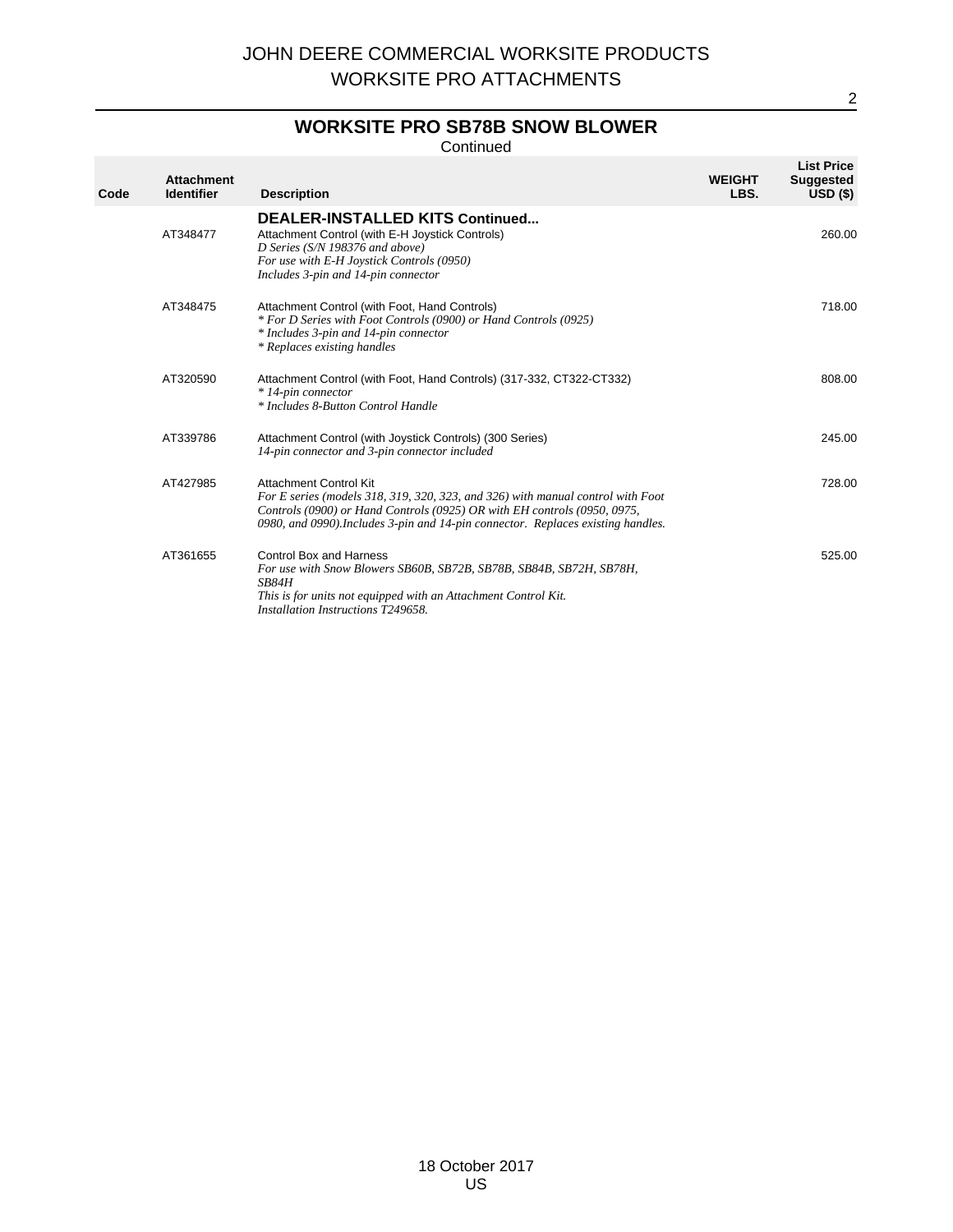1

#### **WORKSITE PRO SB84B SNOW BLOWER** Equipment for Base Machine

Two-stage hydraulic blower Direct-drive hydraulic motor design Skid shoes adjust easily Deflector - make it easy to direct the snow Flow Rate: 68-102 lpm (18-27 gpm) Cutting Width: 2134 mm (84 in.) Cutting Height: 635 mm (25 in.) Fan Diameter: 457 mm (18 in.)

| Code  | <b>Attachment</b><br><b>Identifier</b> | <b>Description</b>                                                                                                                                                                                                                                                                                                                                                                                                                                    | <b>WEIGHT</b><br>LBS. | <b>List Price</b><br><b>Suggested</b><br>$USD($ \$) |
|-------|----------------------------------------|-------------------------------------------------------------------------------------------------------------------------------------------------------------------------------------------------------------------------------------------------------------------------------------------------------------------------------------------------------------------------------------------------------------------------------------------------------|-----------------------|-----------------------------------------------------|
|       |                                        | Select One Code From Each Required Category                                                                                                                                                                                                                                                                                                                                                                                                           |                       |                                                     |
|       |                                        | <b>BASE MACHINE</b>                                                                                                                                                                                                                                                                                                                                                                                                                                   |                       |                                                     |
|       |                                        | F.O.B. Dubuque, Iowa                                                                                                                                                                                                                                                                                                                                                                                                                                  |                       |                                                     |
| 7090T |                                        | WORKSITE PRO SB84B SNOW BLOWER<br>For:<br>324E-332E SS<br>330G-332G SS<br>323E-333E CTLs<br>331G-333G CTLs<br>244J CWL (must be equipped with high flow option or kit)<br>324J CWL<br>Also must order applicable 14-Pin Connector Harness from Attachments below.                                                                                                                                                                                     |                       | 7,553.00                                            |
|       |                                        |                                                                                                                                                                                                                                                                                                                                                                                                                                                       |                       |                                                     |
|       | AT361652                               | <b>DEALER-INSTALLED KITS</b><br><b>Kits and Accessories</b><br>14-Pin Connector Harness (For 300-series with Traditional Controls)<br>For use with Snow Blowers SB60B, SB72B, SB78B, SB84B, SB72H, SB78H,<br>SB84H<br>For 300-series with 8-button handle.<br>Also order applicable Attachment Control Kit if base unit not equipped with it.<br>Installation Instructions T249659.                                                                   |                       | 210.00                                              |
|       | AT361654                               | 14-Pin Connector Harness (required to connect snow blower to Skid Steer/CTL<br>Attachment Controls)<br>For use with Snow Blowers SB60B, SB72B, SB78B, SB84B, SB72H, SB78H,<br><b>SB84H.</b><br>For 300-Series with E-H Joystick controls.<br>For D-Series with E-H Joystick Controls.<br>For E-Series with E-H Joystick Controls.<br>Also order applicable Attachment Control Kit if not equipped in base unit.<br>Installation Instructions T250796. |                       | 268.00                                              |
|       | AT427986                               | <b>Attachment Control</b><br>For E series (models 328, 329, 332, and 333) with EH controls (0950, 0975,<br>0980, and 0990). Includes 3-pin and 14-pin connector. Replaces existing<br>handles.                                                                                                                                                                                                                                                        |                       | 415.00                                              |
|       | AT394637                               | Attachment Control (with E-H Joystick Controls without Joystick Buttons)<br>D Series (S/N 198376 and above)<br>For use with E-H Controls without Joystick Buttons<br>For use with E-H Joystick Controls (0950)<br>Includes 3-pin and 14-pin connector<br>Replaces existing handles                                                                                                                                                                    |                       | 460.00                                              |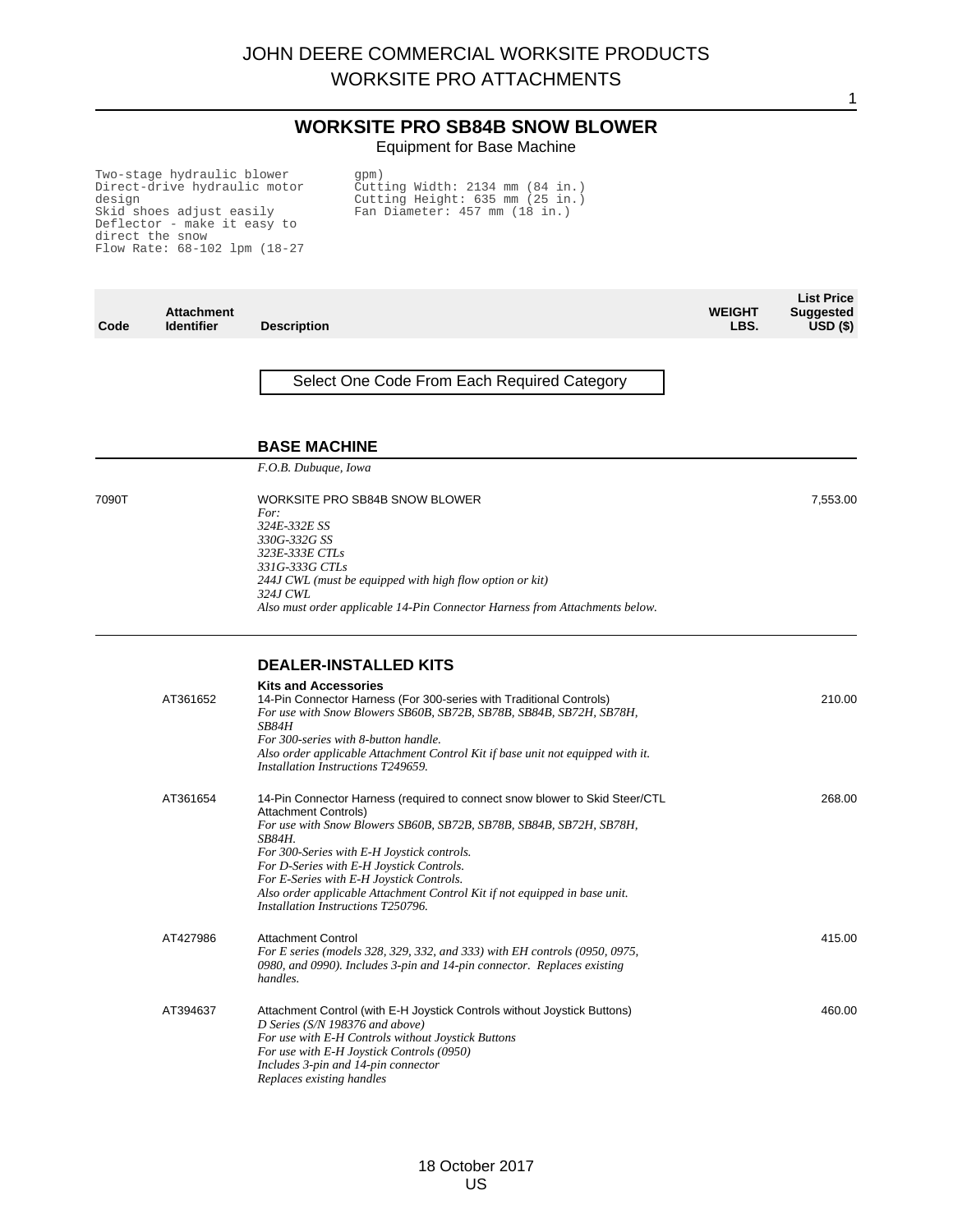### **WORKSITE PRO SB84B SNOW BLOWER**

Continued

| Code | <b>Attachment</b><br><b>Identifier</b> | <b>Description</b>                                                                                                                                                                                                                                                        | <b>WEIGHT</b><br>LBS. | <b>List Price</b><br><b>Suggested</b><br>$USD($ \$) |
|------|----------------------------------------|---------------------------------------------------------------------------------------------------------------------------------------------------------------------------------------------------------------------------------------------------------------------------|-----------------------|-----------------------------------------------------|
|      | AT348477                               | <b>DEALER-INSTALLED KITS Continued</b><br>Attachment Control (with E-H Joystick Controls)<br>D Series (S/N 198376 and above)<br>For use with E-H Joystick Controls (0950)<br>Includes 3-pin and 14-pin connector                                                          |                       | 260.00                                              |
|      | AT348475                               | Attachment Control (with Foot, Hand Controls)<br>* For D Series with Foot Controls (0900) or Hand Controls (0925)<br>* Includes 3-pin and 14-pin connector<br>* Replaces existing handles                                                                                 |                       | 718.00                                              |
|      | AT320590                               | Attachment Control (with Foot, Hand Controls) (317-332, CT322-CT332)<br>* 14-pin connector<br>* Includes 8-Button Control Handle                                                                                                                                          |                       | 808.00                                              |
|      | AT339786                               | Attachment Control (with Joystick Controls) (300 Series)<br>14-pin connector and 3-pin connector included                                                                                                                                                                 |                       | 245.00                                              |
|      | AT427985                               | Attachment Control Kit<br>For E series (models 318, 319, 320, 323, and 326) with manual control with Foot<br>Controls (0900) or Hand Controls (0925) OR with EH controls (0950, 0975,<br>0980, and 0990). Includes 3-pin and 14-pin connector. Replaces existing handles. |                       | 728.00                                              |
|      | AT361655                               | <b>Control Box and Harness</b><br>For use with Snow Blowers SB60B, SB72B, SB78B, SB84B, SB72H, SB78H,<br>SB84H<br>This is for units not equipped with an Attachment Control Kit.<br>Installation Instructions T249658.                                                    |                       | 525.00                                              |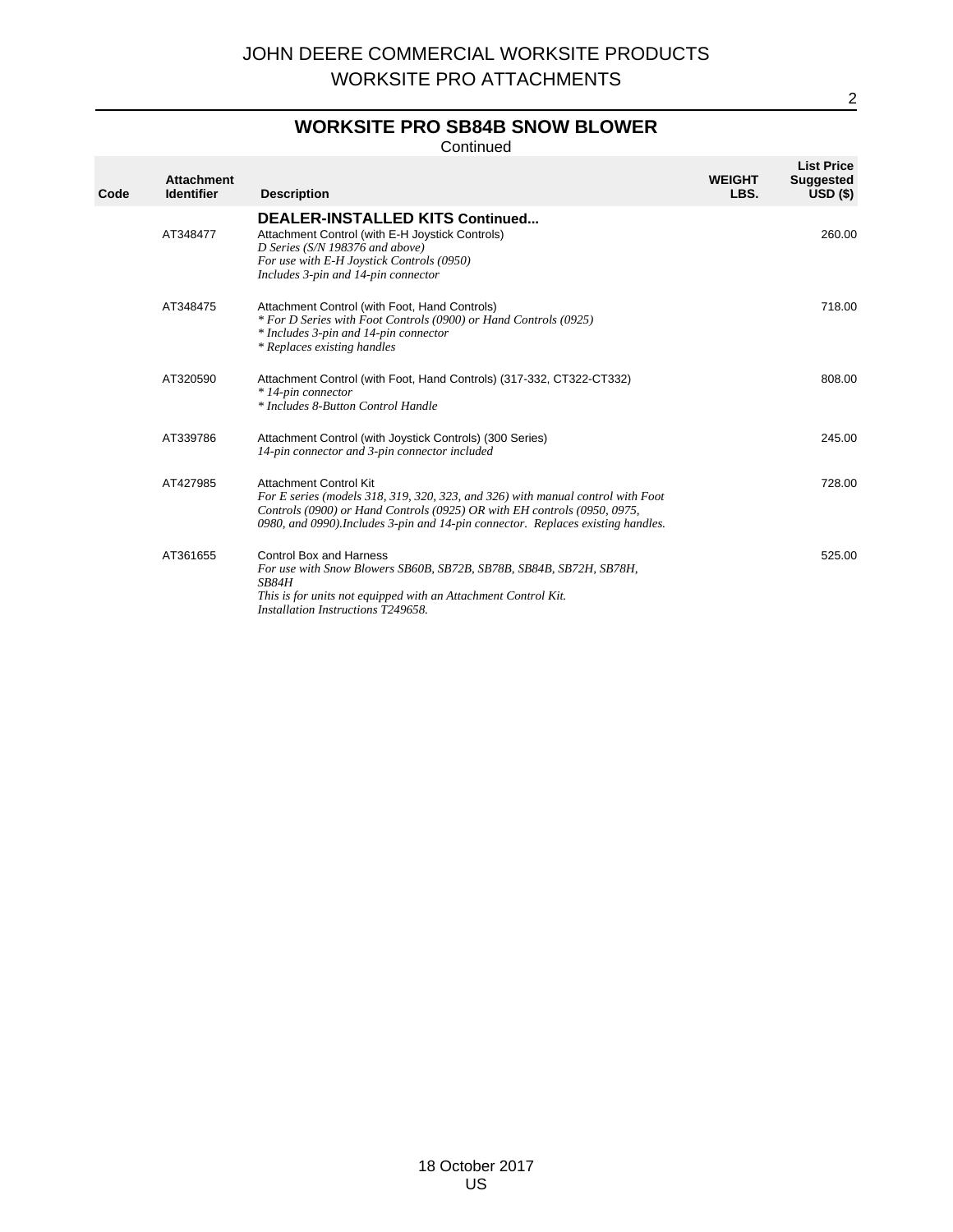# **WORKSITE PRO SB72H SNOW BLOWER - HIGH FLOW**

1

Equipment for Base Machine

Two-stage hydraulic blower Simplified direct-drive hydraulic motor design Skid shoes adjust easily Deflector - make it easy to direct the snow Flow Rate: 72-129 lpm (19-34

gpm) Cutting Width: 1829 mm (72 in.) Cutting Height: 914 mm (36 in.) Fan Diameter: 660 mm (26 in.)

| Code  | <b>Attachment</b><br><b>Identifier</b> | <b>Description</b>                                                                                                                                                                                                                                                                          | <b>WEIGHT</b><br>LBS. | <b>List Price</b><br><b>Suggested</b><br>$USD($ \$) |
|-------|----------------------------------------|---------------------------------------------------------------------------------------------------------------------------------------------------------------------------------------------------------------------------------------------------------------------------------------------|-----------------------|-----------------------------------------------------|
|       |                                        | Select One Code From Each Required Category                                                                                                                                                                                                                                                 |                       |                                                     |
|       |                                        | <b>BASE MACHINE</b>                                                                                                                                                                                                                                                                         |                       |                                                     |
|       |                                        | F.O.B. Dubuque, Iowa                                                                                                                                                                                                                                                                        |                       |                                                     |
| 9550T |                                        | WORKSITE PRO SB72H SNOW BLOWER - HIGH FLOW<br>For:<br>318E-324E SS<br>323E CTL<br>Also must order applicable 14-Pin Connector Harness from Attachments below.                                                                                                                               |                       | 11,598.00                                           |
|       |                                        | <b>COMPLETING KITS</b>                                                                                                                                                                                                                                                                      |                       |                                                     |
| 1001  |                                        | Control Box and Harness (High Flow)<br>This is for units not equipped with an Attachment Control Kit.<br>For:<br>315-320 SS<br>318D-320D SS<br>318E-320E SS<br>CT322 CTL<br>323D CTL<br>323E CTL                                                                                            |                       | 536.00                                              |
| 1002  |                                        | 14-Pin Connector Harness (For 300-series with Traditional Controls)<br>NOTE:<br>* Also order applicable Attachment Control Kit if base unit not equipped with it<br>For:<br>317-320 SS<br>CT322 CTL                                                                                         |                       | 215.00                                              |
| 1003  |                                        | 14-Pin Connector Harness (For 300-series with E-H Joystick Controls and<br>D&E-Series with Traditional Controls or E-H Joystick Controls)<br>Also order applicable Attachment Control Kit if base unit not equipped with it<br>For:<br>318D-320D SS<br>318E-320E SS<br>323D CTL<br>323E CTL |                       | 270.00                                              |

#### **DEALER-INSTALLED KITS**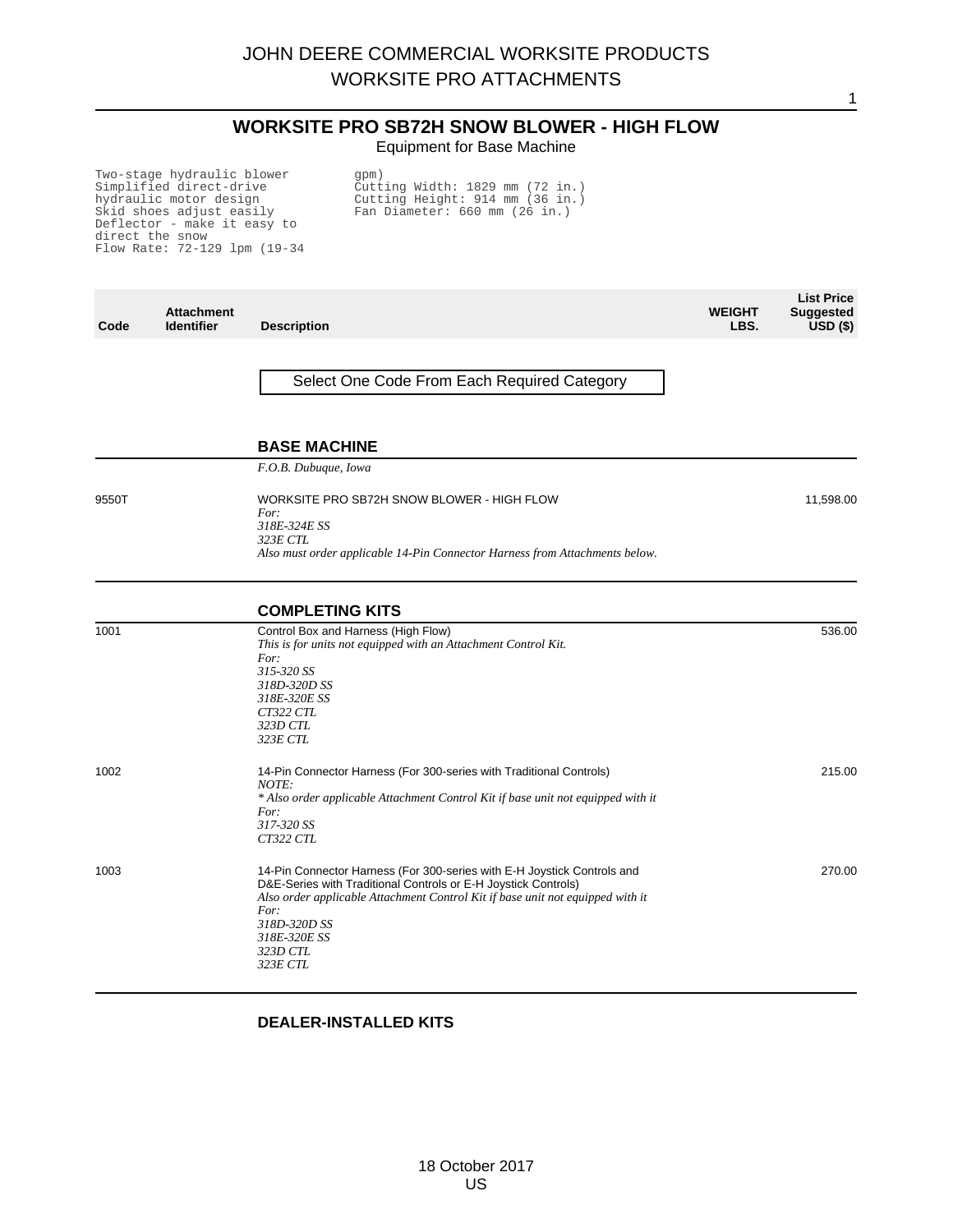## **WORKSITE PRO SB72H SNOW BLOWER - HIGH FLOW**

**Continued** 

| Code | <b>Attachment</b><br><b>Identifier</b> | <b>Description</b>                                                                                                                                                                                                                                                                                                                                                                                                                                            | <b>WEIGHT</b><br>LBS. | <b>List Price</b><br><b>Suggested</b><br>$USD($ \$) |
|------|----------------------------------------|---------------------------------------------------------------------------------------------------------------------------------------------------------------------------------------------------------------------------------------------------------------------------------------------------------------------------------------------------------------------------------------------------------------------------------------------------------------|-----------------------|-----------------------------------------------------|
|      | AT361652                               | <b>DEALER-INSTALLED KITS Continued</b><br><b>Kits and Accessories</b><br>14-Pin Connector Harness (For 300-series with Traditional Controls)<br>For use with Snow Blowers SB60B, SB72B, SB78B, SB84B, SB72H, SB78H,<br><b>SB84H</b><br>For 300-series with 8-button handle.<br>Also order applicable Attachment Control Kit if base unit not equipped with it.<br>Installation Instructions T249659.                                                          |                       | 210.00                                              |
|      | AT361654                               | 14-Pin Connector Harness (required to connect snow blower to Skid Steer/CTL<br><b>Attachment Controls</b> )<br>For use with Snow Blowers SB60B, SB72B, SB78B, SB84B, SB72H, SB78H,<br><i>SB84H.</i><br>For 300-Series with E-H Joystick controls.<br>For D-Series with E-H Joystick Controls.<br>For E-Series with E-H Joystick Controls.<br>Also order applicable Attachment Control Kit if not equipped in base unit.<br>Installation Instructions T250796. |                       | 268.00                                              |
|      | AT427986                               | <b>Attachment Control</b><br>For E series (models 328, 329, 332, and 333) with EH controls (0950, 0975,<br>0980, and 0990). Includes 3-pin and 14-pin connector. Replaces existing<br>handles.                                                                                                                                                                                                                                                                |                       | 415.00                                              |
|      | AT394637                               | Attachment Control (with E-H Joystick Controls without Joystick Buttons)<br>D Series (S/N 198376 and above)<br>For use with E-H Controls without Joystick Buttons<br>For use with E-H Joystick Controls (0950)<br>Includes 3-pin and 14-pin connector<br>Replaces existing handles                                                                                                                                                                            |                       | 460.00                                              |
|      | AT348477                               | Attachment Control (with E-H Joystick Controls)<br>D Series (S/N 198376 and above)<br>For use with E-H Joystick Controls (0950)<br>Includes 3-pin and 14-pin connector                                                                                                                                                                                                                                                                                        |                       | 260.00                                              |
|      | AT348475                               | Attachment Control (with Foot, Hand Controls)<br>* For D Series with Foot Controls (0900) or Hand Controls (0925)<br>* Includes 3-pin and 14-pin connector<br>* Replaces existing handles                                                                                                                                                                                                                                                                     |                       | 718.00                                              |
|      | AT320590                               | Attachment Control (with Foot, Hand Controls) (317-332, CT322-CT332)<br>* 14-pin connector<br>* Includes 8-Button Control Handle                                                                                                                                                                                                                                                                                                                              |                       | 808.00                                              |
|      | AT427985                               | <b>Attachment Control Kit</b><br>For E series (models 318, 319, 320, 323, and 326) with manual control with Foot<br>Controls (0900) or Hand Controls (0925) OR with EH controls (0950, 0975,<br>0980, and 0990). Includes 3-pin and 14-pin connector. Replaces existing handles.                                                                                                                                                                              |                       | 728.00                                              |
|      | AT361655                               | Control Box and Harness<br>For use with Snow Blowers SB60B, SB72B, SB78B, SB84B, SB72H, SB78H,<br>SB84H<br>This is for units not equipped with an Attachment Control Kit.<br>Installation Instructions T249658.                                                                                                                                                                                                                                               |                       | 525.00                                              |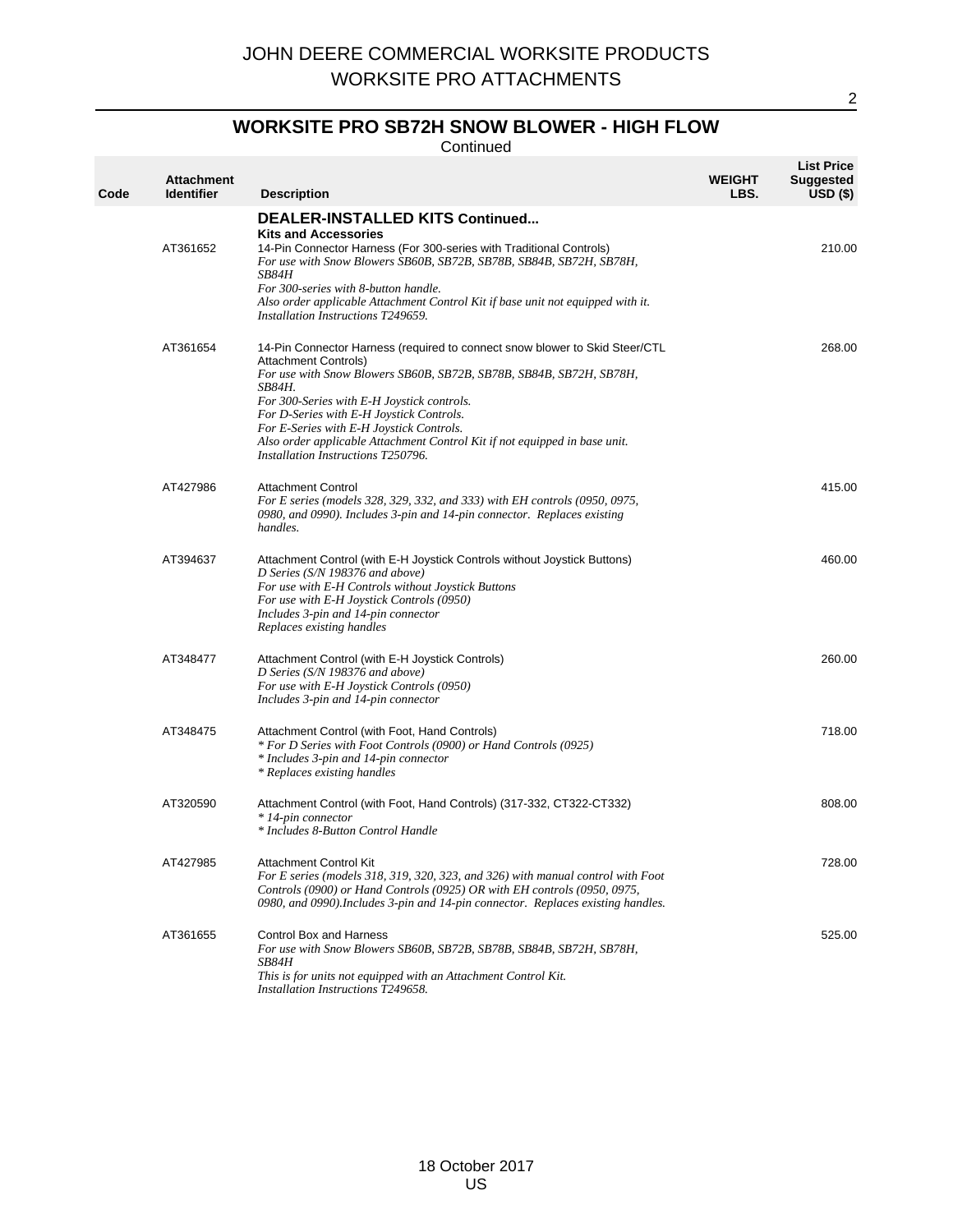# **WORKSITE PRO SB78H SNOW BLOWER - HIGH FLOW**

1

Equipment for Base Machine

Two-stage hydraulic blower Simplified direct-drive hydraulic motor design Skid shoes adjust easily Deflector - make it easy to direct the snow Flow Rate: 72-129 lpm (19-34

gpm) Cutting Width: 1981 mm (78 in.) Cutting Height: 914 mm (36 in.) Fan Diameter: 660 mm (26 in.)

| Code  | <b>Attachment</b><br><b>Identifier</b> | <b>Description</b>                                                                                                                                                                                                                                                                                                                             | <b>WEIGHT</b><br>LBS. | <b>List Price</b><br><b>Suggested</b><br>$USD($ \$) |
|-------|----------------------------------------|------------------------------------------------------------------------------------------------------------------------------------------------------------------------------------------------------------------------------------------------------------------------------------------------------------------------------------------------|-----------------------|-----------------------------------------------------|
|       |                                        | Select One Code From Each Required Category                                                                                                                                                                                                                                                                                                    |                       |                                                     |
|       |                                        | <b>BASE MACHINE</b>                                                                                                                                                                                                                                                                                                                            |                       |                                                     |
|       |                                        | F.O.B. Dubuque, Iowa                                                                                                                                                                                                                                                                                                                           |                       |                                                     |
| 9570T |                                        | WORKSITE PRO SB78H SNOW BLOWER - HIGH FLOW<br>For:<br>318E-328E SS<br>330G SS<br>323E-333E CTLs<br>331G-333G CTLs<br>Also must order applicable 14-Pin Connector Harness from Attachments below.                                                                                                                                               |                       | 11,788.00                                           |
|       |                                        | <b>COMPLETING KITS</b>                                                                                                                                                                                                                                                                                                                         |                       |                                                     |
| 1001  |                                        | Control Box and Harness (High Flow)<br>This is for units not equipped with an Attachment Control Kit.<br>For:<br>315-328 SS<br>318D-328D SS<br>318E-328E SS<br>CT322-CT332 CTLs<br>323D-333D CTLs<br>323E-333E CTLs                                                                                                                            |                       | 536.00                                              |
| 1002  |                                        | 14-Pin Connector Harness (For 300-series with Traditional Controls)<br>NOTE:<br>* Also order applicable Attachment Control Kit if base unit not equipped with it<br>For:<br>317-328 SS<br>CT322-CT332 CTLs                                                                                                                                     |                       | 215.00                                              |
| 1003  |                                        | 14-Pin Connector Harness (For 300-series with E-H Joystick Controls and D, E<br>& G-Series with Traditional Controls or E-H Joystick Controls)<br>Also order applicable Attachment Control Kit if base unit not equipped with it<br>For:<br>318D-328D SS<br>318E-328E SS<br>316G-332G SS<br>323D-333D CTLs<br>323E-333E CTLs<br>317G-333G CTLs |                       | 270.00                                              |

#### **DEALER-INSTALLED KITS**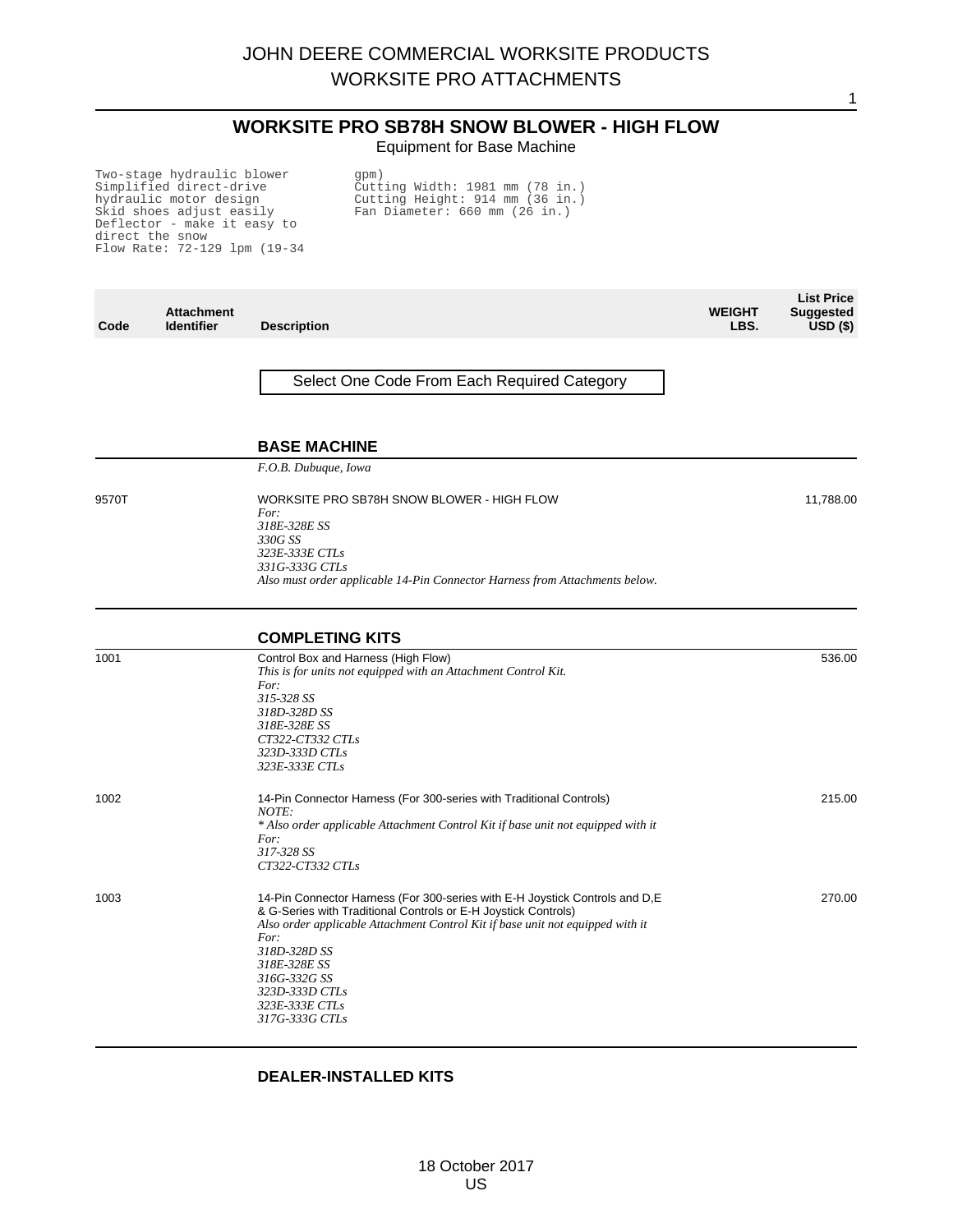## **WORKSITE PRO SB78H SNOW BLOWER - HIGH FLOW**

Continued

| Code | <b>Attachment</b><br><b>Identifier</b> | <b>Description</b>                                                                                                                                                                                                                                                                                                                                                                                                                                           | <b>WEIGHT</b><br>LBS. | <b>List Price</b><br><b>Suggested</b><br>$USD($ \$) |
|------|----------------------------------------|--------------------------------------------------------------------------------------------------------------------------------------------------------------------------------------------------------------------------------------------------------------------------------------------------------------------------------------------------------------------------------------------------------------------------------------------------------------|-----------------------|-----------------------------------------------------|
|      | AT361652                               | <b>DEALER-INSTALLED KITS Continued</b><br><b>Kits and Accessories</b><br>14-Pin Connector Harness (For 300-series with Traditional Controls)<br>For use with Snow Blowers SB60B, SB72B, SB78B, SB84B, SB72H, SB78H,<br>SB84H<br>For 300-series with 8-button handle.<br>Also order applicable Attachment Control Kit if base unit not equipped with it.<br>Installation Instructions T249659.                                                                |                       | 210.00                                              |
|      | AT361654                               | 14-Pin Connector Harness (required to connect snow blower to Skid Steer/CTL<br><b>Attachment Controls)</b><br>For use with Snow Blowers SB60B, SB72B, SB78B, SB84B, SB72H, SB78H,<br><b>SB84H.</b><br>For 300-Series with E-H Joystick controls.<br>For D-Series with E-H Joystick Controls.<br>For E-Series with E-H Joystick Controls.<br>Also order applicable Attachment Control Kit if not equipped in base unit.<br>Installation Instructions T250796. |                       | 268.00                                              |
|      | AT427986                               | <b>Attachment Control</b><br>For E series (models 328, 329, 332, and 333) with EH controls (0950, 0975,<br>0980, and 0990). Includes 3-pin and 14-pin connector. Replaces existing<br>handles.                                                                                                                                                                                                                                                               |                       | 415.00                                              |
|      | AT394637                               | Attachment Control (with E-H Joystick Controls without Joystick Buttons)<br>D Series (S/N 198376 and above)<br>For use with E-H Controls without Joystick Buttons<br>For use with E-H Joystick Controls (0950)<br>Includes 3-pin and 14-pin connector<br>Replaces existing handles                                                                                                                                                                           |                       | 460.00                                              |
|      | AT348477                               | Attachment Control (with E-H Joystick Controls)<br>D Series (S/N 198376 and above)<br>For use with E-H Joystick Controls (0950)<br>Includes 3-pin and 14-pin connector                                                                                                                                                                                                                                                                                       |                       | 260.00                                              |
|      | AT348475                               | Attachment Control (with Foot, Hand Controls)<br>* For D Series with Foot Controls (0900) or Hand Controls (0925)<br>* Includes 3-pin and 14-pin connector<br>* Replaces existing handles                                                                                                                                                                                                                                                                    |                       | 718.00                                              |
|      | AT320590                               | Attachment Control (with Foot, Hand Controls) (317-332, CT322-CT332)<br>* 14-pin connector<br>* Includes 8-Button Control Handle                                                                                                                                                                                                                                                                                                                             |                       | 808.00                                              |
|      | AT339786                               | Attachment Control (with Joystick Controls) (300 Series)<br>14-pin connector and 3-pin connector included                                                                                                                                                                                                                                                                                                                                                    |                       | 245.00                                              |
|      | AT427985                               | <b>Attachment Control Kit</b><br>For E series (models 318, 319, 320, 323, and 326) with manual control with Foot<br>Controls (0900) or Hand Controls (0925) OR with EH controls (0950, 0975,<br>0980, and 0990). Includes 3-pin and 14-pin connector. Replaces existing handles.                                                                                                                                                                             |                       | 728.00                                              |
|      | AT361655                               | <b>Control Box and Harness</b><br>For use with Snow Blowers SB60B, SB72B, SB78B, SB84B, SB72H, SB78H,<br>SB84H<br>This is for units not equipped with an Attachment Control Kit.<br>Installation Instructions T249658.                                                                                                                                                                                                                                       |                       | 525.00                                              |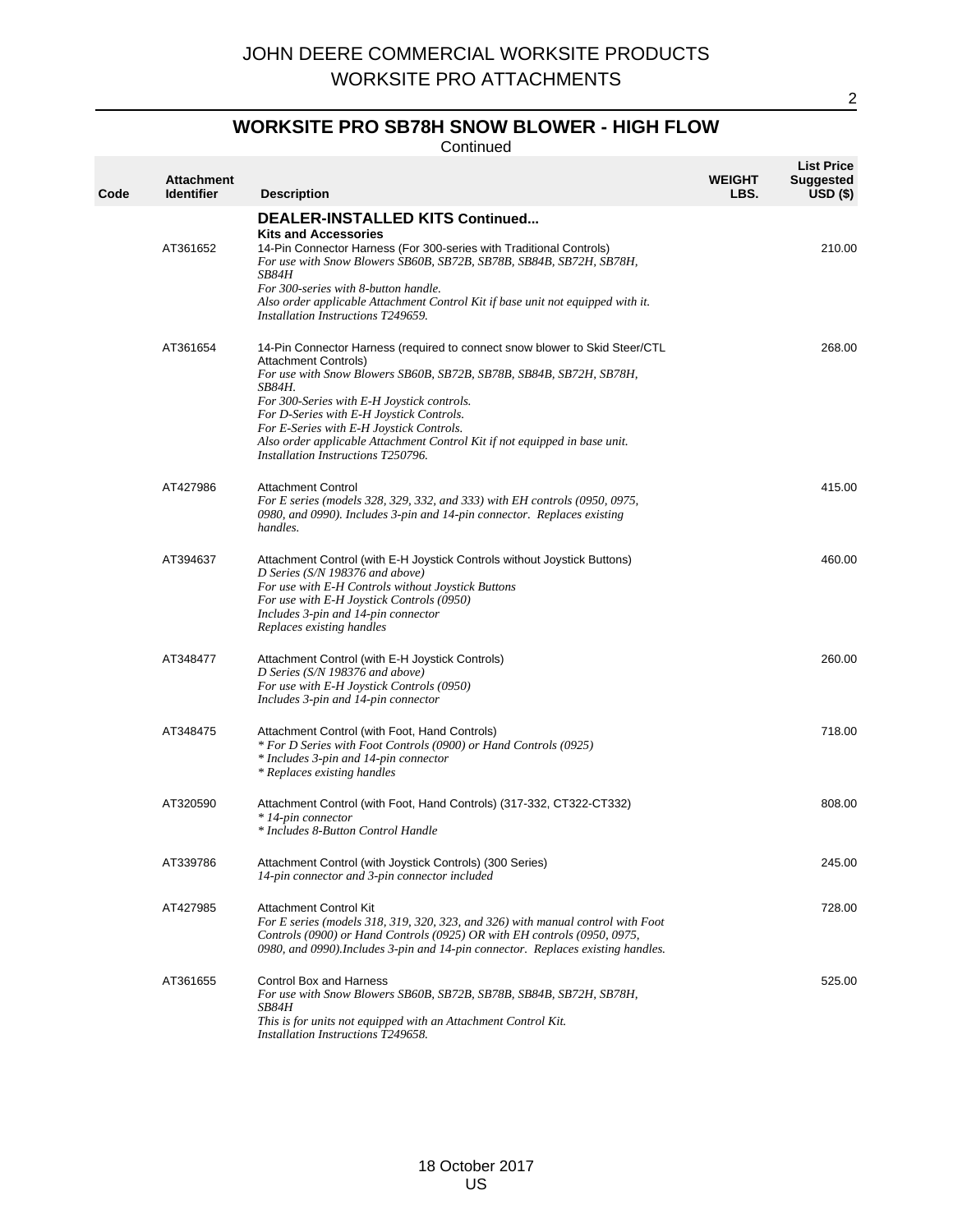# **WORKSITE PRO SB84H SNOW BLOWER - HIGH FLOW**

1

Equipment for Base Machine

Two-stage hydraulic blower Simplified direct-drive hydraulic motor design Skid shoes adjust easily Deflector - make it easy to direct the snow Flow Rate: 114-159 lpm (30-42

gpm) Cutting Width: 2134 mm (84 in.) Cutting Height: 914 mm (36 in.) Fan Diameter: 660 mm (26 in.)

| Code  | <b>Attachment</b><br><b>Identifier</b> | <b>Description</b>                                                                                                                                                                                                                                                                                                                             | <b>WEIGHT</b><br>LBS. | <b>List Price</b><br><b>Suggested</b><br>$USD($ \$) |
|-------|----------------------------------------|------------------------------------------------------------------------------------------------------------------------------------------------------------------------------------------------------------------------------------------------------------------------------------------------------------------------------------------------|-----------------------|-----------------------------------------------------|
|       |                                        | Select One Code From Each Required Category                                                                                                                                                                                                                                                                                                    |                       |                                                     |
|       |                                        | <b>BASE MACHINE</b>                                                                                                                                                                                                                                                                                                                            |                       |                                                     |
|       |                                        | F.O.B. Dubuque, Iowa                                                                                                                                                                                                                                                                                                                           |                       |                                                     |
| 9600T |                                        | WORKSITE PRO SB84H SNOW BLOWER - HIGH FLOW<br>For:<br>326E-332E SS<br>330G-332G SS<br>329E-333E CTLs<br>331G-333G CTLs<br>Also must order applicable 14-Pin Connector Harness from Attachments below.                                                                                                                                          |                       | 12,723.00                                           |
|       |                                        | <b>COMPLETING KITS</b>                                                                                                                                                                                                                                                                                                                         |                       |                                                     |
| 1001  |                                        | Control Box and Harness (High Flow)<br>This is for units not equipped with an Attachment Control Kit.<br>For:<br>325-332 SS<br>326D-332D SS<br>326E-332E SS<br>CT332 CTL<br>329D-333D CTL<br>329E-333E CTL                                                                                                                                     |                       | 536.00                                              |
| 1002  |                                        | 14-Pin Connector Harness (For 300-series with Traditional Controls)<br>NOTE:<br>* Also order applicable Attachment Control Kit if base unit not equipped with it<br>For:<br>325-332 SS<br>CT332 CTL                                                                                                                                            |                       | 215.00                                              |
| 1003  |                                        | 14-Pin Connector Harness (For 300-series with E-H Joystick Controls and D, E<br>& G-Series with Traditional Controls or E-H Joystick Controls)<br>Also order applicable Attachment Control Kit if base unit not equipped with it<br>For:<br>326D-332D SS<br>326E-332E SS<br>316G-332G SS<br>329D-333D CTLs<br>329E-333E CTLs<br>317G-333G CTLs |                       | 270.00                                              |

#### **DEALER-INSTALLED KITS**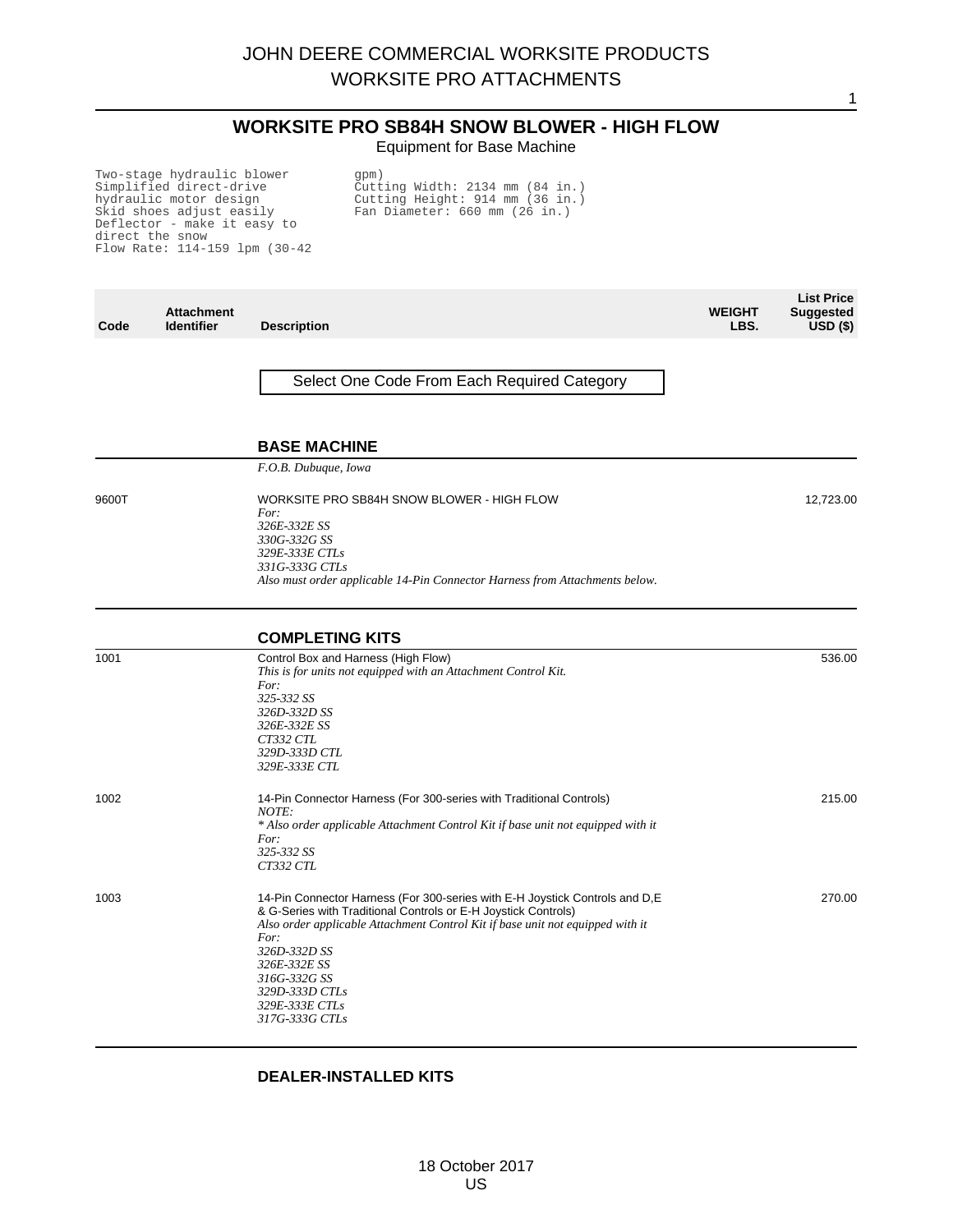## **WORKSITE PRO SB84H SNOW BLOWER - HIGH FLOW**

Continued

| Code | <b>Attachment</b><br><b>Identifier</b> | <b>Description</b>                                                                                                                                                                                                                                                                                                                                                                                                                                    | <b>WEIGHT</b><br>LBS. | <b>List Price</b><br><b>Suggested</b><br>$USD(*)$ |
|------|----------------------------------------|-------------------------------------------------------------------------------------------------------------------------------------------------------------------------------------------------------------------------------------------------------------------------------------------------------------------------------------------------------------------------------------------------------------------------------------------------------|-----------------------|---------------------------------------------------|
|      | AT361652                               | <b>DEALER-INSTALLED KITS Continued</b><br><b>Kits and Accessories</b><br>14-Pin Connector Harness (For 300-series with Traditional Controls)<br>For use with Snow Blowers SB60B, SB72B, SB78B, SB84B, SB72H, SB78H,<br><b>SB84H</b><br>For 300-series with 8-button handle.<br>Also order applicable Attachment Control Kit if base unit not equipped with it.<br>Installation Instructions T249659.                                                  |                       | 210.00                                            |
|      | AT361654                               | 14-Pin Connector Harness (required to connect snow blower to Skid Steer/CTL<br>Attachment Controls)<br>For use with Snow Blowers SB60B, SB72B, SB78B, SB84B, SB72H, SB78H,<br><b>SB84H.</b><br>For 300-Series with E-H Joystick controls.<br>For D-Series with E-H Joystick Controls.<br>For E-Series with E-H Joystick Controls.<br>Also order applicable Attachment Control Kit if not equipped in base unit.<br>Installation Instructions T250796. |                       | 268.00                                            |
|      | AT427986                               | <b>Attachment Control</b><br>For E series (models 328, 329, 332, and 333) with EH controls (0950, 0975,<br>0980, and 0990). Includes 3-pin and 14-pin connector. Replaces existing<br>handles.                                                                                                                                                                                                                                                        |                       | 415.00                                            |
|      | AT394637                               | Attachment Control (with E-H Joystick Controls without Joystick Buttons)<br>D Series (S/N 198376 and above)<br>For use with E-H Controls without Joystick Buttons<br>For use with E-H Joystick Controls (0950)<br>Includes 3-pin and 14-pin connector<br>Replaces existing handles                                                                                                                                                                    |                       | 460.00                                            |
|      | AT348477                               | Attachment Control (with E-H Joystick Controls)<br>D Series (S/N 198376 and above)<br>For use with E-H Joystick Controls (0950)<br>Includes 3-pin and 14-pin connector                                                                                                                                                                                                                                                                                |                       | 260.00                                            |
|      | AT348475                               | Attachment Control (with Foot, Hand Controls)<br>* For D Series with Foot Controls (0900) or Hand Controls (0925)<br>* Includes 3-pin and 14-pin connector<br>* Replaces existing handles                                                                                                                                                                                                                                                             |                       | 718.00                                            |
|      | AT320590                               | Attachment Control (with Foot, Hand Controls) (317-332, CT322-CT332)<br>* 14-pin connector<br>* Includes 8-Button Control Handle                                                                                                                                                                                                                                                                                                                      |                       | 808.00                                            |
|      | AT339786                               | Attachment Control (with Joystick Controls) (300 Series)<br>14-pin connector and 3-pin connector included                                                                                                                                                                                                                                                                                                                                             |                       | 245.00                                            |
|      | AT427985                               | <b>Attachment Control Kit</b><br>For E series (models 318, 319, 320, 323, and 326) with manual control with Foot<br>Controls (0900) or Hand Controls (0925) OR with EH controls (0950, 0975,<br>0980, and 0990). Includes 3-pin and 14-pin connector. Replaces existing handles.                                                                                                                                                                      |                       | 728.00                                            |
|      | AT361655                               | <b>Control Box and Harness</b><br>For use with Snow Blowers SB60B, SB72B, SB78B, SB84B, SB72H, SB78H,<br>SB84H<br>This is for units not equipped with an Attachment Control Kit.<br>Installation Instructions T249658.                                                                                                                                                                                                                                |                       | 525.00                                            |

 $\overline{2}$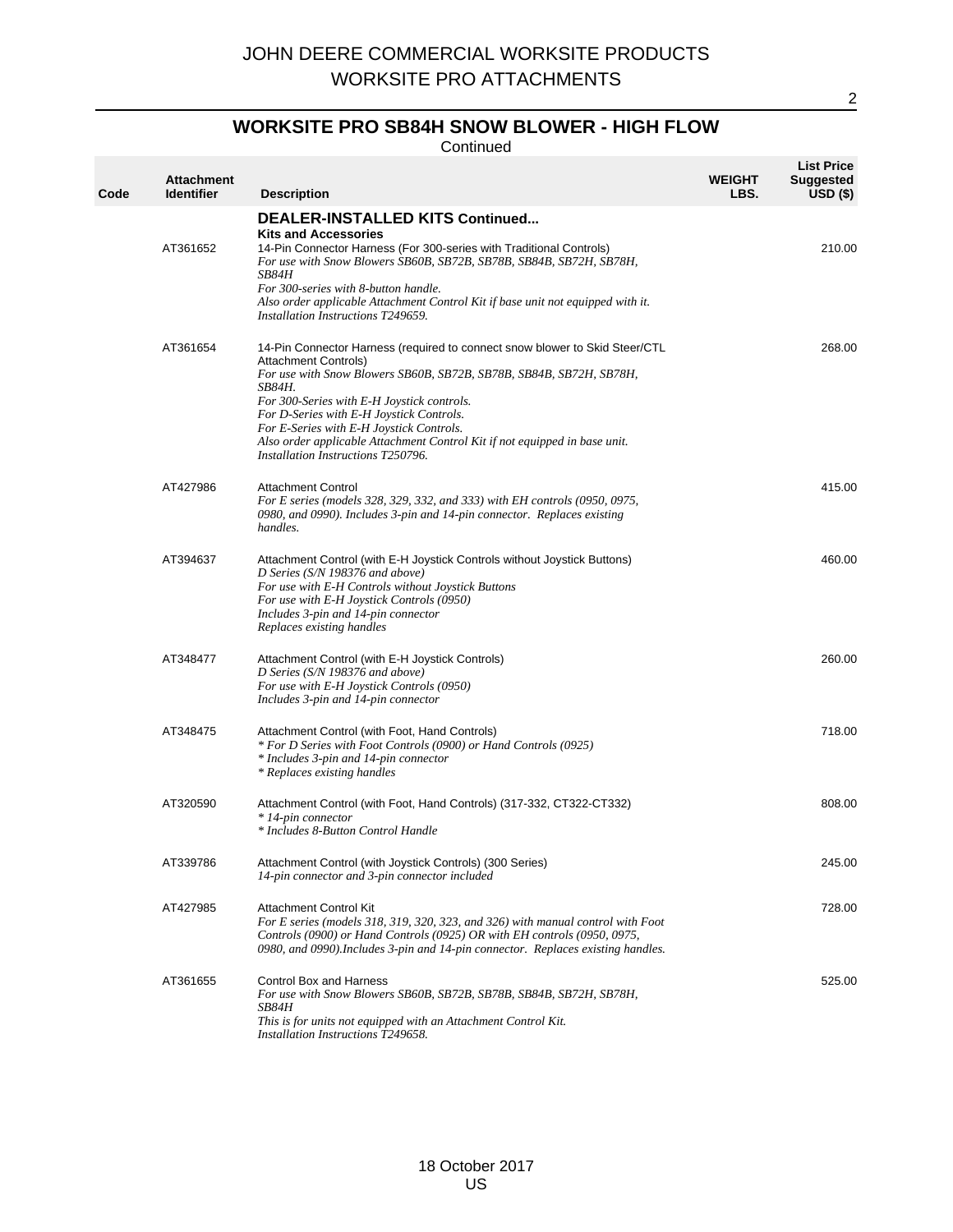1

#### **WORKSITE PRO SP8C SNOW PUSH** Equipment for Base Machine

Quickly and efficiently remove large amounts of snow Reversible and replaceable rubber cutting edges Optional pullback edge is ideal Path Width: 2438 mm (96 in.) Height: 726 mm (28.6 in.) Depth: 1252 mm (49.3 in.) Weight: 405 kg (893 lb.)

| Code  | <b>Attachment</b><br><b>Identifier</b> | <b>Description</b>                                                                                                                          | <b>WEIGHT</b><br>LBS. | <b>List Price</b><br><b>Suggested</b><br>$\overline{USD}$ (\$) |
|-------|----------------------------------------|---------------------------------------------------------------------------------------------------------------------------------------------|-----------------------|----------------------------------------------------------------|
|       |                                        | Select One Code From Each Required Category                                                                                                 |                       |                                                                |
|       |                                        | <b>BASE MACHINE</b>                                                                                                                         |                       |                                                                |
|       |                                        | F.O.B. Dubuque, Iowa                                                                                                                        |                       |                                                                |
| 9801T |                                        | WORKSITE PRO SP8C SNOW PUSH<br>For:<br>316G-332G SS<br>318E-332E SS<br>317G-331G CTLs<br>319E-333E CTLs<br>204K, 244J, 304K, 324J CWL       |                       | 3,119.00                                                       |
|       |                                        | With the 244J, the Worksite Pro Skid Steer Style Coupler, AT357576, is required.<br>Includes a heavy-duty, replaceable rubber cutting edge. |                       |                                                                |
|       |                                        | <b>PULLBACKS</b>                                                                                                                            |                       |                                                                |
|       |                                        | NOTE: DEALER INSTALLED OPTION                                                                                                               |                       |                                                                |
| 1000  |                                        | SP8C PULLBACK KIT                                                                                                                           |                       | 1,632.00                                                       |
| 1001  |                                        | <b>LESS PULLBACK KIT</b>                                                                                                                    |                       | In Base Price                                                  |
|       |                                        | <b>DEALER-INSTALLED KITS</b>                                                                                                                |                       |                                                                |
|       | AT357576                               | <b>Kits and Accessories</b><br>ISO Adapter to Quik Tatch Coupler                                                                            |                       | 1,584.00                                                       |
|       | AT440274                               | <b>SP8C Pullback Kit</b>                                                                                                                    |                       | 1,717.00                                                       |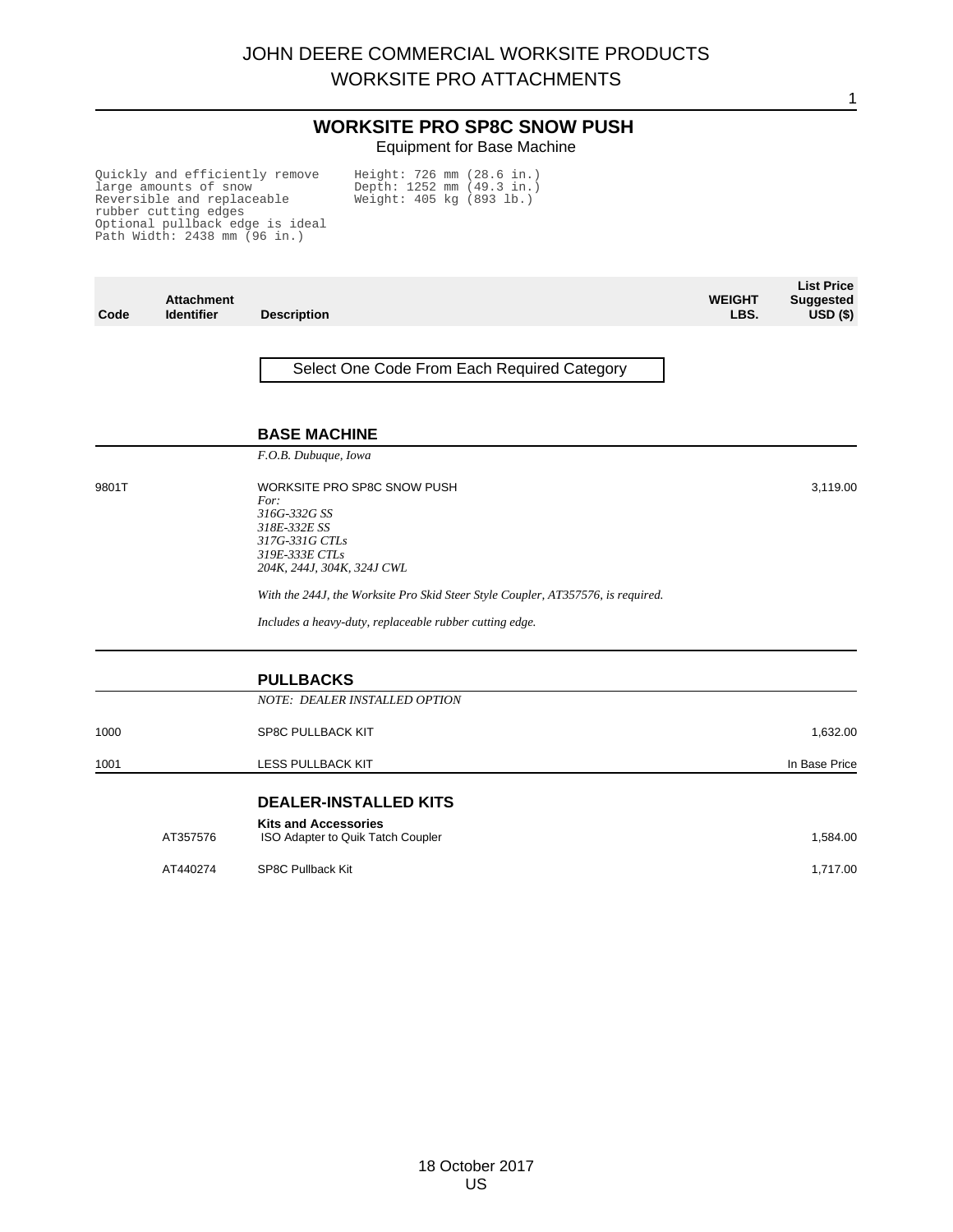1

#### **WORKSITE PRO SP10C SNOW PUSH** Equipment for Base Machine

Quickly and efficiently remove large amounts of snow Reversible and replaceable rubber cutting edges Optional pullback edge is ideal Path Width: 3048 mm (120 in.) Height: 726 mm (28.6 in.) Depth: 1252 mm (49.3 in.) Weight: 469 kg (1,035 lb.)

| Code  | <b>Attachment</b><br><b>Identifier</b> | <b>Description</b>                                                                                                                     | <b>WEIGHT</b><br>LBS. | <b>List Price</b><br><b>Suggested</b><br>$USD($ \$) |
|-------|----------------------------------------|----------------------------------------------------------------------------------------------------------------------------------------|-----------------------|-----------------------------------------------------|
|       |                                        | Select One Code From Each Required Category                                                                                            |                       |                                                     |
|       |                                        | <b>BASE MACHINE</b>                                                                                                                    |                       |                                                     |
|       |                                        | F.O.B. Dubuque, Iowa                                                                                                                   |                       |                                                     |
| 9371T |                                        | WORKSITE PRO SP10C SNOW PUSH<br>For:<br>326E-332E SS<br>330G-332G SS<br>319E-333E CTLs<br>331G-333G CTLs<br>204K, 244J, 304K, 324J CWL |                       | 3,495.00                                            |
|       |                                        | With the 244J, the Worksite Pro Skid Steer Style Coupler, AT357576, is required.                                                       |                       |                                                     |
|       |                                        | Includes a heavy-duty, replaceable rubber cutting edge                                                                                 |                       |                                                     |
|       |                                        | <b>PULLBACKS</b>                                                                                                                       |                       |                                                     |
|       |                                        | NOTE: DEALER INSTALLED OPTION                                                                                                          |                       |                                                     |
| 1000  |                                        | SP10C PULLBACK KIT                                                                                                                     |                       | 1,938.00                                            |
| 1001  |                                        | <b>LESS PULLBACK KIT</b>                                                                                                               |                       | In Base Price                                       |
|       |                                        | <b>DEALER-INSTALLED KITS</b>                                                                                                           |                       |                                                     |
|       | AT357576                               | <b>Kits and Accessories</b><br>ISO Adapter to Quik Tatch Coupler                                                                       |                       | 1,584.00                                            |
|       | AT440275                               | SP10C Pullback Kit                                                                                                                     |                       | 1,970.00                                            |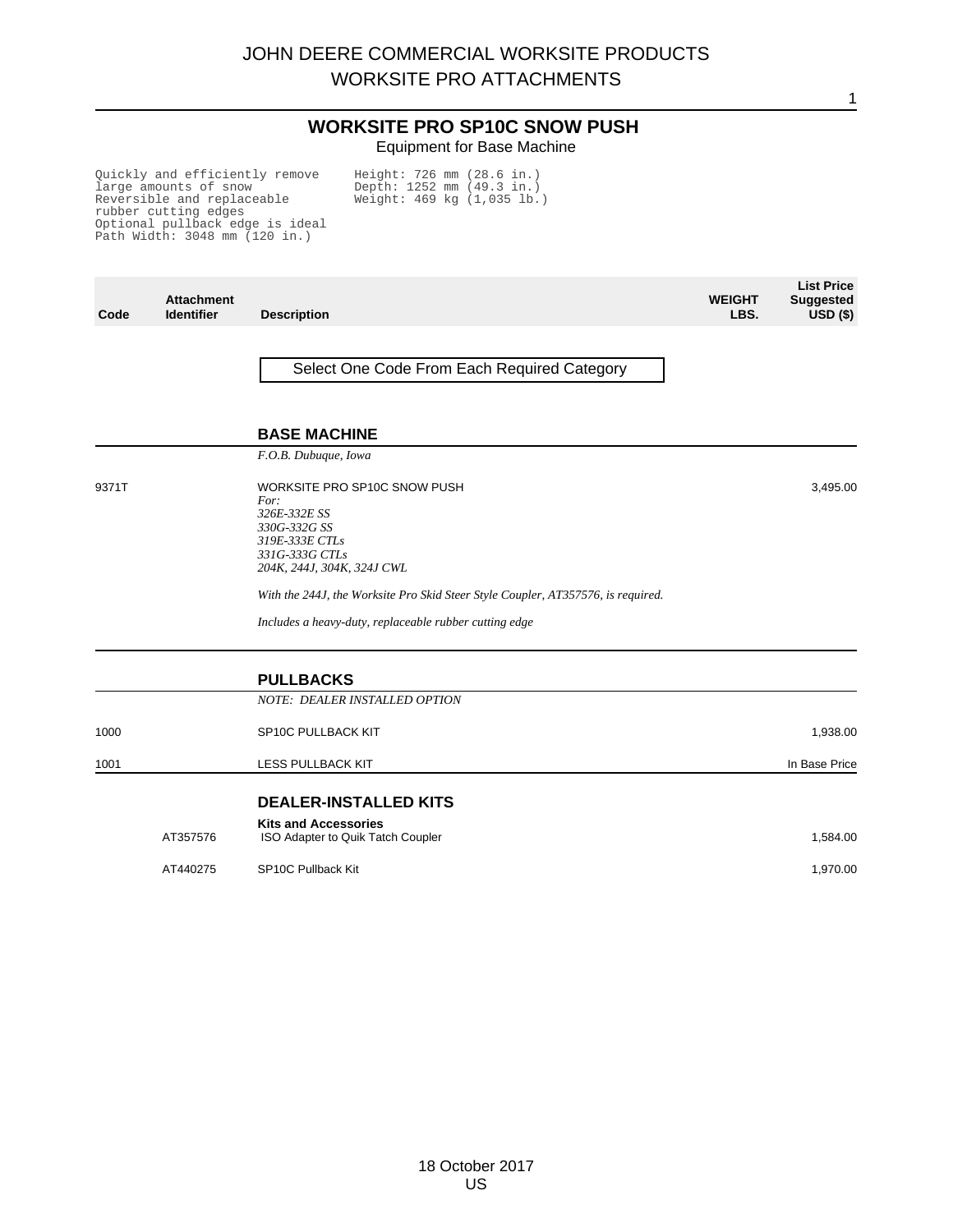#### **WORKSITE PRO BL6B SNOW / UTILITY BLADE** Equipment for Base Machine

Used for both snow removal and light dirt work Rubber cutting edges protect decorative surfaces Blade comes with two adjustable skid shoes Hydraulic angling of 30° to the

left or the right Width: 2134 mm (84 in.) Angled Width: 1829 mm (72 in.) Height: 711 mm (28 in.) Weight: 461 kg (1016 lb.)

| Code  | <b>Attachment</b><br><b>Identifier</b> | <b>Description</b>                                                         | <b>WEIGHT</b><br>LBS. | <b>List Price</b><br><b>Suggested</b><br>$USD($ \$) |
|-------|----------------------------------------|----------------------------------------------------------------------------|-----------------------|-----------------------------------------------------|
|       |                                        | Select One Code From Each Required Category                                |                       |                                                     |
|       |                                        | <b>BASE MACHINE</b><br>F.O.B. Dubuque, Iowa                                |                       |                                                     |
| 9610T |                                        | WORKSITE PRO BL6B SNOW / UTILITY BLADE<br>For:<br>312G-318G SS<br>317G CTL |                       | 3,200.00                                            |

#### **DEALER-INSTALLED KITS**

| T250744 | <b>Kits and Accessories</b> |           |  |
|---------|-----------------------------|-----------|--|
|         | 6 ft. Blade Extension       | See Parts |  |

T236767 6 ft. Non-Metallic Edge See Parts See Parts See Parts See Parts See Parts See Parts See Parts See Parts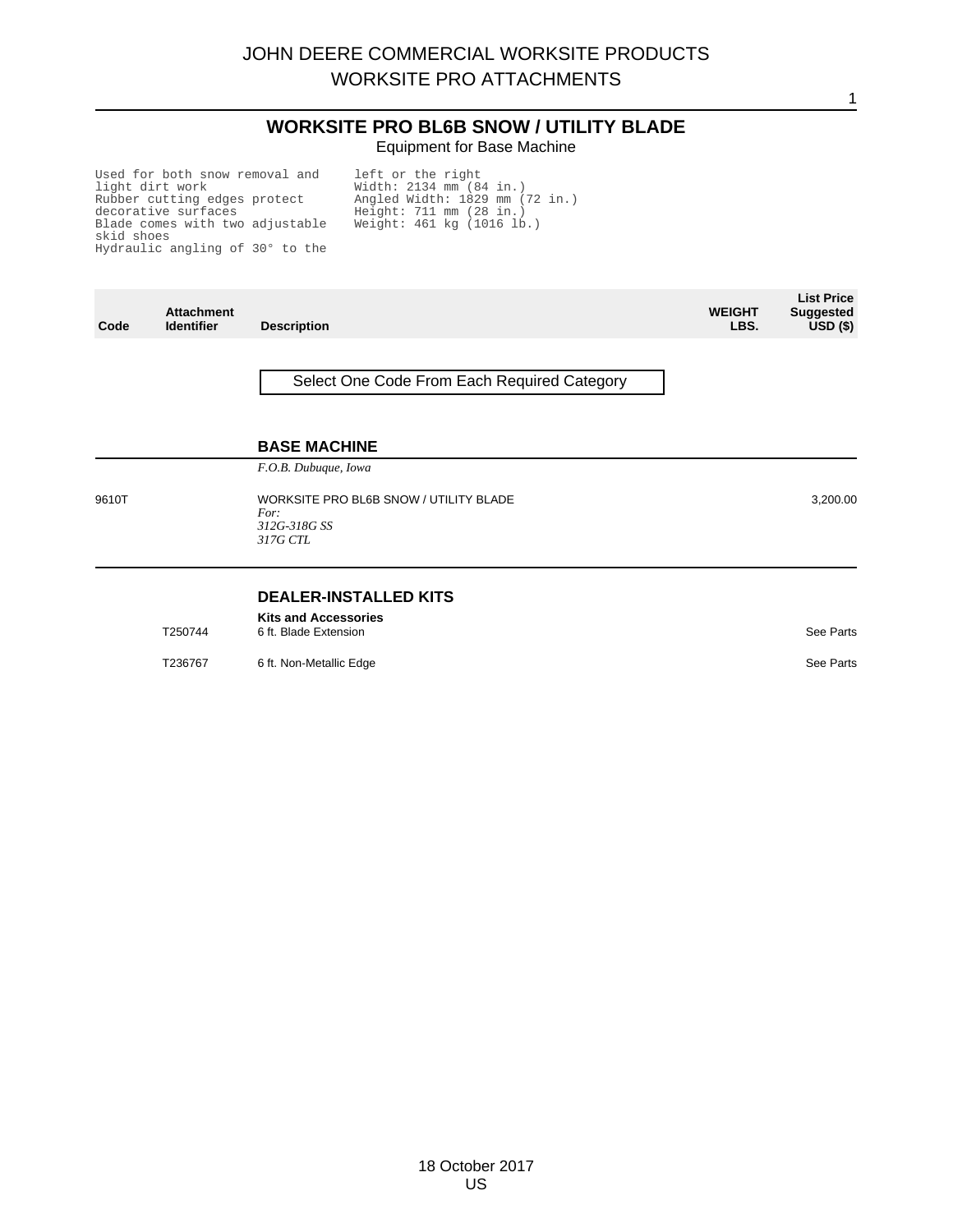# **WORKSITE PRO BL7B SNOW / UTILITY BLADE** Equipment for Base Machine

Used for both snow removal and light dirt work Rubber cutting edges protect decorative surfaces Blade comes with two adjustable skid shoes Hydraulic angling of 30° to the

left or the right Width: 2134 mm (84 in.) Angled Width: 1829 mm (72 in.) Height: 711 mm (28 in.) Weight: 461 kg (1016 lb.)

| Code  | <b>Attachment</b><br><b>Identifier</b> | <b>Description</b>                                                                                                                                                                                                      | <b>WEIGHT</b><br>LBS. | <b>List Price</b><br><b>Suggested</b><br>USD <sub>(</sub> ) |
|-------|----------------------------------------|-------------------------------------------------------------------------------------------------------------------------------------------------------------------------------------------------------------------------|-----------------------|-------------------------------------------------------------|
|       |                                        | Select One Code From Each Required Category                                                                                                                                                                             |                       |                                                             |
|       |                                        | <b>BASE MACHINE</b><br>F.O.B. Dubuque, Iowa                                                                                                                                                                             |                       |                                                             |
|       |                                        |                                                                                                                                                                                                                         |                       |                                                             |
| 9620T |                                        | WORKSITE PRO BL7B SNOW / UTILITY BLADE<br>For:<br>312G-332G SS<br>318E-332E SS<br>317G-331G CTLs<br>319E-333E CTLs<br>110 TLB<br>300CX, 400X/400CX Loaders*<br>*Please refer to A&T Sales Manual for other requirements |                       | 3,300.00                                                    |
|       |                                        | <b>DEALED INCTALLED VITE</b>                                                                                                                                                                                            |                       |                                                             |

#### **DEALER-INSTALLED KITS**

|         | <b>Kits and Accessories</b> |           |
|---------|-----------------------------|-----------|
| T250745 | 7 ft. Blade Extension       | See Parts |

KV24031 7 ft. Non-Metallic Edge See Parts See Parts See Parts See Parts See Parts See Parts See Parts See Parts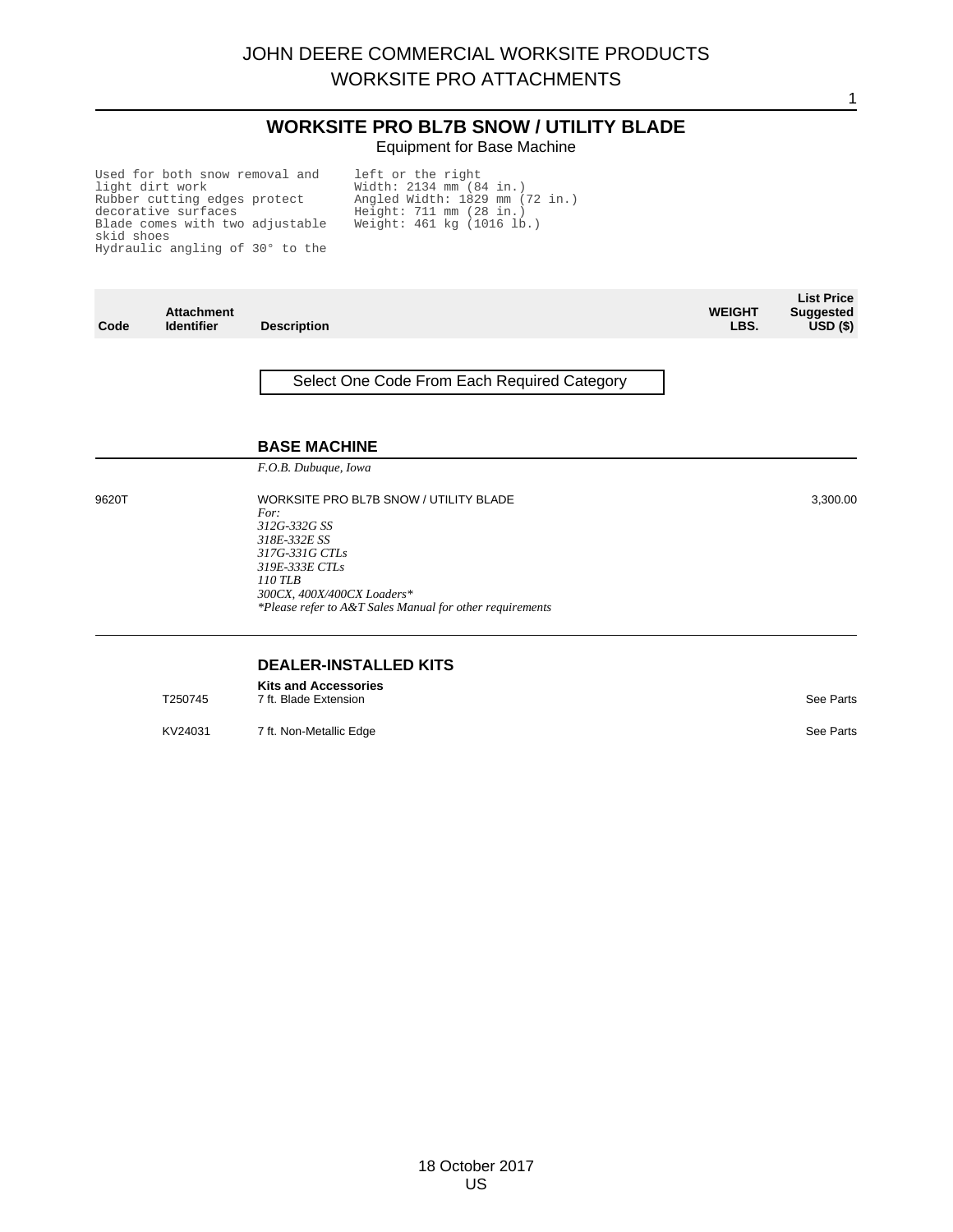# **WORKSITE PRO BL8B SNOW / UTILITY BLADE** Equipment for Base Machine

Used for both snow removal and light dirt work Rubber cutting edges protect decorative surfaces Blade comes with two adjustable skid shoes Hydraulic angling of 30° to the

left or the right Width: 2438 mm (96 in.) Angled Width: 2108 mm (83 in.) Height: 711 mm (28 in.) Weight: 489 kg (1078 lb.)

| Code  | <b>Attachment</b><br><b>Identifier</b> | <b>Description</b>                                                                                                                                                                                                        | <b>WEIGHT</b><br>LBS. | <b>List Price</b><br><b>Suggested</b><br>$USD($ \$) |
|-------|----------------------------------------|---------------------------------------------------------------------------------------------------------------------------------------------------------------------------------------------------------------------------|-----------------------|-----------------------------------------------------|
|       |                                        | Select One Code From Each Required Category                                                                                                                                                                               |                       |                                                     |
|       |                                        | <b>BASE MACHINE</b><br>F.O.B. Dubuque, Iowa                                                                                                                                                                               |                       |                                                     |
| 9630T |                                        | <b>WORKSITE PRO BL8B SNOW / UTILITY BLADE</b><br>For:<br>318G-332G SS<br>318E-332E SS<br>317G-331G CTLs<br>319E-333E CTLs<br>$110$ TLB<br>400X/400CX Loaders*<br>*Please refer to A&T Sales Manual for other requirements |                       | 3,400.00                                            |
|       |                                        | <b>DEALER-INSTALLED KITS</b>                                                                                                                                                                                              |                       |                                                     |

# **DEALER-INSTALLED KITS**

**Kits and Accessories** T250746 8 ft. Blade Extension See Parts 3 and 200 and 200 and 200 and 200 and 200 and 200 and 200 and 200 and 200 and 200 and 200 and 200 and 200 and 200 and 200 and 200 and 200 and 200 and 200 and 200 and 200 and 200 and

KV24032 8 ft. Non-Metallic Edge See Parts

18 October 2017 US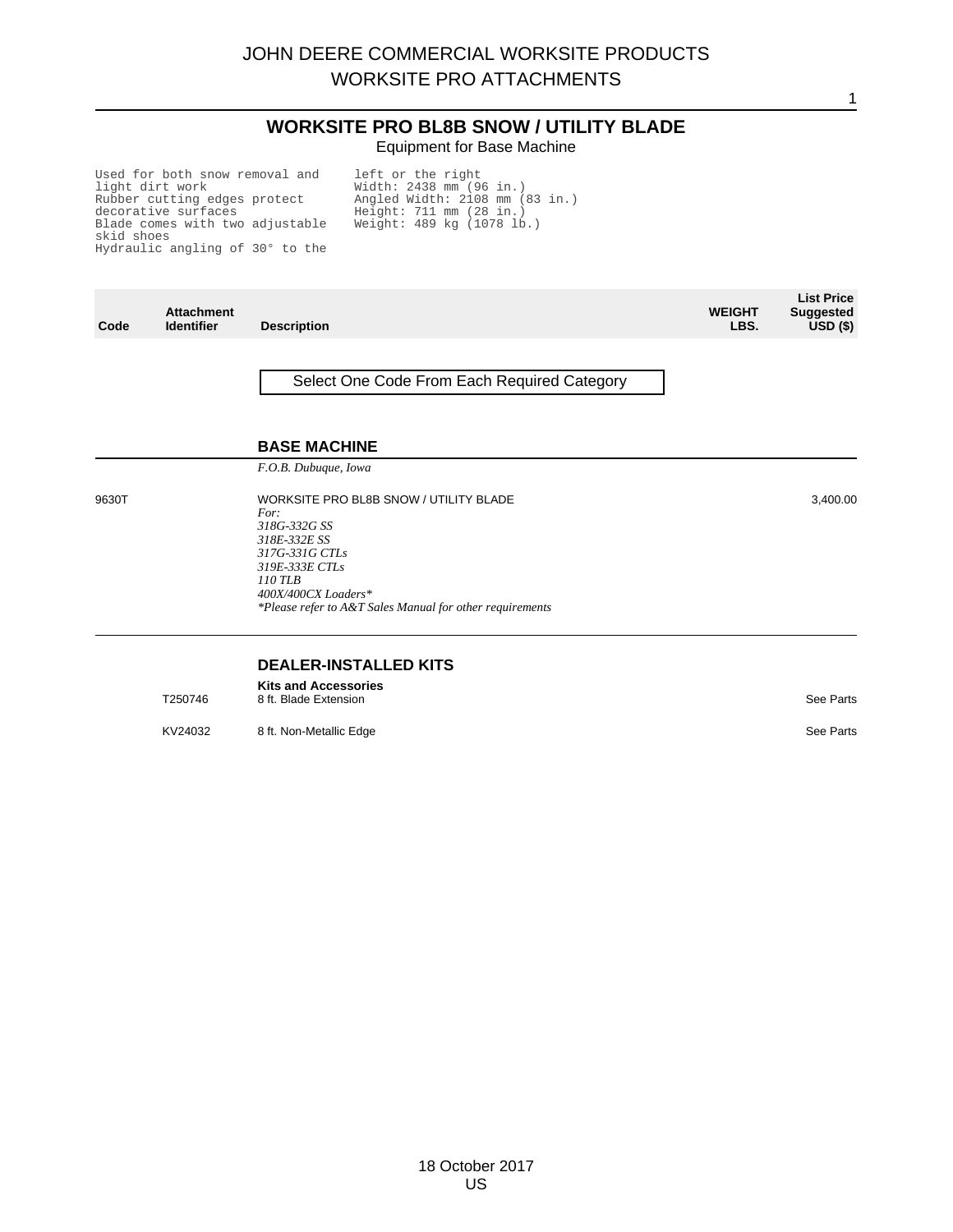# **WORKSITE PRO BL9B SNOW / UTILITY BLADE** Equipment for Base Machine

1

Provides added productivity for customers Blade comes with two adjustable skid shoes Hydraulic angling of 30° to the left or the right Rubber cutting edges protect

decorative surfaces Width: 2743 mm (108 in.) Angled Width: 2362 mm (93 in.) Height: 711 mm (28 in.) Weight: 512 kg (1128 lb.)

| Code  | <b>Attachment</b><br><b>Identifier</b> | <b>Description</b>                                                                                                                               | <b>WEIGHT</b><br>LBS. | <b>List Price</b><br><b>Suggested</b><br>USD <sub>(</sub> ) |
|-------|----------------------------------------|--------------------------------------------------------------------------------------------------------------------------------------------------|-----------------------|-------------------------------------------------------------|
|       |                                        | Select One Code From Each Required Category                                                                                                      |                       |                                                             |
|       |                                        | <b>BASE MACHINE</b><br>F.O.B. Dubuque, Iowa                                                                                                      |                       |                                                             |
|       |                                        |                                                                                                                                                  |                       |                                                             |
| 9650T |                                        | WORKSITE PRO BL9B SNOW / UTILITY BLADE<br>For:<br>318E-332E SS<br>330G-332G SS<br>319E-333E CTLs<br>331G-333G CTLs<br>204K, 244J, 304K, 324J CWL |                       | 4,040.00                                                    |
|       |                                        | * With the 244J & 324J, the Worksite Pro Skid Steer Style Coupler, AT357576, is<br>required.                                                     |                       |                                                             |
|       |                                        | <b>DEALER-INSTALLED KITS</b>                                                                                                                     |                       |                                                             |
|       | AT357576                               | <b>Kits and Accessories</b><br>ISO Adapter to Quik Tatch Coupler                                                                                 |                       | 1,584.00                                                    |
|       | T250747                                | 9 ft. Blade Extension                                                                                                                            |                       | See Parts                                                   |

KV24033 9ft. Non-Metallic Edge See Parts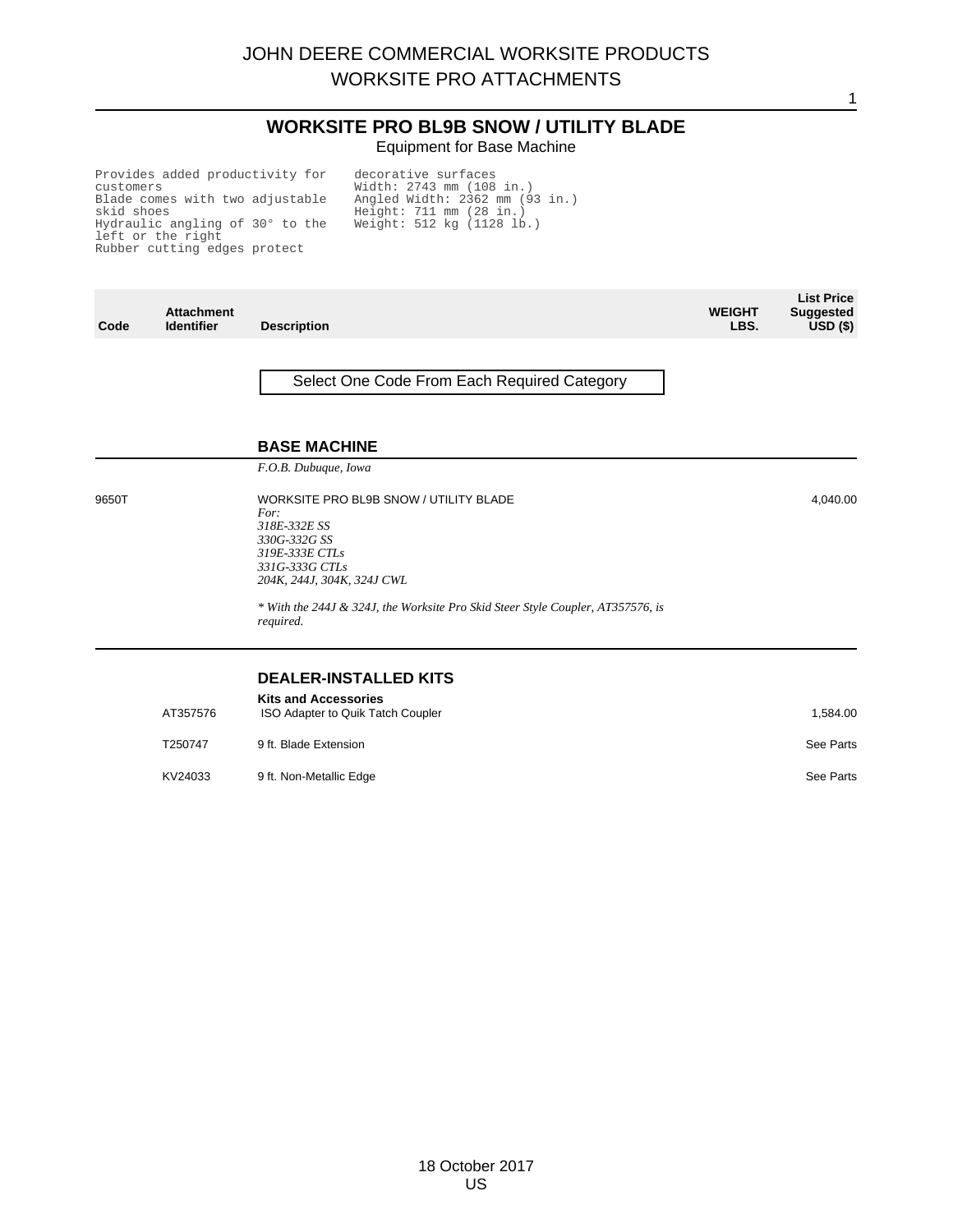## **WORKSITE PRO BL10B SNOW / UTILITY BLADE** Equipment for Base Machine

1

Used for both snow removal and light dirt work Rubber cutting edges protect decorative surfaces Hydraulic angling of 30° to the left or the right Blade comes with two adjustable

skid shoes Width: 3048 mm (120 in.) Angled Width: 2591 mm (102 in.) Height: 711 mm (28 in.) Weight: 540 kg (1190 lb.)

| Code  | <b>Attachment</b><br><b>Identifier</b> | <b>Description</b>                                                                                                                                                                                                                         | <b>WEIGHT</b><br>LBS. | <b>List Price</b><br><b>Suggested</b><br>$USD($ \$) |
|-------|----------------------------------------|--------------------------------------------------------------------------------------------------------------------------------------------------------------------------------------------------------------------------------------------|-----------------------|-----------------------------------------------------|
|       |                                        | Select One Code From Each Required Category                                                                                                                                                                                                |                       |                                                     |
|       |                                        | <b>BASE MACHINE</b>                                                                                                                                                                                                                        |                       |                                                     |
|       |                                        | F.O.B. Dubuque, Iowa                                                                                                                                                                                                                       |                       |                                                     |
| 9660T |                                        | WORKSITE PRO BL10B SNOW / UTILITY BLADE<br>For:<br>324E-332E SS<br>330G-332G SS<br>319E-333E CTLs<br>331G-333G CTLs<br>204K, 244J, 304K, 324J CWL<br>* With the 244J, the Worksite Pro Skid Steer Style Coupler, AT357576, is<br>required. |                       | 4,799.00                                            |
|       |                                        |                                                                                                                                                                                                                                            |                       |                                                     |
|       |                                        | <b>DEALER-INSTALLED KITS</b>                                                                                                                                                                                                               |                       |                                                     |
|       | AT357576                               | <b>Kits and Accessories</b><br>ISO Adapter to Quik Tatch Coupler                                                                                                                                                                           |                       | 1,584.00                                            |
|       | T250748                                | 10 ft. Blade Extension                                                                                                                                                                                                                     |                       | See Parts                                           |
|       | KV24034                                | 10 ft. Non-Metallic Edge                                                                                                                                                                                                                   |                       | See Parts                                           |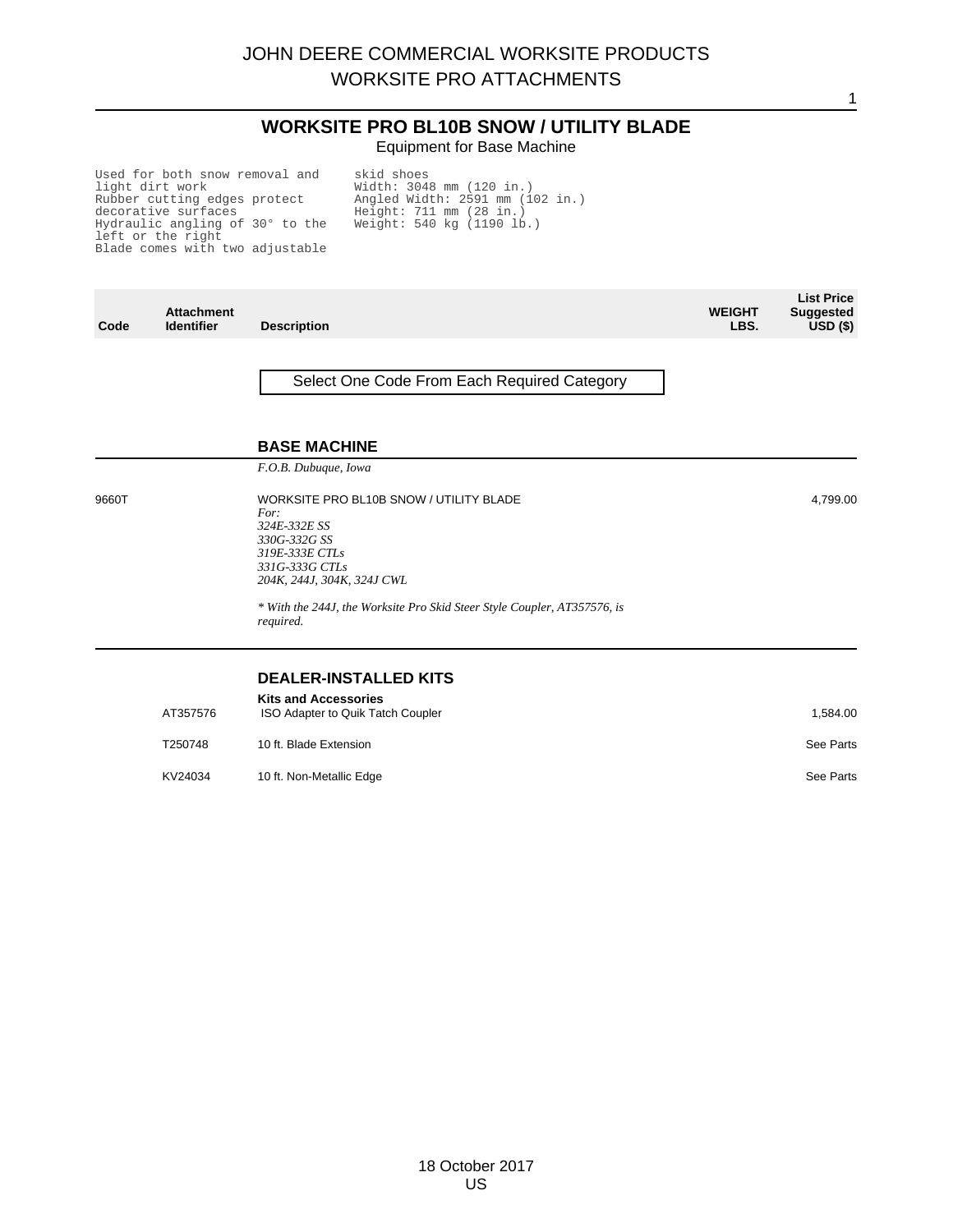# **WORKSITE PRO BV6 SNOW V BLADE** Equipment for Base Machine

Blades angle hydraulically to for positions Adjustable skid shoes for vertical blade productivity Rubber cutting edges are available Width in V-configuration: 1638 mm (64.5 in.) Width in straight configuration: 1880 mm (74 in.) Height:711 mm (28 in.) Weight: 441 kg (972 lbs)

| Code  | <b>Attachment</b><br><b>Identifier</b> | <b>Description</b>                                                                                                                                    | <b>WEIGHT</b><br>LBS. | <b>List Price</b><br><b>Suggested</b><br>USD <sub>(</sub> ) |
|-------|----------------------------------------|-------------------------------------------------------------------------------------------------------------------------------------------------------|-----------------------|-------------------------------------------------------------|
|       |                                        | Select One Code From Each Required Category                                                                                                           |                       |                                                             |
|       |                                        | <b>BASE MACHINE</b><br>F.O.B. Dubuque, Iowa                                                                                                           |                       |                                                             |
| 0BY0T |                                        | WORKSITE PRO BV6 SNOW V BLADE<br>For:<br>312G-316G SS<br>318E-326E SS<br><i>319E-323E CTL</i>                                                         |                       | 4,572.00                                                    |
|       |                                        | AT428072 Hydraulic Quick Coupler Adapter kit is available to adapt all HIGH<br>FLOW series SSL and CTL machines to standard flow attachment couplers. |                       |                                                             |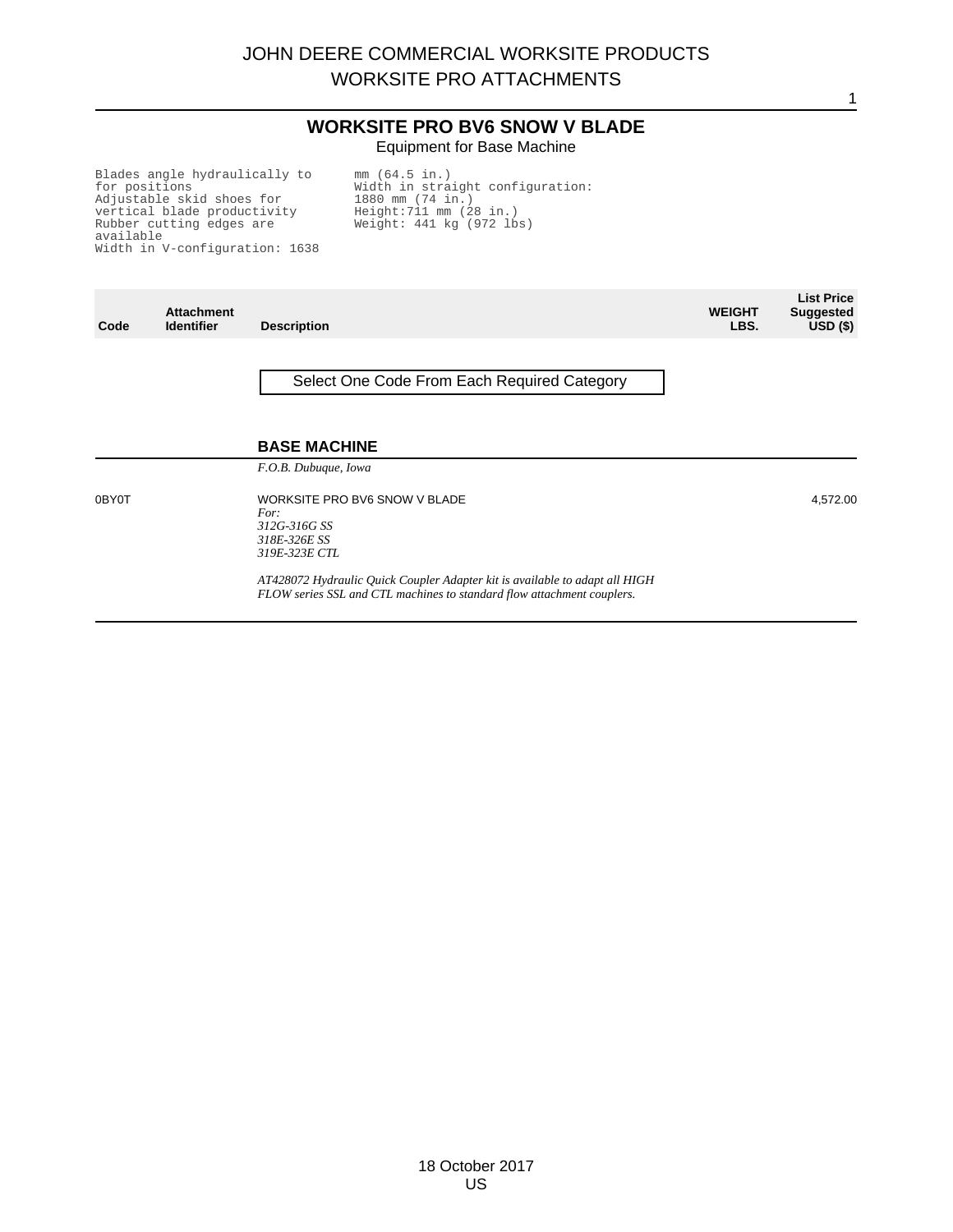# **WORKSITE PRO BV8 SNOW V BLADE** Equipment for Base Machine

1

Blades angle hydraulically to for positions Adjustable skid shoes for vertical blade productivity Rubber cutting edges are available Width in V-configuration: 2172 mm (85.5 in.) Width in straight configuration: 2489 mm (98 in.) Height:711 mm (28 in.) Weight: 480 kg (1,058 lbs)

| Code  | <b>Attachment</b><br><b>Identifier</b> | <b>Description</b>                                                                                                                                    | <b>WEIGHT</b><br>LBS. | <b>List Price</b><br><b>Suggested</b><br>USD <sub>(</sub> ) |
|-------|----------------------------------------|-------------------------------------------------------------------------------------------------------------------------------------------------------|-----------------------|-------------------------------------------------------------|
|       |                                        | Select One Code From Each Required Category                                                                                                           |                       |                                                             |
|       |                                        | <b>BASE MACHINE</b><br>F.O.B. Dubuque, Iowa                                                                                                           |                       |                                                             |
| 0BX0T |                                        | WORKSITE PRO BV8 SNOW V BLADE<br>For:<br>318G-332G SS<br>318E-332E SSL<br>317G-333G CTLs<br>319E-333E CTL                                             |                       | 4,803.00                                                    |
|       |                                        | AT428072 Hydraulic Quick Coupler Adapter kit is available to adapt all HIGH<br>FLOW series SSL and CTL machines to standard flow attachment couplers. |                       |                                                             |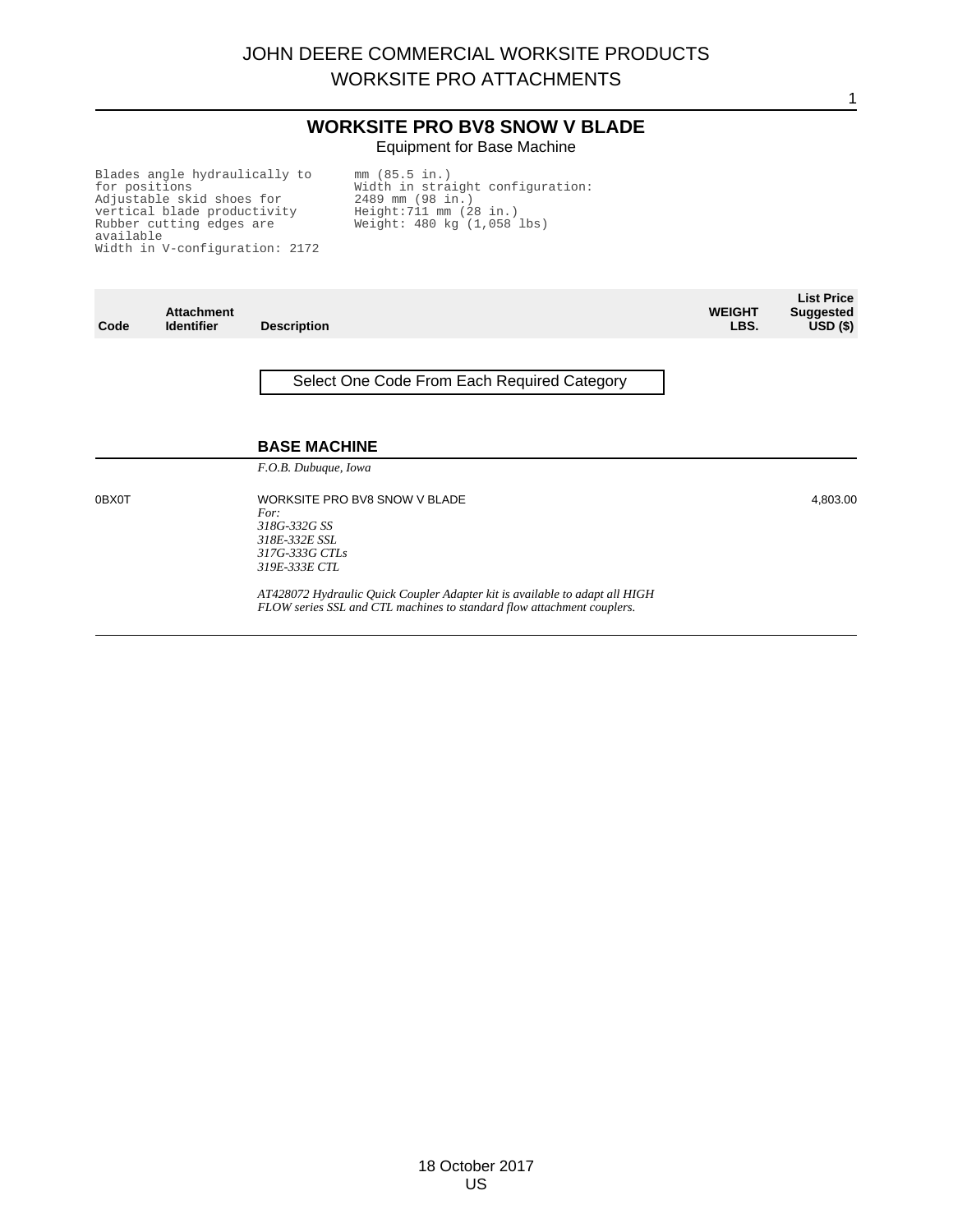# **WORKSITE PRO BV9 SNOW V BLADE** Equipment for Base Machine

1

Blades angle hydraulically to for positions Adjustable skid shoes for vertical blade productivity Rubber cutting edges are available Width in V-configuration: 2438 mm (96 in.) Width in straight configuration: 2794 mm (110 in.) Height:711 mm (28 in.) Weight: 500 kg (1,102 lbs)

| Code         | <b>Attachment</b><br><b>Identifier</b> | <b>Description</b>                                                                                                                                    | <b>WEIGHT</b><br>LBS. | <b>List Price</b><br><b>Suggested</b><br>$USD($ \$) |
|--------------|----------------------------------------|-------------------------------------------------------------------------------------------------------------------------------------------------------|-----------------------|-----------------------------------------------------|
|              |                                        | Select One Code From Each Required Category                                                                                                           |                       |                                                     |
|              |                                        | <b>BASE MACHINE</b><br>F.O.B. Dubuque, Iowa                                                                                                           |                       |                                                     |
| <b>OBWOT</b> |                                        | WORKSITE PRO BV9 SNOW V BLADE<br>For:<br>318G-332G SS<br>318E-332E SSL<br>317G-333G CTLs<br>319E-333E CTL<br>204-324 CWL                              |                       | 4,961.00                                            |
|              |                                        | AT428072 Hydraulic Quick Coupler Adapter kit is available to adapt all HIGH<br>FLOW series SSL and CTL machines to standard flow attachment couplers. |                       |                                                     |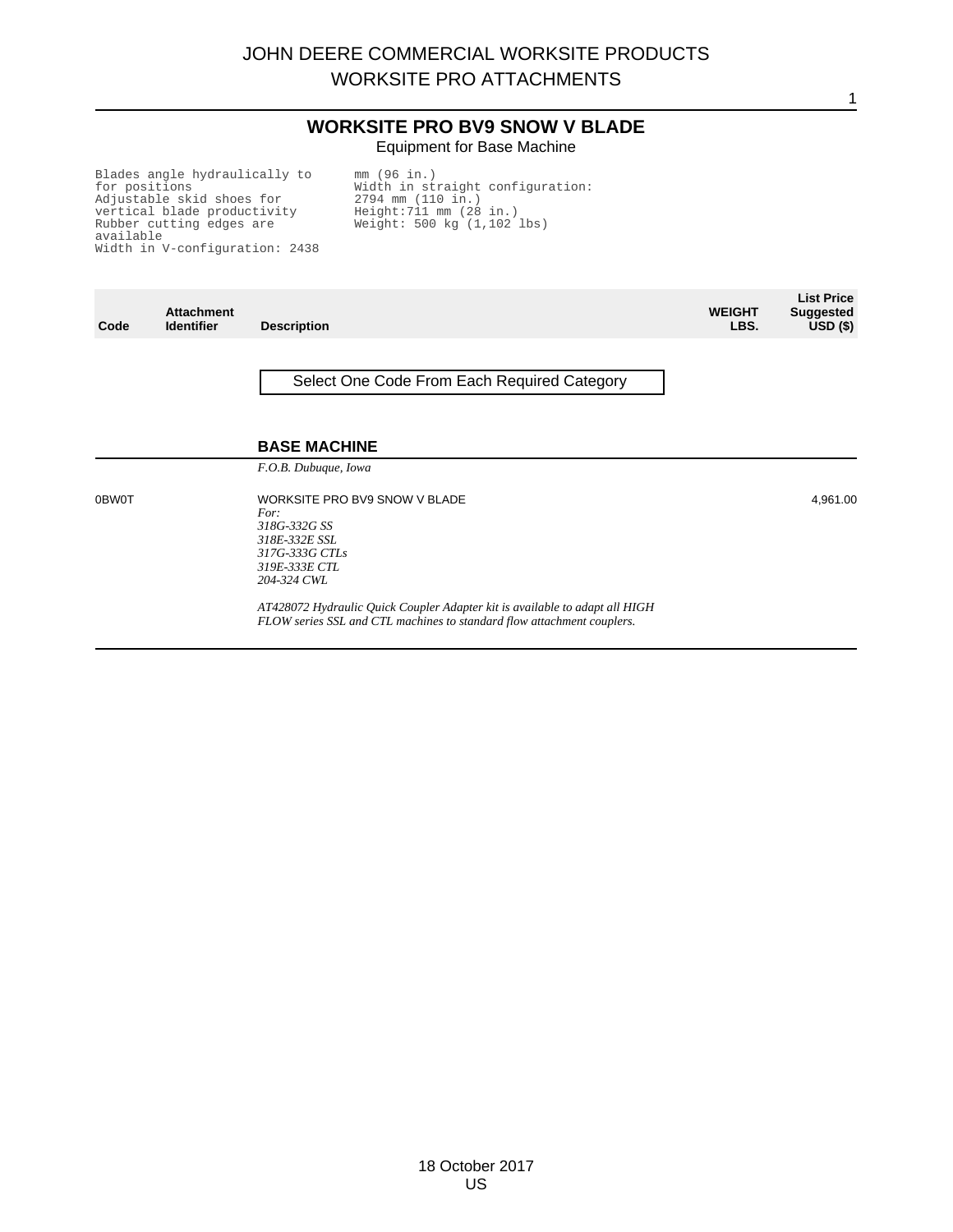# **WORKSITE PRO 10 IN. STEEL TRACKS** Equipment for Base Machine

Track weight: 731 lb. (332 kg)

Improves Skid Steer traction Reduces ground pressure Adds counterbalance weight Track pitch: 10 in. (254 mm) Total number of pads: 36

**Code Attachment Identifier Description WEIGHT LBS. List Price Suggested USD (\$)** Select One Code From Each Required Category **BASE MACHINE** *F.O.B. Dubuque, Iowa* 9020T WORKSITE PRO 10 IN. STEEL TRACKS *For the following units with Heavy Duty Tires: 318E-320E SS Contains Chain Binder and Strap.* 3,131.00 **DEALER-INSTALLED KITS Kits and Accessories** AT320928 2 in. Wheel Spacer Kit *\* For special applications when increased track clearance is required. \* Allows tires to be mounted 2 inches further away from Skid Steer.* 554.00 KV22838 Binder See Parts AT351259 Bucket Offset Adapter *Lowers bucket approximately 2 inches.* 573.00 KV22839 Strap See Parts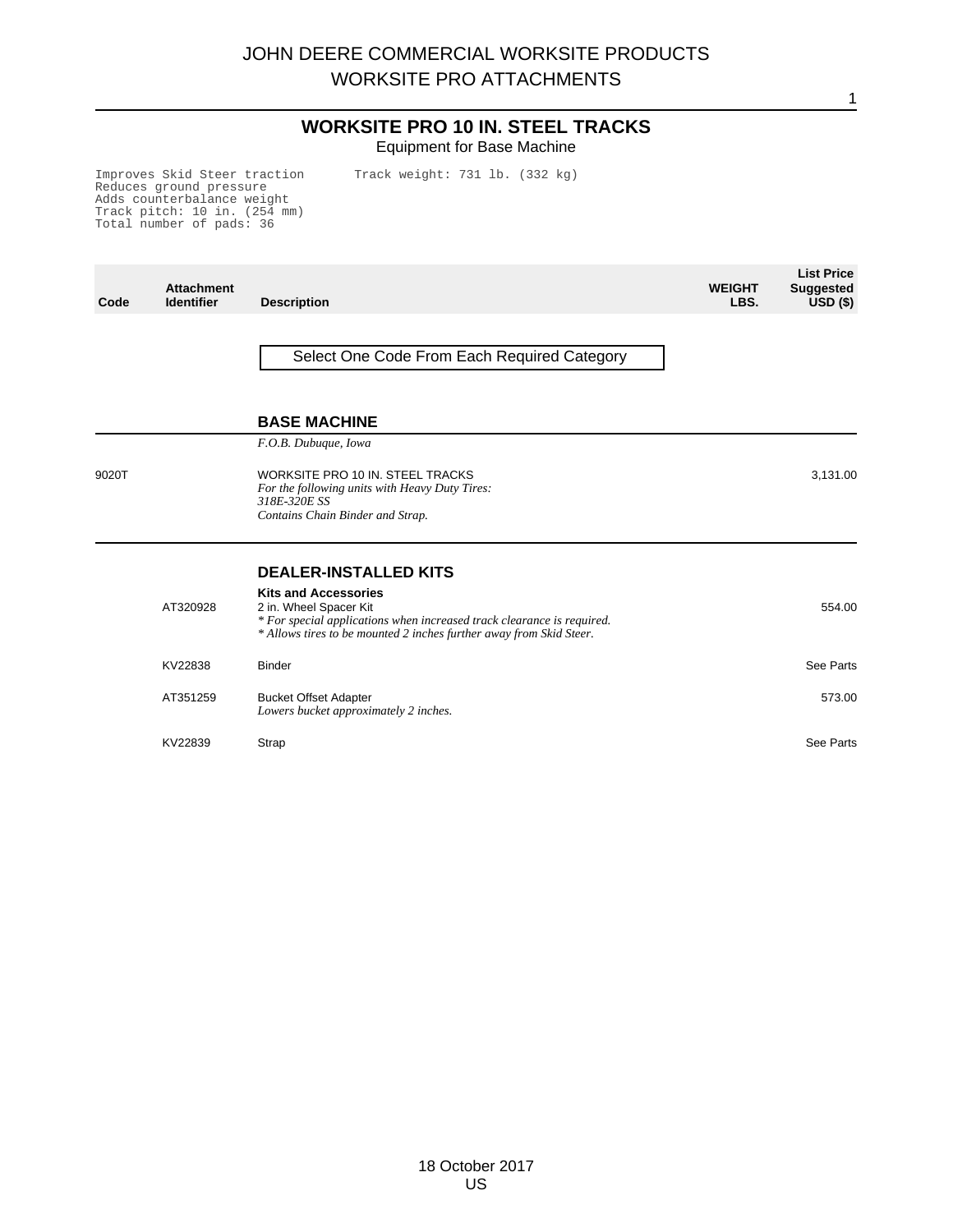# **WORKSITE PRO 10 IN. STEEL TRACKS** Equipment for Base Machine

| and Pads  | Self Cleaning CasTrac Design<br>Replaceable Bushings, Links, |                                                       | Outside Plate is Open for<br>Easy Cleaning and Length<br>Adjustment                                                                                                                                |                       |                                                     |
|-----------|--------------------------------------------------------------|-------------------------------------------------------|----------------------------------------------------------------------------------------------------------------------------------------------------------------------------------------------------|-----------------------|-----------------------------------------------------|
| Wear Life | Heavy Duty Bushings for Long                                 |                                                       | Tires must be in Wide<br>Position when Tracks are                                                                                                                                                  |                       |                                                     |
|           | Drilled Link Holes for<br>Increased Strength                 |                                                       | Installed. Wheel Spacers<br>are NOT Required on 317-320.                                                                                                                                           |                       |                                                     |
| Code      | <b>Attachment</b><br><b>Identifier</b>                       | <b>Description</b>                                    |                                                                                                                                                                                                    | <b>WEIGHT</b><br>LBS. | <b>List Price</b><br><b>Suggested</b><br>$USD($ \$) |
|           |                                                              | <b>BASE MACHINE</b>                                   | Select One Code From Each Required Category                                                                                                                                                        |                       |                                                     |
|           |                                                              | F.O.B. Dubuque, Iowa                                  |                                                                                                                                                                                                    |                       |                                                     |
| 0023KV    |                                                              | 312G-318G SS                                          | WORKSITE PRO 10 IN. STEEL TRACKS<br>For the following units with Heavy Duty Tires:<br>Contains Chain Binder and Strap.                                                                             |                       | 3,131.00                                            |
|           |                                                              |                                                       | <b>DEALER-INSTALLED KITS</b>                                                                                                                                                                       |                       |                                                     |
|           | AT320928                                                     | <b>Kits and Accessories</b><br>2 in. Wheel Spacer Kit | * For special applications when increased track clearance is required.<br>* Allows tires to be mounted 2 inches further away from Skid Steer.                                                      |                       | 554.00                                              |
|           | AT345942                                                     |                                                       | 3/4 in. Wheel Spacer Kit (Required for 313-315)<br>* For special applications when increased track clearance is required.<br>* Allows tires to be mounted 3/4 inches further away from Skid Steer. |                       | 1,378.00                                            |
|           | KV22838                                                      | <b>Binder</b>                                         |                                                                                                                                                                                                    |                       | See Parts                                           |
|           | AT340611                                                     |                                                       | Boom Stop Kit (Required for 313-315)                                                                                                                                                               |                       | 154.00                                              |
|           | AT351259                                                     | <b>Bucket Offset Adapter</b>                          | Lowers bucket approximately 2 inches.                                                                                                                                                              |                       | 573.00                                              |
|           | KV22839                                                      | Strap                                                 |                                                                                                                                                                                                    |                       | See Parts                                           |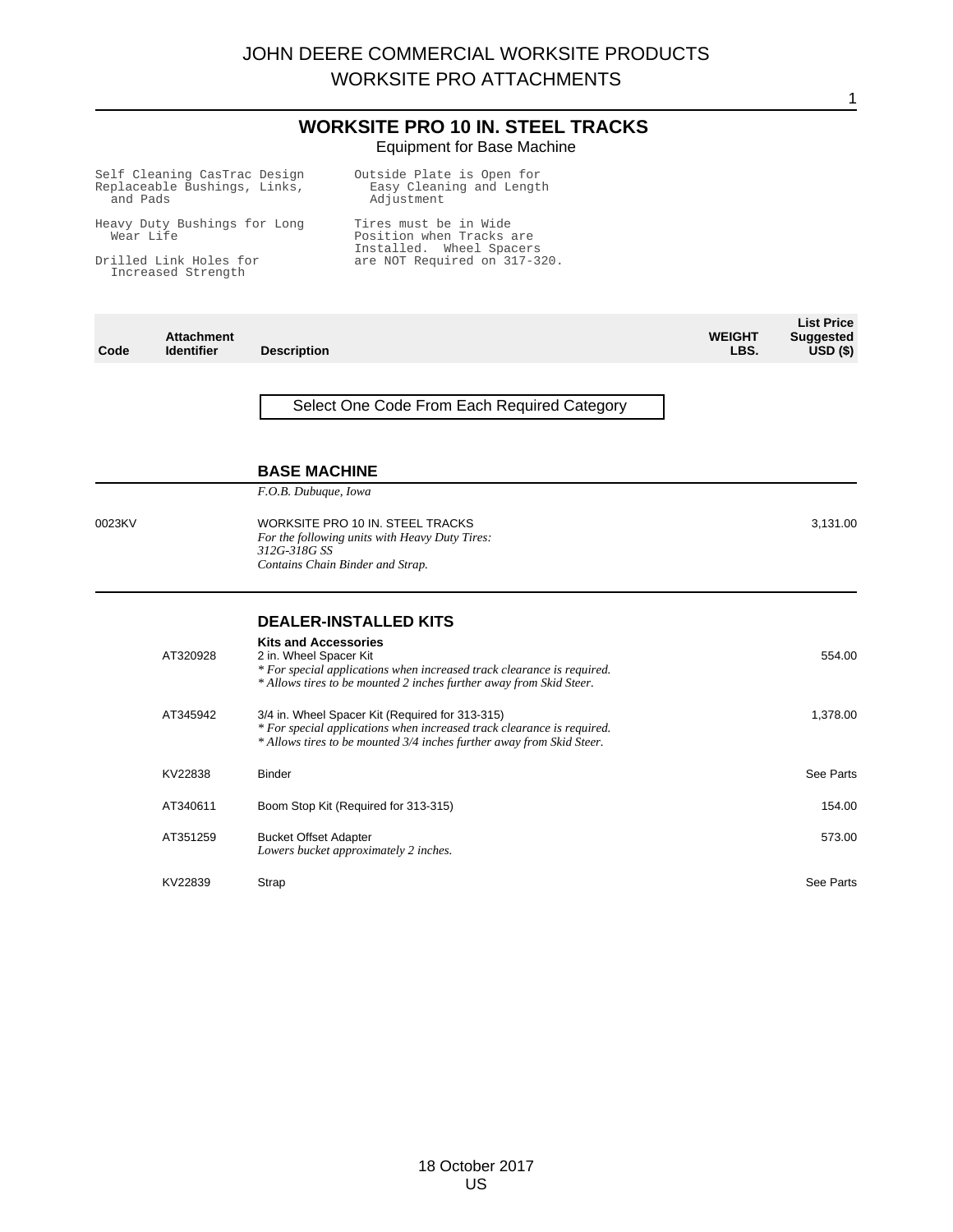## **WORKSITE PRO 12 IN. STEEL TRACKS / 320D & 324E** Equipment for Base Machine

Self Cleaning CasTrac Design Replaceable Bushings, Links, and Pads Heavy Duty Bushings for Long Wear Life Drilled Link Holes for Increased Strength Outside Plate is Open for Easy Cleaning and Length Adjustment Tires must be in Wide Position when Tracks are Installed. Wheel Spacers are NOT Required on 320. **List Price**

**WEIGHT LBS.**

**Suggested USD (\$)**

1

3,434.00

**Code Attachment**

**Description** 

Select One Code From Each Required Category

#### **BASE MACHINE**

*F.O.B. Dubuque, Iowa*

0024KV WORKSITE PRO 12 IN. STEEL TRACKS / 320D & 324E *For the following units with 12 in. Heavy Duty Tires: 320 SS 320D SS 320E SS 324E SS Contains Chain Binder and Strap.*

#### **DEALER-INSTALLED KITS**

| AT320928 | <b>Kits and Accessories</b><br>2 in. Wheel Spacer Kit<br>* For special applications when increased track clearance is required.<br>* Allows tires to be mounted 2 inches further away from Skid Steer. | 554.00    |
|----------|--------------------------------------------------------------------------------------------------------------------------------------------------------------------------------------------------------|-----------|
| KV22838  | <b>Binder</b>                                                                                                                                                                                          | See Parts |
| AT351259 | <b>Bucket Offset Adapter</b><br>Lowers bucket approximately 2 inches.                                                                                                                                  | 573.00    |
| KV22839  | Strap                                                                                                                                                                                                  | See Parts |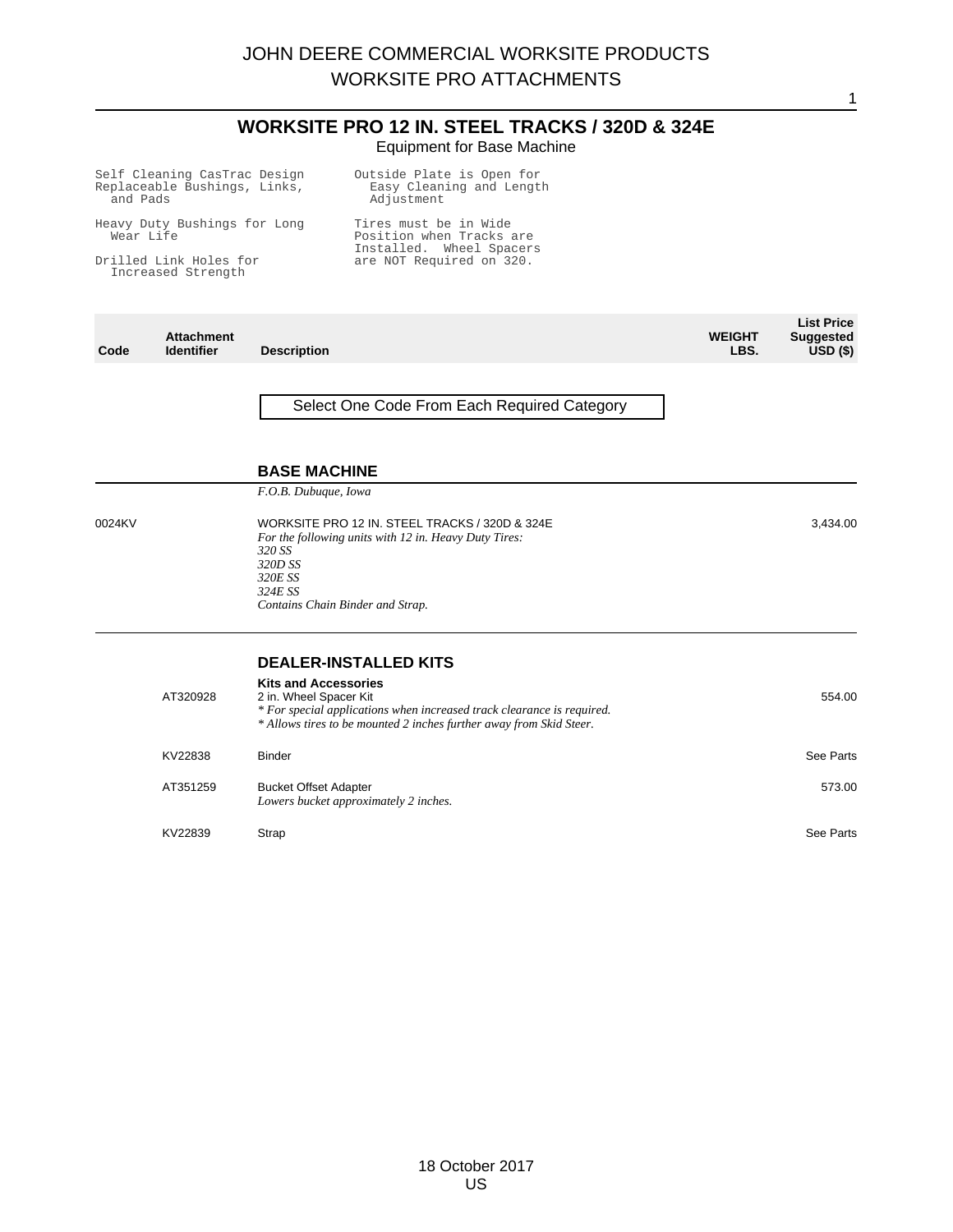|                                                                          |                                              |                                                                                                           | <b>WORKSITE PRO 12 IN. STEEL TRACKS / 325-328 &amp; 326D-328D</b><br><b>Equipment for Base Machine</b>                                                                        |                       |                                                     |
|--------------------------------------------------------------------------|----------------------------------------------|-----------------------------------------------------------------------------------------------------------|-------------------------------------------------------------------------------------------------------------------------------------------------------------------------------|-----------------------|-----------------------------------------------------|
| Self Cleaning CasTrac Design<br>Replaceable Bushings, Links,<br>and Pads |                                              |                                                                                                           | Outside Plate is Open for<br>Easy Cleaning and Length<br>Adjustment                                                                                                           |                       |                                                     |
| Wear Life                                                                | Heavy Duty Bushings for Long                 |                                                                                                           | Tires must be in Wide<br>Position when Tracks are<br>Installed. Wheel Spacers                                                                                                 |                       |                                                     |
|                                                                          | Drilled Link Holes for<br>Increased Strength |                                                                                                           | are NOT Required on 325-328.                                                                                                                                                  |                       |                                                     |
| Code                                                                     | <b>Attachment</b><br><b>Identifier</b>       | <b>Description</b>                                                                                        |                                                                                                                                                                               | <b>WEIGHT</b><br>LBS. | <b>List Price</b><br><b>Suggested</b><br>$USD($ \$) |
|                                                                          |                                              | <b>BASE MACHINE</b>                                                                                       | Select One Code From Each Required Category                                                                                                                                   |                       |                                                     |
| 0025KV                                                                   |                                              | F.O.B. Dubuque, Iowa<br>325, 328 SS<br>326D, 328D SS<br>326E, 328E SS<br>Contains Chain Binder and Strap. | WORKSITE PRO 12 IN. STEEL TRACKS / 325-328 & 326D-328D<br>For the following units with 12 in. Heavy Duty Tires:                                                               |                       | 4,040.00                                            |
|                                                                          | AT320928                                     | <b>Kits and Accessories</b><br>2 in. Wheel Spacer Kit                                                     | <b>DEALER-INSTALLED KITS</b><br>* For special applications when increased track clearance is required.<br>* Allows tires to be mounted 2 inches further away from Skid Steer. |                       | 554.00                                              |
|                                                                          | KV22838                                      | <b>Binder</b>                                                                                             |                                                                                                                                                                               |                       | See Parts                                           |
|                                                                          | AT351259                                     | <b>Bucket Offset Adapter</b>                                                                              | Lowers bucket approximately 2 inches.                                                                                                                                         |                       | 573.00                                              |
|                                                                          | KV22839                                      | Strap                                                                                                     |                                                                                                                                                                               |                       | See Parts                                           |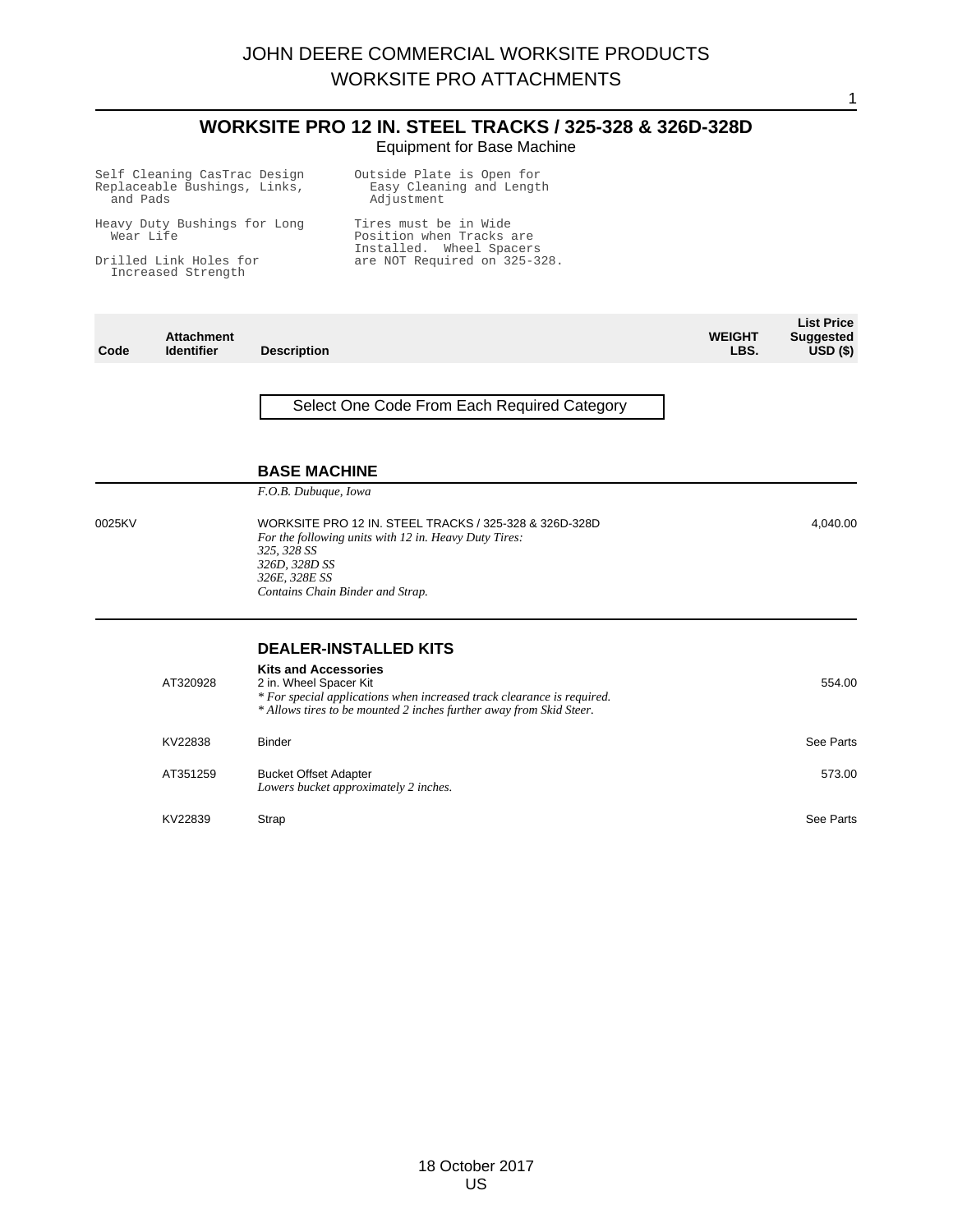# **WORKSITE PRO 14 IN. STEEL TRACKS** Equipment for Base Machine

| Self Cleaning CasTrac Design<br>Replaceable Bushings, Links,<br>and Pads |                                              |                                                             | Outside Plate is Open for<br>Easy Cleaning and Length<br>Adjustment                                                                                                                                                                                                                                                                                                                    |                       |                                                 |
|--------------------------------------------------------------------------|----------------------------------------------|-------------------------------------------------------------|----------------------------------------------------------------------------------------------------------------------------------------------------------------------------------------------------------------------------------------------------------------------------------------------------------------------------------------------------------------------------------------|-----------------------|-------------------------------------------------|
| Heavy Duty Bushings for Long<br>Wear Life                                |                                              |                                                             | Tires must be in Wide<br>Position when Tracks are<br>Installed. Wheel Spacers                                                                                                                                                                                                                                                                                                          |                       |                                                 |
|                                                                          | Drilled Link Holes for<br>Increased Strength |                                                             | are NOT Required on 325-328.                                                                                                                                                                                                                                                                                                                                                           |                       |                                                 |
| Code                                                                     | <b>Attachment</b><br><b>Identifier</b>       | <b>Description</b>                                          |                                                                                                                                                                                                                                                                                                                                                                                        | <b>WEIGHT</b><br>LBS. | <b>List Price</b><br><b>Suggested</b><br>USD(S) |
|                                                                          |                                              | <b>BASE MACHINE</b>                                         | Select One Code From Each Required Category                                                                                                                                                                                                                                                                                                                                            |                       |                                                 |
| 0026KV                                                                   |                                              | F.O.B. Dubuque, Iowa<br>KV23789).<br>offers not compatible. | WORKSITE PRO 14 IN. STEEL TRACKS<br>For the following units with 14 in. Heavy Duty Tires:<br>328D and 328E (No kits required).<br>328 Skid Steer Loaders (Requires track guard kit KV17333).<br>332 332D, and 332E Skid Steer Loaders (Requires axle block spacer kit<br>Contains Chain Binder and Strap.<br>Recommend Tire Code: 2330 14x75 17.5 12 PR SKS Extra-Wall; Other 14" tire |                       | 4,545.00                                        |
|                                                                          | AT320928                                     | <b>Kits and Accessories</b><br>2 in. Wheel Spacer Kit       | <b>DEALER-INSTALLED KITS</b><br>* For special applications when increased track clearance is required.<br>* Allows tires to be mounted 2 inches further away from Skid Steer.                                                                                                                                                                                                          |                       | 554.00                                          |
|                                                                          | KV23789                                      | Axle Blocks for 332                                         |                                                                                                                                                                                                                                                                                                                                                                                        |                       | 104.00                                          |
|                                                                          | KV22838                                      | <b>Binder</b>                                               |                                                                                                                                                                                                                                                                                                                                                                                        |                       | See Parts                                       |
|                                                                          | AT351259                                     | <b>Bucket Offset Adapter</b>                                | Lowers bucket approximately 2 inches.                                                                                                                                                                                                                                                                                                                                                  |                       | 573.00                                          |
|                                                                          | KV22839                                      | Strap                                                       |                                                                                                                                                                                                                                                                                                                                                                                        |                       | See Parts                                       |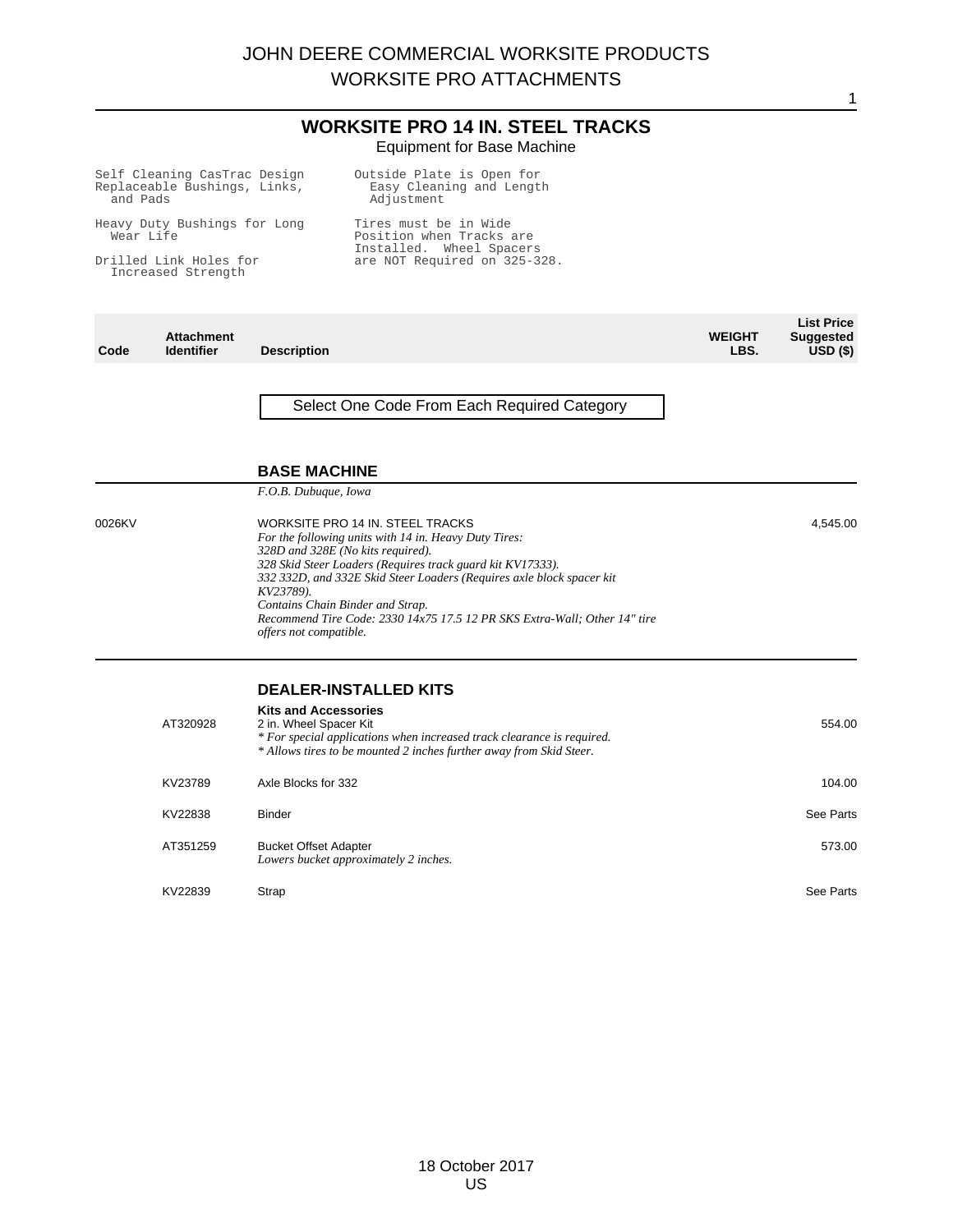# **WORKSITE PRO 14 IN. STEEL TRACKS (330G & 332G)** Equipment for Base Machine

1

Track weight: 1,066 lb. (484 kg)

Improves Skid Steer traction Reduces ground pressure Adds counterbalance weight Track pitch: 10 in. (254 mm) Total number of pads: 42

**Code Attachment Identifier Description WEIGHT LBS. List Price Suggested USD (\$)** Select One Code From Each Required Category **BASE MACHINE** *F.O.B. Dubuque, Iowa* 9021T WORKSITE PRO 14 IN. STEEL TRACKS (330G & 332G) *For the following units with 14 in. Heavy Duty Tires: 330G and 332G (No kits required). Contains Chain Binder and Strap. Recommend Tire Code: 2330 14x75 17.5 12 PR SKS Extra-Wall; Other 14" tire offers not compatible.* 4,683.00 **DEALER-INSTALLED KITS Kits and Accessories** AT320928 2 in. Wheel Spacer Kit *\* For special applications when increased track clearance is required. \* Allows tires to be mounted 2 inches further away from Skid Steer.* 554.00 KV23789 Axle Blocks for 332 2001 104.00 KV22838 Binder See Parts AT351259 Bucket Offset Adapter *Lowers bucket approximately 2 inches.* 573.00 KV22839 Strap See Parts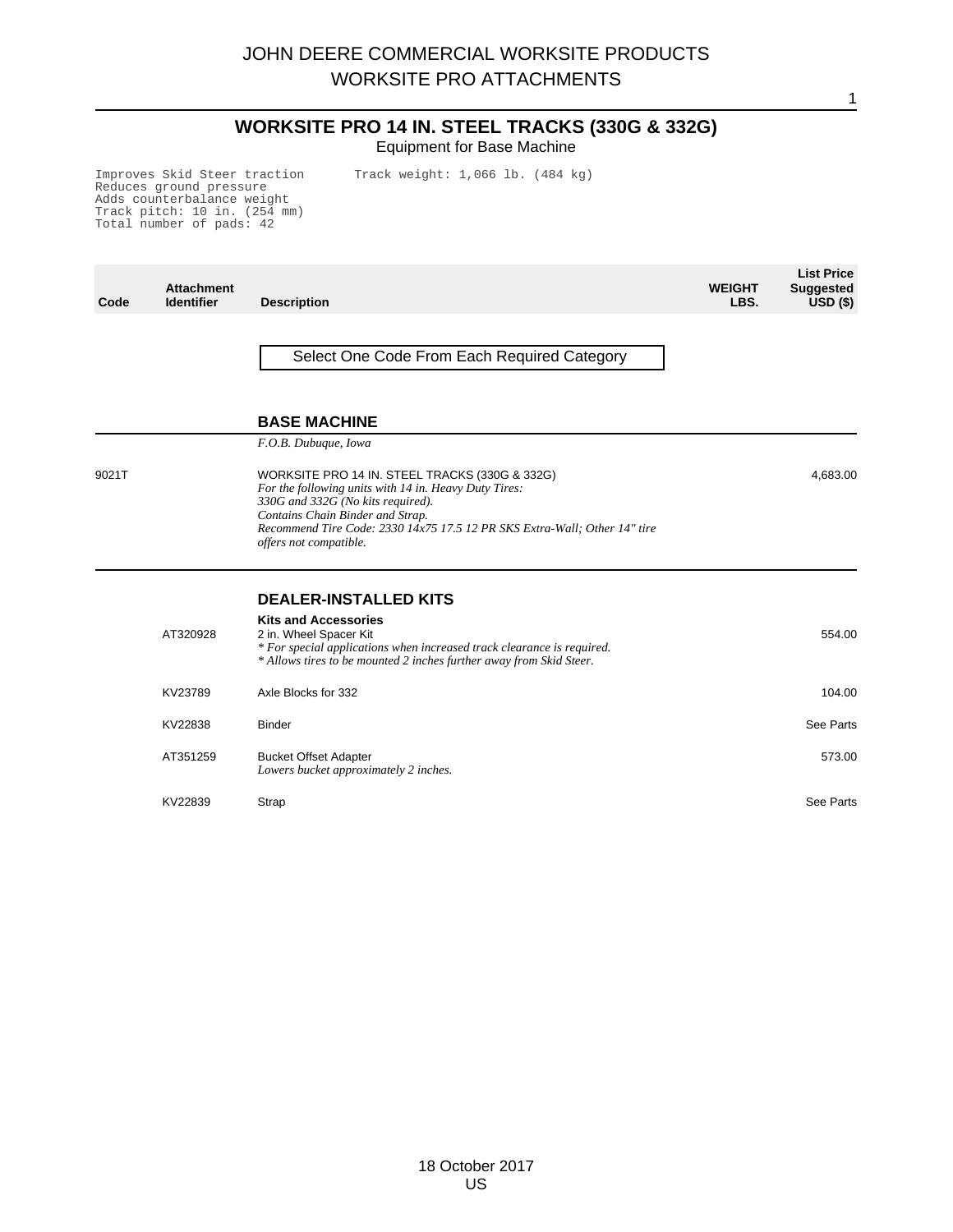# **WORKSITE PRO THREE-POINT HITCH ADAPTER (Category 1&2 Hitch Rating)** Equipment for Base Machine

Hookup and quickly move tractor implements Category 1&2 Hitch Rating

| Code  | <b>Attachment</b><br><b>Identifier</b> | <b>Description</b>                                                    | <b>WEIGHT</b><br>LBS. | <b>List Price</b><br><b>Suggested</b><br>$\overline{USD}$ (\$) |
|-------|----------------------------------------|-----------------------------------------------------------------------|-----------------------|----------------------------------------------------------------|
|       |                                        | Select One Code From Each Required Category                           |                       |                                                                |
|       |                                        |                                                                       |                       |                                                                |
|       |                                        | <b>BASE MACHINE</b>                                                   |                       |                                                                |
|       |                                        | F.O.B. Dubuque, Iowa                                                  |                       |                                                                |
| 02C0T |                                        | WORKSITE PRO THREE-POINT HITCH ADAPTER (Category 1&2 Hitch<br>Rating) |                       | 883.00                                                         |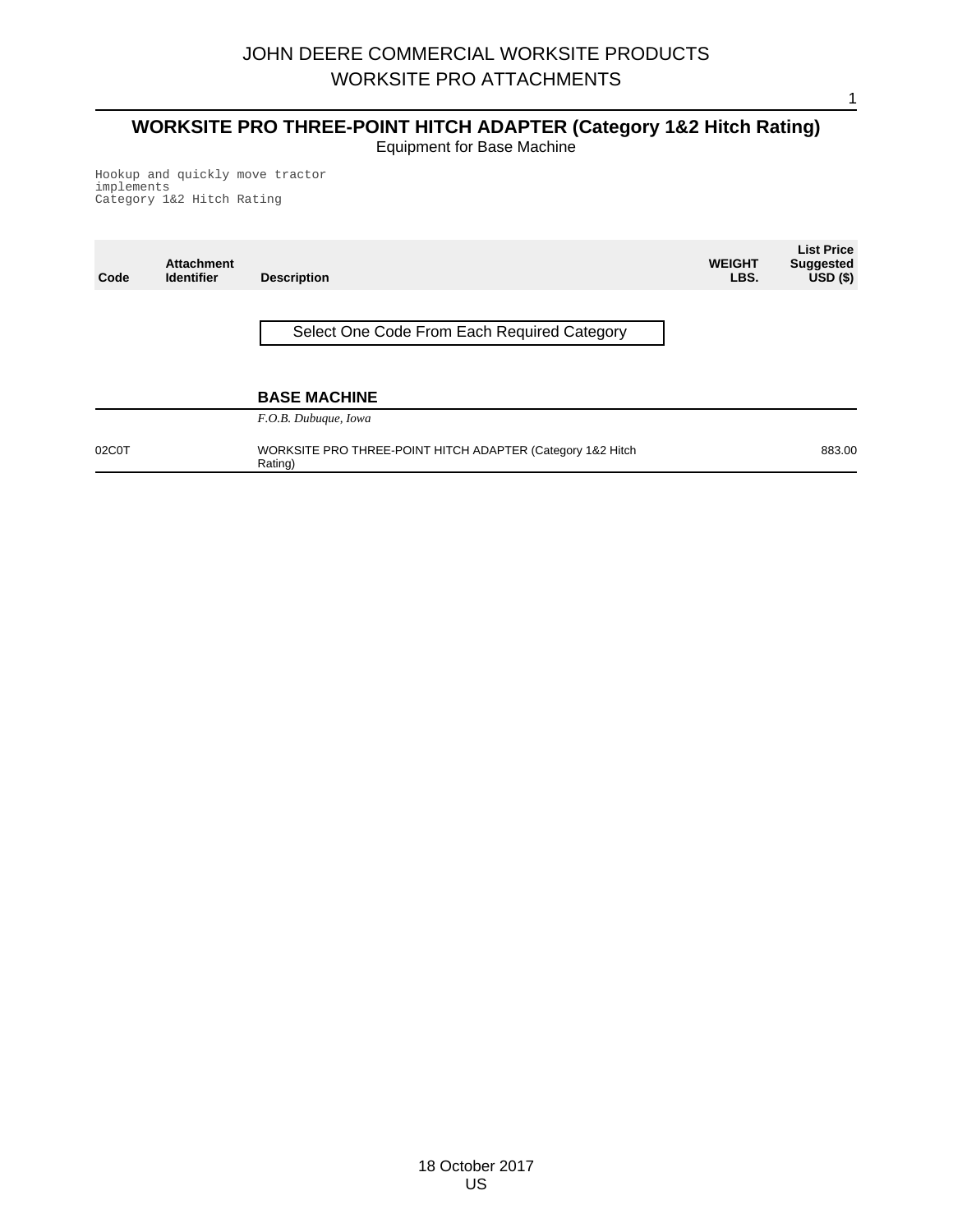## **WORKSITE PRO TR36B TRENCHER** Equipment for Base Machine

| <b>Attachment</b><br><b>Identifier</b><br><b>Description</b><br>Code                                                                          | <b>WEIGHT</b><br>LBS.                                                                             |
|-----------------------------------------------------------------------------------------------------------------------------------------------|---------------------------------------------------------------------------------------------------|
| Manual Side Shift<br>Excellent Visibility<br>Indicators for Proper<br>Digging Control<br>Performance:<br>$16$ to $44$ qpm<br>2000 to 3300 psi | NOTE: Rear Ballast is not<br>Required, but Will Enhance<br>Machine Stability During<br>Transport. |
| Features:<br>Heavy Duty Planetary Drive                                                                                                       | Integral Quik-Tatch Mounting<br>Frame                                                             |

Select One Code From Each Required Category

**List Price Suggested USD (\$)**

1

4,196.00

#### **BASE MACHINE**

*F.O.B. Dubuque, Iowa*

0011KV WORKSITE PRO TR36B TRENCHER *For: 316G-332G SS 318E-332E SS 317G-331G CTL 319E-333E CTLs*

#### **MOTOR KITS** *NOTE: DEALER INSTALLED OPTION* 1002 16-20 gpm Motor Kit *For Standard Flow: 313-320 SS 318D, 320D SS 318E, 320E SS CT322 CTL 319D, 323D CTLs 319E, 323E CTLs* 840.00 1003 21-25 gpm Motor Kit *For Standard Flow: 325-332 SS 326D-332D SS 326E-332E SS CT332 CTL 329D, 333D CTLs 329E, 333E CTLs* 972.00 1004 27-35 gpm Motor Kit *For High Flow: 317-325 SS 318D-328D SS 318E-328E SS CT322, CT332 CTLs 323D-333D CTLs 323E-333E CTLs* 2,045.00 1005 36-44 gpm Motor Kit *For High Flow: 328-332 SS* 2,075.00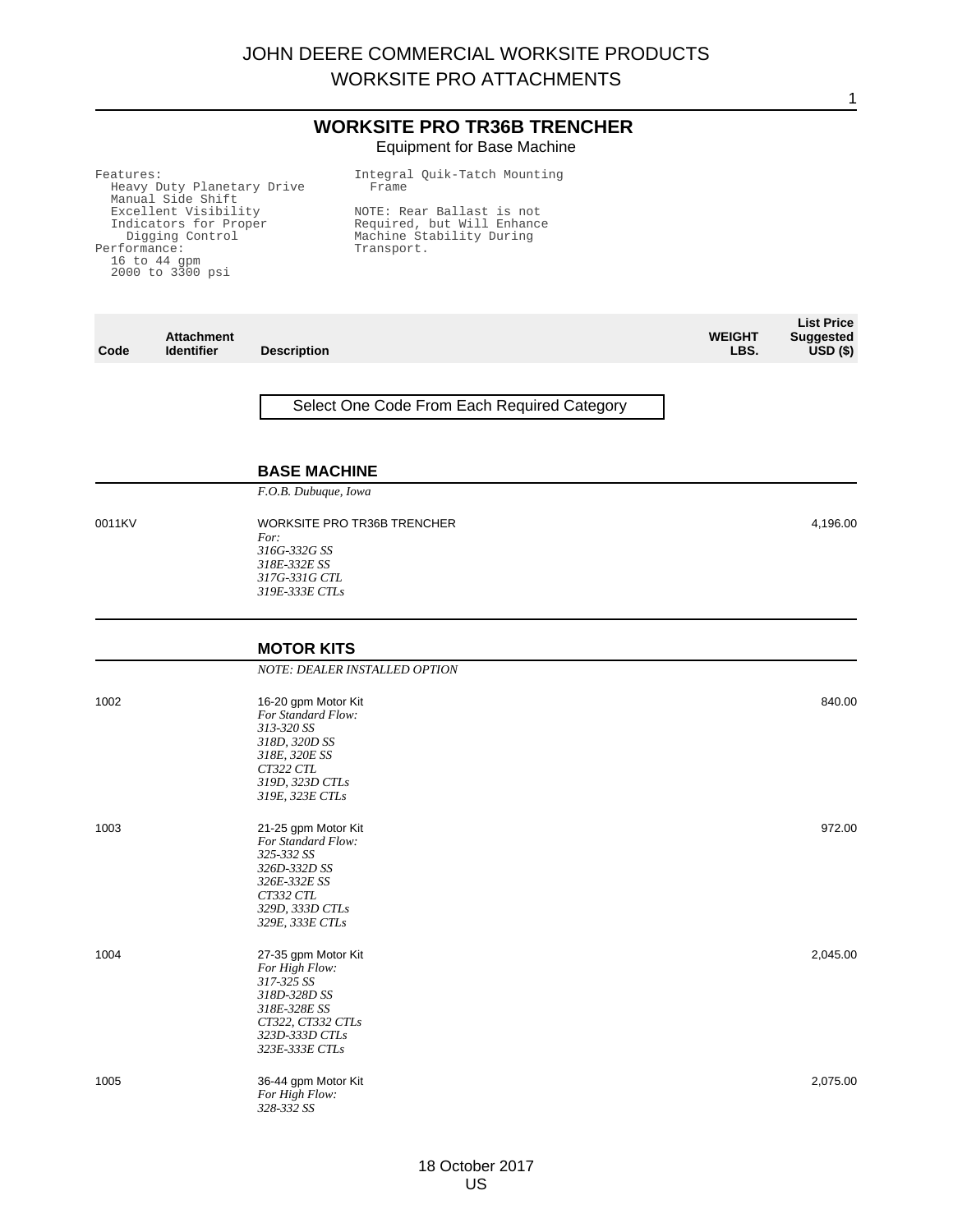# **WORKSITE PRO TR36B TRENCHER**

Continued

| Code | <b>Attachment</b><br><b>Identifier</b> | <b>Description</b>                                                                                                                      | <b>WEIGHT</b><br>LBS. | <b>List Price</b><br><b>Suggested</b><br>$USD($ \$) |
|------|----------------------------------------|-----------------------------------------------------------------------------------------------------------------------------------------|-----------------------|-----------------------------------------------------|
|      |                                        | <b>MOTOR KITS Continued</b><br>332D SS<br>332E SS                                                                                       |                       |                                                     |
|      |                                        | <b>CHAIN OPTIONS</b>                                                                                                                    |                       |                                                     |
|      |                                        | NOTE: DEALER INSTALLED OPTION                                                                                                           |                       |                                                     |
| 2001 |                                        | 36" x 6" Wide Standard Cup Every Station                                                                                                |                       | 826.00                                              |
| 2002 |                                        | 36" x 8" Wide Standard Cup Every Station                                                                                                |                       | 858.00                                              |
| 2003 |                                        | 36" x 10" Wide Standard Cup Every Station                                                                                               |                       | 1,058.00                                            |
| 2004 |                                        | 36" x 12" Wide Standard Cup Every Station                                                                                               |                       | 1,215.00                                            |
| 2005 |                                        | 36" x 6" Wide 70/30 Combo Shark Tooth                                                                                                   |                       | 1,101.00                                            |
|      |                                        | <b>DEALER-INSTALLED KITS</b>                                                                                                            |                       |                                                     |
|      | AT377714                               | <b>Kits and Accessories</b><br>16-20 gpm Motor Kit<br>For Standard Flow:<br>313-320 SS<br>318D, 320D SS<br>CT322 CTL<br>319D, 323D CTLs |                       | 837.00                                              |
|      | AT377715                               | 21-25 gpm Motor Kit<br>For Standard Flow:<br>325-332 SS<br>326D-332D SS<br>CT332 CTL<br>329D, 333D CTLs                                 |                       | 863.00                                              |
|      | AT377716                               | 27-35 gpm Motor Kit<br>For High Flow:<br>317-325 SS<br>318D-328D SS<br>CT322, CT332 CTLs<br>323D-333D CTLs                              |                       | 2,291.00                                            |
|      | AT347421                               | 36" x 10" Wide Standard Cup Every Station                                                                                               |                       | 961.00                                              |
|      | AT347422                               | 36" x 12" Wide Standard Cup Every Station                                                                                               |                       | 1,091.00                                            |
|      | AT347423                               | 36" x 6" Wide 70/30 Combo Shark Tooth                                                                                                   |                       | 948.00                                              |
|      | AT347419                               | 36" x 6" Wide Standard Cup Every Station                                                                                                |                       | 729.00                                              |
|      | AT347420                               | 36" x 8" Wide Standard Cup Every Station                                                                                                |                       | 790.00                                              |
|      | AT377717                               | 36-44 gpm Motor Kit<br>For High Flow:<br>328-332 SS<br>332D SS                                                                          |                       | 2,341.00                                            |
|      | AT348835                               | Counterweight, Stackable (Single Set)<br>Includes $2 - 86$ lb weights (39 Kg)                                                           |                       | 356.00                                              |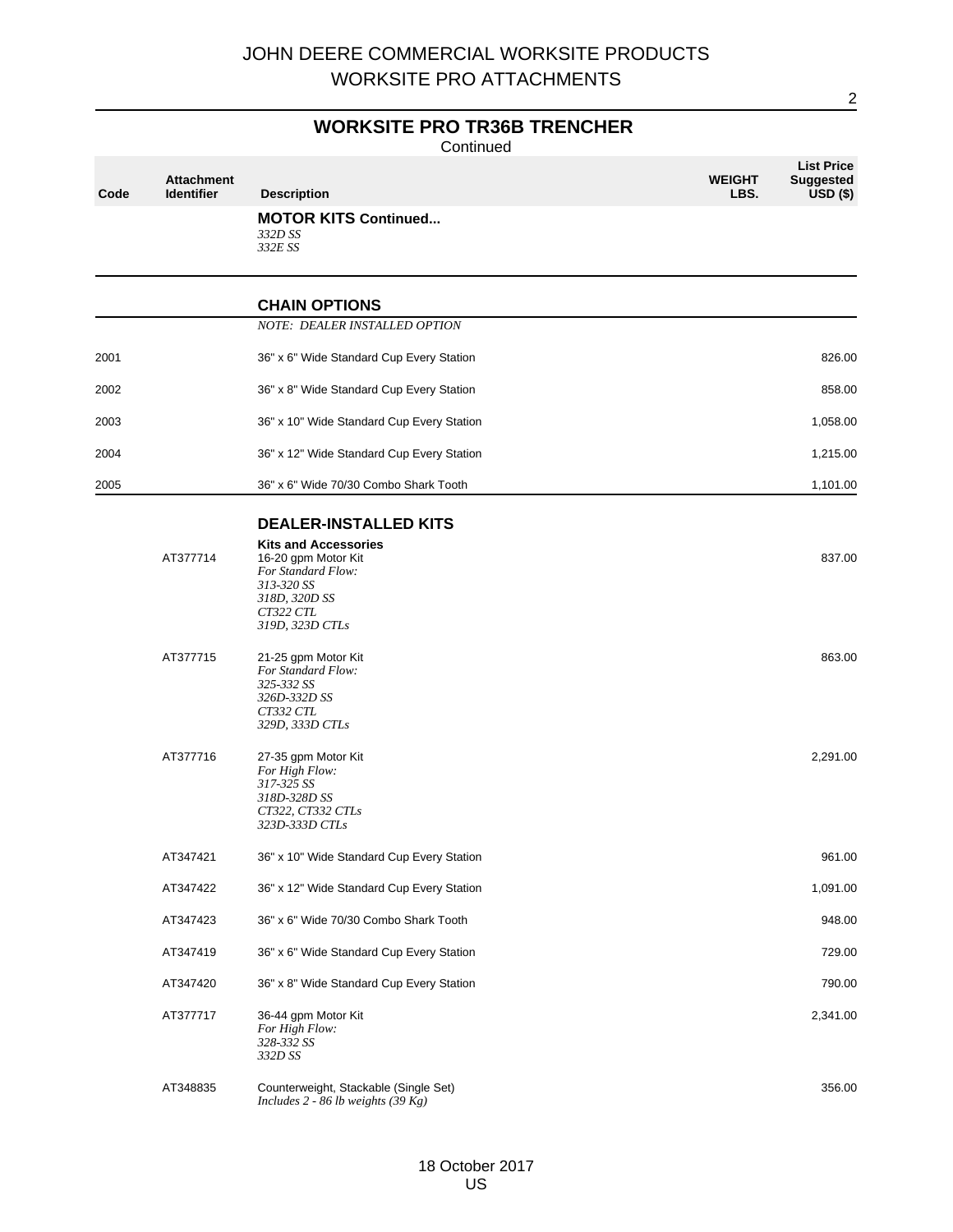# **WORKSITE PRO TR36B TRENCHER**

**Continued** 

| Code | <b>Attachment</b><br><b>Identifier</b> | <b>Description</b>                                                                                       | <b>WEIGHT</b><br>LBS. | <b>List Price</b><br><b>Suggested</b><br>USD(S) |
|------|----------------------------------------|----------------------------------------------------------------------------------------------------------|-----------------------|-------------------------------------------------|
|      | KV14620                                | DEALER-INSTALLED KITS Continued<br>Rear Weight Bracket Kit (317-320)<br>* Requires Eight R66949Y Weights |                       | 196.00                                          |
|      | AT311312                               | Rear Weight Bracket Kit (325-332)                                                                        |                       | 199.00                                          |
|      | R66949Y                                | Yellow 42lb. Quik-Tatch Weight                                                                           |                       | 61.00                                           |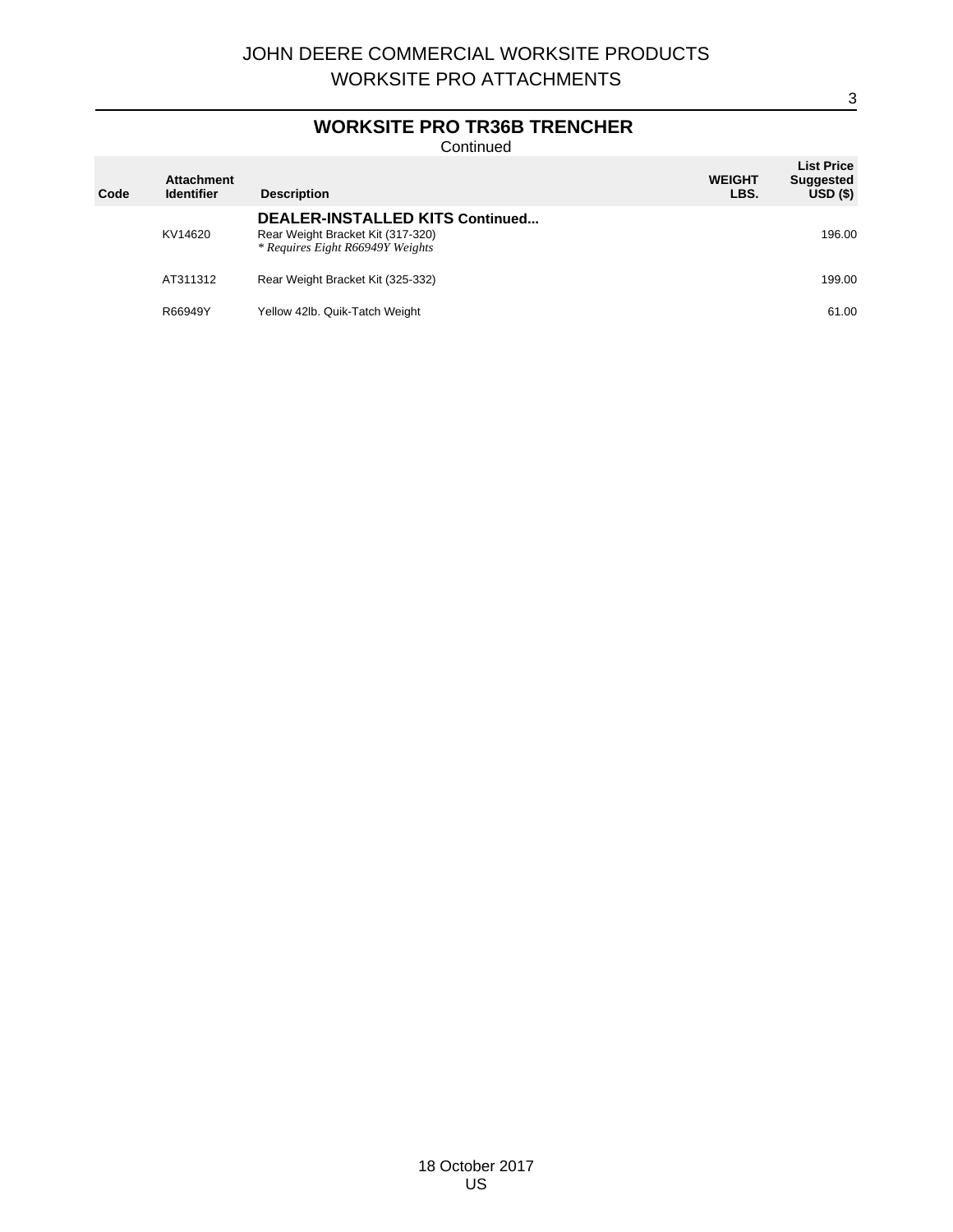## **WORKSITE PRO TR48B TRENCHER** Equipment for Base Machine

| Features:                  | Integral Quik-Tatch Mounting |
|----------------------------|------------------------------|
| Heavy Duty Planetary Drive | Frame                        |
| Manual Side Shift          |                              |
| Excellent Visibility       | NOTE: Rear Ballast is not    |
| Indicators for Proper      | Required, but Will Enhance   |
| Digging Control            | Machine Stability During     |
| Performance:               | Transport.                   |
| $16$ to $44$ qpm           |                              |
| 2000 to 3300 psi           |                              |
|                            |                              |

**Code Attachment Description WEIGHT LBS. List Price Suggested USD (\$)** Select One Code From Each Required Category **BASE MACHINE** *F.O.B. Dubuque, Iowa* 0012KV WORKSITE PRO TR48B TRENCHER *For: 316G-332G SS 318E-332E SS 317G-331G CTL 319E-333E CTLs* 4,243.00 **MOTOR KITS** *NOTE: DEALER INSTALLED OPTION* 1002 16-20 gpm Motor Kit *For Standard Flow: 313-320 SS 318D, 320D SS 318E, 320E SS CT322 CTL 319D, 323D CTLs 319E, 323E CTLs* 840.00 1003 21-25 gpm Motor Kit *For Standard Flow: 325-332 SS 326D-332D SS 326E-332E SS CT332 CTL 329D, 333D CTLs 329E, 333E CTLs* 972.00 1004 27-35 gpm Motor Kit *For High Flow: 317-325 SS 318D-328D SS 318E-328E SS CT322, CT332 CTLs 323D-333D CTLs 323E-333E CTLs* 2,045.00 1005 36-44 gpm Motor Kit *For High Flow: 328-332 SS* 2,075.00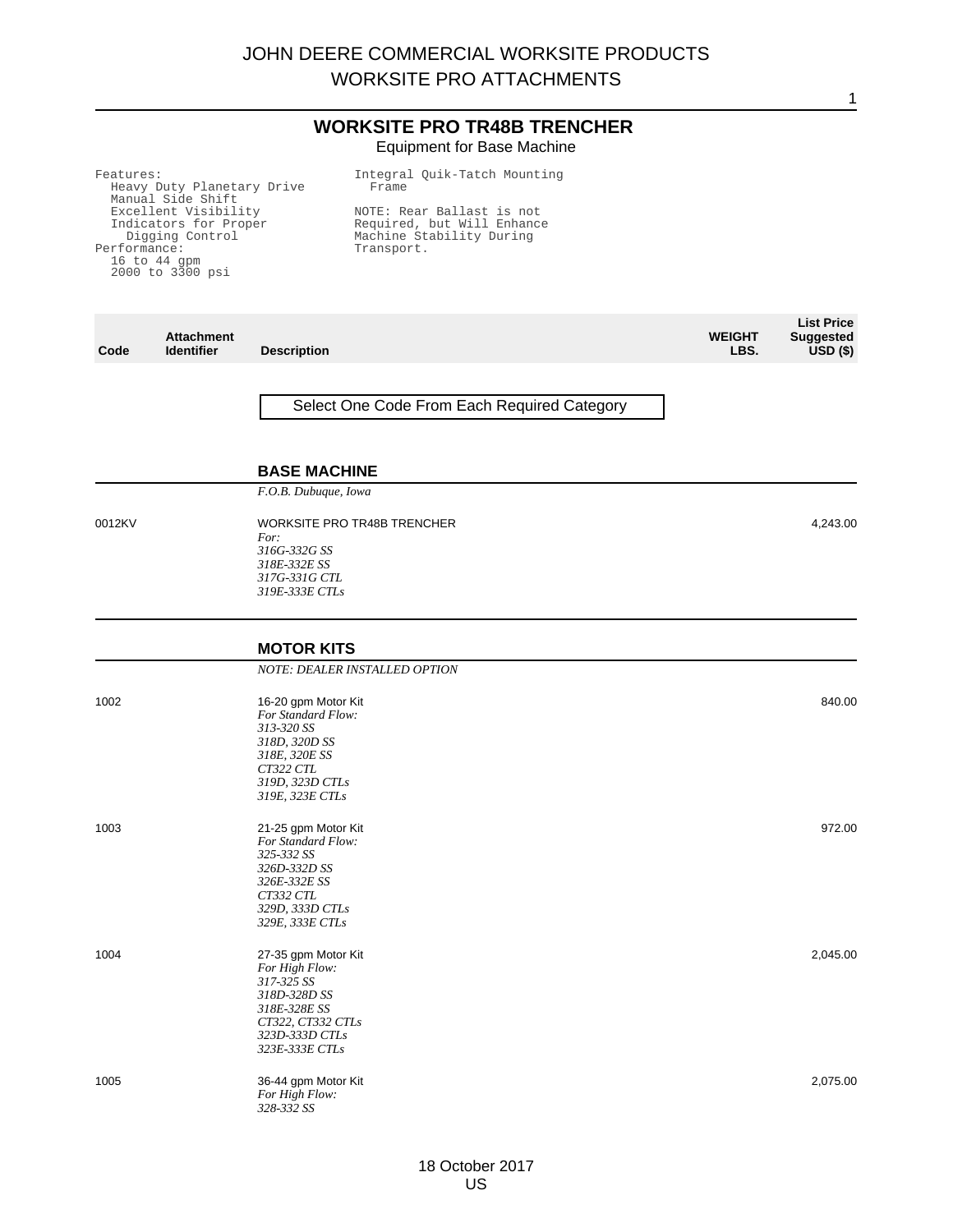# **WORKSITE PRO TR48B TRENCHER**

**Continued** 

| Code | <b>Attachment</b><br><b>Identifier</b> | <b>Description</b>                                                                                                                      | <b>List Price</b><br><b>WEIGHT</b><br><b>Suggested</b><br>LBS.<br>$USD($ \$) |
|------|----------------------------------------|-----------------------------------------------------------------------------------------------------------------------------------------|------------------------------------------------------------------------------|
|      |                                        | <b>MOTOR KITS Continued</b><br>332D SS<br>332E SS                                                                                       |                                                                              |
|      |                                        | <b>CHAIN OPTIONS</b>                                                                                                                    |                                                                              |
|      |                                        | NOTE: DEALER INSTALLED OPTION                                                                                                           |                                                                              |
| 2001 |                                        | 48" x 6" Wide Standard Cup Every Station                                                                                                | 1,001.00                                                                     |
| 2002 |                                        | 48" x 8" Wide Standard Cup Every Station                                                                                                | 1,109.00                                                                     |
| 2005 |                                        | 48" x 6" Wide 70/30 Combo Shark Tooth                                                                                                   | 1,253.00                                                                     |
|      |                                        | <b>DEALER-INSTALLED KITS</b>                                                                                                            |                                                                              |
|      | AT377714                               | <b>Kits and Accessories</b><br>16-20 gpm Motor Kit<br>For Standard Flow:<br>313-320 SS<br>318D, 320D SS<br>CT322 CTL<br>319D, 323D CTLs | 837.00                                                                       |
|      | AT377715                               | 21-25 gpm Motor Kit<br>For Standard Flow:<br>325-332 SS<br>326D-332D SS<br>CT332 CTL<br>329D, 333D CTLs                                 | 863.00                                                                       |
|      | AT377716                               | 27-35 gpm Motor Kit<br>For High Flow:<br>317-325 SS<br>318D-328D SS<br>CT322, CT332 CTLs<br>323D-333D CTLs                              | 2,291.00                                                                     |
|      | AT377717                               | 36-44 gpm Motor Kit<br>For High Flow:<br>328-332 SS<br>332D SS                                                                          | 2,341.00                                                                     |
|      | AT347426                               | 48" x 6" Wide Combo Shark Tooth                                                                                                         | 1,132.00                                                                     |
|      | AT347424                               | 48" x 6" Wide Standard Cup Every Station                                                                                                | 850.00                                                                       |
|      | AT347425                               | 48" x 8" Wide Standard Cup Every Station                                                                                                | 924.00                                                                       |
|      | AT348835                               | Counterweight, Stackable (Single Set)<br>Includes 2 - 86 lb weights (39 $Kg$ )                                                          | 356.00                                                                       |
|      | KV14620                                | Rear Weight Bracket Kit (317-320)<br>* Requires Eight R66949Y Weights                                                                   | 196.00                                                                       |
|      | AT311312                               | Rear Weight Bracket Kit (325-332)                                                                                                       | 199.00                                                                       |
|      | R66949Y                                | Yellow 42lb. Quik-Tatch Weight                                                                                                          | 61.00                                                                        |

 $\overline{2}$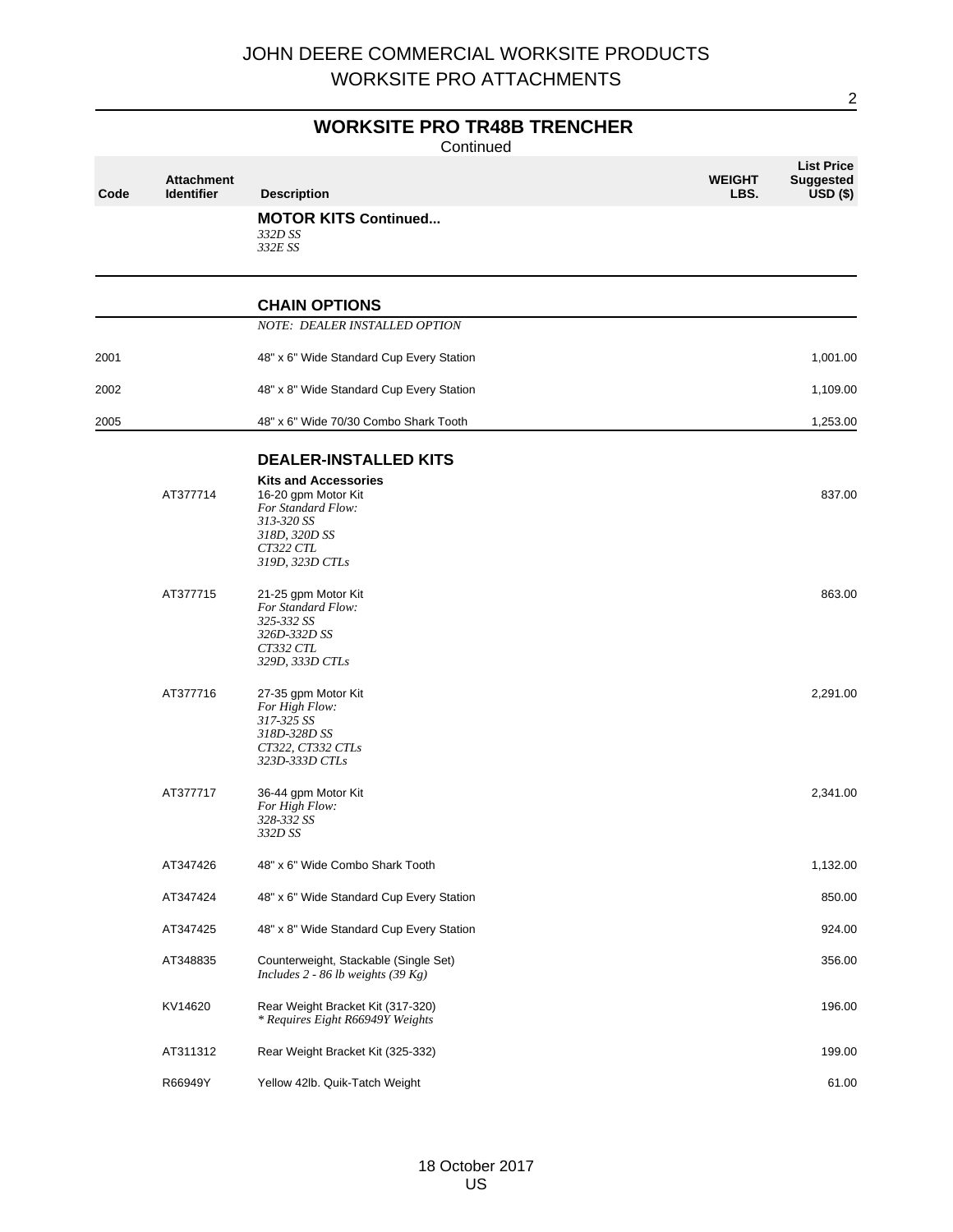# **WORKSITE PRO TR60B TRENCHER** Equipment for Base Machine

| Features:<br>Heavy Duty Planetary Drive<br>Manual Side Shift<br>Excellent Visibility<br>Indicators for Proper<br>Digging Control<br>Performance:<br>27 to 44 gpm<br>2000 to 3300 psi |                                        |                                                                                                                                              | Integral Quik-Tatch Mounting<br>Frame<br>NOTE: Rear Ballast is not<br>Required, but Will Enhance<br>Machine Stability During<br>Transport. |                       |                                                     |
|--------------------------------------------------------------------------------------------------------------------------------------------------------------------------------------|----------------------------------------|----------------------------------------------------------------------------------------------------------------------------------------------|--------------------------------------------------------------------------------------------------------------------------------------------|-----------------------|-----------------------------------------------------|
| Code                                                                                                                                                                                 | <b>Attachment</b><br><b>Identifier</b> | <b>Description</b>                                                                                                                           |                                                                                                                                            | <b>WEIGHT</b><br>LBS. | <b>List Price</b><br><b>Suggested</b><br>$USD($ \$) |
|                                                                                                                                                                                      |                                        | <b>BASE MACHINE</b>                                                                                                                          | Select One Code From Each Required Category                                                                                                |                       |                                                     |
| 0013KV                                                                                                                                                                               |                                        | F.O.B. Dubuque, Iowa<br><b>WORKSITE PRO TR60B TRENCHER</b><br>For High Flow:<br>318E-332E SS<br>330G-332G SS                                 |                                                                                                                                            |                       | 4,359.00                                            |
|                                                                                                                                                                                      |                                        | 323E-333E CTLs<br>331G-333G CTLs<br><b>MOTOR KITS</b><br>NOTE: DEALER INSTALLED OPTION                                                       |                                                                                                                                            |                       |                                                     |
| 1004                                                                                                                                                                                 |                                        | 27-35 gpm Motor Kit<br>For High Flow:<br>317-325 SS<br>318D-328D SS<br>318E-328E SS<br>CT322, CT332 CTLs<br>323D-333D CTLs<br>323E-333E CTLs |                                                                                                                                            |                       | 2,045.00                                            |
| 1005                                                                                                                                                                                 |                                        | 36-44 gpm Motor Kit<br>For High Flow:<br>328-332 SS<br>332D SS<br>332E SS                                                                    |                                                                                                                                            |                       | 2,075.00                                            |
|                                                                                                                                                                                      |                                        | <b>CHAIN OPTIONS</b><br>NOTE: DEALER INSTALLED OPTION                                                                                        |                                                                                                                                            |                       |                                                     |
| 2001                                                                                                                                                                                 |                                        | 60" x 6" Wide Standard Cup Every Station                                                                                                     |                                                                                                                                            |                       | 1,168.00                                            |
| 2005                                                                                                                                                                                 |                                        | 60" x 6" Wide 70/30 Combo Shark Tooth                                                                                                        |                                                                                                                                            |                       | 1,594.00                                            |

# **DEALER-INSTALLED KITS**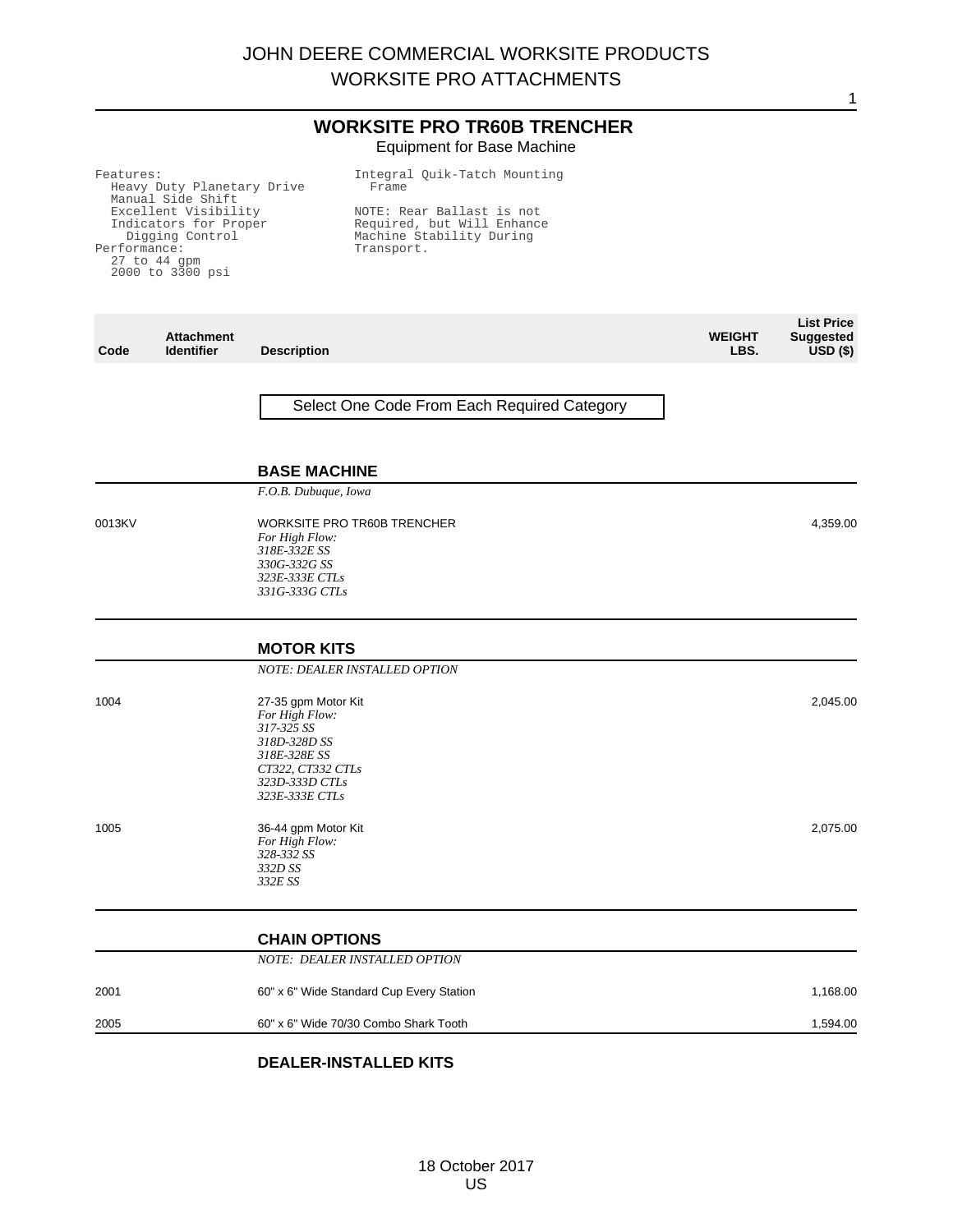# **WORKSITE PRO TR60B TRENCHER**

Continued

| Code | <b>Attachment</b><br><b>Identifier</b> | <b>Description</b>                                                                                                                                                                  | <b>WEIGHT</b><br>LBS. | <b>List Price</b><br><b>Suggested</b><br>$USD($ \$) |
|------|----------------------------------------|-------------------------------------------------------------------------------------------------------------------------------------------------------------------------------------|-----------------------|-----------------------------------------------------|
|      | AT377716                               | <b>DEALER-INSTALLED KITS Continued</b><br><b>Kits and Accessories</b><br>27-35 gpm Motor Kit<br>For High Flow:<br>317-325 SS<br>318D-328D SS<br>CT322, CT332 CTLs<br>323D-333D CTLs |                       | 2,291.00                                            |
|      | AT377717                               | 36-44 gpm Motor Kit<br>For High Flow:<br>328-332 SS<br>332D SS                                                                                                                      |                       | 2,341.00                                            |
|      | AT347428                               | 60" x 6" Wide 70/30 Combo Shark Tooth                                                                                                                                               |                       | 1,329.00                                            |
|      | AT347427                               | 60" x 6" Wide Standard Cup Every Station                                                                                                                                            |                       | 1,018.00                                            |
|      | AT348835                               | Counterweight, Stackable (Single Set)<br>Includes 2 - 86 lb weights $(39 \text{ Kg})$                                                                                               |                       | 356.00                                              |
|      | AT311312                               | Rear Weight Bracket Kit (325-332)                                                                                                                                                   |                       | 199.00                                              |
|      | R66949Y                                | Yellow 42lb. Quik-Tatch Weight                                                                                                                                                      |                       | 61.00                                               |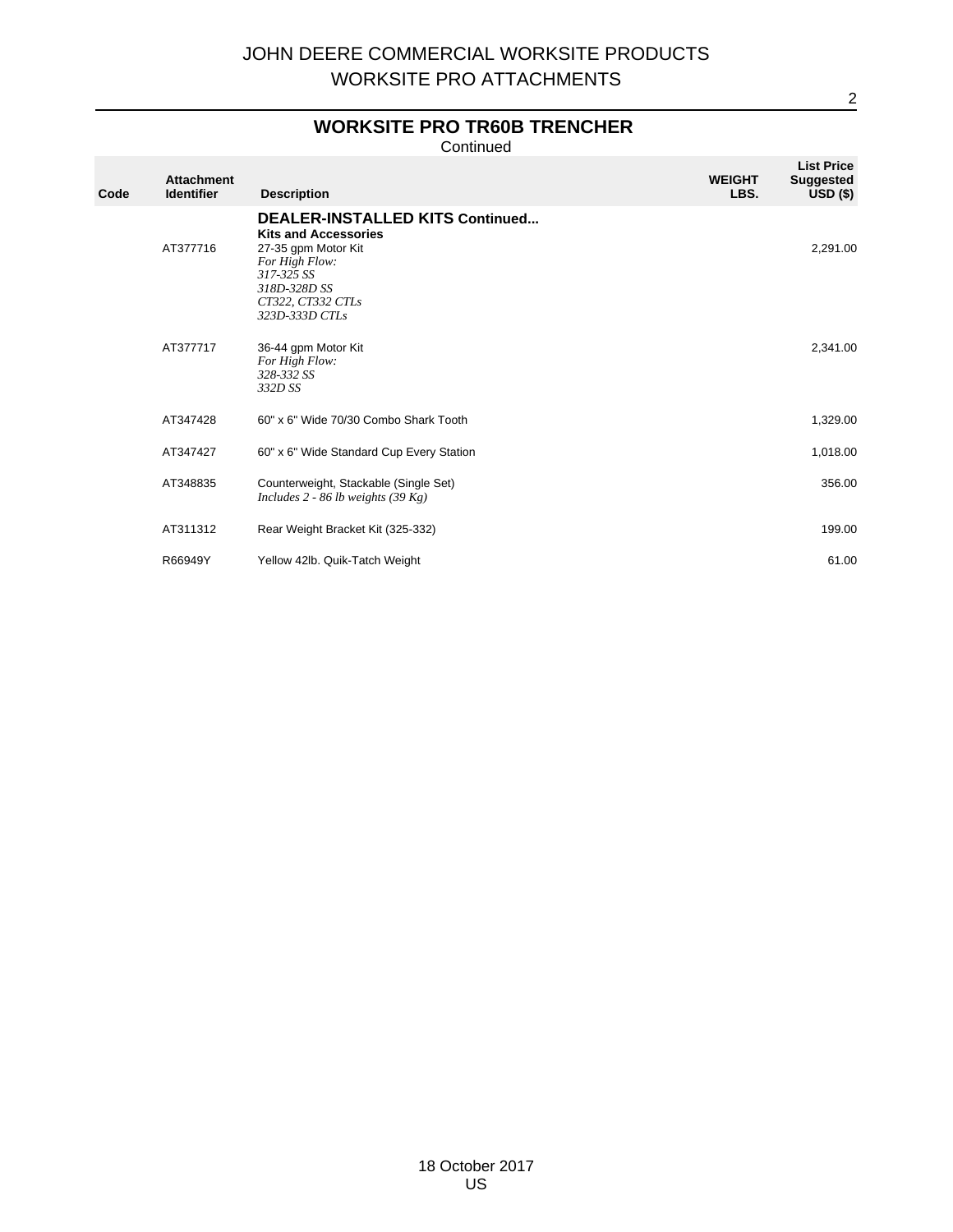# **WORKSITE PRO VR66C SMOOTH VIBRATORY ROLLER**

Equipment for Base Machine

| Performance:                  |                                 |
|-------------------------------|---------------------------------|
| Powered by Standard           | Drum Diameter 24 in.            |
| Auxiliary                     | (61.0 cm)                       |
| Hydraulics                    |                                 |
| Drum Oscillation of $+/$ - 15 | Ouik-Tatch Mounting with        |
| Degrees                       | 1/2 in. Couplers and Hoses      |
| 66 in. (1.7 m) Smooth Drum    |                                 |
| 7800 lbf (3538 kg)            | NOTE: Rear Ballast is           |
| Dynamic Force                 | Required on the $317$ & $320$ . |
| $2600$ vpm $@$ $20$ qpm       | Rear Ballast May Enhance        |
| Frequency                     | Stability on Other Models.      |
|                               |                                 |
|                               |                                 |
|                               |                                 |

**List Price**

1

**Code Attachment Description WEIGHT LBS. Suggested USD (\$)** Select One Code From Each Required Category **BASE MACHINE** *F.O.B. Dubuque, Iowa* 7760T WORKSITE PRO VR66C SMOOTH VIBRATORY ROLLER *For: 312G-332G SS 318E-332E SS 317G-331G CTLs 319E-333E CTLs* 9,224.00 **DEALER-INSTALLED KITS Kits and Accessories** AT348835 Counterweight, Stackable (Single Set) *Includes 2 - 86 lb weights (39 Kg)* 356.00 KV14620 Rear Weight Bracket Kit (317-320) *\* Requires Eight R66949Y Weights* 196.00 AT311312 Rear Weight Bracket Kit (325-332) 199.00 R66949Y Yellow 42lb. Quik-Tatch Weight 61.00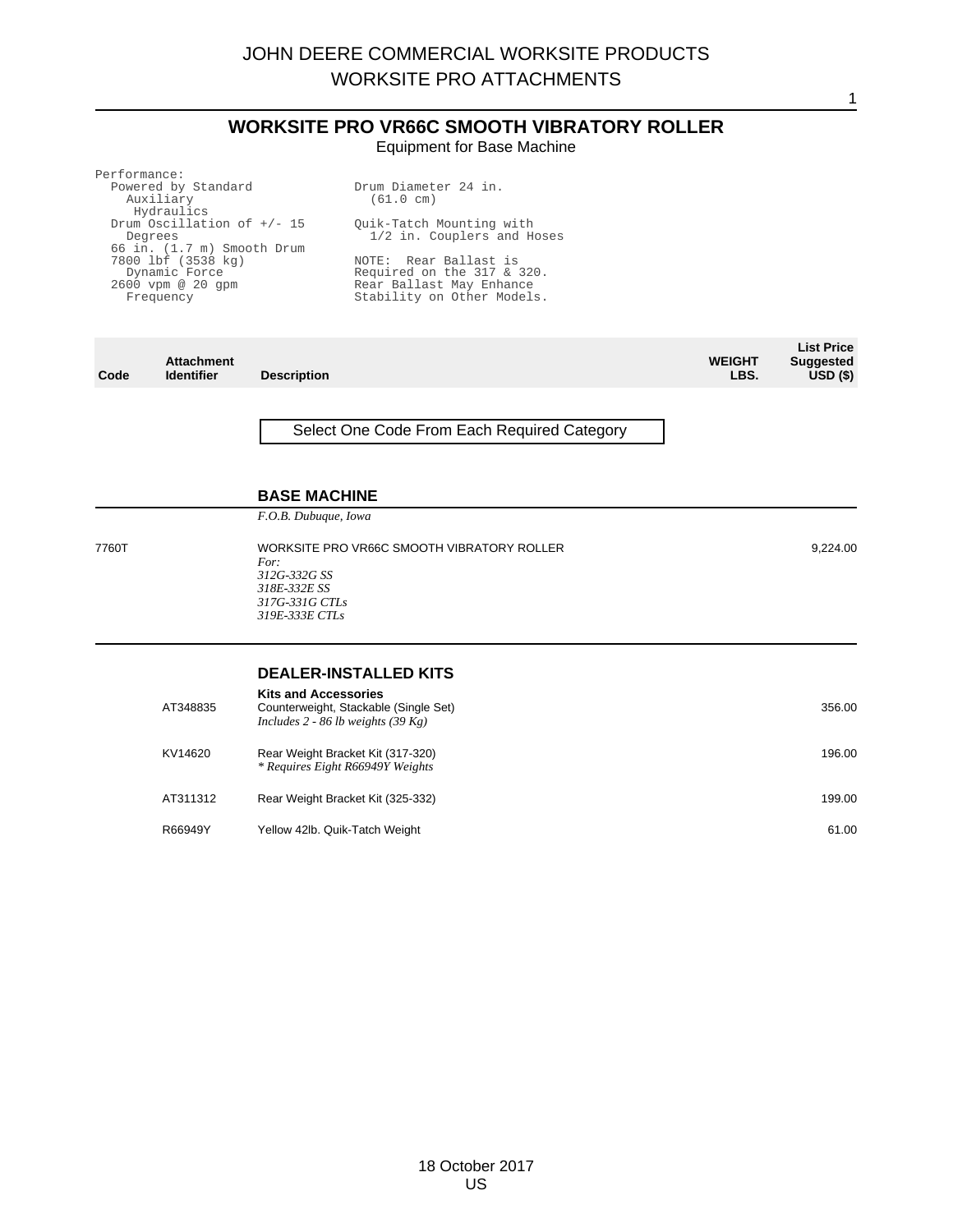# **WORKSITE PRO VR73C SMOOTH VIBRATORY ROLLER** Equipment for Base Machine

| Performance:                                      | Frequency                                     |             |
|---------------------------------------------------|-----------------------------------------------|-------------|
| Powered by Standard<br>Auxiliary<br>Hydraulics    | Drum Diameter - 24 in.<br>$(61.0 \text{ cm})$ |             |
| Drum Oscillation of $+/- 15$                      |                                               |             |
| Degrees                                           | Ouik-Tatch Mounting with                      |             |
| 73 in. (1.8 m) Smooth Drum<br>8,550 lbf (3878 kg) | 1/2 in. Couplers and Hoses                    |             |
| Dynamic Force                                     | NOTE: Rear Ballast May                        |             |
| $2600$ vpm @ $20$ qpm                             | Enhance Stability.                            |             |
|                                                   |                                               |             |
|                                                   |                                               | l iet Price |

| Code  | <b>Attachment</b><br><b>Identifier</b> | <b>Description</b>                                                                                                     | <b>WEIGHT</b><br>LBS. | <b>LISL FILLE</b><br><b>Suggested</b><br>USD <sub>(</sub> ) |
|-------|----------------------------------------|------------------------------------------------------------------------------------------------------------------------|-----------------------|-------------------------------------------------------------|
|       |                                        | Select One Code From Each Required Category                                                                            |                       |                                                             |
|       |                                        | <b>BASE MACHINE</b>                                                                                                    |                       |                                                             |
|       |                                        | F.O.B. Dubuque, Iowa                                                                                                   |                       |                                                             |
| 7770T |                                        | WORKSITE PRO VR73C SMOOTH VIBRATORY ROLLER<br>For:<br>324E-332E SS<br>330G-332G SS<br>317G-333G CTLs<br>319E-333E CTLs |                       | 9,618.00                                                    |
|       |                                        | <b>DEALER-INSTALLED KITS</b>                                                                                           |                       |                                                             |
|       | AT348835                               | <b>Kits and Accessories</b><br>Counterweight, Stackable (Single Set)<br>Includes 2 - 86 lb weights (39 Kg)             |                       | 356.00                                                      |
|       | AT311312                               | Rear Weight Bracket Kit (325-332)                                                                                      |                       | 199.00                                                      |
|       | R66949Y                                | Yellow 42lb. Quik-Tatch Weight                                                                                         |                       | 61.00                                                       |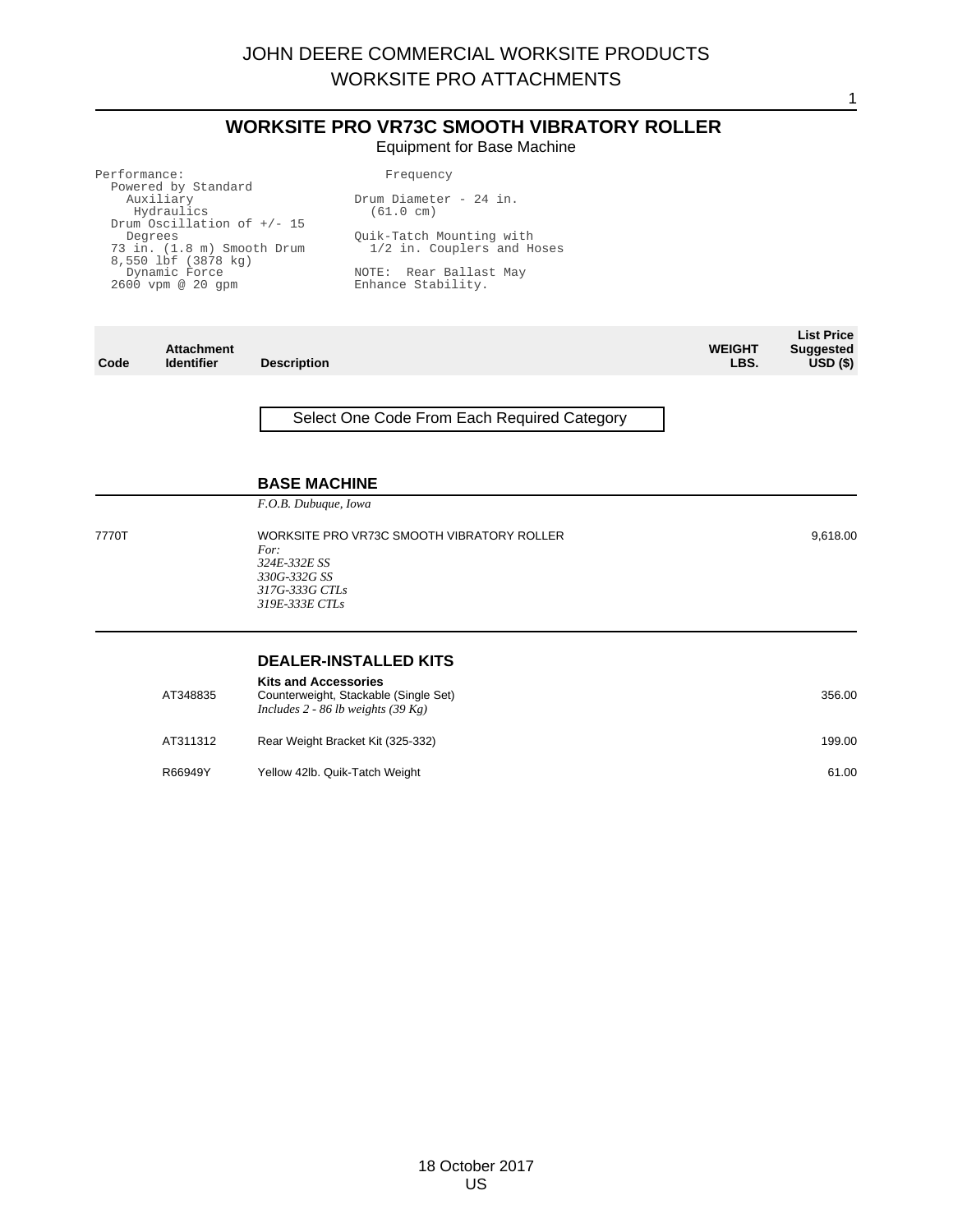# **WORKSITE PRO VR84C SMOOTH VIBRATORY ROLLER**

Equipment for Base Machine

| Performance:                    | Frequency                  |             |
|---------------------------------|----------------------------|-------------|
| Powered by Standard             |                            |             |
| Auxiliary                       | Drum Diameter - 24 in.     |             |
| Hydraulics                      | (61.0 cm)                  |             |
| Drum Oscillation of $+/- 15$    |                            |             |
| Degrees                         | Ouik-Tatch Mounting with   |             |
| 84 in. (2.1 m) Smooth Drum      | 1/2 in. Couplers and Hoses |             |
| $9,370$ lbf $(4250 \text{ kg})$ |                            |             |
| Dynamic Force                   | NOTE: Rear Ballast May     |             |
| $2600$ vpm @ $20$ qpm           | Enhance Stability.         |             |
|                                 |                            |             |
|                                 |                            |             |
|                                 |                            |             |
|                                 |                            | l iet Price |

| Code  | <b>Attachment</b><br><b>Identifier</b> | <b>Description</b>                                                                                                     | <b>WEIGHT</b><br>LBS. | <b>LISL FILLE</b><br><b>Suggested</b><br>USD <sub>(</sub> |
|-------|----------------------------------------|------------------------------------------------------------------------------------------------------------------------|-----------------------|-----------------------------------------------------------|
|       |                                        | Select One Code From Each Required Category                                                                            |                       |                                                           |
|       |                                        | <b>BASE MACHINE</b>                                                                                                    |                       |                                                           |
|       |                                        | F.O.B. Dubuque, Iowa                                                                                                   |                       |                                                           |
| 7780T |                                        | WORKSITE PRO VR84C SMOOTH VIBRATORY ROLLER<br>For:<br>324E-332E SS<br>330G-332G SS<br>319E-333E CTLs<br>331G-333G CTLs |                       | 10,045.00                                                 |
|       |                                        | <b>DEALER-INSTALLED KITS</b>                                                                                           |                       |                                                           |
|       | AT348835                               | <b>Kits and Accessories</b><br>Counterweight, Stackable (Single Set)<br>Includes 2 - 86 lb weights (39 Kg)             |                       | 356.00                                                    |
|       | AT311312                               | Rear Weight Bracket Kit (325-332)                                                                                      |                       | 199.00                                                    |
|       | R66949Y                                | Yellow 42lb. Quik-Tatch Weight                                                                                         |                       | 61.00                                                     |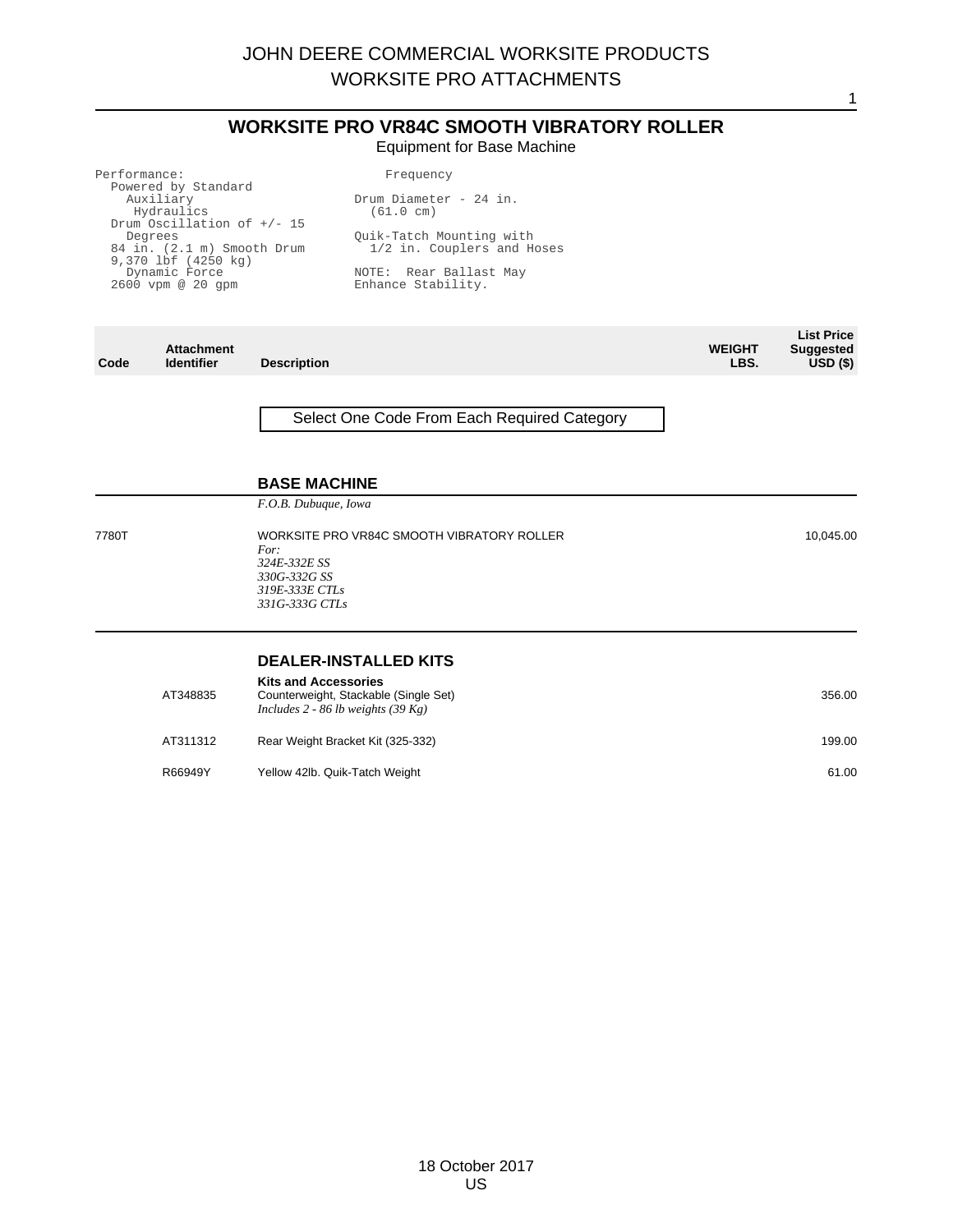# **WORKSITE PRO VR66C PADDED VIBRATORY ROLLER** Equipment for Base Machine

| Performance:                 |                            |
|------------------------------|----------------------------|
| Powered by Standard          | Drum Diameter less Pads -  |
| Auxiliary                    | 20 in. (51.0 cm)           |
| Hydraulics                   |                            |
| Drum Oscillation of $+/- 15$ | Ouik-Tatch Mounting with   |
| Degrees                      | 1/2 in. Couplers and Hoses |
| 66 in. (1.7 m) Padded Drum   |                            |
| 7800 lbf (3538 kg)           | NOTE: Rear Ballast is      |
| Dynamic Force                | Required on the 317 & 320. |
| $2600$ vpm $@$ $20$ qpm      | Rear Ballast May Enhance   |
| Frequency                    | Stability on Other Models. |
|                              |                            |
|                              |                            |
|                              |                            |

**List Price**

1

**Code Attachment Description WEIGHT LBS. Suggested USD (\$)** Select One Code From Each Required Category **BASE MACHINE** *F.O.B. Dubuque, Iowa* 7790T WORKSITE PRO VR66C PADDED VIBRATORY ROLLER *For: 312G-332G SS 318E-332E SS 317G-331G CTLs 319E-333E CTLs* 9,852.00 **DEALER-INSTALLED KITS Kits and Accessories** AT348835 Counterweight, Stackable (Single Set) *Includes 2 - 86 lb weights (39 Kg)* 356.00 KV14620 Rear Weight Bracket Kit (317-320) *\* Requires Eight R66949Y Weights* 196.00 AT311312 Rear Weight Bracket Kit (325-332) 199.00 R66949Y Yellow 42lb. Quik-Tatch Weight 61.00